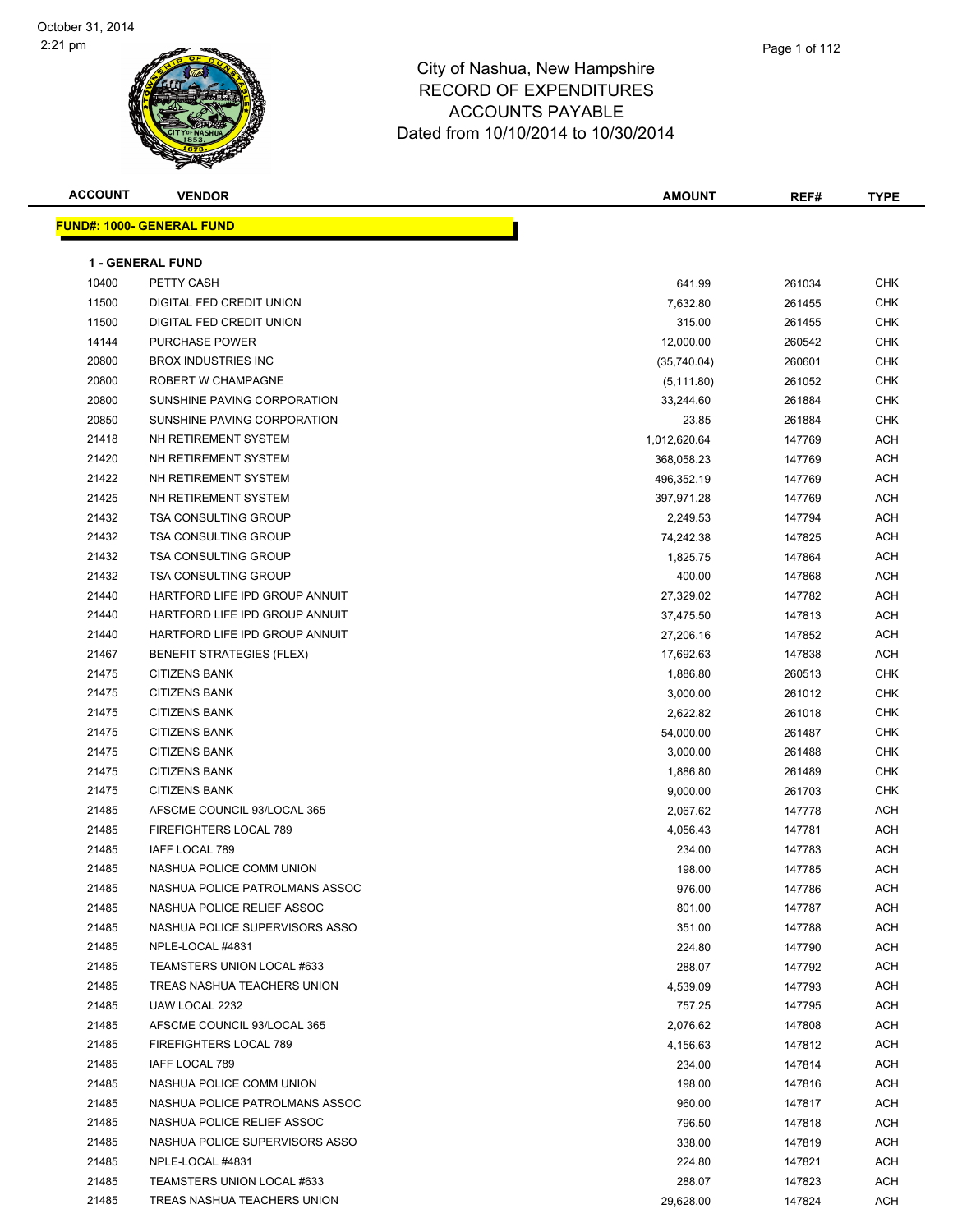

| ACCOUNT | <b>VENDOR</b>                             | <b>AMOUNT</b> | REF#   | <b>TYPE</b> |
|---------|-------------------------------------------|---------------|--------|-------------|
|         | <u> IND#: 1000- GENERAL FUND</u>          |               |        |             |
|         |                                           |               |        |             |
| 21485   | <b>1 - GENERAL FUND</b><br>UAW LOCAL 2232 | 763.66        | 147826 | ACH         |
| 21485   | AFSCME COUNCIL 93/LOCAL 365               | 2,058.62      | 147848 | <b>ACH</b>  |
| 21485   | FIREFIGHTERS LOCAL 789                    | 4,131.74      | 147851 | <b>ACH</b>  |
| 21485   | IAFF LOCAL 789                            | 234.00        | 147853 | <b>ACH</b>  |
| 21485   | NASHUA POLICE COMM UNION                  | 187.00        | 147855 | <b>ACH</b>  |
| 21485   | NASHUA POLICE PATROLMANS ASSOC            | 960.00        | 147856 | <b>ACH</b>  |
| 21485   | NASHUA POLICE RELIEF ASSOC                | 796.50        | 147857 | <b>ACH</b>  |
| 21485   | NASHUA POLICE SUPERVISORS ASSO            | 403.00        | 147858 | <b>ACH</b>  |
| 21485   | NPLE-LOCAL #4831                          | 224.80        | 147860 | <b>ACH</b>  |
| 21485   | TEAMSTERS UNION LOCAL #633                | 288.07        | 147862 | <b>ACH</b>  |
| 21485   | TREAS NASHUA TEACHERS UNION               | 4,611.24      | 147863 | <b>ACH</b>  |
| 21485   | UAW LOCAL 2232                            | 763.66        | 147865 | ACH         |
| 21485   | AMERICAN FEDERATION OF TEACHER            | 14.00         | 260514 | <b>CHK</b>  |
| 21485   | AMERICAN FEDERATION OF TEACHER            | 200.00        | 261019 | <b>CHK</b>  |
| 21485   | AMERICAN FEDERATION OF TEACHER            | 14.00         | 261490 | <b>CHK</b>  |
| 21490   | UNITED WAY OF GREATER NASHUA              | 227.16        | 260524 | <b>CHK</b>  |
| 21490   | UNITED WAY OF GREATER NASHUA              | 714.97        | 261031 | <b>CHK</b>  |
| 21490   | UNITED WAY OF GREATER NASHUA              | 228.10        | 261501 | <b>CHK</b>  |
| 21495   | <b>WAGE ASSIGNMENT</b>                    | 275.00        | 147779 | ACH         |
| 21495   | <b>WAGE ASSIGNMENT</b>                    | 175.00        | 147780 | <b>ACH</b>  |
| 21495   | <b>WAGE ASSIGNMENT</b>                    | 318.00        | 147784 | <b>ACH</b>  |
| 21495   | <b>WAGE ASSIGNMENT</b>                    | 259.00        | 147791 | <b>ACH</b>  |
| 21495   | <b>WAGE ASSIGNMENT</b>                    | 219.23        | 147796 | <b>ACH</b>  |
| 21495   | <b>WAGE ASSIGNMENT</b>                    | 275.00        | 147809 | <b>ACH</b>  |
| 21495   | <b>WAGE ASSIGNMENT</b>                    | 594.00        | 147810 | <b>ACH</b>  |
| 21495   | <b>WAGE ASSIGNMENT</b>                    | 175.00        | 147811 | <b>ACH</b>  |
| 21495   | <b>WAGE ASSIGNMENT</b>                    | 318.00        | 147815 | <b>ACH</b>  |
| 21495   | <b>WAGE ASSIGNMENT</b>                    | 259.00        | 147822 | <b>ACH</b>  |
| 21495   | <b>WAGE ASSIGNMENT</b>                    | 219.23        | 147827 | <b>ACH</b>  |
| 21495   | <b>WAGE ASSIGNMENT</b>                    | 275.00        | 147849 | ACH         |
| 21495   | <b>WAGE ASSIGNMENT</b>                    | 175.00        | 147850 | <b>ACH</b>  |
| 21495   | WAGE ASSIGNMENT                           | 318.00        | 147854 | <b>ACH</b>  |
| 21495   | <b>WAGE ASSIGNMENT</b>                    | 259.00        | 147861 | <b>ACH</b>  |
| 21495   | <b>WAGE ASSIGNMENT</b>                    | 219.23        | 147866 | ACH         |
| 21495   | <b>WAGE ASSIGNMENT</b>                    | 1,429.25      | 260515 | <b>CHK</b>  |
| 21495   | <b>WAGE ASSIGNMENT</b>                    | 1.15          | 260516 | <b>CHK</b>  |
| 21495   | <b>WAGE ASSIGNMENT</b>                    | 146.43        | 260517 | CHK         |
| 21495   | <b>WAGE ASSIGNMENT</b>                    | 82.15         | 260518 | CHK         |
| 21495   | <b>WAGE ASSIGNMENT</b>                    | 104.00        | 260519 | CHK         |
| 21495   | <b>WAGE ASSIGNMENT</b>                    | 1,474.45      | 260520 | CHK         |
| 21495   | <b>WAGE ASSIGNMENT</b>                    | 11.54         | 260521 | CHK         |
| 21495   | <b>WAGE ASSIGNMENT</b>                    | 237.00        | 260522 | CHK         |
| 21495   | <b>WAGE ASSIGNMENT</b>                    | 25.00         | 260523 | <b>CHK</b>  |
| 21495   | <b>WAGE ASSIGNMENT</b>                    | 199.32        | 260525 | CHK         |
| 21495   | <b>WAGE ASSIGNMENT</b>                    | 1,429.25      | 261020 | CHK         |
| 21495   | WAGE ASSIGNMENT                           | 1.15          | 261021 | CHK         |
| 21495   | WAGE ASSIGNMENT                           | 131.45        | 261022 | <b>CHK</b>  |
| 21495   | WAGE ASSIGNMENT                           | 80.74         | 261023 | <b>CHK</b>  |
|         |                                           |               |        |             |

**FUND#: 1**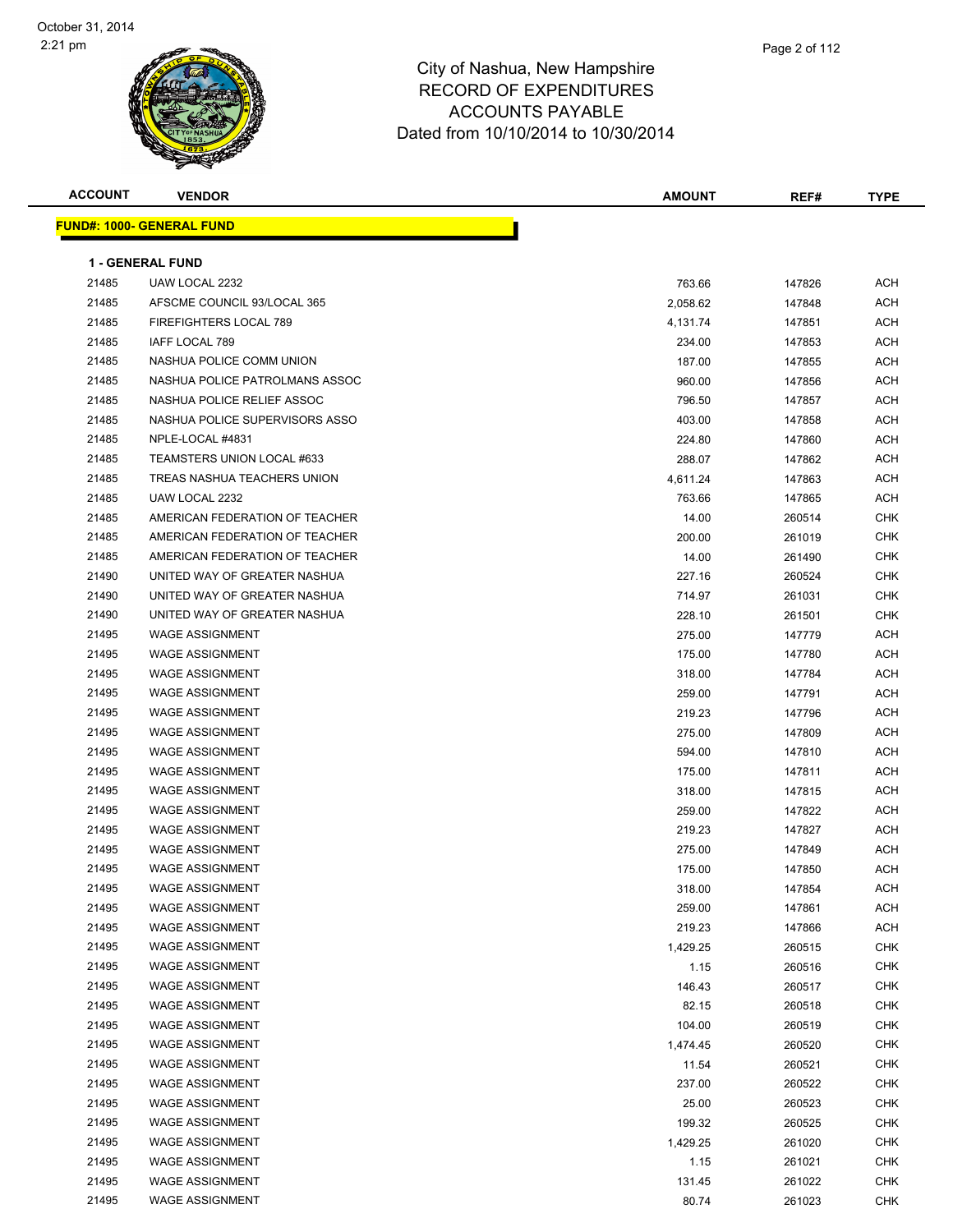

| <b>ACCOUNT</b> | <b>VENDOR</b>                    | <b>AMOUNT</b>  | REF#   | <b>TYPE</b> |
|----------------|----------------------------------|----------------|--------|-------------|
|                | <b>FUND#: 1000- GENERAL FUND</b> |                |        |             |
|                | <b>1 - GENERAL FUND</b>          |                |        |             |
| 21495          | <b>WAGE ASSIGNMENT</b>           | 104.00         | 261024 | <b>CHK</b>  |
| 21495          | <b>WAGE ASSIGNMENT</b>           | 1,543.08       | 261025 | <b>CHK</b>  |
| 21495          | <b>WAGE ASSIGNMENT</b>           | 11.54          | 261026 | <b>CHK</b>  |
| 21495          | <b>WAGE ASSIGNMENT</b>           | 208.31         | 261028 | <b>CHK</b>  |
| 21495          | <b>WAGE ASSIGNMENT</b>           | 237.00         | 261029 | <b>CHK</b>  |
| 21495          | <b>WAGE ASSIGNMENT</b>           | 75.00          | 261030 | <b>CHK</b>  |
| 21495          | <b>WAGE ASSIGNMENT</b>           | 400.30         | 261032 | <b>CHK</b>  |
| 21495          | <b>WAGE ASSIGNMENT</b>           | 155.45         | 261033 | <b>CHK</b>  |
| 21495          | <b>WAGE ASSIGNMENT</b>           | 1,429.25       | 261491 | <b>CHK</b>  |
| 21495          | <b>WAGE ASSIGNMENT</b>           | 1.15           | 261492 | <b>CHK</b>  |
| 21495          | <b>WAGE ASSIGNMENT</b>           | 148.28         | 261493 | <b>CHK</b>  |
| 21495          | <b>WAGE ASSIGNMENT</b>           | 218.94         | 261494 | CHK         |
| 21495          | <b>WAGE ASSIGNMENT</b>           | 104.00         | 261495 | <b>CHK</b>  |
| 21495          | <b>WAGE ASSIGNMENT</b>           | 1,522.10       | 261496 | <b>CHK</b>  |
| 21495          | <b>WAGE ASSIGNMENT</b>           | 11.54          | 261497 | <b>CHK</b>  |
| 21495          | <b>WAGE ASSIGNMENT</b>           | 23.08          | 261498 | <b>CHK</b>  |
| 21495          | <b>WAGE ASSIGNMENT</b>           | 237.00         | 261499 | <b>CHK</b>  |
| 21495          | <b>WAGE ASSIGNMENT</b>           | 25.00          | 261500 | <b>CHK</b>  |
| 21495          | <b>WAGE ASSIGNMENT</b>           | 123.15         | 261502 | <b>CHK</b>  |
| 21538          | NASHUA TEACHERS UNION            | 100.32         | 147789 | <b>ACH</b>  |
| 21538          | NASHUA TEACHERS UNION            | 4,242.07       | 147820 | <b>ACH</b>  |
| 21538          | NASHUA TEACHERS UNION            | 100.32         | 147859 | <b>ACH</b>  |
| 21921          | STATE OF NH-MV                   | 11,484.86      | 147768 | <b>ACH</b>  |
| 21921          | STATE OF NH -MV                  | 13,401.02      | 147770 | <b>ACH</b>  |
| 21921          | STATE OF NH -MV                  | 7,827.23       | 147774 | <b>ACH</b>  |
| 21921          | STATE OF NH-MV                   | 8,229.40       | 147775 | <b>ACH</b>  |
| 21921          | STATE OF NH-MV                   | 13,320.76      | 147797 | <b>ACH</b>  |
| 21921          | STATE OF NH-MV                   | 14,874.92      | 147798 | <b>ACH</b>  |
| 21921          | STATE OF NH-MV                   | 14,278.39      | 147803 | <b>ACH</b>  |
| 21921          | STATE OF NH-MV                   | 19,087.21      | 147804 | <b>ACH</b>  |
| 21921          | STATE OF NH -MV                  | 16,645.90      | 147807 | <b>ACH</b>  |
| 21921          | STATE OF NH-MV                   | 24,868.97      | 147828 | <b>ACH</b>  |
| 21921          | STATE OF NH -MV                  | 16,613.26      | 147836 | <b>ACH</b>  |
| 21921          | STATE OF NH-MV                   | 19,210.41      | 147842 | <b>ACH</b>  |
| 21921          | STATE OF NH-MV                   | 15,913.93      | 147844 | <b>ACH</b>  |
| 21921          | STATE OF NH -MV                  | 21,133.99      | 147845 | <b>ACH</b>  |
| 21921          | STATE OF NH -MV                  | 21,582.58      | 147867 | <b>ACH</b>  |
|                | <b>TOTAL 1 - GENERAL FUND</b>    | \$2,881,219.81 |        |             |
|                |                                  |                |        |             |

**101 - MAYOR**

| 54421 | CONWAY OFFICE SOLUTIONS        |                        | 90.00 | 260615  | <b>CHK</b> |
|-------|--------------------------------|------------------------|-------|---------|------------|
| 54828 | US BANK EQUIPMENT FINANCE      |                        | 85.24 | 260573  | <b>CHK</b> |
| 61100 | WB MASON CO INC                |                        | 4.79  | 260769  | снк        |
| 68300 | GREATER NASHUA CHAMBER OF COMM |                        | 50.00 | 261726  | снк        |
| 68300 | CITIZENS BANK CREDIT CARD      | League of NH Craftsmen | 65.00 | 9201507 | ACH        |
| 68300 | CITIZENS BANK CREDIT CARD      | THINGS REMEMBERED      | 71.99 | 9201507 | ACH        |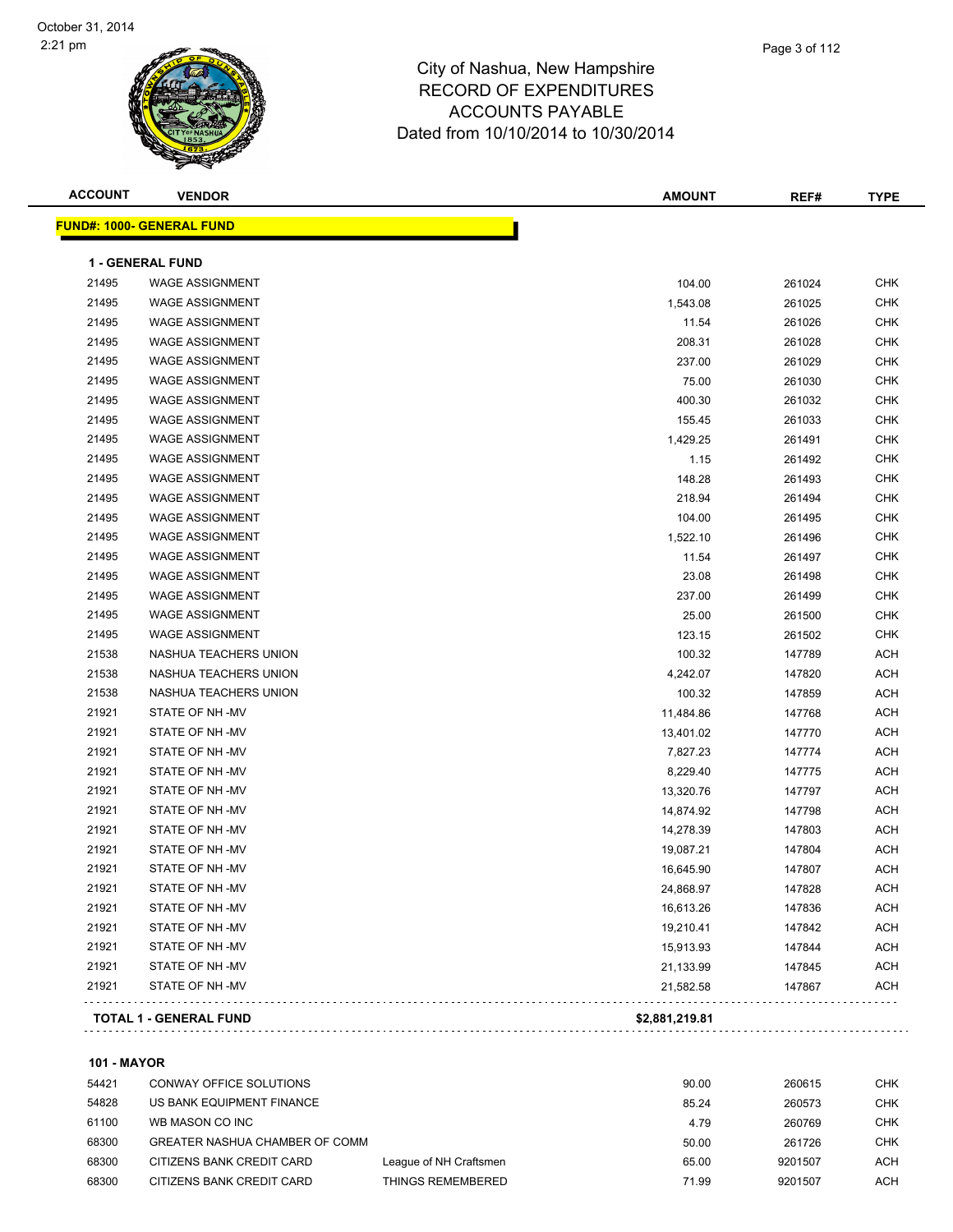

| <b>ACCOUNT</b>     | <b>VENDOR</b>                                       | <b>AMOUNT</b> | REF#   | <b>TYPE</b> |
|--------------------|-----------------------------------------------------|---------------|--------|-------------|
|                    | <u> FUND#: 1000- GENERAL FUND</u>                   |               |        |             |
|                    |                                                     |               |        |             |
|                    | TOTAL 101 - MAYOR                                   | \$367.02      |        |             |
|                    | 102 - BOARD OF ALDERMEN                             |               |        |             |
| 54421              | CONWAY OFFICE SOLUTIONS                             | 154.00        | 260615 | CHK         |
|                    | <b>TOTAL 102 - BOARD OF ALDERMEN</b>                | \$154.00      |        |             |
| <b>103 - LEGAL</b> |                                                     |               |        |             |
| 54421              | CONWAY OFFICE SOLUTIONS                             | 90.00         | 260615 | <b>CHK</b>  |
| 54828              | US BANK EQUIPMENT FINANCE                           | 125.50        | 261014 | CHK         |
| 61100              | WB MASON CO INC                                     | 124.66        | 261902 | <b>CHK</b>  |
| 61650              | WB MASON CO INC                                     | 189.30        | 261902 | CHK         |
|                    | TOTAL 103 - LEGAL                                   | \$529.46      |        |             |
|                    | 107 - CITY CLERK                                    |               |        |             |
| 42508              | TREASURER STATE OF NH                               | 2,204.00      | 260569 | <b>CHK</b>  |
| 44149              | TREASURER STATE OF NH                               | 6,610.00      | 260569 | <b>CHK</b>  |
| 53435              | PETTY CASH                                          | 170.00        | 260512 | <b>CHK</b>  |
| 53435              | <b>PAUL BERGERON</b>                                | 195.96        | 260593 | <b>CHK</b>  |
| 54421              | CONWAY OFFICE SOLUTIONS                             | 275.00        | 260615 | CHK         |
| 61100              | WB MASON CO INC                                     | 125.17        | 261902 | <b>CHK</b>  |
| 61299              | PETTY CASH                                          | 56.71         | 260512 | <b>CHK</b>  |
| 61650              | WB MASON CO INC                                     | 285.90        | 261902 | CHK         |
|                    | <b>TOTAL 107 - CITY CLERK</b>                       | \$9,922.74    |        |             |
|                    | <b>109 - CIVIC &amp; COMMUNITY ACTIVITIES</b>       |               |        |             |
| 55221              | NASHUA REGIONAL PLANNING COMM                       | 16,430.00     | 261186 | <b>CHK</b>  |
| 56200              | MARGUERITES PLACE INC                               | 500.00        | 261485 | <b>CHK</b>  |
| 56200              | <b>NASHUA PAL</b>                                   | 890.00        | 261486 | <b>CHK</b>  |
| 56214              | HUMANE SOCIETY FOR GREATER                          | 8,256.75      | 260654 | <b>CHK</b>  |
| 56228              | NASHUA SENIORS MEAL PROGRAM                         | 1,752.32      | 261187 | CHK         |
|                    | <b>TOTAL 109 - CIVIC &amp; COMMUNITY ACTIVITIES</b> | \$27,829.07   |        |             |
|                    | <b>111 - HUMAN RESOURCES</b>                        |               |        |             |
| 54421              | CONWAY OFFICE SOLUTIONS                             | 126.00        | 260615 | <b>CHK</b>  |
| 55307              | <b>CHERYL BONANNO</b>                               | 36.80         | 261700 | <b>CHK</b>  |
| 55425              | <b>HEALTH STOP INC</b>                              | 94.00         | 260645 | <b>CHK</b>  |
| 55425              | STATE OF NH CRIMINAL RECORDS                        | 2,000.00      | 261087 | <b>CHK</b>  |
| 55425              | <b>MOLLY DESROSIERS</b>                             | 40.00         | 261784 | <b>CHK</b>  |
| 55425              | <b>HEALTH STOP INC</b>                              | 94.00         | 261804 | <b>CHK</b>  |
|                    |                                                     |               |        |             |

#### **120 - TELECOMMUNICATIONS**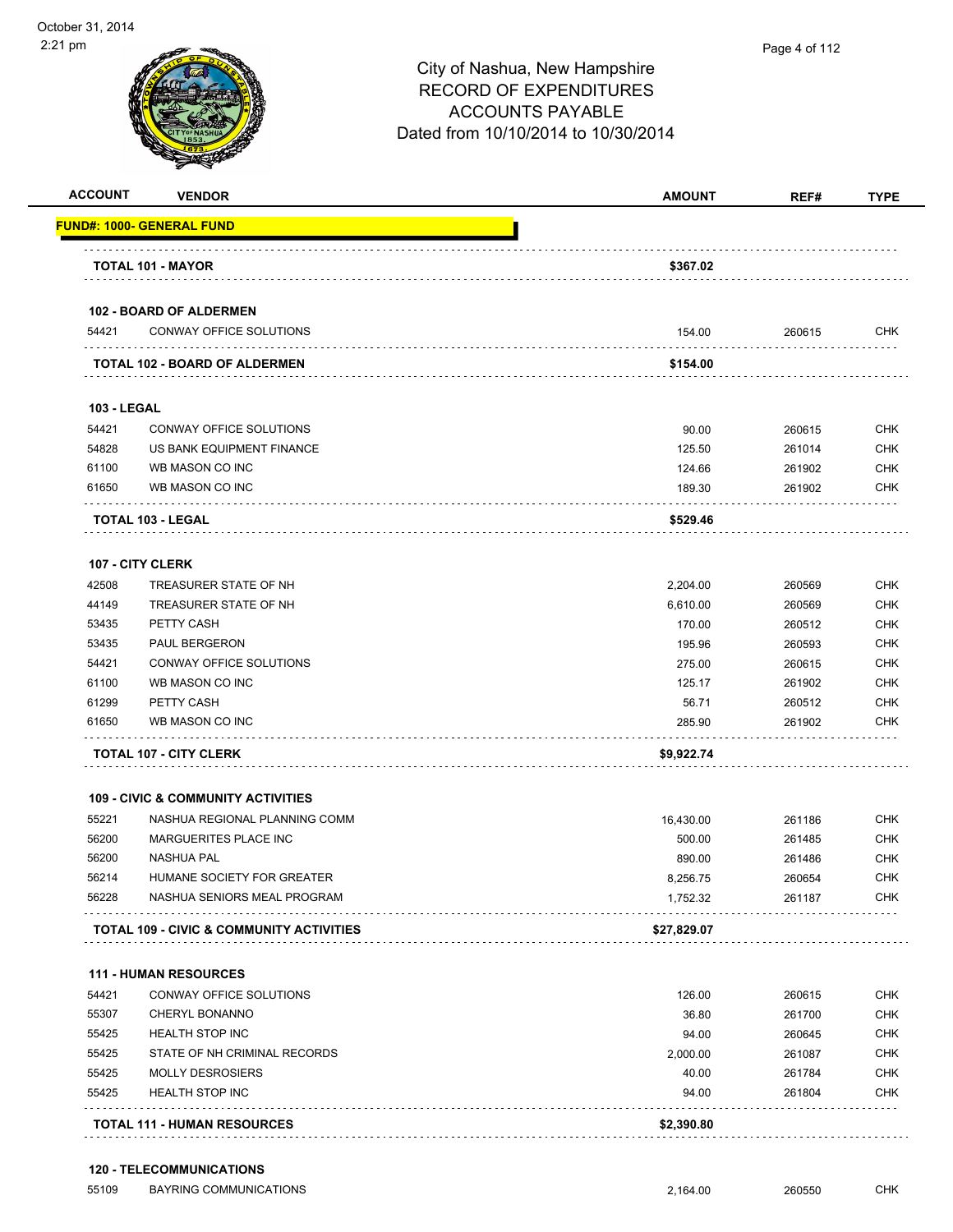| <b>ACCOUNT</b> | <b>VENDOR</b>                         |                             | <b>AMOUNT</b>  | REF#    | <b>TYPE</b>  |
|----------------|---------------------------------------|-----------------------------|----------------|---------|--------------|
|                | <u> FUND#: 1000- GENERAL FUND</u>     |                             |                |         |              |
|                | <b>120 - TELECOMMUNICATIONS</b>       |                             |                |         |              |
| 55109          | <b>FAIRPOINT COMMUNICATIONS</b>       |                             | 815.27         | 260554  | <b>CHK</b>   |
| 55109          | LANGUAGE LINE SERVICES                |                             | 96.87          | 261158  | <b>CHK</b>   |
| 55109          | <b>FAIRPOINT COMMUNICATIONS</b>       |                             | 168.05         | 261725  | <b>CHK</b>   |
| 55109          | AMERICAN TELECOM SERVICES LLC         |                             | 5,607.48       | 261752  | <b>CHK</b>   |
| 55109          | PACIFIC TELEMANAGEMENT SERVICE        |                             | 75.00          | 261855  | <b>CHK</b>   |
|                | <b>TOTAL 120 - TELECOMMUNICATIONS</b> |                             | \$8,926.67     |         |              |
|                | <b>122 - INFORMATION TECHNOLOGY</b>   |                             |                |         |              |
| 53142          | CITIZENS BANK CREDIT CARD             | THUNDERSTONE LLC            | 125.00         | 9201507 | <b>ACH</b>   |
| 54400          | <b>CDW GOVERNMENT</b>                 |                             | 156.74         | 261119  | <b>CHK</b>   |
| 54407          | SHI INTERNATIONAL CORP                |                             | 60,917.10      | 260742  | <b>CHK</b>   |
| 54407          | INTELLIGOV SOFTWARE INC               |                             | 12,000.00      | 261810  | <b>CHK</b>   |
| 54407          | CITIZENS BANK CREDIT CARD             | EVERNOTE.COM                | 5.00           | 9201507 | <b>ACH</b>   |
| 54407          | CITIZENS BANK CREDIT CARD             | CTO*CITRIX ONLINE.COM       | 55.00          | 9201507 | <b>ACH</b>   |
| 54407          | CITIZENS BANK CREDIT CARD             | NLI*SHAREFILE               | 109.55         | 9201507 | <b>ACH</b>   |
| 54407          | CITIZENS BANK CREDIT CARD             | NEOVATION.COM               | 20.00          | 9201507 | <b>ACH</b>   |
| 54407          | CITIZENS BANK CREDIT CARD             | <b>FOREIGN EXCHANGE FEE</b> | 1.50           | 9201507 | <b>ACH</b>   |
| 54407          | CITIZENS BANK CREDIT CARD             | EVERNOTE.COM                | 5.00           | 9201507 | <b>ACH</b>   |
| 54428          | AFFILIATED COMPUTER SERVICES          |                             | 18,218.00      | 260581  | <b>CHK</b>   |
| 61100          | AMAZON                                |                             | 143.20         | 261723  | <b>CHK</b>   |
| 61607          | <b>AMAZON</b>                         |                             | 81.65          | 261723  | <b>CHK</b>   |
| 61615          | <b>CONWAY OFFICE SOLUTIONS</b>        |                             | 665.21         | 261127  | <b>CHK</b>   |
| 71221          | <b>DELL MARKETING LP</b>              |                             | 456.85         | 260621  | <b>CHK</b>   |
| 71221          | AMAZON                                |                             | 1,731.35       | 261723  | <b>CHK</b>   |
| 71221          | DELL MARKETING LP                     |                             | 665.49         | 261779  | <b>CHK</b>   |
| 71221          | <b>RELIABLE ASSET RECOVERY INC</b>    |                             | 405.00         | 261868  | <b>CHK</b>   |
| 71221          | CITIZENS BANK CREDIT CARD             | REFURBUPS.COM, INC          | 347.57         | 9201507 | <b>ACH</b>   |
| 71221          | CITIZENS BANK CREDIT CARD             | <b>GROUPON INC</b>          | 764.97         | 9201507 | <b>ACH</b>   |
| 71221          | CITIZENS BANK CREDIT CARD             | <b>GUMDROP CASES, LLC</b>   | 359.75         | 9201507 | <b>ACH</b>   |
| 71221          | CITIZENS BANK CREDIT CARD             | <b>UPGRADEBAY</b>           | 149.94         | 9201507 | <b>ACH</b>   |
|                | TOTAL 122 - INFORMATION TECHNOLOGY    |                             | \$97,383.87    |         |              |
|                | <b>126 - FINANCIAL SERVICES</b>       |                             |                |         |              |
| 42200          | <b>HERB CHAMBERS OF BOSTON</b>        |                             | 34.00          | 260646  | CHK          |
| 10000          | CURIDDIDOE UEALTUCADE LLA             |                             | $\overline{z}$ |         | $\sim$ $\mu$ |

| 42200 | SUNBRIDGE HEALTHCARE LLC     | 7.00   | 260752 | <b>CHK</b> |
|-------|------------------------------|--------|--------|------------|
| 42200 | ASCENTRIA COMMUNITY SERVICES | 241.60 | 261104 | <b>CHK</b> |
| 42200 | <b>ESTELLE COUILLARD</b>     | 91.00  | 261128 | <b>CHK</b> |
| 42200 | LUIS M DACOSTA               | 46.00  | 261129 | <b>CHK</b> |
| 42200 | <b>MALVIN LOPEZ</b>          | 40.00  | 261164 | <b>CHK</b> |
| 42200 | <b>MARKS BAIT LLC</b>        | 2.00   | 261169 | <b>CHK</b> |
| 42200 | <b>EMILY A MCCORMACK</b>     | 80.00  | 261173 | <b>CHK</b> |
| 42200 | ELIZABETH MCWILLIAM          | 71.20  | 261175 | <b>CHK</b> |
| 42200 | <b>NEIL T SULLIVAN</b>       | 110.00 | 261190 | <b>CHK</b> |
| 42200 | SPAULDING HILL NETWORKS      | 56.20  | 261220 | <b>CHK</b> |
| 42200 | AMANDA DESRUISSEAUX          | 112.20 | 261751 | <b>CHK</b> |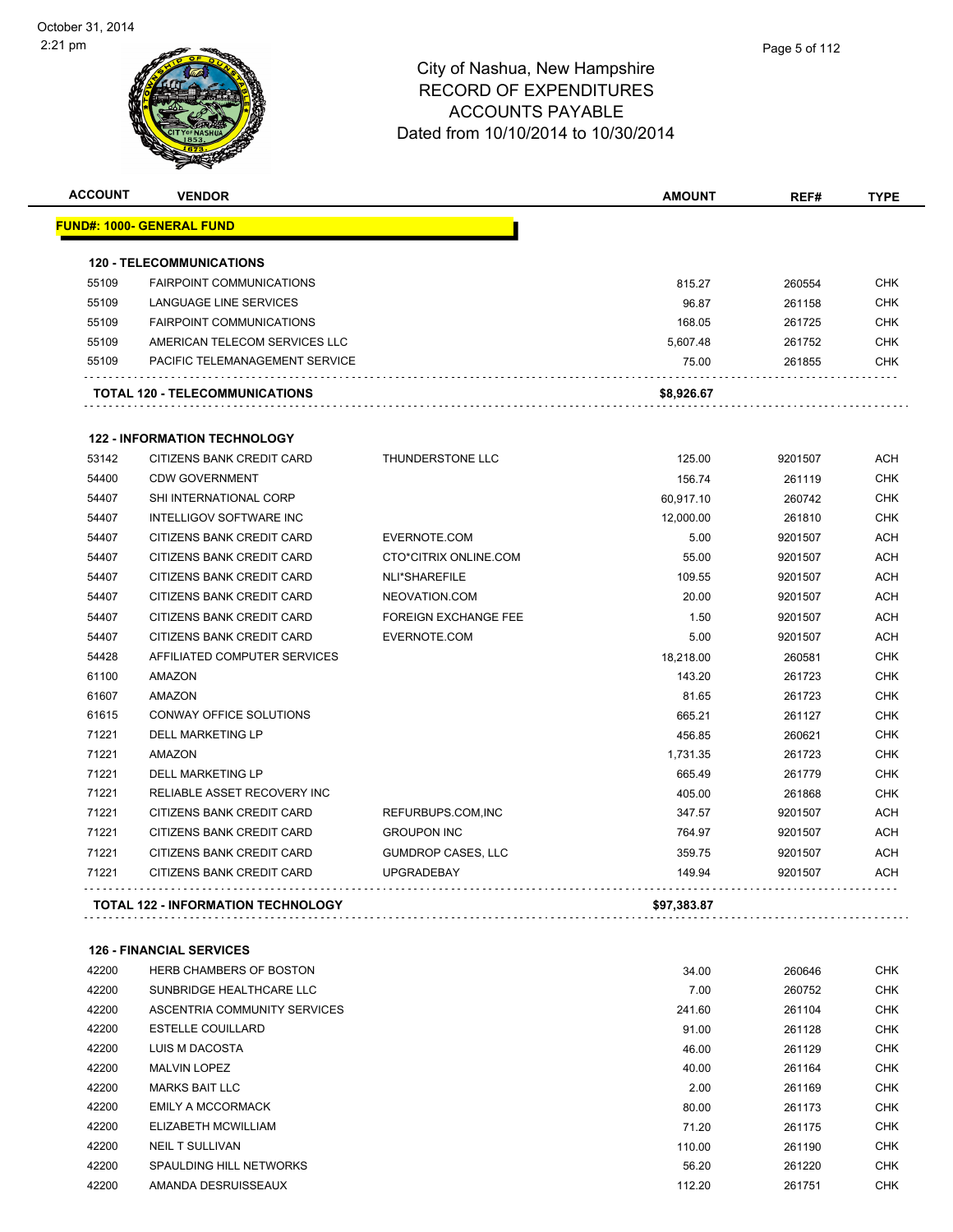| <b>ACCOUNT</b> | <b>VENDOR</b>                              |                    | <b>AMOUNT</b>     | REF#             | <b>TYPE</b>              |
|----------------|--------------------------------------------|--------------------|-------------------|------------------|--------------------------|
|                | <u> FUND#: 1000- GENERAL FUND</u>          |                    |                   |                  |                          |
|                | <b>126 - FINANCIAL SERVICES</b>            |                    |                   |                  |                          |
| 42200          | <b>CHARLES A KAPOPOULOS</b>                |                    | 81.00             | 261818           | <b>CHK</b>               |
| 42200          | <b>MARK B BRACKETT</b>                     |                    | 169.20            | 261826           | <b>CHK</b>               |
| 42200          | MICHAEL PAUL DUBE                          |                    | 64.00             | 261834           | <b>CHK</b>               |
| 42200          | ROBERT N CORBEILLE                         |                    | 243.40            | 261870           | <b>CHK</b>               |
| 53114          | MELANSON HEATH & CO PC                     |                    | 34,500.00         | 261176           | <b>CHK</b>               |
| 53467          | <b>MAILINGS UNLIMITED</b>                  |                    | 825.84            | 261825           | <b>CHK</b>               |
| 54421          | CONWAY OFFICE SOLUTIONS                    |                    | 547.00            | 260615           | <b>CHK</b>               |
| 54828          | US BANK EQUIPMENT FINANCE                  |                    | 28.14             | 260574           | <b>CHK</b>               |
| 54828          | US BANK EQUIPMENT FINANCE                  |                    | 96.71             | 261015           | <b>CHK</b>               |
| 54828          | US BANK EQUIPMENT FINANCE                  |                    | 87.58             | 261093           | <b>CHK</b>               |
| 55307          | DAVID FREDETTE                             |                    | 190.28            | 261708           | <b>CHK</b>               |
| 55421          | CITIZENS BANK CREDIT CARD                  | North Conway Hotel | 343.91            | 9201507          | <b>ACH</b>               |
| 55607          | US POSTAL SERVICES                         |                    | 1,582.00          | 260765           | <b>CHK</b>               |
| 55607          | <b>MAILINGS UNLIMITED</b>                  |                    | 134.99            | 261825           | <b>CHK</b>               |
| 61100          | WB MASON CO INC                            |                    | 11.76             | 260769           | <b>CHK</b>               |
| 61100          | WB MASON CO INC                            |                    | 388.36            | 261902           | <b>CHK</b>               |
|                | <b>TOTAL 126 - FINANCIAL SERVICES</b>      |                    | \$40,185.37       |                  |                          |
| 54100          | <b>129 - CITY BUILDINGS</b><br><b>PSNH</b> |                    |                   |                  |                          |
| 54100          | CONSTELLATION NEWENERGY INC                |                    | 1,440.68<br>17.17 | 260510<br>260551 | <b>CHK</b><br><b>CHK</b> |
| 54100          | <b>PSNH-LARGE POWER</b>                    |                    | 4,545.58          | 261084           | <b>CHK</b>               |
| 54114          | <b>LIBERTY UTILITIES - NH</b>              |                    | 139.36            | 260557           | <b>CHK</b>               |
| 54114          | LIBERTY UTILITIES - NH                     |                    | 157.18            |                  | <b>CHK</b>               |
| 54141          | PENNICHUCK WATER WORKS INC                 |                    | 496.21            | 260560           | <b>CHK</b>               |
| 54228          | BAIN PEST CONTROL SERVICE INC              |                    |                   | 261738           | <b>CHK</b>               |
|                | <b>B &amp; S LOCKSMITHS INC</b>            |                    | 150.00            | 260589           | <b>CHK</b>               |
| 54280<br>54280 | M & M ELECTRICAL SUPPLY CO INC             |                    | 18.75             | 261757           | <b>CHK</b>               |
| 61428          | THE WIPER CONNECTION                       |                    | 186.73            | 261822           |                          |
| 61499          | HOME DEPOT CREDIT SERVICE 3065             |                    | 228.08            | 261233           | <b>CHK</b><br><b>CHK</b> |
| 71999          | WB MASON CO INC                            |                    | 40.41<br>54.99    | 261806<br>261232 | CHK                      |
|                |                                            |                    |                   |                  |                          |
|                | <b>TOTAL 129 - CITY BUILDINGS</b>          |                    | \$7,475.14        |                  |                          |
|                | <b>130 - PURCHASING</b>                    |                    |                   |                  |                          |
| 54421          | CONWAY OFFICE SOLUTIONS                    |                    | 2,469.67          | 260615           | <b>CHK</b>               |
| 54828          | US BANK EQUIPMENT FINANCE                  |                    | 376.75            | 260576           | <b>CHK</b>               |
| 55500          | CITIZENS BANK CREDIT CARD                  | <b>APWA</b>        | 295.00            | 9201507          | <b>ACH</b>               |
| 61100          | PITNEY BOWES GLOBAL FIN SRVS               |                    | 624.70            | 260564           | <b>CHK</b>               |
| 61100          | AMAZON                                     |                    | 8.42              | 261723           | <b>CHK</b>               |
| 61242          | LINDENMEYR MUNROE                          |                    | 285.50            | 261161           | <b>CHK</b>               |
|                |                                            |                    |                   |                  |                          |
|                | <b>TOTAL 130 - PURCHASING</b>              |                    | \$4,060.04        |                  |                          |

#### **132 - ASSESSING**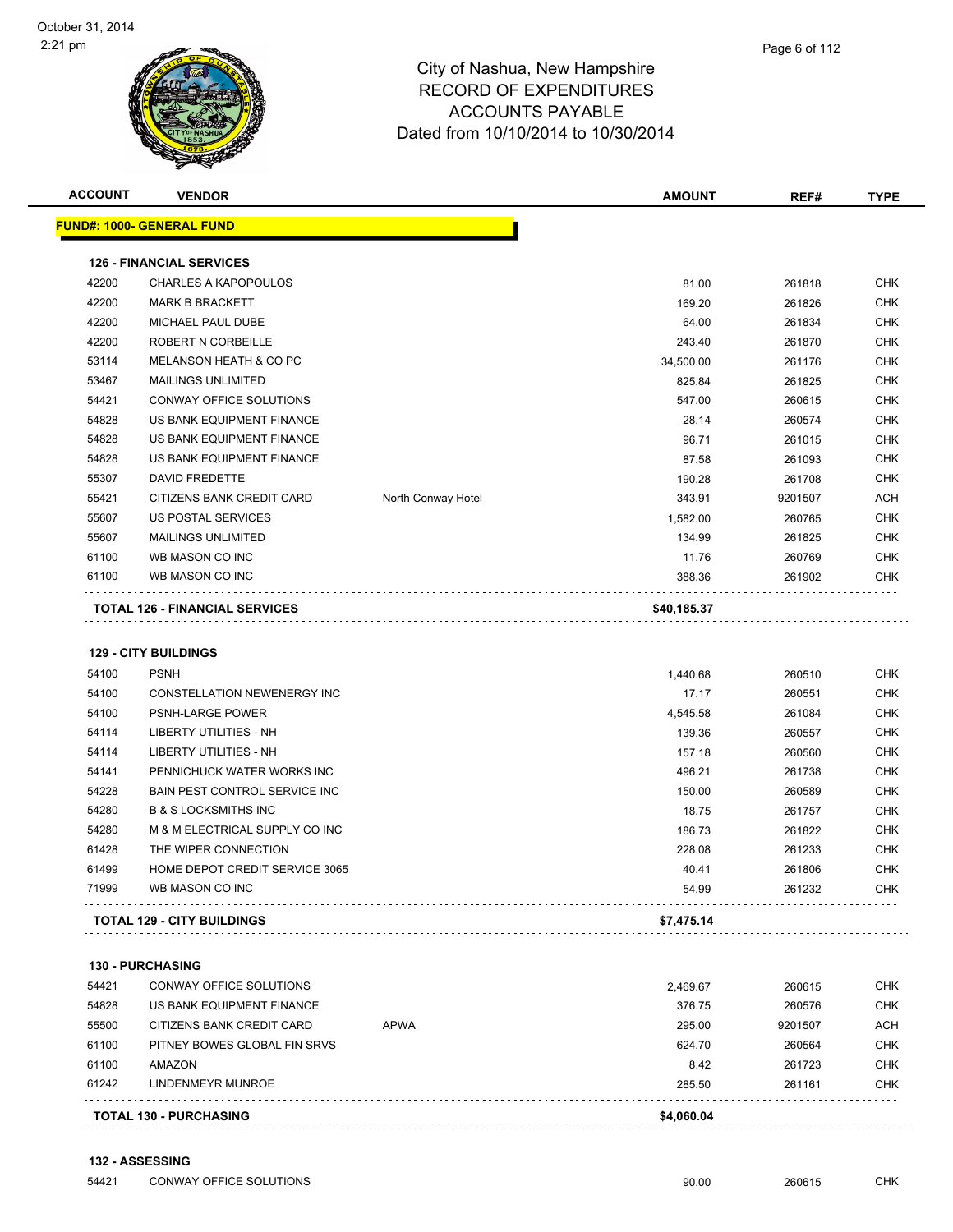

**ACCOUNT VENDOR AMOUNT REF# TYPE**

|           | <b>FUND#: 1000- GENERAL FUND</b>   |            |        |            |
|-----------|------------------------------------|------------|--------|------------|
|           | 132 - ASSESSING                    |            |        |            |
| 54828     | US BANK EQUIPMENT FINANCE          | 109.70     | 261091 | <b>CHK</b> |
| 55200     | <b>IAAO</b>                        | 175.00     | 261059 | <b>CHK</b> |
| 55200     | <b>IAAO</b>                        | 175.00     | 261060 | <b>CHK</b> |
| 55200     | <b>IAAO</b>                        | 175.00     | 261727 | <b>CHK</b> |
| 55400     | ANGELO MARINO                      | 696.25     | 260538 | <b>CHK</b> |
| 55400     | ANGELO MARINO                      | 249.44     | 261046 | <b>CHK</b> |
| 61100     | WB MASON CO INC                    | 84.68      | 261902 | <b>CHK</b> |
|           | <b>TOTAL 132 - ASSESSING</b>       | \$1,755.07 |        |            |
| 134 - GIS |                                    |            |        |            |
| 55400     | PAMELA ANDRUSKEVICH                | 696.33     | 261049 | <b>CHK</b> |
|           | <b>TOTAL 134 - GIS</b>             | \$696.33   |        |            |
|           | <b>142 - WOODLAWN CEMETERY</b>     |            |        |            |
| 54100     | <b>PSNH</b>                        | 300.10     | 260510 | <b>CHK</b> |
| 54114     | <b>LIBERTY UTILITIES - NH</b>      | 48.19      | 261067 | <b>CHK</b> |
| 54280     | PETTY CASH                         | 8.70       | 260512 | <b>CHK</b> |
| 54487     | PETTY CASH                         | 4.68       | 260512 | <b>CHK</b> |
| 54487     | F W WEBB CO                        | 229.57     | 261135 | <b>CHK</b> |
| 54600     | PETTY CASH                         | 8.00       | 260512 | <b>CHK</b> |
| 61100     | PETTY CASH                         | 4.29       | 260512 | <b>CHK</b> |
| 61100     | WB MASON CO INC                    | 23.54      | 261232 | <b>CHK</b> |
| 61100     | AMAZON                             | 126.94     | 261723 | <b>CHK</b> |
| 61300     | DENNIS K BURKE INC                 | 612.27     | 260622 | <b>CHK</b> |
| 61499     | HOME DEPOT CREDIT SERVICE 3065     | 35.59      | 260650 | <b>CHK</b> |
| 61549     | <b>FRIZZHOME GARDENS</b>           | 77.00      | 260633 | <b>CHK</b> |
| 61799     | SANEL AUTO PARTS CO                | 7.50       | 261211 | <b>CHK</b> |
|           | TOTAL 142 - WOODLAWN CEMETERY      | \$1,486.37 |        |            |
|           | 144 - EDGEWOOD CEMETERY            |            |        |            |
| 54100     | <b>PSNH</b>                        | 101.63     | 260510 | <b>CHK</b> |
| 54141     | PENNICHUCK WATER WORKS INC         | 158.97     | 260563 | CHK        |
| 54280     | HOME DEPOT CREDIT SERVICE 3065     | 26.11      | 261149 | CHK        |
| 54280     | HOME DEPOT CREDIT SERVICE 3065     | 34.03      | 261806 | <b>CHK</b> |
| 61300     | DENNIS K BURKE INC                 | 584.32     | 260622 | <b>CHK</b> |
| 61307     | SHATTUCK MALONE OIL CO             | 229.72     | 260568 | <b>CHK</b> |
| 61549     | <b>GRIFFIN GREENHOUSE SUPPLIES</b> | 500.46     | 261800 | <b>CHK</b> |
| 61799     | CARPARTS OF NASHUA                 | 38.53      | 260605 | CHK        |
|           | TOTAL 144 - EDGEWOOD CEMETERY      | \$1,673.77 |        |            |

#### **145 - SUBURBAN CEMETERY**

| 54141 | PENNICHUCK WATER WORKS INC | 153.79 | 261738 | СНК |
|-------|----------------------------|--------|--------|-----|
| 54280 | LOWE'S - 3502              | 152.35 | 261165 | СНК |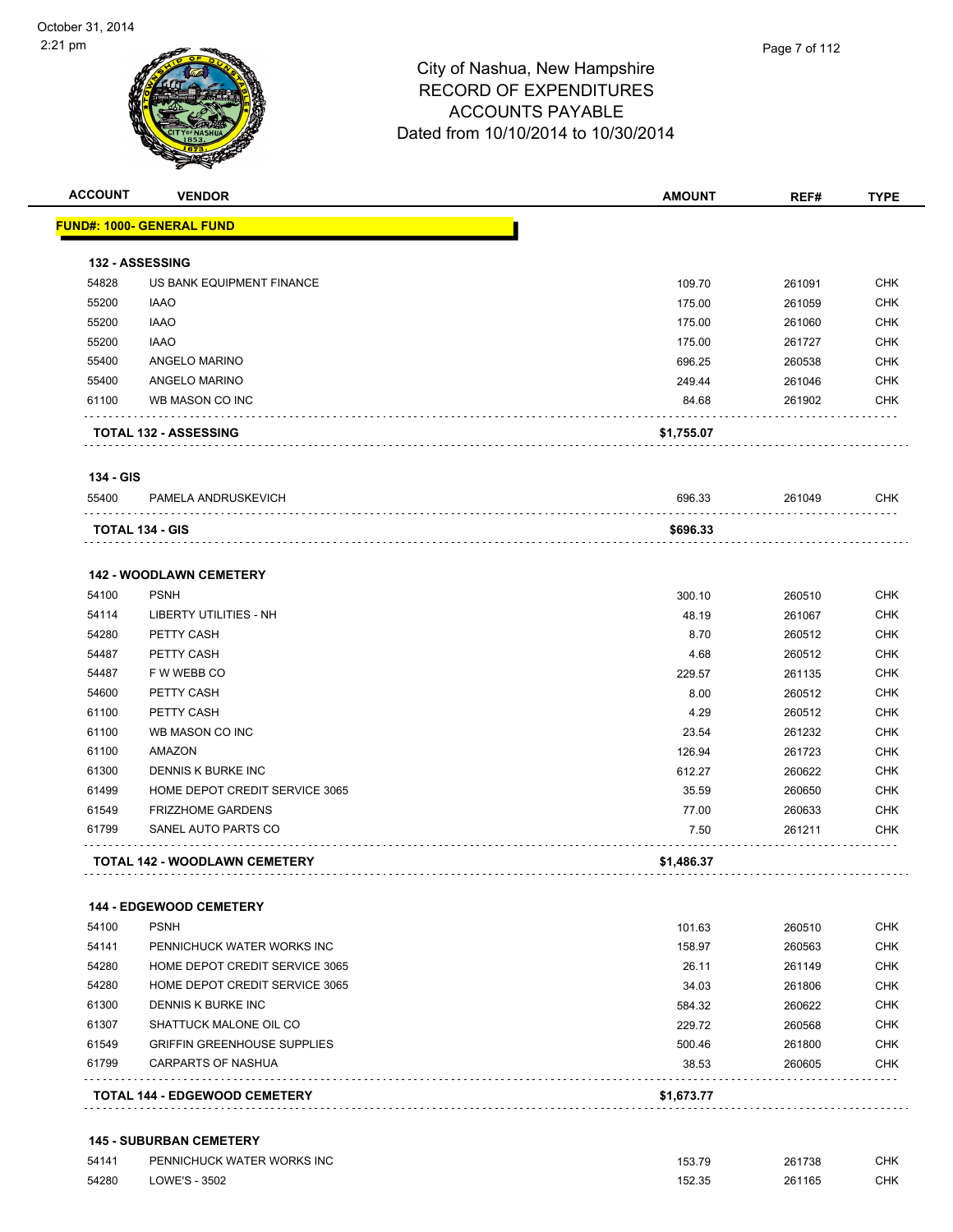

| <b>ACCOUNT</b> | <b>VENDOR</b>                                                |                | <b>AMOUNT</b>      | REF#             | <b>TYPE</b>              |
|----------------|--------------------------------------------------------------|----------------|--------------------|------------------|--------------------------|
|                | <u> FUND#: 1000- GENERAL FUND</u>                            |                |                    |                  |                          |
|                |                                                              |                |                    |                  |                          |
|                | <b>TOTAL 145 - SUBURBAN CEMETERY</b>                         |                | \$306.14           |                  |                          |
|                |                                                              |                |                    |                  |                          |
| 150 - POLICE   |                                                              |                |                    |                  |                          |
| 52800          | <b>JOHN CINELLI</b>                                          |                | 480.00             | 261702           | CHK                      |
| 52800          | <b>TODD MARTYNY</b>                                          |                | 795.00             | 261713           | CHK                      |
| 52809          | <b>KERRY BAXTER</b>                                          |                | 250.00             | 260527           | CHK                      |
| 54100          | <b>PSNH</b>                                                  |                | 223.21             | 260510           | CHK                      |
| 54100          | <b>PSNH</b>                                                  |                | 163.49             | 260566           | <b>CHK</b>               |
| 54100          | <b>PSNH</b>                                                  |                | 298.64             | 261739           | CHK                      |
| 54114          | <b>LIBERTY UTILITIES - NH</b>                                |                | 710.21             | 261062           | <b>CHK</b>               |
| 54114          | LIBERTY UTILITIES - NH                                       |                | 10.15              | 261063           | <b>CHK</b>               |
| 54114          | LIBERTY UTILITIES - NH                                       |                | 44.75              | 261075           | CHK                      |
| 54114          | LIBERTY UTILITIES - NH                                       |                | 39.82              | 261729           | CHK                      |
| 54141          | PENNICHUCK WATER WORKS INC                                   |                | 23.80              | 260563           | CHK                      |
| 54243          | AIREX FILTER CORPORATION                                     |                | 416.52             | 260582           | CHK                      |
| 54243          | J LAWRENCE HALL INC                                          |                | 784.77             | 261813           | CHK                      |
| 54280          | GATE CITY FENCE CO INC                                       |                | 1,385.00           | 260635           | <b>CHK</b>               |
| 54280          | NASHUA WALLPAPER & PAINT CO                                  |                | 223.92             | 260702           | CHK                      |
| 54280          | NORMAN E DAY INC                                             |                | 281.67             | 260709           | <b>CHK</b>               |
| 54280          | REXEL                                                        |                | 109.80             | 260730           | CHK                      |
| 54280          | PETTY CASH                                                   |                | 15.94              | 261050           | CHK                      |
| 54280          | HOME DEPOT CREDIT SERVICE 3073                               |                | 91.41              | 261150           | <b>CHK</b>               |
| 54280          | NORMAN E DAY INC                                             |                | 880.00             | 261848           | CHK                      |
| 54280          | <b>TAMARACK LANDSCAPING INC</b>                              |                | 125.00             | 261886           | CHK                      |
| 54407          | CRASH DATA GROUP INC                                         |                | 899.00             | 260618           | CHK                      |
| 54421          | CONWAY OFFICE SOLUTIONS                                      |                | 1,462.00           | 260615           | CHK                      |
| 54421          | CONWAY OFFICE SOLUTIONS                                      |                | 101.00             | 261127           | CHK                      |
| 54487          | NIGHT VISION DEPOT                                           |                | 337.50             | 260708           | CHK                      |
| 54487          | CITIZENS BANK CREDIT CARD                                    | LAACKE Joys Co | 10.00              | 9201507          | ACH                      |
| 54600          | AMERICAN AUTO SEAT COVER INC                                 |                | 65.00              | 260585           | CHK                      |
| 54600          | DAVE ILLGS COLLISION REPAIR CE                               |                | 2,581.82           | 261130           | CHK                      |
| 54600          | STATEWIDE COLLISION LLC                                      |                | 1,632.70           | 261222           | <b>CHK</b>               |
| 54600          | NORTHEAST KUSTOM KREATIONS                                   |                | 1,350.00           | 261849           | <b>CHK</b>               |
| 54849          | <b>JOSHUA ST ONGE</b>                                        |                | 45.96              | 260545           | <b>CHK</b>               |
| 54849          | <b>DIRECTV INC</b>                                           |                | 11.00              | 260552           | CHK                      |
| 54849          | <b>FAIRPOINT COMMUNICATIONS</b>                              |                | 255.08             | 260554           | CHK                      |
| 54849<br>54849 | COMCAST CABLE COMMUNICATIONS I                               |                | 127.85             | 261057           | <b>CHK</b>               |
|                | <b>FAIRPOINT COMMUNICATIONS</b>                              |                | 62.13<br>435.83    | 261058           | CHK                      |
| 55118<br>55200 | VERIZON WIRELESS-581499451<br>GREATER NASHUA CHAMBER OF COMM |                |                    | 261745           | <b>CHK</b><br><b>CHK</b> |
| 55200          | UNION LEADER CORP                                            |                | 1,000.00<br>109.20 | 260556<br>261743 | <b>CHK</b>               |
| 55200          | PRAETORIAN GROUP INC                                         |                | 800.00             | 261862           | <b>CHK</b>               |
| 55307          | NICHOLAS JOWDERS                                             |                | 44.80              | 260535           | <b>CHK</b>               |
| 55307          | <b>STEVEN BERRY</b>                                          |                | 44.80              |                  | <b>CHK</b>               |
| 55307          | PETTY CASH                                                   |                | 5.25               | 261037<br>261050 | CHK                      |
| 55307          | <b>HEATHER WEST</b>                                          |                | 44.80              | 261055           | CHK                      |
| 55307          | <b>JOHN COLANGELO</b>                                        |                | 44.80              | 261704           | <b>CHK</b>               |
| 55307          | ROBERT LACERDA                                               |                | 44.80              | 261709           | <b>CHK</b>               |
|                |                                                              |                |                    |                  |                          |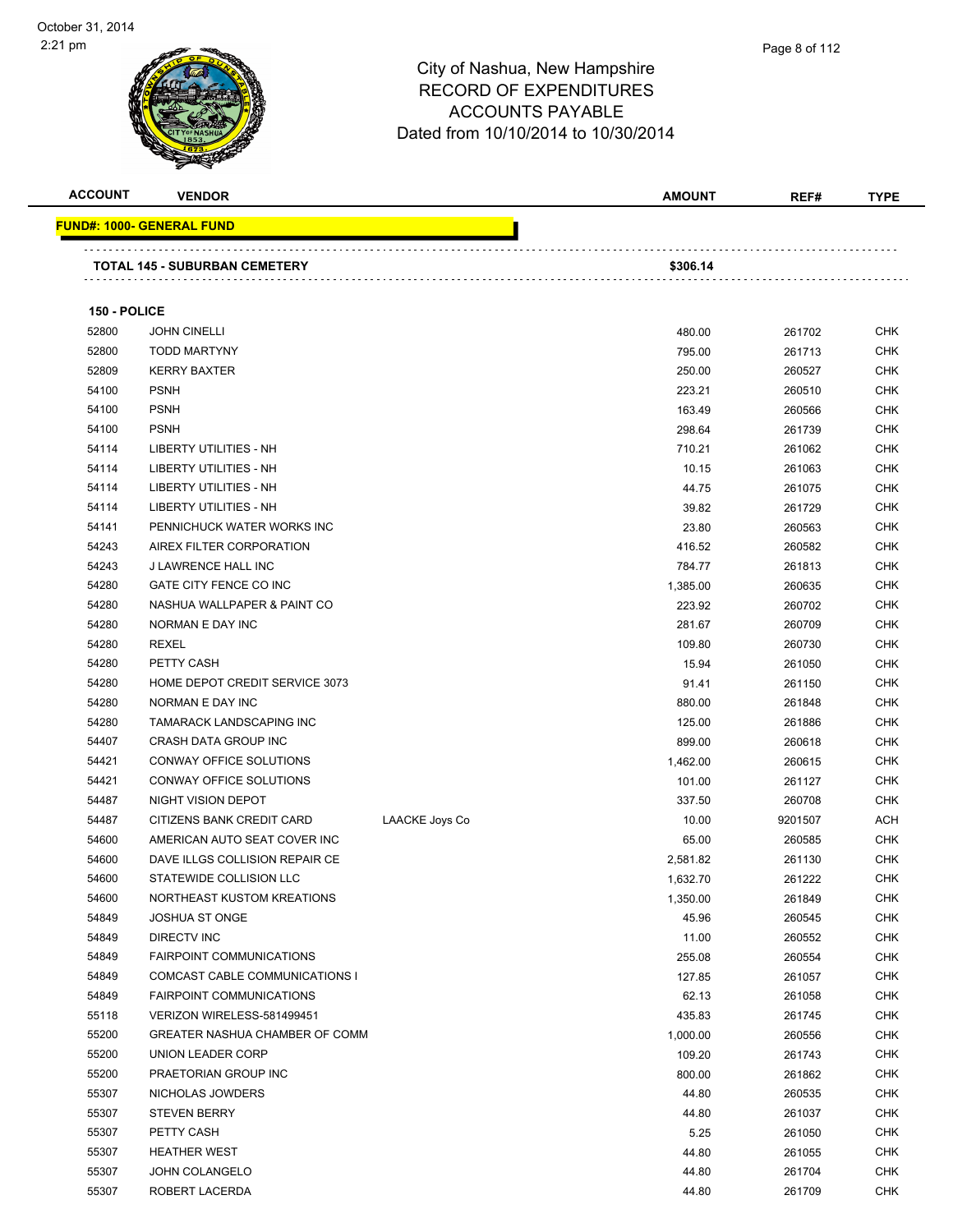|             | Page 9 of 112 |
|-------------|---------------|
| าpshire     |               |
| <b>URES</b> |               |
| . .         |               |

| <b>ACCOUNT</b> | <b>VENDOR</b>                    |                              | <b>AMOUNT</b> | REF#    | <b>TYPE</b> |
|----------------|----------------------------------|------------------------------|---------------|---------|-------------|
|                | <b>FUND#: 1000- GENERAL FUND</b> |                              |               |         |             |
|                |                                  |                              |               |         |             |
| 150 - POLICE   |                                  |                              |               |         |             |
| 55307          | CITIZENS BANK CREDIT CARD        | NH Turnpike E-Z Pass         | 450.00        | 9201507 | <b>ACH</b>  |
| 55400          | <b>DENIS LINEHAN</b>             |                              | 105.00        | 260536  | <b>CHK</b>  |
| 55400          | <b>JAMES MALONEY</b>             |                              | 105.00        | 260537  | <b>CHK</b>  |
| 55400          | SPECIALIZED TRAINING & TACTICS   |                              | 1,800.00      | 261086  | <b>CHK</b>  |
| 55400          | CITIZENS BANK CREDIT CARD        | Ramada Hotel and Confe       | 312.48        | 9201507 | <b>ACH</b>  |
| 55421          | PETER CINFO                      |                              | 70.00         | 260529  | <b>CHK</b>  |
| 55607          | UNITED PARCEL SERVICE            |                              | 32.19         | 261089  | <b>CHK</b>  |
| 55699          | <b>JP PEST SERVICES</b>          |                              | 34.30         | 261154  | <b>CHK</b>  |
| 55699          | CINTAS DOCUMENT MANAGEMENT       |                              | 60.00         | 261771  | <b>CHK</b>  |
| 55699          | <b>JP PEST SERVICES</b>          |                              | 65.00         | 261814  | <b>CHK</b>  |
| 61100          | <b>BEN'S UNIFORMS</b>            |                              | 344.96        | 261111  | <b>CHK</b>  |
| 61100          | <b>STAR PACKER BADGES</b>        |                              | 25.00         | 261221  | <b>CHK</b>  |
| 61100          | WB MASON CO INC                  |                              | 1,892.02      | 261902  | <b>CHK</b>  |
| 61107          | ALECS SHOE STORE INC             |                              | 2,549.90      | 260584  | <b>CHK</b>  |
| 61107          | <b>BEN'S UNIFORMS</b>            |                              | 2,556.00      | 260592  | <b>CHK</b>  |
| 61107          | <b>BEN'S UNIFORMS</b>            |                              | 2,878.61      | 261111  | <b>CHK</b>  |
| 61110          | <b>BEN'S UNIFORMS</b>            |                              | 1,397.00      | 260592  | <b>CHK</b>  |
| 61110          | <b>RILEYS SPORT SHOP INC</b>     |                              | 1,335.00      | 260731  | <b>CHK</b>  |
| 61110          | <b>BEN'S UNIFORMS</b>            |                              | 826.00        | 261111  | <b>CHK</b>  |
| 61110          | ATLANTIC TACTICAL INC            |                              | 149.10        | 261755  | <b>CHK</b>  |
| 61110          | <b>BEN'S UNIFORMS</b>            |                              | 60.00         | 261763  | <b>CHK</b>  |
| 61121          | CHIEF SUPPLY CORP INC            |                              | 561.20        | 260608  | <b>CHK</b>  |
| 61121          | <b>ATLANTA ARMS</b>              |                              | 3,360.00      | 261754  | <b>CHK</b>  |
| 61121          | NORTHERN SAFETY CO INC           |                              | 326.49        | 261851  | <b>CHK</b>  |
| 61121          | STREICHER'S                      |                              | 1,547.18      | 261883  | <b>CHK</b>  |
| 61121          | CITIZENS BANK CREDIT CARD        | <b>Dick's Sporting Goods</b> | 29.99         | 9201507 | <b>ACH</b>  |
| 61121          | CITIZENS BANK CREDIT CARD        | Dick's Sporting Goods        | 59.98         | 9201507 | <b>ACH</b>  |
| 61142          | LA POLICE GEAR INC               |                              | 450.00        | 260668  | <b>CHK</b>  |
| 61142          | AIRGAS USA LLC                   |                              | 546.30        | 261099  | CHK         |
| 61163          | AIRGAS USA LLC                   |                              | 90.67         | 261099  | <b>CHK</b>  |
| 61185          | PRENDO FORENSICS                 |                              | 650.60        | 261863  | <b>CHK</b>  |
| 61299          | <b>ID TECHNOLOGY LLC</b>         |                              | 97.50         | 260655  | CHK         |
| 61299          | PETTY CASH                       |                              | 57.97         | 261050  | <b>CHK</b>  |
| 61299          | SAM'S CLUB DIRECT-0860           |                              | 17.64         | 261210  | <b>CHK</b>  |
| 61299          | ATLANTIC TACTICAL INC            |                              | 98.75         | 261755  | <b>CHK</b>  |
| 61299          | <b>SIMULAIDS</b>                 |                              | 757.04        | 261879  | <b>CHK</b>  |
| 61299          | CITIZENS BANK CREDIT CARD        | Sign Depot                   | (210.00)      | 9201507 | ACH         |
| 61299          | CITIZENS BANK CREDIT CARD        | FEDEXOffice                  | 284.76        | 9201507 | ACH         |
| 61300          | <b>WEX BANK</b>                  |                              | 1,200.00      | 260770  | <b>CHK</b>  |
| 61428          | HOME DEPOT CREDIT SERVICE 3073   |                              | 128.69        | 260651  | <b>CHK</b>  |
| 61428          | REXEL                            |                              | 219.60        | 260730  | <b>CHK</b>  |
| 61428          | CENTRAL PAPER PRODUCTS CO        |                              | 55.02         | 261120  | <b>CHK</b>  |
| 61607          | <b>ID TECHNOLOGY LLC</b>         |                              | 87.12         | 260655  | <b>CHK</b>  |
| 61607          | <b>TESSCO INC</b>                |                              | 40.83         | 261889  | <b>CHK</b>  |
| 61650          | WB MASON CO INC                  |                              | 126.20        | 261902  | <b>CHK</b>  |
| 61705          | GOODYEAR TIRE & RUBBER CO        |                              | 948.48        | 260639  | <b>CHK</b>  |
| 61705          | MAYNARD & LESIEUR INC            |                              | 2,477.73      | 261828  | <b>CHK</b>  |
|                |                                  |                              |               |         |             |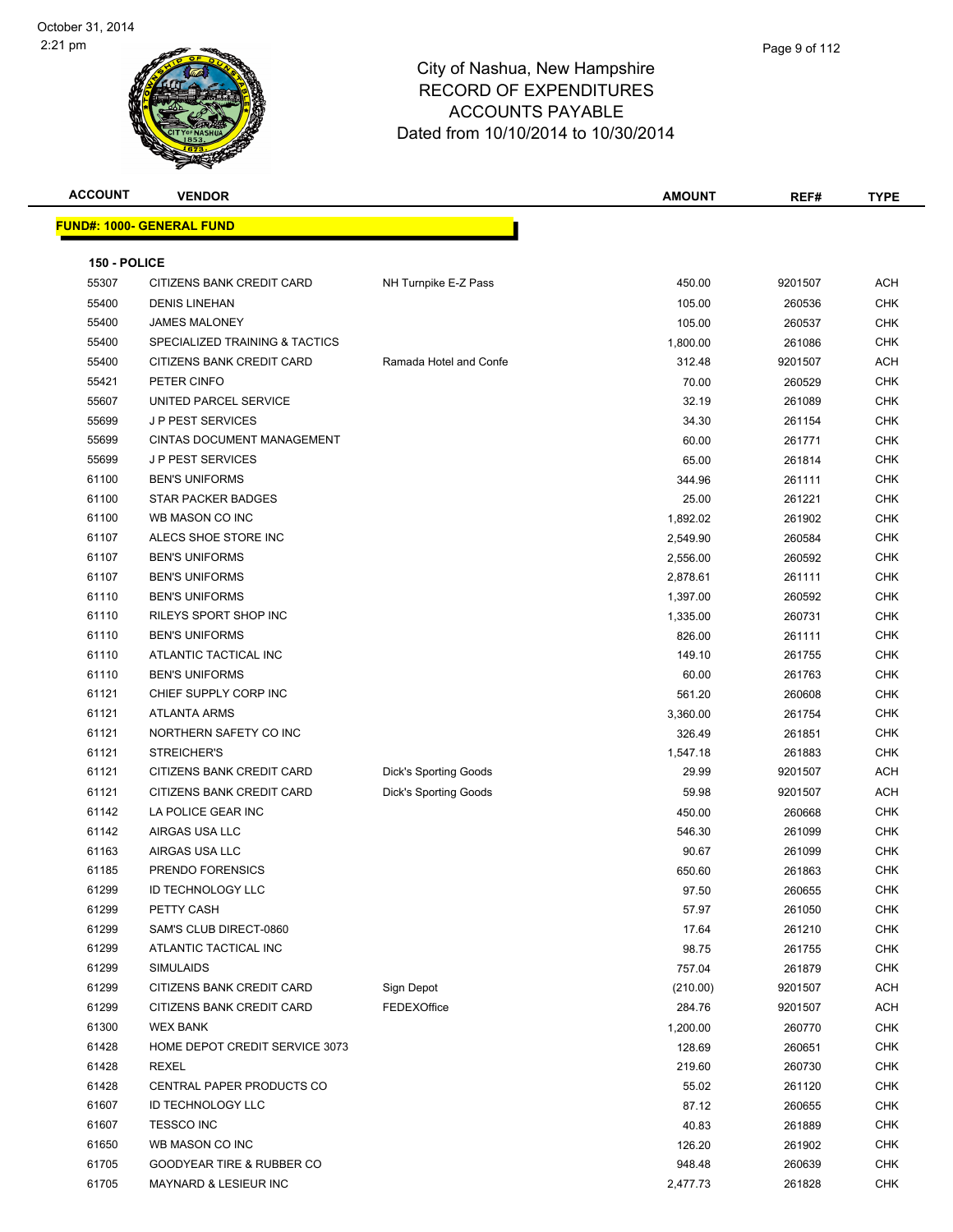| <b>ACCOUNT</b> | <b>VENDOR</b>                     |                  | <b>AMOUNT</b> | REF#    | <b>TYPE</b> |
|----------------|-----------------------------------|------------------|---------------|---------|-------------|
|                | <u> FUND#: 1000- GENERAL FUND</u> |                  |               |         |             |
| 150 - POLICE   |                                   |                  |               |         |             |
| 61799          | ADAMSON INDUSTRIES CORP           |                  | 530.00        | 260580  | <b>CHK</b>  |
| 61799          | <b>BEST FORD</b>                  |                  | 16.39         | 260595  | <b>CHK</b>  |
| 61799          | DEPENDABLE LOCK SERVICE INC       |                  | 12.00         | 260623  | <b>CHK</b>  |
| 61799          | <b>G H BERLIN OIL CO</b>          |                  | 2,210.71      | 260634  | <b>CHK</b>  |
| 61799          | LOWE'S - 3502                     |                  | 51.27         | 260672  | <b>CHK</b>  |
| 61799          | MACMULKIN CHEVROLET INC           |                  | 50.85         | 260678  | <b>CHK</b>  |
| 61799          | MHQ MUNICIPAL VEHICLES            |                  | 108.79        | 260689  | <b>CHK</b>  |
| 61799          | NEW ENGLAND PARTS WAREHOUSE       |                  | 143.86        | 260704  | <b>CHK</b>  |
| 61799          | NORTHERN FOREIGN CAR PARTS INC    |                  | 289.52        | 260710  | <b>CHK</b>  |
| 61799          | SAM'S CLUB DIRECT-0860            |                  | 227.84        | 260733  | <b>CHK</b>  |
| 61799          | HOME DEPOT CREDIT SERVICE 3073    |                  | 14.80         | 261150  | <b>CHK</b>  |
| 61799          | MANCHESTER HARLEY-DAVIDSON        |                  | 136.76        | 261168  | <b>CHK</b>  |
| 61799          | <b>QUIRK GM PARTS DEPOT</b>       |                  | 125.38        | 261206  | <b>CHK</b>  |
| 61799          | SAFETY KLEEN SYSTEMS INC          |                  | 54.07         | 261209  | <b>CHK</b>  |
| 61799          | <b>TOWERS MOTOR PARTS CORP</b>    |                  | 7.85          | 261223  | <b>CHK</b>  |
| 61799          | CARPARTS OF NASHUA                |                  | 156.54        | 261768  | <b>CHK</b>  |
| 61799          | <b>MAYNARD &amp; LESIEUR INC</b>  |                  | 86.90         | 261828  | <b>CHK</b>  |
| 61799          | NASHUA OUTDOOR POWER EQUIPMENT    |                  | 55.00         | 261843  | <b>CHK</b>  |
| 61799          | NORTHERN FOREIGN CAR PARTS INC    |                  | 297.38        | 261850  | <b>CHK</b>  |
| 61799          | <b>QUIRK GM PARTS DEPOT</b>       |                  | 402.58        | 261865  | <b>CHK</b>  |
| 61799          | CITIZENS BANK CREDIT CARD         | Campers Inn Inc. | 126.00        | 9201507 | <b>ACH</b>  |
| 61907          | SAM'S CLUB DIRECT-0860            |                  | 153.50        | 261210  | <b>CHK</b>  |
| 61910          | PETTY CASH                        |                  | 53.13         | 261050  | <b>CHK</b>  |
| 61910          | PETTY CASH                        |                  | 168.25        | 261717  | <b>CHK</b>  |
| 71000          | ELITE K-9 INC                     |                  | 380.89        | 261134  | <b>CHK</b>  |
| 71221          | DELL MARKETING LP                 |                  | 7,739.28      | 260621  | <b>CHK</b>  |
| 71221          | <b>CDW GOVERNMENT</b>             |                  | 301.42        | 261119  | <b>CHK</b>  |
| 71228          | <b>TRITECH SOFTWARE SYSTEMS</b>   |                  | 2,600.00      | 260757  | <b>CHK</b>  |
| 71400          | ATLANTIC TACTICAL INC             |                  | 75.19         | 260587  | <b>CHK</b>  |
| 71407          | STREICHER'S                       |                  | 4,850.00      | 261883  | <b>CHK</b>  |
| 71999          | SNAP ON TOOLS                     |                  | 2,411.16      | 261217  | CHK         |
|                | <b>TOTAL 150 - POLICE</b>         |                  | \$73,763.03   |         |             |

| 52150 | NH RETIREMENT SYSTEM        | 18.47    | 147843 | <b>ACH</b> |
|-------|-----------------------------|----------|--------|------------|
| 52800 | MICHAEL DUVARNEY            | 110.00   | 261132 | <b>CHK</b> |
| 52800 | DARREN DESJADON             | 972.00   | 261783 | <b>CHK</b> |
| 53142 | <b>GARY D ALTMAN ESQ.</b>   | 1.200.00 | 261056 | <b>CHK</b> |
| 54100 | <b>PSNH</b>                 | 7,355.19 | 260510 | <b>CHK</b> |
| 54100 | CONSTELLATION NEWENERGY INC | 53.95    | 260551 | <b>CHK</b> |
| 54100 | <b>PSNH</b>                 | 439.92   | 260566 | <b>CHK</b> |
| 54114 | LIBERTY UTILITIES - NH      | 282.02   | 260559 | <b>CHK</b> |
| 54114 | DIRECT ENERGY BUSINESS      | 58.92    | 260625 | <b>CHK</b> |
| 54114 | LIBERTY UTILITIES - NH      | 66.59    | 261061 | <b>CHK</b> |
| 54114 | LIBERTY UTILITIES - NH      | 253.07   | 261065 | <b>CHK</b> |
| 54114 | LIBERTY UTILITIES - NH      | 76.67    | 261728 | <b>CHK</b> |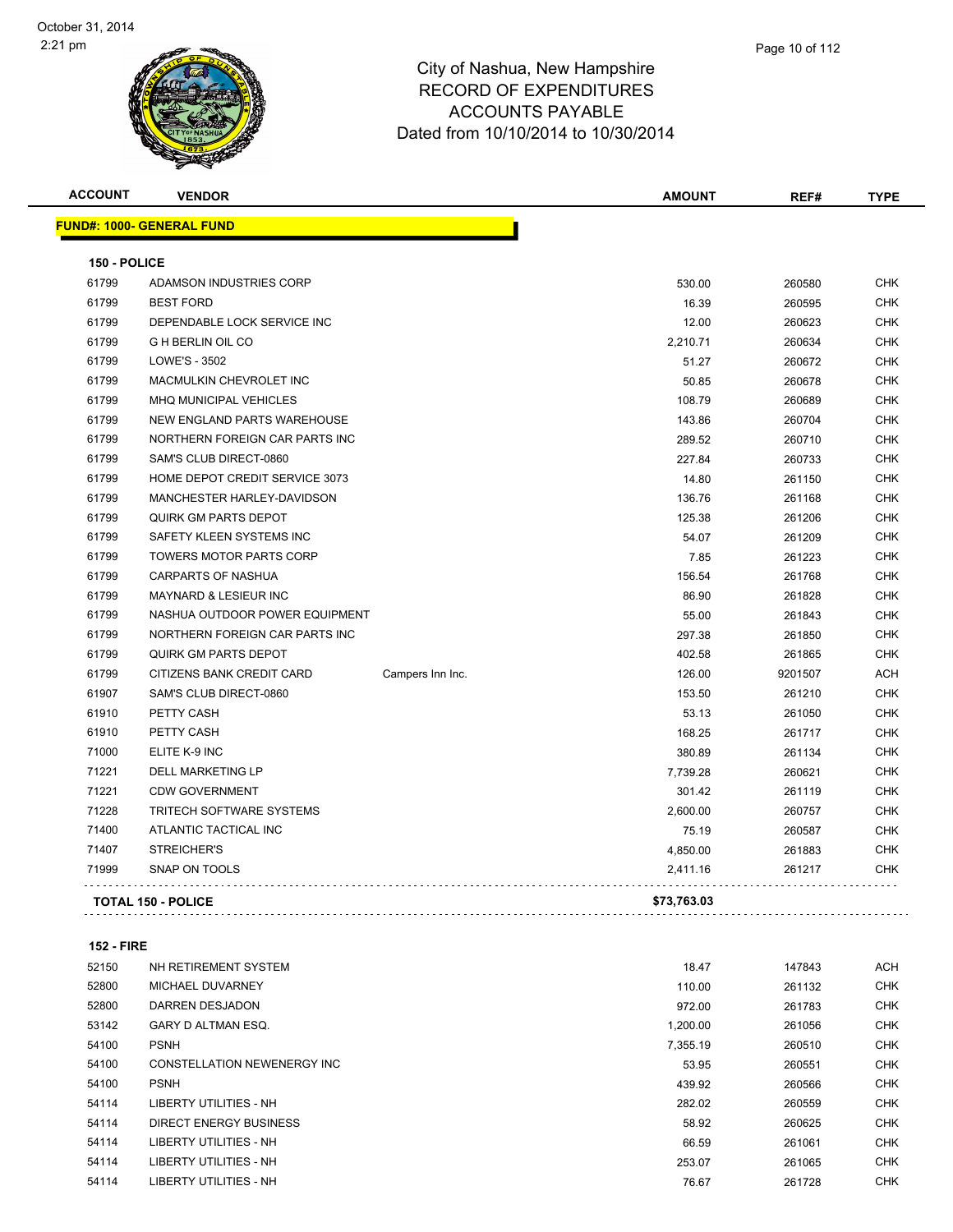| <b>ACCOUNT</b>    | <b>VENDOR</b>                     |                       | <b>AMOUNT</b> | REF#    | <b>TYPE</b> |
|-------------------|-----------------------------------|-----------------------|---------------|---------|-------------|
|                   | <u> FUND#: 1000- GENERAL FUND</u> |                       |               |         |             |
|                   |                                   |                       |               |         |             |
| <b>152 - FIRE</b> |                                   |                       |               |         |             |
| 54114             | <b>LIBERTY UTILITIES - NH</b>     |                       | 60.64         | 261731  | CHK         |
| 54114             | <b>DIRECT ENERGY BUSINESS</b>     |                       | 54.78         | 261785  | CHK         |
| 54141             | PENNICHUCK WATER WORKS INC        |                       | 697.94        | 260563  | CHK         |
| 54141             | PENNICHUCK WATER WORKS INC        |                       | 830.67        | 261738  | CHK         |
| 54228             | <b>JP PEST SERVICES</b>           |                       | 89.00         | 260659  | CHK         |
| 54280             | DRAIN MEDIC                       |                       | 450.00        | 260628  | CHK         |
| 54280             | HOME DEPOT CREDIT SERVICE 3065    |                       | 93.50         | 260650  | CHK         |
| 54280             | <b>FIMBEL PAUNET CORP</b>         |                       | 644.50        | 261137  | CHK         |
| 54280             | <b>GRANITE STATE GLASS</b>        |                       | 398.00        | 261145  | CHK         |
| 54280             | AE MECHANICAL INC                 |                       | 3,023.95      | 261749  | CHK         |
| 54280             | <b>BELLETETES INC</b>             |                       | 11.04         | 261762  | CHK         |
| 54280             | CHICK BEAULIEU INC                |                       | 265.00        | 261770  | CHK         |
| 54280             | <b>FIMBEL PAUNET CORP</b>         |                       | 1,737.50      | 261791  | CHK         |
| 54280             | HARRY W WELLS & SON INC           |                       | 363.38        | 261801  | CHK         |
| 54414             | ADAMSON INDUSTRIES CORP           |                       | 92.90         | 261098  | CHK         |
| 54414             | AMAZON                            |                       | 535.98        | 261723  | CHK         |
| 54421             | CONWAY OFFICE SOLUTIONS           |                       | 808.50        | 260615  | CHK         |
| 54487             | <b>CINTAS FIRE PROTECTION</b>     |                       | 187.90        | 260609  | CHK         |
| 54487             | TRI STATE FIRE PROTECTION LLC     |                       | 365.50        | 260755  | CHK         |
| 54600             | MACMULKIN CHEVROLET INC           |                       | 367.44        | 260678  | CHK         |
| 54600             | SANEL AUTO PARTS CO               |                       | 45.87         | 260735  | CHK         |
| 54600             | SANEL AUTO PARTS CO               |                       | 295.47        | 260737  | CHK         |
| 54600             | BAILEYS TOWING & AUTOBODY         |                       | 606.00        | 261106  | CHK         |
| 54600             | SANEL AUTO PARTS CO               |                       | 414.71        | 261213  | <b>CHK</b>  |
| 54600             | SANEL AUTO PARTS CO               |                       | 434.88        | 261872  | CHK         |
| 55118             | VERIZON WIRELESS-842015493        |                       | 80.10         | 261096  | CHK         |
| 55200             | BORDER AREA MUTUAL AID ASSN       |                       | 25.00         | 260598  | CHK         |
| 55200             | <b>NEAFM</b>                      |                       | 75.00         | 261733  | <b>CHK</b>  |
| 55400             | <b>TRITECH SOFTWARE SYSTEMS</b>   |                       | 325.00        | 260756  | <b>CHK</b>  |
| 55400             | CITIZENS BANK CREDIT CARD         | Apco Atlantic Charter | 159.00        | 9201507 | ACH         |
| 55699             | TRUE BLUE CLEANERS                |                       | 69.90         | 260758  | CHK         |
| 55699             | TRUE BLUE CLEANERS                |                       | 75.40         | 260759  | <b>CHK</b>  |
| 55699             | UNITED SITE SERVICES NORTHEAST    |                       | 64.97         | 260763  | CHK         |
| 55699             | TRUE BLUE CLEANERS                |                       | 67.86         | 261224  | <b>CHK</b>  |
| 55699             | TRUE BLUE CLEANERS                |                       | 60.32         | 261225  | <b>CHK</b>  |
| 55699             | TRUE BLUE CLEANERS                |                       | 67.86         | 261891  | <b>CHK</b>  |
| 55699             | TRUE BLUE CLEANERS                |                       | 75.40         | 261892  | <b>CHK</b>  |
| 55699             | WD PERKINS FIRE PUMP SPECIALIS    |                       | 1,575.00      | 261903  | <b>CHK</b>  |
| 61100             | WB MASON CO INC                   |                       | 21.74         | 260769  | <b>CHK</b>  |
| 61100             | WB MASON CO INC                   |                       | 31.43         | 261232  | <b>CHK</b>  |
| 61110             | BERGERON PROTECTIVE CLOTHING      |                       | 2,481.66      | 260594  | <b>CHK</b>  |
| 61110             | BERGERON PROTECTIVE CLOTHING      |                       | 6,806.44      | 261112  | <b>CHK</b>  |
| 61299             | J W KIRK                          |                       | 75.00         | 260660  | <b>CHK</b>  |
| 61307             | YANKEE TRUCK LLC                  |                       | 75.18         | 260773  | CHK         |
| 61428             | NEW ENGLAND PAPER & SUPPLY        |                       | 443.81        | 260703  | CHK         |
| 61428             | NEW ENGLAND PAPER & SUPPLY        |                       | 283.06        | 261846  | CHK         |
| 61499             | COUNTER PRO INC                   |                       | 206.80        | 261776  | <b>CHK</b>  |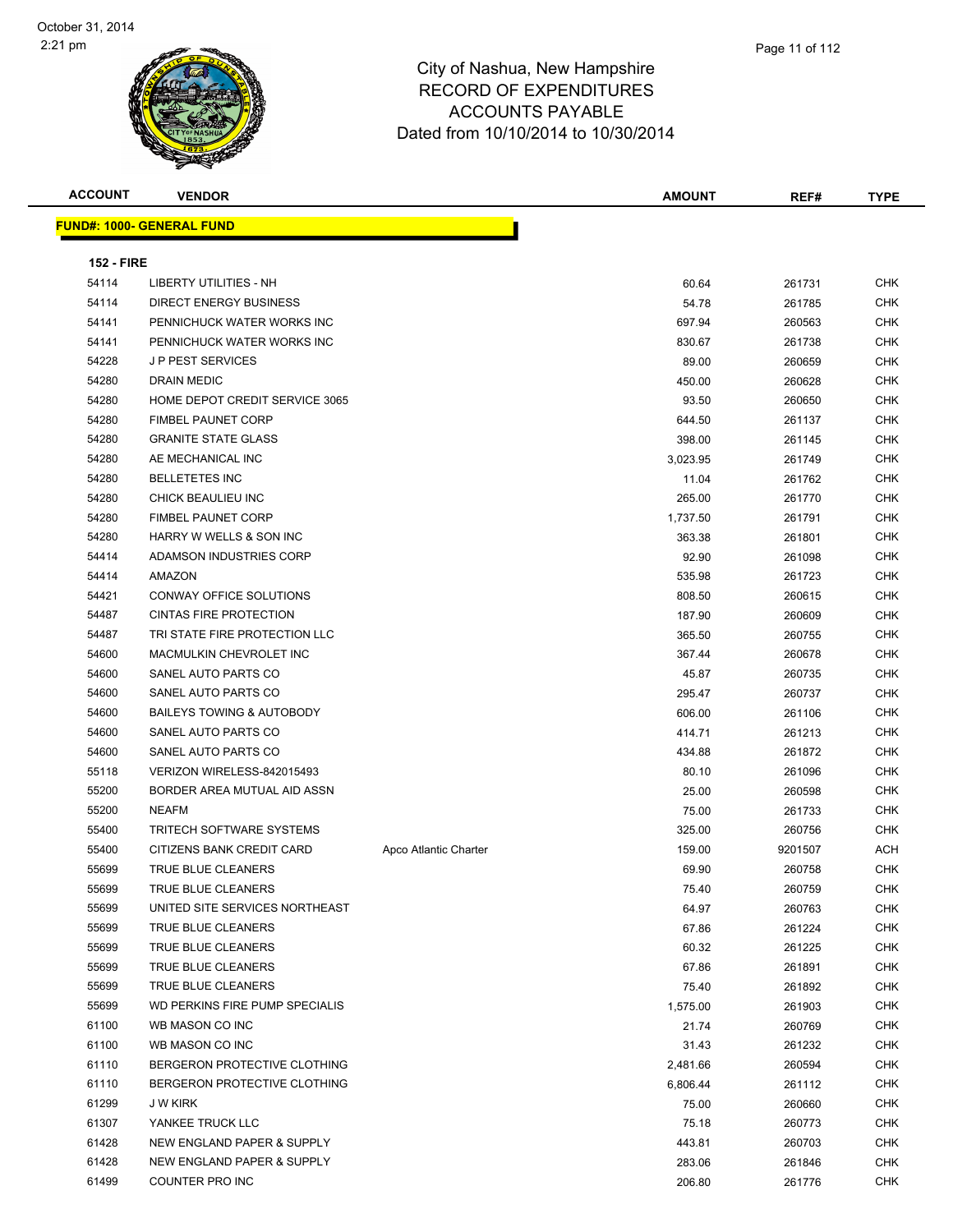| <b>ACCOUNT</b>    | <b>VENDOR</b>                       | <b>AMOUNT</b> | REF#   | <b>TYPE</b> |
|-------------------|-------------------------------------|---------------|--------|-------------|
|                   | <u> FUND#: 1000- GENERAL FUND</u>   |               |        |             |
| <b>152 - FIRE</b> |                                     |               |        |             |
| 61499             | <b>NORFOLK KITCHEN &amp; BATH</b>   | 850.00        | 261847 | <b>CHK</b>  |
| 61699             | POWER & TELEPHONE SUPPLY            | 2,302.50      | 260722 | <b>CHK</b>  |
| 61699             | <b>BATTERIES PLUS</b>               | 96.93         | 261109 | <b>CHK</b>  |
| 61699             | <b>GRANITE CITY ELECTRIC SUPPLY</b> | 882.66        | 261144 | <b>CHK</b>  |
| 61699             | <b>FASTENAL CO</b>                  | 690.74        | 261790 | CHK         |
| 61699             | <b>WILLIAM FRICK &amp; CO</b>       | 1,590.28      | 261904 | <b>CHK</b>  |
| 61705             | <b>MAYNARD &amp; LESIEUR INC</b>    | 70.00         | 260683 | <b>CHK</b>  |
| 61709             | <b>TEXAS REFINERY CORP</b>          | 638.40        | 261890 | <b>CHK</b>  |
| 61799             | INTERSTATE BATTERY OF SOUTHERN      | 567.08        | 260658 | <b>CHK</b>  |
| 61799             | JACK YOUNG CO INC                   | 615.28        | 260661 | <b>CHK</b>  |
| 61799             | LIBERTY INTNL TRUCKS OF NH LLC      | 250.69        | 260669 | <b>CHK</b>  |
| 61799             | MINUTEMAN TRUCKS INC                | 439.51        | 260692 | <b>CHK</b>  |
| 61799             | YANKEE TRUCK LLC                    | 80.59         | 260773 | <b>CHK</b>  |
| 61799             | YANKEE TRUCK LLC                    | 151.08        | 261236 | <b>CHK</b>  |
| 61799             | SOUTHWORTH MILTON INC               | 97.81         | 261741 | <b>CHK</b>  |
| 71025             | F W WEBB CO                         | 144.01        | 261135 | <b>CHK</b>  |
| 71400             | FIRE TECH & SAFETY OF NEW ENGL      | 180.00        | 260631 | <b>CHK</b>  |
| 71400             | FIRE TECH & SAFETY OF NEW ENGL      | 112.80        | 261792 | <b>CHK</b>  |
| 71432             | <b>INDUSTRIAL CHEM LABS</b>         | 203.28        | 261807 | CHK         |
| 71800             | SCHOOL FURNISHINGS INC              | 1,717.84      | 260741 | <b>CHK</b>  |
| 71999             | ADAMSON INDUSTRIES CORP             | 32.95         | 260580 | <b>CHK</b>  |
| 71999             | ADAMSON INDUSTRIES CORP             | 559.75        | 261098 | <b>CHK</b>  |
| 71999             | FIRE TECH & SAFETY OF NEW ENGL      | 370.00        | 261792 | CHK         |
| 71999             | PHYSIO CONTROL INC                  | 5,344.25      | 261858 | CHK         |
|                   | <b>TOTAL 152 - FIRE</b>             | \$54,896.21   |        |             |
|                   | <b>153 - BUILDING INSPECTION</b>    |               |        |             |
| 42307             | <b>BARLO SIGNS</b>                  | 27.50         | 261759 | <b>CHK</b>  |
| 55307             | PETTY CASH                          | 42.00         | 260512 | <b>CHK</b>  |
| 55307             | <b>WILLIAM CONDRA</b>               | 238.56        | 260531 | <b>CHK</b>  |
| 55307             | <b>DAWN MICHAUD</b>                 | 78.96         | 260540 | <b>CHK</b>  |
|                   |                                     |               |        |             |

|       | <b>TOTAL 153 - BUILDING INSPECTION</b> | \$2,227.29 |        |            |
|-------|----------------------------------------|------------|--------|------------|
| 71999 | INDUSTRIAL SAFETY GEAR                 | 349.15     | 261808 | CHK        |
| 55421 | <b>WILLIAM MCKINNEY</b>                | 239.76     | 261722 | CHK        |
| 55421 | <b>NHBOA</b>                           | 160.00     | 261196 | <b>CHK</b> |
| 55421 | <b>JEFFREY RICHARD</b>                 | 618.72     | 261013 | <b>CHK</b> |
| 55307 | <b>MARK COLLINS</b>                    | 110.32     | 260613 | <b>CHK</b> |
| 55307 | <b>JEFFREY RICHARD</b>                 | 362.32     | 260543 | CHK        |
| 55307 | DAWN MICHAUD                           | 78.96      | 260540 | <b>CHK</b> |

|  |  |  | ————————— |  | . . |
|--|--|--|-----------|--|-----|
|  |  |  |           |  |     |

#### **155 - CODE ENFORCEMENT**

| 55307 | <b>KYLE METCALF</b>       |                        | 364.00 | 261714  | CHK        |
|-------|---------------------------|------------------------|--------|---------|------------|
| 55307 | ROBERT SOUSA              |                        | 307.44 | 261719  | <b>CHK</b> |
| 55421 | CITIZENS BANK CREDIT CARD | <b>United Airlines</b> | 448.20 | 9201507 | ACH        |
| 55421 | CITIZENS BANK CREDIT CARD | Priceline.com          | 261.20 | 9201507 | ACH        |
| 55610 | <b>HCSO</b>               |                        | 127.00 | 261147  | <b>CHK</b> |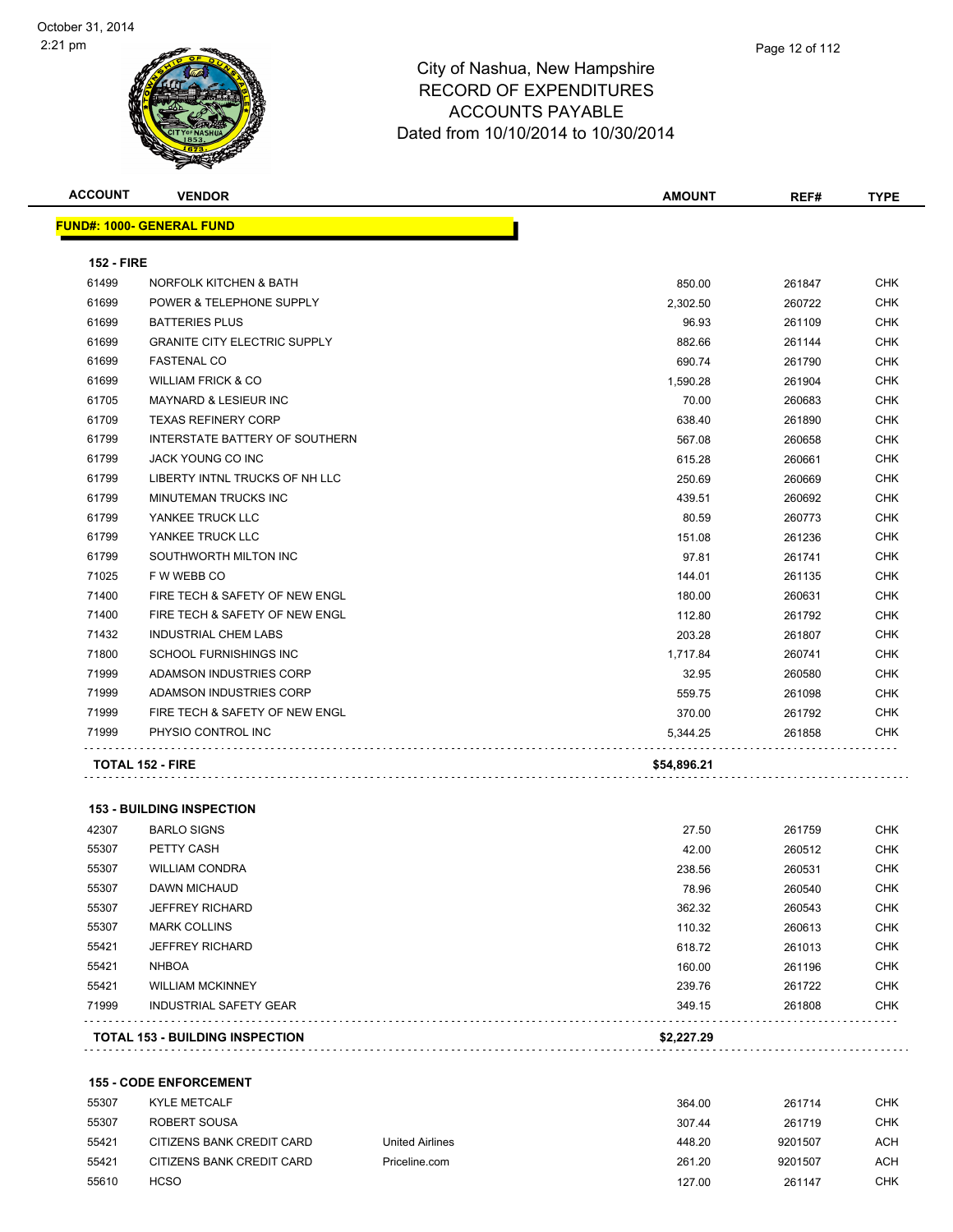| <b>ACCOUNT</b> | <b>VENDOR</b>                               |                   | <b>AMOUNT</b> | REF#    | <b>TYPE</b> |
|----------------|---------------------------------------------|-------------------|---------------|---------|-------------|
|                | FUND#: 1000- GENERAL FUND                   |                   |               |         |             |
|                | <b>TOTAL 155 - CODE ENFORCEMENT</b>         |                   | \$1,507.84    |         |             |
|                |                                             |                   |               |         |             |
|                | <b>156 - EMERGENCY MANAGEMENT</b>           |                   |               |         |             |
| 61100          | WB MASON CO INC                             |                   | (42.99)       | 261902  | CHK         |
| 71000          | <b>GRAINGER</b>                             |                   | 34.07         | 260640  | <b>CHK</b>  |
| 71000          | <b>GRAINGER</b>                             |                   | 96.94         | 261798  | CHK         |
|                | <b>TOTAL 156 - EMERGENCY MANAGEMENT</b>     |                   | \$88.02       |         |             |
|                | <b>157 - CITYWIDE COMMUNICATIONS</b>        |                   |               |         |             |
| 54100          | <b>PSNH</b>                                 |                   | 265.03        | 260566  | <b>CHK</b>  |
| 54100          | <b>PSNH</b>                                 |                   | 399.53        | 261083  | CHK         |
| 54100          | <b>PSNH</b>                                 |                   | 334.16        | 261739  | CHK         |
| 54243          | <b>J LAWRENCE HALL INC</b>                  |                   | 259.67        | 261813  | CHK         |
| 54435          | MOTOROLA SOLUTIONS INC                      |                   | 340.00        | 261078  | CHK         |
| 54435          | MOTOROLA SOLUTIONS INC                      |                   | 212.87        | 261732  | CHK         |
| 54435          | CITIZENS BANK CREDIT CARD                   | <b>ASAP Parts</b> | 246.59        | 9201507 | ACH         |
| 54487          | <b>POWER PRODUCTS</b>                       |                   | 2,164.37      | 261861  | <b>CHK</b>  |
| 55118          | VERIZON WIRELESS-581499451                  |                   | 40.01         | 261745  | <b>CHK</b>  |
| 55607          | UNITED PARCEL SERVICE                       |                   | 9.67          | 260572  | CHK         |
| 55699          | PAGE STREET LEASING LLC                     |                   | 75.00         | 261201  | <b>CHK</b>  |
| 61299          | NASHUA WALLPAPER & PAINT CO                 |                   | 114.45        | 261188  | <b>CHK</b>  |
|                | <b>TOTAL 157 - CITYWIDE COMMUNICATIONS</b>  |                   | \$4,461.35    |         |             |
|                | <b>160 - PUBLIC WORKS-ADMIN/ENGINEERING</b> |                   |               |         |             |
| 54100          | <b>PSNH</b>                                 |                   | 632.40        | 261739  | <b>CHK</b>  |
| 54114          | <b>LIBERTY UTILITIES - NH</b>               |                   | 21.50         | 261063  | <b>CHK</b>  |
| 54421          | CONWAY OFFICE SOLUTIONS                     |                   | 346.00        | 260615  | CHK         |
| 55200          | URI COOPERATIVE EXTENSION                   |                   | 45.00         | 261090  | <b>CHK</b>  |
| 55307          | <b>WILLIAM TOOMEY</b>                       |                   | 375.76        | 260547  | CHK         |
| 55699          | <b>JP PEST SERVICES</b>                     |                   | 92.46         | 261154  | <b>CHK</b>  |
| 61100          | WB MASON CO INC                             |                   | 87.47         | 260769  | <b>CHK</b>  |
| 61100          | WB MASON CO INC                             |                   | 154.66        | 261232  | <b>CHK</b>  |
| 61100          | AMAZON                                      |                   | 83.04         | 261723  | <b>CHK</b>  |
| 61100          | WB MASON CO INC                             |                   | 93.68         | 261902  | <b>CHK</b>  |
| 61299          | <b>IMTEK REPROGRAPHICS INC</b>              |                   | 123.52        | 260656  | <b>CHK</b>  |
| 61299          | <b>AMAZON</b>                               |                   | 40.89         | 261723  | <b>CHK</b>  |
| 61310          | ALTERNATIVE VEHICLE SERVICE GR              |                   | 278.63        | 261756  | <b>CHK</b>  |
| 61830          | <b>ENGINEERING NEWS RECORD</b>              |                   | 29.95         | 260553  | <b>CHK</b>  |
| 71800          | OFFICE ALTERNATIVES LLC                     |                   | 562.00        | 261199  | <b>CHK</b>  |
|                | TOTAL 160 - PUBLIC WORKS-ADMIN/ENGINEERING  |                   | \$2,966.96    |         |             |
|                |                                             |                   |               |         |             |

#### **161 - STREETS**

| 54100 | <b>PSNH</b> | 58.41    | 260510 | <b>CHK</b> |
|-------|-------------|----------|--------|------------|
| 54100 | <b>PSNH</b> | 119.29   | 260566 | <b>CHK</b> |
| 54100 | <b>PSNH</b> | 2,402.95 | 261739 | <b>CHK</b> |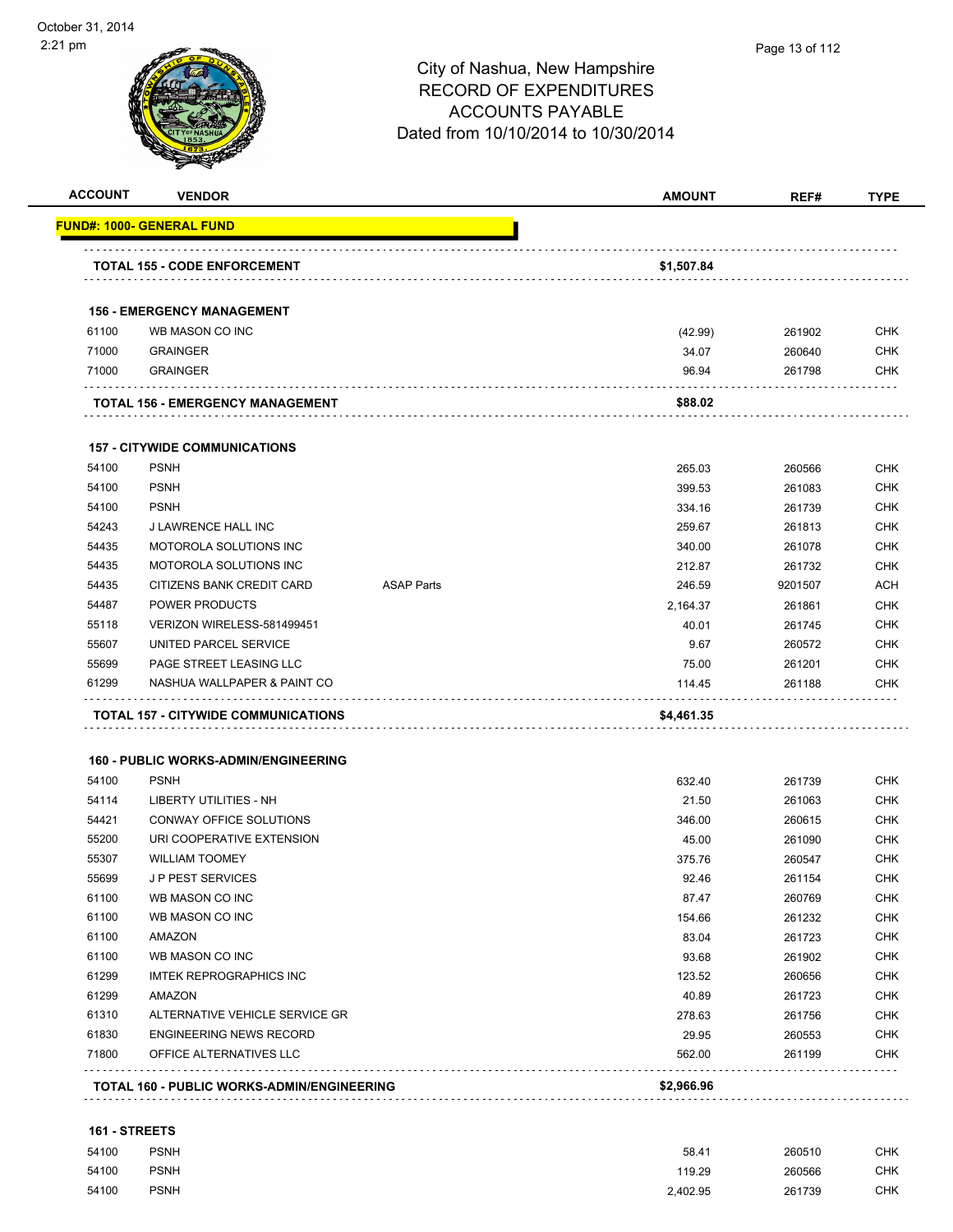| <b>ACCOUNT</b> | <b>VENDOR</b>                     |                         | <b>AMOUNT</b> | REF#    | <b>TYPE</b> |
|----------------|-----------------------------------|-------------------------|---------------|---------|-------------|
|                | <u> FUND#: 1000- GENERAL FUND</u> |                         |               |         |             |
|                |                                   |                         |               |         |             |
| 161 - STREETS  |                                   |                         |               |         |             |
| 54114          | <b>LIBERTY UTILITIES - NH</b>     |                         | 178.46        | 261066  | CHK         |
| 54228          | <b>JP PEST SERVICES</b>           |                         | 68.00         | 261154  | CHK         |
| 54236          | CALLOGIX INC                      |                         | 211.96        | 260603  | CHK         |
| 54243          | <b>BLAKE GROUP</b>                |                         | 2,262.00      | 261765  | CHK         |
| 54275          | HI-WAY SAFETY SYSTEMS INC         |                         | 474.47        | 261805  | <b>CHK</b>  |
| 54280          | M & M ELECTRICAL SUPPLY CO INC    |                         | 214.49        | 260673  | CHK         |
| 54280          | STEVE SHUMSKY UNLIMITED DOOR      |                         | 475.00        | 260749  | CHK         |
| 54280          | UNIFIRST CORPORATION              |                         | 100.84        | 260762  | CHK         |
| 54280          | UNIFIRST CORPORATION              |                         | 36.04         | 261482  | <b>CHK</b>  |
| 54280          | SIMPLEX GRINNELL                  |                         | 941.76        | 261878  | CHK         |
| 54280          | UNIFIRST CORPORATION              |                         | 33.00         | 261893  | CHK         |
| 54421          | CONWAY OFFICE SOLUTIONS           |                         | 214.00        | 260615  | CHK         |
| 54600          | DONOVAN EQUIPMENT CO INC          |                         | 67.00         | 260626  | CHK         |
| 54600          | MACMULKIN CHEVROLET INC           |                         | 105.35        | 260678  | CHK         |
| 54600          | NAPA AUTO PARTS                   |                         | 922.85        | 260693  | CHK         |
| 54600          | SANEL AUTO PARTS CO               |                         | 205.16        | 260736  | CHK         |
| 54600          | SANEL AUTO PARTS CO               |                         | 43.12         | 260738  | CHK         |
| 54600          | SANEL AUTO PARTS CO               |                         | 110.76        | 260740  | CHK         |
| 54600          | TST HYDRAULICS INC                |                         | 79.94         | 260760  | CHK         |
| 54600          | <b>BEST FORD</b>                  |                         | 58.04         | 261113  | CHK         |
| 54600          | <b>CAMEROTA TRUCK PARTS</b>       |                         | 2,520.00      | 261117  | CHK         |
| 54600          | <b>FASTENAL CO</b>                |                         | 24.78         | 261136  | CHK         |
| 54600          | LIBERTY INTNL TRUCKS OF NH LLC    |                         | 893.46        | 261160  | CHK         |
| 54600          | MERRIMACK AUTO CENTER-NASHUA      |                         | 50.00         | 261177  | CHK         |
| 54600          | NAPA AUTO PARTS                   |                         | 562.01        | 261184  | CHK         |
| 54600          | NUERA TRANSPORT INC               |                         | 196.30        | 261197  | CHK         |
| 54600          | <b>BEST FORD</b>                  |                         | 130.54        | 261764  | CHK         |
| 54600          | FREIGHTLINER OF NH INC            |                         | 20.76         | 261796  | CHK         |
| 54600          | LIBERTY INTNL TRUCKS OF NH LLC    |                         | 233.02        | 261821  | <b>CHK</b>  |
| 54600          | MACMULKIN CHEVROLET INC           |                         | 230.41        | 261824  | CHK         |
| 54600          | NAPA AUTO PARTS                   |                         | 39.84         | 261838  | CHK         |
| 54600          | SANEL AUTO PARTS CO               |                         | 693.06        | 261874  | CHK         |
| 54828          | US BANK EQUIPMENT FINANCE         |                         | 109.70        | 261092  | CHK         |
| 55400          | NEW ENGLAND CHAPTER APWA          |                         | 65.00         | 261080  | CHK         |
| 61100          | WB MASON CO INC                   |                         | 132.37        | 261232  | <b>CHK</b>  |
| 61107          | UNIFIRST CORPORATION              |                         | 1,143.23      | 260762  | CHK         |
| 61107          | UNIFIRST CORPORATION              |                         | 807.58        | 261226  | <b>CHK</b>  |
| 61107          | UNIFIRST CORPORATION              |                         | 466.90        | 261893  | <b>CHK</b>  |
| 61166          | BOT L GAS INC                     |                         | 127.00        | 260599  | CHK         |
| 61166          | AIRGAS USA LLC                    |                         | 21.60         | 261099  | <b>CHK</b>  |
| 61299          | <b>BELLETETES INC</b>             |                         | 72.82         | 260591  | <b>CHK</b>  |
| 61299          | <b>CVS WHOLESALE FLAGS</b>        |                         | 167.95        | 260619  | <b>CHK</b>  |
| 61299          | HOME DEPOT CREDIT SERVICE 3065    |                         | 233.94        | 260650  | <b>CHK</b>  |
| 61299          | MICHIE CORP                       |                         | 1,575.00      | 261178  | CHK         |
| 61299          | <b>BELLETETES INC</b>             |                         | 3.22          | 261762  | CHK         |
| 61299          | CITIZENS BANK CREDIT CARD         | Fireside Inn and Suites | 217.98        | 9201507 | ACH         |
| 61300          | DENNIS K BURKE INC                |                         | 14,457.30     | 260622  | CHK         |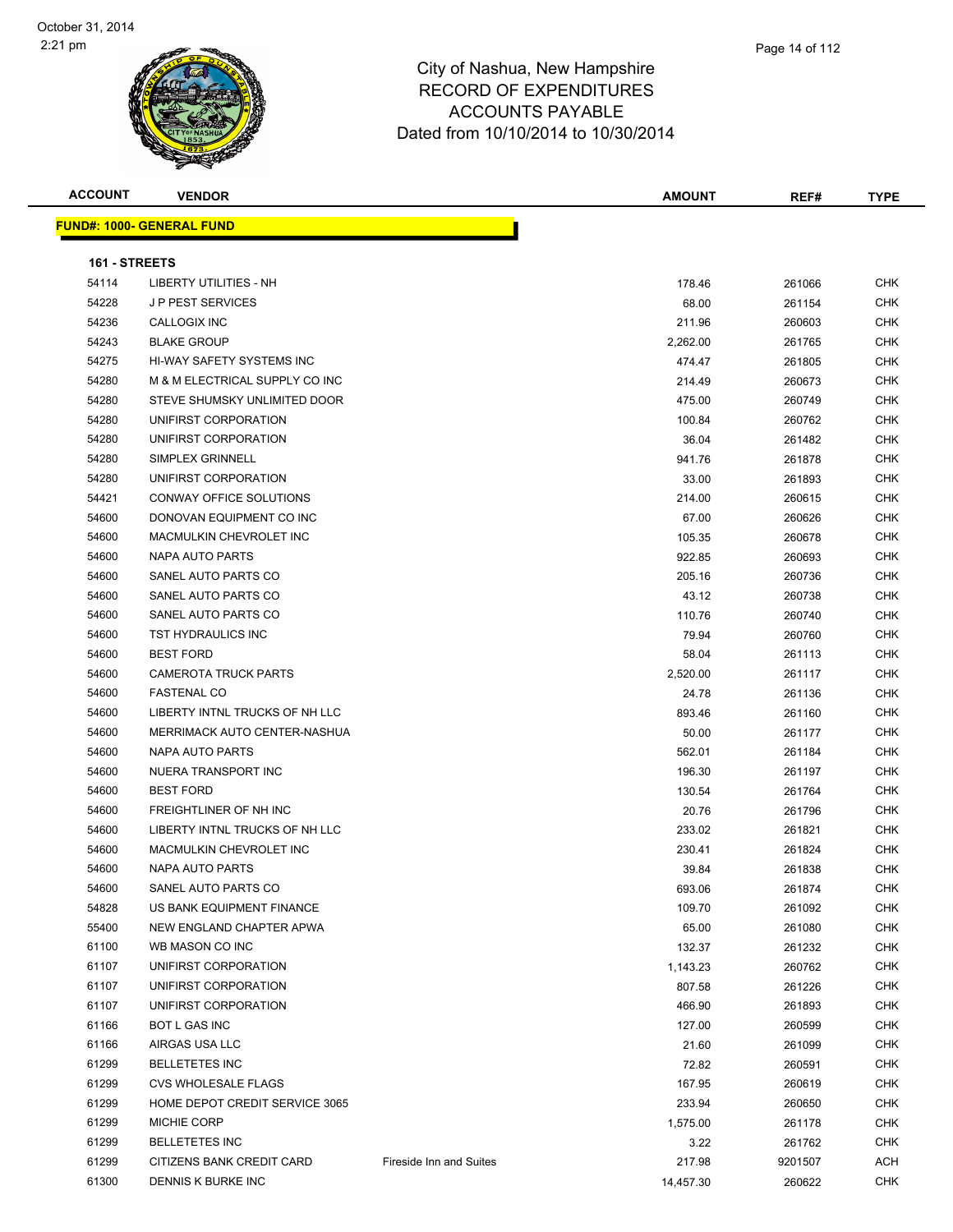| <b>ACCOUNT</b> | <b>VENDOR</b>                     | <b>AMOUNT</b> | REF#   | <b>TYPE</b> |
|----------------|-----------------------------------|---------------|--------|-------------|
|                | <u> FUND#: 1000- GENERAL FUND</u> |               |        |             |
| 161 - STREETS  |                                   |               |        |             |
| 61300          | DENNIS K BURKE INC                | 20,908.72     | 261780 | <b>CHK</b>  |
| 61310          | ALTERNATIVE VEHICLE SERVICE GR    | 1,585.55      | 261756 | <b>CHK</b>  |
| 61428          | NH BRAGG & SONS INC               | 702.32        | 260706 | CHK         |
| 61507          | CONTINENTAL PAVING INC            | 391.98        | 260614 | <b>CHK</b>  |
| 61507          | <b>BROX INDUSTRIES INC</b>        | 1,013.60      | 261114 | <b>CHK</b>  |
| 61507          | CONTINENTAL PAVING INC            | 250.48        | 261125 | CHK         |
| 61507          | <b>BROX INDUSTRIES INC</b>        | 2,169.76      | 261767 | <b>CHK</b>  |
| 61507          | CONTINENTAL PAVING INC            | 465.28        | 261774 | CHK         |
| 61535          | <b>BROX INDUSTRIES INC</b>        | 57.96         | 260602 | CHK         |
| 61535          | <b>BROX INDUSTRIES INC</b>        | 780.73        | 261114 | <b>CHK</b>  |
| 61535          | <b>BROX INDUSTRIES INC</b>        | 132.60        | 261767 | <b>CHK</b>  |
| 61542          | <b>PSNH</b>                       | 125.00        | 260567 | <b>CHK</b>  |
| 61542          | PERMA LINE CORP OF NEW ENGLAND    | 113.25        | 260719 | <b>CHK</b>  |
| 61542          | <b>FASTENAL CO</b>                | 121.81        | 261136 | CHK         |
| 61542          | PERMA LINE CORP OF NEW ENGLAND    | 51.20         | 261857 | <b>CHK</b>  |
| 61556          | <b>FASTENAL CO</b>                | 7.84          | 261136 | CHK         |
| 61556          | M & M ELECTRICAL SUPPLY CO INC    | 217.70        | 261822 | CHK         |
| 61556          | OCEAN STATE SIGNAL CO             | 480.00        | 261854 | <b>CHK</b>  |
| 61560          | CORRIVEAU ROUTHIER INC            | 92.36         | 260616 | CHK         |
| 61560          | CORRIVEAU ROUTHIER INC            | 126.00        | 261775 | CHK         |
| 61705          | <b>MAYNARD &amp; LESIEUR INC</b>  | 445.60        | 261829 | <b>CHK</b>  |
| 61709          | SANEL AUTO PARTS CO               | 43.20         | 260740 | <b>CHK</b>  |
| 61709          | <b>CARPARTS OF NASHUA</b>         | 29.64         | 261118 | <b>CHK</b>  |
| 61799          | NAPA AUTO PARTS                   | 92.31         | 260693 | <b>CHK</b>  |
| 61799          | SANEL AUTO PARTS CO               | 19.57         | 260736 | CHK         |
| 61799          | SANEL AUTO PARTS CO               | 20.77         | 260738 | <b>CHK</b>  |
| 61799          | SANEL AUTO PARTS CO               | (22.00)       | 260740 | <b>CHK</b>  |
| 61799          | <b>BELLETETES INC</b>             | 1.50          | 261110 | CHK         |
| 61799          | CARPARTS OF NASHUA                | 59.00         | 261118 | <b>CHK</b>  |
| 61799          | <b>FASTENAL CO</b>                | 2.00          | 261136 | CHK         |
| 61799          | <b>NAPA AUTO PARTS</b>            | 8.46          | 261184 | CHK         |
| 61799          | NUERA TRANSPORT INC               | (35.09)       | 261197 | CHK         |
| 61799          | SANEL AUTO PARTS CO               | 37.26         | 261874 | CHK         |
| 71025          | <b>JOE GRAFIX LLC</b>             | 420.00        | 260664 | <b>CHK</b>  |
| 71025          | MAINTENANCE CONNECTION            | 144.18        | 260680 | <b>CHK</b>  |
| 71025          | NAPA AUTO PARTS                   | 12.69         | 261184 | <b>CHK</b>  |
| 71999          | SANEL AUTO PARTS CO               | 2,962.00      | 260740 | <b>CHK</b>  |
| 71999          | SANEL AUTO PARTS CO               | 414.99        | 261874 | <b>CHK</b>  |
| 71999          | TEAM EJP CONCORD NH               | 1,094.98      | 261887 | <b>CHK</b>  |
| 71999          | TEAM EJP VERNON CT                | 140.16        | 261888 | CHK         |
|                |                                   |               |        |             |
|                | <b>TOTAL 161 - STREETS</b>        | \$70,264.02   |        |             |

#### **162 - STREET LIGHTING**

| 54100 | <b>PSNH</b>                        | 474.94   | 260566 | СНК |
|-------|------------------------------------|----------|--------|-----|
|       | <b>TOTAL 162 - STREET LIGHTING</b> | \$474.94 |        |     |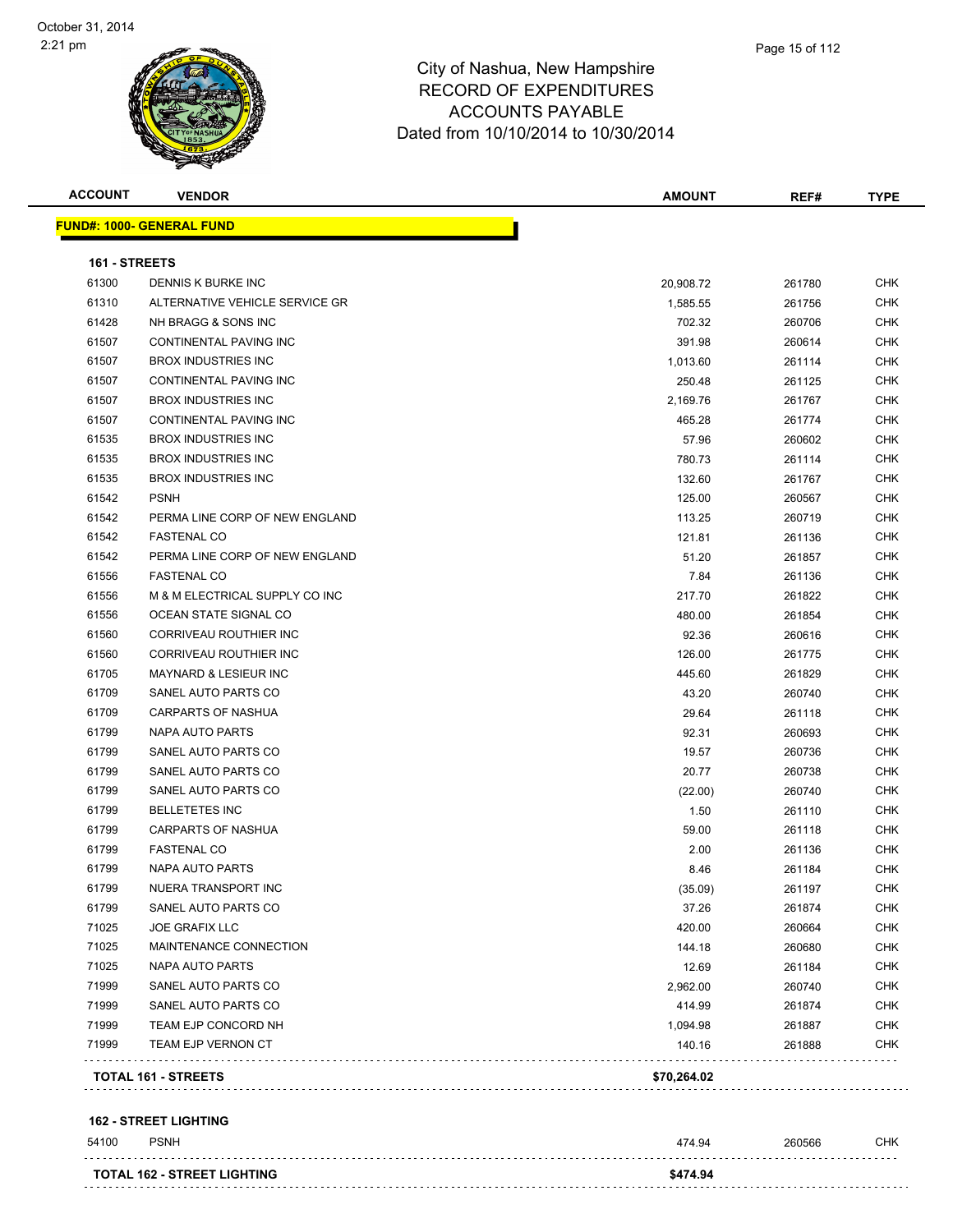

| <b>ACCOUNT</b> | <b>VENDOR</b>                         |                    | <b>AMOUNT</b> | REF#    | <b>TYPE</b> |
|----------------|---------------------------------------|--------------------|---------------|---------|-------------|
|                | <b>FUND#: 1000- GENERAL FUND</b>      |                    |               |         |             |
|                | <b>166 - PARKING LOTS</b>             |                    |               |         |             |
| 54100          | <b>PSNH</b>                           |                    | 1,406.80      | 260566  | <b>CHK</b>  |
| 54141          | PENNICHUCK WATER WORKS INC            |                    | 134.60        | 261738  | <b>CHK</b>  |
| 55607          | PETTY CASH                            |                    | 42.90         | 260512  | <b>CHK</b>  |
| 55607          | UNITED PARCEL SERVICE                 |                    | 16.30         | 260572  | <b>CHK</b>  |
| 55699          | <b>LOOMIS</b>                         |                    | 55.46         | 261163  | <b>CHK</b>  |
| 55699          | SOUSA SIGNS LLC                       |                    | 410.00        | 261218  | <b>CHK</b>  |
| 55699          | UNITED SITE SERVICES NORTHEAST        |                    | 54.97         | 261895  | <b>CHK</b>  |
| 55699          | CITIZENS BANK CREDIT CARD             | AeroVironment Inc. | 899.00        | 9201507 | <b>ACH</b>  |
| 61299          | HOME DEPOT CREDIT SERVICE 3065        |                    | 16.42         | 260650  | <b>CHK</b>  |
| 71600          | PEABODY SUPPLY CO                     |                    | 353.74        | 260717  | <b>CHK</b>  |
| 71600          | MUNICIPAL SUPPLY SALES CO             |                    | 402.00        | 261837  | <b>CHK</b>  |
|                | <b>TOTAL 166 - PARKING LOTS</b>       |                    | \$3,792.19    |         |             |
|                | <b>171 - COMMUNITY SERVICES</b>       |                    |               |         |             |
| 54100          | <b>PSNH</b>                           |                    | 716.96        | 260566  | <b>CHK</b>  |
| 54141          | PENNICHUCK WATER WORKS INC            |                    | 220.15        | 261738  | <b>CHK</b>  |
| 54421          | CONWAY OFFICE SOLUTIONS               |                    | 357.00        | 260615  | <b>CHK</b>  |
| 54828          | US BANK EQUIPMENT FINANCE             |                    | 339.00        | 261095  | <b>CHK</b>  |
| 55600          | <b>ALPHAGRAPHICS</b>                  |                    | 328.20        | 261101  | <b>CHK</b>  |
| 61100          | WB MASON CO INC                       |                    | 797.50        | 261902  | <b>CHK</b>  |
| 68318          | <b>GNMHC-SIMPLY SIGNS</b>             |                    | 50.00         | 261142  | <b>CHK</b>  |
|                | <b>TOTAL 171 - COMMUNITY SERVICES</b> |                    | \$2,808.81    |         |             |
|                | <b>172 - COMMUNITY HEALTH</b>         |                    |               |         |             |
| 55307          | <b>BETTY WENDT</b>                    |                    | 7.28          | 260549  | <b>CHK</b>  |
| 55307          | <b>LUIS PORRES</b>                    |                    | 164.00        | 261051  | <b>CHK</b>  |
| 55400          | MHMH-CME/CNE                          |                    | 45.00         | 261077  | <b>CHK</b>  |
| 55400          | <b>NHICEP</b>                         |                    | 80.00         | 261082  | <b>CHK</b>  |
| 61142          | NH MEDICAL DENTAL SUPPLY LLC          |                    | 810.88        | 261195  | <b>CHK</b>  |
| 61144          | SMITH MEDICAL PARTNERS LLC            |                    | 0.20          | 261880  | CHK         |
|                | TOTAL 172 - COMMUNITY HEALTH          |                    | \$1,107.36    |         |             |
|                | <b>173 - ENVIRONMENTAL HEALTH</b>     |                    |               |         |             |
| 53142          | DRAGON MOSQUITO CONTROL INC           |                    | 2,500.00      | 260627  | <b>CHK</b>  |
| 55307          | <b>HEIDI PEEK</b>                     |                    | 197.12        | 261716  | <b>CHK</b>  |
|                | TOTAL 173 - ENVIRONMENTAL HEALTH      |                    | \$2,697.12    |         |             |
|                | <b>175 - WELFARE ASSISTANCE</b>       |                    |               |         |             |
| 55810          | MOTEL 6                               |                    | 5,637.67      | 260972  | CHK         |
| 55810          | 188 CONCORD ST LLC                    |                    | 923.97        | 260974  | <b>CHK</b>  |
|                |                                       |                    |               |         |             |

 55810 23-25 TEMPLE ST REALTY LLC 285.00 260975 CHK 55810 28-34 RAILROAD SQUARE LLC 1,200.00 260976 CHK 55810 525 AMHERST ST LLC 6 260977 CHK 55810 ANDRE WOOD REALTY TRUST A CHARGE AND REALTY TRUST A CHARGE AND REALTY TRUST A CHARGE AND REALTY TRUST A CHA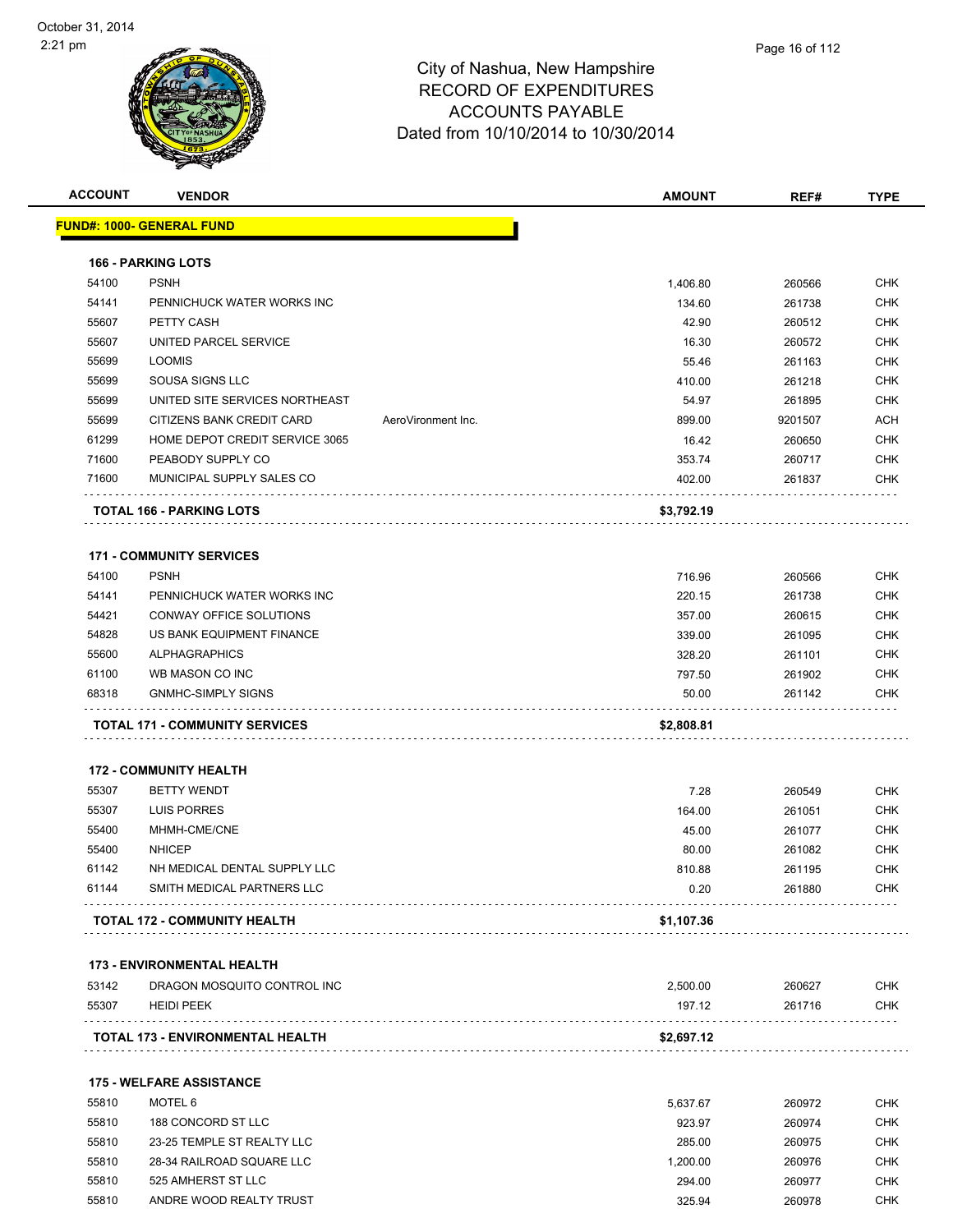| <b>ACCOUNT</b> | <b>VENDOR</b>                     | <b>AMOUNT</b> | REF#   | <b>TYPE</b> |
|----------------|-----------------------------------|---------------|--------|-------------|
|                | <u> FUND#: 1000- GENERAL FUND</u> |               |        |             |
|                |                                   |               |        |             |
|                | <b>175 - WELFARE ASSISTANCE</b>   |               |        |             |
| 55810          | <b>BOULDER PARK APARTMENTS</b>    | 900.97        | 260979 | CHK         |
| 55810          | PAUL R BRIAND                     | 412.14        | 260980 | CHK         |
| 55810          | <b>CLOCKTOWER PLACE</b>           | 250.00        | 260981 | <b>CHK</b>  |
| 55810          | <b>JOSEPH E COTE</b>              | 560.00        | 260982 | <b>CHK</b>  |
| 55810          | <b>COUNTRY BARN MOTEL</b>         | 551.38        | 260983 | CHK         |
| 55810          | <b>DHG ASSOCIATES</b>             | 239.86        | 260984 | CHK         |
| 55810          | <b>CONSTANCE GAUTHIER</b>         | 1,139.24      | 260986 | <b>CHK</b>  |
| 55810          | GULZAR-E-RAZIA LLC                | 797.76        | 260987 | <b>CHK</b>  |
| 55810          | RODNEY KIRKMAN                    | 850.00        | 260988 | <b>CHK</b>  |
| 55810          | LAMERAND ENTERPRISES              | 423.12        | 260989 | CHK         |
| 55810          | <b>CATHERINE A SMITH</b>          | 245.76        | 260991 | <b>CHK</b>  |
| 55810          | <b>XUE BIN ZHENG</b>              | 750.00        | 260992 | <b>CHK</b>  |
| 55810          | MOTEL 6                           | 1,106.91      | 261458 | <b>CHK</b>  |
| 55810          | 188 CONCORD ST LLC                | 599.31        | 261460 | <b>CHK</b>  |
| 55810          | 23-25 TEMPLE ST REALTY LLC        | 125.00        | 261461 | <b>CHK</b>  |
| 55810          | AMHERST ST ASSOC                  | 964.71        | 261462 | CHK         |
| 55810          | <b>BCAD PROPERTIES</b>            | 248.16        | 261463 | CHK         |
| 55810          | <b>COUNTRY BARN MOTEL</b>         | 1,143.45      | 261464 | CHK         |
| 55810          | MARGUERITES PLACE INC             | 368.00        | 261465 | <b>CHK</b>  |
| 55810          | RAFAEL NUNEZ                      | 950.00        | 261466 | CHK         |
| 55810          | USA PROPERTY MANAGEMENT LLC       | 850.00        | 261467 | CHK         |
| 55810          | MOTEL 6                           | 2,233.84      | 261910 | <b>CHK</b>  |
| 55810          | 188 CONCORD ST LLC                | 287.00        | 261912 | <b>CHK</b>  |
| 55810          | 23-25 TEMPLE ST REALTY LLC        | 250.00        | 261913 | <b>CHK</b>  |
| 55810          | CENTRAL REALTY INC                | 604.00        | 261914 | <b>CHK</b>  |
| 55810          | <b>COUNTRY BARN MOTEL</b>         | 1,165.02      | 261915 | <b>CHK</b>  |
| 55810          | ANIL D'SILVA                      | 250.00        | 261916 | <b>CHK</b>  |
| 55810          | <b>EMILY DRURY</b>                | 616.27        | 261917 | <b>CHK</b>  |
| 55810          | <b>FOREST RIDGE ASSOC</b>         | 863.59        | 261918 | <b>CHK</b>  |
| 55810          | <b>RAY FREIWIRTH</b>              | 500.00        | 261919 | CHK         |
| 55810          | <b>CONSTANCE GAUTHIER</b>         | 350.00        | 261920 | <b>CHK</b>  |
| 55810          | LEO M LAVOIE                      | 480.00        | 261921 | <b>CHK</b>  |
| 55810          | RAYMOND E LORDEN                  | 447.69        | 261922 | CHK         |
| 55810          | PINE HILL GARDENS ASSOC           | 970.00        | 261923 | CHK         |
| 55810          | SNHS MANAGEMENT INC               | 304.00        | 261925 | CHK         |
| 55810          | SOMERSET ASSOCIATES               | 251.86        | 261926 | CHK         |
| 55812          | RITE AID ACCT#1009804             | 2,338.12      | 261924 | <b>CHK</b>  |
| 55814          | <b>LIBERTY UTILITIES</b>          | 441.73        | 260971 | CHK         |
| 55814          | NORTHEAST UTILITIES               | 426.60        | 260973 | CHK         |
| 55814          | LIBERTY UTILITIES                 | 235.47        | 261457 | <b>CHK</b>  |
| 55814          | NORTHEAST UTILITIES               | 149.57        | 261459 | CHK         |
| 55814          | LIBERTY UTILITIES                 | 67.00         | 261909 | CHK         |
| 55814          | NORTHEAST UTILITIES               | 283.07        | 261911 | CHK         |
| 55816          | MARKET BASKET ACCT 2589096        | 877.83        | 260990 | CHK         |
| 55818          | MARKET BASKET ACCT 2589096        | 138.95        | 260990 | CHK         |
| 55820          | FARWELL FUNERAL SERVICE INC       | 750.00        | 260985 | CHK         |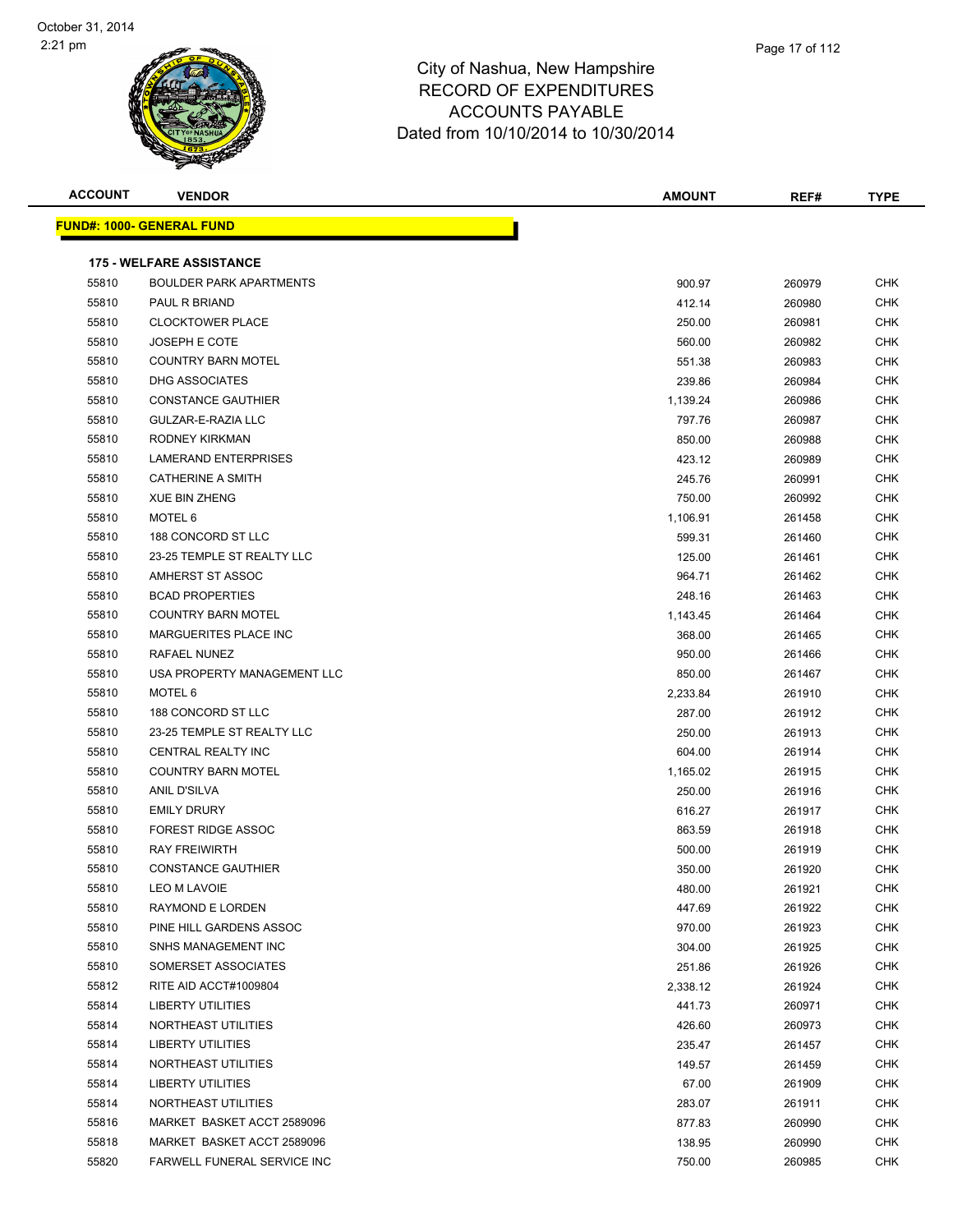| <b>ACCOUNT</b> | <b>VENDOR</b>                         | <b>AMOUNT</b> | REF#   | <b>TYPE</b> |
|----------------|---------------------------------------|---------------|--------|-------------|
|                | <u> FUND#: 1000- GENERAL FUND</u>     |               |        |             |
|                | <b>TOTAL 175 - WELFARE ASSISTANCE</b> | \$37,423.96   |        |             |
|                |                                       |               |        |             |
|                | <b>177 - PARKS &amp; RECREATION</b>   |               |        |             |
| 44549          | EDWARD CANTO                          | 20.00         | 261907 | <b>CHK</b>  |
| 54100          | CONSTELLATION NEWENERGY INC           | 38.25         | 260551 | <b>CHK</b>  |
| 54100          | <b>PSNH</b>                           | 2,040.76      | 260566 | <b>CHK</b>  |
| 54100          | <b>PSNH</b>                           | 93.34         | 261083 | CHK         |
| 54100          | <b>PSNH</b>                           | 15.64         | 261739 | <b>CHK</b>  |
| 54114          | <b>DIRECT ENERGY BUSINESS</b>         | 77.75         | 260625 | <b>CHK</b>  |
| 54114          | LIBERTY UTILITIES - NH                | 42.56         | 261068 | CHK         |
| 54114          | LIBERTY UTILITIES - NH                | 70.38         | 261076 | <b>CHK</b>  |
| 54141          | PENNICHUCK WATER WORKS INC            | 4,615.81      | 260563 | <b>CHK</b>  |
| 54141          | PENNICHUCK WATER WORKS INC            | 2,624.30      | 261738 | CHK         |
| 54280          | <b>BELLETETES INC</b>                 | 165.45        | 260591 | <b>CHK</b>  |
| 54280          | DR WILLIAM M DEST PHD                 | 5,600.00      | 260624 | <b>CHK</b>  |
| 54280          | GATE CITY FENCE CO INC                | 175.00        | 260635 | CHK         |
| 54280          | HOME DEPOT CREDIT SERVICE 3065        | 888.64        | 260650 | <b>CHK</b>  |
| 54280          | HOWARD P FAIRFIELD LLC                | 136.24        | 260652 | <b>CHK</b>  |
| 54280          | JOHN DEERE LANDSCAPES LLC             | 843.50        | 260665 | <b>CHK</b>  |
| 54280          | JOHNSONS ELECTRIC INC                 | 512.94        | 260666 | <b>CHK</b>  |
| 54280          | M & M ELECTRICAL SUPPLY CO INC        | 56.25         | 260673 | CHK         |
| 54280          | NASHUA OUTDOOR POWER EQUIPMENT        | 617.61        | 260700 | CHK         |
| 54280          | NASHUA WALLPAPER & PAINT CO           | 689.72        | 260702 | <b>CHK</b>  |
| 54280          | PEABODY SUPPLY CO                     | 498.56        | 260717 | CHK         |
| 54280          | SIMPLEX GRINNELL                      | 525.00        | 260744 | <b>CHK</b>  |
| 54280          | STATELINE IRRIGATION                  | 301.59        | 260748 | CHK         |
| 54280          | AMERICAN TANK MANAGEMENT INC          | 850.00        | 261102 | <b>CHK</b>  |
| 54280          | <b>BARRIE'S GREENER SOLUTIONS</b>     | 1,245.00      | 261108 | <b>CHK</b>  |
| 54280          | <b>BROX INDUSTRIES INC</b>            | 437.92        | 261115 | <b>CHK</b>  |
| 54280          | <b>BSN SPORTS INC</b>                 | 162.00        | 261116 | <b>CHK</b>  |
| 54280          | F W WEBB CO                           | 14.04         | 261135 | <b>CHK</b>  |
| 54280          | GATE CITY FENCE CO INC                | 175.00        | 261140 | <b>CHK</b>  |
| 54280          | HOME DEPOT CREDIT SERVICE 3065        | 1,236.15      | 261149 | CHK         |
| 54280          | JOHNSONS ELECTRIC INC                 | 1,350.00      | 261157 | <b>CHK</b>  |
| 54280          | M & M ELECTRICAL SUPPLY CO INC        | 186.42        | 261166 | <b>CHK</b>  |
| 54280          | MUSCO SPORTS LIGHTING, LLC            | 800.00        | 261183 | <b>CHK</b>  |
| 54280          | NASHUA WALLPAPER & PAINT CO           | 842.85        | 261188 | <b>CHK</b>  |
| 54280          | <b>B &amp; S LOCKSMITHS INC</b>       | 496.00        | 261757 | <b>CHK</b>  |
| 54280          | <b>BELLETETES INC</b>                 | 86.27         | 261762 | <b>CHK</b>  |
| 54280          | <b>FOSTER MATERIALS INC</b>           | 1,994.80      | 261794 | <b>CHK</b>  |
| 54280          | <b>FRANKLIN PAINT CO INC</b>          | 2,196.00      | 261795 | <b>CHK</b>  |
| 54280          | <b>GRAINGER</b>                       | 354.38        | 261798 | <b>CHK</b>  |
| 54280          | JOHN DEERE LANDSCAPES LLC             | 647.99        | 261817 | <b>CHK</b>  |
| 54280          | M & M ELECTRICAL SUPPLY CO INC        | 147.35        | 261822 | <b>CHK</b>  |
| 54280          | NASHUA OUTDOOR POWER EQUIPMENT        | 87.98         | 261843 | <b>CHK</b>  |
| 54280          | PIONEER TREE SERVICE LLC              | 1,100.00      | 261859 | <b>CHK</b>  |
| 54280          | UNITED SITE SERVICES NORTHEAST        | 1,319.28      | 261895 | <b>CHK</b>  |
| 54421          | CONWAY OFFICE SOLUTIONS               | 94.50         | 260615 | <b>CHK</b>  |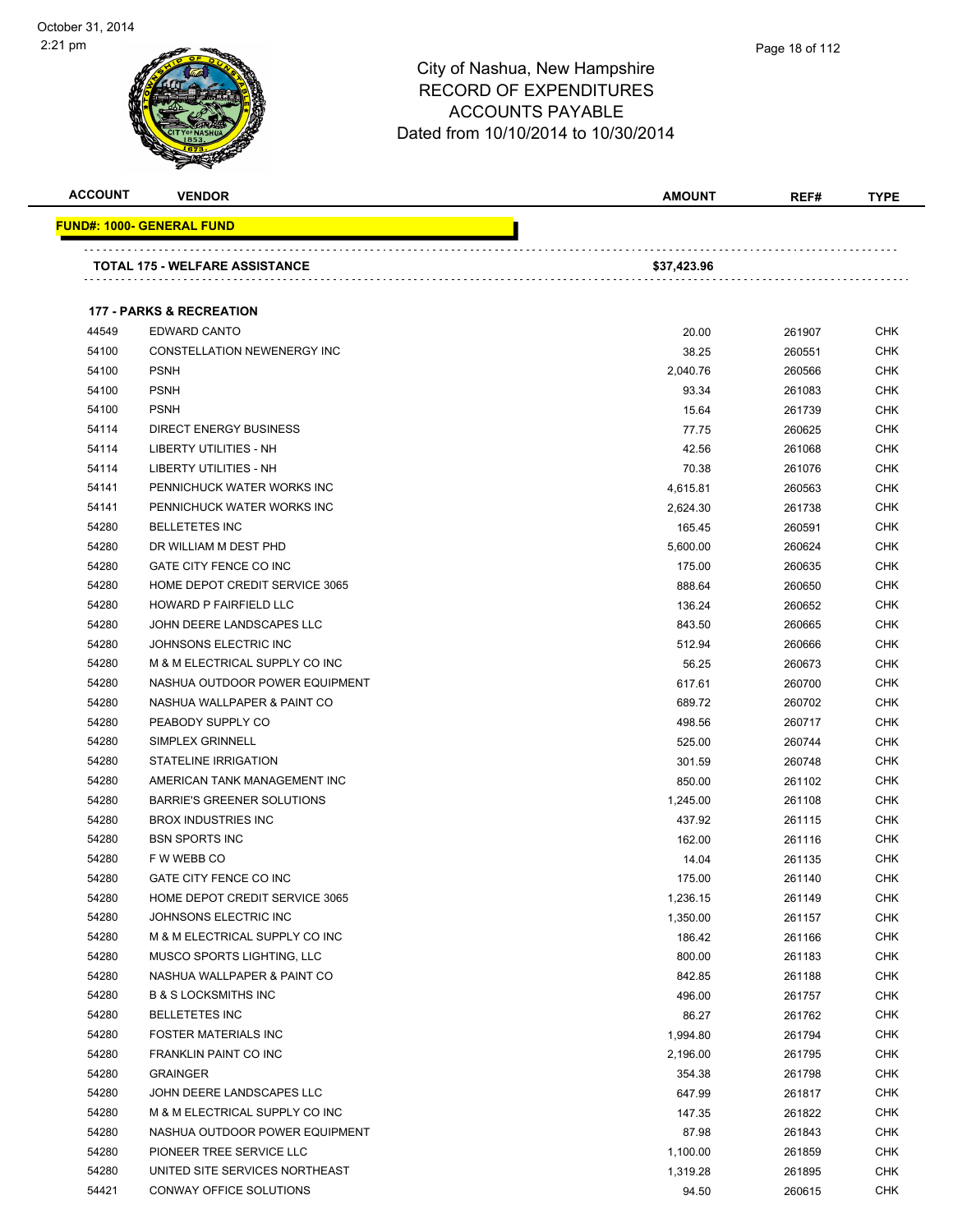

| Page 19 of 112 |
|----------------|
|                |

| <b>FUND#: 1000- GENERAL FUND</b> |                                           |             |        |            |
|----------------------------------|-------------------------------------------|-------------|--------|------------|
|                                  |                                           |             |        |            |
|                                  | <b>177 - PARKS &amp; RECREATION</b>       |             |        |            |
| 54487                            | <b>HUDSON SMALL ENGINE</b>                | 138.00      | 260653 | <b>CHK</b> |
| 54487                            | NEW ENGLAND SHARPENING CO INC             | 245.00      | 261193 | <b>CHK</b> |
| 54828                            | US BANK EQUIPMENT FINANCE                 | 83.85       | 261094 | <b>CHK</b> |
| 55642                            | <b>BENJAMIN LOGAN</b>                     | 44.00       | 260970 | <b>CHK</b> |
| 55642                            | <b>BOB PALANGE</b>                        | 45.00       | 261454 | <b>CHK</b> |
| 55642                            | DENNIS J MURPHY JR                        | 45.00       | 261908 | <b>CHK</b> |
| 55656                            | GOLF CARS OF NEWHAMPSHIRE LLC             | 450.00      | 260638 | <b>CHK</b> |
| 55656                            | NASHUA VETERANS PARADE                    | 4,000.00    | 261844 | CHK        |
| 61100                            | WB MASON CO INC                           | 138.40      | 261902 | <b>CHK</b> |
| 61107                            | PHOENIX SCREEN PRINTING                   | 282.00      | 260721 | <b>CHK</b> |
| 61110                            | <b>HUDSON SMALL ENGINE</b>                | 448.00      | 261151 | CHK        |
| 61128                            | <b>M &amp; N SPORTS LLC</b>               | 1,437.00    | 261167 | CHK        |
| 61156                            | SEASONAL SPECIALTY STORES                 | 569.31      | 261876 | <b>CHK</b> |
| 61307                            | SHATTUCK MALONE OIL CO                    | 8,464.48    | 261740 | <b>CHK</b> |
| 61310                            | ALTERNATIVE VEHICLE SERVICE GR            | 806.96      | 261756 | CHK        |
| 61542                            | <b>MARSHALL SIGNS INC</b>                 | 650.00      | 260681 | <b>CHK</b> |
| 61705                            | <b>MAYNARD &amp; LESIEUR INC</b>          | 22.50       | 261171 | <b>CHK</b> |
| 61799                            | <b>HEWS COMPANY LLC</b>                   | 269.74      | 260647 | <b>CHK</b> |
| 61799                            | <b>MACMULKIN CHEVROLET INC</b>            | (700.00)    | 260678 | <b>CHK</b> |
| 61799                            | <b>MAYNARD &amp; LESIEUR INC</b>          | 831.80      | 260684 | <b>CHK</b> |
| 61799                            | NAPA AUTO PARTS                           | 40.33       | 260696 | <b>CHK</b> |
| 61799                            | SANEL AUTO PARTS CO                       | 482.61      | 260739 | <b>CHK</b> |
| 61799                            | <b>CARPARTS OF NASHUA</b>                 | 382.20      | 261118 | CHK        |
| 61799                            | <b>FLEETPRIDE INC</b>                     | 263.39      | 261793 | <b>CHK</b> |
| 61799                            | SANEL AUTO PARTS CO                       | 508.64      | 261873 | <b>CHK</b> |
| 61799                            | SANEL AUTO PARTS CO                       | 77.59       | 261875 | <b>CHK</b> |
| 61799                            | SOUTHWORTH-MILTON INC                     | 332.31      | 261881 | <b>CHK</b> |
| 71999                            | <b>HUDSON SMALL ENGINE</b>                | 75.00       | 261151 | <b>CHK</b> |
|                                  | <b>TOTAL 177 - PARKS &amp; RECREATION</b> | \$56,906.33 |        |            |

#### **179 - LIBRARY**

| 54114 | LIBERTY UTILITIES - NH         | 198.00    | 260558 | <b>CHK</b> |
|-------|--------------------------------|-----------|--------|------------|
| 54141 | PENNICHUCK WATER WORKS INC     | 20.48     | 261738 | <b>CHK</b> |
| 54280 | <b>PIANOARTS INC</b>           | 99.00     | 261204 | <b>CHK</b> |
| 54421 | CONWAY OFFICE SOLUTIONS        | 300.00    | 260615 | <b>CHK</b> |
| 54428 | <b>CDW GOVERNMENT</b>          | 3,670.95  | 260607 | <b>CHK</b> |
| 54428 | <b>SIRSIDYNIX</b>              | 10,790.00 | 260745 | <b>CHK</b> |
| 54428 | COMCAST CABLE COMMUNICATIONS I | 102.90    | 261724 | <b>CHK</b> |
| 54600 | FISHER AUTO PARTS INC          | 66.62     | 261138 | <b>CHK</b> |
| 54828 | US BANK EQUIPMENT FINANCE      | 133.06    | 260575 | <b>CHK</b> |
| 55200 | NEW ENGLAND LIBRARY ASSOC      | 90.00     | 260561 | <b>CHK</b> |
| 55300 | UNITED WAY OF GREATER NASHUA   | 845.70    | 261228 | <b>CHK</b> |
| 55300 | <b>MEGAN BOZZI</b>             | 33.00     | 261766 | <b>CHK</b> |
| 55307 | <b>CAROL EYMAN</b>             | 65.87     | 261789 | <b>CHK</b> |
| 55307 | <b>LINDA TAGGART</b>           | 156.44    | 261885 | <b>CHK</b> |
| 55400 | NEW ENGLAND LIBRARY ASSOC      | 200.00    | 260561 | <b>CHK</b> |
| 55400 | <b>JULIE ANDREWS</b>           | 150.00    | 260586 | <b>CHK</b> |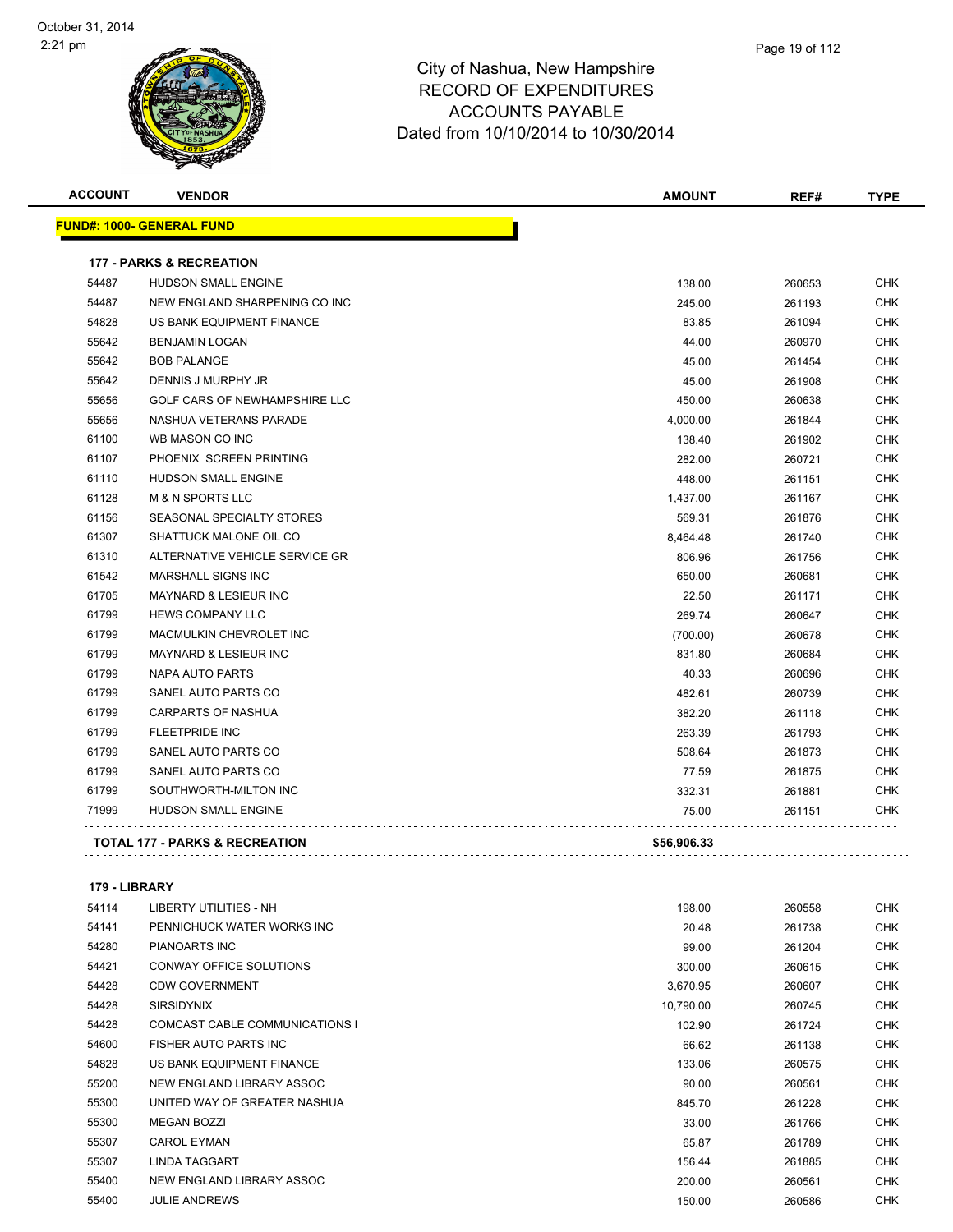

| <b>ACCOUNT</b> | <b>VENDOR</b>                      | <b>AMOUNT</b> | REF#   | <b>TYPE</b> |
|----------------|------------------------------------|---------------|--------|-------------|
|                | FUND#: 1000- GENERAL FUND          |               |        |             |
| 179 - LIBRARY  |                                    |               |        |             |
| 61100          | WB MASON CO INC                    | 403.68        | 261232 | <b>CHK</b>  |
| 61107          | WORK N GEAR LLC                    | 325.90        | 261234 | <b>CHK</b>  |
| 61299          | <b>CCI SOLUTIONS</b>               | 108.83        | 260606 | <b>CHK</b>  |
| 61299          | AMAZON                             | 58.58         | 261723 | <b>CHK</b>  |
| 61428          | NEW ENGLAND PAPER & SUPPLY         | 387.34        | 261191 | <b>CHK</b>  |
| 61428          | <b>REXEL</b>                       | 1,184.07      | 261208 | <b>CHK</b>  |
| 61428          | NEW ENGLAND PAPER & SUPPLY         | 47.70         | 261846 | <b>CHK</b>  |
| 61807          | <b>BAKER &amp; TAYLOR</b>          | 376.12        | 260590 | <b>CHK</b>  |
| 61807          | COUNCIL OF STATE GOVERNMENTS       | 112.50        | 260617 | <b>CHK</b>  |
| 61807          | <b>INGRAM LIBRARY SERVICES</b>     | 79.42         | 260657 | <b>CHK</b>  |
| 61807          | <b>SIMON &amp; SCHUSTER</b>        | 17.64         | 260743 | <b>CHK</b>  |
| 61807          | <b>BAKER &amp; TAYLOR</b>          | 180.74        | 261107 | <b>CHK</b>  |
| 61807          | <b>INGRAM LIBRARY SERVICES</b>     | 977.63        | 261152 | <b>CHK</b>  |
| 61807          | THE PENWORTHY CO                   | 4,110.15      | 261203 | <b>CHK</b>  |
| 61807          | AMAZON                             | 46.40         | 261723 | <b>CHK</b>  |
| 61807          | <b>BAKER &amp; TAYLOR</b>          | 2,319.52      | 261758 | <b>CHK</b>  |
| 61807          | <b>INGRAM LIBRARY SERVICES</b>     | 325.31        | 261809 | <b>CHK</b>  |
| 61807          | SIMON & SCHUSTER                   | 26.88         | 261877 | <b>CHK</b>  |
| 61814          | PETTY CASH                         | 29.82         | 260541 | <b>CHK</b>  |
| 61814          | <b>MIDWEST TAPE</b>                | 470.33        | 260690 | <b>CHK</b>  |
| 61814          | RANDOM HOUSE LLC                   | 26.25         | 260728 | <b>CHK</b>  |
| 61814          | <b>BAKER &amp; TAYLOR</b>          | 163.81        | 261107 | <b>CHK</b>  |
| 61814          | MICRO MARKETING ASSOCIATES         | 326.64        | 261179 | <b>CHK</b>  |
| 61814          | <b>MIDWEST TAPE</b>                | 629.71        | 261180 | <b>CHK</b>  |
| 61814          | MULTICULTURAL BOOKS & VIDEOS       | 107.75        | 261182 | <b>CHK</b>  |
| 61814          | AMAZON                             | 97.84         | 261723 | <b>CHK</b>  |
| 61814          | <b>BAKER &amp; TAYLOR</b>          | 68.80         | 261758 | <b>CHK</b>  |
| 61814          | MICRO MARKETING ASSOCIATES         | 159.43        | 261835 | <b>CHK</b>  |
| 61814          | <b>MIDWEST TAPE</b>                | 361.75        | 261836 | <b>CHK</b>  |
| 61814          | RANDOM HOUSE LLC                   | 112.50        | 261867 | CHK         |
| 61816          | <b>INGRAM LIBRARY SERVICES</b>     | 71.47         | 261152 | <b>CHK</b>  |
| 61821          | NEW HAMPSHIRE MAGAZINE             | 14.97         | 261734 | <b>CHK</b>  |
| 61830          | <b>RECORDED BOOKS LLC</b>          | 2,000.00      | 260729 | <b>CHK</b>  |
| 68322          | PETTY CASH                         | 142.31        | 260541 | <b>CHK</b>  |
| 68322          | <b>STEVE BLUNT</b>                 | 300.00        | 260597 | <b>CHK</b>  |
| 71221          | AMAZON                             | 55.24         | 261723 | <b>CHK</b>  |
| 71221          | <b>VOLOGY DATA SYSTEMS</b>         | 60.00         | 261897 | <b>CHK</b>  |
|                | TOTAL 179 - LIBRARY                | \$33,209.05   |        |             |
|                |                                    |               |        |             |
|                | <b>181 - COMMUNITY DEVELOPMENT</b> |               |        |             |

| 54421 | CONWAY OFFICE SOLUTIONS | 517.00 | 260615 | CHK        |
|-------|-------------------------|--------|--------|------------|
| 55307 | SARAH MARCHANT          | 300.62 | 261711 | <b>CHK</b> |
| 61100 | WB MASON CO INC         | 51.37  | 260769 | <b>CHK</b> |
| 61100 | WB MASON CO INC         | 41.93  | 261232 | CHK        |
| 61650 | WB MASON CO INC         | 58.06  | 260769 | <b>CHK</b> |
| 61650 | CONWAY OFFICE SOLUTIONS | 10.11  | 261127 | <b>CHK</b> |
| 61650 | WB MASON CO INC         | 52.33  | 261232 | снк        |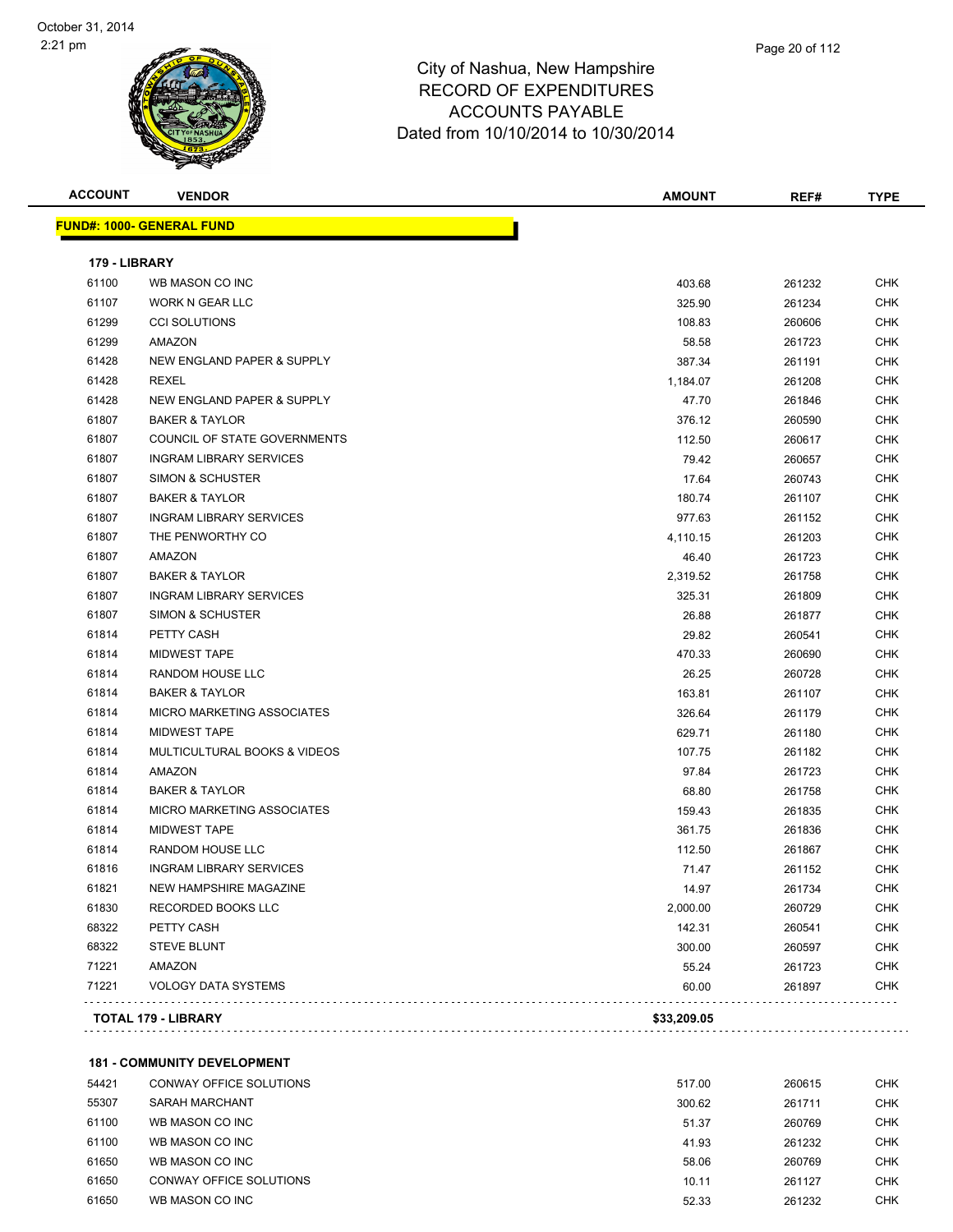| <b>ACCOUNT</b>               | <b>VENDOR</b>                                          | <b>AMOUNT</b> | REF#             | <b>TYPE</b>              |
|------------------------------|--------------------------------------------------------|---------------|------------------|--------------------------|
|                              | <u> FUND#: 1000- GENERAL FUND</u>                      |               |                  |                          |
|                              | <b>TOTAL 181 - COMMUNITY DEVELOPMENT</b>               | \$1,031.42    |                  |                          |
|                              |                                                        |               |                  |                          |
|                              | <b>182 - PLANNING &amp; ZONING</b>                     |               |                  |                          |
| 42560                        | <b>MARK SWIDLER</b>                                    | 345.00        | 260539           | <b>CHK</b>               |
| 55200                        | NH ASSOC OF CONSERVATION                               | 963.00        | 260705           | <b>CHK</b>               |
| 55307                        | PETTY CASH                                             | 216.72        | 260512           | <b>CHK</b>               |
|                              | .<br>TOTAL 182 - PLANNING & ZONING                     | \$1,524.72    |                  |                          |
|                              |                                                        |               |                  |                          |
|                              | <b>183 - ECONOMIC DEVELOPMENT</b>                      |               |                  |                          |
| 54421                        | CONWAY OFFICE SOLUTIONS                                | 90.00         | 260615           | <b>CHK</b>               |
| 54828                        | US BANK EQUIPMENT FINANCE                              | 85.24         | 260573           | <b>CHK</b>               |
|                              | TOTAL 183 - ECONOMIC DEVELOPMENT                       | \$175.24      |                  |                          |
|                              |                                                        |               |                  |                          |
| <b>191 - SCHOOL</b><br>44700 | <b>CHARLOTTE MOHLER</b>                                |               |                  | <b>CHK</b>               |
|                              |                                                        | 65.00         | 260900           |                          |
| 52150<br>52300               | NH RETIREMENT SYSTEM<br><b>GUARDIAN LIFE INSURANCE</b> | 248.55        | 147843           | <b>ACH</b><br><b>CHK</b> |
| 52300                        | UNUM LIFE INSURANCE                                    | 2,885.26      | 261585<br>261684 | <b>CHK</b>               |
| 52800                        | <b>STEPHANIE AUCOIN</b>                                | 1,530.27      |                  | <b>CHK</b>               |
| 52800                        | NICHOLAS AUDLEY                                        | 1,080.00      | 260797           |                          |
|                              |                                                        | 540.00        | 260798           | <b>CHK</b>               |
| 52800<br>52800               | <b>ALEXIS BAKER</b><br>CATHERINE BELANGER              | 1,080.00      | 260800           | <b>CHK</b>               |
|                              |                                                        | 1,080.00      | 260804           | <b>CHK</b>               |
| 52800                        | <b>JENNIFER BURNETTE</b>                               | 1,080.00      | 260814           | <b>CHK</b>               |
| 52800                        | RANDY CALHOUN                                          | 1,712.00      | 260815           | <b>CHK</b>               |
| 52800                        | MICHELLE R COHEN                                       | 1,080.00      | 260827           | <b>CHK</b>               |
| 52800                        | <b>AMY CRAIG</b>                                       | 1,231.20      | 260832           | <b>CHK</b>               |
| 52800                        | <b>MAUREEN CURRAN</b>                                  | 1,080.00      | 260837           | <b>CHK</b>               |
| 52800                        | <b>JULIE DONOVAN</b>                                   | 2,462.40      | 260841           | <b>CHK</b>               |
| 52800                        | <b>EMILY DUSTIN</b>                                    | 1,080.00      | 260844           | <b>CHK</b>               |
| 52800                        | <b>JENNIFER FITZGERALD</b>                             | 1,536.00      | 260855           | <b>CHK</b>               |
| 52800                        | <b>KELLY HOLMES</b>                                    | 1,080.00      | 260872           | <b>CHK</b>               |
| 52800                        | <b>KATE LEONAS</b>                                     | 540.00        | 260889           | <b>CHK</b>               |
| 52800                        | <b>CYNTHIA PITKIN</b>                                  | 540.00        | 260922           | <b>CHK</b>               |
| 52800                        | <b>CATHERINE POULIN</b>                                | 1,336.00      | 260923           | <b>CHK</b>               |
| 52800                        | <b>CHRISTOPHER RITTER</b>                              | 1,080.00      | 260929           | <b>CHK</b>               |
| 52800                        | <b>JULIA SANDERS</b>                                   | 1,231.20      | 260932           | <b>CHK</b>               |
| 52800                        | <b>KRISTINE SMITH</b>                                  | 2,380.80      | 260943           | <b>CHK</b>               |
| 52800                        | DANIELLE ST PIERRE                                     | 2,462.40      | 260948           | <b>CHK</b>               |
| 52800                        | <b>CHRISTOPHER STODDARD</b>                            | 5,250.00      | 260950           | <b>CHK</b>               |
| 52800                        | <b>HALLIE STONE</b>                                    | 784.00        | 260953           | <b>CHK</b>               |
| 52800                        | <b>INGE THOMAS</b>                                     | 2,256.00      | 260956           | <b>CHK</b>               |
| 52800                        | <b>CASSIE HAYES</b>                                    | 1,080.00      | 261589           | <b>CHK</b>               |
| 53600                        | <b>EDUCATION INC</b>                                   | 977.55        | 261312           | <b>CHK</b>               |
| 53600                        | <b>EDUCATION INC</b>                                   | 232.75        | 261562           | <b>CHK</b>               |
| 53614                        | <b>CLARK ASSOC</b>                                     | 39,035.00     | 260824           | <b>CHK</b>               |
| 53614                        | FIRST STUDENT INC                                      | 429.59        | 261321           | <b>CHK</b>               |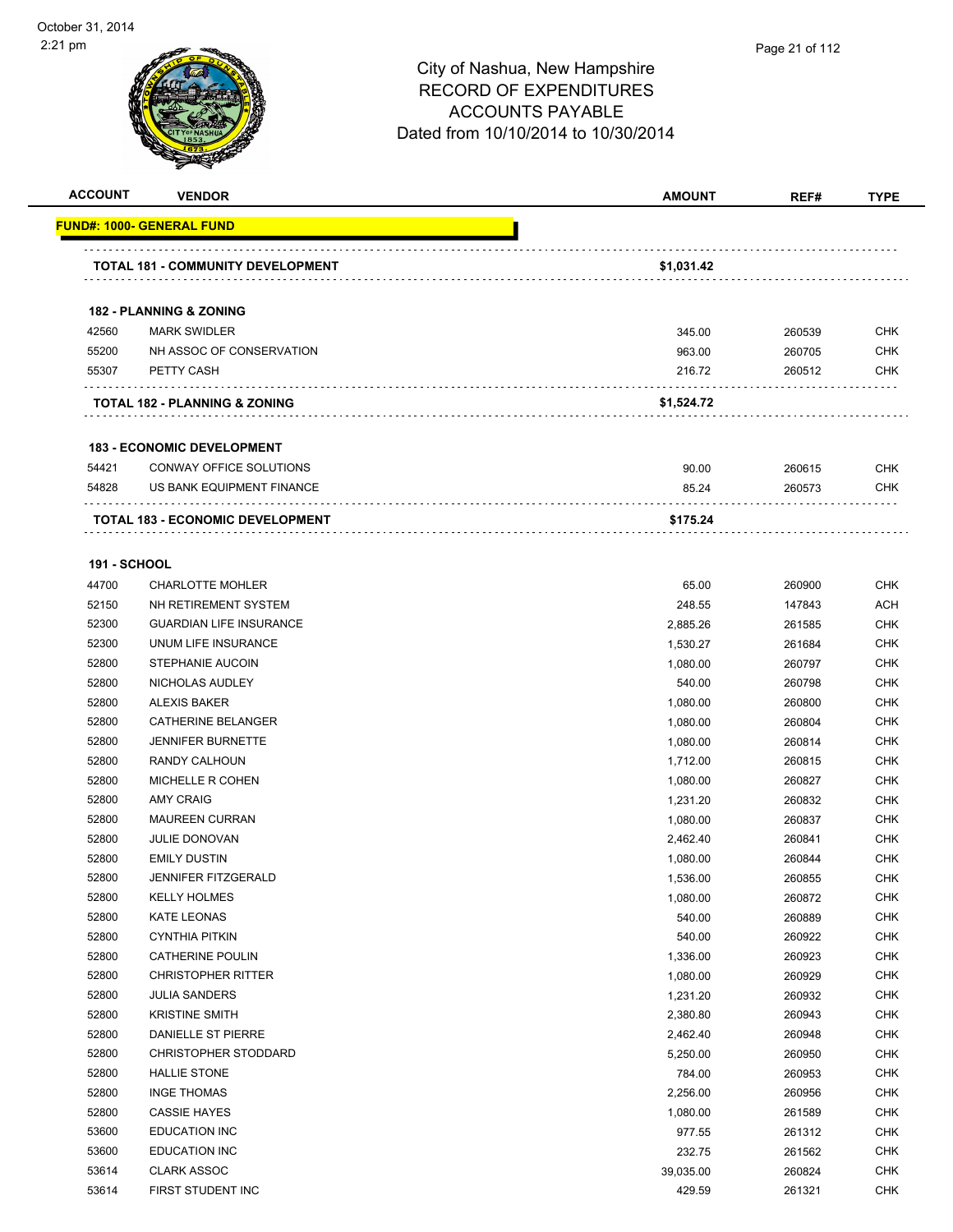

|      | Page 22 of 112 |
|------|----------------|
| hire |                |
| रES  |                |
|      |                |

| <b>ACCOUNT</b>      | <b>VENDOR</b>                         | <b>AMOUNT</b> | REF#   | <b>TYPE</b> |
|---------------------|---------------------------------------|---------------|--------|-------------|
|                     | <u> FUND#: 1000- GENERAL FUND</u>     |               |        |             |
|                     |                                       |               |        |             |
| <b>191 - SCHOOL</b> |                                       |               |        |             |
| 53614               | <b>AMY MCCARTNEY</b>                  | 8,326.10      | 261377 | <b>CHK</b>  |
| 53614               | <b>FIRST STUDENT INC</b>              | 3.82          | 261509 | <b>CHK</b>  |
| 53614               | <b>CLARK ASSOC</b>                    | 34,740.00     | 261549 | <b>CHK</b>  |
| 53614               | <b>COMPASSIONATE STAFFING LLC</b>     | 585.00        | 261552 | <b>CHK</b>  |
| 53628               | AMERICAN SECURITY & FIRE PROTE        | 650.00        | 260794 | <b>CHK</b>  |
| 53628               | <b>NEW ENGLAND SPORTS FLOORS</b>      | 9,400.00      | 260912 | <b>CHK</b>  |
| 53628               | PERFORMANCE REHAB INC                 | 5,424.40      | 260919 | <b>CHK</b>  |
| 53628               | STATE OF NH CRIMINAL RECORDS          | 5,015.50      | 261248 | <b>CHK</b>  |
| 53628               | NORTHEAST PRO-CON SOLUTIONS           | 770.00        | 261396 | <b>CHK</b>  |
| 53628               | CUSTOM COMPUTER SPECIALIST INC        | 10,373.30     | 261559 | <b>CHK</b>  |
| 53628               | <b>MULTI STATE BILLING SERVICES L</b> | 3,823.10      | 261635 | <b>CHK</b>  |
| 54100               | CONSTELLATION NEWENERGY INC           | 95.17         | 260774 | <b>CHK</b>  |
| 54100               | <b>PSNH</b>                           | 13,572.05     | 260777 | <b>CHK</b>  |
| 54100               | <b>PSNH</b>                           | 8,634.72      | 260788 | <b>CHK</b>  |
| 54100               | PUBLIC SERVICE OF NH-LARGE POW        | 4,971.67      | 260925 | <b>CHK</b>  |
| 54100               | <b>PSNH</b>                           | 125.52        | 261237 | <b>CHK</b>  |
| 54100               | <b>PSNH</b>                           | 6,575.28      | 261247 | <b>CHK</b>  |
| 54100               | PUBLIC SERVICE OF NH-LARGE POW        | 90,658.05     | 261405 | <b>CHK</b>  |
| 54100               | <b>PSNH</b>                           | 5,293.98      | 261511 | <b>CHK</b>  |
| 54114               | LIBERTY UTILITIES                     | 2,581.77      | 260775 | <b>CHK</b>  |
| 54114               | <b>DIRECT ENERGY BUSINESS</b>         | 1,839.87      | 260778 | <b>CHK</b>  |
| 54114               | <b>LIBERTY UTILITIES</b>              | 1,946.28      | 261242 | <b>CHK</b>  |
| 54114               | DIRECT ENERGY BUSINESS                | 2,382.49      | 261307 | <b>CHK</b>  |
| 54114               | <b>LIBERTY UTILITIES</b>              | 1,548.69      | 261503 | <b>CHK</b>  |
| 54114               | <b>DIRECT ENERGY BUSINESS</b>         | 1,755.39      | 261505 | <b>CHK</b>  |
| 54141               | PENNICHUCK WATER WORKS INC            | 4,993.49      | 260776 | <b>CHK</b>  |
| 54141               | PENNICHUCK WATER WORKS INC            | 3,089.22      | 261246 | <b>CHK</b>  |
| 54141               | PENNICHUCK WATER WORKS INC            | 5,030.44      | 261504 | <b>CHK</b>  |
| 54243               | CONTROL TECHNOLOGIES INC              | 460.32        | 261554 | <b>CHK</b>  |
| 54243               | SIEMENS INDUSTRY INC                  | 1,165.02      | 261670 | <b>CHK</b>  |
| 54280               | <b>B &amp; S LOCKSMITHS INC</b>       | 421.63        | 260799 | <b>CHK</b>  |
| 54280               | <b>BALCOM BROS INC</b>                | 1,700.00      | 260801 | <b>CHK</b>  |
| 54280               | CD BOILER WORKS INC                   | 3,790.50      | 260821 | <b>CHK</b>  |
| 54280               | RC WELDING LLC                        | 60.00         | 260926 | <b>CHK</b>  |
| 54280               | <b>FERMAN FABRICS</b>                 | 830.00        | 261318 | <b>CHK</b>  |
| 54280               | <b>FIMBEL PAUNET CORP</b>             | 990.00        | 261319 | <b>CHK</b>  |
| 54280               | SECURADYNE SYSTEMS                    | 1,019.87      | 261421 | <b>CHK</b>  |
| 54280               | SHIFFLER EQUIPMENT SALES INC          | 672.54        | 261424 | <b>CHK</b>  |
| 54280               | <b>VIKING ROOFING INC</b>             | 1,235.46      | 261442 | <b>CHK</b>  |
| 54280               | WINDOW REPAIR SYSTEMS, INC            | 129.86        | 261449 | <b>CHK</b>  |
| 54280               | <b>B &amp; S LOCKSMITHS INC</b>       | 235.46        | 261523 | <b>CHK</b>  |
| 54280               | SECURADYNE SYSTEMS                    | 4,942.42      | 261665 | <b>CHK</b>  |
| 54280               | SHIFFLER EQUIPMENT SALES INC          | 186.26        | 261668 | <b>CHK</b>  |
| 54280               | DONALD M THERIAULT                    | 400.00        | 261680 | <b>CHK</b>  |
| 54450               | MAILFINANCE                           | 436.80        | 261625 | CHK         |
| 54487               | D A BUCCI & SONS INC                  | 54.00         | 260839 | <b>CHK</b>  |
| 54487               | DAVID BAILEY                          | 40.00         | 261257 | <b>CHK</b>  |
| 54487               | <b>BSN SPORTS</b>                     | 10,453.36     | 261273 | <b>CHK</b>  |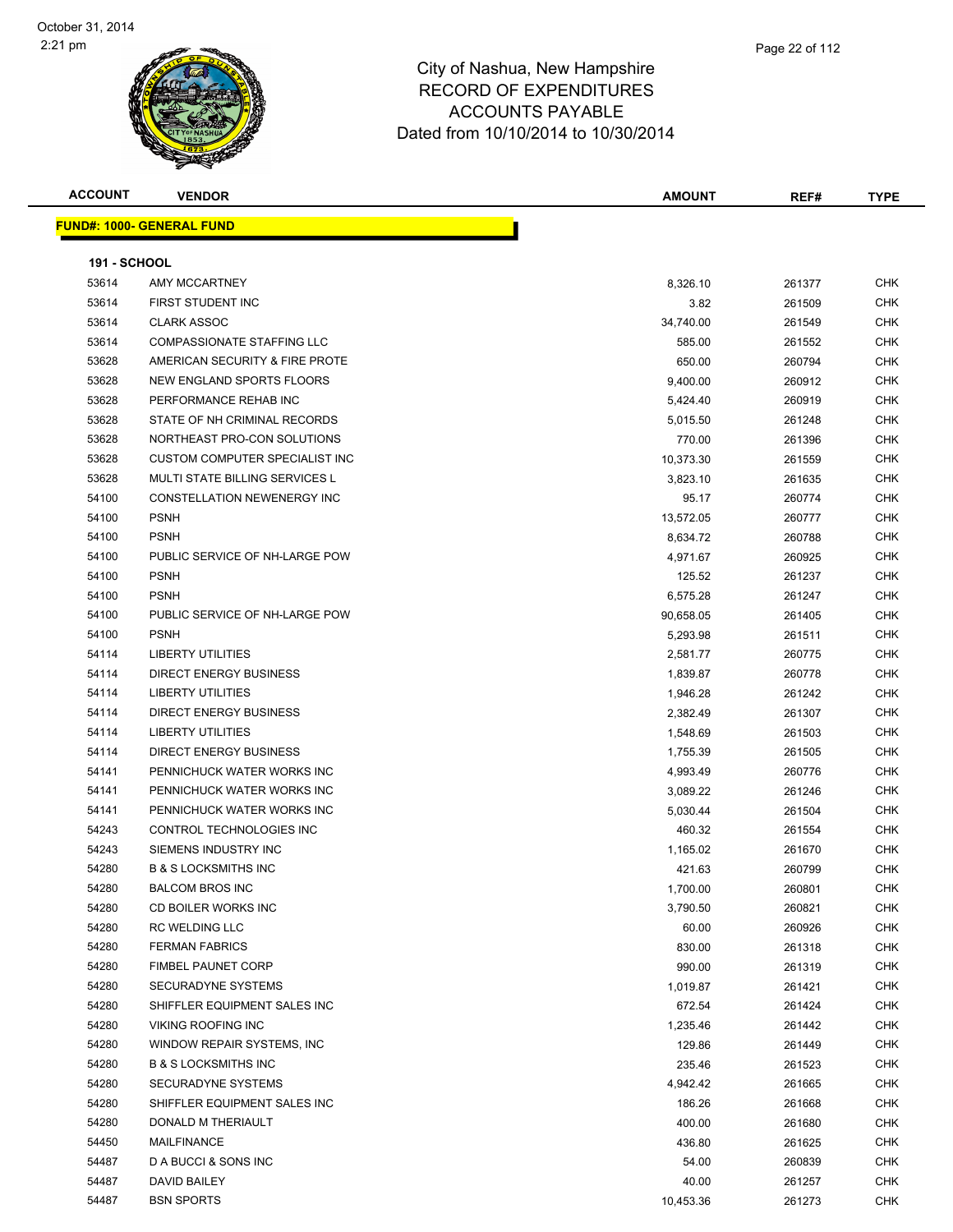| <b>ACCOUNT</b>      | <b>VENDOR</b>                         | <b>AMOUNT</b>      | REF#             | <b>TYPE</b> |
|---------------------|---------------------------------------|--------------------|------------------|-------------|
|                     | <b>FUND#: 1000- GENERAL FUND</b>      |                    |                  |             |
| <b>191 - SCHOOL</b> |                                       |                    |                  |             |
| 54487               | <b>TRAVIS COTE</b>                    | 46.05              | 261298           | <b>CHK</b>  |
| 54487               | D R GUILBEAULT AIR COMP LLC           | 318.00             | 261303           | <b>CHK</b>  |
| 54487               | HILLYARD/MANCHESTER                   | 1,356.51           | 261342           | <b>CHK</b>  |
| 54487               | INTERSTATE FOOD EQUIP. SERVICE        | 142.00             | 261351           | <b>CHK</b>  |
| 54487               | <b>J SALLESE &amp; SONS LOCKSMITH</b> | 749.80             | 261352           | <b>CHK</b>  |
| 54487               | SAFETY KLEEN SYSTEMS INC              | 645.73             | 261415           | <b>CHK</b>  |
| 54487               | CEN-COM                               | 57.00              | 261546           | <b>CHK</b>  |
| 54487               | HILLYARD/MANCHESTER                   |                    |                  | <b>CHK</b>  |
| 54487               | <b>NELSON PIANO SERVICE</b>           | 3,657.64<br>315.00 | 261592<br>261643 | <b>CHK</b>  |
|                     |                                       |                    |                  | <b>CHK</b>  |
| 54600               | SANEL AUTO PARTS CO                   | 452.93             | 260933           |             |
| 54600               | MAYNARD & LESIEUR INC                 | 565.50             | 261376           | <b>CHK</b>  |
| 54600               | NAPA AUTO PARTS                       | 26.16              | 261389           | <b>CHK</b>  |
| 54600               | SANEL AUTO PARTS CO                   | 30.58              | 261657           | <b>CHK</b>  |
| 55109               | <b>FAIRPOINT COMMUNICATIONS</b>       | 850.36             | 260554           | <b>CHK</b>  |
| 55109               | <b>EARTHLINK BUSINESS</b>             | 1,410.41           | 260780           | <b>CHK</b>  |
| 55109               | <b>EARTHLINK BUSINESS</b>             | 219.12             | 260781           | <b>CHK</b>  |
| 55109               | <b>FAIRPOINT COMMUNICATIONS</b>       | 101.29             | 260783           | CHK         |
| 55109               | <b>FAIRPOINT COMMUNICATIONS</b>       | 34.89              | 261240           | <b>CHK</b>  |
| 55109               | VERIZON WIRELESS 742005979            | 505.33             | 261251           | CHK         |
| 55109               | <b>FAIRPOINT COMMUNICATIONS</b>       | 5,153.41           | 261508           | <b>CHK</b>  |
| 55200               | GREATER NASHUA CHAMBER OF COMM        | 500.00             | 260865           | <b>CHK</b>  |
| 55200               | NH SMASH TREASURER                    | 95.00              | 260914           | <b>CHK</b>  |
| 55200               | <b>NHASP</b>                          | 1,500.00           | 261243           | <b>CHK</b>  |
| 55200               | <b>NHBCO</b>                          | 70.00              | 261510           | <b>CHK</b>  |
| 55200               | <b>TRI-COUNTY LEAGUE</b>              | 1,630.00           | 261682           | <b>CHK</b>  |
| 55300               | NHAEA                                 | 20.00              | 260787           | <b>CHK</b>  |
| 55300               | <b>MARCIA BAGLEY</b>                  | 134.89             | 261524           | <b>CHK</b>  |
| 55307               | <b>LYNNE BROWN</b>                    | 14.56              | 260813           | <b>CHK</b>  |
| 55307               | <b>JULIET CURRAN</b>                  | 54.46              | 260836           | <b>CHK</b>  |
| 55307               | <b>JENNIFER GRANTHAM</b>              | 110.32             | 260862           | <b>CHK</b>  |
| 55307               | LYNNE JOSEPH                          | 14.28              | 260883           | CHK         |
| 55307               | MARC LAQUERRE                         | 100.52             | 260886           | <b>CHK</b>  |
| 55307               | <b>GLADYS MARCANO</b>                 | 63.70              | 260895           | CHK         |
| 55307               | NICOLE SARGENT                        | 14.00              | 260934           | <b>CHK</b>  |
| 55307               | <b>SHARON SAUNDERS</b>                | 73.08              | 260935           | <b>CHK</b>  |
| 55307               | PHILIP SCHAPPLER                      | 21.28              | 260937           | <b>CHK</b>  |
| 55307               | ELIZABETH BALA                        | 52.36              | 261258           | <b>CHK</b>  |
| 55307               | CLAUDIA CASTANO-VELEZ                 | 30.24              | 261283           | CHK         |
| 55307               | MICHELLE PAPANICOLAU                  | 95.00              | 261397           | <b>CHK</b>  |
| 55307               | PHILIP SCHAPPLER                      | 56.56              | 261417           | <b>CHK</b>  |
| 55307               | <b>ALAN VERLEY</b>                    | 7.32               | 261441           | CHK         |
| 55307               | <b>JANICE ARCARO</b>                  |                    |                  | <b>CHK</b>  |
|                     |                                       | 147.56             | 261520           |             |
| 55307               | <b>JENNIFER GOODWIN</b>               | 66.92              | 261578           | CHK         |
| 55307               | <b>ELLEN GREENBERG</b>                | 969.61             | 261584           | <b>CHK</b>  |
| 55307               | LYNNE JOSEPH                          | 54.60              | 261602           | CHK         |
| 55307               | <b>CARMEN KOSOW</b>                   | 20.72              | 261609           | <b>CHK</b>  |
| 55307               | <b>SCOTT MAYS</b>                     | 111.99             | 261631           | CHK         |
| 55307               | <b>CHELSEY ROTHERMEL</b>              | 61.60              | 261653           | <b>CHK</b>  |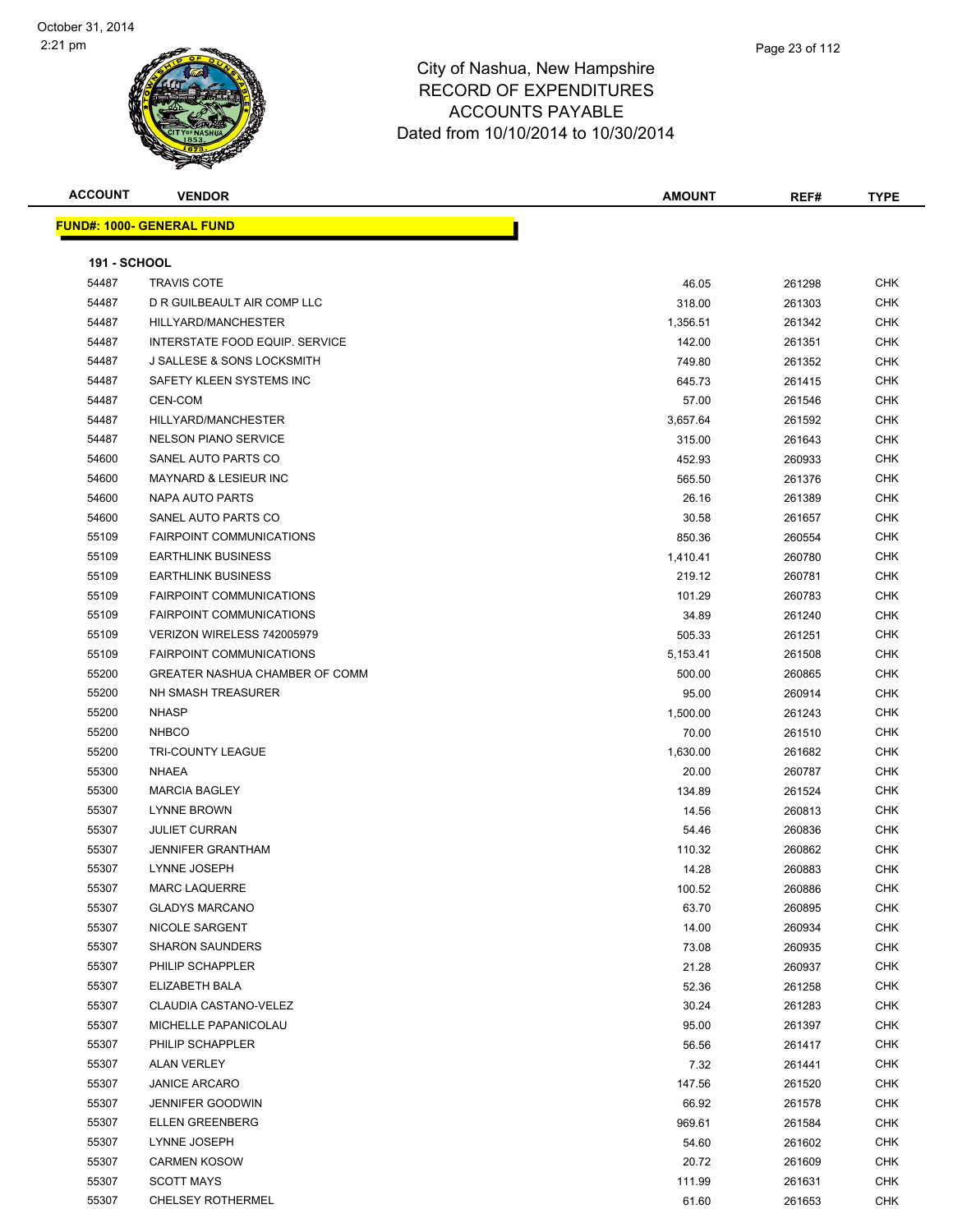| <b>ACCOUNT</b>      | <b>VENDOR</b>                         |               | <b>AMOUNT</b> | REF#    | <b>TYPE</b> |
|---------------------|---------------------------------------|---------------|---------------|---------|-------------|
|                     | <b>FUND#: 1000- GENERAL FUND</b>      |               |               |         |             |
|                     |                                       |               |               |         |             |
| <b>191 - SCHOOL</b> |                                       |               |               |         |             |
| 55400               | PESI INC                              |               | 175.95        | 260921  | <b>CHK</b>  |
| 55400               | <b>JENNIFER CARITA</b>                |               | 36.67         | 261278  | <b>CHK</b>  |
| 55400               | NORTHEAST FOUNDATION FOR CHILD        |               | 53.00         | 261395  | <b>CHK</b>  |
| 55400               | UNH INSTITUTE ON DISABILITY           |               | 125.00        | 261438  | <b>CHK</b>  |
| 55400               | PRITI SHOKEEN                         |               | 1,360.00      | 261669  | <b>CHK</b>  |
| 55400               | <b>KEVIN SWIFT</b>                    |               | 80.00         | 261676  | <b>CHK</b>  |
| 55500               | CITIZENS BANK CREDIT CARD             | <b>INDEED</b> | 5.45          | 9201507 | <b>ACH</b>  |
| 55600               | THE COPY SHOP                         |               | 368.69        | 260830  | <b>CHK</b>  |
| 55600               | <b>M &amp; N SPORTS LLC</b>           |               | 1,260.00      | 261621  | <b>CHK</b>  |
| 55607               | FAIRGROUNDS MIDDLE SCH PETTY C        |               | 23.20         | 260782  | <b>CHK</b>  |
| 55607               | <b>NATASHA DREW</b>                   |               | 5.83          | 260842  | <b>CHK</b>  |
| 55607               | <b>FEDEX</b>                          |               | 19.29         | 260852  | <b>CHK</b>  |
| 55607               | <b>FAIRGROUNDS MIDDLE SCH PETTY C</b> |               | 11.50         | 261239  | <b>CHK</b>  |
| 55607               | AMHERST ST PETTY CASH                 |               | 49.00         | 261506  | <b>CHK</b>  |
| 55607               | <b>USPS HASLER</b>                    |               | 2,000.00      | 261685  | <b>CHK</b>  |
| 55635               | NASHUA SCHOOL DISTRICT 42             |               | 1,045.00      | 147805  | <b>ACH</b>  |
| 55642               | <b>WILLIAM L ANDRUS</b>               |               | 64.00         | 260795  | <b>CHK</b>  |
| 55642               | <b>TIMOTHY BEGLEY</b>                 |               | 84.00         | 260803  | <b>CHK</b>  |
| 55642               | <b>LAUREN BENSON</b>                  |               | 108.50        | 260805  | <b>CHK</b>  |
| 55642               | <b>BOUZNED DJABELARBI</b>             |               | 84.00         | 260840  | <b>CHK</b>  |
| 55642               | <b>JOYCE DROWN</b>                    |               | 138.00        | 260843  | <b>CHK</b>  |
| 55642               | ROBERT A EARL                         |               | 128.00        | 260846  | <b>CHK</b>  |
| 55642               | NORRIS TROY GERTON                    |               | 64.00         | 260860  | <b>CHK</b>  |
| 55642               | DANIEL HURLEY JR                      |               | 96.00         | 260878  | <b>CHK</b>  |
| 55642               | EDWARD JONSON                         |               | 64.00         | 260882  | <b>CHK</b>  |
| 55642               | <b>JOSEPH KURTA</b>                   |               | 64.00         | 260885  | <b>CHK</b>  |
| 55642               | <b>CORETTA LEE</b>                    |               | 44.00         | 260888  | <b>CHK</b>  |
| 55642               | <b>BRIAN MURPHY</b>                   |               | 84.00         | 260902  | <b>CHK</b>  |
| 55642               | <b>GARY MURTAGH</b>                   |               | 128.00        | 260903  | <b>CHK</b>  |
| 55642               | <b>JOACHIM S MUSEKIWA</b>             |               | 288.00        | 260904  | <b>CHK</b>  |
| 55642               | NICHOLAS E C RICHARDSON               |               | 138.00        | 260928  | <b>CHK</b>  |
| 55642               | TRICIA J SEYMOUR                      |               | 128.00        | 260941  | <b>CHK</b>  |
| 55642               | MIKE SMITH                            |               | 84.00         | 260944  | CHK         |
| 55642               | <b>KEVIN STANIELS</b>                 |               | 44.00         | 260949  | <b>CHK</b>  |
| 55642               | DEBRA STOLL                           |               | 64.00         | 260951  | <b>CHK</b>  |
| 55642               | <b>ALISTAIR STUART</b>                |               | 64.00         | 260954  | <b>CHK</b>  |
| 55642               | <b>DENNIS VAN ERON</b>                |               | 64.00         | 260959  | <b>CHK</b>  |
| 55642               | NEAL D VOGLER                         |               | 84.00         | 260960  | <b>CHK</b>  |
| 55642               | DAVE ZWICKER                          |               | 84.00         | 260969  | <b>CHK</b>  |
| 55642               | ROBERT ALPERIN                        |               | 64.00         | 261254  | <b>CHK</b>  |
| 55642               | <b>WILLIAM L ANDRUS</b>               |               | 96.00         | 261255  | CHK         |
| 55642               | <b>GREGORY ANDRUSKEVICH</b>           |               | 138.00        | 261256  | <b>CHK</b>  |
| 55642               | JOHN BARRY                            |               | 44.00         | 261260  | <b>CHK</b>  |
| 55642               | PIERRE BELANGER                       |               | 138.00        | 261264  | <b>CHK</b>  |
| 55642               | <b>WARREN BOUCHARD</b>                |               | 64.00         | 261270  | <b>CHK</b>  |
| 55642               | RICHARD BROWNLEY                      |               | 96.00         | 261272  | <b>CHK</b>  |
| 55642               | ROBERT CAMIRAND                       |               | 84.00         | 261274  | <b>CHK</b>  |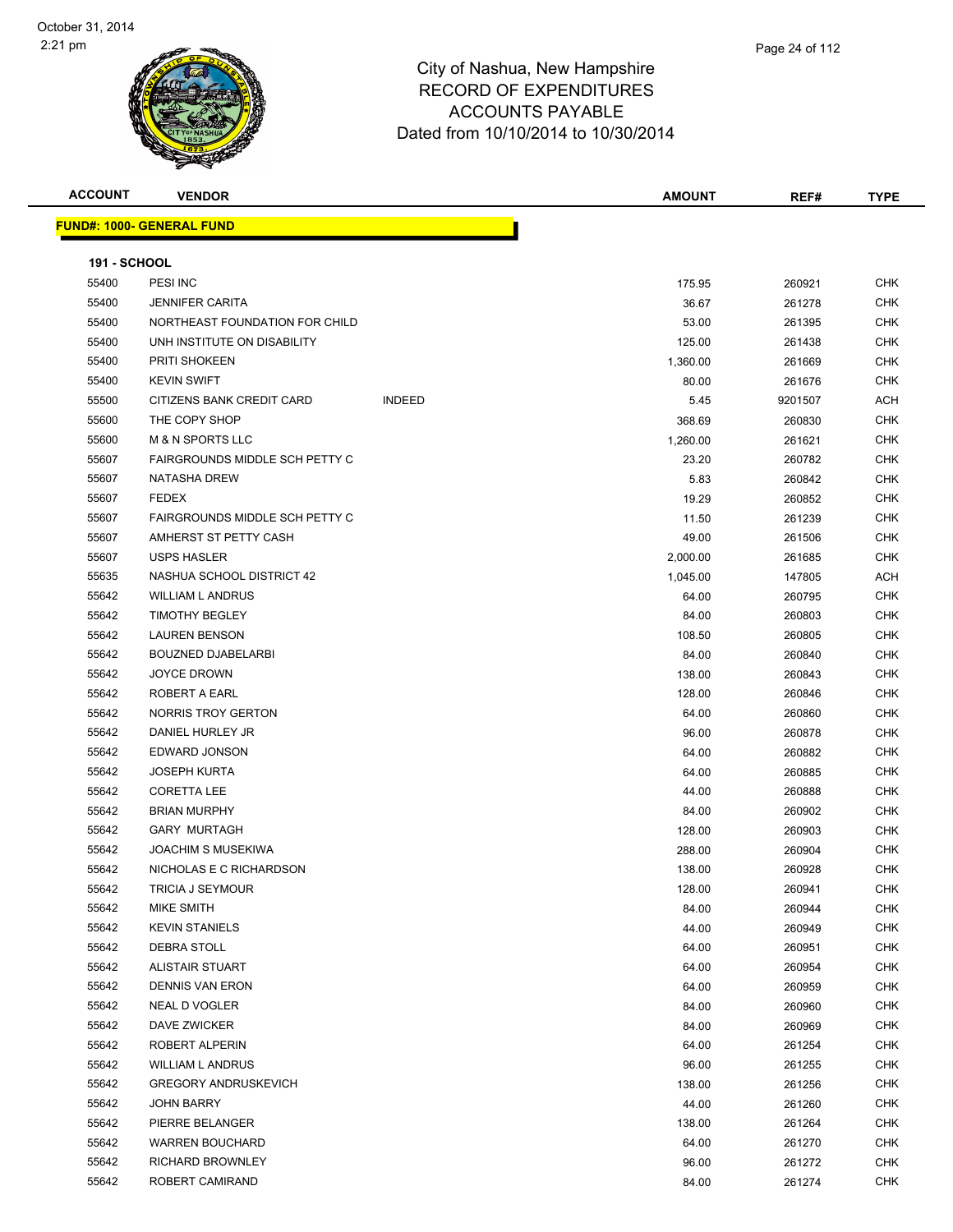

|             | Page 25 of 112 |
|-------------|----------------|
| npshire     |                |
| <b>URES</b> |                |

| <b>ACCOUNT</b>      | <b>VENDOR</b>                    | <b>AMOUNT</b> | REF#   | <b>TYPE</b> |
|---------------------|----------------------------------|---------------|--------|-------------|
|                     | <b>FUND#: 1000- GENERAL FUND</b> |               |        |             |
|                     |                                  |               |        |             |
| <b>191 - SCHOOL</b> |                                  |               |        |             |
| 55642               | <b>JOSEPH CERRA</b>              | 96.00         | 261288 | <b>CHK</b>  |
| 55642               | <b>MARK CHAGNON</b>              | 168.00        | 261289 | <b>CHK</b>  |
| 55642               | <b>MARK CHERBONNEAU</b>          | 84.00         | 261290 | <b>CHK</b>  |
| 55642               | DAVE CHESTNUTT                   | 64.00         | 261291 | <b>CHK</b>  |
| 55642               | <b>FRANK DEPINTO</b>             | 340.00        | 261305 | <b>CHK</b>  |
| 55642               | ANTHONY M DINARDO                | 84.00         | 261306 | <b>CHK</b>  |
| 55642               | <b>DANA DRAPER</b>               | 138.00        | 261308 | <b>CHK</b>  |
| 55642               | ROBERT A EARL                    | 44.00         | 261309 | <b>CHK</b>  |
| 55642               | <b>FILOMENO FARIA</b>            | 84.00         | 261316 | <b>CHK</b>  |
| 55642               | <b>JOHN FULTON</b>               | 138.00        | 261328 | <b>CHK</b>  |
| 55642               | <b>ANDREW HARTERY</b>            | 44.00         | 261341 | <b>CHK</b>  |
| 55642               | PAUL IACONIS                     | 44.00         | 261348 | <b>CHK</b>  |
| 55642               | JOHN JASKOLKA                    | 84.00         | 261355 | <b>CHK</b>  |
| 55642               | EDWARD JONSON                    | 64.00         | 261356 | <b>CHK</b>  |
| 55642               | JAMES W JOSEF                    | 52.00         | 261357 | <b>CHK</b>  |
| 55642               | <b>GARY KUBA</b>                 | 252.00        | 261360 | <b>CHK</b>  |
| 55642               | <b>JOSEPH KURTA</b>              | 96.00         | 261361 | <b>CHK</b>  |
| 55642               | MICHAEL LAROCQUE                 | 138.00        | 261362 | <b>CHK</b>  |
| 55642               | <b>ARTHUR LEBEL</b>              | 222.00        | 261364 | <b>CHK</b>  |
| 55642               | <b>CARMINE LOCONTE</b>           | 84.00         | 261365 | <b>CHK</b>  |
| 55642               | NADIRE LUTAS                     | 84.00         | 261366 | <b>CHK</b>  |
| 55642               | DAVID A MACLEAN                  | 96.00         | 261369 | <b>CHK</b>  |
| 55642               | WILLIAM H MAIN                   | 84.00         | 261371 | <b>CHK</b>  |
| 55642               | <b>NICK MANDRAVELIS</b>          | 64.00         | 261373 | <b>CHK</b>  |
| 55642               | <b>MATTHEW MATSIS</b>            | 68.00         | 261375 | <b>CHK</b>  |
| 55642               | <b>BRUCE MCCOMISH</b>            | 96.00         | 261378 | <b>CHK</b>  |
| 55642               | <b>CHANTAL MCGUIRE</b>           | 64.00         | 261380 | <b>CHK</b>  |
| 55642               | <b>SEAN T MURPHY</b>             | 84.00         | 261384 | <b>CHK</b>  |
| 55642               | <b>JOACHIM S MUSEKIWA</b>        | 64.00         | 261385 | <b>CHK</b>  |
| 55642               | TAFADZWA MUSEKIWA                | 128.00        | 261386 | <b>CHK</b>  |
| 55642               | <b>TOM PELLETIER</b>             | 44.00         | 261400 | <b>CHK</b>  |
| 55642               | CLAUDE F PEYROT                  | 84.00         | 261401 | <b>CHK</b>  |
| 55642               | <b>WALT PRYOR</b>                | 138.00        | 261404 | CHK         |
| 55642               | <b>BARRY REDDICK</b>             | 96.00         | 261406 | CHK         |
| 55642               | <b>TAMARA REYNOLDS</b>           | 64.00         | 261409 | CHK         |
| 55642               | <b>HARRY ROSENSTEIN</b>          | 64.00         | 261412 | CHK         |
| 55642               | TRICIA J SEYMOUR                 | 64.00         | 261423 | <b>CHK</b>  |
| 55642               | <b>DAVID SINCLAIR</b>            | 64.00         | 261425 | CHK         |
| 55642               | MIKE SMITH                       | 84.00         | 261426 | <b>CHK</b>  |
| 55642               | ROLAND F ST GERMAN JR            | 44.00         | 261428 | <b>CHK</b>  |
| 55642               | DALE STEARNS                     | 44.00         | 261429 | CHK         |
| 55642               | <b>ALISTAIR STUART</b>           | 84.00         | 261430 | CHK         |
| 55642               | <b>BRUCE C TAGGART</b>           | 138.00        | 261432 | CHK         |
| 55642               | <b>KEVIN TORRE</b>               | 414.00        | 261435 | CHK         |
| 55642               | <b>TROUPE BRIAN</b>              | 96.00         | 261436 | CHK         |
| 55642               | DANIEL VALAVANE                  | 84.00         | 261439 | CHK         |
| 55642               | <b>DENNIS VAN ERON</b>           | 128.00        | 261440 | CHK         |
| 55642               | DAVID WEBSTER                    | 44.00         | 261446 | <b>CHK</b>  |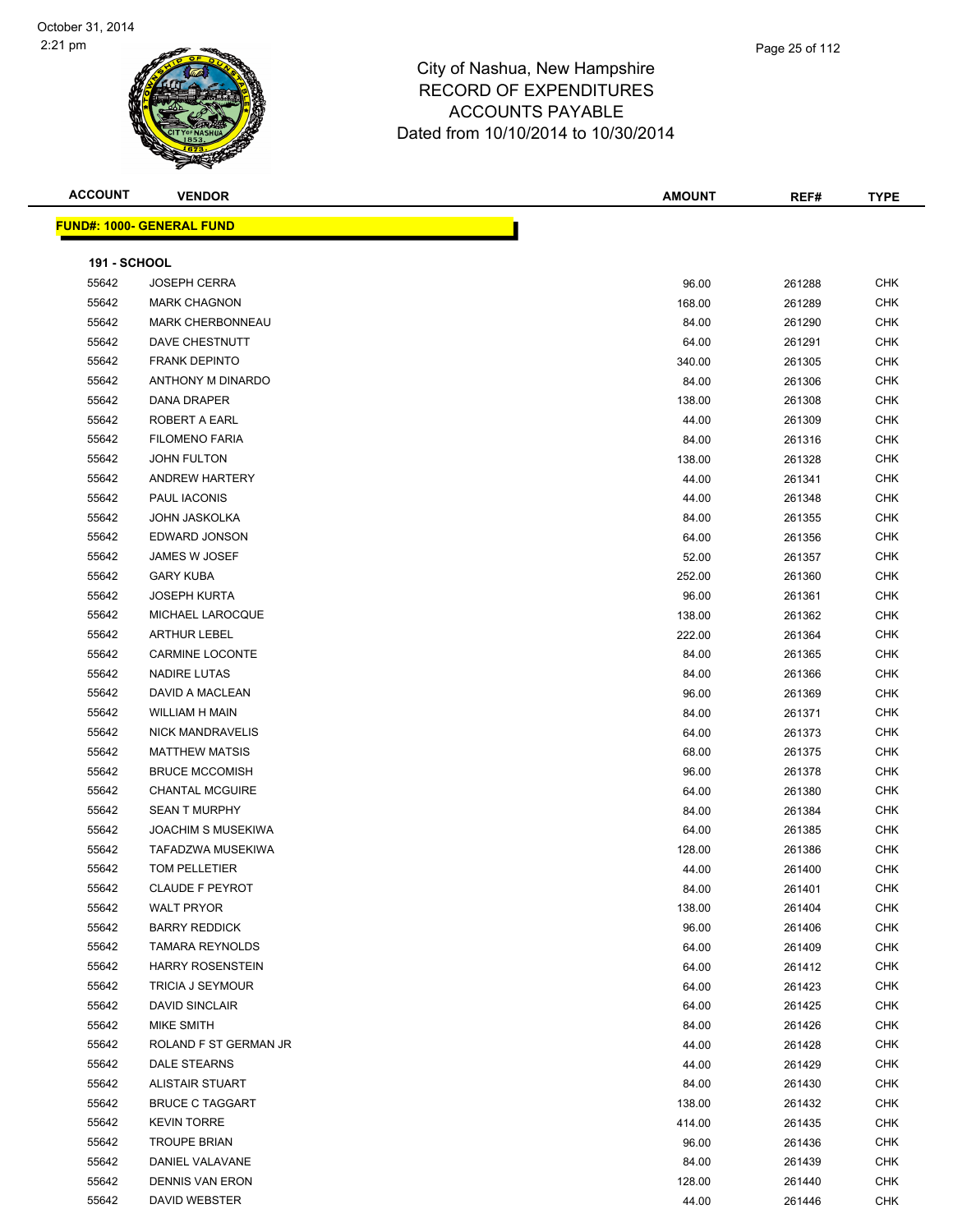

| <b>ACCOUNT</b>      | <b>VENDOR</b>                    | <b>AMOUNT</b> | REF#   | <b>TYPE</b> |
|---------------------|----------------------------------|---------------|--------|-------------|
|                     | <b>FUND#: 1000- GENERAL FUND</b> |               |        |             |
| <b>191 - SCHOOL</b> |                                  |               |        |             |
| 55642               | <b>JAMES WILKINSON</b>           | 76.00         | 261448 | <b>CHK</b>  |
| 55642               | RICHARD W WOOD                   | 64.00         | 261450 | <b>CHK</b>  |
| 55642               | <b>KAREN ZIELINSKI</b>           | 128.00        | 261451 | <b>CHK</b>  |
| 55642               | DAVE ZWICKER                     | 336.00        | 261452 | <b>CHK</b>  |
| 55642               | <b>WILLIAM L ANDRUS</b>          | 96.00         | 261517 | <b>CHK</b>  |
| 55642               | <b>GREGORY ANDRUSKEVICH</b>      | 64.00         | 261518 | <b>CHK</b>  |
| 55642               | ROBERT BARBARISI                 | 96.00         | 261527 | <b>CHK</b>  |
| 55642               | <b>WILLIAM BENSON</b>            | 138.00        | 261531 | <b>CHK</b>  |
| 55642               | <b>JOSEPH CERRA</b>              | 88.00         | 261548 | <b>CHK</b>  |
| 55642               | ELAINE ENGELHARDT                | 64.00         | 261563 | <b>CHK</b>  |
| 55642               | <b>DONALD FORTIER</b>            | 88.00         | 261571 | <b>CHK</b>  |
| 55642               | MICHAEL HENDERSON                | 64.00         | 261591 | <b>CHK</b>  |
| 55642               | <b>CHARLES KAJEN</b>             | 64.00         | 261604 | <b>CHK</b>  |
| 55642               | JAMES F LALLY                    | 40.00         | 261610 | <b>CHK</b>  |
| 55642               | MICHAEL LAROCQUE                 | 138.00        | 261612 | <b>CHK</b>  |
| 55642               | <b>IAN LAROSE</b>                | 84.00         | 261613 | <b>CHK</b>  |
| 55642               | <b>TIMOTHY LEAFE</b>             | 84.00         | 261617 | <b>CHK</b>  |
| 55642               | <b>ARTHUR LEBEL</b>              | 138.00        | 261618 | <b>CHK</b>  |
| 55642               | CARMINE LOCONTE                  | 172.00        | 261619 | <b>CHK</b>  |
| 55642               | <b>STANLEY MARRO</b>             | 106.00        | 261629 | <b>CHK</b>  |
| 55642               | <b>CHESTER MARTEL</b>            | 138.00        | 261630 | <b>CHK</b>  |
| 55642               | PHIL MCCARTHY                    | 84.00         | 261632 | <b>CHK</b>  |
| 55642               | W THOMAS MONSON                  | 276.00        | 261634 | <b>CHK</b>  |
| 55642               | <b>BRIAN MURPHY</b>              | 84.00         | 261636 | <b>CHK</b>  |
| 55642               | <b>JOACHIM S MUSEKIWA</b>        | 64.00         | 261637 | <b>CHK</b>  |
| 55642               | <b>WILLIAM NUNNALLY</b>          | 138.00        | 261645 | <b>CHK</b>  |
| 55642               | <b>GEORGE RUPPEL</b>             | 64.00         | 261655 | <b>CHK</b>  |
| 55642               | <b>JAMES SMITH</b>               | 64.00         | 261672 | <b>CHK</b>  |
| 55642               | MIKE SMITH                       | 64.00         | 261673 | <b>CHK</b>  |
| 55642               | R. KYLE SNOW                     | 36.00         | 261674 | <b>CHK</b>  |
| 55642               | <b>DEBRA STOLL</b>               | 128.00        | 261675 | <b>CHK</b>  |
| 55642               | <b>KEVIN E THEODORE</b>          | 84.00         | 261679 | <b>CHK</b>  |
| 55642               | DAVID WEBSTER                    | 88.00         | 261692 | CHK         |
| 55642               | <b>FREDERICK WILHELMI</b>        | 84.00         | 261694 | <b>CHK</b>  |
| 55642               | RICHARD W WOOD                   | 160.00        | 261696 | <b>CHK</b>  |
| 55642               | <b>KAREN ZIELINSKI</b>           | 128.00        | 261697 | <b>CHK</b>  |
| 55690               | TONY COUROUNIS                   | 60.83         | 261299 | <b>CHK</b>  |
| 55690               | <b>FIRST STUDENT INC</b>         | 33,941.46     | 261321 | <b>CHK</b>  |
| 55690               | U-HAUL                           | 80.77         | 261437 | <b>CHK</b>  |
| 55690               | FIRST STUDENT INC                | 281,160.14    | 261509 | <b>CHK</b>  |
| 55690               | U-HAUL                           | 83.79         | 261683 | <b>CHK</b>  |
| 55691               | FIRST STUDENT INC                | 180,402.72    | 261509 | <b>CHK</b>  |
| 55694               | ADULT LEARNING CENTER            | 29,054.70     | 260792 | <b>CHK</b>  |
| 55694               | <b>CREST COLLABORATIVE</b>       | 6,886.00      | 260833 | <b>CHK</b>  |
| 55694               | CROTCHED MOUNTAIN REHAB CTR      | 24,538.22     | 260834 | <b>CHK</b>  |
| 55694               | EASTER SEALS OF NEW HAMPSHIRE    | 6,667.52      | 260847 | <b>CHK</b>  |
| 55694               | FREDERIC L CHAMBERLAIN CTR INC   | 730.08        | 260858 | <b>CHK</b>  |
| 55694               | GREATER LAWRENCE ED COLLABORAT   | 7,199.00      | 260864 | <b>CHK</b>  |
|                     |                                  |               |        |             |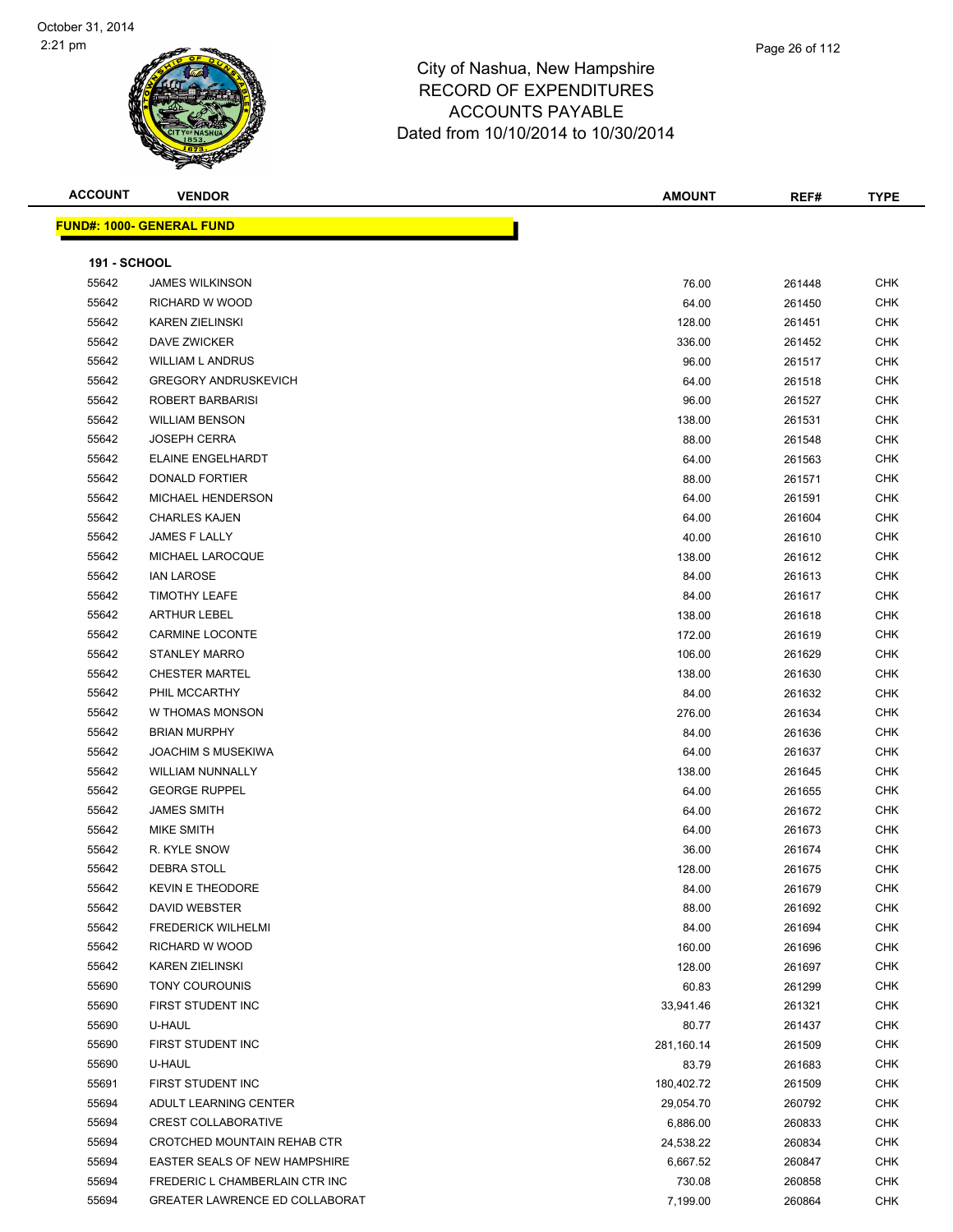| <b>ACCOUNT</b>      | <b>VENDOR</b>                            | <b>AMOUNT</b> | REF#   | <b>TYPE</b> |
|---------------------|------------------------------------------|---------------|--------|-------------|
|                     | <u> FUND#: 1000- GENERAL FUND</u>        |               |        |             |
|                     |                                          |               |        |             |
| <b>191 - SCHOOL</b> |                                          |               |        |             |
| 55694               | <b>HAMPSTEAD HOSPITAL</b>                | 450.00        | 260867 | <b>CHK</b>  |
| 55694               | LIGHTHOUSE SCHOOL INC                    | 166,161.50    | 260891 | <b>CHK</b>  |
| 55694               | MOUNT PROSPECT ACADEMY INC               | 23,859.93     | 260901 | CHK         |
| 55694               | NASHUA CHILDRENS HOME                    | 44,808.96     | 260907 | CHK         |
| 55694               | NFI NORTH INC                            | 4,769.47      | 260913 | CHK         |
| 55694               | THE READING FOUNDATION                   | 2,520.00      | 260927 | CHK         |
| 55694               | SPAULDING YOUTH CENTER                   | 37,647.42     | 260945 | <b>CHK</b>  |
| 55694               | VALLEY COLLABORATIVE                     | 26,730.00     | 260958 | CHK         |
| 55694               | <b>WEDIKO CHILDRENS SERVICES</b>         | 8,426.18      | 260965 | CHK         |
| 55694               | THE WHITNEY ACADEMY INC                  | 10,317.42     | 260966 | CHK         |
| 55694               | YOUTH VILLAGES                           | 4,444.31      | 260968 | CHK         |
| 55694               | <b>CEDARCREST INC</b>                    | 15,297.02     | 261285 | CHK         |
| 55694               | CROTCHED MOUNTAIN REHAB CTR              | 26,212.70     | 261300 | <b>CHK</b>  |
| 55694               | <b>EASTER SEALS OF NEW HAMPSHIRE</b>     | 4,040.87      | 261310 | CHK         |
| 55694               | INSTITUTE OF PROFESSIONAL PRAC           | 870.88        | 261349 | CHK         |
| 55694               | LEARNING CENTER FOR THE DEAF             | 36,197.46     | 261363 | CHK         |
| 55694               | MOUNT PROSPECT ACADEMY INC               | 3,567.84      | 261383 | CHK         |
| 55694               | NASHOBA LEARNING GROUP                   | 50,512.68     | 261391 | CHK         |
| 55694               | <b>REGIONAL SERVICES &amp; EDUCATION</b> | 13,365.95     | 261407 | CHK         |
| 55694               | THE WHITNEY ACADEMY INC                  | 9,984.60      | 261447 | CHK         |
| 55699               | FIRST STUDENT INC                        | 614.04        | 261321 | CHK         |
| 55699               | FIRST STUDENT INC                        | 405.30        | 261509 | <b>CHK</b>  |
| 61100               | CANON SOLUTIONS AMERICA                  | 181.00        | 260818 | CHK         |
| 61100               | SCHOLASTIC INC                           | 27.45         | 260938 | CHK         |
| 61100               | <b>SCHOOL SPECIALTY</b>                  | 150.03        | 260940 | CHK         |
| 61100               | WB MASON CO INC                          | 278.10        | 260964 | <b>CHK</b>  |
| 61100               | <b>BICENTENNIAL SCHOOL PETTY CASH</b>    | 29.33         | 261238 | <b>CHK</b>  |
| 61100               | <b>CANON SOLUTIONS AMERICA</b>           | 125.00        | 261276 | <b>CHK</b>  |
| 61100               | MAGNETSTREET                             | 240.00        | 261370 | <b>CHK</b>  |
| 61100               | PITNEY BOWES INC                         | 130.88        | 261402 | CHK         |
| 61100               | WB MASON CO INC                          | 8,217.86      | 261445 | CHK         |
| 61100               | AMHERST ST PETTY CASH                    | 32.99         | 261506 | <b>CHK</b>  |
| 61100               | WB MASON CO INC                          | 681.11        | 261691 | <b>CHK</b>  |
| 61107               | ALL SEASONS PROMOTIONS                   | 144.00        | 261516 | <b>CHK</b>  |
| 61135               | CRYSTAL ROCK BOTTLED WATER               | 105.95        | 260779 | <b>CHK</b>  |
| 61135               | FAIRGROUNDS MIDDLE SCH PETTY C           | 36.91         | 260782 | <b>CHK</b>  |
| 61135               | FORD/AAA STUDENT AUTO SKILLS             | 135.00        | 260784 | CHK         |
| 61135               | AC MOORE                                 | 16.22         | 260790 | CHK         |
| 61135               | BEST BUY BUSINESS ADVANTAGE              | 119.98        | 260806 | <b>CHK</b>  |
| 61135               | <b>BLICK ART MATERIALS</b>               | 1,018.27      | 260808 | CHK         |
| 61135               | <b>BRODART CO</b>                        | 62.85         | 260812 | CHK         |
| 61135               | CANON SOLUTIONS AMERICA                  | 920.00        | 260818 | CHK         |
| 61135               | CARTRIDGE WORLD NASHUA                   | 16.50         | 260819 | CHK         |
| 61135               | CENTRAL PAPER PRODUCTS CO                | 100.76        | 260822 | <b>CHK</b>  |
| 61135               | <b>CURRICULUM ASSOCIATES LLC</b>         | 1,097.12      | 260838 | CHK         |
| 61135               | <b>ESSENTRA SPECIALTY TAPES</b>          | 677.43        | 260848 | CHK         |
| 61135               | F W WEBB CO                              | 41.79         | 260850 | CHK         |
| 61135               | FIRE MOUNTAIN GEMS                       | 24.60         | 260853 | CHK         |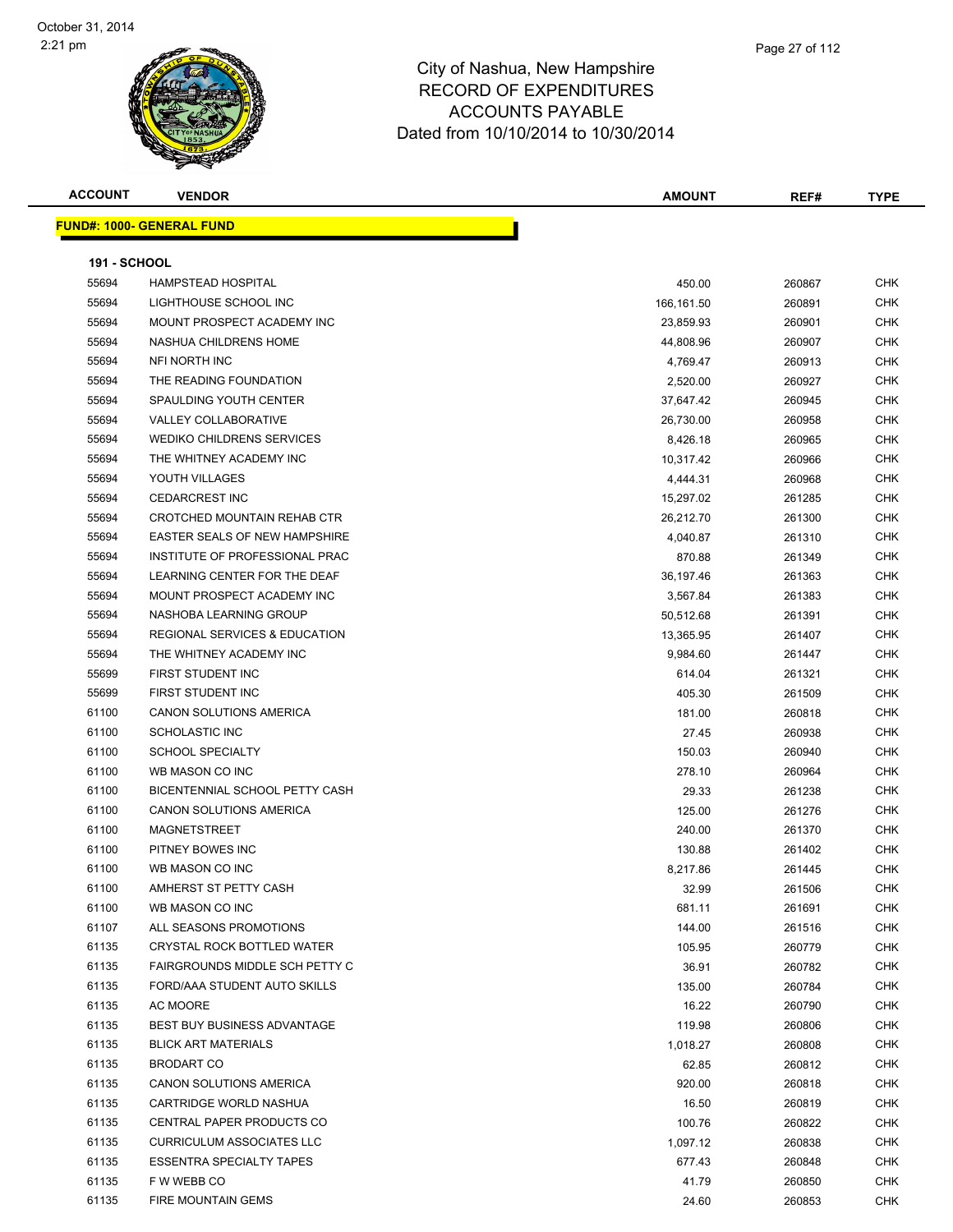| <b>ACCOUNT</b>      | <b>VENDOR</b>                     | <b>AMOUNT</b> | REF#   | <b>TYPE</b> |
|---------------------|-----------------------------------|---------------|--------|-------------|
|                     | <u> FUND#: 1000- GENERAL FUND</u> |               |        |             |
|                     |                                   |               |        |             |
| <b>191 - SCHOOL</b> |                                   |               |        |             |
| 61135               | HANDWRITING WITHOUT TEARS         | 105.33        | 260868 | <b>CHK</b>  |
| 61135               | <b>HANNAFORD</b>                  | 127.98        | 260869 | <b>CHK</b>  |
| 61135               | <b>HEINEMANN</b>                  | 1,054.35      | 260870 | CHK         |
| 61135               | HOME DEPOT CREDIT SERVICES        | 48.21         | 260873 | CHK         |
| 61135               | HOME DEPOT CREDIT SERVICES        | 122.00        | 260874 | CHK         |
| 61135               | HOME DEPOT CREDIT SERVICE         | 552.08        | 260875 | CHK         |
| 61135               | <b>JW PEPPER &amp; SONS INC</b>   | 124.99        | 260879 | CHK         |
| 61135               | <b>CHRISTINA JONES</b>            | 45.57         | 260881 | <b>CHK</b>  |
| 61135               | M & M ELECTRICAL SUPPLY CO INC    | 700.50        | 260892 | <b>CHK</b>  |
| 61135               | MAINE OXY                         | 138.10        | 260894 | CHK         |
| 61135               | MARKET BASKET ACCT 2589096        | 236.31        | 260896 | CHK         |
| 61135               | MCINTIRE BUSINESS PRODUCTS INC.   | 1,149.50      | 260898 | CHK         |
| 61135               | <b>MUSIC IS ELEMENTARY</b>        | 10.00         | 260905 | CHK         |
| 61135               | NORTH CENTER FOOD SERVICE         | 671.56        | 260915 | CHK         |
| 61135               | PROJECTOR QUEST.COM               | 93.22         | 260924 | CHK         |
| 61135               | S & S WORLDWIDE INC               | 280.69        | 260931 | CHK         |
| 61135               | <b>SCHOOL SPECIALTY</b>           | 12,165.01     | 260940 | CHK         |
| 61135               | KATHY SPEIDEL                     | 61.60         | 260946 | CHK         |
| 61135               | <b>SPLASH PUBLICATIONS</b>        | 131.84        | 260947 | CHK         |
| 61135               | <b>GARY STONCIUS</b>              | 23.80         | 260952 | CHK         |
| 61135               | SUPERIOR PRINTING INC             | 123.68        | 260955 | CHK         |
| 61135               | TIGER DIRECT INC.                 | 96.55         | 260957 | CHK         |
| 61135               | <b>ANN WAGNER</b>                 | 27.95         | 260961 | CHK         |
| 61135               | <b>WARD'S SCIENCE</b>             | 260.35        | 260963 | CHK         |
| 61135               | WB MASON CO INC                   | 2,017.19      | 260964 | CHK         |
| 61135               | WILLIAM V MACGILL & CO            | 105.00        | 260967 | CHK         |
| 61135               | BICENTENNIAL SCHOOL PETTY CASH    | 133.27        | 261238 | CHK         |
| 61135               | FAIRGROUNDS MIDDLE SCH PETTY C    | 35.10         | 261239 | <b>CHK</b>  |
| 61135               | <b>BELLETETES INC</b>             | 1,074.16      | 261266 | <b>CHK</b>  |
| 61135               | <b>JESSICA BRIGHAM</b>            | 160.00        | 261271 | CHK         |
| 61135               | <b>CARLEX INC</b>                 | 57.75         | 261279 | <b>CHK</b>  |
| 61135               | CAROLINA BIOLOGICAL SUPPLY CO     | 256.28        | 261280 | <b>CHK</b>  |
| 61135               | CARTRIDGE WORLD NASHUA            | 212.00        | 261282 | <b>CHK</b>  |
| 61135               | CENTRAL PAPER PRODUCTS CO         | 74.48         | 261286 | <b>CHK</b>  |
| 61135               | CONTINENTAL BOOK COMPANY          | 705.90        | 261296 | CHK         |
| 61135               | <b>CURRICULUM ASSOC INC</b>       | 448.00        | 261301 | CHK         |
| 61135               | <b>CURRICULUM ASSOCIATES LLC</b>  | 873.17        | 261302 | CHK         |
| 61135               | ELECTRONIX EXPRESS                | 47.25         | 261314 | CHK         |
| 61135               | <b>FLAGHOUSE INC</b>              | 154.34        | 261322 | CHK         |
| 61135               | <b>GENERAL LINEN SERVICE INC</b>  | 409.42        | 261331 | CHK         |
| 61135               | <b>GLOBAL TRADEQUEST INC</b>      | 94.28         | 261333 | CHK         |
| 61135               | <b>GLOBAL TRADEQUEST INC</b>      | 290.35        | 261334 | CHK         |
| 61135               | <b>KAREN GREEN</b>                | 135.04        | 261338 | CHK         |
| 61135               | NANCY GUIDOBONI                   | 84.09         | 261339 | CHK         |
| 61135               | HANNAFORD                         | 42.20         | 261340 | CHK         |
| 61135               | HOME DEPOT CREDIT SERVICES        | 247.20        | 261344 | CHK         |
| 61135               | HOME DEPOT CREDIT SERVICE         | 174.95        | 261345 | CHK         |
| 61135               | J W PEPPER & SON INC              | 97.50         | 261353 | CHK         |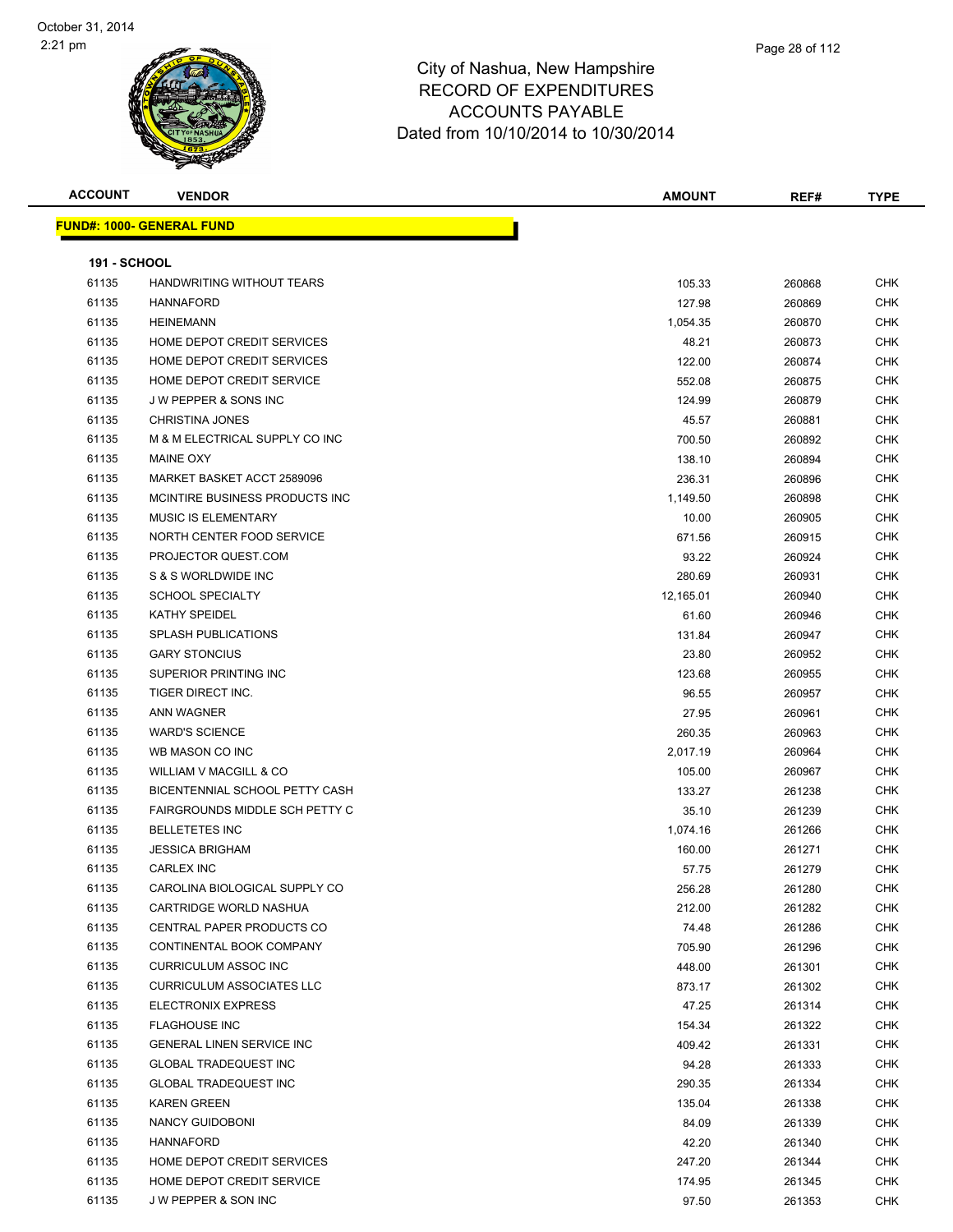| <b>ACCOUNT</b>      | <b>VENDOR</b>                         | <b>AMOUNT</b> | REF#   | <b>TYPE</b> |
|---------------------|---------------------------------------|---------------|--------|-------------|
|                     | <b>FUND#: 1000- GENERAL FUND</b>      |               |        |             |
|                     |                                       |               |        |             |
| <b>191 - SCHOOL</b> |                                       |               |        |             |
| 61135               | J W PEPPER & SONS INC                 | 180.19        | 261354 | <b>CHK</b>  |
| 61135               | <b>MAINE OXY</b>                      | 76.00         | 261372 | <b>CHK</b>  |
| 61135               | MARKET BASKET ACCT 2589096            | 185.90        | 261374 | <b>CHK</b>  |
| 61135               | <b>MICHAEL MCKNIGHT</b>               | 28.97         | 261381 | <b>CHK</b>  |
| 61135               | <b>MUSIC IN MOTION</b>                | 37.95         | 261387 | <b>CHK</b>  |
| 61135               | <b>MUSIC IS ELEMENTARY</b>            | 15.95         | 261388 | <b>CHK</b>  |
| 61135               | <b>NASCO</b>                          | 166.70        | 261390 | CHK         |
| 61135               | S & S WORLDWIDE                       | 226.84        | 261414 | <b>CHK</b>  |
| 61135               | <b>SARGENT WELCH</b>                  | 2,420.90      | 261416 | <b>CHK</b>  |
| 61135               | <b>SCHOOL HEALTH CORP</b>             | 261.70        | 261419 | <b>CHK</b>  |
| 61135               | <b>SCHOOL SPECIALTY</b>               | 564.82        | 261420 | <b>CHK</b>  |
| 61135               | KATHY SPEIDEL                         | 110.99        | 261427 | <b>CHK</b>  |
| 61135               | <b>SUMDOG INC</b>                     | 120.00        | 261431 | <b>CHK</b>  |
| 61135               | <b>KYLE TAVE</b>                      | 26.00         | 261433 | <b>CHK</b>  |
| 61135               | <b>WAL-MART</b>                       | 122.82        | 261443 | <b>CHK</b>  |
| 61135               | <b>WARD'S NATURAL SCIENCE</b>         | 27.95         | 261444 | <b>CHK</b>  |
| 61135               | WB MASON CO INC                       | 2,451.24      | 261445 | <b>CHK</b>  |
| 61135               | A PLUS WAREHOUSE EQUIP & SUPP         | 548.64        | 261513 | CHK         |
| 61135               | <b>ACP DIRECT</b>                     | 153.70        | 261515 | <b>CHK</b>  |
| 61135               | ATTAINMENT COMPANY                    | 84.00         | 261521 | <b>CHK</b>  |
| 61135               | B & H PHOTO VIDEO PRO AUDIO           | 97.10         | 261522 | <b>CHK</b>  |
| 61135               | <b>CYNTHIA BANNON</b>                 | 109.78        | 261526 | <b>CHK</b>  |
| 61135               | <b>BARNES &amp; NOBLE INC</b>         | 71.16         | 261528 | <b>CHK</b>  |
| 61135               | <b>BELLETETES INC</b>                 | 28.68         | 261530 | <b>CHK</b>  |
| 61135               | BEST BUY BUSINESS ADVANTAGE           | 142.14        | 261532 | <b>CHK</b>  |
| 61135               | <b>BLICK ART MATERIALS</b>            | 185.52        | 261534 | <b>CHK</b>  |
| 61135               | <b>BRAINPOP LLC</b>                   | 380.00        | 261539 | <b>CHK</b>  |
| 61135               | BURMAX CO INC                         | 40.44         | 261541 | <b>CHK</b>  |
| 61135               | CANON SOLUTIONS AMERICA               | 125.00        | 261542 | CHK         |
| 61135               | CASEYS WOOD PRODUCTS INC              | 106.85        | 261545 | <b>CHK</b>  |
| 61135               | <b>COMPASS PUBLISHING USA</b>         | 152.10        | 261551 | <b>CHK</b>  |
| 61135               | <b>CURRICULUM ASSOCIATES LLC</b>      | 834.39        | 261558 | CHK         |
| 61135               | GENERAL LINEN SERVICE INC             | 244.41        | 261573 | <b>CHK</b>  |
| 61135               | <b>GOPHER SPORTS</b>                  | 184.51        | 261579 | <b>CHK</b>  |
| 61135               | <b>KAREN GREEN</b>                    | 284.97        | 261583 | <b>CHK</b>  |
| 61135               | HANDWRITING WITHOUT TEARS             | 149.60        | 261586 | <b>CHK</b>  |
| 61135               | <b>HANNAFORD</b>                      | 201.23        | 261587 | <b>CHK</b>  |
| 61135               | HEINEMANN                             | 114.80        | 261590 | <b>CHK</b>  |
| 61135               | HOME DEPOT CREDIT SERVICE             | 364.81        | 261593 | <b>CHK</b>  |
| 61135               | <b>HOUGHTON MIFFLIN HARCOURT PUB.</b> | 255.75        | 261594 | <b>CHK</b>  |
| 61135               | DELESE HOVEY                          | 54.00         | 261596 | <b>CHK</b>  |
| 61135               | PARESH JOSHI                          | 836.46        | 261603 | <b>CHK</b>  |
| 61135               | KEENE STATE COLLEGE                   | 120.00        | 261606 | <b>CHK</b>  |
| 61135               | <b>SERA MARCOUS</b>                   | 78.31         | 261626 | <b>CHK</b>  |
| 61135               | MARKERBOARD PEOPLE                    | 270.35        | 261627 | <b>CHK</b>  |
| 61135               | MARKET BASKET ACCT 2589096            | 39.30         | 261628 | <b>CHK</b>  |
| 61135               | <b>EMILY MCCORMACK</b>                | 40.08         | 261633 | <b>CHK</b>  |
| 61135               | PAUL MITCHELL                         | 494.47        | 261646 | <b>CHK</b>  |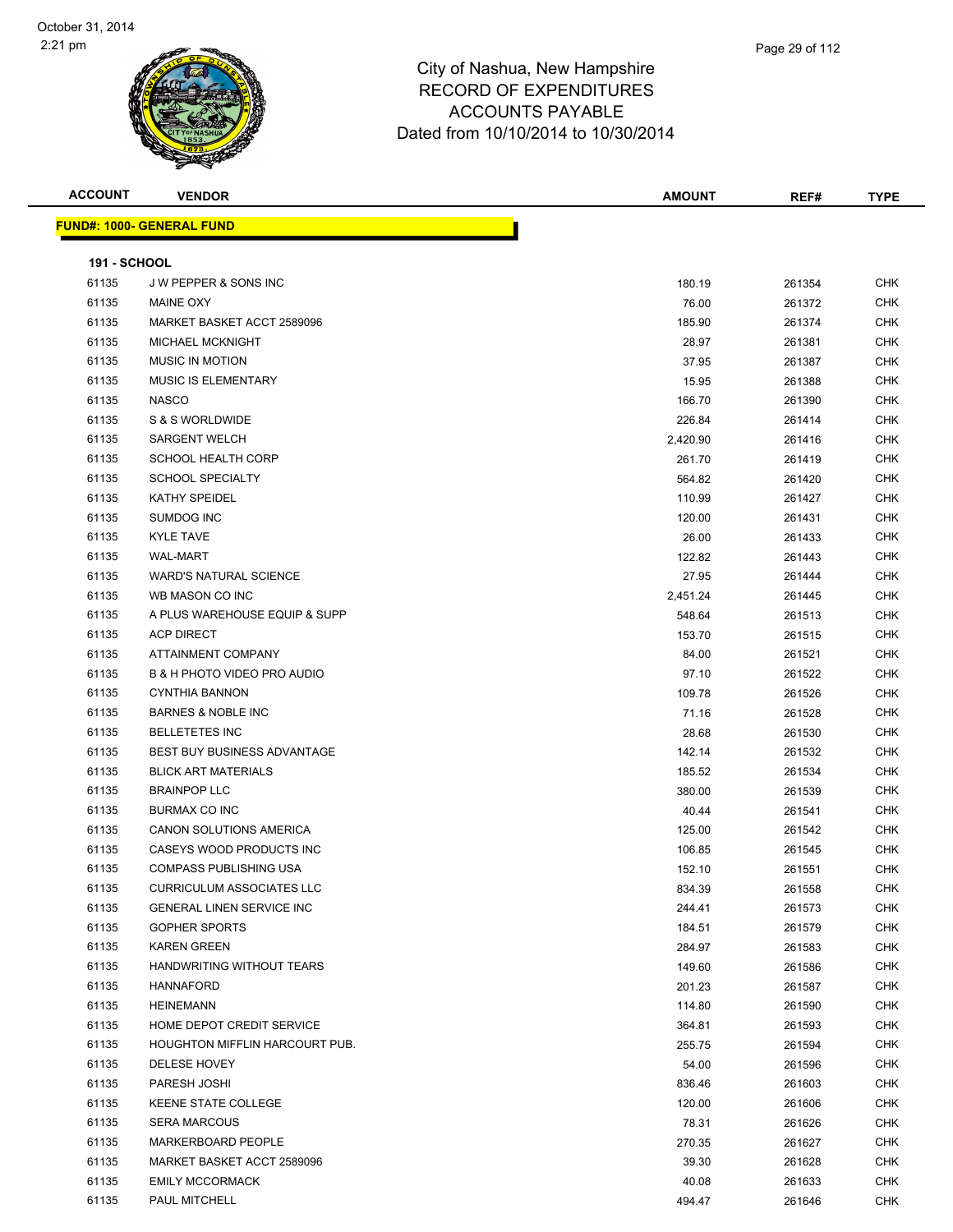| <b>VENDOR</b>                  |                                   | <b>AMOUNT</b> | REF#                                   | TYPE                       |
|--------------------------------|-----------------------------------|---------------|----------------------------------------|----------------------------|
|                                |                                   |               |                                        |                            |
|                                |                                   |               |                                        |                            |
| <b>191 - SCHOOL</b>            |                                   |               |                                        |                            |
| <b>CHELSEY ROTHERMEL</b>       |                                   | 119.91        | 261653                                 | <b>CHK</b>                 |
| SANE                           |                                   | 557.70        |                                        | <b>CHK</b>                 |
| <b>SARGENT WELCH</b>           |                                   | 68.76         | 261658                                 | <b>CHK</b>                 |
| <b>SCHOOL HEALTH CORP</b>      |                                   |               | 261662                                 | <b>CHK</b>                 |
| <b>SCHOOL SPECIALTY</b>        |                                   | 2,674.91      | 261663                                 | <b>CHK</b>                 |
| <b>BRENDA SILVI</b>            |                                   |               |                                        | <b>CHK</b>                 |
| <b>TEACHERS DISCOVERY</b>      |                                   | 56.95         | 261678                                 | <b>CHK</b>                 |
| KATHLEEN VERSPRILLE            |                                   | 159.28        | 261688                                 | <b>CHK</b>                 |
| <b>WAL-MART</b>                |                                   | 247.65        | 261689                                 | <b>CHK</b>                 |
| <b>WARD'S SCIENCE</b>          |                                   | 238.34        | 261690                                 | <b>CHK</b>                 |
| WB MASON CO INC                |                                   |               | 261691                                 | <b>CHK</b>                 |
| CITIZENS BANK CREDIT CARD      | PUNCH-NAVARRE DIGITAL SERVICES    | 1,149.77      | 9201507                                | <b>ACH</b>                 |
| <b>SCHOOL HEALTH CORP</b>      |                                   |               |                                        | <b>CHK</b>                 |
| <b>SCHOOL HEALTH CORP</b>      |                                   | 61.54         | 261662                                 | <b>CHK</b>                 |
| WILLIAM V MACGILL & CO         |                                   | 69.69         | 261695                                 | <b>CHK</b>                 |
| <b>COLLEGE BOARD</b>           |                                   | 885.00        | 260828                                 | <b>CHK</b>                 |
| <b>JIST PUBLISHING</b>         |                                   | 29.95         | 261600                                 | <b>CHK</b>                 |
| <b>NCS PEARSON</b>             |                                   | 155.00        | 261642                                 | <b>CHK</b>                 |
| WESTERN PSYCHOLOGICAL SERVICES |                                   | 324.50        | 261693                                 | <b>CHK</b>                 |
| <b>GLENYS CHAPUT</b>           |                                   | 67.00         | 260823                                 | <b>CHK</b>                 |
| <b>FASTENAL CO</b>             |                                   | 280.92        | 260851                                 | <b>CHK</b>                 |
| HOME DEPOT CREDIT SERVICES     |                                   | 119.73        | 260876                                 | <b>CHK</b>                 |
| NASHUA WALLPAPER & PAINT CO    |                                   | 1,420.93      | 260909                                 | <b>CHK</b>                 |
| WB MASON CO INC                |                                   | 9.54          | 260964                                 | <b>CHK</b>                 |
| BATTERYBOB.COM                 |                                   | 83.55         | 261262                                 | <b>CHK</b>                 |
| <b>BELLETETES INC</b>          |                                   | 558.57        | 261266                                 | <b>CHK</b>                 |
| <b>FASTENAL CO</b>             |                                   | 214.51        | 261317                                 | <b>CHK</b>                 |
| <b>JAMES FIRMIN</b>            |                                   | 90.00         | 261320                                 | <b>CHK</b>                 |
| HOME DEPOT CREDIT SERVICES     |                                   | 113.19        | 261346                                 | <b>CHK</b>                 |
| <b>THOMAS HORNE</b>            |                                   | 40.00         | 261347                                 | <b>CHK</b>                 |
| MERRIMACK BUILDING SUPPLY INC  |                                   | 484.47        | 261382                                 | <b>CHK</b>                 |
| NASHUA WALLPAPER & PAINT CO    |                                   | 10.99         | 261393                                 | <b>CHK</b>                 |
| <b>PASEK CORP</b>              |                                   | 2,571.04      | 261398                                 | <b>CHK</b>                 |
| <b>JOHN RICHARD</b>            |                                   | 112.52        | 261410                                 | <b>CHK</b>                 |
| TREASURER STATE OF NH          |                                   | 113.58        | 261512                                 | <b>CHK</b>                 |
| <b>BELLETETES INC</b>          |                                   | 275.83        | 261530                                 | <b>CHK</b>                 |
| CARD TECH ID                   |                                   | 156.60        | 261544                                 | <b>CHK</b>                 |
| <b>FASTENAL CO</b>             |                                   | 202.03        | 261566                                 | <b>CHK</b>                 |
| <b>FLAGHOUSE INC</b>           |                                   | 147.92        | 261567                                 | <b>CHK</b>                 |
| IMTEK REPROGRAPHICS INC        |                                   | 24.00         | 261598                                 | <b>CHK</b>                 |
| SCHOOLHOUSE OUTFITTERS, LLC    |                                   | 133.97        | 261664                                 | <b>CHK</b>                 |
| WB MASON CO INC                |                                   | 339.14        | 261691                                 | <b>CHK</b>                 |
| M & M ELECTRICAL SUPPLY CO INC |                                   | 1,633.50      | 260892                                 | <b>CHK</b>                 |
| M & M ELECTRICAL SUPPLY CO INC |                                   | 585.68        | 261367                                 | <b>CHK</b>                 |
| REXEL                          |                                   | 7.74          | 261408                                 | <b>CHK</b>                 |
| M & M ELECTRICAL SUPPLY CO INC |                                   | 1,868.10      | 261620                                 | <b>CHK</b>                 |
| F W WEBB CO                    |                                   | 526.63        | 260850                                 | <b>CHK</b>                 |
|                                | <u> FUND#: 1000- GENERAL FUND</u> |               | (50.85)<br>81.75<br>1,722.60<br>500.26 | 261656<br>261671<br>260939 |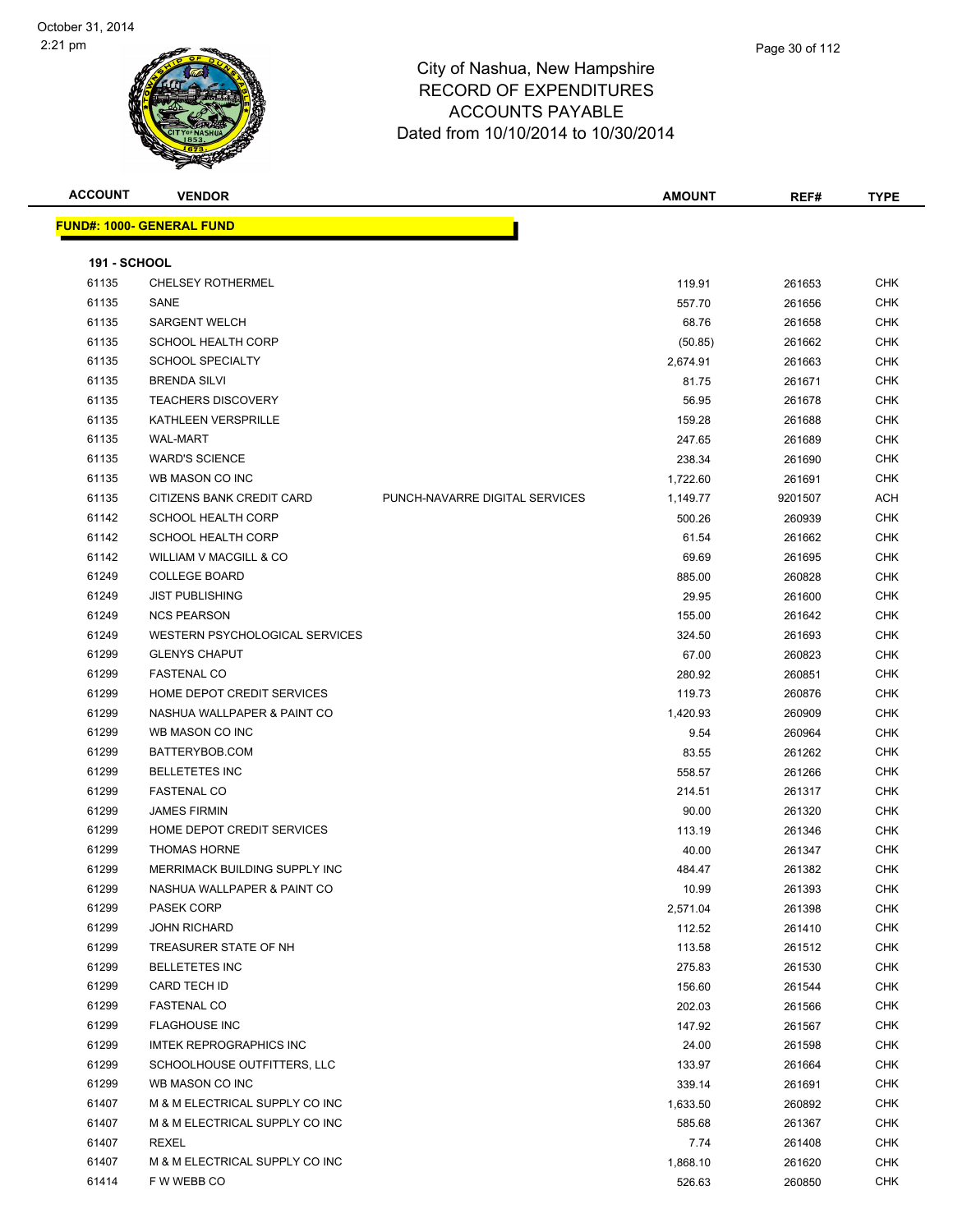

**ACCOUNT VENDOR AMOUNT REF# TYPE FUND#: 1000- GENERAL FUND 191 - SCHOOL** PEABODY SUPPLY CO 216.87 260917 CHK F W WEBB CO 1,509.10 261315 CHK 61414 PEABODY SUPPLY CO **2.403.72** 261399 CHK F W WEBB CO 1,053.48 261565 CHK GRANITE GROUP 3,258.24 261581 CHK PEABODY SUPPLY CO 994.17 261647 CHK BEARINGS SPECIALTY CO INC 37.20 261263 CHK CAPP INC 210.00 261277 CHK GRAINGER 628.36 261336 CHK er and the Separators SPECIALTY CO INC 131.88 261529 CHK CAPP INC 4,159.50 261543 CHK GRAINGER 1,030.78 261580 CHK KARCHER NORTH AMERICA 77.04 261605 CHK EXPENSE REDUCTION ANALYSIS 14,082.50 260849 CHK NATIONWIDE SALES & SERVICE 198.36 260910 CHK CENTRAL PAPER PRODUCTS CO 384.36 261286 CHK er 61428 CENTRAL PAPER PRODUCTS CO 1,262.72 261547 CHK NASHUA OUTDOOR POWER EQUIPMENT 536.37 260908 CHK 61599 NASHUA OUTDOOR POWER EQUIPMENT 147.64 261392 CHK BROX INDUSTRIES INC 64.65 261540 CHK er 1999 and the USCAPES SALC 11.97 and the USCAPES UNIT CHK 10.97 and the USCAPES OF THE 11.97 and the CHK NASHUA OUTDOOR POWER EQUIPMENT 73.46 261638 CHK COMPUTER HUT dba IT INSIDERS 437.59 260829 CHK 61607 SCHOOL SPECIALTY **556.11** 260940 CHK COMPUTER HUT dba IT INSIDERS 228.84 261295 CHK DAVIS INSTRUMENTS 43.00 261304 CHK WB MASON CO INC 870.90 261445 CHK FOLLETT SCHOOL SOLUTIONS INC 2,447.37 260857 CHK CEREBELLUM CORP 454.45 261287 CHK EBSCO INFORMATION SERVICES 154.22 261311 CHK FOLLETT SCHOOL SOLUTIONS INC 639.19 261325 CHK FOLLETT SCHOOL SOLUTIONS INC 77.64 261326 CHK FOLLETT SCHOOL SOLUTIONS INC 6,030.70 261568 CHK FOLLETT SCHOOL SOLUTIONS INC 235.32 261570 CHK INSTRUCTOR MAGAZINE 7.95 260785 CHK THE TELEGRAPH 109.74 261249 CHK EBSCO INFORMATION SERVICES 183.47 261311 CHK NATIONAL GEOGRAPHIC LEARNING 148.50 261640 CHK SCHOLASTIC INC 556.05 261660 CHK CURRICULUM ASSOCIATES LLC 30.98 260838 CHK er by the PERFECTION LEARNING CORP 159.50 159.50 260918 CHK AGAINST THE CLOCK 1,320.79 261253 CHK NEIL CLAFFEY 230.75 261292 CHK 61875 CURRICULUM ASSOCIATES LLC 187.91 261302 CHK FOLLETT SCHOOL SOLUTIONS INC 775.78 261324 CHK BARNES & NOBLE INC 4,856.76 261528 CHK

 EVERBIND BOOKS 222.60 261564 CHK FOLLETT SCHOOL SOLUTIONS INC 118.02 261569 CHK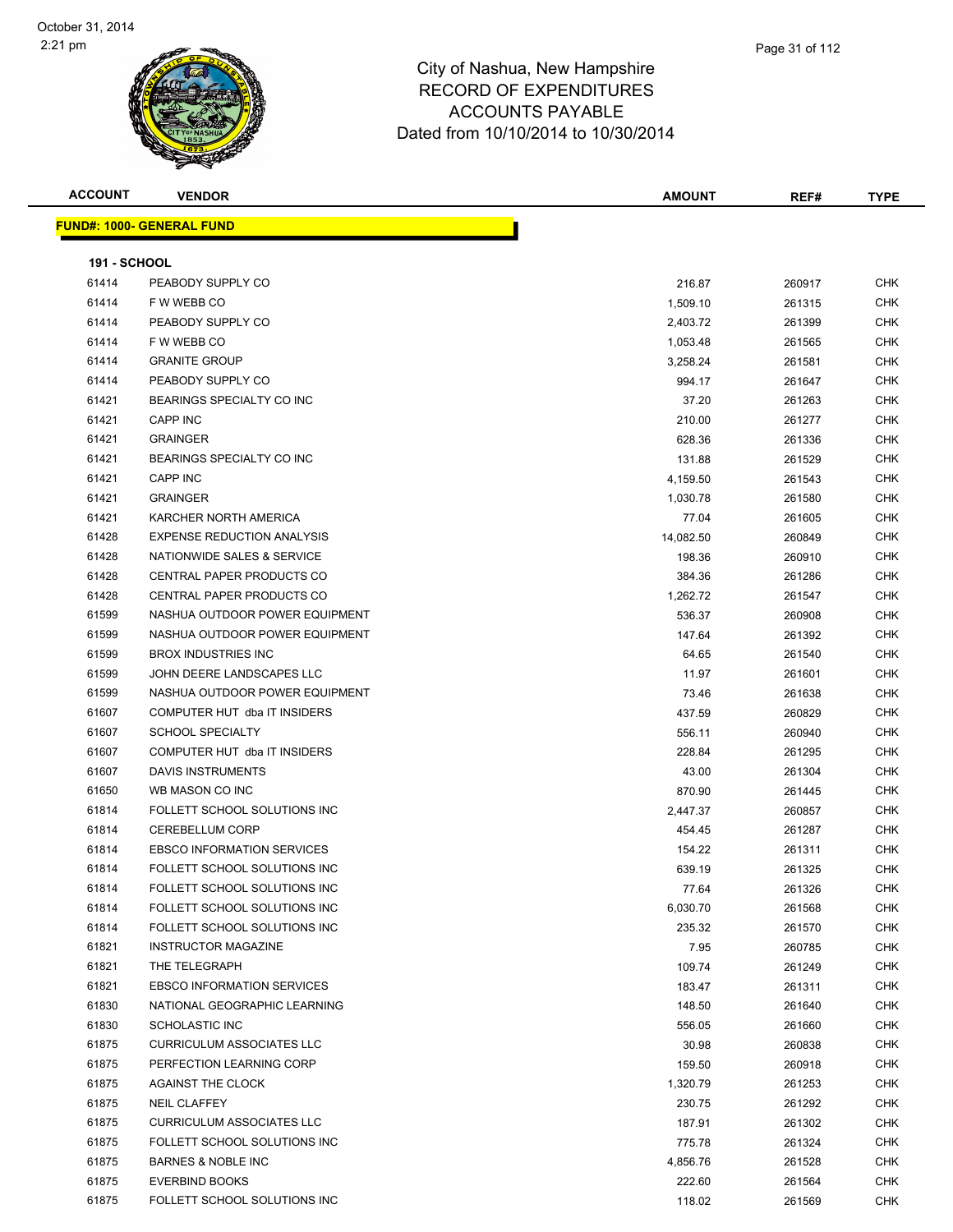Page 32 of 112

| <b>ACCOUNT</b>      | <b>VENDOR</b>                               | <b>AMOUNT</b>  | REF#   | <b>TYPE</b> |
|---------------------|---------------------------------------------|----------------|--------|-------------|
|                     | <b>FUND#: 1000- GENERAL FUND</b>            |                |        |             |
| <b>191 - SCHOOL</b> |                                             |                |        |             |
| 61875               | <b>SCHOLASTIC INC</b>                       | 23.21          | 261659 | <b>CHK</b>  |
| 71221               | <b>APPLE INC</b>                            | 998.00         | 260796 | <b>CHK</b>  |
| 71221               | COMPUTER HUT dba IT INSIDERS                | 46.95          | 261295 | <b>CHK</b>  |
| 71221               | <b>APPLE INC</b>                            | 794.00         | 261519 | <b>CHK</b>  |
| 71221               | COMPUTER HUT dba IT INSIDERS                | 3,672.65       | 261553 | <b>CHK</b>  |
| 71228               | <b>TODD CAMPION</b>                         | 83.88          | 260817 | CHK         |
| 71228               | COMPUTER HUT dba IT INSIDERS                | 171.50         | 260829 | <b>CHK</b>  |
| 71228               | <b>CURRICULUM ASSOCIATES LLC</b>            | 4,200.00       | 260838 | <b>CHK</b>  |
| 71228               | EDUCATION LOGISTICS INC                     | 9,190.00       | 261313 | <b>CHK</b>  |
| 71228               | LAYTON TECHNOLOGY, INC                      | 1,500.00       | 261616 | <b>CHK</b>  |
| 71228               | RTM COMMUNICATIONS INC                      | 350.00         | 261654 | <b>CHK</b>  |
| 71800               | COMPUTER HUT dba IT INSIDERS                | 379.95         | 260829 | <b>CHK</b>  |
| 71800               | <b>SCHOOL SPECIALTY</b>                     | 167.27         | 260940 | <b>CHK</b>  |
| 71800               | WB MASON CO INC                             | 733.00         | 260964 | <b>CHK</b>  |
| 71800               | WB MASON CO INC                             | (35.00)        | 261445 | <b>CHK</b>  |
| 71800               | WB MASON CO INC                             | 279.95         | 261691 | CHK         |
| 71999               | ROBOMATTER, INC                             | 599.90         | 261411 | CHK         |
| 71999               | <b>SARGENT WELCH</b>                        | 496.21         | 261416 | <b>CHK</b>  |
| 71999               | GEORGE PATTEN ASSOC., INC.                  | 753.40         | 261560 | <b>CHK</b>  |
| 71999               | WB MASON CO INC                             | 247.92         | 261691 | <b>CHK</b>  |
|                     | TOTAL 191 - SCHOOL                          | \$1,601,072.26 |        |             |
|                     | <b>193 - DEBT SERVICE</b>                   |                |        |             |
| 75100               | US BANK N.A. (091000022)                    | 665,000.00     | 147847 | <b>ACH</b>  |
| 75200               | US BANK N.A. (091000022)                    | 380,984.44     | 147846 | ACH         |
| 75200               | US BANK N.A. (091000022)                    | 37,753.13      | 147847 | ACH         |
| 75300               | UNITED PARCEL SERVICE                       | 12.52          | 260572 | CHK         |
|                     | <b>TOTAL 193 - DEBT SERVICE</b>             | \$1,083,750.09 |        |             |
|                     |                                             |                |        |             |
|                     | <b>TOTAL FUND 1000 - GENERAL FUND</b>       | \$6,122,509.88 |        |             |
|                     |                                             |                |        |             |
|                     | <b>FUND#: 1001- GF-CAPITAL IMPROVEMENTS</b> |                |        |             |
|                     | 161 - STREETS-CAP IMP                       |                |        |             |
| 81100               | <b>BROX INDUSTRIES INC</b>                  | 2,049.46       | 260601 | <b>CHK</b>  |
| 81100               | <b>BROX INDUSTRIES INC</b>                  | 8,447.75       | 260601 | <b>CHK</b>  |
| 81100               | <b>BROX INDUSTRIES INC</b>                  | 74,463.16      | 260601 | <b>CHK</b>  |
| 81100               | <b>BROX INDUSTRIES INC</b>                  | 127,125.62     | 260601 | <b>CHK</b>  |
| 81100               | <b>BROX INDUSTRIES INC</b>                  | 142,598.41     | 260601 | <b>CHK</b>  |
| 81100               | CLASSIC CURB INC                            | 2,467.50       | 261123 | <b>CHK</b>  |

 BELLETETES INC 27.52 260591 CHK 81100 M & M ELECTRICAL SUPPLY CO INC 15.90 260673 CHK 81100 BROX INDUSTRIES INC **1,150.30** 261114 CHK 81100 CLASSIC CURB INC **CLASSIC CURB INC CLASSIC CURB INC CHK** 81100 NEW ENGLAND SIGNAL SYSTEMS INC 18,000.00 261194 CHK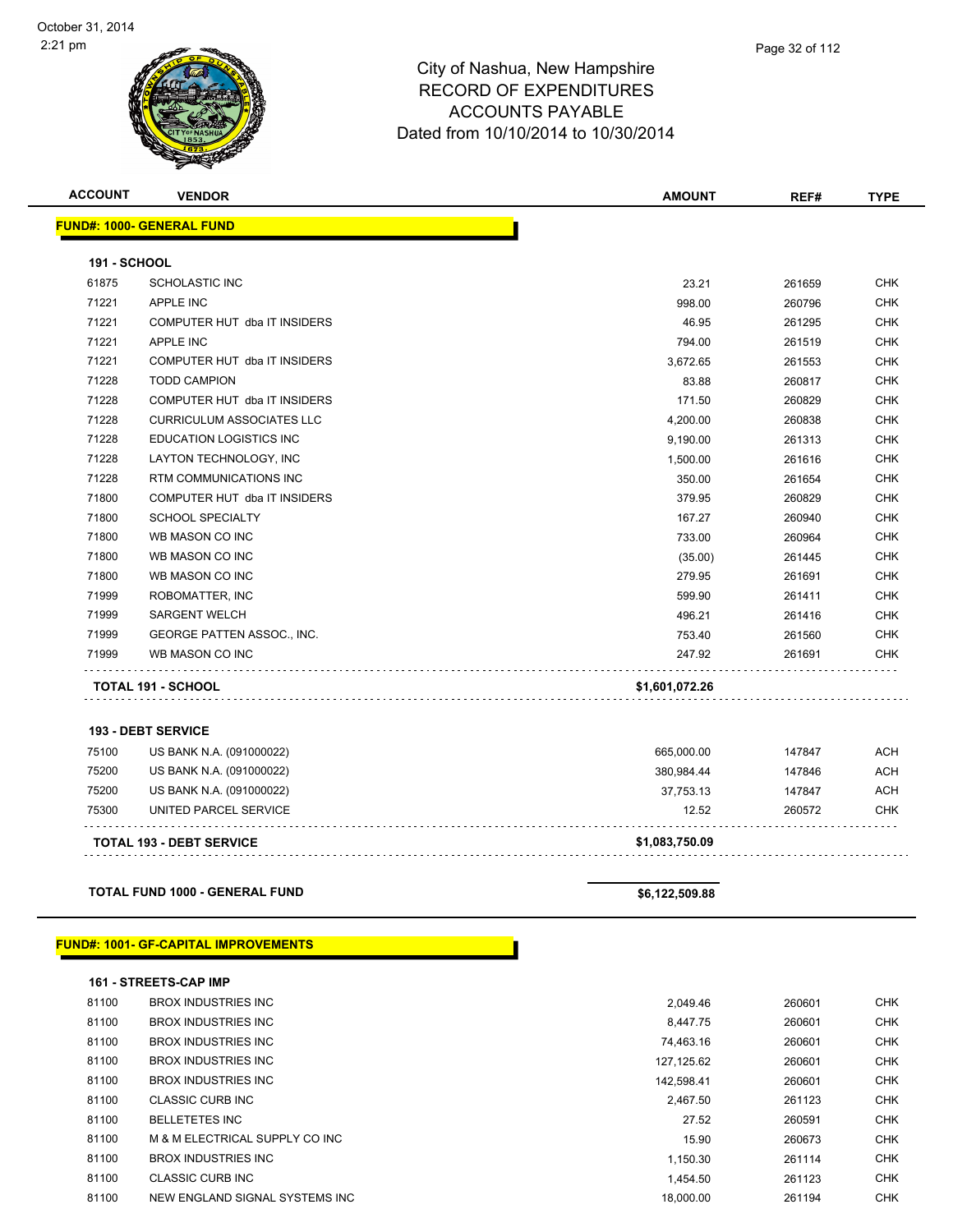

| <b>ACCOUNT</b>      | <b>VENDOR</b>                                      | <b>AMOUNT</b> | REF#   | <b>TYPE</b> |
|---------------------|----------------------------------------------------|---------------|--------|-------------|
|                     | <b>FUND#: 1001- GF-CAPITAL IMPROVEMENTS</b>        |               |        |             |
|                     |                                                    |               |        |             |
|                     | <b>161 - STREETS-CAP IMP</b>                       |               |        |             |
| 81100               | <b>BELLETETES INC</b>                              | 30.28         | 260591 | <b>CHK</b>  |
| 81100               | CORRIVEAU ROUTHIER INC                             | 12,232.36     | 260616 | <b>CHK</b>  |
| 81100               | <b>GRANITE STATE CONCRETE CO INC</b>               | 4,638.00      | 260642 | <b>CHK</b>  |
| 81100               | M & M ELECTRICAL SUPPLY CO INC                     | 15.90         | 260673 | <b>CHK</b>  |
| 81100               | <b>SWENSON GRANITE WORKS</b>                       | 281.13        | 260753 | <b>CHK</b>  |
| 81100               | A H HARRIS & SONS INC                              | 126.00        | 261097 | <b>CHK</b>  |
| 81100               | <b>BROX INDUSTRIES INC</b>                         | 210.00        | 261114 | <b>CHK</b>  |
| 81100               | UNION METAL CORPORATION                            | 775.00        | 261894 | <b>CHK</b>  |
| 81100               | <b>BELLETETES INC</b>                              | 691.65        | 260591 | <b>CHK</b>  |
| 81100               | CORRIVEAU ROUTHIER INC                             | 5,365.19      | 260616 | <b>CHK</b>  |
| 81100               | <b>GRANITE STATE CONCRETE CO INC</b>               | 4,927.50      | 260642 | <b>CHK</b>  |
| 81100               | M & M ELECTRICAL SUPPLY CO INC                     | 813.28        | 260673 | <b>CHK</b>  |
| 81100               | MILLICAN NURSERIES INC                             | 2,110.00      | 260691 | <b>CHK</b>  |
| 81100               | A H HARRIS & SONS INC                              | 1,097.74      | 261097 | <b>CHK</b>  |
| 81100               | <b>BROX INDUSTRIES INC</b>                         | 244.20        | 261114 | <b>CHK</b>  |
| 81100               | <b>CLASSIC CURB INC</b>                            | 4,558.00      | 261123 | <b>CHK</b>  |
| 81100               | NEENAH FOUNDRY CO                                  | 725.00        | 261189 | <b>CHK</b>  |
| 81100               | <b>BROX INDUSTRIES INC</b>                         | 591.84        | 261767 | <b>CHK</b>  |
|                     | TOTAL 161 - STREETS-CAP IMP                        | \$417,233.19  |        |             |
|                     |                                                    |               |        |             |
| <b>191 - SCHOOL</b> |                                                    |               |        |             |
| 81100               | CD BOILER WORKS INC                                | 10,655.00     | 261284 | <b>CHK</b>  |
|                     | <b>TOTAL 191 - SCHOOL</b>                          | \$10,655.00   |        |             |
|                     |                                                    |               |        |             |
|                     |                                                    |               |        |             |
|                     | <b>TOTAL FUND 1001 - GF-CAPITAL IMPROVEMENTS</b>   | \$427,888.19  |        |             |
|                     |                                                    |               |        |             |
|                     | <b>FUND#: 1010- GF-PRIOR YEAR ESCROWS/EXPENSES</b> |               |        |             |
|                     |                                                    |               |        |             |
| 56218               | 109 - CIVIC&COMMUNITY ACT-PRIOR YEAR<br>ABMC       | 1,831.00      | 261949 | <b>CHK</b>  |
|                     |                                                    |               |        |             |
|                     | TOTAL 109 - CIVIC&COMMUNITY ACT-PRIOR YEAR         | \$1,831.00    |        |             |
|                     |                                                    |               |        |             |
|                     | <b>129 - CITY BUILDINGS-PRIOR YEAR</b>             |               |        |             |
| 54280               | <b>GATE CITY ELECTRIC</b>                          | 385.19        | 261139 | <b>CHK</b>  |
|                     | <b>TOTAL 129 - CITY BUILDINGS-PRIOR YEAR</b>       | \$385.19      |        |             |
|                     |                                                    |               |        |             |
|                     | 150 - POLICE-PRIOR YEAR                            |               |        |             |
| 61110               | <b>BEN'S UNIFORMS</b>                              | 180.00        | 261111 | <b>CHK</b>  |
| 61121               | <b>EAGLE POINT GUN</b>                             | 23,058.00     | 260629 | <b>CHK</b>  |
|                     |                                                    |               |        |             |
|                     | TOTAL 150 - POLICE-PRIOR YEAR                      | \$23,238.00   |        |             |
|                     |                                                    |               |        |             |

**160 - PUBLIC WORKS-PRIOR YEAR**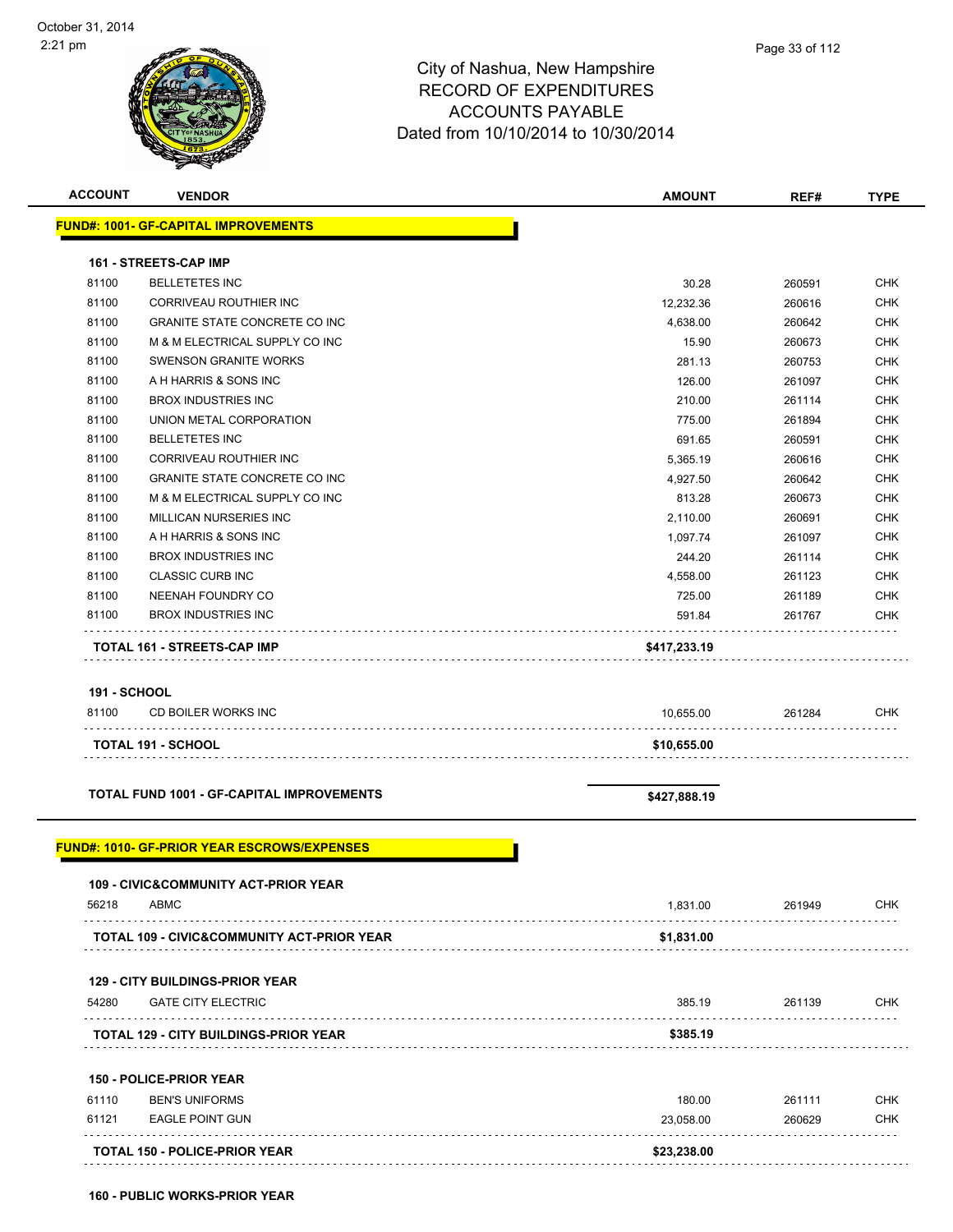| <b>ACCOUNT</b>      | <b>VENDOR</b>                                                           | <b>AMOUNT</b> | REF#   | <b>TYPE</b> |
|---------------------|-------------------------------------------------------------------------|---------------|--------|-------------|
|                     | <b>FUND#: 1010- GF-PRIOR YEAR ESCROWS/EXPENSES</b>                      |               |        |             |
|                     | <b>160 - PUBLIC WORKS-PRIOR YEAR</b>                                    |               |        |             |
| 61299               | <b>BASS FIRST AID SERVICE CO</b>                                        | 10.50         | 261761 | <b>CHK</b>  |
|                     | <b>TOTAL 160 - PUBLIC WORKS-PRIOR YEAR</b>                              | \$10.50       |        |             |
|                     | <b>161 - STREETS-PRIOR YEAR</b>                                         |               |        |             |
| 54275               | HI-WAY SAFETY SYSTEMS INC                                               | 2.003.77      | 260648 | <b>CHK</b>  |
| 54275               | <b>HI-WAY SAFETY SYSTEMS INC</b>                                        | 7,563.60      | 261148 | <b>CHK</b>  |
| 54275               | HI-WAY SAFETY SYSTEMS INC                                               | 8,796.96      | 261805 | <b>CHK</b>  |
|                     | <b>TOTAL 161 - STREETS-PRIOR YEAR</b>                                   | \$18,364.33   |        |             |
|                     |                                                                         |               |        |             |
| 81650               | <b>177 - PARKS &amp; RECREATION-PRIOR YEAR</b><br><b>BSN SPORTS INC</b> | 1,787.47      | 261116 | <b>CHK</b>  |
|                     | .<br><b>TOTAL 177 - PARKS &amp; RECREATION-PRIOR YEAR</b>               | \$1,787.47    |        |             |
| <b>191 - SCHOOL</b> |                                                                         |               |        |             |
| 53628               | NEW ENGLAND SPORTS FLOORS                                               | 25,069.00     | 260912 | <b>CHK</b>  |
| 53628               | <b>CLARITY WATER TECHNOLOGIES LLC</b>                                   | 822.92        | 261293 | <b>CHK</b>  |
| 53628               | <b>SECURADYNE SYSTEMS</b>                                               | 300.00        | 261421 | <b>CHK</b>  |
| 53628               | <b>SECURADYNE SYSTEMS</b>                                               | 295.00        | 261665 | <b>CHK</b>  |
| 61875               | FOLLETT SCHOOL SOLUTIONS INC                                            | 54.20         | 260856 | <b>CHK</b>  |
| 61875               | NATIONAL SCIENCE TEACHERS ASSN                                          | 414.07        | 261641 | <b>CHK</b>  |
| 71228               | <b>CUSTOM COMPUTER SPECIALIST INC</b>                                   | 8,909.63      | 261559 | <b>CHK</b>  |
| 71999               | <b>CUSTOM COMPUTER SPECIALIST INC</b>                                   | 33.376.32     | 261559 | <b>CHK</b>  |
|                     |                                                                         |               |        |             |

#### **TOTAL FUND 1010 - GF-PRIOR YEAR ESCROWS/EXPENSES \$114,857.63**

#### **FUND#: 2100- FOOD SERVICES FUND**

| 54487 | <b>HOBART SERVICE</b>        | 97.00  | 260871 | <b>CHK</b> |
|-------|------------------------------|--------|--------|------------|
| 54487 | BASSETT SERVICES CORPORATION | 515.75 | 261261 | <b>CHK</b> |
| 54487 | <b>HOBART SERVICE</b>        | 24.25  | 261343 | <b>CHK</b> |
| 55307 | <b>AMY CASSIDY</b>           | 30.94  | 260820 | <b>CHK</b> |
| 55307 | <b>ODETTE SLOSEK</b>         | 102.06 | 260942 | <b>CHK</b> |
| 55400 | <b>KATHLEEN BLOUIN</b>       | 75.00  | 261535 | <b>CHK</b> |
| 55400 | <b>DIAN BOULEY</b>           | 75.00  | 261538 | <b>CHK</b> |
| 55400 | SHEILA COTE                  | 75.00  | 261556 | <b>CHK</b> |
| 55400 | <b>CHERYL GONSALVES</b>      | 75.00  | 261577 | <b>CHK</b> |
| 55400 | <b>DEANA KEHOE</b>           | 75.00  | 261607 | <b>CHK</b> |
| 55400 | <b>SANDRA M LANCTOT</b>      | 75.00  | 261611 | <b>CHK</b> |
| 55400 | <b>KARYN LAWLESS</b>         | 75.00  | 261615 | <b>CHK</b> |
| 55400 | <b>JANET PELLETIER</b>       | 75.00  | 261648 | <b>CHK</b> |
| 55400 | PAULE RALPH                  | 75.00  | 261652 | <b>CHK</b> |
| 55400 | <b>JOAN SWINDELL</b>         | 75.00  | 261677 | <b>CHK</b> |
|       |                              |        |        |            |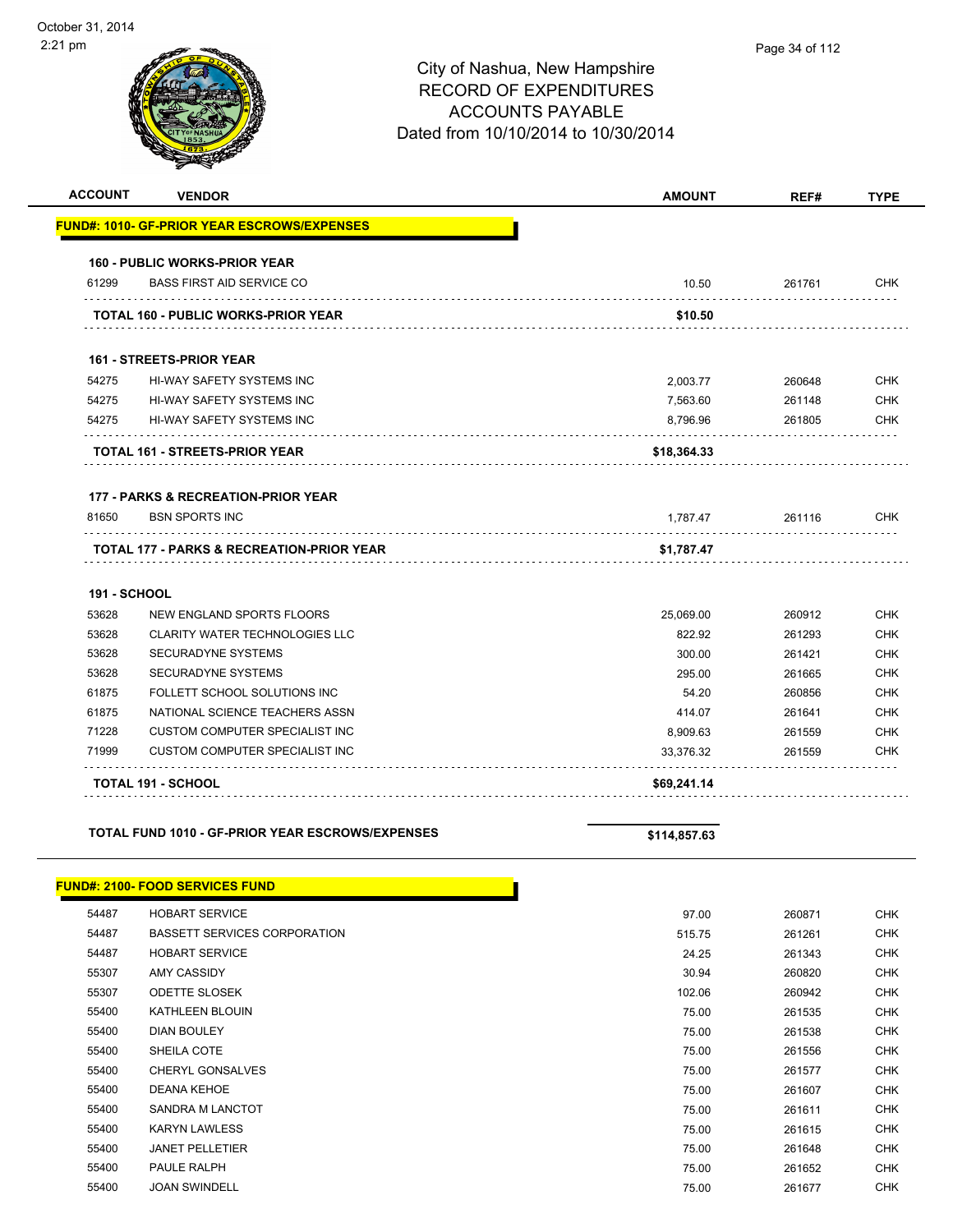

| <b>VENDOR</b>                               | <b>AMOUNT</b> | REF#   | <b>TYPE</b>  |
|---------------------------------------------|---------------|--------|--------------|
| <b>FUND#: 2100- FOOD SERVICES FUND</b>      |               |        |              |
| ACE PRINTING CO                             | 415.00        | 261514 | <b>CHK</b>   |
| WB MASON CO INC                             | 186.20        | 261445 | <b>CHK</b>   |
| TREASURER ST OF NH - SURPLUS D              | 2,835.00      | 260789 | <b>CHK</b>   |
| <b>BIMBO FOODS BAKERIES INC</b>             | 1,332.88      | 260807 | CHK          |
| <b>BOSTON PIE INC</b>                       | 182.40        | 260809 | CHK          |
| COCA COLA BOTTLING CO                       | 335.80        | 260825 | CHK          |
| COSTA FRUIT & PRODUCE CO INC                | 24,181.65     | 260831 | CHK          |
| <b>GARELICK FARMS LYNN</b>                  | 12,912.01     | 260859 | <b>CHK</b>   |
| GILLS PIZZA CO                              | 4,169.25      | 260861 | CHK          |
| <b>GREAT STATE BEVERAGES INC</b>            | 123.80        | 260863 | CHK          |
| M SAUNDERS INC                              | 6,748.52      | 260893 | CHK          |
| NEW ENGLAND ICE CREAM                       | 101.20        | 260911 | <b>CHK</b>   |
| <b>BIMBO FOODS BAKERIES INC</b>             | 1,173.08      | 261267 | CHK          |
| COCA COLA BOTTLING CO                       | 1,196.20      | 261294 | CHK          |
| COSTA FRUIT & PRODUCE CO INC                | 28,189.93     | 261297 | <b>CHK</b>   |
| <b>GARELICK FARMS LYNN</b>                  | 13,544.88     | 261330 | CHK          |
| GILLS PIZZA CO                              | 3,460.75      | 261332 | <b>CHK</b>   |
| <b>GREAT STATE BEVERAGES INC</b>            | 228.20        | 261337 | CHK          |
| <b>M SAUNDERS INC</b>                       | 7,683.58      | 261368 | CHK          |
| NEW ENGLAND ICE CREAM                       | 169.00        | 261394 | CHK          |
| <b>BIMBO FOODS BAKERIES INC</b>             | 1,343.00      | 261533 | CHK          |
| COCA COLA BOTTLING CO                       | 1,712.60      | 261550 | CHK          |
| COSTA FRUIT & PRODUCE CO INC                | 25,587.94     | 261555 | CHK          |
| <b>GARELICK FARMS LYNN</b>                  | 10,578.21     | 261572 | <b>CHK</b>   |
| GILLS PIZZA CO                              | 4,196.50      | 261574 | <b>CHK</b>   |
| <b>GREAT STATE BEVERAGES INC</b>            | 312.20        | 261582 | CHK          |
| M SAUNDERS INC                              | 8,108.71      | 261622 | <b>CHK</b>   |
| CENTRAL PAPER PRODUCTS CO                   | 5,979.49      | 260822 | <b>CHK</b>   |
| COSTA FRUIT & PRODUCE CO INC                | 32.00         | 260831 | CHK          |
| CENTRAL PAPER PRODUCTS CO                   | 7,125.94      | 261286 | <b>CHK</b>   |
| CENTRAL PAPER PRODUCTS CO                   | 8,820.53      | 261547 | CHK          |
|                                             | 101.50        | 261595 | CHK          |
| SERV-PAK PRODUCTS, INC                      | 610.00        | 261666 | CHK          |
| KITTREDGE EQUIPMENT CO - NH                 | 257.02        | 261359 | <b>CHK</b>   |
| KITTREDGE EQUIPMENT CO - NH                 | 481.68        | 261608 | CHK          |
| <b>TOTAL FUND 2100 - FOOD SERVICES FUND</b> |               |        |              |
| <b>FUND#: 2201- DRIVERS EDUCATION FUND</b>  |               |        | \$185,936.65 |

| 55300 | KEENE STATE COLLEGE                             | 2,345.00   | 260884 | <b>CHK</b> |
|-------|-------------------------------------------------|------------|--------|------------|
|       | <b>TOTAL FUND 2201 - DRIVERS EDUCATION FUND</b> | \$2,345.00 |        |            |
|       | <u> FUND#: 2207- ADULT ED/CONTINUING ED</u>     |            |        |            |
| 55307 | ADAM ROZUMEK                                    | 86.24      | 261413 | CHK        |
| 61299 | <b>JERRIE LAJEUNESSE</b>                        | 300.93     | 260880 | CHK        |

NHS NORTH - SAF - POTTERY ACCT 1,350.00 261244 CHK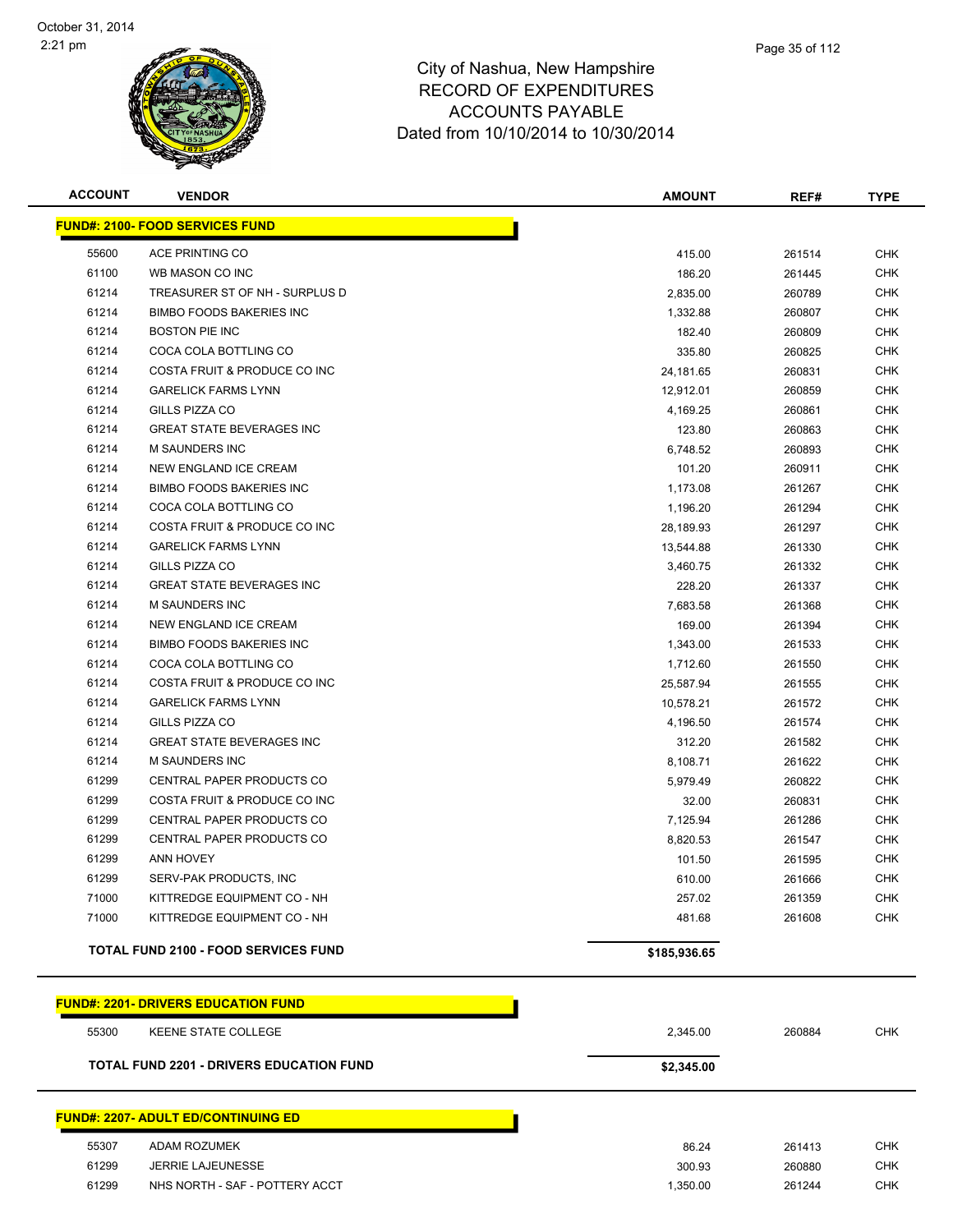| <b>ACCOUNT</b> | <b>VENDOR</b>                                   |            | <b>AMOUNT</b> | REF#    | <b>TYPE</b> |
|----------------|-------------------------------------------------|------------|---------------|---------|-------------|
|                | <b>TOTAL FUND 2207 - ADULT ED/CONTINUING ED</b> |            | \$1,737.17    |         |             |
|                | <b>FUND#: 2212- ATHLETICS REVENUE FUND</b>      |            |               |         |             |
| 44563          | NASHUA SCHOOL DISTRICT 42                       |            | (300.00)      | 147805  | <b>ACH</b>  |
| 61107          | <b>VARSITY SPIRIT FASHION</b>                   |            | 3,487.00      | 261687  | <b>CHK</b>  |
| 61299          | <b>LISA GINGRAS</b>                             |            | 26.07         | 261575  | <b>CHK</b>  |
| 71999          | HUDSON TROPHY CO                                |            | 20.00         | 260877  | <b>CHK</b>  |
|                | <b>TOTAL FUND 2212 - ATHLETICS REVENUE FUND</b> |            | \$3,233.07    |         |             |
|                | <b>FUND#: 2222- AFTER SCHOOL PROGRAM</b>        |            |               |         |             |
| 44600          | <b>SARAH RONDEAU</b>                            |            | 145.00        | 260930  | <b>CHK</b>  |
| 55300          | <b>SUSAN ALMEIDA</b>                            |            | 235.24        | 260793  | <b>CHK</b>  |
| 55300          | <b>HEATHER BOUCHER</b>                          |            | 48.80         | 260810  | <b>CHK</b>  |
| 55300          | CATHERINE COGSWELL                              |            | 48.80         | 260826  | <b>CHK</b>  |
| 55300          | <b>LINDA CROWELL</b>                            |            | 22.77         | 260835  | <b>CHK</b>  |
| 55300          | LINDA HAMM                                      |            | 99.34         | 260866  | <b>CHK</b>  |
| 55300          | <b>JENNIFER SCARPATI</b>                        |            | 140.00        | 260936  | <b>CHK</b>  |
| 55300          | <b>LACONIA SCHOOL DISTRICT</b>                  |            | 140.00        | 261241  | <b>CHK</b>  |
| 61299          | AC MOORE INC                                    |            | 39.06         | 260791  | <b>CHK</b>  |
| 61299          | CATHERINE COGSWELL                              |            | 77.88         | 260826  | <b>CHK</b>  |
| 61299          | COSTA FRUIT & PRODUCE CO INC                    |            | 667.50        | 260831  | <b>CHK</b>  |
| 61299          | <b>GARELICK FARMS LYNN</b>                      |            | 367.89        | 260859  | <b>CHK</b>  |
| 61299          | <b>M SAUNDERS INC</b>                           |            | 154.35        | 260893  | <b>CHK</b>  |
| 61299          | MARKET BASKET ACCT 2589096                      |            | 178.82        | 260896  | <b>CHK</b>  |
| 61299          | <b>MARKETING RESOURCES</b>                      |            | 25.00         | 260897  | <b>CHK</b>  |
| 61299          | SABRINA NADEAU                                  |            | 18.49         | 260906  | <b>CHK</b>  |
| 61299          | AC MOORE INC                                    |            | 133.86        | 261252  | <b>CHK</b>  |
| 61299          | COSTA FRUIT & PRODUCE CO INC                    |            | 2,341.15      | 261297  | <b>CHK</b>  |
| 61299          | <b>GARELICK FARMS LYNN</b>                      |            | 533.84        | 261330  | <b>CHK</b>  |
| 61299          | MARKET BASKET ACCT 2589096                      |            | 85.68         | 261374  | <b>CHK</b>  |
| 61299          | WB MASON CO INC                                 |            | 523.76        | 261445  | <b>CHK</b>  |
| 61299          | <b>HEATHER BOUCHER</b>                          |            | 9.00          | 261537  | <b>CHK</b>  |
| 61299          | PRIZEWHEEL.COM                                  |            | 1,035.15      | 261650  | CHK         |
| 61299          | WB MASON CO INC                                 |            | 21.99         | 261691  | <b>CHK</b>  |
| 61299          | CITIZENS BANK CREDIT CARD                       | AMAZON.COM | 604.80        | 9201507 | <b>ACH</b>  |
|                | <b>TOTAL FUND 2222 - AFTER SCHOOL PROGRAM</b>   |            | \$7,698.17    |         |             |
|                | <b>FUND#: 2247- CULINARY ARTS</b>               |            |               |         |             |
| 61135          | <b>HANNAFORD</b>                                |            | 31.19         | 260869  | <b>CHK</b>  |
| 61135          | NORTH CENTER FOOD SERVICE                       |            | 401.32        | 260915  | <b>CHK</b>  |
|                |                                                 |            |               |         |             |

| <b>TOTAL FUND 2247 - CULINARY ARTS</b> |       |                           | \$1,183.04 |        |     |
|----------------------------------------|-------|---------------------------|------------|--------|-----|
|                                        | 61135 | NORTH CENTER FOOD SERVICE | 630.22     | 261644 | СНК |
|                                        | 61135 | HANNAFORD                 | 120.31     | 261587 | СНК |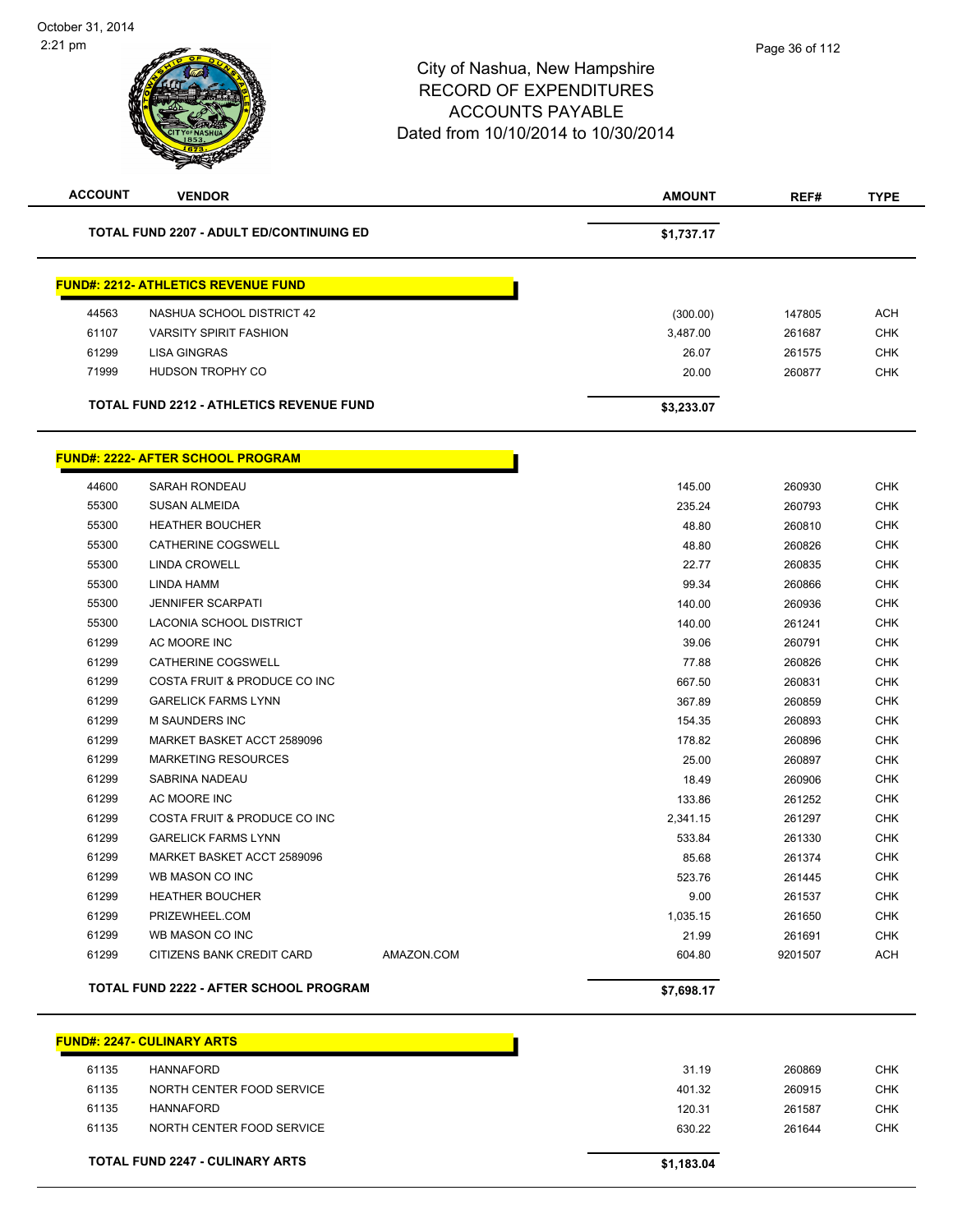# City of Nashua, New Hampshire RECORD OF EXPENDITURES ACCOUNTS PAYABLE Dated from 10/10/2014 to 10/30/2014 **ACCOUNT VENDOR AMOUNT REF# TYPE FUND#: 2501- PUBLIC HEALTH CLIENT FEES FUND**

| 55845 | TREASURER STATE OF NH                                   | 676.00     | 260570 | <b>CHK</b> |
|-------|---------------------------------------------------------|------------|--------|------------|
|       | <b>TOTAL FUND 2501 - PUBLIC HEALTH CLIENT FEES FUND</b> | \$676.00   |        |            |
|       | <b>FUND#: 2503- PARKS &amp; REC PROGRAMS FUND</b>       |            |        |            |
| 44549 | <b>JOAN SCHUYLER</b>                                    | 41.00      | 260663 | <b>CHK</b> |
| 51400 | DANIEL G MCCOY V                                        | 300.00     | 261453 | <b>CHK</b> |
| 53600 | NASHUA TRANSIT SYSTEM                                   | 2,400.00   | 260701 | <b>CHK</b> |
| 53600 | NEW ENGLAND SCHOOL OF ARCHERY                           | 1,140.00   | 261192 | <b>CHK</b> |
| 61128 | <b>BSN SPORTS INC</b>                                   | 999.50     | 261116 | <b>CHK</b> |
|       | <b>TOTAL FUND 2503 - PARKS &amp; REC PROGRAMS FUND</b>  | \$4,880.50 |        |            |
|       |                                                         |            |        |            |
|       | <b>FUND#: 2504- HOLMAN STADIUM EVENTS FUND</b>          |            |        |            |
|       | .                                                       |            |        |            |

|       | <b>TOTAL FUND 2504 - HOLMAN STADIUM EVENTS FUND</b> | \$5.590.27 |        |            |
|-------|-----------------------------------------------------|------------|--------|------------|
| 61299 | NASHUA FARMERS EXCHANGE INC                         | 805.90     | 261842 | <b>CHK</b> |
| 55699 | ANNA RIBAUDO                                        | 150.00     | 261869 | <b>CHK</b> |
| 55699 | NASHUA COLLEGIATE BASEBALL INC                      | 547.25     | 260699 | <b>CHK</b> |
| 55699 | <b>BIG BROTHERS BIG SISTERS</b>                     | 2.787.12   | 260596 | <b>CHK</b> |
| 55699 | <b>TIMBER ART</b>                                   | 1.000.00   | 260546 | <b>CHK</b> |
| 55699 | <b>BALLOONLAND</b>                                  | 300.00     | 260526 | <b>CHK</b> |

h

| <b>FUND#: 2505- GOVT &amp; EDUCATION CHANNELS FUND</b> |  |
|--------------------------------------------------------|--|
|                                                        |  |
|                                                        |  |
|                                                        |  |

|       | <b>TOTAL FUND 2505 - GOVT &amp; EDUCATION CHANNELS FUND</b> | \$4,461.41 |        |            |
|-------|-------------------------------------------------------------|------------|--------|------------|
| 61428 | <b>NEW ENGLAND PAPER &amp; SUPPLY</b>                       | 218.81     | 261191 | <b>CHK</b> |
| 61100 | <b>AMAZON</b>                                               | 37.32      | 261723 | <b>CHK</b> |
| 55699 | <b>JP PEST SERVICES</b>                                     | 74.24      | 261154 | <b>CHK</b> |
| 55699 | AARDVARK THE DEAN OF CLEAN                                  | 195.00     | 260578 | <b>CHK</b> |
| 55300 | <b>JEFF POEHNERT</b>                                        | 204.40     | 261718 | <b>CHK</b> |
| 54114 | <b>LIBERTY UTILITIES - NH</b>                               | 5.97       | 261063 | <b>CHK</b> |
| 54100 | <b>PSNH</b>                                                 | 175.67     | 261739 | <b>CHK</b> |
| 53470 | <b>FRANK J WALLENT</b>                                      | 150.00     | 261900 | <b>CHK</b> |
| 53470 | <b>TIM O'NEIL</b>                                           | 550.00     | 261853 | <b>CHK</b> |
| 53470 | <b>JIM MCLEAN</b>                                           | 400.00     | 261830 | <b>CHK</b> |
| 53470 | <b>THOMAS KING</b>                                          | 200.00     | 261819 | <b>CHK</b> |
| 53470 | <b>MIKE JEYNES</b>                                          | 325.00     | 261816 | <b>CHK</b> |
| 53470 | <b>JOHN COLLINS</b>                                         | 200.00     | 261773 | <b>CHK</b> |
| 53470 | <b>FRANK J WALLENT</b>                                      | 400.00     | 260767 | <b>CHK</b> |
| 53470 | <b>TIM O'NEIL</b>                                           | 400.00     | 260711 | <b>CHK</b> |
| 53470 | <b>JIM MCLEAN</b>                                           | 375.00     | 260687 | <b>CHK</b> |
| 53470 | <b>THOMAS KING</b>                                          | 50.00      | 260667 | <b>CHK</b> |
| 53470 | <b>MIKE JEYNES</b>                                          | 250.00     | 260662 | <b>CHK</b> |
| 53470 | <b>JOHN COLLINS</b>                                         | 250.00     | 260612 | <b>CHK</b> |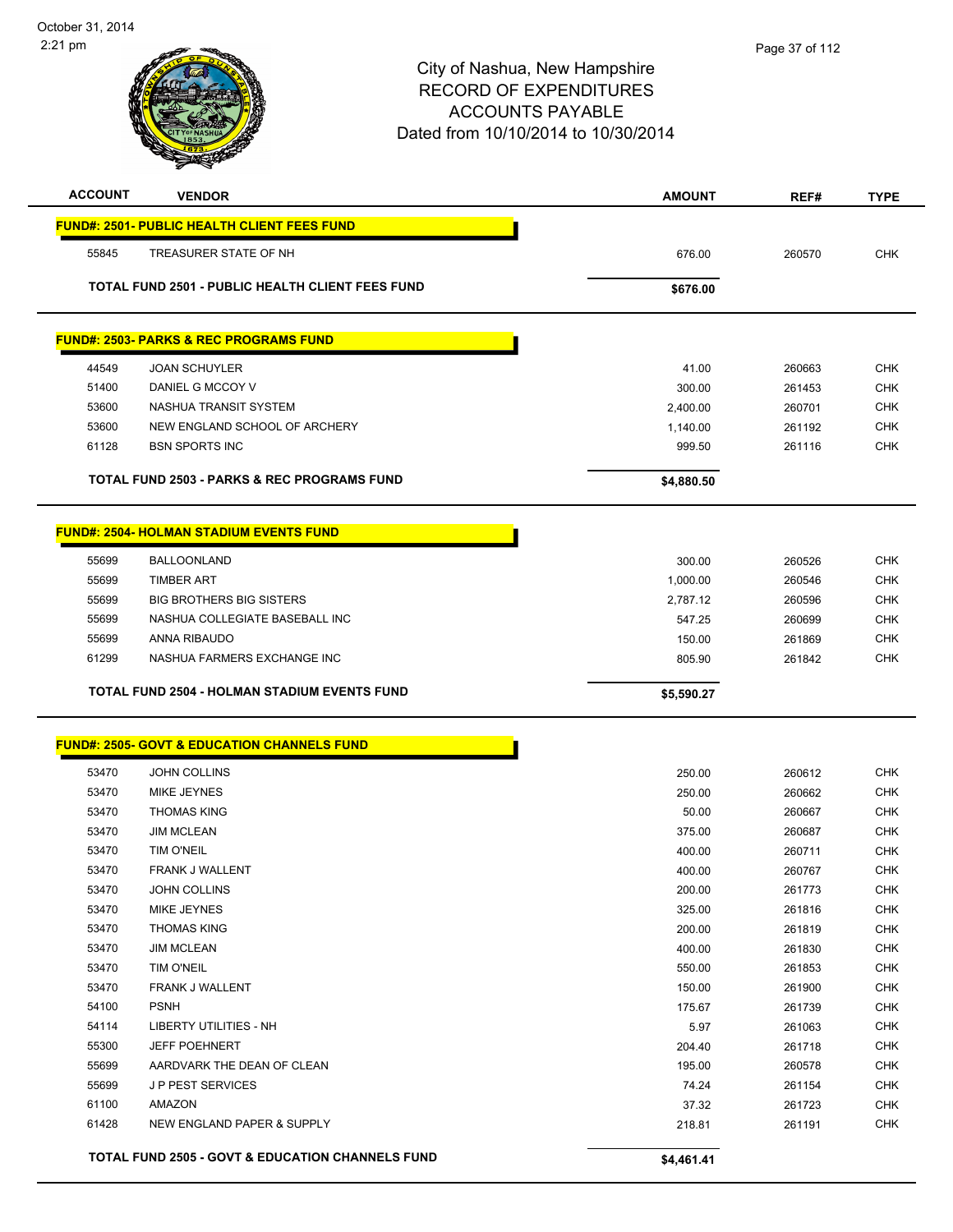

|                | <u> FUND#: 2506- HUNT BLDG SPECIAL REVENUE FUND</u>     |                                   |            |         |                          |
|----------------|---------------------------------------------------------|-----------------------------------|------------|---------|--------------------------|
| 53400          | CITIZENS BANK CREDIT CARD                               | Facebook                          | 9.97       | 9201507 | <b>ACH</b>               |
| 53400          | CITIZENS BANK CREDIT CARD                               | Facebook                          | 1.50       | 9201507 | ACH                      |
| 54100          | <b>PSNH</b>                                             |                                   | 664.16     | 260510  | <b>CHK</b>               |
| 54100          | CONSTELLATION NEWENERGY INC                             |                                   | 18.68      | 260551  | <b>CHK</b>               |
| 54200          | PROTECTION ONE ALARM MONTORING                          |                                   | 54.00      | 261864  | <b>CHK</b>               |
|                |                                                         |                                   |            |         |                          |
|                | TOTAL FUND 2506 - HUNT BLDG SPECIAL REVENUE FUND        |                                   | \$748.31   |         |                          |
|                | <b>FUND#: 3050- POLICE GRANTS FUND</b>                  |                                   |            |         |                          |
| 61110          | RILEYS SPORT SHOP INC                                   |                                   | 1,335.00   | 260731  | <b>CHK</b>               |
|                | <b>TOTAL FUND 3050 - POLICE GRANTS FUND</b>             |                                   | \$1,335.00 |         |                          |
|                |                                                         |                                   |            |         |                          |
|                | <b>FUND#: 3068- COMMUNITY SERVICES GRANTS FUND</b>      |                                   |            |         |                          |
| 55300          | LUIS PORRES                                             |                                   | 49.60      | 261051  | <b>CHK</b>               |
| 55300          | LISA VASQUEZ                                            |                                   | 112.58     | 260548  | <b>CHK</b>               |
| 55300          | PATRICIA CROOKER                                        |                                   | 131.04     | 260532  | <b>CHK</b>               |
| 55300          | <b>BEVERLY DOOLAN</b>                                   |                                   | 72.80      | 261707  | <b>CHK</b>               |
| 55421          | CITIZENS BANK CREDIT CARD                               | <b>Hartford Marriott Downtown</b> | 548.55     | 9201507 | <b>ACH</b>               |
| 55421          | NH PROVIDERS ASSOCATION                                 |                                   | 61.00      | 261735  | <b>CHK</b>               |
| 55421          | 4TH DIMENSION PRODUCTIONS LLC                           |                                   | 250.00     | 261748  | <b>CHK</b>               |
| 55699          | SOUTHERN NH HIV AIDS TASK FORC                          |                                   | 7,068.00   | 261219  | <b>CHK</b>               |
| 55810          | SOUTHERN NH HIV AIDS TASK FORC                          |                                   | (1,230.00) | 261219  | <b>CHK</b>               |
| 61917          | ROBERTA ABODEELY                                        |                                   | 40.00      | 260579  | <b>CHK</b>               |
| 68235          | SOUTHERN NH HIV AIDS TASK FORC                          |                                   | 409.00     | 261219  | <b>CHK</b>               |
|                | <b>TOTAL FUND 3068 - COMMUNITY SERVICES GRANTS FUND</b> |                                   | \$7,512.57 |         |                          |
|                | <b>FUND#: 3070- COMMUNITY HEALTH GRANTS FUND</b>        |                                   |            |         |                          |
|                |                                                         |                                   |            |         |                          |
| 55300          | <b>BETTY WENDT</b><br><b>LUIS PORRES</b>                |                                   | 11.54      | 260549  | <b>CHK</b>               |
| 55300<br>55300 | <b>BETTY WENDT</b>                                      |                                   | 55.44      | 261051  | <b>CHK</b><br><b>CHK</b> |
|                |                                                         |                                   | 23.40      | 260549  |                          |
|                | <b>TOTAL FUND 3070 - COMMUNITY HEALTH GRANTS FUND</b>   |                                   | \$90.38    |         |                          |
|                | <u>FUND#: 3090- URBAN PROGRAM GRANTS FUND</u>           |                                   |            |         |                          |
| 54210          | CONSTANCE GAUTHIER AND DADS                             |                                   | 1,750.00   | 260534  | <b>CHK</b>               |
| 54210          | ALCHEMY LEAD MANAGMENT                                  |                                   | 250.00     | 260583  | <b>CHK</b>               |
| 54210          | DENNIS PARK & SANDRA J THOMAS                           |                                   | 6,380.00   | 260533  | <b>CHK</b>               |
| 54210          | ALCHEMY LEAD MANAGMENT                                  |                                   | 220.00     | 260583  | <b>CHK</b>               |
| 54210          | DENNIS PARK & SANDRA J THOMAS                           |                                   | 2,000.00   | 260533  | <b>CHK</b>               |
| 54225          | ALCHEMY LEAD MANAGMENT                                  |                                   | 4,710.00   | 260583  | <b>CHK</b>               |
| 54225          | ALCHEMY LEAD MANAGMENT                                  |                                   | 946.00     | 261750  | <b>CHK</b>               |
| 55307          | SHAWNASEY MADISON                                       |                                   | 183.68     | 260544  | <b>CHK</b>               |
| 55421          | CITIZENS BANK CREDIT CARD                               | <b>United Airlines</b>            | 448.20     | 9201507 | <b>ACH</b>               |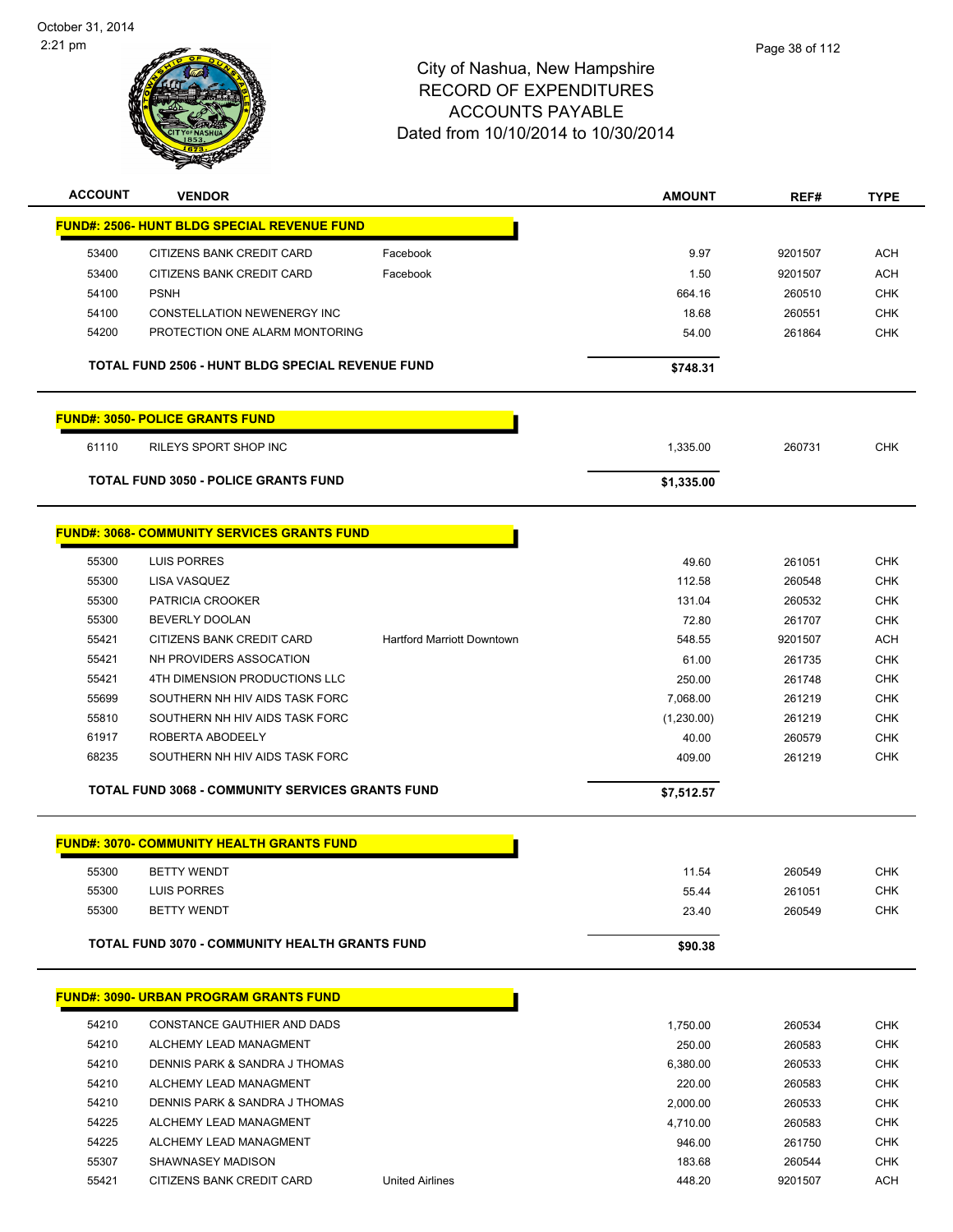

| <b>ACCOUNT</b> | <b>VENDOR</b>                                 | <b>AMOUNT</b> | REF#   | <b>TYPE</b> |
|----------------|-----------------------------------------------|---------------|--------|-------------|
|                | <b>FUND#: 3090- URBAN PROGRAM GRANTS FUND</b> |               |        |             |
| 61100          | WB MASON CO INC                               | 133.91        | 261232 | <b>CHK</b>  |
| 61100          | WB MASON CO INC                               | 214.52        | 261232 | <b>CHK</b>  |
| 69010          | <b>BRIDGES AND</b>                            | 17,724.00     | 260528 | <b>CHK</b>  |
| 69010          | <b>BRIDGES AND</b>                            | 7.975.00      | 261039 | <b>CHK</b>  |
| 69010          | P & L LANDSCAPING LLC                         | 4,700.00      | 260714 | <b>CHK</b>  |
| 69010          | P & L LANDSCAPING LLC                         | 5,582.92      | 261715 | <b>CHK</b>  |
| 69025          | BLANCHETTE RENE AND MUNOZ                     | 14,860.00     | 261038 | <b>CHK</b>  |
| 69075          | NASHUA ADULT LEARNING CENTER                  | 5,400.00      | 261841 | <b>CHK</b>  |
| 71221          | AMAZON                                        | 19.53         | 261723 | <b>CHK</b>  |
|                | TOTAL FUND 3090 - URBAN PROGRAM GRANTS FUND   | \$73,497.76   |        |             |

| 54100 | <b>PSNH</b>                      |                         | 649.97   | 261739  | <b>CHK</b> |
|-------|----------------------------------|-------------------------|----------|---------|------------|
| 54100 | <b>PSNH</b>                      |                         | 665.43   | 260510  | <b>CHK</b> |
| 54100 | <b>PSNH</b>                      |                         | 373.42   | 260510  | <b>CHK</b> |
| 54114 | <b>LIBERTY UTILITIES - NH</b>    |                         | 22.09    | 261063  | <b>CHK</b> |
| 54114 | <b>LIBERTY UTILITIES - NH</b>    |                         | 41.19    | 261064  | <b>CHK</b> |
| 54114 | <b>LIBERTY UTILITIES - NH</b>    |                         | 43.00    | 260560  | <b>CHK</b> |
| 54114 | <b>DIRECT ENERGY BUSINESS</b>    |                         | 3.41     | 260625  | <b>CHK</b> |
| 54141 | PENNICHUCK WATER WORKS INC       |                         | 49.41    | 261738  | <b>CHK</b> |
| 54421 | CONWAY OFFICE SOLUTIONS          |                         | 310.00   | 260615  | <b>CHK</b> |
| 55109 | <b>FAIRPOINT COMMUNICATIONS</b>  |                         | 179.60   | 261058  | <b>CHK</b> |
| 55200 | NEW HAMPSHIRE TRANSIT ASSOC      |                         | 625.00   | 261081  | <b>CHK</b> |
| 55400 | CITIZENS BANK CREDIT CARD        | Westin Hotels & Resorts | 199.00   | 9201507 | <b>ACH</b> |
| 55607 | UNITED PARCEL SERVICE            |                         | 22.83    | 260572  | <b>CHK</b> |
| 55607 | UNITED PARCEL SERVICE            |                         | 18.41    | 261089  | <b>CHK</b> |
| 55699 | <b>JOE GRAFIX LLC</b>            |                         | 35.00    | 260664  | <b>CHK</b> |
| 55699 | ALTERNATE TRANSIT ADVERTISING    |                         | 2,575.00 | 261105  | <b>CHK</b> |
| 55699 | <b>LOOMIS</b>                    |                         | 143.78   | 261163  | <b>CHK</b> |
| 55699 | VERIZON WIRELESS-342008805       |                         | 114.98   | 261746  | <b>CHK</b> |
| 55699 | VERIZON WIRELESS-842008777       |                         | 191.04   | 261747  | <b>CHK</b> |
| 55699 | CONTROL TECHNOLOGIES INC         |                         | 234.67   | 261126  | <b>CHK</b> |
| 55699 | <b>JP PEST SERVICES</b>          |                         | 67.00    | 261154  | <b>CHK</b> |
| 61299 | WB MASON CO INC                  |                         | 299.38   | 261232  | <b>CHK</b> |
| 61299 | <b>JOE GRAFIX LLC</b>            |                         | 205.00   | 260664  | CHK        |
| 61299 | PREMIER SOUTHERN TICKET CO       |                         | 609.96   | 260724  | <b>CHK</b> |
| 61299 | HOME DEPOT CREDIT SERVICE 3065   |                         | 97.88    | 260650  | <b>CHK</b> |
| 61299 | SERVICE LIGHTING EXPRESS INC     |                         | 157.50   | 261216  | <b>CHK</b> |
| 61299 | HOME DEPOT CREDIT SERVICE 3065   |                         | 99.87    | 261806  | <b>CHK</b> |
| 61300 | CITY OF NASHUA/TAX COLLECTORS    |                         | 78.61    | 260530  | <b>CHK</b> |
| 61310 | ALTERNATIVE VEHICLE SERVICE GR   |                         | 57.20    | 261756  | CHK        |
| 61705 | <b>MAYNARD &amp; LESIEUR INC</b> |                         | 1,350.00 | 261172  | CHK        |
| 61705 | MAYNARD & LESIEUR INC            |                         | 110.00   | 260685  | <b>CHK</b> |
| 61705 | <b>STRATHAM TIRE</b>             |                         | 1,464.00 | 260750  | <b>CHK</b> |
| 61799 | <b>GILLIG LLC</b>                |                         | 162.33   | 260637  | <b>CHK</b> |
| 61799 | <b>NAPA AUTO PARTS</b>           |                         | 113.61   | 260697  | <b>CHK</b> |
| 61799 | <b>RYDER FLEET PRODUCTS</b>      |                         | 345.88   | 260732  | <b>CHK</b> |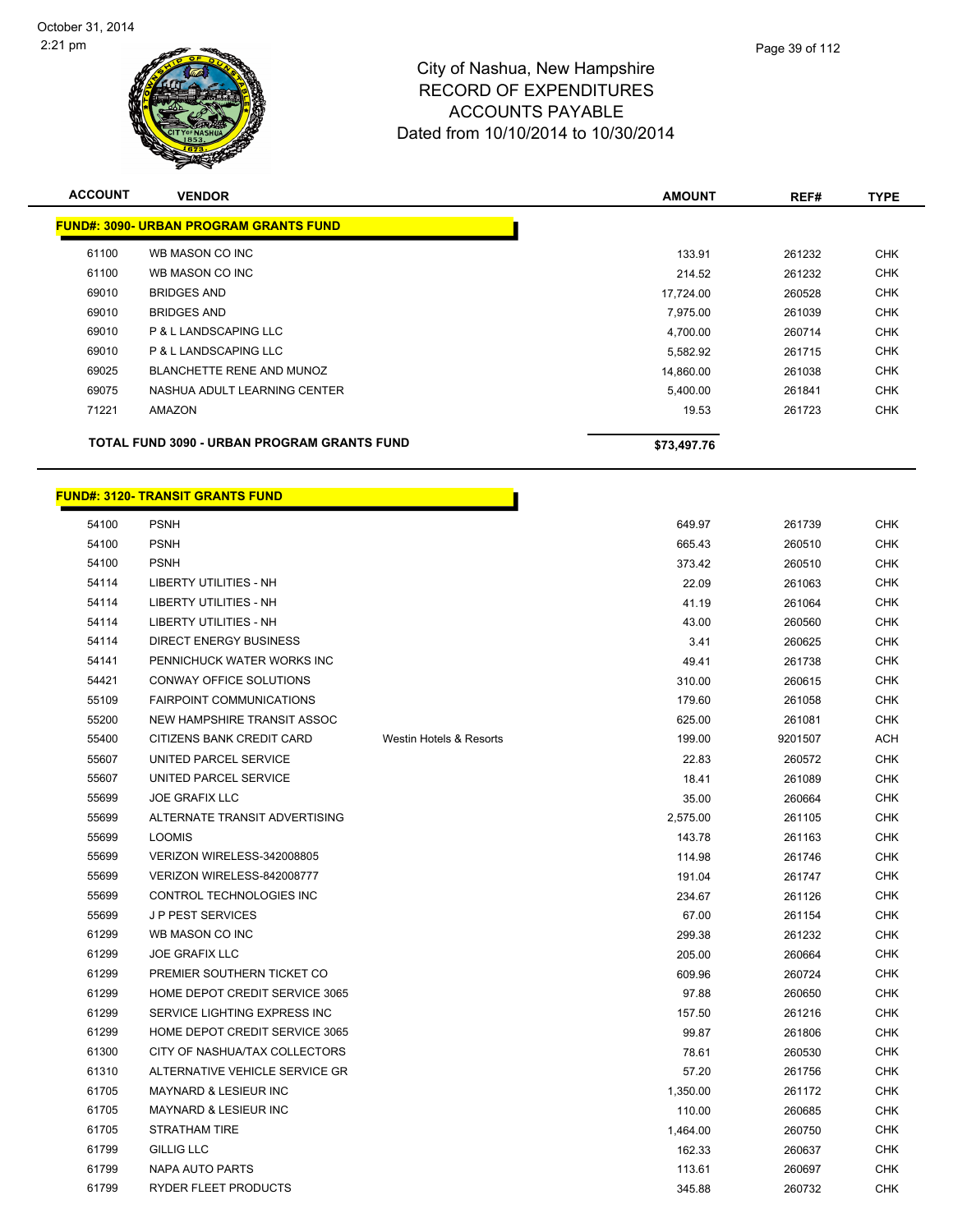

| <b>ACCOUNT</b> | <b>VENDOR</b>                                | <b>AMOUNT</b> | REF#   | <b>TYPE</b> |
|----------------|----------------------------------------------|---------------|--------|-------------|
|                | <b>FUND#: 3120- TRANSIT GRANTS FUND</b>      |               |        |             |
| 61799          | <b>GILLIG LLC</b>                            | 234.36        | 261141 | <b>CHK</b>  |
| 61799          | <b>NAPA AUTO PARTS</b>                       | 1,658.60      | 261185 | <b>CHK</b>  |
| 61799          | <b>CUMMINS NORTHEAST LLC</b>                 | 1,945.07      | 261777 | <b>CHK</b>  |
| 61799          | <b>GILLIG LLC</b>                            | 1,061.28      | 261797 | <b>CHK</b>  |
| 61799          | <b>CAMEROTA TRUCK PARTS</b>                  | 2,205.00      | 260604 | <b>CHK</b>  |
| 61799          | NAPA AUTO PARTS                              | (50.88)       | 260697 | <b>CHK</b>  |
| 61799          | QUIRK GM PARTS DEPOT                         | 35.84         | 260726 | <b>CHK</b>  |
| 61799          | NAPA AUTO PARTS                              | 126.10        | 261185 | <b>CHK</b>  |
| 61799          | QUIRK GM PARTS DEPOT                         | 163.71        | 261206 | <b>CHK</b>  |
| 61799          | NAPA AUTO PARTS                              | 94.78         | 261840 | <b>CHK</b>  |
| 61799          | NAPA AUTO PARTS                              | 131.17        | 260697 | <b>CHK</b>  |
| 61799          | <b>CUMMINS NORTHEAST LLC</b>                 | 50.55         | 261777 | <b>CHK</b>  |
| 61799          | <b>NAPA AUTO PARTS</b>                       | 647.66        | 261840 | <b>CHK</b>  |
| 61799          | HOME DEPOT CREDIT SERVICE 3065               | 41.68         | 260650 | <b>CHK</b>  |
| 61799          | NAPA AUTO PARTS                              | 64.07         | 260697 | <b>CHK</b>  |
| 61799          | ARCSOURCE INC                                | 120.12        | 261103 | <b>CHK</b>  |
| 61799          | HOME DEPOT CREDIT SERVICE 3065               | 9.67          | 261149 | <b>CHK</b>  |
| 61799          | <b>NAPA AUTO PARTS</b>                       | 168.82        | 261185 | <b>CHK</b>  |
| 61799          | <b>FASTENAL CO</b>                           | 50.66         | 261790 | <b>CHK</b>  |
| 61799          | <b>NAPA AUTO PARTS</b>                       | 9.53          | 261840 | <b>CHK</b>  |
| 61799          | RYDER FLEET PRODUCTS COM INC                 | 110.69        | 261871 | <b>CHK</b>  |
| 68240          | PURE WATERS OF NEW ENGLAND LLC               | 31.50         | 260725 | <b>CHK</b>  |
| 71999          | NASHUA OUTDOOR POWER EQUIPMENT               | 201.60        | 260700 | <b>CHK</b>  |
| 71999          | <b>DELL MARKETING LP</b>                     | 530.09        | 261131 | <b>CHK</b>  |
|                | <b>TOTAL FUND 3120 - TRANSIT GRANTS FUND</b> | \$21,357.12   |        |             |

|       | <b>FUND#: 3800- SCHOOL GRANTS FUND</b> |          |        |
|-------|----------------------------------------|----------|--------|
| 53600 | <b>STEVE BLUNT</b>                     | 200.00   | 261536 |
| 53607 | <b>TARA L HASBROUCK</b>                | 875.00   | 261588 |
| 53607 | <b>MARGARET M THERIAULT</b>            | 1,137.50 | 261681 |
| 53607 | <b>AUDREY VARGA</b>                    | 437.50   | 261686 |
| 53628 | <b>SERESC</b>                          | 1,500.00 | 261422 |
| 53628 | COUNSELING CENTER OF NASHUA            | 320.00   | 261557 |
| 53628 | <b>MARIAH CAMPBELL</b>                 | 100.00   | 260816 |
| 53628 | <b>HOLLY LAVINE</b>                    | 50.00    | 260887 |
| 53628 | <b>TIMOTHY F BOSCH</b>                 | 250.00   | 261269 |
| 53628 | <b>MARIAH CAMPBELL</b>                 | 100.00   | 261275 |
| 53628 | THE CARROLL CENTER FOR THE BLI         | 562.50   | 261281 |
| 53628 | <b>WHITNEY FREEMAN</b>                 | 75.00    | 261327 |
| 53628 | KATHERINE S GOLTSOV                    | 50.00    | 261335 |
| 53628 | KATHERINE S GOLTSOV                    | 25.00    | 261576 |
| 53628 | <b>HOLLY LAVINE</b>                    | 100.00   | 261614 |
| 53628 | <b>BOOTHBY THERAPY SERVICES LLC</b>    | 2,104.08 | 261268 |
| 53628 | THE CARROLL CENTER FOR THE BLI         | 6,211.75 | 261281 |
| 53628 | <b>INTERIM HEALTH CARE</b>             | 9,634.00 | 261350 |
| 53628 | <b>INTERIM HEALTH CARE</b>             | 3,779.75 | 261599 |
| 53628 | <b>TERESA BOWEN-IRISH</b>              | 500.00   | 260811 |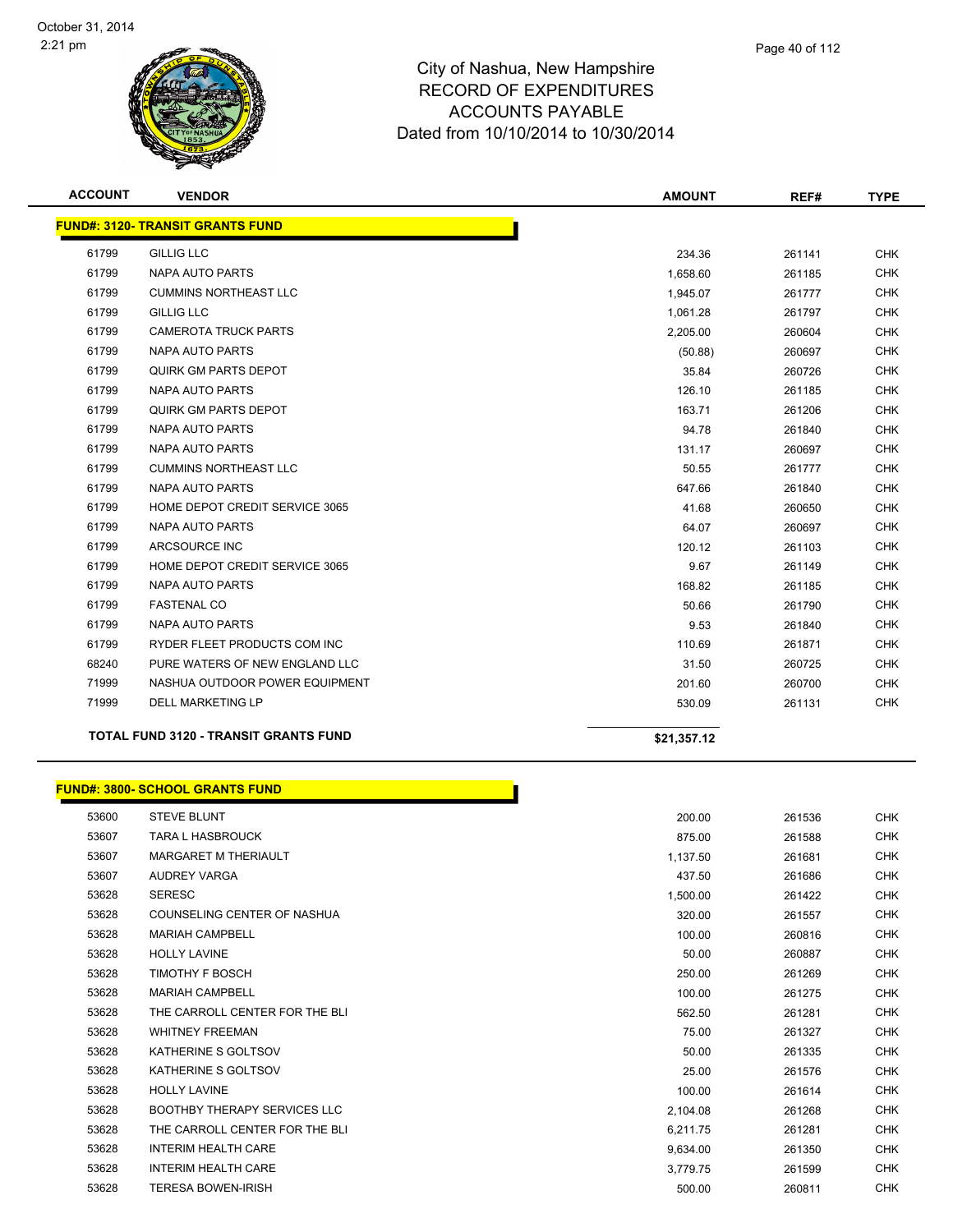

| <b>ACCOUNT</b> | <b>VENDOR</b>                               | <b>AMOUNT</b> | REF#   | <b>TYPE</b> |
|----------------|---------------------------------------------|---------------|--------|-------------|
|                | <b>FUND#: 3800- SCHOOL GRANTS FUND</b>      |               |        |             |
| 53628          | <b>TERESA BOLICK PHD</b>                    | 6,400.00      | 261434 | <b>CHK</b>  |
| 55109          | <b>FAIRPOINT COMMUNICATIONS</b>             | 170.12        | 260554 | <b>CHK</b>  |
| 55300          | <b>NHTM</b>                                 | 235.00        | 261245 | <b>CHK</b>  |
| 55300          | <b>SHARYN SEVIGNY</b>                       | 75.00         | 261667 | <b>CHK</b>  |
| 55300          | <b>MARIANNE DUSTIN</b>                      | 91.28         | 260845 | <b>CHK</b>  |
| 55300          | <b>JEFFREY LEONE</b>                        | 21.28         | 260890 | <b>CHK</b>  |
| 55300          | MICHAEL MICHAUD                             | 271.68        | 260899 | <b>CHK</b>  |
| 55300          | MICHELLE PAPANICOLAU                        | 712.40        | 260916 | <b>CHK</b>  |
| 55300          | SIMONNE PERRY                               | 344.00        | 260920 | <b>CHK</b>  |
| 55300          | AVID TECHNOLOGY INC                         | 1,250.00      | 261507 | <b>CHK</b>  |
| 55300          | <b>MARIANNE DUSTIN</b>                      | 261.71        | 261561 | <b>CHK</b>  |
| 55400          | GREATER NASHUA CHAMBER OF COMM              | 1,000.00      | 260865 | <b>CHK</b>  |
| 55400          | <b>KEENE STATE COLLEGE</b>                  | 2,375.00      | 261358 | <b>CHK</b>  |
| 55400          | ELIZABETH BALA                              | 195.00        | 261525 | <b>CHK</b>  |
| 55500          | <b>US POSTAL SERVICES</b>                   | 220.00        | 261250 | <b>CHK</b>  |
| 55690          | FIRST STUDENT INC                           | 164.64        | 261509 | <b>CHK</b>  |
| 55690          | FIRST STUDENT INC                           | 598.50        | 260854 | <b>CHK</b>  |
| 55690          | FIRST STUDENT INC                           | 898.80        | 261321 | <b>CHK</b>  |
| 61299          | <b>DENISE PETZ</b>                          | 190.92        | 261649 | <b>CHK</b>  |
| 61299          | <b>WAL-MART</b>                             | 289.92        | 260962 | <b>CHK</b>  |
| 61299          | MARKETING RESOURCES                         | 1,030.40      | 260897 | <b>CHK</b>  |
| 61299          | KATHLEEN MACINTYRE                          | 67.43         | 261624 | <b>CHK</b>  |
| 61299          | BATTERYBOB.COM                              | 216.56        | 260802 | <b>CHK</b>  |
| 61875          | <b>BARNES &amp; NOBLE INC</b>               | 99.80         | 261528 | <b>CHK</b>  |
| 61875          | <b>ICAT PUBLISHING</b>                      | 1,302.00      | 261597 | <b>CHK</b>  |
| 61875          | <b>GALE/CENGAGE LEARNING</b>                | 25,513.20     | 261329 | <b>CHK</b>  |
| 61875          | <b>SCHOLASTIC INC</b>                       | 11.36         | 261418 | <b>CHK</b>  |
| 61875          | <b>SCHOLASTIC INC</b>                       | 3.48          | 261659 | <b>CHK</b>  |
| 61875          | MAILBOX PRESCHOOL MAGAZINE                  | 29.95         | 260786 | <b>CHK</b>  |
| 61875          | <b>BARNES &amp; NOBLE INC</b>               | 27.18         | 261528 | <b>CHK</b>  |
| 61875          | <b>SCHOLASTIC INC</b>                       | 256.00        | 261661 | <b>CHK</b>  |
| 61875          | MCGRAW HILL SCHOOL EDUCATION                | 62.52         | 261379 | <b>CHK</b>  |
| 71228          | <b>CURRICULUM ASSOCIATES LLC</b>            | 6,000.00      | 261302 | <b>CHK</b>  |
|                | <b>TOTAL FUND 3800 - SCHOOL GRANTS FUND</b> | \$78,397.21   |        |             |

#### **FUND#: 3810- FOOD SERVICE GRANTS FUND**

| 61299 | COSTA FRUIT & PRODUCE CO INC | 32.00 | 260831 | CHK        |
|-------|------------------------------|-------|--------|------------|
| 61299 | COSTA FRUIT & PRODUCE CO INC | 32.00 | 261297 | CHK        |
| 61299 | COSTA FRUIT & PRODUCE CO INC | 32.00 | 260831 | CHK        |
| 61299 | COSTA FRUIT & PRODUCE CO INC | 32.00 | 261297 | <b>CHK</b> |
| 61299 | CENTRAL PAPER PRODUCTS CO    | 79.79 | 261286 | CHK        |
| 61299 | COSTA FRUIT & PRODUCE CO INC | 32.00 | 261297 | <b>CHK</b> |
| 61299 | COSTA FRUIT & PRODUCE CO INC | 64.00 | 260831 | CHK        |
| 61299 | COSTA FRUIT & PRODUCE CO INC | 32.00 | 260831 | <b>CHK</b> |
| 61299 | COSTA FRUIT & PRODUCE CO INC | 64.00 | 261297 | CHK        |
| 61299 | CENTRAL PAPER PRODUCTS CO    | 63.62 | 260822 | <b>CHK</b> |
| 61299 | COSTA FRUIT & PRODUCE CO INC | 32.00 | 260831 | CHK        |

| 32.00 | 260831 | CHK           |
|-------|--------|---------------|
| 32.00 | 261297 | <b>CHK</b>    |
| 32.00 | 260831 | CHK           |
| 32.00 | 261297 | <b>CHK</b>    |
| 79.79 | 261286 | CHK           |
| 32.00 | 261297 | CHK           |
| 64.00 | 260831 | <b>CHK</b>    |
| 32.00 | 260831 | CHK           |
| 64.00 | 261297 | CHK           |
| 63.62 | 260822 | <b>CHK</b>    |
| -- -- | ------ | $\sim$ $\sim$ |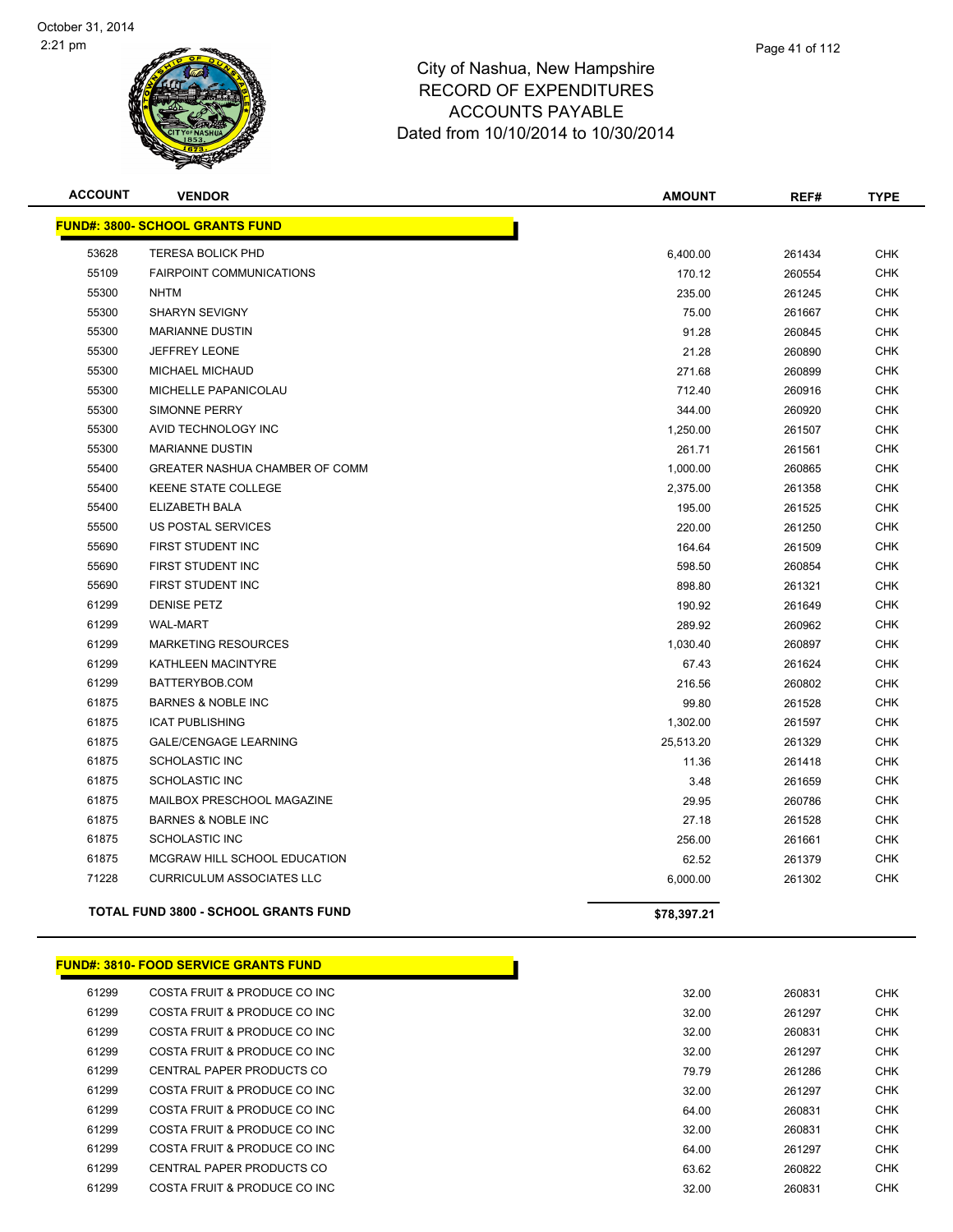

| <b>ACCOUNT</b> | <b>VENDOR</b>                                        | <b>AMOUNT</b> | REF#   | <b>TYPE</b> |
|----------------|------------------------------------------------------|---------------|--------|-------------|
|                | <b>FUND#: 3810- FOOD SERVICE GRANTS FUND</b>         |               |        |             |
| 61299          | COSTA FRUIT & PRODUCE CO INC                         | 32.00         | 260831 | <b>CHK</b>  |
| 61299          | COSTA FRUIT & PRODUCE CO INC                         | 64.00         | 261297 | <b>CHK</b>  |
| 61299          | COSTA FRUIT & PRODUCE CO INC                         | 32.00         | 260831 | <b>CHK</b>  |
| 61299          | COSTA FRUIT & PRODUCE CO INC                         | 32.00         | 261297 | <b>CHK</b>  |
|                |                                                      |               |        |             |
|                | <b>TOTAL FUND 3810 - FOOD SERVICE GRANTS FUND</b>    | \$655.41      |        |             |
|                | <b>FUND#: 4005- TRAFFIC VIOLATIONS FUND</b>          |               |        |             |
| 45400          | <b>JALPA PATEL</b>                                   | 25.00         | 260716 | <b>CHK</b>  |
| 55699          | <b>1ST PRIORITY TOWING &amp; RECOVERY</b>            | 475.00        | 260577 | <b>CHK</b>  |
| 55699          | D & R TOWING INC                                     | 95.00         | 260620 | <b>CHK</b>  |
| 55699          | D & R TOWING INC                                     | 535.00        | 261778 | <b>CHK</b>  |
| 61799          | MACMULKIN CHEVROLET INC                              | 473.09        | 260678 | <b>CHK</b>  |
| 61799          | <b>QUIRK GM PARTS DEPOT</b>                          | 118.22        | 261206 | <b>CHK</b>  |
|                | <b>TOTAL FUND 4005 - TRAFFIC VIOLATIONS FUND</b>     | \$1,721.31    |        |             |
|                | <b>FUND#: 4010- MOTOR VEHICLE ADMIN FUND</b>         |               |        |             |
| 53467          | <b>MAILINGS UNLIMITED</b>                            | 145.73        | 261825 | <b>CHK</b>  |
| 55307          | <b>DEBORAH MARTEL</b>                                | 125.95        | 261712 | <b>CHK</b>  |
| 55699          | <b>CINTAS DOCUMENT MANAGEMENT</b>                    | 43.28         | 261122 | <b>CHK</b>  |
|                |                                                      |               |        |             |
|                | <b>TOTAL FUND 4010 - MOTOR VEHICLE ADMIN FUND</b>    | \$314.96      |        |             |
|                | <b>FUND#: 4020- POLICE DRUG ENFORCEMENT FUND</b>     |               |        |             |
| 54899          | LAW REALTY CO INC                                    | 416.67        | 261159 | <b>CHK</b>  |
| 54899          | LITCHFIELD VANTAGE LLC                               | 1,583.33      | 261162 | <b>CHK</b>  |
|                |                                                      |               |        |             |
|                | TOTAL FUND 4020 - POLICE DRUG ENFORCEMENT FUND       | \$2,000.00    |        |             |
|                | <b>FUND#: 4022- US TREASURY FORFEITURE FUND</b>      |               |        |             |
| 68240          | <b>CHRISTOPHER GOODNOW</b>                           | 6,500.00      | 261143 | <b>CHK</b>  |
|                | <b>TOTAL FUND 4022 - US TREASURY FORFEITURE FUND</b> | \$6,500.00    |        |             |
|                |                                                      |               |        |             |
|                | <b>FUND#: 4025- DOJ DRUG FORFEITURE FUND</b>         |               |        |             |
| 55118          | VERIZON WIRELESS-785728687                           | 629.96        | 261744 | <b>CHK</b>  |
| 55400          | <b>DANIEL ARCHAMBAULT</b>                            | 105.00        | 261035 | <b>CHK</b>  |
| 55400          | <b>DAVID BAILEY</b>                                  | 105.00        | 261036 | <b>CHK</b>  |
| 55400          | <b>CHRISTOPHER CARON</b>                             | 105.00        | 261040 | <b>CHK</b>  |
| 55400          | <b>MATTHEW DIFAVA</b>                                | 105.00        | 261041 | <b>CHK</b>  |
| 55400          | <b>CLARK GAPHARDT</b>                                | 105.00        | 261043 | <b>CHK</b>  |
| 55400          | <b>TY KUCHARSKI</b>                                  | 105.00        | 261044 | <b>CHK</b>  |
| 55400          | TIMOTHY MACISAAC                                     | 105.00        | 261045 | <b>CHK</b>  |
| 55400          | DANIEL C OSTLER                                      | 105.00        | 261047 | <b>CHK</b>  |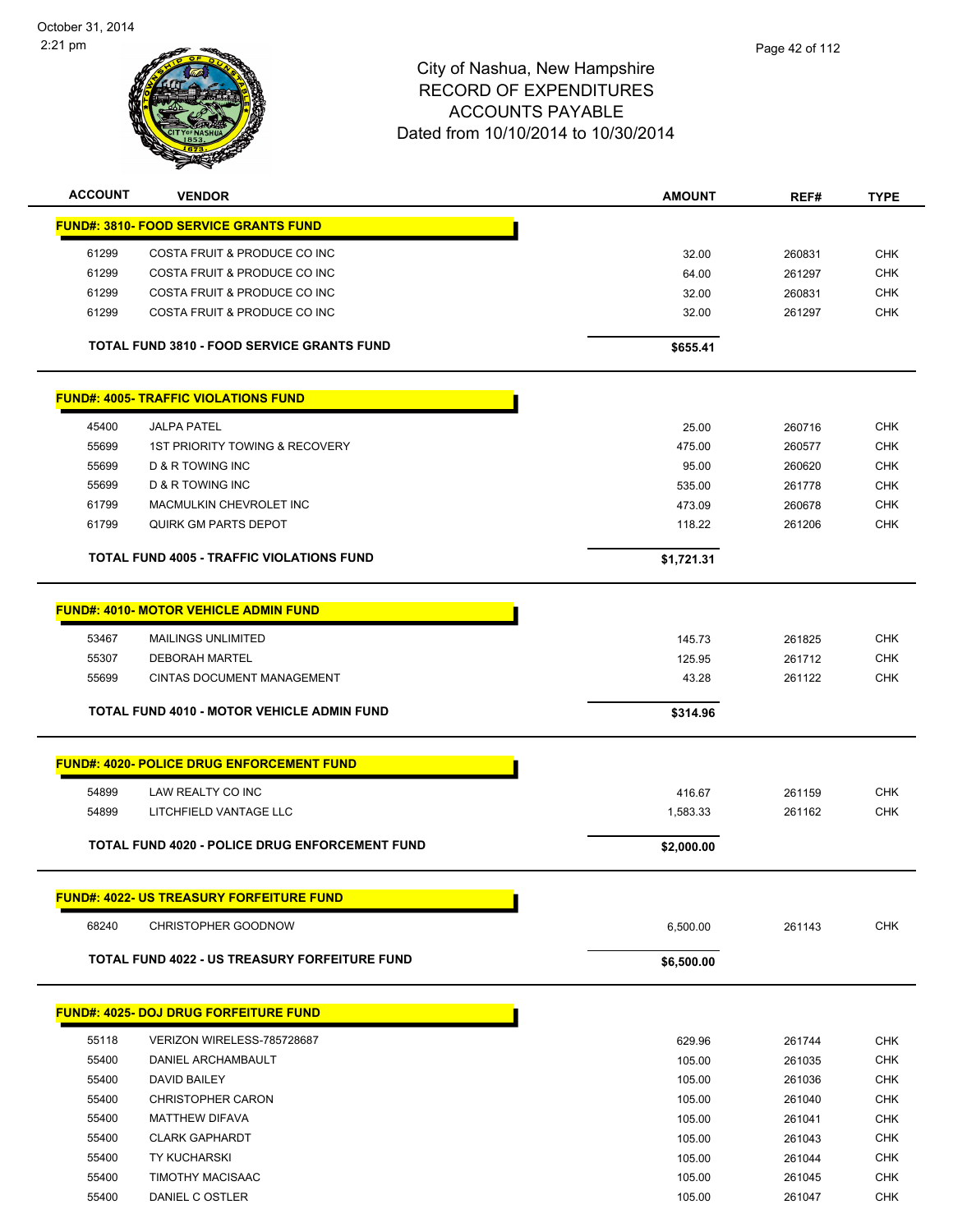

| <b>ACCOUNT</b> | <b>VENDOR</b>                                        | <b>AMOUNT</b>  | REF#    | <b>TYPE</b> |
|----------------|------------------------------------------------------|----------------|---------|-------------|
|                | <b>FUND#: 4025- DOJ DRUG FORFEITURE FUND</b>         |                |         |             |
| 55400          | ROBERT PAGE                                          | 105.00         | 261048  | <b>CHK</b>  |
| 55400          | <b>KEVIN ROURKE</b>                                  | 105.00         | 261053  | <b>CHK</b>  |
| 55400          | <b>MIKE WELCH</b>                                    | 105.00         | 261054  | CHK         |
| 55400          | <b>NEOA</b>                                          | 300.00         | 261079  | <b>CHK</b>  |
| 55699          | COMCAST CABLE COMMUNICATIONS I                       | 228.63         | 261724  | <b>CHK</b>  |
| 56315          | HILLSBOROUGH COUNTY CHILD                            | 833.35         | 261121  | <b>CHK</b>  |
| 61799          | <b>CARPARTS OF NASHUA</b>                            | 32.63          | 260605  | CHK         |
| 61799          | PETTY CASH                                           | 8.00           | 261050  | CHK         |
|                | TOTAL FUND 4025 - DOJ DRUG FORFEITURE FUND           | \$3,187.57     |         |             |
|                | <b>FUND#: 4032- PISTOL PERMIT FEES FUND</b>          |                |         |             |
| 55699          | <b>TAYLOR RENTAL INC</b>                             | 990.00         | 260754  | <b>CHK</b>  |
| 68240          | NHACOP - GALA                                        | 1,000.00       | 261736  | <b>CHK</b>  |
|                | <b>TOTAL FUND 4032 - PISTOL PERMIT FEES FUND</b>     | \$1,990.00     |         |             |
|                | <b>FUND#: 4090- LIB-LOST/DAMAGED BOOK FINES</b>      |                |         |             |
| 55699          | UNIQUE MANAGEMENT SERVICES INC                       | 277.45         | 261227  | <b>CHK</b>  |
| 61814          | <b>MIDWEST TAPE</b>                                  | 27.44          | 260690  | <b>CHK</b>  |
| 61814          | <b>MIDWEST TAPE</b>                                  | 175.76         | 261180  | <b>CHK</b>  |
| 61814          | <b>MIDWEST TAPE</b>                                  | 195.54         | 261836  | <b>CHK</b>  |
| 61875          | <b>BAKER &amp; TAYLOR</b>                            | 36.98          | 260590  | <b>CHK</b>  |
| 61875          | <b>ISAIAH NAROFF</b>                                 | 81.86          | 260698  | <b>CHK</b>  |
| 61875          | <b>BAKER &amp; TAYLOR</b>                            | 80.91          | 261107  | <b>CHK</b>  |
| 61875          | <b>INGRAM LIBRARY SERVICES</b>                       | 98.17          | 261152  | <b>CHK</b>  |
| 61875          | <b>INGRAM LIBRARY SERVICES</b>                       | 36.66          | 261809  | CHK         |
| 61875          | <b>INTERLIBRARY LOAN</b>                             | 55.00          | 261811  | <b>CHK</b>  |
|                | <b>TOTAL FUND 4090 - LIB-LOST/DAMAGED BOOK FINES</b> | \$1,065.77     |         |             |
|                | <b>FUND#: 4602- HUD SECTION 108 LOAN FUND</b>        |                |         |             |
| 68401          | THE BANK OF NEW YORK MELLON                          | 2,500,000.00   | 9201506 | <b>ACH</b>  |
| 75200          | THE BANK OF NEW YORK MELLON                          | 2,544.64       | 9201506 | <b>ACH</b>  |
|                | TOTAL FUND 4602 - HUD SECTION 108 LOAN FUND          | \$2,502,544.64 |         |             |
|                | <b>FUND#: 5000- CAP PROJECTS-GEN GOVT BLDGS</b>      |                |         |             |
| 81200          | <b>GATE CITY ELECTRIC</b>                            | 9,014.81       | 261139  | <b>CHK</b>  |
|                | <b>TOTAL FUND 5000 - CAP PROJECTS-GEN GOVT BLDGS</b> | \$9,014.81     |         |             |
|                | <b>FUND#: 5010- CAP PROJECTS-INFO TECHNOLOGY</b>     |                |         |             |
| 81342          | TYLER TECHNOLOGIES INC                               | 55,565.50      | 260761  | CHK         |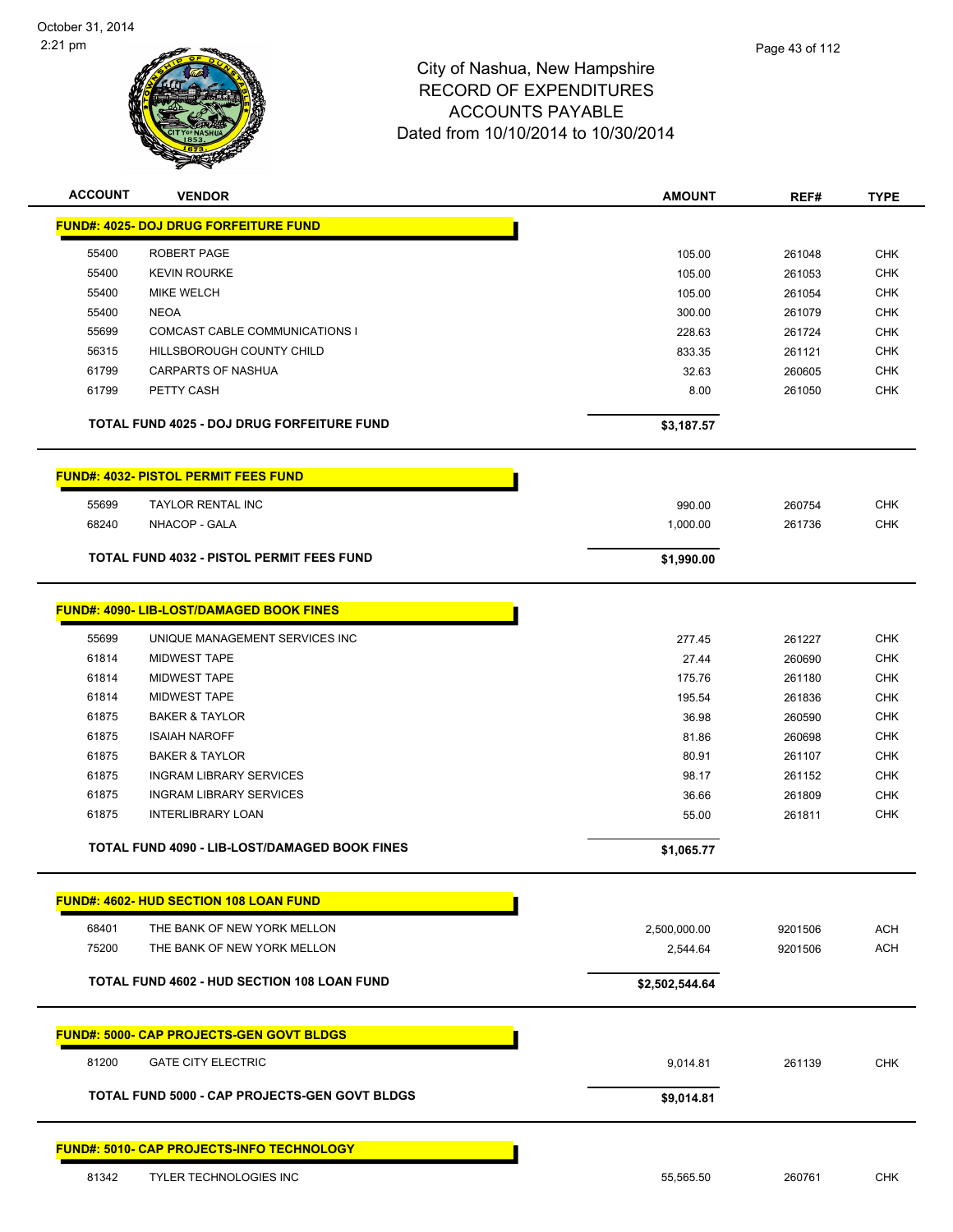| 81700<br>81700<br>81700<br>81700 | TOTAL FUND 5010 - CAP PROJECTS-INFO TECHNOLOGY<br><b>FUND#: 5200- CAPITAL PROJECTS-STREETS</b><br><b>CLD CONSULTING ENGINEERS INC</b><br>R S AUDLEY INC<br><b>CLD CONSULTING ENGINEERS INC</b><br>VANASSE HANGEN BRUSTLIN INC<br>TOTAL FUND 5200 - CAPITAL PROJECTS-STREETS | \$55,565.50<br>21,166.85<br>277,330.21<br>2,773.70<br>6,120.34<br>\$307,391.10 | 260610<br>260727<br>261772<br>261896 | <b>CHK</b><br><b>CHK</b><br>CHK<br><b>CHK</b> |
|----------------------------------|-----------------------------------------------------------------------------------------------------------------------------------------------------------------------------------------------------------------------------------------------------------------------------|--------------------------------------------------------------------------------|--------------------------------------|-----------------------------------------------|
|                                  |                                                                                                                                                                                                                                                                             |                                                                                |                                      |                                               |
|                                  |                                                                                                                                                                                                                                                                             |                                                                                |                                      |                                               |
|                                  |                                                                                                                                                                                                                                                                             |                                                                                |                                      |                                               |
|                                  |                                                                                                                                                                                                                                                                             |                                                                                |                                      |                                               |
|                                  |                                                                                                                                                                                                                                                                             |                                                                                |                                      |                                               |
|                                  |                                                                                                                                                                                                                                                                             |                                                                                |                                      |                                               |
|                                  |                                                                                                                                                                                                                                                                             |                                                                                |                                      |                                               |
|                                  | <u> FUND#: 5300- CAPITAL PROJECTS-PARKING</u>                                                                                                                                                                                                                               |                                                                                |                                      |                                               |
| 81200                            | LIGHTEC INC                                                                                                                                                                                                                                                                 | 27,760.00                                                                      | 261011                               | <b>CHK</b>                                    |
| 81200                            | LIGHTEC INC                                                                                                                                                                                                                                                                 | 20,305.20                                                                      | 261011                               | CHK                                           |
|                                  |                                                                                                                                                                                                                                                                             |                                                                                |                                      |                                               |
|                                  | TOTAL FUND 5300 - CAPITAL PROJECTS-PARKING                                                                                                                                                                                                                                  | \$48,065.20                                                                    |                                      |                                               |
|                                  | <b>FUND#: 5700- CAP PROJECTS-BROAD ST PKWY</b>                                                                                                                                                                                                                              |                                                                                |                                      |                                               |
| 81700                            | INTERNATIONAL CHIMNEY CORP                                                                                                                                                                                                                                                  | 55,500.00                                                                      | 261812                               | CHK                                           |
| 81700                            | E D SWETT INC                                                                                                                                                                                                                                                               | 89,871.03                                                                      | 261786                               | <b>CHK</b>                                    |
| 81700                            | E D SWETT INC                                                                                                                                                                                                                                                               | 448,705.00                                                                     | 261786                               | <b>CHK</b>                                    |
| 81700                            | WB MASON CO INC                                                                                                                                                                                                                                                             | 111.95                                                                         | 260769                               | CHK                                           |
| 81700                            | R S AUDLEY INC                                                                                                                                                                                                                                                              | 789,526.23                                                                     | 261866                               | <b>CHK</b>                                    |
| 81700                            | PARSONS BRINKERHOFF INC                                                                                                                                                                                                                                                     | 8,692.06                                                                       | 260715                               | <b>CHK</b>                                    |
| 81700                            | HAYNER SWANSON INC                                                                                                                                                                                                                                                          | 26,654.91                                                                      | 261802                               | <b>CHK</b>                                    |
| 81700                            | PARSONS BRINKERHOFF INC                                                                                                                                                                                                                                                     | 11,642.99                                                                      | 261856                               | <b>CHK</b>                                    |
| 81700                            | PARSONS BRINKERHOFF INC                                                                                                                                                                                                                                                     | 18,150.74                                                                      | 260715                               | <b>CHK</b>                                    |
| 81700                            | HAYNER SWANSON INC                                                                                                                                                                                                                                                          | 10,804.00                                                                      | 261802                               | <b>CHK</b>                                    |
| 81700                            | PARSONS BRINKERHOFF INC                                                                                                                                                                                                                                                     | 20,104.21                                                                      | 261856                               | <b>CHK</b>                                    |
| 81700                            | PARSONS BRINKERHOFF INC                                                                                                                                                                                                                                                     | 25,703.48                                                                      | 260715                               | <b>CHK</b>                                    |
| 81700                            | HAYNER SWANSON INC                                                                                                                                                                                                                                                          | 80,882.88                                                                      | 261802                               | <b>CHK</b>                                    |
| 81700                            | PARSONS BRINKERHOFF INC                                                                                                                                                                                                                                                     | 17,034.92                                                                      | 261856                               | <b>CHK</b>                                    |
| 81700                            | HAYNER SWANSON INC                                                                                                                                                                                                                                                          | 19,554.40                                                                      | 261802                               | CHK                                           |
| 81700                            | HALEY AND WARD INC                                                                                                                                                                                                                                                          | 15,608.03                                                                      | 260643                               | <b>CHK</b>                                    |
| 81700                            | SANBORN HEAD & ASSOC INC                                                                                                                                                                                                                                                    | 689.98                                                                         | 260734                               | <b>CHK</b>                                    |
| 81700                            | <b>DENNIS MIRES PA</b>                                                                                                                                                                                                                                                      | 6,250.00                                                                       | 261781                               | <b>CHK</b>                                    |
| 81700                            | HAYNER SWANSON INC                                                                                                                                                                                                                                                          | 26,996.56                                                                      | 261802                               | <b>CHK</b>                                    |
| 81700                            | SANBORN HEAD & ASSOC INC                                                                                                                                                                                                                                                    | 11,037.69                                                                      | 260734                               | CHK                                           |
|                                  | TOTAL FUND 5700 - CAP PROJECTS-BROAD ST PKWY                                                                                                                                                                                                                                | \$1,683,521.06                                                                 |                                      |                                               |

### WSP-SELLS 3,200.00 261235 CHK 53467 UNITED PARCEL SERVICE **The CONSTRUCT SERVICE And CONSTRUCT SERVICE A** CHK CHANGE AND THE CHANGE AND THE CHA CONSTELLATION NEWENERGY INC 11.61 260551 CHK PSNH 464.02 261739 CHK PETTY CASH 40.61 260512 CHK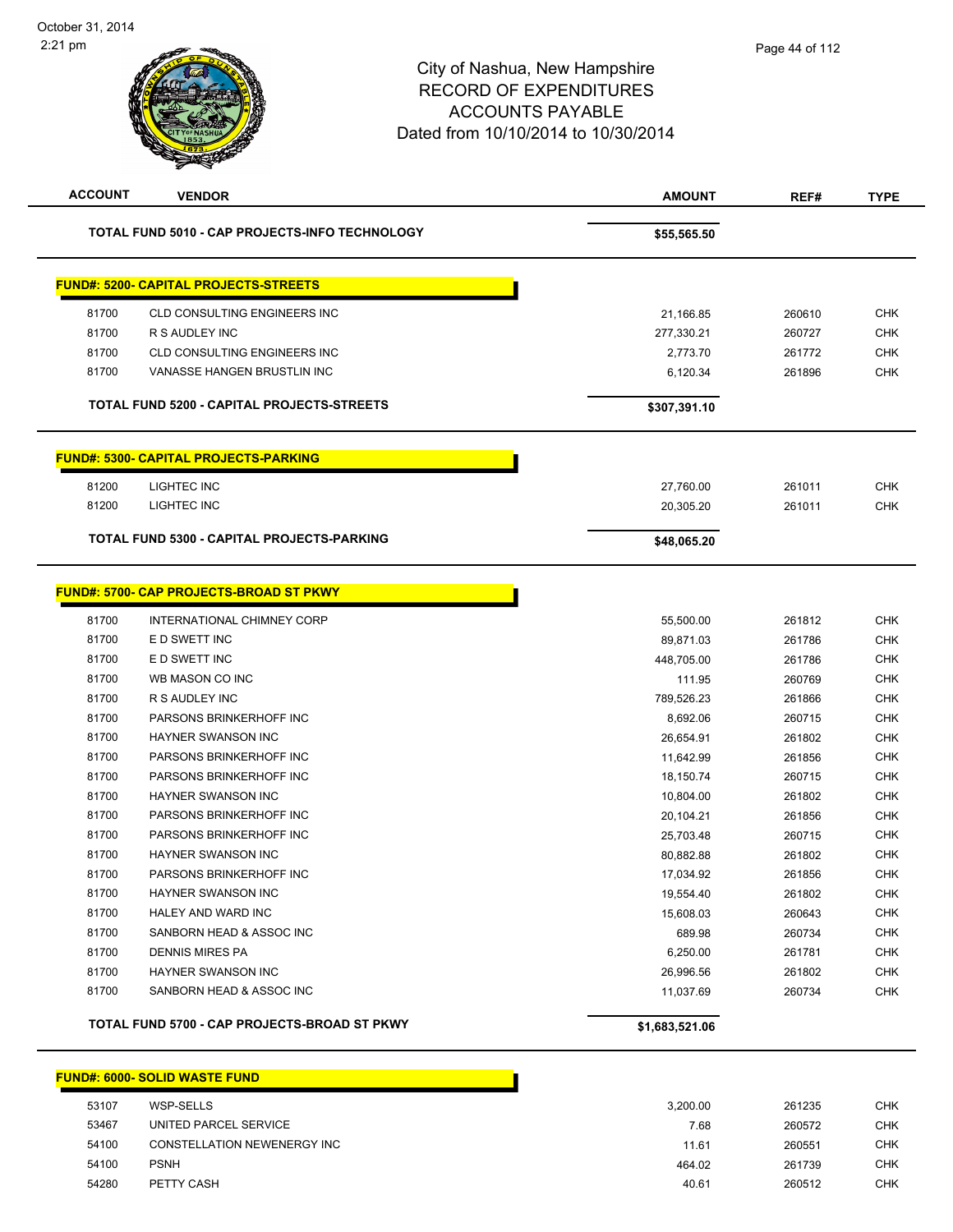

| <b>ACCOUNT</b> | <b>VENDOR</b>                         | <b>AMOUNT</b> | REF#   | <b>TYPE</b> |
|----------------|---------------------------------------|---------------|--------|-------------|
|                | <u> FUND#: 6000- SOLID WASTE FUND</u> |               |        |             |
| 54280          | <b>BELLETETES INC</b>                 | 21.77         | 260591 | <b>CHK</b>  |
| 54280          | HOME DEPOT CREDIT SERVICE 3065        | 145.66        | 261806 | <b>CHK</b>  |
| 54280          | M & M ELECTRICAL SUPPLY CO INC        | 1.18          | 261822 | <b>CHK</b>  |
| 54421          | CONWAY OFFICE SOLUTIONS               | 90.00         | 260615 | <b>CHK</b>  |
| 54600          | CARPARTS OF NASHUA                    | 146.00        | 260605 | <b>CHK</b>  |
| 54600          | MCDEVITT TRUCKS INC                   | 7.98          | 260686 | <b>CHK</b>  |
| 54600          | NAPA AUTO PARTS                       | 139.62        | 260694 | <b>CHK</b>  |
| 54600          | <b>POWERPLAN</b>                      | 279.10        | 260723 | CHK         |
| 54600          | <b>CARPARTS OF NASHUA</b>             | 28.80         | 261118 | <b>CHK</b>  |
| 54600          | <b>MAYNARD &amp; LESIEUR INC</b>      | 1,637.36      | 261170 | CHK         |
| 54600          | NAPA AUTO PARTS                       | 207.15        | 261184 | <b>CHK</b>  |
| 54600          | <b>POWERPLAN</b>                      | 1,446.37      | 261205 | <b>CHK</b>  |
| 54600          | SANEL AUTO PARTS CO                   | 101.15        | 261212 | CHK         |
| 54600          | FREIGHTLINER OF NH INC                | 75.76         | 261796 | <b>CHK</b>  |
| 54600          | NAPA AUTO PARTS                       | 12.28         | 261838 | <b>CHK</b>  |
| 54600          | NAPA AUTO PARTS                       | 42.78         | 261839 | <b>CHK</b>  |
| 54600          | NORTHLAND INDUSTRIAL TRUCK CO         | 1,941.40      | 261852 | <b>CHK</b>  |
| 54828          | US BANK EQUIPMENT FINANCE             | 113.54        | 260573 | <b>CHK</b>  |
| 54828          | US BANK EQUIPMENT FINANCE             | 28.14         | 260574 | <b>CHK</b>  |
| 55109          | <b>FAIRPOINT COMMUNICATIONS</b>       | 32.64         | 261058 | <b>CHK</b>  |
| 55400          | NRRA (NORTHEAST RESOURCE RECOV        | 25.00         | 260562 | <b>CHK</b>  |
| 55421          | TREASURER STATE OF NH                 | 150.00        | 261088 | <b>CHK</b>  |
| 55699          | RATH YOUNG & PIGNATELLI PC            | 4,500.00      | 260511 | <b>CHK</b>  |
| 55699          | CALLOGIX INC                          | 90.84         | 260603 | <b>CHK</b>  |
| 55699          | SANBORN HEAD & ASSOC INC              | 3,000.00      | 260734 | <b>CHK</b>  |
| 55699          | UNIVERSAL RECYCLING TECH              | 2,799.92      | 260764 | <b>CHK</b>  |
| 55699          | UNIVERSAL RECYCLING TECH              | 7,327.40      | 261229 | <b>CHK</b>  |
| 55699          | AMHERST APPLIANCE REPAIR              | 714.00        | 261753 | <b>CHK</b>  |
| 55699          | <b>ENVIRON, RESOURCE RETURN CORP</b>  | 1,094.11      | 261788 | <b>CHK</b>  |
| 61107          | UNIFIRST CORPORATION                  | 382.36        | 261226 | <b>CHK</b>  |
| 61110          | ALECS SHOE STORE INC                  | 99.95         | 260584 | <b>CHK</b>  |
| 61110          | NH BRAGG & SONS INC                   | 214.82        | 260706 | CHK         |
| 61192          | STANLEY CONVERGENT SECURITY           | 89.04         | 260746 | <b>CHK</b>  |
| 61307          | SHATTUCK MALONE OIL CO                | 1,668.76      | 260568 | <b>CHK</b>  |
| 61307          | SHATTUCK MALONE OIL CO                | 1,195.85      | 261085 | <b>CHK</b>  |
| 61307          | SHATTUCK MALONE OIL CO                | 2,274.82      | 261740 | <b>CHK</b>  |
| 61310          | ALTERNATIVE VEHICLE SERVICE GR        | 14,063.26     | 261756 | <b>CHK</b>  |
| 61428          | NEW ENGLAND PAPER & SUPPLY            | 384.14        | 261191 | <b>CHK</b>  |
| 61705          | <b>GCR TIRES AND SERVICE</b>          | 2,372.10      | 260636 | <b>CHK</b>  |
| 61705          | MAYNARD & LESIEUR INC                 | 1,174.19      | 260682 | <b>CHK</b>  |
| 61705          | MAYNARD & LESIEUR INC                 | 4,036.50      | 261827 | <b>CHK</b>  |
| 71000          | SULLIVAN ENVIRONMENTAL INC            | 4,115.00      | 260751 | <b>CHK</b>  |
| 71000          | HOME DEPOT CREDIT SERVICE 3065        | 432.12        | 261149 | CHK         |
| 71000          | <b>ISCO INDUSTRIES</b>                | 253.35        | 261153 | <b>CHK</b>  |
| 71000          | MCMASTER-CARR                         | 127.24        | 261174 | CHK         |
| 71000          | <b>GRAINGER</b>                       | 126.91        | 261799 | <b>CHK</b>  |
| 71630          | WASTEQUIP, LLC                        | 38,307.36     | 261901 | <b>CHK</b>  |
|                |                                       |               |        |             |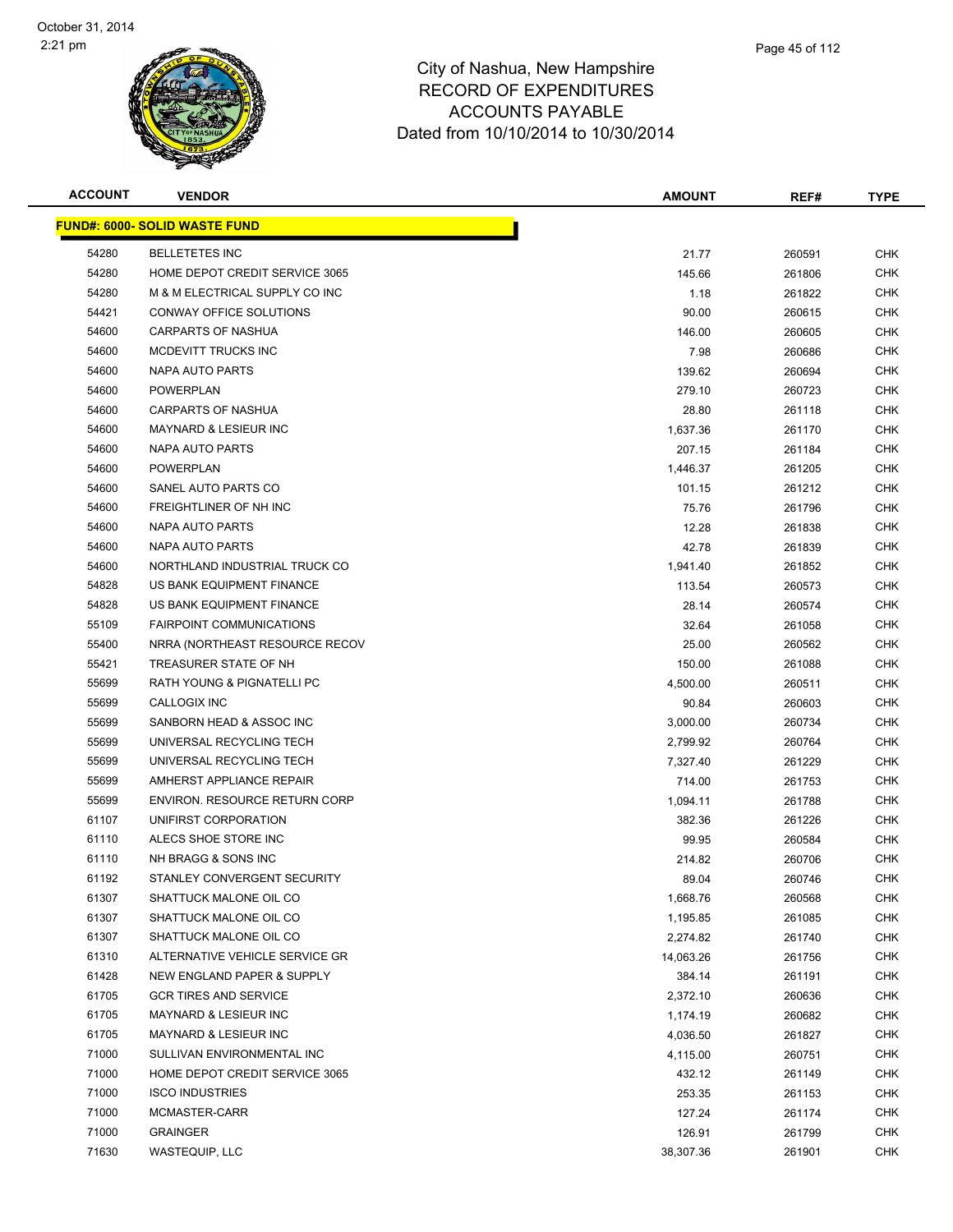| <b>ACCOUNT</b> | <b>VENDOR</b>                             | <b>AMOUNT</b> | REF#   | <b>TYPE</b> |
|----------------|-------------------------------------------|---------------|--------|-------------|
|                | <b>TOTAL FUND 6000 - SOLID WASTE FUND</b> | \$101,241.64  |        |             |
|                | <b>FUND#: 6200- WASTEWATER FUND</b>       |               |        |             |
| 21775          | HUD                                       | 10.67         | 261456 | <b>CHK</b>  |
| 21775          | ELIZABETH SHELLEY                         | 970.88        | 261927 | <b>CHK</b>  |
| 53107          | <b>HAZEN &amp; SAWYER PC</b>              | 18,257.45     | 260644 | CHK         |
| 53107          | CHEMSERVE ENVIRONMENTAL ANALYS            | 2,371.27      | 261769 | <b>CHK</b>  |
| 53114          | MELANSON HEATH & CO PC                    | 15,500.00     | 261176 | CHK         |
| 53467          | <b>MAILINGS UNLIMITED</b>                 | 144.59        | 260679 | CHK         |
| 53467          | PENNICHUCK WATER WORKS INC                | 9,334.50      | 261737 | <b>CHK</b>  |
| 53467          | <b>MAILINGS UNLIMITED</b>                 | 392.39        | 261825 | CHK         |
| 54100          | PSNH-LARGE POWER                          | 36,778.84     | 261084 | CHK         |
| 54100          | <b>PSNH</b>                               | 174.98        | 261739 | <b>CHK</b>  |
| 54114          | LIBERTY UTILITIES - NH                    | 765.62        | 261069 | <b>CHK</b>  |
| 54114          | <b>LIBERTY UTILITIES - NH</b>             | 131.82        | 261070 | <b>CHK</b>  |
| 54114          | <b>LIBERTY UTILITIES - NH</b>             | 313.86        | 261071 | <b>CHK</b>  |
| 54114          | <b>LIBERTY UTILITIES - NH</b>             | 44.68         | 261072 | <b>CHK</b>  |
| 54114          | <b>LIBERTY UTILITIES - NH</b>             | 45.10         | 261073 | <b>CHK</b>  |
| 54114          | LIBERTY UTILITIES - NH                    | 53.17         | 261074 | CHK         |
| 54114          | LIBERTY UTILITIES - NH                    | 43.31         | 261730 | <b>CHK</b>  |
| 54141          | PENNICHUCK WATER WORKS INC                | 148.78        | 260563 | <b>CHK</b>  |
| 54141          | PENNICHUCK WATER WORKS INC                | 8,989.33      | 261738 | CHK         |
| 54200          | ALL GREEN COMMERCIAL JANITORS             | 693.33        | 261100 | CHK         |
| 54221          | <b>BRIDGEWATER FARM SUPPLY</b>            | 3,115.00      | 260600 | CHK         |
| 54221          | METHUEN CONSTRUCTION CO                   | 2,628.00      | 261832 | <b>CHK</b>  |
| 54280          | PETTY CASH                                | 8.88          | 260512 | <b>CHK</b>  |
| 54280          | DEPENDABLE LOCK SERVICE INC               | 186.00        | 261782 | CHK         |
| 54280          | <b>GRAINGER</b>                           | 173.09        | 261798 | <b>CHK</b>  |
| 54280          | HOME DEPOT CREDIT SERVICE 3065            | 962.82        | 261806 | <b>CHK</b>  |
| 54280          | <b>J LAWRENCE HALL INC</b>                | 1,115.43      | 261813 | CHK         |
| 54300          | PETTY CASH                                | 10.44         | 260512 | CHK         |
| 54300          | CONTINENTAL PAVING INC                    | 390.12        | 261125 | <b>CHK</b>  |
| 54300          | OMEGA INDUSTRIAL SUPPLY INC               | 3,475.00      | 261200 | CHK         |
| 54300          | CRISP CONTRACTING LLC                     | 8,105.00      | 261705 | <b>CHK</b>  |
| 54300          | <b>CONTINENTAL PAVING INC</b>             | 107.88        | 261774 | CHK         |
| 54300          | TEAM EJP CONCORD NH                       | 904.11        | 261887 | CHK         |
| 54421          | CONWAY OFFICE SOLUTIONS                   | 90.00         | 260615 | <b>CHK</b>  |
| 54487          | <b>FEDEX</b>                              | 47.68         | 260555 | <b>CHK</b>  |
| 54487          | AVI INTERNATIONAL INC                     | 5,054.98      | 260588 | <b>CHK</b>  |
| 54487          | <b>FLOWROX INC</b>                        | 425.70        | 260632 | <b>CHK</b>  |
| 54487          | <b>GRAINGER</b>                           | 195.44        | 260640 | CHK         |
| 54487          | M & M ELECTRICAL SUPPLY CO INC            | 191.21        | 260673 | CHK         |
| 54487          | PEABODY SUPPLY CO                         | 109.05        | 260717 | CHK         |
| 54487          | TST HYDRAULICS INC                        | 1,054.44      | 260760 | CHK         |
| 54487          | WOODARD & CURRAN INC                      | 870.03        | 260771 | CHK         |
| 54487          | XYLEM DEWATERING SOLUTIONS                | 2,394.00      | 260772 | CHK         |
| 54487          | COLE-PARMER                               | 674.22        | 261124 | CHK         |
| 54487          | EASTERN INDUSTRIAL AUTOMATION             | 4,262.65      | 261133 | <b>CHK</b>  |
| 54487          | <b>VU-RITE VIDEO INSPECTION CAMER</b>     | 2,815.00      | 261230 | CHK         |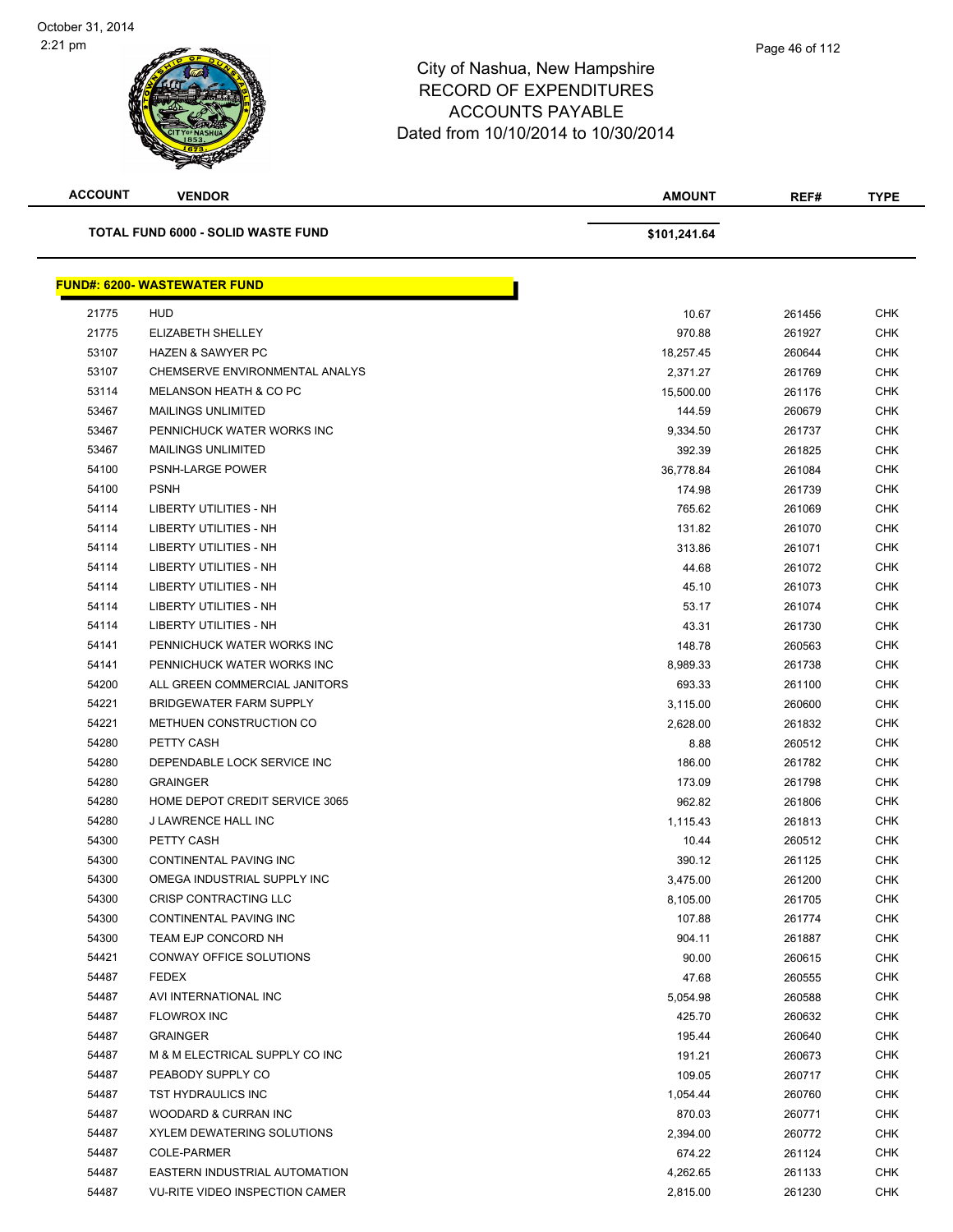

| Page 47 of 112 |
|----------------|
|                |

| <b>ACCOUNT</b> | <b>VENDOR</b>                       | <b>AMOUNT</b> | REF#   | <b>TYPE</b> |
|----------------|-------------------------------------|---------------|--------|-------------|
|                | <b>FUND#: 6200- WASTEWATER FUND</b> |               |        |             |
| 54487          | <b>VWR INTERNATIONAL</b>            | 635.60        | 261231 | <b>CHK</b>  |
| 54487          | EASTERN INDUSTRIAL AUTOMATION       | 811.36        | 261787 | <b>CHK</b>  |
| 54487          | <b>GRAINGER</b>                     | 550.00        | 261798 | <b>CHK</b>  |
| 54487          | HOME DEPOT CREDIT SERVICE 3065      | 232.67        | 261806 | <b>CHK</b>  |
| 54487          | M & M ELECTRICAL SUPPLY CO INC      | 675.10        | 261822 | <b>CHK</b>  |
| 54487          | MCMASTER-CARR                       | 555.14        | 261831 | <b>CHK</b>  |
| 54487          | NEW ENGLAND MOTOR FREIGHT           | 1,210.20      | 261845 | <b>CHK</b>  |
| 54600          | CN WOOD CO INC                      | 81.73         | 260611 | <b>CHK</b>  |
| 54600          | NAPA AUTO PARTS                     | 29.27         | 260695 | <b>CHK</b>  |
| 54828          | US BANK EQUIPMENT FINANCE           | 28.14         | 260574 | <b>CHK</b>  |
| 54828          | US BANK EQUIPMENT FINANCE           | 113.54        | 261014 | <b>CHK</b>  |
| 55109          | <b>BAYRING COMMUNICATIONS</b>       | 60.21         | 260550 | <b>CHK</b>  |
| 55109          | <b>FAIRPOINT COMMUNICATIONS</b>     | 733.92        | 260554 | <b>CHK</b>  |
| 55400          | URI COOPERATIVE EXTENSION           | 45.00         | 261090 | <b>CHK</b>  |
| 55607          | PETTY CASH                          | 58.71         | 260512 | <b>CHK</b>  |
| 55618          | <b>CITIZENS BANK</b>                | 1,533.55      | 147776 | ACH         |
| 55618          | <b>CITIZENS BANK</b>                | 1,553.78      | 147777 | <b>ACH</b>  |
| 55699          | ELECTRICAL INSTALLATIONS INC        | 800.00        | 260630 | <b>CHK</b>  |
| 61100          | WB MASON CO INC                     | 411.61        | 260769 | <b>CHK</b>  |
| 61100          | WB MASON CO INC                     | 120.00        | 261902 | <b>CHK</b>  |
| 61107          | UNIFIRST CORPORATION                | 235.38        | 260762 | <b>CHK</b>  |
| 61107          | MCMASTER-CARR                       | 134.20        | 261174 | <b>CHK</b>  |
| 61107          | UNIFIRST CORPORATION                | 486.13        | 261226 | <b>CHK</b>  |
| 61107          | <b>GRAINGER</b>                     | 65.46         | 261798 | <b>CHK</b>  |
| 61149          | <b>VWR INTERNATIONAL</b>            | 58.20         | 261231 | <b>CHK</b>  |
| 61149          | <b>VWR INTERNATIONAL</b>            | 58.20         | 261898 | <b>CHK</b>  |
| 61149          | <b>VWR INTERNATIONAL</b>            | 840.21        | 261899 | <b>CHK</b>  |
| 61156          | JCI JONES CHEMICALS INC             | 2,187.84      | 261155 | <b>CHK</b>  |
| 61156          | <b>BASF CORP</b>                    | 9,478.08      | 261760 | <b>CHK</b>  |
| 61156          | <b>JCI JONES CHEMICALS INC</b>      | 4,374.63      | 261815 | <b>CHK</b>  |
| 61156          | POLYDYNE INC                        | 4,738.00      | 261860 | <b>CHK</b>  |
| 61299          | <b>GRAINGER</b>                     | 279.00        | 260640 | <b>CHK</b>  |
| 61299          | HOME DEPOT CREDIT SERVICE 3065      | 41.94         | 260650 | <b>CHK</b>  |
| 61299          | OMEGA INDUSTRIAL SUPPLY INC         | 431.06        | 260713 | <b>CHK</b>  |
| 61299          | <b>VWR INTERNATIONAL</b>            | 272.80        | 260766 | <b>CHK</b>  |
| 61299          | MOORE MEDICAL LLC                   | 94.36         | 261181 | <b>CHK</b>  |
| 61300          | DENNIS K BURKE INC                  | 1,447.47      | 260622 | <b>CHK</b>  |
| 61310          | ALTERNATIVE VEHICLE SERVICE GR      | 637.06        | 261756 | <b>CHK</b>  |
| 61428          | PETTY CASH                          | 7.00          | 260512 | <b>CHK</b>  |
| 61807          | <b>WATER ENVIRONMENT FEDERATION</b> | 124.00        | 260768 | <b>CHK</b>  |
| 71000          | <b>FASTENAL CO</b>                  | 368.22        | 261136 | <b>CHK</b>  |
| 71000          | LANE INTERNATIONAL CORPORATION      | 3,154.67      | 261820 | <b>CHK</b>  |
| 71000          | MCMASTER-CARR                       | 262.55        | 261831 | <b>CHK</b>  |
| 71025          | HOME DEPOT CREDIT SERVICE 3065      | 171.95        | 260650 | <b>CHK</b>  |
| 71025          | M & M ELECTRICAL SUPPLY CO INC      | 79.35         | 260673 | <b>CHK</b>  |
| 71025          | MCMASTER-CARR                       | 32.84         | 260688 | <b>CHK</b>  |
| 71025          | <b>FASTENAL CO</b>                  | 19.48         | 261136 | <b>CHK</b>  |
| 71025          | HOME DEPOT CREDIT SERVICE 3065      | 17.97         | 261806 | <b>CHK</b>  |
| 71025          | MCMASTER-CARR                       | 278.66        | 261831 | <b>CHK</b>  |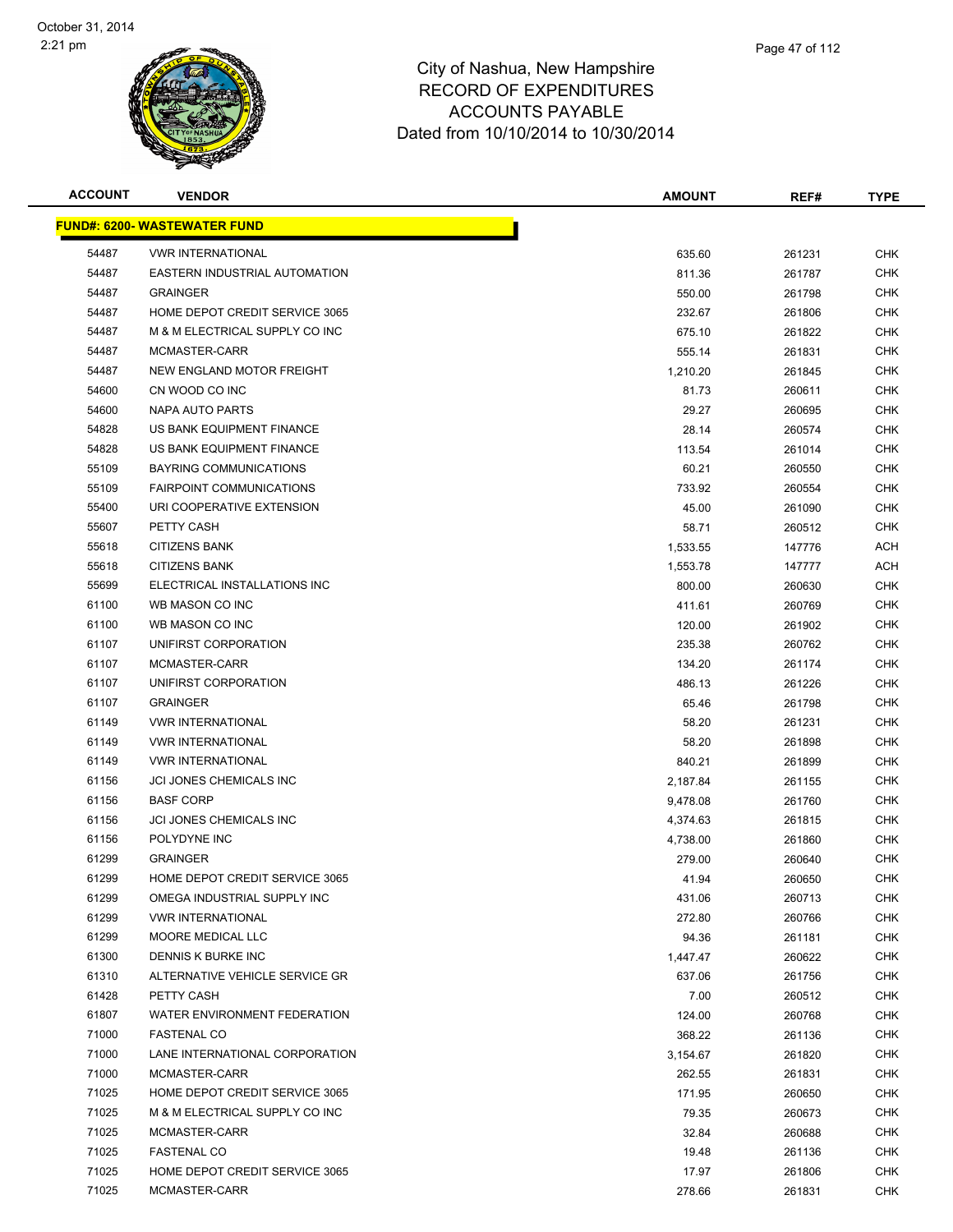

| <b>ACCOUNT</b> | <b>VENDOR</b>                            | <b>AMOUNT</b>  | REF#   | <b>TYPE</b> |
|----------------|------------------------------------------|----------------|--------|-------------|
|                | <b>FUND#: 6200- WASTEWATER FUND</b>      |                |        |             |
| 75200          | US BANK N.A. (091000022)                 | 38,060.02      | 147846 | <b>ACH</b>  |
|                |                                          |                |        |             |
| 81200          | <b>WRIGHT-PIERCE</b>                     | 7,230.68       | 261906 | <b>CHK</b>  |
| 81700          | <b>BROX INDUSTRIES INC.</b>              | 2,715.97       | 260601 | <b>CHK</b>  |
| 81700          | <b>HAZEN &amp; SAWYER PC</b>             | 805.12         | 261146 | <b>CHK</b>  |
| 81700          | <b>HAZEN &amp; SAWYER PC</b>             | 458.15         | 261803 | <b>CHK</b>  |
| 81700          | PENTA CORP                               | 137,350.87     | 260718 | <b>CHK</b>  |
| 81700          | WOODARD & CURRAN INC                     | 13,435.72      | 260771 | <b>CHK</b>  |
| 81700          | PENTA CORP                               | 70,574.45      | 261202 | <b>CHK</b>  |
| 81700          | <b>WOODARD &amp; CURRAN</b>              | 19,007.32      | 261905 | <b>CHK</b>  |
| 81700          | <b>HAZEN &amp; SAWYER PC</b>             | 56,124.54      | 261803 | <b>CHK</b>  |
| 81700          | METHUEN CONSTRUCTION CO                  | 435,295.00     | 261833 | <b>CHK</b>  |
| 81700          | <b>ROBERT W CHAMPAGNE</b>                | 41,618.03      | 261052 | <b>CHK</b>  |
| 81700          | <b>WRIGHT-PIERCE</b>                     | 5,318.46       | 261906 | <b>CHK</b>  |
| 81700          | METHUEN CONSTRUCTION CO                  | 21,825.83      | 261833 | <b>CHK</b>  |
|                | <b>TOTAL FUND 6200 - WASTEWATER FUND</b> | \$1,024,967.14 |        |             |

h

# **FUND#: 6500- PROPERTY & CASUALTY FUND**

| 53142 | HUB INT'L NEW ENGLAND LLC            | 17,500.00 | 147801 | <b>ACH</b> |
|-------|--------------------------------------|-----------|--------|------------|
| 54267 | STANLEY ELEVATOR CO INC              | 118.66    | 260747 | <b>CHK</b> |
| 54267 | STATE OF NEW HAMPSHIRE               | 100.00    | 261882 | <b>CHK</b> |
| 54421 | <b>CONWAY OFFICE SOLUTIONS</b>       | 130.00    | 260615 | <b>CHK</b> |
| 55200 | <b>PRIMA</b>                         | 220.00    | 260565 | <b>CHK</b> |
| 55421 | <b>ARLENE MALO</b>                   | 92.61     | 261699 | <b>CHK</b> |
| 55421 | <b>DAWN BURTON</b>                   | 77.77     | 261701 | <b>CHK</b> |
| 55421 | <b>JENNIFER DESHAIES</b>             | 614.42    | 261706 | <b>CHK</b> |
| 55421 | <b>DIANE VEINO</b>                   | 105.59    | 261721 | <b>CHK</b> |
| 59207 | ASSOCIATED RADIOLOGISTS PA           | 23.00     | 260993 | <b>CHK</b> |
| 59207 | DEVINE MILLIMET & BRANCH PA          | 144.60    | 260994 | <b>CHK</b> |
| 59207 | FOUNDATION MEDICAL PARTNERS          | 280.00    | 260995 | <b>CHK</b> |
| 59207 | FOUR SEASONS ORTHOPEDIC CENTER       | 176.00    | 260996 | <b>CHK</b> |
| 59207 | GAWRYL MACALLISTER & O'CONNOR        | 2,575.00  | 260997 | <b>CHK</b> |
| 59207 | LEWIS PHYSICAL MEDICINE ASSOC        | 1,365.00  | 260998 | <b>CHK</b> |
| 59207 | <b>MASSACHUSETTS GENERAL</b>         | 80.00     | 260999 | <b>CHK</b> |
| 59207 | MASSACHUSETTS GENERAL HOSPITAL       | 4,993.21  | 261000 | <b>CHK</b> |
| 59207 | <b>MERIDIAN RESOURCE CO</b>          | 327.67    | 261001 | <b>CHK</b> |
| 59207 | MERRIMACK VALLEY PHYSICAL            | 448.00    | 261002 | <b>CHK</b> |
| 59207 | OCCUPATIONAL HEALTH CTRS SOUTH       | 1,171.92  | 261004 | <b>CHK</b> |
| 59207 | PERFORMANCE REHAB INC                | 350.00    | 261006 | <b>CHK</b> |
| 59207 | SO NH REGIONAL MEDICAL CENTER        | 90.12     | 261007 | <b>CHK</b> |
| 59207 | SOUTHERN NH RADIOLOGY CONSULTA       | 36.00     | 261008 | <b>CHK</b> |
| 59207 | ST JOSEPH BUSINESS & HEALTH          | 701.00    | 261009 | <b>CHK</b> |
| 59207 | STONERIVER PHARMACY SOLUTIONS        | 288.66    | 261010 | <b>CHK</b> |
| 59207 | MICHAEL HATZIPETROS                  | 15.00     | 261468 | <b>CHK</b> |
| 59207 | ASSOCIATED RADIOLOGISTS PA           | 26.00     | 261469 | <b>CHK</b> |
| 59207 | EXCEL ORTHOPAEDIC SPECIALISTS        | 160.00    | 261470 | <b>CHK</b> |
| 59207 | <b>FOUNDATION MEDICAL PARTNERS</b>   | 154.00    | 261471 | <b>CHK</b> |
| 59207 | <b>GREATER NASHUA EMERGENCY PHYS</b> | 362.00    | 261472 | <b>CHK</b> |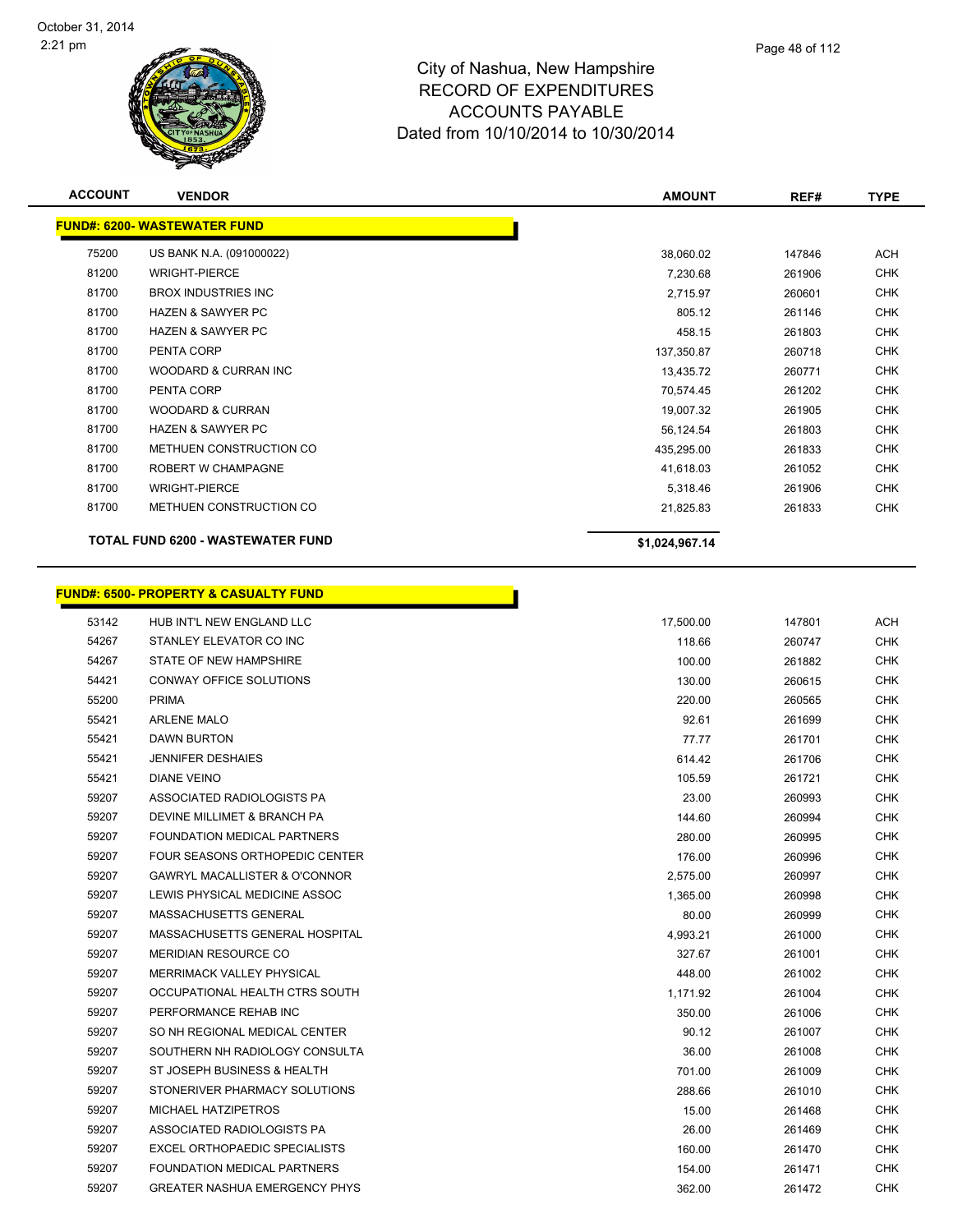

| <b>ACCOUNT</b> | <b>VENDOR</b>                                         | <b>AMOUNT</b> | REF#   | <b>TYPE</b> |
|----------------|-------------------------------------------------------|---------------|--------|-------------|
|                | <u> FUND#: 6500- PROPERTY &amp; CASUALTY FUND</u>     |               |        |             |
| 59207          | MASSACHUSETTS GENERAL HOSPITAL                        | 21,089.76     | 261473 | <b>CHK</b>  |
| 59207          | ORTHOCARE MEDICAL EQUIPMENT LL                        | 89.93         | 261474 | CHK         |
| 59207          | PERFORMANCE REHAB INC                                 | 550.00        | 261475 | CHK         |
| 59207          | SO NH REGIONAL MEDICAL CENTER                         | 3,307.81      | 261479 | CHK         |
| 59207          | ST JOSEPH BUSINESS & HEALTH                           | 123.00        | 261480 | <b>CHK</b>  |
| 59207          | STONERIVER PHARMACY SOLUTIONS                         | 897.19        | 261481 | CHK         |
| 59207          | TREASURER STATE OF NH                                 | 486.04        | 261742 | CHK         |
| 59207          | AMOSKEAG ANETHESIA PLLC                               | 225.00        | 261929 | CHK         |
| 59207          | ASSOCIATED RADIOLOGISTS PA                            | 23.00         | 261930 | CHK         |
| 59207          | <b>CULLENCOLLIMORE PLLC</b>                           | 4,637.50      | 261932 | CHK         |
| 59207          | EXCEL ORTHOPAEDIC SPECIALISTS                         | 8,873.60      | 261934 | CHK         |
| 59207          | FOUNDATION MEDICAL PARTNERS                           | 820.00        | 261935 | CHK         |
| 59207          | <b>JILL GAGNE</b>                                     | 37.13         | 261936 | CHK         |
| 59207          | <b>MERRIMACK VALLEY PHYSICAL</b>                      | 224.00        | 261939 | CHK         |
| 59207          | PERFORMANCE REHAB INC                                 | 900.00        | 261941 | CHK         |
| 59207          | PINNACLE REHABILITATION                               | 2,375.00      | 261942 | CHK         |
| 59207          | <b>SJ PHYSICIAN SERVICES</b>                          | 205.00        | 261944 | <b>CHK</b>  |
| 59207          | ST JOSEPH BUSINESS & HEALTH                           | 123.00        | 261946 | CHK         |
| 59207          | <b>ST JOSEPHS HOSPITAL</b>                            | 3,277.00      | 261947 | <b>CHK</b>  |
| 59207          | STONERIVER PHARMACY SOLUTIONS                         | 1,101.14      | 261948 | <b>CHK</b>  |
| 59225          | PIONEER TREE SERVICE LLC                              | 1,750.00      | 261476 | CHK         |
| 59225          | <b>BILLY BILINGSLEY</b>                               | 1,170.00      | 261931 | CHK         |
| 59225          | <b>CULLENCOLLIMORE PLLC</b>                           | 3,124.00      | 261932 | CHK         |
| 59225          | <b>GREATER NASHUA EMERGENCY PHYS</b>                  | 530.00        | 261937 | CHK         |
| 59225          | SO NH REGIONAL MEDICAL CENTER                         | 1,043.18      | 261945 | CHK         |
| 59225          | ST JOSEPH BUSINESS & HEALTH                           | 5,179.30      | 261946 | CHK         |
| 59250          | DAVID PERAULT                                         | 269.95        | 261005 | <b>CHK</b>  |
| 59250          | <b>RC WELDING LLC</b>                                 | 1,000.00      | 261478 | <b>CHK</b>  |
| 59250          | AMAZON                                                | 247.99        | 261928 | CHK         |
| 59250          | <b>MARVELL PLATE GLASS INC</b>                        | 177.69        | 261938 | CHK         |
| 59275          | NORTHEAST KUSTOM KREATIONS                            | 1,095.00      | 261003 | CHK         |
| 59275          | PRASHANT KHARADE                                      | 275.00        | 261477 | CHK         |
| 59275          | <b>CULLENCOLLIMORE PLLC</b>                           | 17.50         | 261932 | <b>CHK</b>  |
| 59275          | <b>D &amp; R TOWING INC</b>                           | 122.00        | 261933 | <b>CHK</b>  |
| 59275          | NIEDERMAN STANZEL & LINDSEY                           | 7,162.50      | 261940 | CHK         |
| 59275          | <b>RICK LABRIE APPRAISALS</b>                         | 120.00        | 261943 | <b>CHK</b>  |
| 61100          | WB MASON CO INC                                       | 215.40        | 261232 | <b>CHK</b>  |
| 68365          | OCCUPATIONAL DRUG TESTING LLC                         | 660.00        | 260712 | <b>CHK</b>  |
| 68365          | OCCUPATIONAL DRUG TESTING LLC                         | 555.00        | 261198 | <b>CHK</b>  |
|                | <b>TOTAL FUND 6500 - PROPERTY &amp; CASUALTY FUND</b> | \$106,805.84  |        |             |

#### **FUND#: 6600- BENEFITS SELF INSURANCE FUND**

| 21545 | NORTHERN NEW ENGLAND BENEFIT | 41.480.96 | 147841 | ACH |
|-------|------------------------------|-----------|--------|-----|
| 59500 | HARVARD PILGRIM HEALTH CARE  | 23.339.68 | 147839 | ACH |
| 59507 | ANTHEM BCBS OF NE            | 83.18     | 147771 | ACH |
| 59507 | ANTHEM BCBS OF NE            | 32.140.86 | 147771 | ACH |
| 59507 | ANTHEM BCBS OF NE            | 63.158.23 | 147799 | ACH |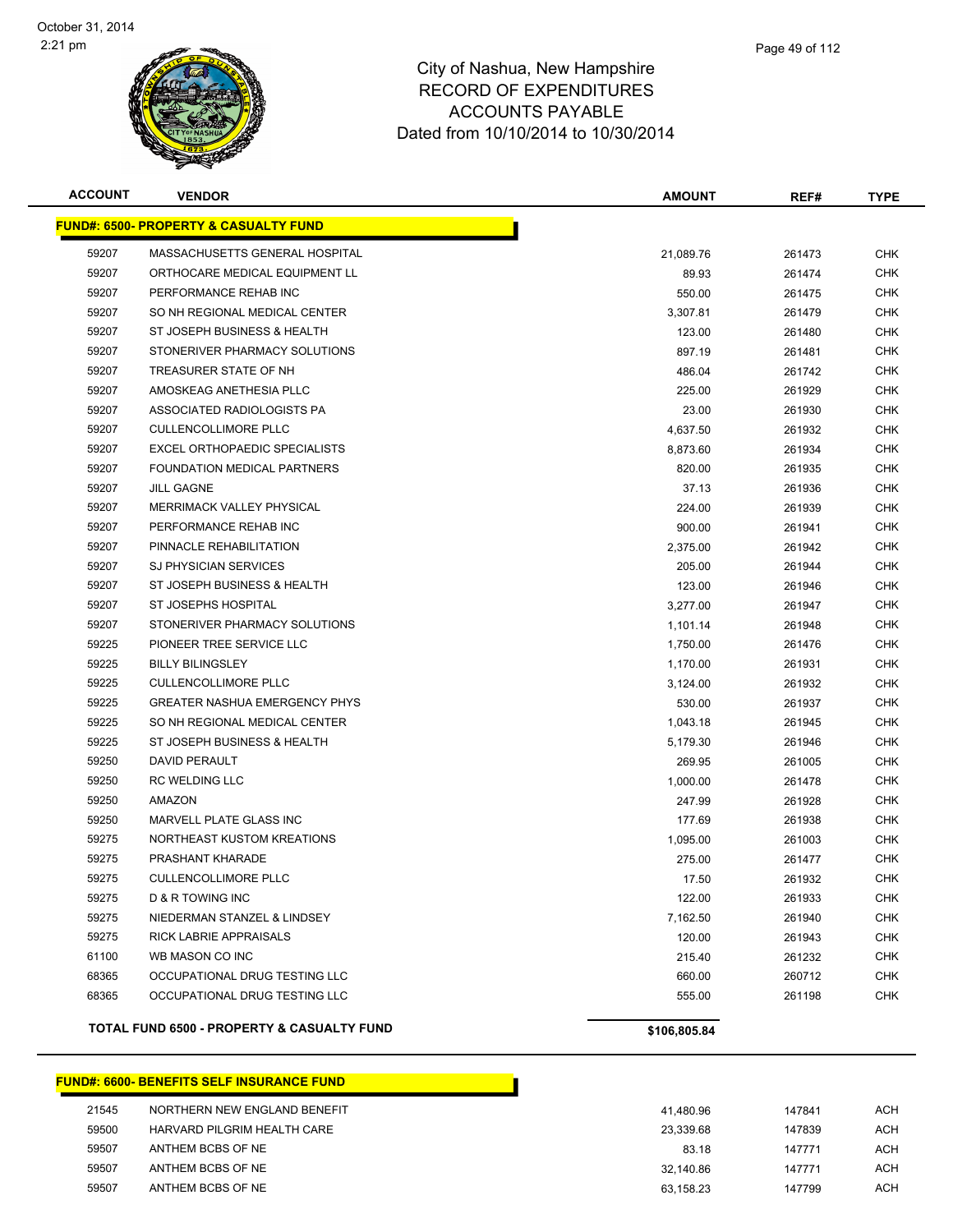

|              | Page 50 of 112 |
|--------------|----------------|
| mpshire      |                |
| <b>TURES</b> |                |
|              |                |

| <b>FUND#: 6600- BENEFITS SELF INSURANCE FUND</b><br>59507<br>ANTHEM BCBS OF NE<br>36,135.38<br>147837<br>59507<br>ANTHEM BCBS OF NE<br>475,380.35<br>147771<br>59507<br>ANTHEM BCBS OF NE<br>147799<br>443,807.98<br>59507<br>ANTHEM BCBS OF NE<br>563,393.74<br>147837<br>59507<br>ANTHEM BCBS OF NE<br>51,589.44<br>147771<br>59507<br>ANTHEM BCBS OF NE<br>147799<br>56,027.09<br>59507<br>ANTHEM BCBS OF NE<br>43,078.55<br>147837<br>59507<br>HARVARD PILGRIM HEALTH CARE<br>147772<br>84,115.70<br>59507<br>HARVARD PILGRIM HEALTH CARE<br>147800<br>118,785.41<br>59507<br>HARVARD PILGRIM HEALTH CARE<br>109,517.28<br>147839<br>59525<br>NORTHEAST DELTA DENTAL<br>31,555.67<br>147773<br>59525<br>NORTHEAST DELTA DENTAL<br>29,022.94<br>147802<br>NORTHEAST DELTA DENTAL<br>59525<br>22,055.04<br>147840<br>TOTAL FUND 6600 - BENEFITS SELF INSURANCE FUND<br>\$2,224,667.48<br><b>FUND#: 7020- UAW EDUCATIONAL ASSISTANCE</b><br><b>LINDA PANNY</b><br>51607<br>780.00<br>261710<br>51607<br><b>JILL STANSFIELD</b><br>1,440.00<br>261720<br><b>TOTAL FUND 7020 - UAW EDUCATIONAL ASSISTANCE</b><br>\$2,220.00<br><b>FUND#: 7026- CAPITAL EQUIPMENT RESERVE FUND</b><br>81500<br>MACMULKIN CHEVROLET INC<br>21,564.00<br>260674<br>81500<br>MACMULKIN CHEVROLET INC<br>21,064.00<br>260675<br>81500<br>MACMULKIN CHEVROLET INC<br>19,764.00<br>260676<br>81500<br>MACMULKIN CHEVROLET INC<br>19,864.00<br>260677<br><b>TOTAL FUND 7026 - CAPITAL EQUIPMENT RESERVE FUND</b><br>\$82,256.00 |  |  | <b>TYPE</b>              |  |
|--------------------------------------------------------------------------------------------------------------------------------------------------------------------------------------------------------------------------------------------------------------------------------------------------------------------------------------------------------------------------------------------------------------------------------------------------------------------------------------------------------------------------------------------------------------------------------------------------------------------------------------------------------------------------------------------------------------------------------------------------------------------------------------------------------------------------------------------------------------------------------------------------------------------------------------------------------------------------------------------------------------------------------------------------------------------------------------------------------------------------------------------------------------------------------------------------------------------------------------------------------------------------------------------------------------------------------------------------------------------------------------------------------------------------------------------------------------------------------------------------------|--|--|--------------------------|--|
|                                                                                                                                                                                                                                                                                                                                                                                                                                                                                                                                                                                                                                                                                                                                                                                                                                                                                                                                                                                                                                                                                                                                                                                                                                                                                                                                                                                                                                                                                                        |  |  |                          |  |
|                                                                                                                                                                                                                                                                                                                                                                                                                                                                                                                                                                                                                                                                                                                                                                                                                                                                                                                                                                                                                                                                                                                                                                                                                                                                                                                                                                                                                                                                                                        |  |  | <b>ACH</b>               |  |
|                                                                                                                                                                                                                                                                                                                                                                                                                                                                                                                                                                                                                                                                                                                                                                                                                                                                                                                                                                                                                                                                                                                                                                                                                                                                                                                                                                                                                                                                                                        |  |  | <b>ACH</b>               |  |
|                                                                                                                                                                                                                                                                                                                                                                                                                                                                                                                                                                                                                                                                                                                                                                                                                                                                                                                                                                                                                                                                                                                                                                                                                                                                                                                                                                                                                                                                                                        |  |  | <b>ACH</b>               |  |
|                                                                                                                                                                                                                                                                                                                                                                                                                                                                                                                                                                                                                                                                                                                                                                                                                                                                                                                                                                                                                                                                                                                                                                                                                                                                                                                                                                                                                                                                                                        |  |  | <b>ACH</b>               |  |
|                                                                                                                                                                                                                                                                                                                                                                                                                                                                                                                                                                                                                                                                                                                                                                                                                                                                                                                                                                                                                                                                                                                                                                                                                                                                                                                                                                                                                                                                                                        |  |  | <b>ACH</b>               |  |
|                                                                                                                                                                                                                                                                                                                                                                                                                                                                                                                                                                                                                                                                                                                                                                                                                                                                                                                                                                                                                                                                                                                                                                                                                                                                                                                                                                                                                                                                                                        |  |  | <b>ACH</b>               |  |
|                                                                                                                                                                                                                                                                                                                                                                                                                                                                                                                                                                                                                                                                                                                                                                                                                                                                                                                                                                                                                                                                                                                                                                                                                                                                                                                                                                                                                                                                                                        |  |  | <b>ACH</b>               |  |
|                                                                                                                                                                                                                                                                                                                                                                                                                                                                                                                                                                                                                                                                                                                                                                                                                                                                                                                                                                                                                                                                                                                                                                                                                                                                                                                                                                                                                                                                                                        |  |  | <b>ACH</b>               |  |
|                                                                                                                                                                                                                                                                                                                                                                                                                                                                                                                                                                                                                                                                                                                                                                                                                                                                                                                                                                                                                                                                                                                                                                                                                                                                                                                                                                                                                                                                                                        |  |  | <b>ACH</b>               |  |
|                                                                                                                                                                                                                                                                                                                                                                                                                                                                                                                                                                                                                                                                                                                                                                                                                                                                                                                                                                                                                                                                                                                                                                                                                                                                                                                                                                                                                                                                                                        |  |  | <b>ACH</b>               |  |
|                                                                                                                                                                                                                                                                                                                                                                                                                                                                                                                                                                                                                                                                                                                                                                                                                                                                                                                                                                                                                                                                                                                                                                                                                                                                                                                                                                                                                                                                                                        |  |  | <b>ACH</b>               |  |
|                                                                                                                                                                                                                                                                                                                                                                                                                                                                                                                                                                                                                                                                                                                                                                                                                                                                                                                                                                                                                                                                                                                                                                                                                                                                                                                                                                                                                                                                                                        |  |  | <b>ACH</b>               |  |
|                                                                                                                                                                                                                                                                                                                                                                                                                                                                                                                                                                                                                                                                                                                                                                                                                                                                                                                                                                                                                                                                                                                                                                                                                                                                                                                                                                                                                                                                                                        |  |  | <b>ACH</b>               |  |
|                                                                                                                                                                                                                                                                                                                                                                                                                                                                                                                                                                                                                                                                                                                                                                                                                                                                                                                                                                                                                                                                                                                                                                                                                                                                                                                                                                                                                                                                                                        |  |  |                          |  |
|                                                                                                                                                                                                                                                                                                                                                                                                                                                                                                                                                                                                                                                                                                                                                                                                                                                                                                                                                                                                                                                                                                                                                                                                                                                                                                                                                                                                                                                                                                        |  |  |                          |  |
|                                                                                                                                                                                                                                                                                                                                                                                                                                                                                                                                                                                                                                                                                                                                                                                                                                                                                                                                                                                                                                                                                                                                                                                                                                                                                                                                                                                                                                                                                                        |  |  |                          |  |
|                                                                                                                                                                                                                                                                                                                                                                                                                                                                                                                                                                                                                                                                                                                                                                                                                                                                                                                                                                                                                                                                                                                                                                                                                                                                                                                                                                                                                                                                                                        |  |  | <b>CHK</b><br><b>CHK</b> |  |
|                                                                                                                                                                                                                                                                                                                                                                                                                                                                                                                                                                                                                                                                                                                                                                                                                                                                                                                                                                                                                                                                                                                                                                                                                                                                                                                                                                                                                                                                                                        |  |  |                          |  |
|                                                                                                                                                                                                                                                                                                                                                                                                                                                                                                                                                                                                                                                                                                                                                                                                                                                                                                                                                                                                                                                                                                                                                                                                                                                                                                                                                                                                                                                                                                        |  |  |                          |  |
|                                                                                                                                                                                                                                                                                                                                                                                                                                                                                                                                                                                                                                                                                                                                                                                                                                                                                                                                                                                                                                                                                                                                                                                                                                                                                                                                                                                                                                                                                                        |  |  |                          |  |
|                                                                                                                                                                                                                                                                                                                                                                                                                                                                                                                                                                                                                                                                                                                                                                                                                                                                                                                                                                                                                                                                                                                                                                                                                                                                                                                                                                                                                                                                                                        |  |  |                          |  |
|                                                                                                                                                                                                                                                                                                                                                                                                                                                                                                                                                                                                                                                                                                                                                                                                                                                                                                                                                                                                                                                                                                                                                                                                                                                                                                                                                                                                                                                                                                        |  |  | <b>CHK</b>               |  |
|                                                                                                                                                                                                                                                                                                                                                                                                                                                                                                                                                                                                                                                                                                                                                                                                                                                                                                                                                                                                                                                                                                                                                                                                                                                                                                                                                                                                                                                                                                        |  |  | <b>CHK</b>               |  |
|                                                                                                                                                                                                                                                                                                                                                                                                                                                                                                                                                                                                                                                                                                                                                                                                                                                                                                                                                                                                                                                                                                                                                                                                                                                                                                                                                                                                                                                                                                        |  |  | <b>CHK</b>               |  |
|                                                                                                                                                                                                                                                                                                                                                                                                                                                                                                                                                                                                                                                                                                                                                                                                                                                                                                                                                                                                                                                                                                                                                                                                                                                                                                                                                                                                                                                                                                        |  |  | <b>CHK</b>               |  |
|                                                                                                                                                                                                                                                                                                                                                                                                                                                                                                                                                                                                                                                                                                                                                                                                                                                                                                                                                                                                                                                                                                                                                                                                                                                                                                                                                                                                                                                                                                        |  |  |                          |  |
| <b>FUND#: 7052- MINE FALLS PARK ETF</b>                                                                                                                                                                                                                                                                                                                                                                                                                                                                                                                                                                                                                                                                                                                                                                                                                                                                                                                                                                                                                                                                                                                                                                                                                                                                                                                                                                                                                                                                |  |  |                          |  |
| 54280<br><b>HOLDEN ENGINEERING &amp; SURVEYING</b><br>5,000.00<br>260649                                                                                                                                                                                                                                                                                                                                                                                                                                                                                                                                                                                                                                                                                                                                                                                                                                                                                                                                                                                                                                                                                                                                                                                                                                                                                                                                                                                                                               |  |  | <b>CHK</b>               |  |
| 54280<br><b>BROX INDUSTRIES INC</b><br>52.98<br>261115                                                                                                                                                                                                                                                                                                                                                                                                                                                                                                                                                                                                                                                                                                                                                                                                                                                                                                                                                                                                                                                                                                                                                                                                                                                                                                                                                                                                                                                 |  |  | <b>CHK</b>               |  |
| 54280<br>HOME DEPOT CREDIT SERVICE 3065<br>102.66<br>261149                                                                                                                                                                                                                                                                                                                                                                                                                                                                                                                                                                                                                                                                                                                                                                                                                                                                                                                                                                                                                                                                                                                                                                                                                                                                                                                                                                                                                                            |  |  | <b>CHK</b>               |  |
| 54280<br>PENNICHUCK WATER WORKS INC<br>1,719.52<br>261738                                                                                                                                                                                                                                                                                                                                                                                                                                                                                                                                                                                                                                                                                                                                                                                                                                                                                                                                                                                                                                                                                                                                                                                                                                                                                                                                                                                                                                              |  |  | <b>CHK</b>               |  |
| 54280<br>UNITED SITE SERVICES NORTHEAST<br>164.91<br>261895                                                                                                                                                                                                                                                                                                                                                                                                                                                                                                                                                                                                                                                                                                                                                                                                                                                                                                                                                                                                                                                                                                                                                                                                                                                                                                                                                                                                                                            |  |  | <b>CHK</b>               |  |
| 55514<br>TREASURER STATE OF NH<br>25.00<br>260571                                                                                                                                                                                                                                                                                                                                                                                                                                                                                                                                                                                                                                                                                                                                                                                                                                                                                                                                                                                                                                                                                                                                                                                                                                                                                                                                                                                                                                                      |  |  | <b>CHK</b>               |  |
|                                                                                                                                                                                                                                                                                                                                                                                                                                                                                                                                                                                                                                                                                                                                                                                                                                                                                                                                                                                                                                                                                                                                                                                                                                                                                                                                                                                                                                                                                                        |  |  |                          |  |
|                                                                                                                                                                                                                                                                                                                                                                                                                                                                                                                                                                                                                                                                                                                                                                                                                                                                                                                                                                                                                                                                                                                                                                                                                                                                                                                                                                                                                                                                                                        |  |  |                          |  |
| <b>TOTAL FUND 7052 - MINE FALLS PARK ETF</b><br>\$7,065.07                                                                                                                                                                                                                                                                                                                                                                                                                                                                                                                                                                                                                                                                                                                                                                                                                                                                                                                                                                                                                                                                                                                                                                                                                                                                                                                                                                                                                                             |  |  |                          |  |
| <b>FUND#: 7062- ENERGY EFFICIENCY ETF</b>                                                                                                                                                                                                                                                                                                                                                                                                                                                                                                                                                                                                                                                                                                                                                                                                                                                                                                                                                                                                                                                                                                                                                                                                                                                                                                                                                                                                                                                              |  |  |                          |  |
| 54280<br><b>LIGHTEC INC</b><br>28,038.27<br>260670                                                                                                                                                                                                                                                                                                                                                                                                                                                                                                                                                                                                                                                                                                                                                                                                                                                                                                                                                                                                                                                                                                                                                                                                                                                                                                                                                                                                                                                     |  |  | <b>CHK</b>               |  |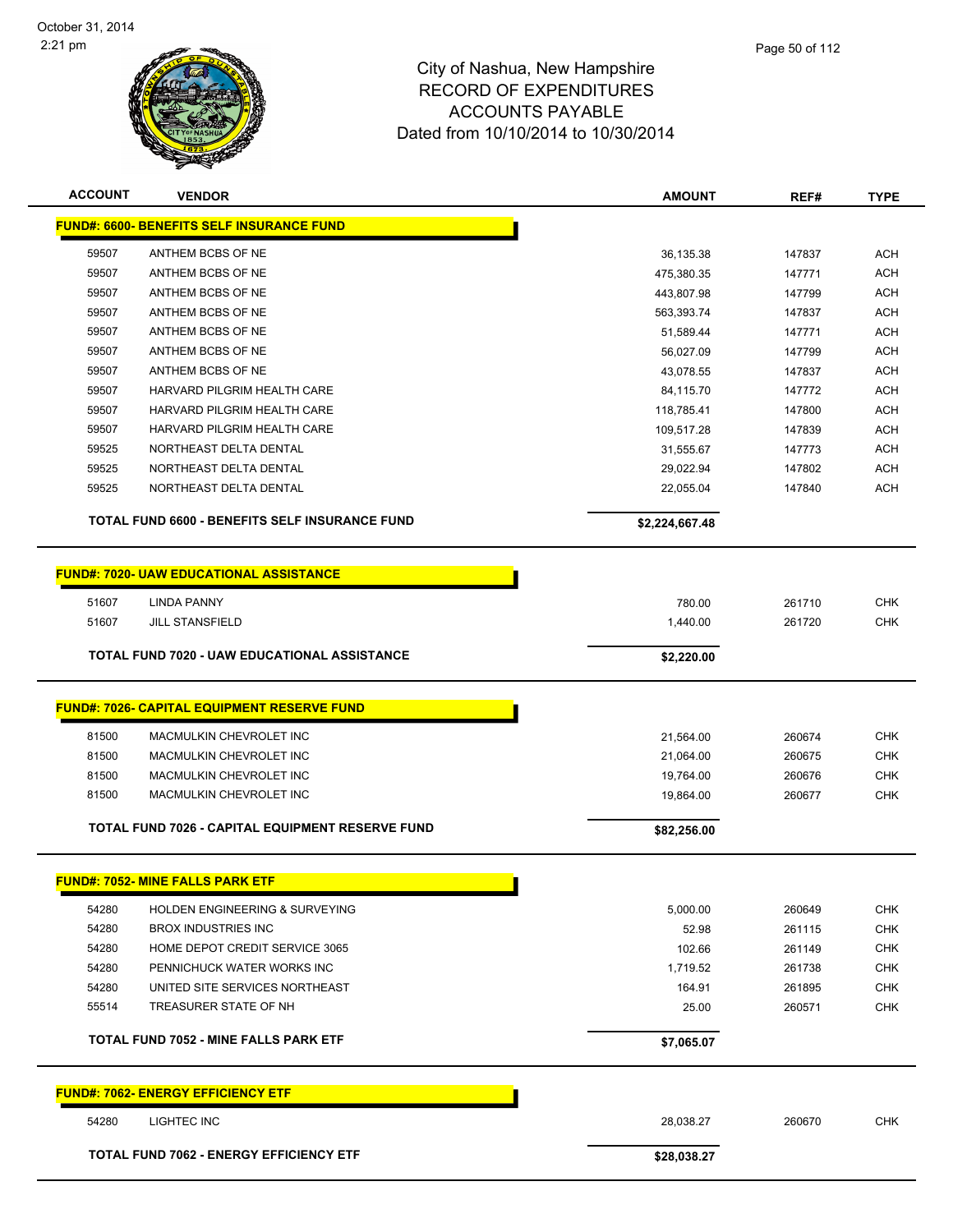

| <b>ACCOUNT</b>                         | <b>VENDOR</b>                                      | <b>AMOUNT</b> | REF#   | <b>TYPE</b> |
|----------------------------------------|----------------------------------------------------|---------------|--------|-------------|
|                                        | <b>FUND#: 7076- REG VOC ED CAPITAL RESERVE</b>     |               |        |             |
| 71000                                  | COMPUTER HUT dba IT INSIDERS                       | 349.95        | 260829 | <b>CHK</b>  |
| 71000                                  | PRO AV SYSTEMS INC                                 | 9,780.00      | 261403 | <b>CHK</b>  |
|                                        |                                                    |               |        |             |
|                                        | TOTAL FUND 7076 - REG VOC ED CAPITAL RESERVE       | \$10,129.95   |        |             |
|                                        | <b>FUND#: 7506- ETF CONTRIB-WOODLAWN CEMETERY</b>  |               |        |             |
| 54821                                  | <b>GRAND RENTAL STATION</b>                        | 247.50        | 260641 | <b>CHK</b>  |
| 71999                                  | NORTHERN SAFETY CO INC                             | 375.14        | 261851 | <b>CHK</b>  |
|                                        |                                                    |               |        |             |
|                                        | TOTAL FUND 7506 - ETF CONTRIB-WOODLAWN CEMETERY    | \$622.64      |        |             |
|                                        | <b>FUND#: 7510- POLICE-RAD SYST PROG ETF</b>       |               |        |             |
| 61910                                  | PETTY CASH                                         | 32.70         | 261050 | <b>CHK</b>  |
|                                        | <b>TOTAL FUND 7510 - POLICE-RAD SYST PROG ETF</b>  | \$32.70       |        |             |
|                                        |                                                    |               |        |             |
|                                        | <b>FUND#: 7514- PW-AMHERST ST TRAF MITIGATION</b>  |               |        |             |
| 55699                                  | <b>CLASSIC CURB INC</b>                            | 9,890.00      | 261123 | <b>CHK</b>  |
| 61560                                  | PHOENIX PRECAST PRODUCTS                           | 1,737.00      | 260720 | <b>CHK</b>  |
| 61560                                  | <b>BROX INDUSTRIES INC</b>                         | 444.90        | 261114 | <b>CHK</b>  |
| 61560                                  | <b>BROX INDUSTRIES INC</b>                         | 341.10        | 261767 | <b>CHK</b>  |
|                                        | TOTAL FUND 7514 - PW-AMHERST ST TRAF MITIGATION    | \$12,413.00   |        |             |
|                                        | <u> FUND#: 7526- CHAIRMAN FUND-BOARD OF HEALTH</u> |               |        |             |
| 55400<br><b>NHPHA</b>                  |                                                    | 450.00        | 260707 | <b>CHK</b>  |
|                                        |                                                    |               |        |             |
|                                        | TOTAL FUND 7526 - CHAIRMAN FUND-BOARD OF HEALTH    | \$450.00      |        |             |
| <b>FUND#: 7560- SCHOOL IMPACT FEES</b> |                                                    |               |        |             |
| 45814                                  | STINSON PARK ASSOCIATES, LLC                       | 1,990.00      | 261484 | <b>CHK</b>  |
|                                        | <b>TOTAL FUND 7560 - SCHOOL IMPACT FEES</b>        | \$1,990.00    |        |             |
|                                        | <b>FUND#: 7565- SCHOOL RELATED PROGRAMS-ETF</b>    |               |        |             |
| 55642                                  | ROBERT BELIVEAU                                    | 64.00         | 261265 | <b>CHK</b>  |
| 55642                                  | PAUL FLEISNER                                      | 60.00         | 261323 | <b>CHK</b>  |
| 55690                                  | FIRST STUDENT INC                                  | 437.64        | 261321 | <b>CHK</b>  |
| 55690                                  | FIRST STUDENT INC                                  | 160.86        | 261509 | <b>CHK</b>  |
| 61135                                  | SCHOOL SPECIALTY                                   | 614.81        | 260940 | CHK         |
| 61299                                  | NASHUA POLICE ATHLETIC LEAGUE                      | 125.00        | 261639 | CHK         |
| 61299                                  | PRO SALES                                          | 378.00        | 261651 | <b>CHK</b>  |
| 61875                                  | <b>BARNES &amp; NOBLE INC</b>                      | 120.00        | 261259 | <b>CHK</b>  |
| 61875                                  | <b>BRANDI MACDONALD</b>                            | 70.55         | 261623 | <b>CHK</b>  |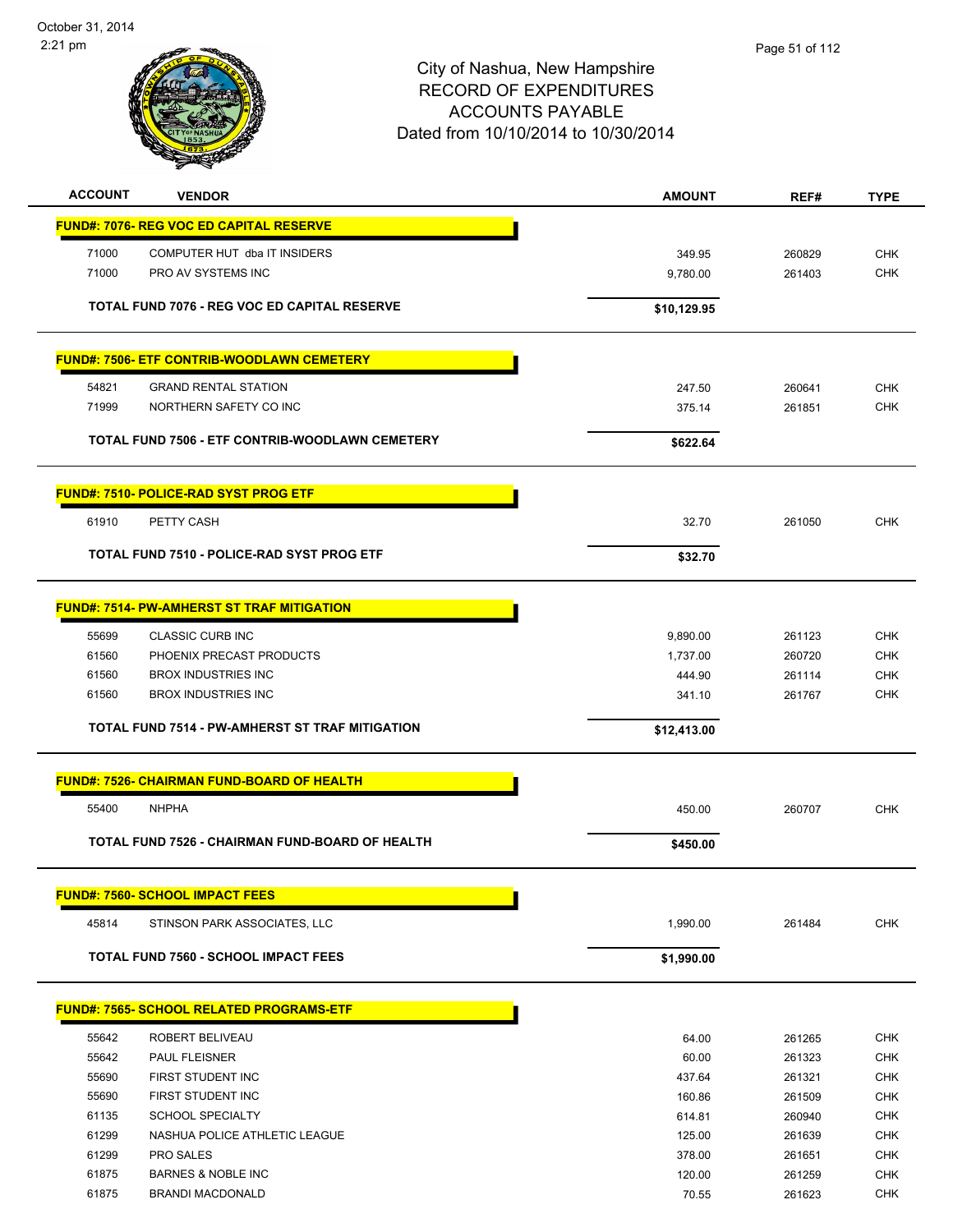

| <b>ACCOUNT</b><br><b>VENDOR</b>                 | <b>AMOUNT</b> | REF#   | <b>TYPE</b> |
|-------------------------------------------------|---------------|--------|-------------|
| <b>FUND#: 7565- SCHOOL RELATED PROGRAMS-ETF</b> |               |        |             |
| 71221<br><b>APPLE INC</b>                       | 1,495.00      | 261519 | <b>CHK</b>  |
| 71221<br>COMPUTER HUT dba IT INSIDERS           | 599.25        | 261553 | <b>CHK</b>  |
|                                                 |               |        |             |
| TOTAL FUND 7565 - SCHOOL RELATED PROGRAMS-ETF   | \$4,125.11    |        |             |
| <b>FUND#: 7572- JEFF MORIN-ROBY PARK ETF</b>    |               |        |             |
| 55658<br><b>JEAN'S EXPRESS DOGS</b>             | 567.00        | 261156 | <b>CHK</b>  |
| 61299<br><b>M &amp; N SPORTS LLC</b>            | 516.50        | 261823 | <b>CHK</b>  |
|                                                 |               |        |             |
| TOTAL FUND 7572 - JEFF MORIN-ROBY PARK ETF      | \$1,083.50    |        |             |
| <b>FUND#: 8063- LIBRARY-HENRY STEARNS FUND</b>  |               |        |             |
| 61807<br><b>BAKER &amp; TAYLOR</b>              | 153.00        | 260590 | <b>CHK</b>  |
| 61807<br><b>INGRAM LIBRARY SERVICES</b>         | 6.49          | 260657 | <b>CHK</b>  |
| 61807<br><b>BAKER &amp; TAYLOR</b>              | 520.50        | 261107 | <b>CHK</b>  |
| 61807<br>AMAZON                                 | 21.49         | 261723 | <b>CHK</b>  |
| 61807<br><b>BAKER &amp; TAYLOR</b>              | 150.17        | 261758 | <b>CHK</b>  |
| 61814<br>RANDOM HOUSE LLC                       | 183.75        | 261207 | <b>CHK</b>  |
| TOTAL FUND 8063 - LIBRARY-HENRY STEARNS FUND    | \$1,035.40    |        |             |
| <b>FUND#: 8400- AGENCY-DEVELOPER ESCROWS</b>    |               |        |             |
| 21730<br>RONALD SAVOIE                          | 5,125.00      | 261215 | <b>CHK</b>  |
| TOTAL FUND 8400 - AGENCY-DEVELOPER ESCROWS      | \$5,125.00    |        |             |
|                                                 |               |        |             |
| <b>FUND#: 8635- JAMES GREELEY SCHOL</b>         |               |        |             |
| <b>SARAH HALL</b><br>68370                      | 100.00        | 261483 | <b>CHK</b>  |
| <b>TOTAL FUND 8635 - JAMES GREELEY SCHOL</b>    | \$100.00      |        |             |
|                                                 |               |        |             |

**Grand Total:**

**\$15,303,841.40**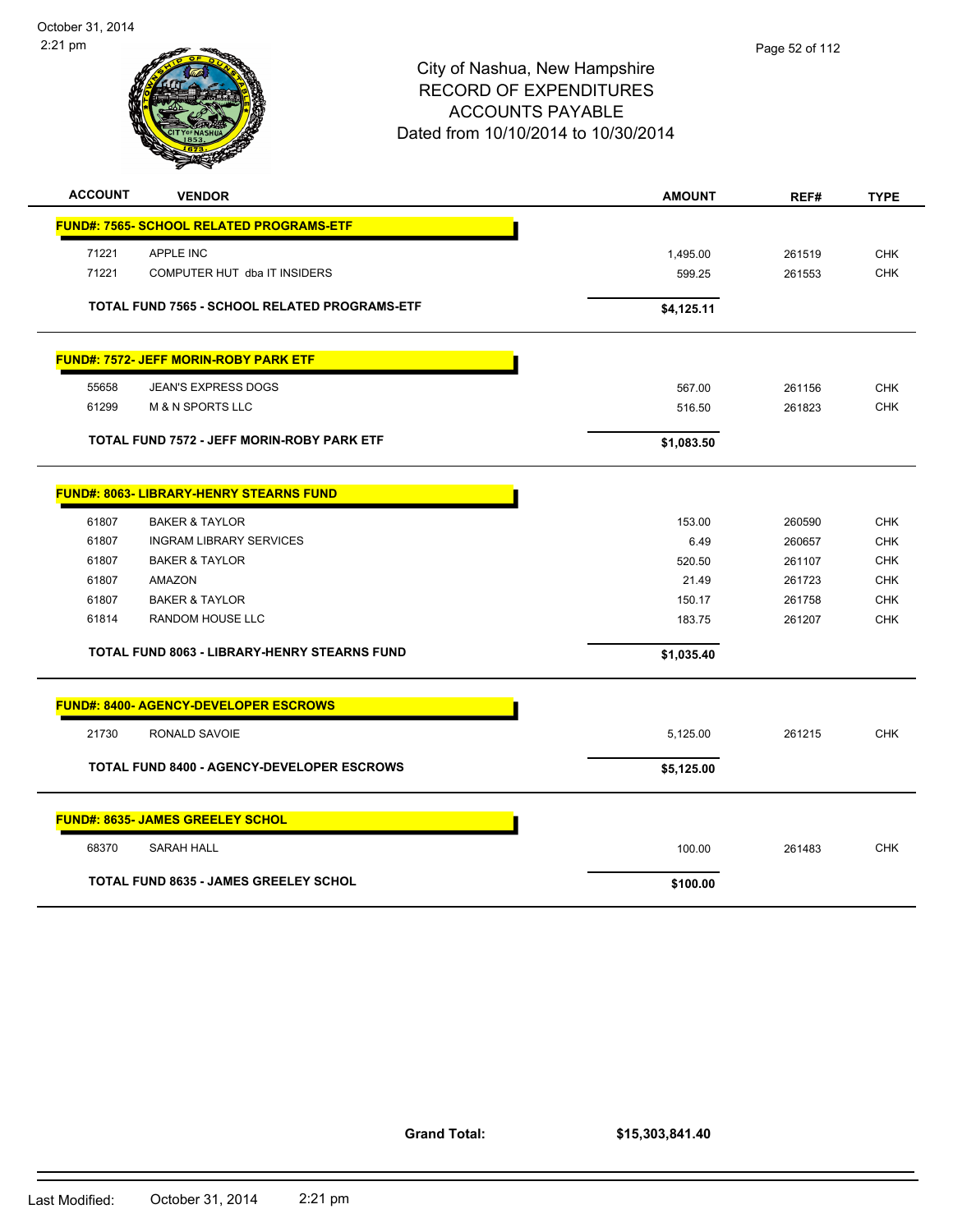

| <b>PAY DATE</b>                   |                          | <b>ACCOUNT</b>                       | <b>DESCRIPTION</b>             | <b>AMOUNT</b> |
|-----------------------------------|--------------------------|--------------------------------------|--------------------------------|---------------|
| <b>FUND#: 1000 - GENERAL FUND</b> |                          |                                      |                                |               |
|                                   |                          |                                      |                                |               |
| 101                               | <b>MAYOR</b>             |                                      |                                |               |
|                                   | 10/16/14                 | 51100                                | CITIZEN SERVICES DIRECTOR      | 903.15        |
|                                   | 10/23/14                 | 51100                                | CITIZEN SERVICES DIRECTOR      | 903.15        |
|                                   | 10/30/14                 | 51100                                | CITIZEN SERVICES DIRECTOR      | 903.15        |
|                                   | 10/16/14                 | 51100                                | <b>COMMUNICATIONS DIRECTOR</b> | 852.15        |
|                                   | 10/23/14                 | 51100                                | <b>COMMUNICATIONS DIRECTOR</b> | 852.15        |
|                                   | 10/30/14                 | 51100                                | <b>COMMUNICATIONS DIRECTOR</b> | 852.15        |
|                                   | 10/16/14                 | 51100                                | <b>EXECUTIVE SECRETARY AA</b>  | 903.15        |
|                                   | 10/23/14                 | 51100                                | EXECUTIVE SECRETARY AA         | 903.15        |
|                                   | 10/30/14                 | 51100                                | EXECUTIVE SECRETARY AA         | 903.15        |
|                                   | 10/16/14                 | 51100                                | <b>SECRETARY RECEPTIONIST</b>  | 565.55        |
|                                   | 10/23/14                 | 51100                                | <b>SECRETARY RECEPTIONIST</b>  | 565.55        |
|                                   | 10/30/14                 | 51100                                | SECRETARY RECEPTIONIST         | 565.55        |
|                                   | 10/16/14                 | 51500                                | <b>MAYOR</b>                   | 2,115.95      |
|                                   | 10/23/14                 | 51500                                | <b>MAYOR</b>                   | 2,115.95      |
|                                   | 10/30/14                 | 51500                                | <b>MAYOR</b>                   | 2,115.95      |
|                                   | 10/30/14                 | 55118                                | TELEPHONE-CELLULAR             | 50.00         |
|                                   |                          |                                      |                                |               |
|                                   | <b>TOTAL 101 - MAYOR</b> |                                      |                                | \$16,069.85   |
|                                   |                          |                                      |                                |               |
| 102                               | <b>BOARD OF ALDERMEN</b> |                                      |                                |               |
|                                   | 10/16/14                 | 51100                                | ALDERMANIC LEGISLATION MANAGER | 1,446.40      |
|                                   | 10/23/14                 | 51100                                | ALDERMANIC LEGISLATION MANAGER | 1,446.40      |
|                                   | 10/30/14                 | 51100                                | ALDERMANIC LEGISLATION MANAGER | 1,446.40      |
|                                   | 10/16/14                 | 51200                                | LEGISLATIVE TRANSCRIPTION SPEC | 437.53        |
|                                   | 10/23/14                 | 51200                                | LEGISLATIVE TRANSCRIPTION SPEC | 428.88        |
|                                   | 10/30/14                 | 51200                                | LEGISLATIVE TRANSCRIPTION SPEC | 394.22        |
|                                   |                          | <b>TOTAL 102 - BOARD OF ALDERMEN</b> |                                | \$5,599.83    |
|                                   |                          |                                      |                                |               |
| 103                               | <b>LEGAL</b>             |                                      |                                |               |
|                                   | 10/16/14                 | 51100                                | ASSISTANT CORP COUNSEL         | 1,364.20      |
|                                   | 10/23/14                 | 51100                                | ASSISTANT CORP COUNSEL         | 1,364.20      |
|                                   | 10/30/14                 | 51100                                | ASSISTANT CORP COUNSEL         | 1,364.20      |
|                                   | 10/16/14                 | 51100                                | CORPORATION COUNSEL            | 2,229.60      |
|                                   | 10/23/14                 | 51100                                | CORPORATION COUNSEL            | 2,229.60      |
|                                   | 10/30/14                 | 51100                                | <b>CORPORATION COUNSEL</b>     | 2,229.60      |
|                                   | 10/16/14                 | 51100                                | DEPUTY CORPORATION COUNSEL     | 2,028.40      |
|                                   | 10/23/14                 | 51100                                | DEPUTY CORPORATION COUNSEL     | 2,028.40      |
|                                   | 10/30/14                 | 51100                                | DEPUTY CORPORATION COUNSEL     | 2,028.41      |
|                                   | 10/16/14                 | 51100                                | <b>LEGAL ASSISTANT</b>         | 1,901.05      |
|                                   | 10/23/14                 | 51100                                | <b>LEGAL ASSISTANT</b>         | 1,901.05      |
|                                   | 10/30/14                 | 51100                                | <b>LEGAL ASSISTANT</b>         | 1,901.05      |
|                                   | 10/30/14                 | 55118                                | TELEPHONE-CELLULAR             | 100.00        |
|                                   | <b>TOTAL 103 - LEGAL</b> |                                      |                                | \$22,669.76   |
|                                   |                          |                                      |                                |               |
| 107                               | <b>CITY CLERK</b>        |                                      |                                |               |
|                                   | 10/16/14                 | 51100                                | <b>CITY CLERK</b>              | 1,823.90      |
|                                   | 10/23/14                 | 51100                                | <b>CITY CLERK</b>              | 1,823.90      |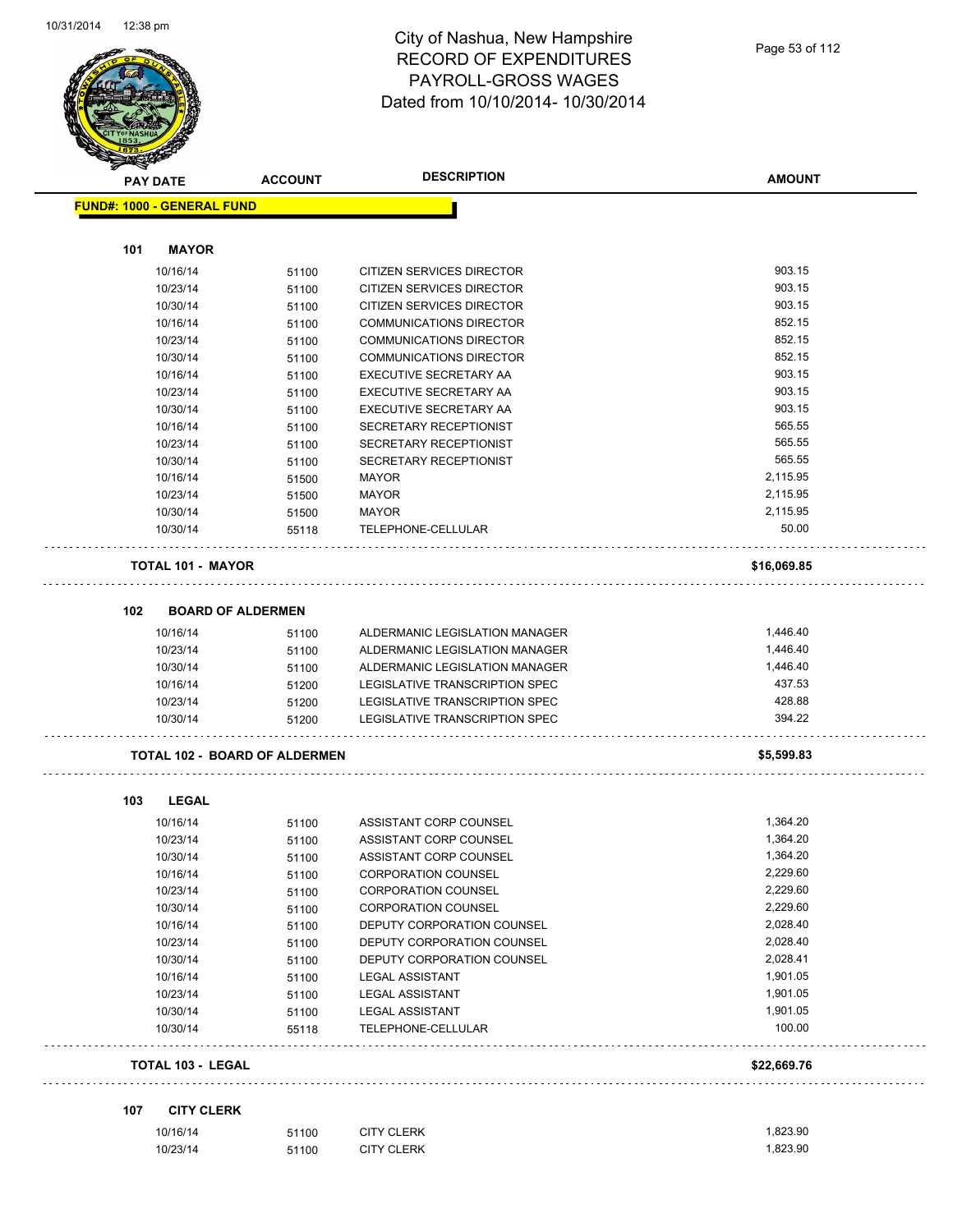

| A.  | <b>PAY DATE</b>                   | <b>ACCOUNT</b>                       | <b>DESCRIPTION</b>                  | <b>AMOUNT</b> |
|-----|-----------------------------------|--------------------------------------|-------------------------------------|---------------|
|     | <b>FUND#: 1000 - GENERAL FUND</b> |                                      |                                     |               |
|     |                                   |                                      |                                     |               |
| 107 | <b>CITY CLERK</b>                 |                                      |                                     |               |
|     | 10/30/14                          | 51100                                | <b>CITY CLERK</b>                   | 1,823.90      |
|     | 10/16/14                          | 51100                                | CLERK VITAL RECORDS II              | 666.35        |
|     | 10/23/14                          | 51100                                | <b>CLERK VITAL RECORDS II</b>       | 1,463.25      |
|     | 10/30/14                          | 51100                                | <b>CLERK VITAL RECORDS II</b>       | 1,463.25      |
|     | 10/16/14                          | 51100                                | DEPARTMENT COORDINATOR, CC          | 791.45        |
|     | 10/23/14                          | 51100                                | DEPARTMENT COORDINATOR, CC          | 791.45        |
|     | 10/30/14                          | 51100                                | DEPARTMENT COORDINATOR, CC          | 791.45        |
|     | 10/16/14                          | 51100                                | DEPUTY CITY CLERK                   | 1,411.70      |
|     | 10/23/14                          | 51100                                | DEPUTY CITY CLERK                   | 1,411.70      |
|     | 10/30/14                          | 51100                                | DEPUTY CITY CLERK                   | 1,411.70      |
|     | 10/23/14                          | 51300                                | OVERTIME-REGULAR                    | 348.73        |
|     | 10/30/14                          | 51300                                | OVERTIME-REGULAR                    | 29.68         |
|     | 10/16/14                          | 51500                                | ELECTED SELECTMAN                   | 165.00        |
|     | 10/21/14                          | 51500                                | ELECTED SELECTMAN                   | (165.00)      |
|     | 10/30/14                          | 51500                                | ELECTED SELECTMAN                   | 165.00        |
|     | <b>TOTAL 107 - CITY CLERK</b>     |                                      |                                     | \$16,217.41   |
|     |                                   |                                      |                                     |               |
| 111 | <b>HUMAN RESOURCES</b>            |                                      |                                     |               |
|     | 10/16/14                          | 51100                                | <b>HR ANALYST</b>                   | 1,044.70      |
|     | 10/23/14                          | 51100                                | <b>HR ANALYST</b>                   | 1,044.70      |
|     | 10/30/14                          | 51100                                | <b>HR ANALYST</b>                   | 1,044.70      |
|     | 10/16/14                          | 51100                                | HR SPEC                             | 858.44        |
|     | 10/23/14                          | 51100                                | HR SPEC                             | 858.45        |
|     | 10/30/14                          | 51100                                | HR SPEC                             | 858.45        |
|     | 10/16/14                          | 51100                                | HUMAN RESOURCES DIRECTOR            | 1,592.50      |
|     | 10/23/14                          | 51100                                | <b>HUMAN RESOURCES DIRECTOR</b>     | 1,592.50      |
|     | 10/30/14                          | 51100                                | HUMAN RESOURCES DIRECTOR            | 1,592.50      |
|     | 10/16/14                          | 51200                                | <b>ADMINISTRATIVE ASSISTANT I</b>   | 273.40        |
|     | 10/23/14                          | 51200                                | ADMINISTRATIVE ASSISTANT I          | 273.40        |
|     | 10/30/14                          | 51200                                | ADMINISTRATIVE ASSISTANT I          | 273.40        |
|     | 10/30/14                          | 55118                                | TELEPHONE-CELLULAR                  | 50.00         |
|     |                                   | <b>TOTAL 111 - HUMAN RESOURCES</b>   |                                     | \$11,357.14   |
| 115 | <b>CITYWIDE PENSIONS</b>          |                                      |                                     |               |
|     | 10/30/14                          | 52120                                | PENSION DISTRIBUTIONS               | 50.00         |
|     |                                   |                                      |                                     |               |
|     |                                   | <b>TOTAL 115 - CITYWIDE PENSIONS</b> |                                     | \$50.00       |
| 122 |                                   | <b>INFORMATION TECHNOLOGY</b>        |                                     |               |
|     | 10/16/14                          | 51100                                | ADMIN ASSISTANT II                  | 665.60        |
|     | 10/23/14                          | 51100                                | ADMIN ASSISTANT II                  | 665.60        |
|     | 10/30/14                          | 51100                                | ADMIN ASSISTANT II                  | 665.60        |
|     | 10/16/14                          | 51100                                | <b>ENTERPRISE SYS ADMINISTRATOR</b> | 1,364.20      |
|     | 10/23/14                          | 51100                                | <b>ENTERPRISE SYS ADMINISTRATOR</b> | 1,364.20      |
|     | 10/30/14                          | 51100                                | <b>ENTERPRISE SYS ADMINISTRATOR</b> | 1,364.20      |
|     | 10/16/14                          | 51100                                | ERP SYSTEM ADMIN DBA                | 1,670.35      |
|     | 10/23/14                          | 51100                                | ERP SYSTEM ADMIN DBA                | 1,670.35      |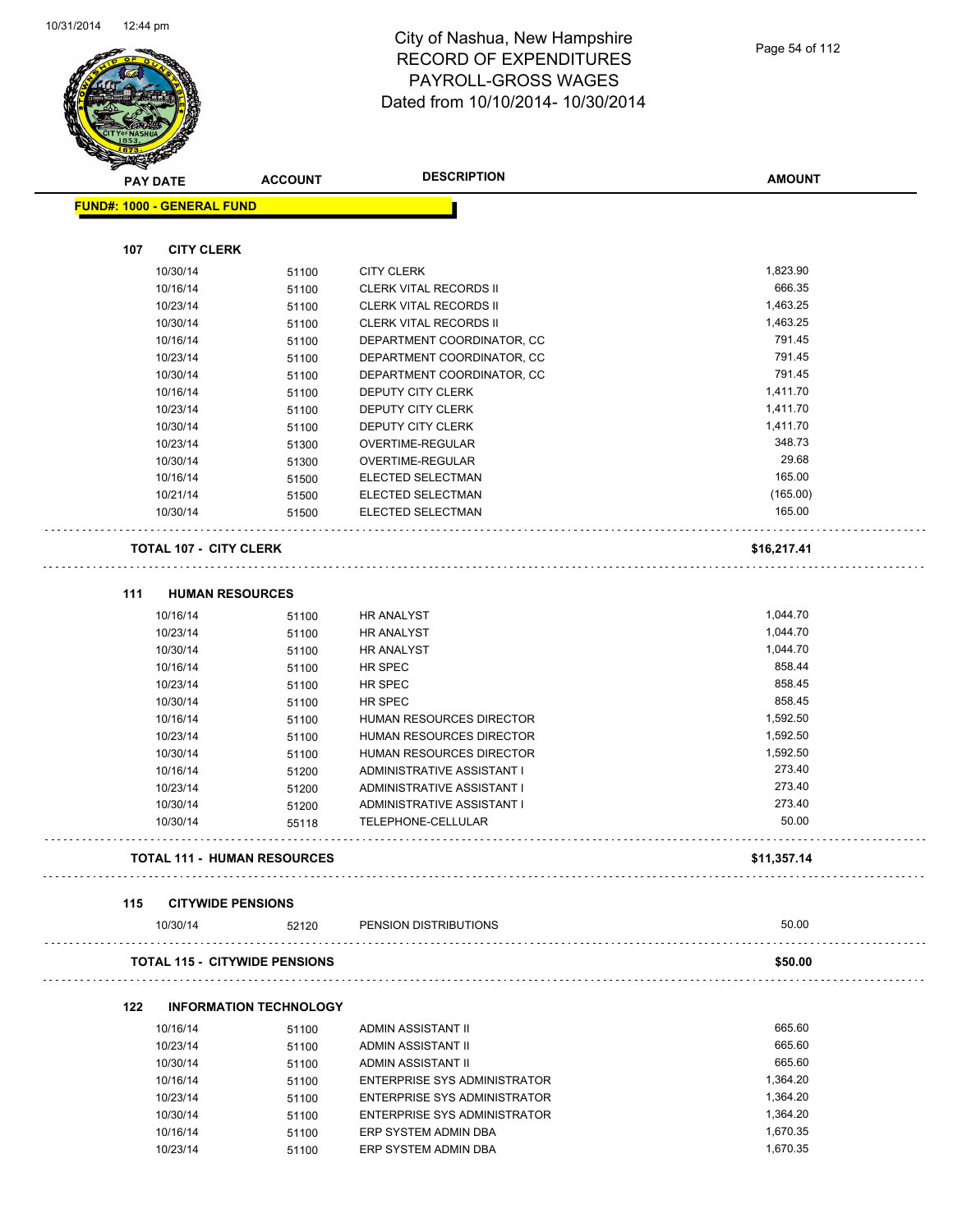$\overline{\phantom{a}}$ 

#### City of Nashua, New Hampshire RECORD OF EXPENDITURES PAYROLL-GROSS WAGES Dated from 10/10/2014- 10/30/2014

| <b>PAY DATE</b>                   | <b>ACCOUNT</b>                            | <b>DESCRIPTION</b>              | <b>AMOUNT</b> |
|-----------------------------------|-------------------------------------------|---------------------------------|---------------|
| <b>FUND#: 1000 - GENERAL FUND</b> |                                           |                                 |               |
|                                   |                                           |                                 |               |
| 122                               | <b>INFORMATION TECHNOLOGY</b>             |                                 |               |
| 10/30/14                          | 51100                                     | ERP SYSTEM ADMIN DBA            | 1,670.35      |
| 10/16/14                          | 51100                                     | INTER INTRA APPL DEV PROJ LDR   | 1,626.11      |
| 10/23/14                          | 51100                                     | INTER INTRA APPL DEV PROJ LDR   | 1,626.11      |
| 10/30/14                          | 51100                                     | INTER INTRA APPL DEV PROJ LDR   | 1,626.11      |
| 10/16/14                          | 51100                                     | IT APPLICATIONS ANALYST         | 1,143.66      |
| 10/23/14                          | 51100                                     | IT APPLICATIONS ANALYST         | 1,143.65      |
| 10/30/14                          | 51100                                     | IT APPLICATIONS ANALYST         | 1,143.65      |
| 10/16/14                          | 51100                                     | IT DIVISION DIRECTOR            | 2,028.40      |
| 10/23/14                          | 51100                                     | IT DIVISION DIRECTOR            | 2,028.40      |
| 10/30/14                          | 51100                                     | <b>IT DIVISION DIRECTOR</b>     | 2,028.40      |
| 10/16/14                          | 51100                                     | IT INFRASTRUCTURE ANALYST       | 1,194.35      |
| 10/23/14                          | 51100                                     | IT INFRASTRUCTURE ANALYST       | 1,194.35      |
| 10/30/14                          | 51100                                     | IT INFRASTRUCTURE ANALYST       | 1,194.35      |
| 10/16/14                          | 51100                                     | IT INFRASTRUCTURE TEAM LEADER   | 1,823.90      |
| 10/23/14                          | 51100                                     | IT INFRASTRUCTURE TEAM LEADER   | 1,823.90      |
| 10/30/14                          | 51100                                     | IT INFRASTRUCTURE TEAM LEADER   | 1,823.90      |
| 10/16/14                          | 51100                                     | SYSTEMS ADM DATABASE ADM        | 1,611.15      |
| 10/23/14                          | 51100                                     | SYSTEMS ADM DATABASE ADM        | 1,611.14      |
| 10/30/14                          | 51100                                     | SYSTEMS ADM DATABASE ADM        | 1,611.15      |
| 10/16/14                          | 51100                                     | TECH SUPPORT TEAM LEADER        | 1,537.40      |
| 10/23/14                          | 51100                                     | TECH SUPPORT TEAM LEADER        | 1,537.40      |
| 10/30/14                          | 51100                                     | <b>TECH SUPPORT TEAM LEADER</b> | 1,537.40      |
| 10/16/14                          | 51100                                     | TECHNICAL SPEC II NET SUPPORT   | 1,086.15      |
| 10/23/14                          | 51100                                     | TECHNICAL SPEC II NET SUPPORT   | 1,086.15      |
| 10/30/14                          | 51100                                     | TECHNICAL SPEC II NET SUPPORT   | 1,086.15      |
| 10/16/14                          | 51100                                     | <b>TECHNICAL SPECIALIST I</b>   | 687.75        |
| 10/23/14                          | 51100                                     | <b>TECHNICAL SPECIALIST I</b>   | 687.75        |
| 10/30/14                          | 51100                                     | <b>TECHNICAL SPECIALIST I</b>   | 687.75        |
| 10/16/14                          | 51100                                     | <b>WEB DESIGNER</b>             | 633.45        |
| 10/23/14                          | 51100                                     | <b>WEB DESIGNER</b>             | 633.45        |
| 10/30/14                          | 51100                                     | <b>WEB DESIGNER</b>             | 633.45        |
| 10/16/14                          | 51300                                     | OVERTIME-REGULAR                | 203.65        |
| 10/30/14                          | 55118                                     | TELEPHONE-CELLULAR              | 317.00        |
|                                   | <b>TOTAL 122 - INFORMATION TECHNOLOGY</b> |                                 | \$51,738.03   |
| 126                               | <b>FINANCIAL SERVICES</b>                 |                                 |               |
| 10/16/14                          | 51100                                     | ACCOUNTING COMPLIANCE MGR       | 1,105.45      |
| 10/23/14                          | 51100                                     | ACCOUNTING COMPLIANCE MGR       | 1,105.45      |
| 10/30/14                          | 51100                                     | ACCOUNTING COMPLIANCE MGR       | 1,105.45      |
| 10/16/14                          | 51100                                     | ACCOUNTS PAYABLE COORDINATOR    | 2,192.90      |
| 10/23/14                          | 51100                                     | ACCOUNTS PAYABLE COORDINATOR    | 2,192.90      |
| 10/30/14                          | 51100                                     | ACCOUNTS PAYABLE COORDINATOR    | 2,172.62      |
| 10/16/14                          | 51100                                     | ADMINISTRATIVE ASSISTANT I      | 646.79        |
| 10/23/14                          | 51100                                     | ADMINISTRATIVE ASSISTANT I      | 646.80        |
| 10/30/14                          | 51100                                     | ADMINISTRATIVE ASSISTANT I      | 646.80        |
| 10/16/14                          | 51100                                     | <b>CFO COMPTROLLER</b>          | 2,059.25      |
| 10/23/14                          | 51100                                     | CFO COMPTROLLER                 | 2,059.25      |
| 10/30/14                          | 51100                                     | CFO COMPTROLLER                 | 2,059.25      |

10/16/14 51100 CLERK VITAL RECORDS II 481.25

10/23/14 51100 CLERK VITAL RECORDS II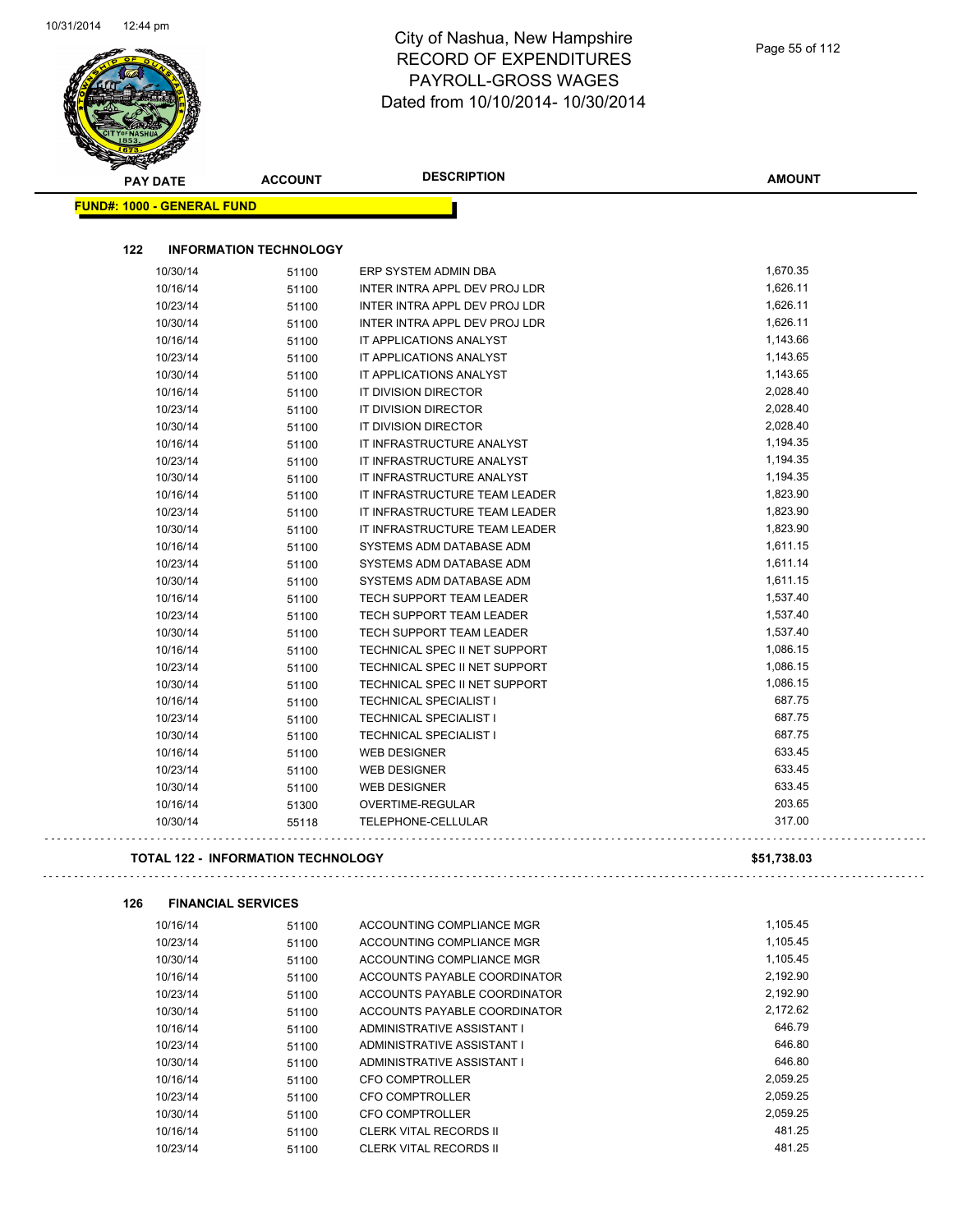

| <b>STATERS</b>                    |                |                                       |               |
|-----------------------------------|----------------|---------------------------------------|---------------|
| <b>PAY DATE</b>                   | <b>ACCOUNT</b> | <b>DESCRIPTION</b>                    | <b>AMOUNT</b> |
| <b>FUND#: 1000 - GENERAL FUND</b> |                |                                       |               |
|                                   |                |                                       |               |
|                                   |                |                                       |               |
| 126<br><b>FINANCIAL SERVICES</b>  |                |                                       |               |
| 10/30/14                          | 51100          | <b>CLERK VITAL RECORDS II</b>         | 481.25        |
| 10/16/14                          | 51100          | <b>COMPENSATION MANAGER</b>           | 1,579.20      |
| 10/23/14                          | 51100          | <b>COMPENSATION MANAGER</b>           | 1,579.20      |
| 10/30/14                          | 51100          | <b>COMPENSATION MANAGER</b>           | 1,579.20      |
| 10/16/14                          | 51100          | DEP TREASURER TAX COLLECTOR           | 1,098.80      |
| 10/23/14                          | 51100          | DEP TREASURER TAX COLLECTOR           | 1,098.80      |
| 10/30/14                          | 51100          | DEP TREASURER TAX COLLECTOR           | 1,098.80      |
| 10/16/14                          | 51100          | FINANCE AND ADMIN MANAGER             | 766.80        |
| 10/23/14                          | 51100          | FINANCE AND ADMIN MANAGER             | 766.80        |
| 10/30/14                          | 51100          | FINANCE AND ADMIN MANAGER             | 766.80        |
| 10/16/14                          | 51100          | FINANCIAL MANAGER GENERAL GOVT        | 1,408.20      |
| 10/23/14                          | 51100          | FINANCIAL MANAGER GENERAL GOVT        | 1,408.20      |
| 10/30/14                          | 51100          | FINANCIAL MANAGER GENERAL GOVT        | 1,408.20      |
| 10/16/14                          | 51100          | FINANCIAL SERVICES COORDINATOR        | 964.35        |
| 10/23/14                          | 51100          | FINANCIAL SERVICES COORDINATOR        | 964.35        |
| 10/30/14                          | 51100          | <b>FINANCIAL SERVICES COORDINATOR</b> | 964.36        |
| 10/16/14                          | 51100          | <b>MOTOR VEHICLE COORDINATOR</b>      | 646.80        |
| 10/23/14                          | 51100          | <b>MOTOR VEHICLE COORDINATOR</b>      | 646.80        |
| 10/30/14                          | 51100          | MOTOR VEHICLE COORDINATOR             | 646.79        |
| 10/16/14                          | 51100          | MV CLERK II REGISTRATION              | 632.00        |
| 10/23/14                          | 51100          | MV CLERK II REGISTRATION              | 632.00        |
| 10/30/14                          | 51100          | MV CLERK II REGISTRATION              | 632.00        |
| 10/16/14                          | 51100          | <b>OPERATIONS ANALYST</b>             | 742.60        |
| 10/23/14                          | 51100          | OPERATIONS ANALYST                    | 742.60        |
| 10/30/14                          | 51100          | OPERATIONS ANALYST                    | 742.60        |
| 10/16/14                          | 51100          | PAYROLL ANALYST                       | 1,883.88      |
| 10/23/14                          | 51100          | PAYROLL ANALYST                       | 1,883.89      |
| 10/30/14                          | 51100          | PAYROLL ANALYST                       | 1,883.89      |
| 10/16/14                          | 51100          | REVENUE ACCOUNTS SPEC                 | 752.10        |
| 10/23/14                          | 51100          | REVENUE ACCOUNTS SPEC                 | 752.10        |
| 10/30/14                          | 51100          | REVENUE ACCOUNTS SPEC                 | 752.10        |
| 10/16/14                          | 51100          | REVENUE COORDINATOR                   | 961.60        |
| 10/23/14                          | 51100          | REVENUE COORDINATOR                   | 961.60        |
| 10/30/14                          | 51100          | REVENUE COORDINATOR                   | 961.60        |
| 10/16/14                          | 51100          | SENIOR ACCOUNTANT                     | 1,013.95      |
| 10/23/14                          | 51100          | SENIOR ACCOUNTANT                     | 1,013.95      |
| 10/30/14                          | 51100          | <b>SENIOR ACCOUNTANT</b>              | 1,013.95      |
| 10/16/14                          | 51100          | SENIOR FINANCIAL ANALYST              | 1,100.45      |
| 10/23/14                          | 51100          | SENIOR FINANCIAL ANALYST              | 1,100.45      |
| 10/30/14                          | 51100          | SENIOR FINANCIAL ANALYST              | 1,100.45      |
| 10/16/14                          | 51100          | <b>SUPV VEHICLE REGISTRATION</b>      | 1,075.60      |
| 10/23/14                          | 51100          | <b>SUPV VEHICLE REGISTRATION</b>      | 1,075.60      |
| 10/30/14                          | 51100          | <b>SUPV VEHICLE REGISTRATION</b>      | 1,075.60      |
| 10/16/14                          | 51100          | TREASURER TAX COLLECTOR               | 1,823.90      |
| 10/23/14                          | 51100          | TREASURER TAX COLLECTOR               | 1,823.90      |
| 10/30/14                          | 51100          | TREASURER TAX COLLECTOR               | 1,823.90      |
| 10/16/14                          | 51100          | <b>VEHICLE REGISTRATION CLERK</b>     | 1,629.95      |
| 10/23/14                          | 51100          | <b>VEHICLE REGISTRATION CLERK</b>     | 1,591.83      |
| 10/30/14                          | 51100          | <b>VEHICLE REGISTRATION CLERK</b>     | 1,668.06      |
| 10/16/14                          | 51200          | TRUST ACCOUNTANT PT                   | 670.88        |
| 10/23/14                          | 51200          | TRUST ACCOUNTANT PT                   | 670.88        |
| 10/30/14                          | 51200          | TRUST ACCOUNTANT PT                   | 670.87        |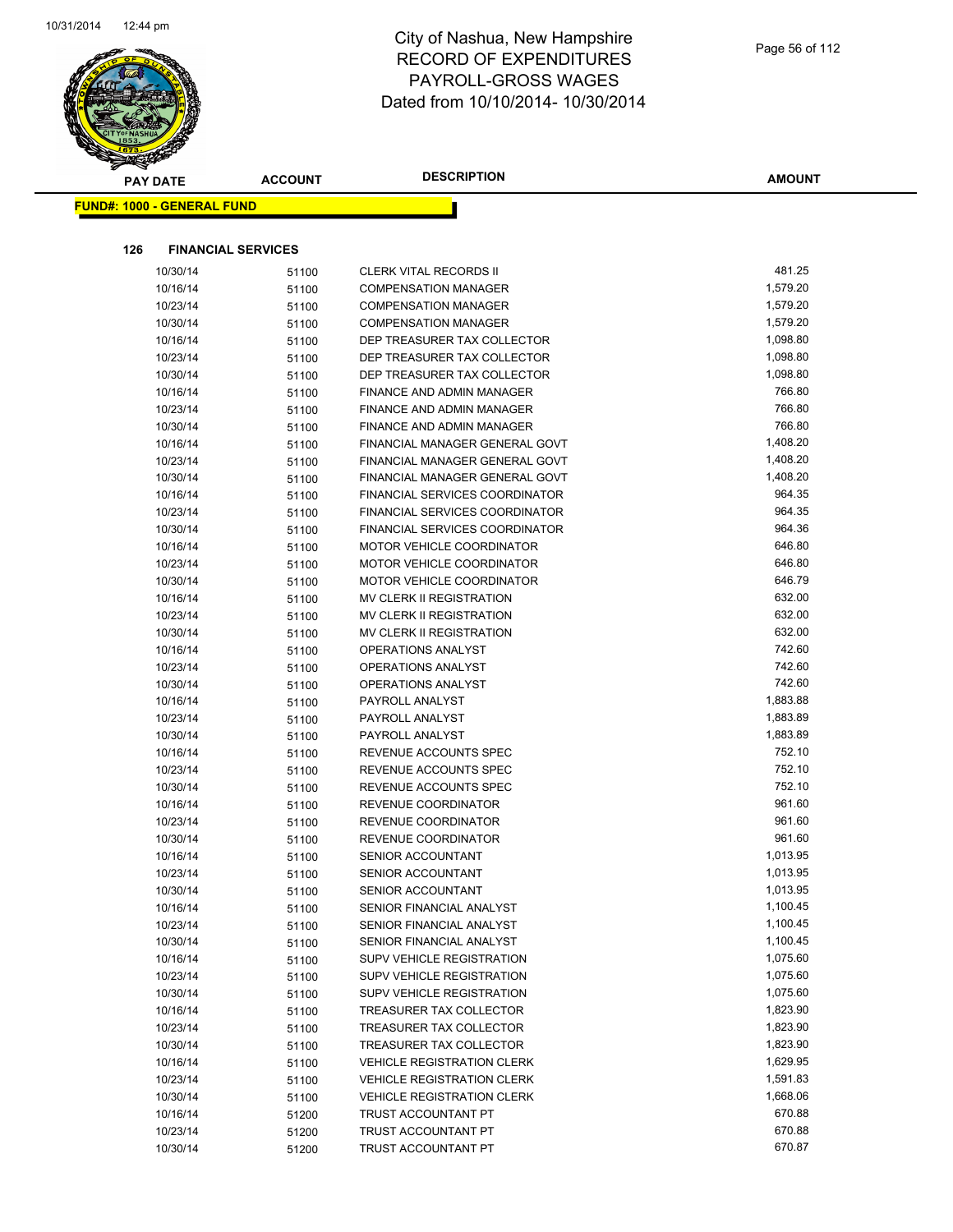|     | <b>PAY DATE</b>                   | <b>ACCOUNT</b>                        | <b>DESCRIPTION</b>                      | <b>AMOUNT</b>    |
|-----|-----------------------------------|---------------------------------------|-----------------------------------------|------------------|
|     | <b>FUND#: 1000 - GENERAL FUND</b> |                                       |                                         |                  |
| 126 | <b>FINANCIAL SERVICES</b>         |                                       |                                         |                  |
|     |                                   |                                       |                                         |                  |
|     | 10/16/14                          | 51300                                 | OVERTIME-REGULAR                        | 157.53<br>82.11  |
|     | 10/23/14                          | 51300                                 | OVERTIME-REGULAR                        | 134.78           |
|     | 10/30/14                          | 51300                                 | OVERTIME-REGULAR                        | 50.00            |
|     | 10/30/14                          | 55118                                 | TELEPHONE-CELLULAR                      |                  |
|     |                                   | <b>TOTAL 126 - FINANCIAL SERVICES</b> |                                         | \$76,114.26      |
| 129 | <b>CITY BUILDINGS</b>             |                                       |                                         |                  |
|     | 10/16/14                          | 51100                                 | <b>BUILDING MANAGER</b>                 | 811.80           |
|     | 10/23/14                          | 51100                                 | <b>BUILDING MANAGER</b>                 | 811.80           |
|     | 10/30/14                          | 51100                                 | <b>BUILDING MANAGER</b>                 | 811.81           |
|     | 10/16/14                          | 51100                                 | <b>CUSTODIAN I</b>                      | 1,166.85         |
|     | 10/23/14                          | 51100                                 | <b>CUSTODIAN I</b>                      | 1,154.58         |
|     | 10/30/14                          | 51100                                 | <b>CUSTODIAN I</b>                      | 1,166.85         |
|     | 10/16/14                          | 51100                                 | MAINTENANCE SPEC                        | 663.85           |
|     | 10/23/14                          | 51100                                 | <b>MAINTENANCE SPEC</b>                 | 663.85           |
|     | 10/30/14                          |                                       | MAINTENANCE SPEC                        | 663.85           |
|     |                                   | 51100                                 |                                         | 306.75           |
|     | 10/16/14                          | 51200                                 | <b>CUSTODIAN I</b>                      | 306.75           |
|     | 10/23/14                          | 51200                                 | <b>CUSTODIAN I</b>                      |                  |
|     | 10/30/14                          | 51200                                 | <b>CUSTODIAN I</b>                      | 306.75           |
|     | 10/23/14                          | 51300                                 | OVERTIME-REGULAR                        | 58.05            |
|     | <b>TOTAL 129 - CITY BUILDINGS</b> |                                       |                                         | \$8,893.54       |
|     | <b>PURCHASING</b>                 |                                       |                                         |                  |
| 130 |                                   |                                       |                                         |                  |
|     |                                   |                                       |                                         |                  |
|     | 10/16/14                          | 51100                                 | PRINTING TECH MAIL DIST                 | 972.30           |
|     | 10/23/14                          | 51100                                 | PRINTING TECH MAIL DIST                 | 972.30           |
|     | 10/30/14                          | 51100                                 | PRINTING TECH MAIL DIST                 | 972.30           |
|     | 10/16/14                          | 51100                                 | PURCHASING AGENT I                      | 661.95           |
|     | 10/23/14                          | 51100                                 | PURCHASING AGENT I                      | 661.95           |
|     | 10/30/14                          | 51100                                 | PURCHASING AGENT I                      | 661.95           |
|     | 10/16/14                          | 51100                                 | PURCHASING AGENT II                     | 1,020.45         |
|     | 10/23/14                          | 51100                                 | PURCHASING AGENT II                     | 1,020.45         |
|     | 10/30/14<br>10/30/14              | 51100<br>51300                        | PURCHASING AGENT II<br>OVERTIME-REGULAR | 1,020.45<br>6.21 |
|     | <b>TOTAL 130 - PURCHASING</b>     |                                       |                                         | \$7,970.31       |
|     |                                   |                                       |                                         |                  |
| 131 | <b>HUNT BUILDING</b>              |                                       |                                         |                  |
|     | 10/16/14                          | 51200                                 | HUNT BUILDING ADMINISTRATOR             | 330.75           |
|     | 10/23/14                          | 51200                                 | HUNT BUILDING ADMINISTRATOR             | 289.42           |
|     | 10/30/14                          | 51200                                 | HUNT BUILDING ADMINISTRATOR             | 297.68           |
|     | <b>TOTAL 131 - HUNT BUILDING</b>  |                                       |                                         | \$917.85         |
| 132 | <b>ASSESSING</b>                  |                                       |                                         |                  |
|     | 10/16/14                          | 51100                                 | <b>APPRAISER I</b>                      | 853.70           |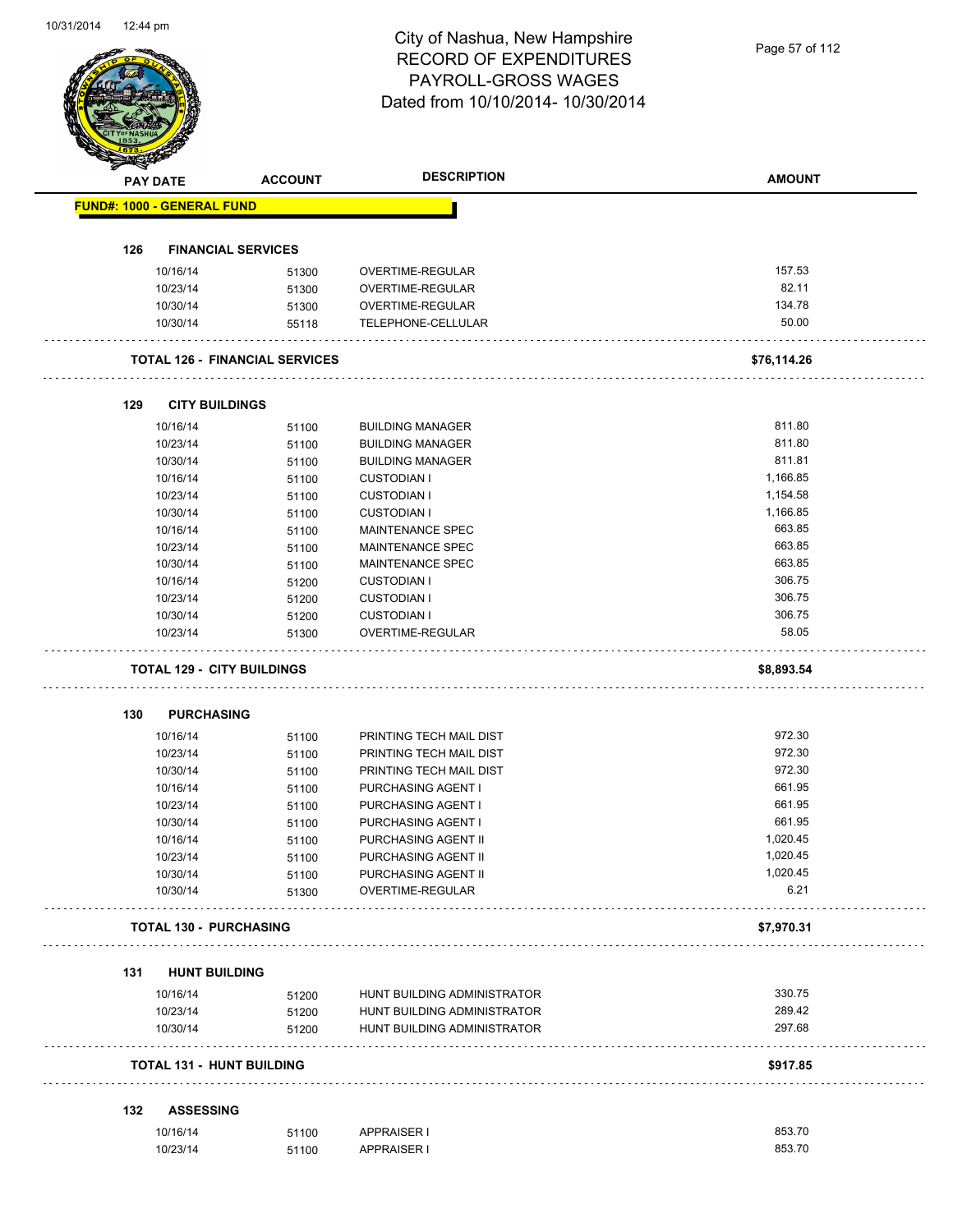

| <u>saan kan ka</u>                | <b>PAY DATE</b>              | <b>ACCOUNT</b>                       | <b>DESCRIPTION</b>               | <b>AMOUNT</b> |
|-----------------------------------|------------------------------|--------------------------------------|----------------------------------|---------------|
| <b>FUND#: 1000 - GENERAL FUND</b> |                              |                                      |                                  |               |
|                                   |                              |                                      |                                  |               |
| 132                               | <b>ASSESSING</b>             |                                      |                                  |               |
|                                   | 10/30/14                     | 51100                                | <b>APPRAISER I</b>               | 853.70        |
|                                   | 10/16/14                     | 51100                                | <b>APPRAISER II</b>              | 1,020.45      |
|                                   | 10/23/14                     | 51100                                | <b>APPRAISER II</b>              | 1,020.45      |
|                                   | 10/30/14                     | 51100                                | <b>APPRAISER II</b>              | 1,020.45      |
|                                   | 10/16/14                     | 51100                                | <b>APPRAISER III</b>             | 1,162.45      |
|                                   | 10/23/14                     | 51100                                | <b>APPRAISER III</b>             | 1,162.45      |
|                                   | 10/30/14                     | 51100                                | <b>APPRAISER III</b>             | 1,162.45      |
|                                   | 10/16/14                     | 51100                                | ASSESSING ADMIN SPEC I CSR       | 603.40        |
|                                   | 10/23/14                     | 51100                                | ASSESSING ADMIN SPEC I CSR       | 603.38        |
|                                   | 10/30/14                     | 51100                                | ASSESSING ADMIN SPEC I CSR       | 603.39        |
|                                   | 10/16/14                     | 51100                                | ASSESSING ADMIN SPEC II CSR      | 699.35        |
|                                   | 10/23/14                     | 51100                                | ASSESSING ADMIN SPEC II CSR      | 699.35        |
|                                   | 10/30/14                     | 51100                                | ASSESSING ADMIN SPEC II CSR      | 699.36        |
|                                   | 10/16/14                     | 51100                                | ASSESSING ADMIN SPEC III CSR     | 888.76        |
|                                   | 10/23/14                     | 51100                                | ASSESSING ADMIN SPEC III CSR     | 888.76        |
|                                   | 10/30/14                     | 51100                                | ASSESSING ADMIN SPEC III CSR     | 888.76        |
|                                   | 10/16/14                     | 51100                                | CHIEF ASSESSOR GIS MANAGER       | 2,120.90      |
|                                   | 10/23/14                     | 51100                                | CHIEF ASSESSOR GIS MANAGER       | 2,120.90      |
|                                   | 10/30/14                     | 51100                                | CHIEF ASSESSOR GIS MANAGER       | 2,120.90      |
|                                   | 10/16/14                     | 51100                                | DEPARTMENT COORDINATOR           | 844.03        |
|                                   | 10/23/14                     | 51100                                | DEPARTMENT COORDINATOR           | 844.05        |
|                                   | 10/30/14                     | 51100                                | DEPARTMENT COORDINATOR           | 844.05        |
|                                   | 10/16/14                     | 51100                                | DEPUTY MANAGER APPRAISER IV      | 1,493.05      |
|                                   | 10/23/14                     | 51100                                | DEPUTY MANAGER APPRAISER IV      | 1,493.05      |
|                                   | 10/30/14                     | 51100                                | DEPUTY MANAGER APPRAISER IV      | 1,493.05      |
|                                   | 10/30/14                     | 51512                                | <b>WAGES APPOINTED OFFICIALS</b> | 375.00        |
|                                   | <b>TOTAL 132 - ASSESSING</b> |                                      |                                  | \$29,433.29   |
| 134                               | <b>GIS</b>                   |                                      |                                  |               |
|                                   | 10/16/14                     | 51100                                | <b>GIS TECHNICIAN II</b>         | 1,042.60      |
|                                   | 10/23/14                     |                                      | <b>GIS TECHNICIAN II</b>         | 1,042.60      |
|                                   |                              | 51100                                |                                  | 1,042.60      |
|                                   | 10/30/14                     | 51100                                | <b>GIS TECHNICIAN II</b>         |               |
|                                   | <b>TOTAL 134 - GIS</b>       |                                      |                                  | \$3,127.80    |
| 140                               |                              | <b>PINEWOOD CEMETERY</b>             |                                  |               |
|                                   | 10/16/14                     | 51400                                | <b>WAGES TEMP-SEASONAL</b>       | 400.00        |
|                                   | 10/23/14                     | 51400                                | <b>WAGES TEMP-SEASONAL</b>       | 347.50        |
|                                   | 10/30/14                     | 55314                                | FIXED RATE MILEAGE ALLOWANCE     | 100.00        |
|                                   |                              | <b>TOTAL 140 - PINEWOOD CEMETERY</b> |                                  | \$847.50      |
|                                   |                              |                                      |                                  |               |
| 142                               | 10/16/14                     | <b>WOODLAWN CEMETERY</b><br>51100    | GROUNDSKEEPER CEMETERY           | 1,301.50      |
|                                   | 10/23/14                     | 51100                                | <b>GROUNDSKEEPER CEMETERY</b>    | 1,301.50      |
|                                   | 10/30/14                     |                                      | <b>GROUNDSKEEPER CEMETERY</b>    | 1,301.50      |
|                                   |                              | 51100                                | SUBFOREMAN CEMETERY              | 744.15        |
|                                   | 10/16/14                     | 51100                                |                                  |               |
|                                   | 10/23/14                     | 51100                                | SUBFOREMAN CEMETERY              | 744.15        |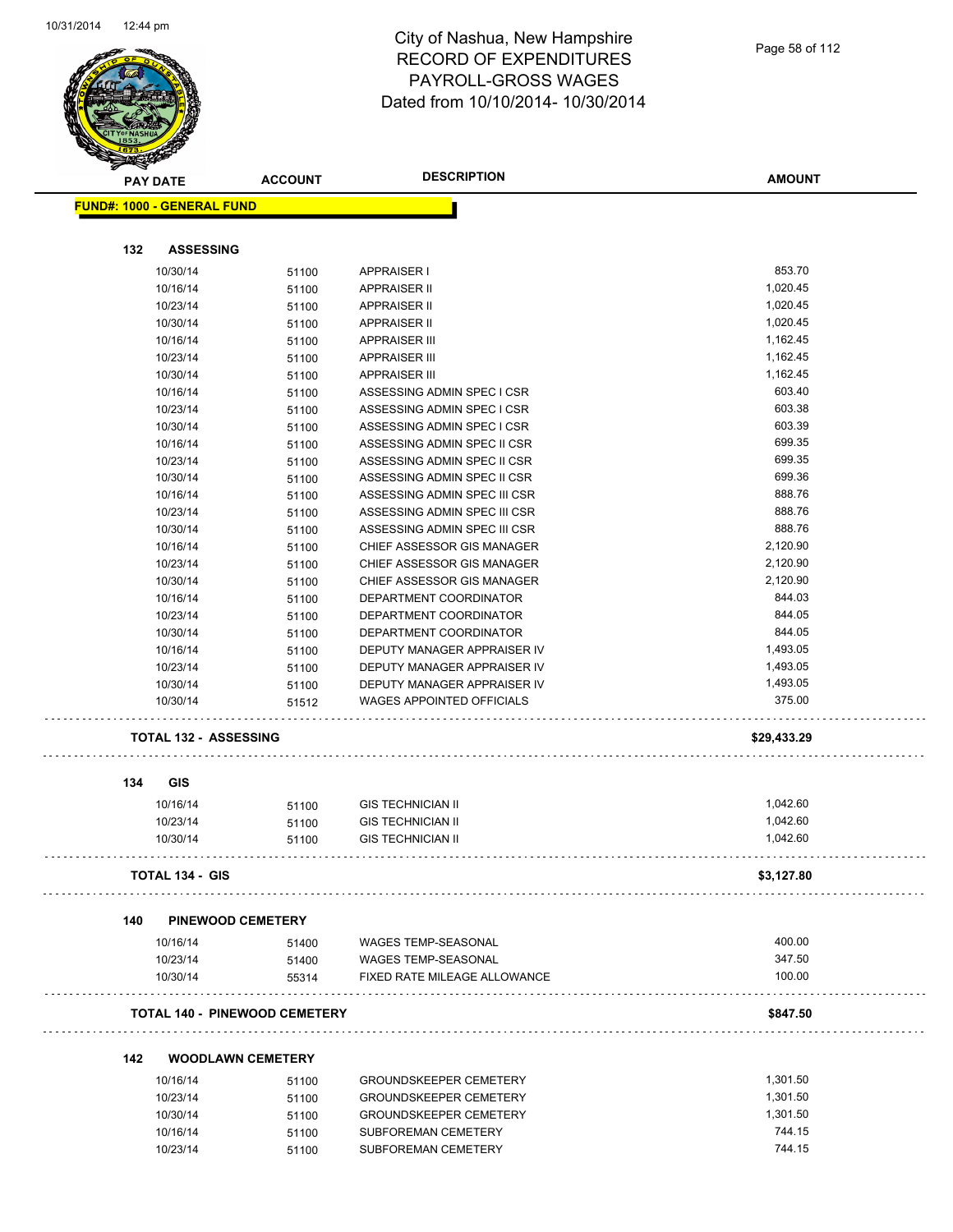## City of Nashua, New Hampshire RECORD OF EXPENDITURES PAYROLL-GROSS WAGES

|                                   |                      |                                      | Dated from 10/10/2014- 10/30/2014                              |               |
|-----------------------------------|----------------------|--------------------------------------|----------------------------------------------------------------|---------------|
|                                   |                      |                                      |                                                                |               |
|                                   | PAY DATE             | <b>ACCOUNT</b>                       | <b>DESCRIPTION</b>                                             | <b>AMOUNT</b> |
| <b>FUND#: 1000 - GENERAL FUND</b> |                      |                                      |                                                                |               |
| 142                               |                      | <b>WOODLAWN CEMETERY</b>             |                                                                |               |
|                                   | 10/30/14             |                                      | SUBFOREMAN CEMETERY                                            | 744.15        |
|                                   | 10/16/14             | 51100                                | SUPERINTENDENT CEMETERY I                                      | 1,044.70      |
|                                   | 10/23/14             | 51100                                | SUPERINTENDENT CEMETERY I                                      | 1,044.70      |
|                                   | 10/30/14             | 51100<br>51100                       | SUPERINTENDENT CEMETERY I                                      | 1,044.70      |
|                                   | 10/23/14             | 51300                                | OVERTIME-REGULAR                                               | 80.19         |
|                                   | 10/30/14             | 51300                                | OVERTIME-REGULAR                                               | 13.08         |
|                                   | 10/30/14             | 51400                                | WAGES TEMP-SEASONAL                                            | 237.50        |
|                                   |                      | <b>TOTAL 142 - WOODLAWN CEMETERY</b> |                                                                | \$9,601.82    |
| 144                               |                      | <b>EDGEWOOD CEMETERY</b>             |                                                                |               |
|                                   |                      |                                      |                                                                | 1,127.15      |
|                                   | 10/16/14<br>10/23/14 | 51100                                | <b>GROUNDSKEEPER CEMETERY</b><br><b>GROUNDSKEEPER CEMETERY</b> | 1,113.46      |
|                                   | 10/30/14             | 51100                                | <b>GROUNDSKEEPER CEMETERY</b>                                  | 1,127.15      |
|                                   | 10/16/14             | 51100                                | SUBFOREMAN CEMETERY                                            | 811.80        |
|                                   | 10/23/14             | 51100<br>51100                       | SUBFOREMAN CEMETERY                                            | 811.80        |
|                                   | 10/30/14             |                                      | SUBFOREMAN CEMETERY                                            | 811.80        |
|                                   | 10/16/14             | 51100                                | SUPERINTENDENT CEMETERY II                                     | 1,148.25      |
|                                   | 10/23/14             | 51100                                | SUPERINTENDENT CEMETERY II                                     | 1,148.25      |
|                                   | 10/30/14             | 51100<br>51100                       | SUPERINTENDENT CEMETERY II                                     | 1,148.25      |
|                                   | 10/16/14             | 51300                                | OVERTIME-REGULAR                                               | 12.74         |
|                                   | 10/30/14             | 51300                                | OVERTIME-REGULAR                                               | 7.61          |
|                                   | 10/16/14             | 51400                                | <b>WAGES TEMP-SEASONAL</b>                                     | 400.00        |
|                                   | 10/23/14             | 51400                                | WAGES TEMP-SEASONAL                                            | 400.00        |
|                                   | 10/30/14             | 51400                                | WAGES TEMP-SEASONAL                                            | 400.00        |
|                                   | 10/30/14             | 55314                                | FIXED RATE MILEAGE ALLOWANCE                                   | 100.00        |
|                                   |                      | <b>TOTAL 144 - EDGEWOOD CEMETERY</b> |                                                                | \$10,568.26   |
| 150                               | <b>POLICE</b>        |                                      |                                                                |               |
|                                   | 10/16/14             | 51100                                | <b>1ST YEAR OFFICERS</b>                                       | 6,672.40      |
|                                   | 10/23/14             | 51100                                | <b>1ST YEAR OFFICERS</b>                                       | 6,672.40      |
|                                   | 10/30/14             | 51100                                | <b>1ST YEAR OFFICERS</b>                                       | 6,672.40      |
|                                   | 10/16/14             | 51100                                | <b>ACCOUNT CLERK III</b>                                       | 2,090.85      |
|                                   | 10/23/14             | 51100                                | <b>ACCOUNT CLERK III</b>                                       | 2,090.85      |
|                                   | 10/30/14             | 51100                                | <b>ACCOUNT CLERK III</b>                                       | 2,090.86      |
|                                   | 10/16/14             | 51100                                | ADMINISTRATIVE PROJECT SPEC                                    | 1,248.00      |
|                                   | 10/23/14             | 51100                                | ADMINISTRATIVE PROJECT SPEC                                    | 1,248.00      |
|                                   | 10/30/14             | 51100                                | ADMINISTRATIVE PROJECT SPEC                                    | 1,248.00      |
|                                   | 10/16/14             | 51100                                | ANIMAL CONTROL OFFICER                                         | 927.40        |
|                                   | 10/23/14             | 51100                                | ANIMAL CONTROL OFFICER                                         | 927.40        |
|                                   | 10/30/14             | 51100                                | ANIMAL CONTROL OFFICER                                         | 927.40        |
|                                   | 10/16/14             | 51100                                | AUTO MECHANIC 1ST CLASS                                        | 1,550.60      |
|                                   | 10/23/14             | 51100                                | AUTO MECHANIC 1ST CLASS                                        | 1,550.60      |
|                                   | 10/30/14             | 51100                                | AUTO MECHANIC 1ST CLASS                                        | 1,550.60      |
|                                   | 10/16/14             | 51100                                | <b>BUILDING MAINTENANCE SUPV</b>                               | 962.00        |
|                                   | 10/23/14             | 51100                                | <b>BUILDING MAINTENANCE SUPV</b>                               | 962.00        |
|                                   | 10/30/14             | 51100                                | <b>BUILDING MAINTENANCE SUPV</b>                               | 962.00        |
|                                   | 10/16/14             | 51100                                | <b>CAPTAIN</b>                                                 | 13,717.65     |
|                                   | 10/23/14             | 51100                                | <b>CAPTAIN</b>                                                 | 13,717.65     |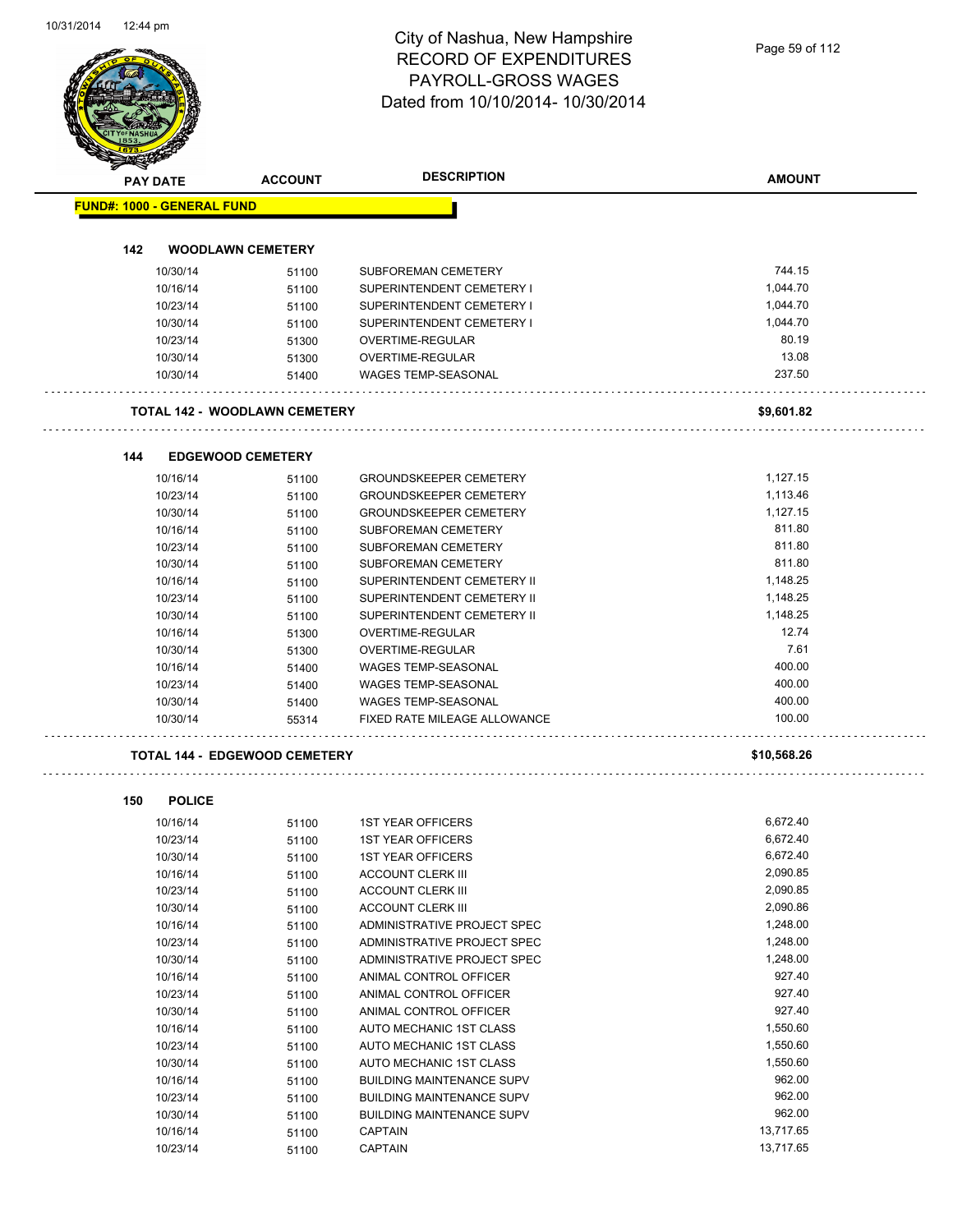

|     | <b>PAY DATE</b>                   | <b>ACCOUNT</b> | <b>DESCRIPTION</b>                                   | <b>AMOUNT</b>          |
|-----|-----------------------------------|----------------|------------------------------------------------------|------------------------|
|     | <b>FUND#: 1000 - GENERAL FUND</b> |                |                                                      |                        |
|     |                                   |                |                                                      |                        |
|     |                                   |                |                                                      |                        |
| 150 | <b>POLICE</b>                     |                |                                                      |                        |
|     | 10/30/14                          | 51100          | <b>CAPTAIN</b>                                       | 14,341.25              |
|     | 10/16/14                          | 51100          | CHIEF OF POLICE                                      | 2,524.30               |
|     | 10/23/14                          | 51100          | CHIEF OF POLICE                                      | 2,524.30               |
|     | 10/30/14                          | 51100          | CHIEF OF POLICE                                      | 2,524.30               |
|     | 10/16/14                          | 51100          | <b>COMM TECH ALL DESIGNATIONS</b>                    | 8,530.87               |
|     | 10/23/14                          | 51100          | COMM TECH ALL DESIGNATIONS                           | 6,783.07               |
|     | 10/30/14                          | 51100          | COMM TECH ALL DESIGNATIONS                           | 28,160.26              |
|     | 10/16/14                          | 51100          | COMMUNITY POLICE COORD CEMD                          | 1,266.80               |
|     | 10/23/14                          | 51100          | COMMUNITY POLICE COORD CEMD                          | 1,266.80               |
|     | 10/30/14                          | 51100          | COMMUNITY POLICE COORD CEMD                          | 1,266.80               |
|     | 10/16/14                          | 51100          | <b>CRIME ANALYST</b>                                 | 1,199.75               |
|     | 10/23/14                          | 51100          | <b>CRIME ANALYST</b>                                 | 1,199.75               |
|     | 10/30/14                          | 51100          | <b>CRIME ANALYST</b>                                 | 1,199.75               |
|     | 10/16/14                          | 51100          | <b>CUSTODIAN II</b>                                  | 723.40                 |
|     | 10/23/14                          | 51100          | <b>CUSTODIAN II</b>                                  | 723.40                 |
|     | 10/30/14                          | 51100          | <b>CUSTODIAN II</b>                                  | 723.39                 |
|     | 10/16/14                          | 51100          | <b>CUSTODIAN III</b>                                 | 1,414.00               |
|     | 10/23/14                          | 51100          | <b>CUSTODIAN III</b>                                 | 1,413.98               |
|     | 10/30/14                          | 51100          | <b>CUSTODIAN III</b>                                 | 1,414.00               |
|     | 10/16/14                          | 51100          | DEPUTY CHIEF OF POLICE                               | 4,336.25               |
|     | 10/23/14                          | 51100          | DEPUTY CHIEF OF POLICE                               | 4,336.25               |
|     | 10/30/14                          | 51100          | DEPUTY CHIEF OF POLICE                               | 4,575.00               |
|     | 10/16/14                          | 51100          | DETENTION SPEC                                       | 817.20                 |
|     | 10/23/14                          | 51100          | <b>DETENTION SPEC</b>                                | 817.20                 |
|     | 10/30/14                          | 51100          | <b>DETENTION SPEC</b>                                | 817.20                 |
|     | 10/16/14                          | 51100          | DISPATCHERS ALL DESIGNATIONS                         | 7,607.32               |
|     | 10/23/14                          | 51100          | DISPATCHERS ALL DESIGNATIONS                         | 7,607.31               |
|     | 10/30/14                          | 51100          | DISPATCHERS ALL DESIGNATIONS                         | 25,086.17              |
|     | 10/16/14                          | 51100          | FLEET MAINTENANCE ASST SUPV                          | 900.80                 |
|     | 10/23/14                          | 51100          | FLEET MAINTENANCE ASST SUPV                          | 900.80                 |
|     | 10/30/14                          | 51100          | FLEET MAINTENANCE ASST SUPV                          | 900.80                 |
|     | 10/16/14                          | 51100          | IT MANAGER/SOFTWARE SPECIALIST                       | 1,616.40               |
|     | 10/23/14                          | 51100          | IT MANAGER/SOFTWARE SPECIALIST                       | 1,616.40               |
|     | 10/30/14                          | 51100          | IT MANAGER/SOFTWARE SPECIALIST                       | 1,616.40               |
|     | 10/16/14                          | 51100          | <b>LEGAL SECRETARY</b>                               | 661.85                 |
|     | 10/23/14                          | 51100          | LEGAL SECRETARY                                      | 661.85                 |
|     | 10/30/14                          | 51100          | <b>LEGAL SECRETARY</b>                               | 661.85                 |
|     | 10/16/14                          | 51100          | LIEUTENANT                                           | 13,449.95<br>13,449.95 |
|     | 10/23/14                          | 51100          | LIEUTENANT                                           | 13,895.60              |
|     | 10/30/14                          | 51100          | LIEUTENANT                                           | 962.00                 |
|     | 10/16/14                          | 51100          | NPD BUSINESS COORDINATOR                             | 962.00                 |
|     | 10/23/14<br>10/30/14              | 51100          | NPD BUSINESS COORDINATOR<br>NPD BUSINESS COORDINATOR | 962.00                 |
|     | 10/16/14                          | 51100          | NPD BUSINESS MANAGER                                 | 1,709.65               |
|     | 10/23/14                          | 51100          | NPD BUSINESS MANAGER                                 | 1,709.65               |
|     | 10/30/14                          | 51100          | NPD BUSINESS MANAGER                                 | 1,709.65               |
|     | 10/16/14                          | 51100          | NPD NETWORK ADMINISTRATOR                            | 1,288.45               |
|     | 10/23/14                          | 51100          | NPD NETWORK ADMINISTRATOR                            | 1,288.45               |
|     | 10/30/14                          | 51100          | NPD NETWORK ADMINISTRATOR                            | 1,288.45               |
|     | 10/16/14                          | 51100          | PARALEGAL                                            | 925.55                 |
|     | 10/23/14                          | 51100          | PARALEGAL                                            | 925.55                 |
|     | 10/30/14                          | 51100          | PARALEGAL                                            | 925.55                 |
|     |                                   | 51100          |                                                      |                        |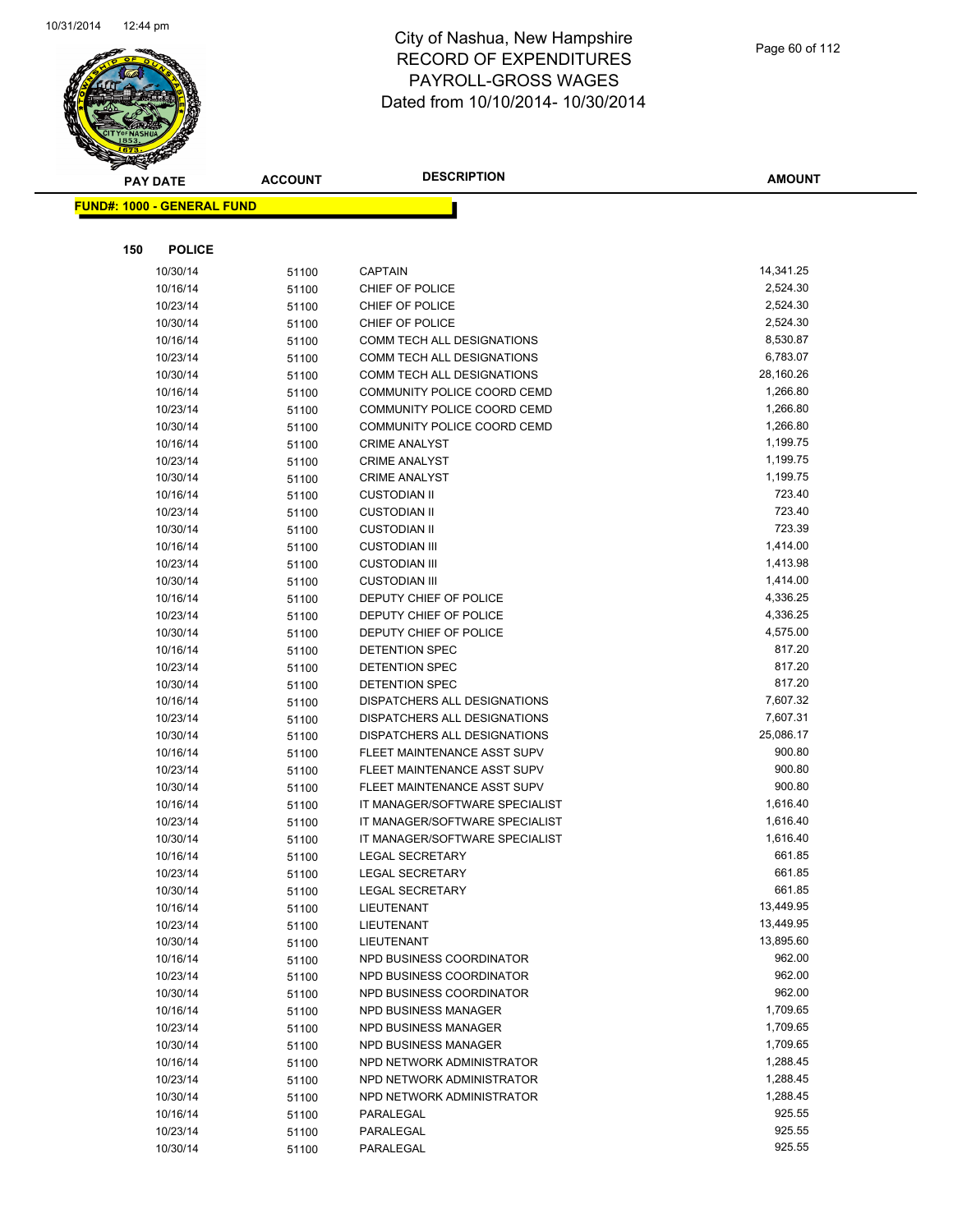

|     | <b>PAY DATE</b>                   | <b>ACCOUNT</b> | <b>DESCRIPTION</b>                         | <b>AMOUNT</b> |
|-----|-----------------------------------|----------------|--------------------------------------------|---------------|
|     | <b>FUND#: 1000 - GENERAL FUND</b> |                |                                            |               |
|     |                                   |                |                                            |               |
| 150 | <b>POLICE</b>                     |                |                                            |               |
|     |                                   |                |                                            | 155,146.34    |
|     | 10/16/14<br>10/23/14              | 51100          | PATROLMAN ALL RANKS<br>PATROLMAN ALL RANKS | 912,136.90    |
|     | 10/30/14                          | 51100          | PATROLMAN ALL RANKS                        | 160,227.63    |
|     | 10/16/14                          | 51100          | POLICE ATTORNEY                            | 1,561.60      |
|     | 10/23/14                          | 51100          | POLICE ATTORNEY                            | 1,561.60      |
|     | 10/30/14                          | 51100          | POLICE ATTORNEY                            | 1,561.60      |
|     | 10/16/14                          | 51100<br>51100 | <b>RECORDS &amp; COMMUNICATIONS MGR</b>    | 1,486.65      |
|     | 10/23/14                          | 51100          | RECORDS & COMMUNICATIONS MGR               | 1,486.65      |
|     | 10/30/14                          | 51100          | RECORDS & COMMUNICATIONS MGR               | 1,486.65      |
|     | 10/16/14                          | 51100          | <b>RECORDS TECHNICIAN I</b>                | 1,853.95      |
|     | 10/23/14                          | 51100          | RECORDS TECHNICIAN I                       | 1,853.95      |
|     | 10/30/14                          | 51100          | <b>RECORDS TECHNICIAN I</b>                | 2,424.95      |
|     | 10/16/14                          | 51100          | RECORDS TECHNICIAN II                      | 1,608.00      |
|     | 10/23/14                          | 51100          | RECORDS TECHNICIAN II                      | 1,608.00      |
|     | 10/30/14                          | 51100          | RECORDS TECHNICIAN II                      | 1,608.00      |
|     | 10/16/14                          | 51100          | SEC DOMESTIC VIOLENCE UNIT                 | 683.95        |
|     | 10/23/14                          | 51100          | SEC DOMESTIC VIOLENCE UNIT                 | 683.95        |
|     | 10/30/14                          | 51100          | SEC DOMESTIC VIOLENCE UNIT                 | 683.95        |
|     | 10/16/14                          | 51100          | SECRETARIAL SUPV DET BUREAU                | 882.80        |
|     | 10/23/14                          | 51100          | SECRETARIAL SUPV DET BUREAU                | 882.80        |
|     | 10/30/14                          | 51100          | SECRETARIAL SUPV DET BUREAU                | 882.80        |
|     | 10/16/14                          | 51100          | <b>SECRETARY III</b>                       | 2,662.39      |
|     | 10/23/14                          | 51100          | <b>SECRETARY III</b>                       | 2,662.40      |
|     | 10/30/14                          | 51100          | <b>SECRETARY III</b>                       | 2,662.40      |
|     | 10/16/14                          | 51100          | <b>SECRETARY V</b>                         | 3,159.19      |
|     | 10/23/14                          | 51100          | <b>SECRETARY V</b>                         | 3,159.20      |
|     | 10/30/14                          | 51100          | <b>SECRETARY V</b>                         | 3,159.20      |
|     | 10/16/14                          | 51100          | <b>SERGEANT</b>                            | 36,686.26     |
|     | 10/23/14                          | 51100          | <b>SERGEANT</b>                            | 89,483.30     |
|     | 10/30/14                          | 51100          | <b>SERGEANT</b>                            | 37,883.42     |
|     | 10/16/14                          | 51100          | SUPV POLICE FLEET                          | 1,222.00      |
|     | 10/23/14                          | 51100          | <b>SUPV POLICE FLEET</b>                   | 1,222.00      |
|     | 10/30/14                          | 51100          | <b>SUPV POLICE FLEET</b>                   | 1,222.00      |
|     | 10/16/14                          | 51200          | <b>ACCREDITATION MANAGER</b>               | 1,017.76      |
|     | 10/23/14                          | 51200          | <b>ACCREDITATION MANAGER</b>               | 1,017.76      |
|     | 10/30/14                          | 51200          | <b>ACCREDITATION MANAGER</b>               | 1,017.76      |
|     | 10/16/14                          | 51200          | <b>DETENTION SPEC</b>                      | 699.16        |
|     | 10/23/14                          | 51200          | DETENTION SPEC                             | 699.16        |
|     | 10/30/14                          | 51200          | <b>DETENTION SPEC</b>                      | 699.16        |
|     | 10/16/14                          | 51200          | POLICE ATTORNEY PT                         | 1,208.96      |
|     | 10/23/14                          | 51200          | POLICE ATTORNEY PT                         | 1,208.96      |
|     | 10/30/14                          | 51200          | POLICE ATTORNEY PT                         | 1,208.96      |
|     | 10/16/14                          | 51200          | PRISONER TRANSPORT OFFICER                 | 775.80        |
|     | 10/23/14                          | 51200          | PRISONER TRANSPORT OFFICER                 | 4,167.33      |
|     | 10/30/14                          | 51200          | PRISONER TRANSPORT OFFICER                 | 775.80        |
|     | 10/16/14                          | 51300          | OVERTIME-REGULAR                           | 4,582.96      |
|     | 10/23/14                          | 51300          | OVERTIME-REGULAR                           | 20,666.07     |
|     | 10/30/14                          | 51300          | OVERTIME-REGULAR                           | 5,085.41      |
|     | 10/16/14                          | 51309          | OVERTIME-TRAINING                          | 481.44        |
|     | 10/23/14                          | 51309          | <b>OVERTIME-TRAINING</b>                   | 378.36        |
|     | 10/30/14                          | 51309          | <b>OVERTIME-TRAINING</b>                   | 1,274.64      |
|     | 10/16/14                          | 51315          | <b>OVERTIME-WITNESS</b>                    | 3,584.46      |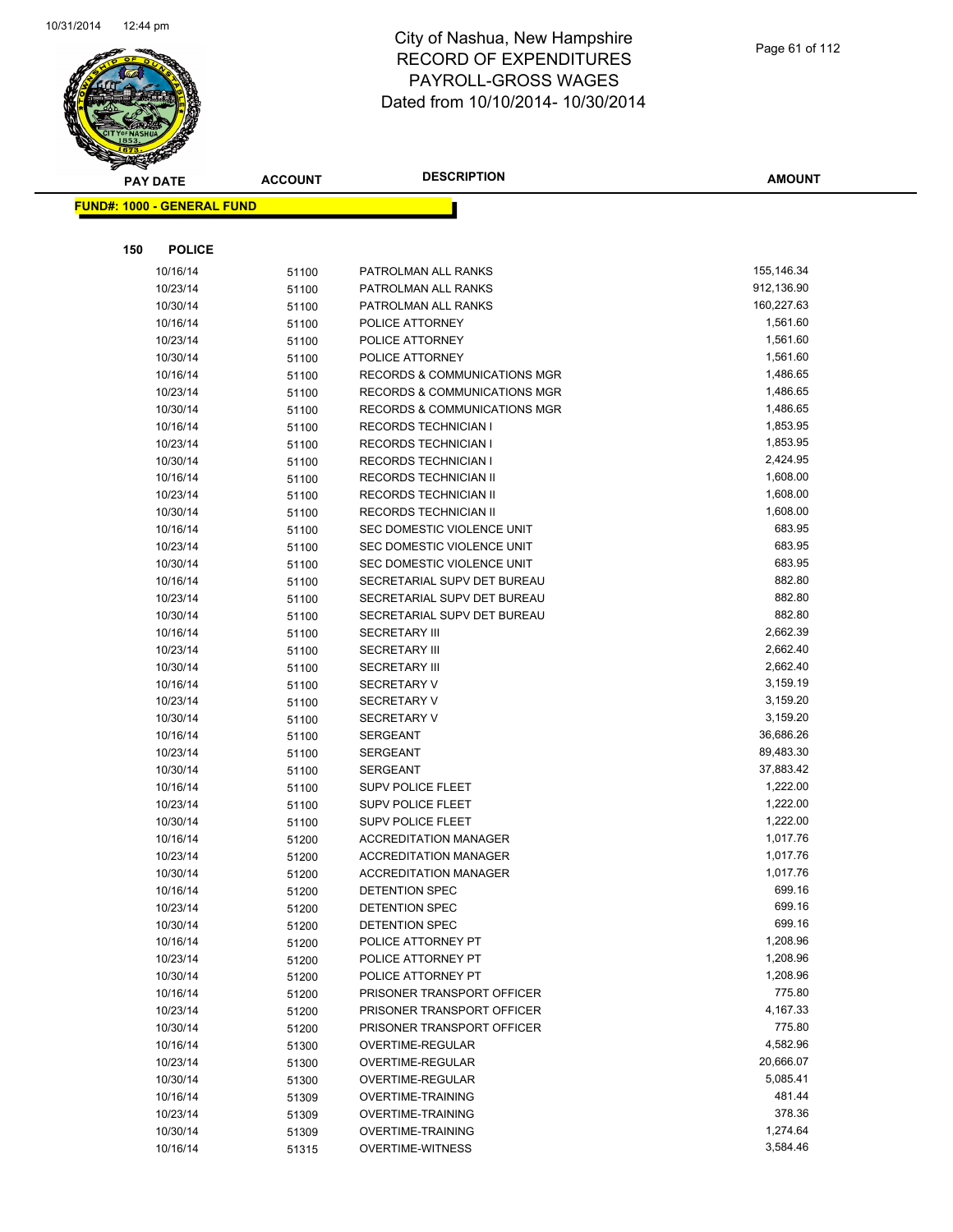

| <b>PAY DATE</b>                   | <b>ACCOUNT</b>            | <b>DESCRIPTION</b>                     | <b>AMOUNT</b>  |
|-----------------------------------|---------------------------|----------------------------------------|----------------|
| <b>FUND#: 1000 - GENERAL FUND</b> |                           |                                        |                |
|                                   |                           |                                        |                |
| 150                               | <b>POLICE</b>             |                                        |                |
| 10/23/14                          | 51315                     | <b>OVERTIME-WITNESS</b>                | 3,284.91       |
| 10/30/14                          | 51315                     | <b>OVERTIME-WITNESS</b>                | 3,584.81       |
| 10/16/14                          | 51322                     | OVERTIME-INVESTIGATIVE                 | 6,063.82       |
| 10/23/14                          | 51322                     | OVERTIME-INVESTIGATIVE                 | 4,802.61       |
| 10/30/14                          | 51322                     | OVERTIME-INVESTIGATIVE                 | 4,078.25       |
| 10/16/14                          | 51330                     | OVERTIME-COVERAGE                      | 21,360.57      |
| 10/23/14                          | 51330                     | OVERTIME-COVERAGE                      | 14,337.21      |
| 10/30/14                          | 51330                     | OVERTIME-COVERAGE                      | 19,665.19      |
| 10/16/14                          | 51412                     | <b>WAGES PER DIEM</b>                  | 960.00         |
| 10/23/14                          | 51412                     | <b>WAGES PER DIEM</b>                  | 1,280.00       |
| 10/30/14                          | 51412                     | <b>WAGES PER DIEM</b>                  | 1,280.00       |
| 10/16/14                          | 51600                     | <b>LONGEVITY</b>                       | 1,950.00       |
| 10/23/14                          | 51628                     | <b>EXTRA HOLIDAY</b>                   | 46,407.02      |
| 10/30/14                          | 51712                     | <b>SPECIAL DETAIL</b>                  | 155.00         |
| 10/16/14                          | 51750                     | <b>RETIREMENT &amp; SEPARATION PAY</b> | 203.55         |
| 10/30/14                          | 55118                     | TELEPHONE-CELLULAR                     | 100.00         |
| 10/16/14                          | 61107                     | <b>CLOTHING &amp; UNIFORMS</b>         | 887.11         |
| 10/23/14                          | 61107                     | <b>CLOTHING &amp; UNIFORMS</b>         | 254.94         |
| 10/30/14                          | 61107                     | <b>CLOTHING &amp; UNIFORMS</b>         | 3,387.27       |
|                                   |                           |                                        |                |
|                                   | <b>TOTAL 150 - POLICE</b> |                                        | \$1,890,067.38 |
|                                   |                           |                                        |                |
| 152<br><b>FIRE</b>                |                           |                                        |                |
| 10/16/14                          | 51100                     | ADMINISTRATIVE ASSISTANT II            | 2,206.26       |
| 10/23/14                          | 51100                     | ADMINISTRATIVE ASSISTANT II            | 2,206.26       |
| 10/30/14                          | 51100                     | ADMINISTRATIVE ASSISTANT II            | 2,206.25       |
| 10/16/14                          | 51100                     | <b>ASST FIRE CHIEF</b>                 | 2,075.08       |
| 10/23/14                          | 51100                     | <b>ASST FIRE CHIEF</b>                 | 2,075.08       |
| 10/30/14                          | 51100                     | <b>ASST FIRE CHIEF</b>                 | 2,075.08       |
| 10/16/14                          | 51100                     | ASST SUPERINTENDENT FIRE ALARM         | 1,512.76       |
| 10/23/14                          | 51100                     | ASST SUPERINTENDENT FIRE ALARM         | 1,512.76       |
| 10/30/14                          | 51100                     | ASST SUPERINTENDENT FIRE ALARM         | 1,512.76       |
| 10/16/14                          | 51100                     | ASST SUPERINTENDENT FIRE FLEET         | 861.22         |
| 10/23/14                          | 51100                     | ASST SUPERINTENDENT FIRE FLEET         | 861.22         |
| 10/30/14                          | 51100                     | ASST SUPERINTENDENT FIRE FLEET         | 861.22         |
| 10/16/14                          | 51100                     | ASST SUPERINTENDENT PREVENTION         | 3,010.52       |
| 10/23/14                          | 51100                     | ASST SUPERINTENDENT PREVENTION         | 3,103.12       |
| 10/30/14                          | 51100                     | ASST SUPERINTENDENT PREVENTION         | 3,010.52       |
| 10/16/14                          | 51100                     | <b>CAPTAIN</b>                         | 12,179.16      |
| 10/23/14                          | 51100                     | <b>CAPTAIN</b>                         | 12,179.18      |
| 10/30/14                          | 51100                     | <b>CAPTAIN</b>                         | 12,179.17      |
| 10/16/14                          | 51100                     | CAPTAIN FIRE TRAINING SAFETY           | 1,704.12       |
| 10/23/14                          | 51100                     | CAPTAIN FIRE TRAINING SAFETY           | 1,704.12       |
| 10/30/14                          | 51100                     | CAPTAIN FIRE TRAINING SAFETY           | 1,704.12       |
| 10/16/14                          | 51100                     | DEPUTY FIRE CHIEF                      | 7,506.72       |
| 10/23/14                          | 51100                     | DEPUTY FIRE CHIEF                      | 7,506.70       |
| 10/30/14                          | 51100                     | DEPUTY FIRE CHIEF                      | 7,506.71       |
| 10/16/14                          | 51100                     | <b>EXEC ASST BUSINESS COORD</b>        | 1,041.35       |
| 10/23/14                          | 51100                     | <b>EXEC ASST BUSINESS COORD</b>        | 1,041.35       |
| 10/30/14                          | 51100                     | <b>EXEC ASST BUSINESS COORD</b>        | 1,041.35       |
| 10/16/14                          | 51100                     | FIRE CHIEF                             | 2,380.24       |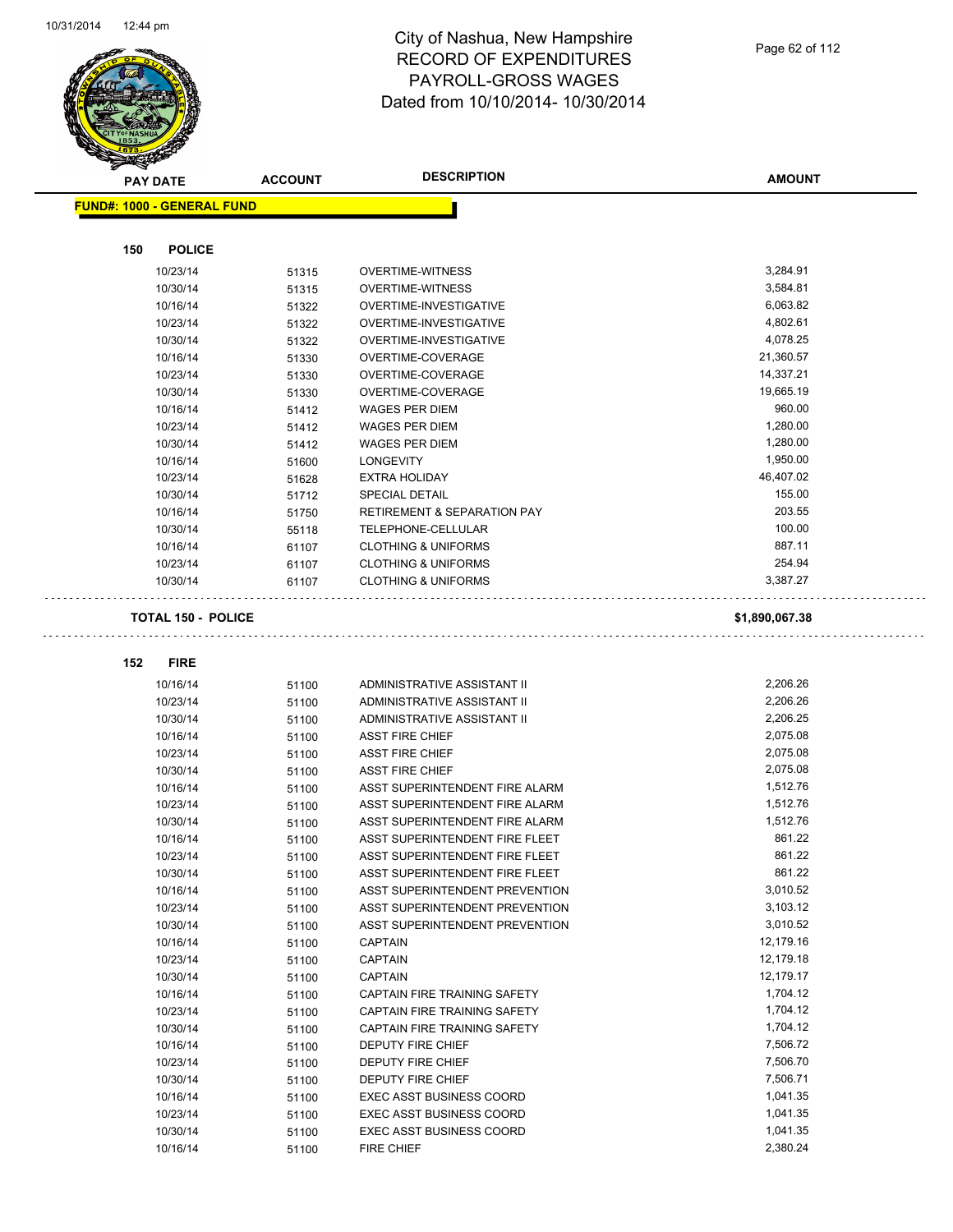

| <b>PAY DATE</b>                   | <b>ACCOUNT</b> | <b>DESCRIPTION</b>             | <b>AMOUNT</b> |
|-----------------------------------|----------------|--------------------------------|---------------|
| <b>FUND#: 1000 - GENERAL FUND</b> |                |                                |               |
|                                   |                |                                |               |
| <b>FIRE</b><br>152                |                |                                |               |
| 10/23/14                          | 51100          | <b>FIRE CHIEF</b>              | 2,380.24      |
| 10/30/14                          | 51100          | <b>FIRE CHIEF</b>              | 2,380.24      |
| 10/16/14                          | 51100          | FIRE DISPATCH ALL RANKS        | 6,887.80      |
| 10/23/14                          | 51100          | FIRE DISPATCH ALL RANKS        | 7,295.83      |
| 10/30/14                          | 51100          | FIRE DISPATCH ALL RANKS        | 7,298.11      |
| 10/16/14                          | 51100          | FIRE DISPATCHER CLERK TRAINER  | 1,531.02      |
| 10/23/14                          | 51100          | FIRE DISPATCHER CLERK TRAINER  | 1,084.47      |
| 10/30/14                          | 51100          | FIRE DISPATCHER CLERK TRAINER  | 1,212.06      |
| 10/16/14                          | 51100          | FIRE LIEUTENANT                | 37,489.29     |
| 10/23/14                          | 51100          | FIRE LIEUTENANT                | 37,489.30     |
| 10/30/14                          | 51100          | FIRE LIEUTENANT                | 37,489.30     |
| 10/16/14                          | 51100          | <b>FIRE MECHANIC</b>           | 1,341.20      |
| 10/23/14                          | 51100          | <b>FIRE MECHANIC</b>           | 1,341.20      |
| 10/30/14                          | 51100          | <b>FIRE MECHANIC</b>           | 1,605.36      |
| 10/16/14                          | 51100          | FIRE TRAINING OFFICER          | 1,482.96      |
| 10/23/14                          | 51100          | FIRE TRAINING OFFICER          | 1,482.96      |
| 10/30/14                          | 51100          | FIRE TRAINING OFFICER          | 1,482.96      |
| 10/16/14                          | 51100          | <b>FIREFIGHTERS ALL RANKS</b>  | 120,779.88    |
| 10/23/14                          | 51100          | FIREFIGHTERS ALL RANKS         | 119,904.25    |
| 10/30/14                          | 51100          | <b>FIREFIGHTERS ALL RANKS</b>  | 119,727.72    |
| 10/16/14                          | 51100          | SUPERINTENDENT FIRE ALARM      | 1,670.56      |
| 10/23/14                          | 51100          | SUPERINTENDENT FIRE ALARM      | 1,670.56      |
| 10/30/14                          | 51100          | SUPERINTENDENT FIRE ALARM      | 1,670.56      |
| 10/16/14                          | 51100          | SUPERINTENDENT FIRE FLEET      | 1,670.56      |
| 10/23/14                          | 51100          | SUPERINTENDENT FIRE FLEET      | 1,670.56      |
| 10/30/14                          | 51100          | SUPERINTENDENT FIRE FLEET      | 1,670.56      |
| 10/16/14                          | 51100          | SUPERINTENDENT FIRE PREVENTION | 1,629.80      |
| 10/23/14                          | 51100          | SUPERINTENDENT FIRE PREVENTION | 1,629.80      |
| 10/30/14                          | 51100          | SUPERINTENDENT FIRE PREVENTION | 1,629.80      |
| 10/16/14                          | 51300          | OVERTIME-REGULAR               | 1,715.63      |
| 10/23/14                          | 51300          | OVERTIME-REGULAR               | 1,798.27      |
| 10/30/14                          | 51300          | OVERTIME-REGULAR               | 1,566.82      |
| 10/16/14                          | 51330          | OVERTIME-COVERAGE              | 9,915.18      |
| 10/23/14                          | 51330          | OVERTIME-COVERAGE              | 10,504.04     |
| 10/30/14                          | 51330          | OVERTIME-COVERAGE              | 8,300.79      |
| 10/23/14                          | 51628          | <b>EXTRA HOLIDAY</b>           | 51,980.12     |
| 10/16/14                          | 51650          | <b>ADDITIONAL HOURS</b>        | 23,609.10     |
| 10/23/14                          | 51650          | <b>ADDITIONAL HOURS</b>        | 31,252.39     |
| 10/30/14                          | 51650          | <b>ADDITIONAL HOURS</b>        | 19,440.64     |
| 10/16/14                          | 51700          | <b>STIPENDS</b>                | 4,466.49      |
| 10/23/14                          | 51700          | <b>STIPENDS</b>                | 4,466.49      |
| 10/30/14                          | 51700          | <b>STIPENDS</b>                | 4,464.54      |
| 10/30/14                          | 55118          | TELEPHONE-CELLULAR             | 352.00        |
| <b>TOTAL 152 - FIRE</b>           |                |                                | \$799,195.81  |

. . .

#### **153 BUILDING INSPECTION**

| 10/16/14 | 51100 | BUILDING AND UTILITIES INSPCTR | 3.224.39 |
|----------|-------|--------------------------------|----------|
| 10/23/14 | 51100 | BUILDING AND UTILITIES INSPCTR | 3.224.40 |
| 10/30/14 | 51100 | BUILDING AND UTILITIES INSPCTR | 3.224.41 |
| 10/16/14 | 51100 | BUILDING DEPARTMENT MANAGER    | 1.408.20 |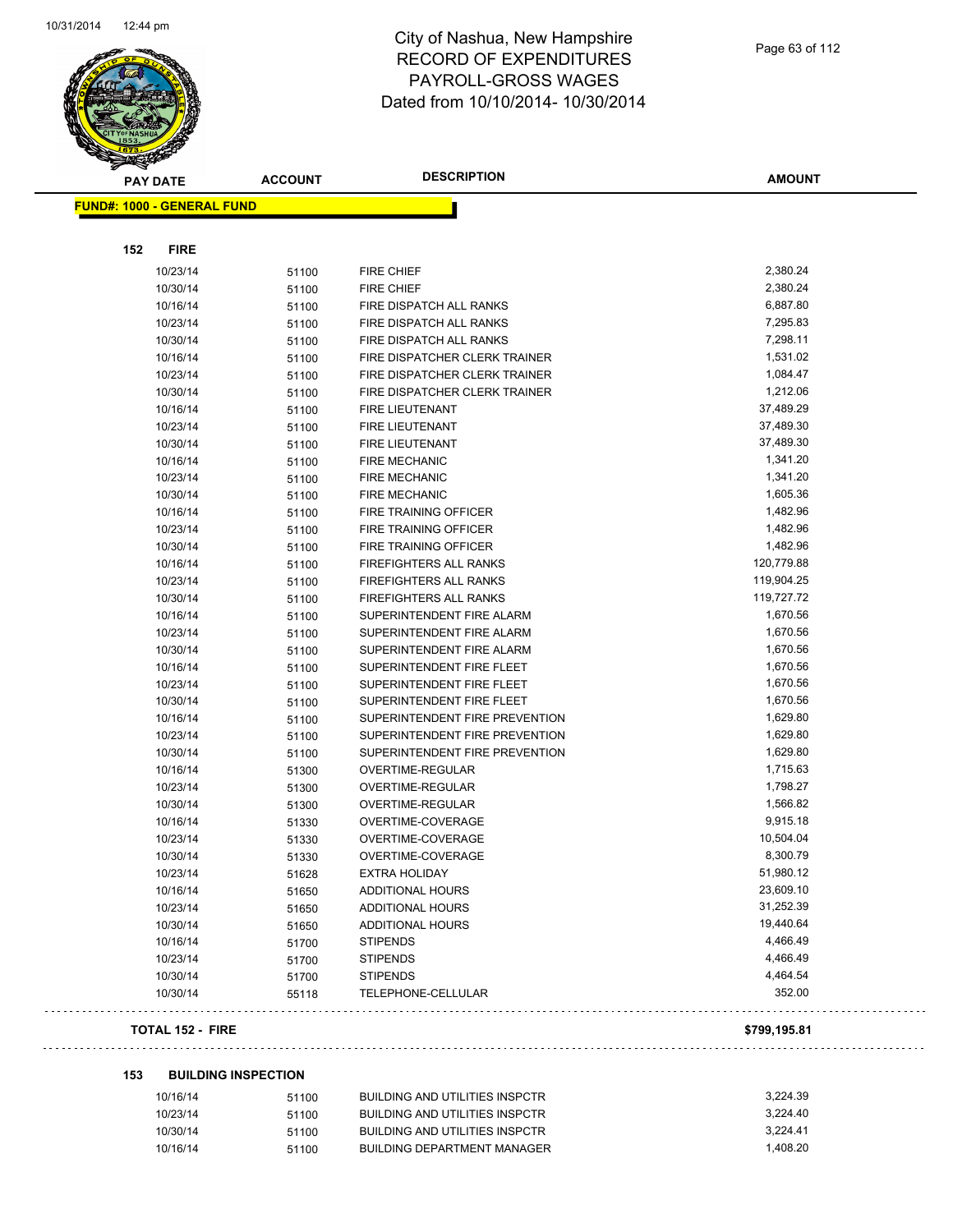

|     | <b>PAY DATE</b>                   | <b>ACCOUNT</b>                             | <b>DESCRIPTION</b>                    | <b>AMOUNT</b> |
|-----|-----------------------------------|--------------------------------------------|---------------------------------------|---------------|
|     | <b>FUND#: 1000 - GENERAL FUND</b> |                                            |                                       |               |
|     |                                   |                                            |                                       |               |
| 153 |                                   | <b>BUILDING INSPECTION</b>                 |                                       |               |
|     | 10/23/14                          | 51100                                      | <b>BUILDING DEPARTMENT MANAGER</b>    | 1,408.20      |
|     | 10/30/14                          | 51100                                      | <b>BUILDING DEPARTMENT MANAGER</b>    | 1,408.20      |
|     | 10/16/14                          | 51100                                      | PERMIT TECHNICIAN I                   | 601.55        |
|     | 10/23/14                          | 51100                                      | PERMIT TECHNICIAN I                   | 601.55        |
|     | 10/30/14                          | 51100                                      | PERMIT TECHNICIAN I                   | 601.55        |
|     | 10/16/14                          | 51100                                      | PERMIT TECHNICIAN III                 | 734.80        |
|     | 10/23/14                          | 51100                                      | PERMIT TECHNICIAN III                 | 734.80        |
|     | 10/30/14                          | 51100                                      | PERMIT TECHNICIAN III                 | 734.80        |
|     | 10/16/14                          | 51100                                      | <b>PLANS EXAMINER</b>                 | 1,131.50      |
|     | 10/23/14                          | 51100                                      | <b>PLANS EXAMINER</b>                 | 1,131.50      |
|     | 10/30/14                          | 51100                                      | <b>PLANS EXAMINER</b>                 | 1,131.50      |
|     | 10/16/14                          | 51200                                      | <b>BUILDING AND UTILITIES INSPCTR</b> | 768.60        |
|     | 10/23/14                          | 51200                                      | <b>BUILDING AND UTILITIES INSPCTR</b> | 768.61        |
|     | 10/30/14                          | 51200                                      | <b>BUILDING AND UTILITIES INSPCTR</b> | 819.85        |
|     |                                   | <b>TOTAL 153 - BUILDING INSPECTION</b>     |                                       | \$23,658.41   |
| 155 |                                   | <b>CODE ENFORCEMENT</b>                    |                                       |               |
|     | 10/16/14                          | 51100                                      | <b>CODE ENFORCEMENT OFFICER II</b>    | 2,026.65      |
|     | 10/23/14                          | 51100                                      | <b>CODE ENFORCEMENT OFFICER II</b>    | 2,026.65      |
|     | 10/30/14                          | 51100                                      | CODE ENFORCEMENT OFFICER II           | 2,026.63      |
|     | 10/16/14                          | 51100                                      | MGR CODE ENFORCEMENT DEPT             | 1,328.20      |
|     | 10/23/14                          | 51100                                      | MGR CODE ENFORCEMENT DEPT             | 1,328.20      |
|     | 10/30/14                          | 51100                                      | MGR CODE ENFORCEMENT DEPT             | 1,328.20      |
|     |                                   | <b>TOTAL 155 - CODE ENFORCEMENT</b>        |                                       | \$10,064.53   |
| 156 |                                   | <b>EMERGENCY MANAGEMENT</b>                |                                       |               |
|     | 10/16/14                          | 51100                                      | EMERGENCY MANAGEMENT DIRECTOR         | 1,485.70      |
|     | 10/23/14                          | 51100                                      | EMERGENCY MANAGEMENT DIRECTOR         | 1,485.70      |
|     | 10/30/14                          | 51100                                      | EMERGENCY MANAGEMENT DIRECTOR         | 1,485.70      |
|     | 10/30/14                          | 55118                                      | TELEPHONE-CELLULAR                    | 50.00         |
|     |                                   | <b>TOTAL 156 - EMERGENCY MANAGEMENT</b>    |                                       | \$4,507.10    |
| 157 |                                   | <b>CITYWIDE COMMUNICATIONS</b>             |                                       |               |
|     | 10/16/14                          | 51100                                      | COMM SYS ENGR TECH                    | 1,512.40      |
|     | 10/23/14                          | 51100                                      | COMM SYS ENGR TECH                    | 1,512.40      |
|     | 10/30/14                          | 51100                                      | COMM SYS ENGR TECH                    | 1,512.40      |
|     | 10/16/14                          | 51200                                      | RADIO SYSTEMS MANAGER                 | 1,283.52      |
|     | 10/23/14                          | 51200                                      | RADIO SYSTEMS MANAGER                 | 1,283.52      |
|     | 10/30/14                          | 51200                                      | RADIO SYSTEMS MANAGER                 | 1,283.52      |
|     | 10/30/14                          | 55118                                      | TELEPHONE-CELLULAR                    | 100.00        |
|     |                                   | <b>TOTAL 157 - CITYWIDE COMMUNICATIONS</b> |                                       | \$8,487.76    |
|     |                                   |                                            |                                       |               |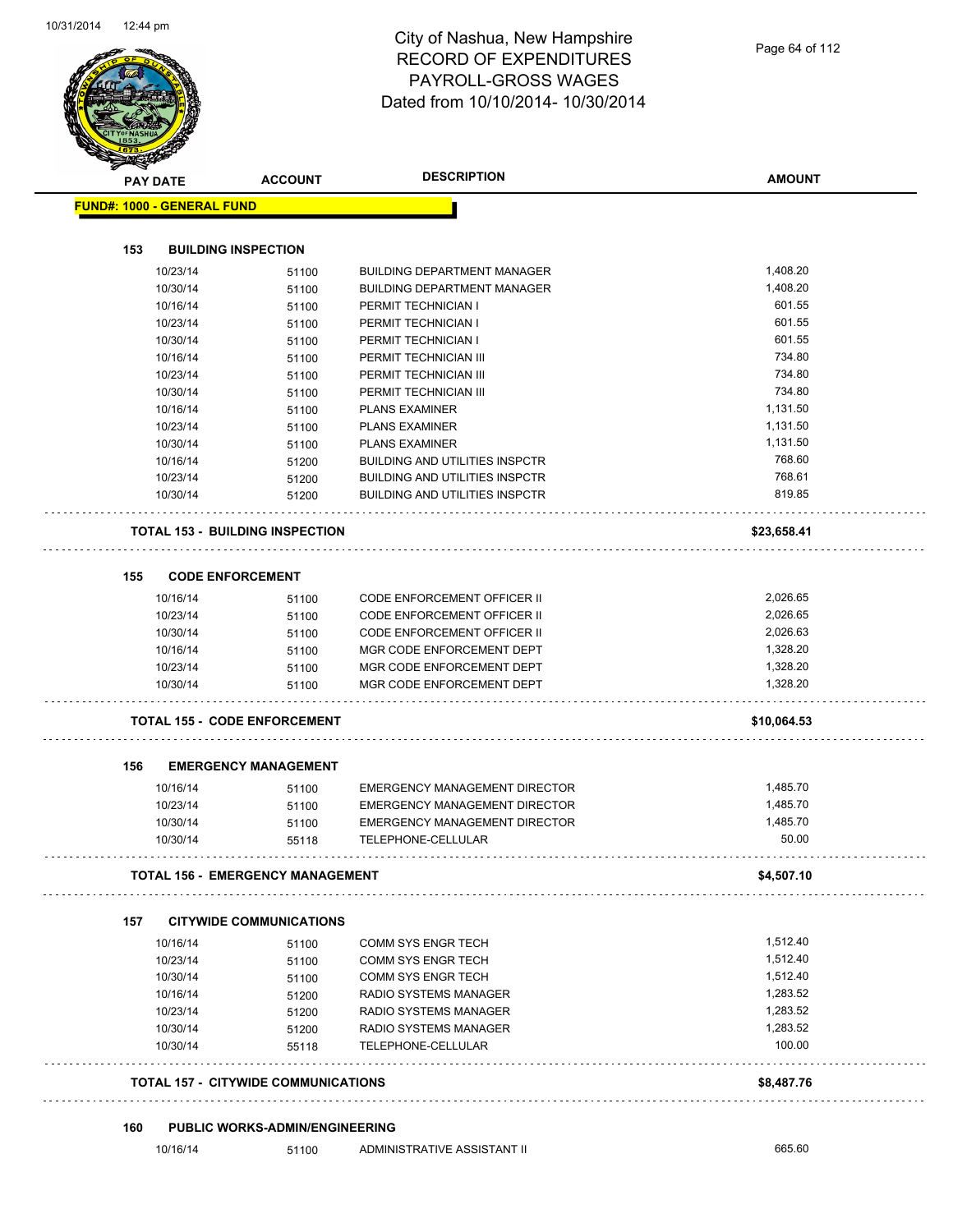# City of Nashua, New Hampshire RECORD OF EXPENDITURES PAYROLL-GROSS WAGES

| <b>PAY DATE</b>                   | <b>ACCOUNT</b>                        | <b>DESCRIPTION</b>                                             | <b>AMOUNT</b>      |
|-----------------------------------|---------------------------------------|----------------------------------------------------------------|--------------------|
| <b>FUND#: 1000 - GENERAL FUND</b> |                                       |                                                                |                    |
| 160                               | <b>PUBLIC WORKS-ADMIN/ENGINEERING</b> |                                                                |                    |
|                                   |                                       | ADMINISTRATIVE ASSISTANT II                                    | 665.60             |
| 10/23/14                          | 51100                                 |                                                                | 665.60             |
| 10/30/14                          | 51100                                 | ADMINISTRATIVE ASSISTANT II                                    | 721.90             |
| 10/16/14                          | 51100                                 | CITIZEN SERVICES COORDINATOR<br>CITIZEN SERVICES COORDINATOR   | 721.90             |
| 10/23/14<br>10/30/14              | 51100                                 | CITIZEN SERVICES COORDINATOR                                   | 721.90             |
| 10/16/14                          | 51100                                 | <b>CITY ENGINEER</b>                                           | 1,014.20           |
|                                   | 51100                                 |                                                                | 1,014.20           |
| 10/23/14                          | 51100                                 | <b>CITY ENGINEER</b>                                           | 1,014.20           |
| 10/30/14                          | 51100                                 | <b>CITY ENGINEER</b><br>CONST INSP ENGINEERING ASST            | 1,162.45           |
| 10/30/14                          | 51100                                 |                                                                | 690.10             |
| 10/16/14<br>10/23/14              | 51100                                 | DEPUTY MANAGER OF ENGINEERING<br>DEPUTY MANAGER OF ENGINEERING | 690.10             |
|                                   | 51100                                 | DEPUTY MANAGER OF ENGINEERING                                  | 690.10             |
| 10/30/14<br>10/16/14              | 51100                                 | DIRECTOR PUBLIC WORKS                                          | 1,484.40           |
| 10/23/14                          | 51100                                 | <b>DIRECTOR PUBLIC WORKS</b>                                   | 1,484.40           |
| 10/30/14                          | 51100                                 | <b>DIRECTOR PUBLIC WORKS</b>                                   | 1,484.40           |
| 10/16/14                          | 51100                                 | <b>DIVISION OPERATIONS MANAGER</b>                             | 1,413.40           |
| 10/23/14                          | 51100                                 | DIVISION OPERATIONS MANAGER                                    | 1,413.40           |
|                                   | 51100                                 | DIVISION OPERATIONS MANAGER                                    | 1,413.40           |
| 10/30/14<br>10/16/14              | 51100                                 | DPW CONTRACT ADMINISTRATOR                                     | 324.85             |
|                                   | 51100                                 | DPW CONTRACT ADMINISTRATOR                                     | 324.85             |
| 10/23/14                          | 51100                                 |                                                                | 324.85             |
| 10/30/14                          | 51100                                 | DPW CONTRACT ADMINISTRATOR                                     | 1,805.20           |
| 10/16/14<br>10/23/14              | 51100                                 | <b>ENGINEERING INSPECTORS</b><br><b>ENGINEERING INSPECTORS</b> | 1,805.20           |
| 10/30/14                          | 51100                                 | <b>ENGINEERING INSPECTORS</b>                                  | 1,805.20           |
| 10/16/14                          | 51100                                 | <b>EXECUTIVE ASSISTANT</b>                                     | 957.30             |
| 10/23/14                          | 51100                                 | <b>EXECUTIVE ASSISTANT</b>                                     | 957.30             |
| 10/30/14                          | 51100                                 | <b>EXECUTIVE ASSISTANT</b>                                     | 957.30             |
| 10/16/14                          | 51100                                 | <b>SENIOR FOREMAN</b>                                          | 1,284.99           |
| 10/23/14                          | 51100                                 | <b>SENIOR FOREMAN</b>                                          | 1,285.00           |
| 10/30/14                          | 51100                                 | <b>SENIOR FOREMAN</b>                                          | 1,285.00           |
| 10/16/14                          | 51100                                 | SENIOR STAFF ENGINEER                                          | 2,475.55           |
| 10/23/14                          | 51100                                 | SENIOR STAFF ENGINEER                                          | 1,219.70           |
| 10/30/14                          | 51100<br>51100                        | SENIOR STAFF ENGINEER                                          | 1,219.70           |
| 10/16/14                          | 51100                                 | SENIOR TRAFFIC ENGINEER                                        | 1,579.20           |
| 10/23/14                          | 51100                                 | SENIOR TRAFFIC ENGINEER                                        | 1,579.20           |
| 10/30/14                          |                                       | SENIOR TRAFFIC ENGINEER                                        | 1,579.20           |
| 10/16/14                          | 51100<br>51100                        | STREET CONSTRUCTION ENGINEER                                   | 1,312.00           |
| 10/23/14                          | 51100                                 | STREET CONSTRUCTION ENGINEER                                   | 1,312.00           |
| 10/30/14                          | 51100                                 | STREET CONSTRUCTION ENGINEER                                   | 1,312.00           |
| 10/16/14                          |                                       | <b>SURVEY TECHNICIAN</b>                                       | 1,096.65           |
| 10/23/14                          | 51100                                 | SURVEY TECHNICIAN                                              | 1,096.65           |
| 10/30/14                          | 51100                                 | SURVEY TECHNICIAN                                              | 1,096.65           |
|                                   | 51100                                 |                                                                | 48.18              |
| 10/16/14                          | 51300                                 | OVERTIME-REGULAR                                               | 12.05              |
| 10/23/14                          | 51300                                 | OVERTIME-REGULAR                                               |                    |
| 10/23/14<br>10/30/14              | 51750<br>55118                        | <b>RETIREMENT &amp; SEPARATION PAY</b><br>TELEPHONE-CELLULAR   | 3,767.60<br>217.00 |

**161 STREETS**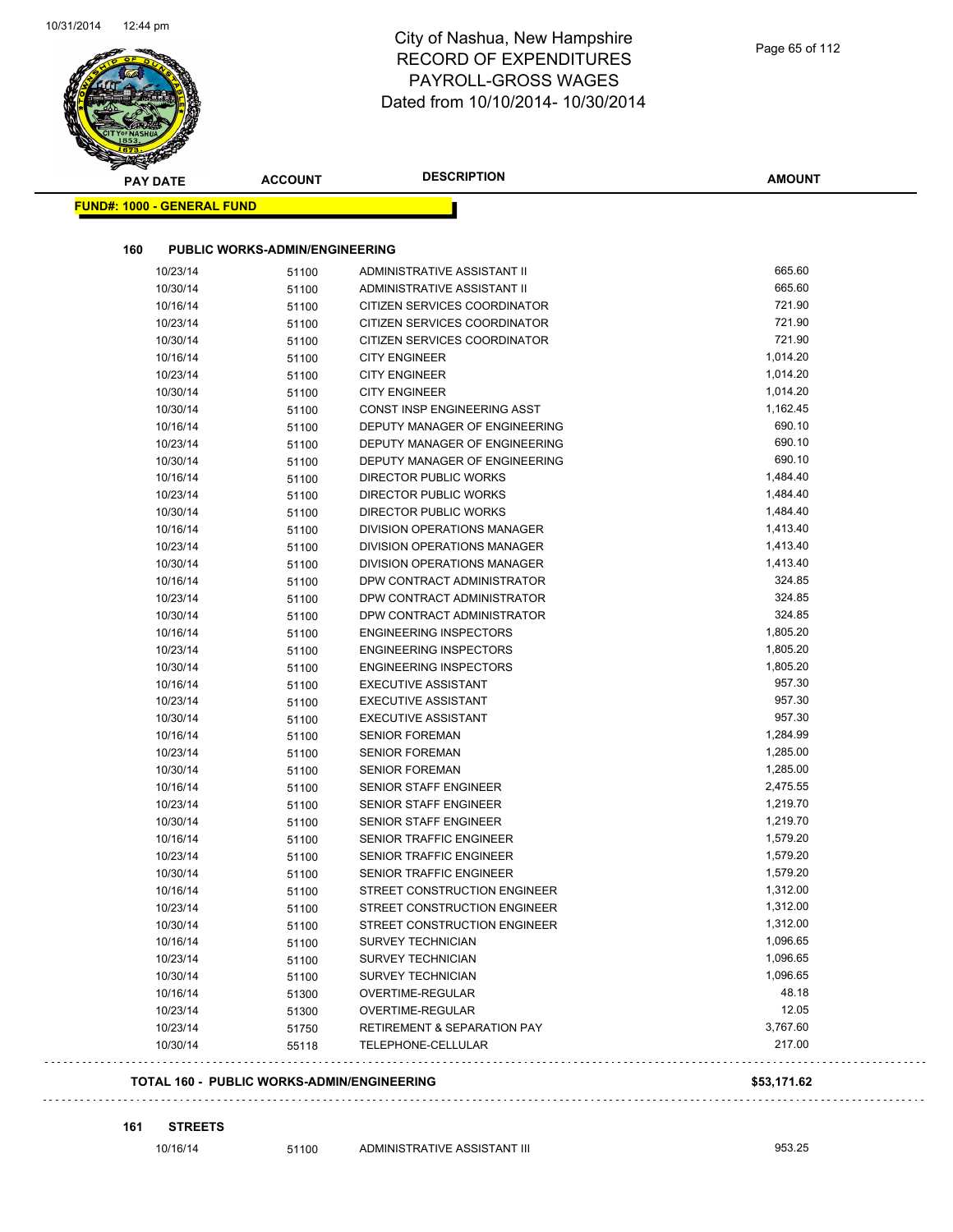

|     | <b>PAY DATE</b>                   | <b>ACCOUNT</b> | <b>DESCRIPTION</b>                                               | <b>AMOUNT</b>        |
|-----|-----------------------------------|----------------|------------------------------------------------------------------|----------------------|
|     | <b>FUND#: 1000 - GENERAL FUND</b> |                |                                                                  |                      |
|     |                                   |                |                                                                  |                      |
|     |                                   |                |                                                                  |                      |
| 161 | <b>STREETS</b>                    |                |                                                                  |                      |
|     | 10/23/14                          | 51100          | ADMINISTRATIVE ASSISTANT III                                     | 953.25               |
|     | 10/30/14                          | 51100          | ADMINISTRATIVE ASSISTANT III                                     | 953.25               |
|     | 10/16/14                          | 51100          | AUTO MECH 1ST CLASS NIGHTS                                       | 2,022.40             |
|     | 10/23/14                          | 51100          | AUTO MECH 1ST CLASS NIGHTS                                       | 2,022.40             |
|     | 10/30/14                          | 51100          | AUTO MECH 1ST CLASS NIGHTS                                       | 2,022.40             |
|     | 10/16/14                          | 51100          | AUTO MECH 2ND CLASS                                              | 909.20               |
|     | 10/23/14                          | 51100          | <b>AUTO MECH 2ND CLASS</b>                                       | 909.20               |
|     | 10/30/14                          | 51100          | AUTO MECH 2ND CLASS                                              | 909.20               |
|     | 10/16/14                          | 51100          | <b>AUTO MECHANIC 1ST CLASS</b>                                   | 2,993.60             |
|     | 10/23/14                          | 51100          | <b>AUTO MECHANIC 1ST CLASS</b>                                   | 2,993.61             |
|     | 10/30/14                          | 51100          | AUTO MECHANIC 1ST CLASS                                          | 2,993.61<br>7,403.70 |
|     | 10/16/14                          | 51100          | <b>EQUIP OPR STREET REPAIR</b><br><b>EQUIP OPR STREET REPAIR</b> | 7,307.25             |
|     | 10/23/14                          | 51100          |                                                                  | 7,273.60             |
|     | 10/30/14                          | 51100          | EQUIP OPR STREET REPAIR<br>FLEET MAINTENANCE FOREMAN             | 1,096.65             |
|     | 10/16/14                          | 51100          | FLEET MAINTENANCE FOREMAN                                        | 1,096.65             |
|     | 10/23/14<br>10/30/14              | 51100          | FLEET MAINTENANCE FOREMAN                                        | 1,158.33             |
|     | 10/16/14                          | 51100          | FLEET MANAGER STREET DEPT                                        | 1,087.50             |
|     | 10/23/14                          | 51100          | FLEET MANAGER STREET DEPT                                        | 1,087.50             |
|     | 10/30/14                          | 51100<br>51100 | FLEET MANAGER STREET DEPT                                        | 1,087.50             |
|     | 10/16/14                          | 51100          | <b>MASON PIPELAYER</b>                                           | 1,739.21             |
|     | 10/23/14                          | 51100          | <b>MASON PIPELAYER</b>                                           | 1,739.20             |
|     | 10/30/14                          | 51100          | <b>MASON PIPELAYER</b>                                           | 2,559.89             |
|     | 10/16/14                          | 51100          | OPERATIONS COORDINATOR                                           | 783.11               |
|     | 10/23/14                          | 51100          | OPERATIONS COORDINATOR                                           | 788.05               |
|     | 10/30/14                          | 51100          | OPERATIONS COORDINATOR                                           | 778.18               |
|     | 10/16/14                          | 51100          | <b>SIGN MAINTENANCE</b>                                          | 1,731.20             |
|     | 10/23/14                          | 51100          | <b>SIGN MAINTENANCE</b>                                          | 1,731.20             |
|     | 10/30/14                          | 51100          | <b>SIGN MAINTENANCE</b>                                          | 1,731.20             |
|     | 10/16/14                          | 51100          | SIGN MAINTENANCE ASSISTANT                                       | 807.20               |
|     | 10/23/14                          | 51100          | SIGN MAINTENANCE ASSISTANT                                       | 807.20               |
|     | 10/30/14                          | 51100          | SIGN MAINTENANCE ASSISTANT                                       | 807.20               |
|     | 10/16/14                          | 51100          | STOREKEEPER PWD                                                  | 895.65               |
|     | 10/23/14                          | 51100          | STOREKEEPER PWD                                                  | 895.66               |
|     | 10/30/14                          | 51100          | STOREKEEPER PWD                                                  | 895.65               |
|     | 10/16/14                          | 51100          | STR CONSTR RPR AND PERMT COORD                                   | 1,075.16             |
|     | 10/23/14                          | 51100          | STR CONSTR RPR AND PERMT COORD                                   | 1,075.16             |
|     | 10/30/14                          | 51100          | STR CONSTR RPR AND PERMT COORD                                   | 1,075.15             |
|     | 10/16/14                          | 51100          | <b>STREET FOREMAN</b>                                            | 4,616.60             |
|     | 10/23/14                          | 51100          | STREET FOREMAN                                                   | 4,616.59             |
|     | 10/30/14                          | 51100          | STREET FOREMAN                                                   | 4,596.58             |
|     | 10/16/14                          | 51100          | SUPERINTENDENT OF STREETS                                        | 1,771.20             |
|     | 10/23/14                          | 51100          | SUPERINTENDENT OF STREETS                                        | 1,771.20             |
|     | 10/30/14                          | 51100          | SUPERINTENDENT OF STREETS                                        | 1,771.20             |
|     | 10/16/14                          | 51100          | TRAFFIC MAINTENANCE ASSISTANT                                    | 860.80               |
|     | 10/23/14                          | 51100          | <b>TRAFFIC MAINTENANCE ASSISTANT</b>                             | 860.80               |
|     | 10/30/14                          | 51100          | <b>TRAFFIC MAINTENANCE ASSISTANT</b>                             | 860.80               |
|     | 10/16/14                          | 51100          | <b>TRAFFIC MANAGER</b>                                           | 1,371.00             |
|     | 10/23/14                          | 51100          | <b>TRAFFIC MANAGER</b>                                           | 1,371.00             |
|     | 10/30/14                          | 51100          | <b>TRAFFIC MANAGER</b>                                           | 1,371.00             |
|     | 10/16/14                          | 51100          | TRAFFIC TECHNICIAN I                                             | 2,071.20             |
|     | 10/23/14                          | 51100          | TRAFFIC TECHNICIAN I                                             | 2,071.20             |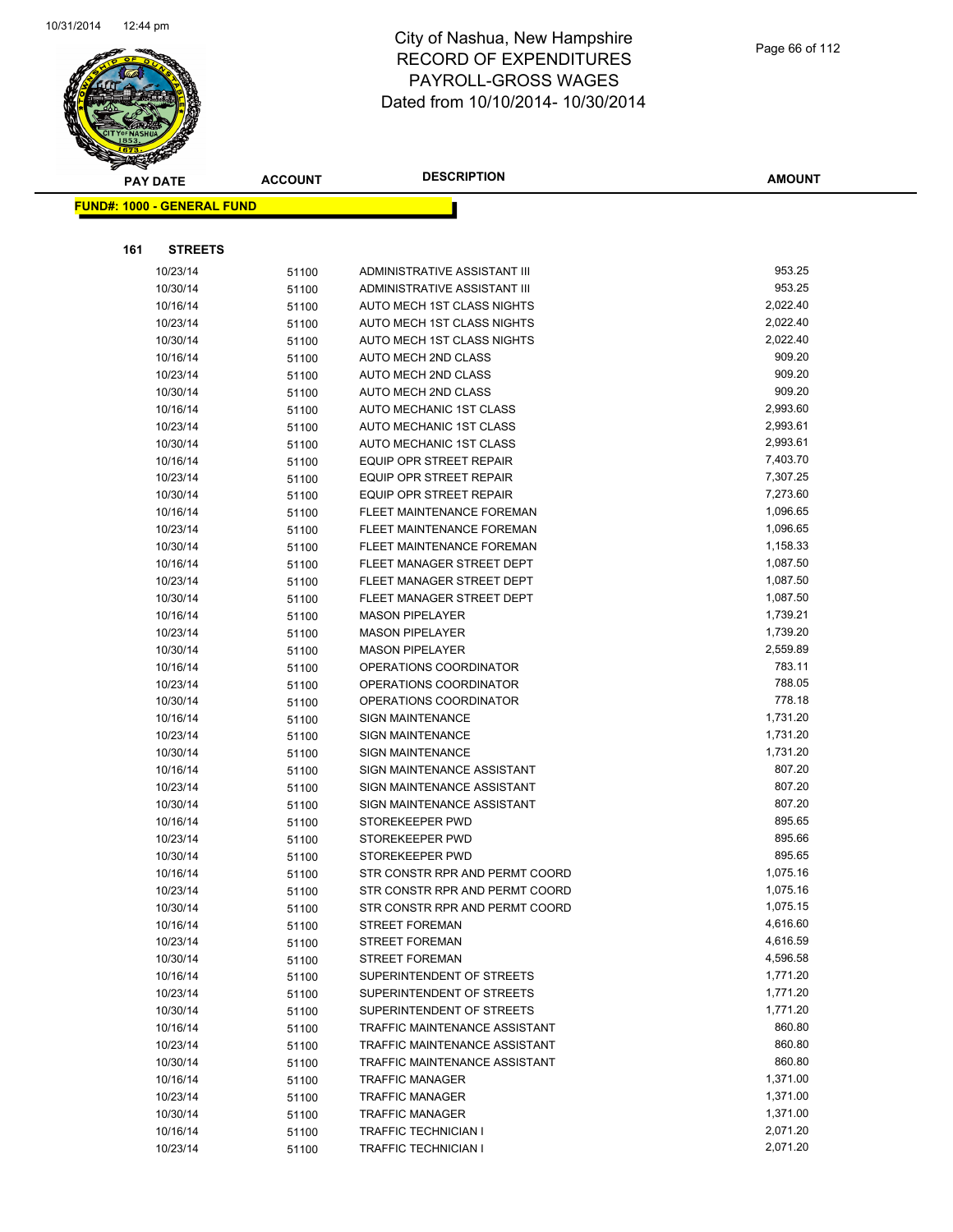

| $\tilde{\phantom{a}}$<br><b>PAY DATE</b> |                                     | <b>ACCOUNT</b>                        | <b>DESCRIPTION</b>           | <b>AMOUNT</b> |
|------------------------------------------|-------------------------------------|---------------------------------------|------------------------------|---------------|
|                                          | <b>FUND#: 1000 - GENERAL FUND</b>   |                                       |                              |               |
|                                          |                                     |                                       |                              |               |
| 161                                      | <b>STREETS</b>                      |                                       |                              |               |
|                                          | 10/30/14                            | 51100                                 | <b>TRAFFIC TECHNICIAN I</b>  | 2,071.20      |
|                                          | 10/16/14                            | 51100                                 | TRUCK DRIVER STREET REPAIR   | 16,816.72     |
|                                          | 10/23/14                            | 51100                                 | TRUCK DRIVER STREET REPAIR   | 16,486.17     |
|                                          | 10/30/14                            | 51100                                 | TRUCK DRIVER STREET REPAIR   | 16,839.09     |
|                                          | 10/16/14                            | 51100                                 | <b>WELDER FIRST CLASS</b>    | 1,984.80      |
|                                          | 10/23/14                            | 51100                                 | <b>WELDER FIRST CLASS</b>    | 1,984.80      |
|                                          | 10/30/14                            | 51100                                 | <b>WELDER FIRST CLASS</b>    | 1,984.80      |
|                                          | 10/16/14                            | 51300                                 | OVERTIME-REGULAR             | 3,305.43      |
|                                          | 10/23/14                            | 51300                                 | OVERTIME-REGULAR             | 1,562.71      |
|                                          | 10/30/14                            | 51300                                 | OVERTIME-REGULAR             | 4,009.38      |
|                                          | 10/30/14                            | 55118                                 | TELEPHONE-CELLULAR           | 67.00         |
|                                          | <b>TOTAL 161 - STREETS</b>          |                                       |                              | \$168,242.59  |
| 166                                      | <b>PARKING LOTS</b>                 |                                       |                              |               |
|                                          | 10/16/14                            | 51100                                 | ADMINISTRATIVE ASSISTANT II  | 332.80        |
|                                          | 10/23/14                            | 51100                                 | ADMINISTRATIVE ASSISTANT II  | 332.80        |
|                                          | 10/30/14                            | 51100                                 | ADMINISTRATIVE ASSISTANT II  | 332.80        |
|                                          | 10/16/14                            | 51100                                 | PARKING MAINTENANCE          | 1,315.20      |
|                                          | 10/23/14                            | 51100                                 | PARKING MAINTENANCE          | 1,315.20      |
|                                          | 10/30/14                            | 51100                                 | PARKING MAINTENANCE          | 1,315.20      |
|                                          | 10/30/14                            | 55118                                 | TELEPHONE-CELLULAR           | 51.00         |
|                                          |                                     | <b>TOTAL 166 - PARKING LOTS</b>       |                              | \$4,995.00    |
| 171                                      |                                     | <b>COMMUNITY SERVICES</b>             |                              |               |
|                                          | 10/16/14                            | 51100                                 | DIRECTOR HEALTH AND COMM SVS | 1,726.91      |
|                                          | 10/23/14                            | 51100                                 | DIRECTOR HEALTH AND COMM SVS | 1,726.90      |
|                                          | 10/30/14                            | 51100                                 | DIRECTOR HEALTH AND COMM SVS | 1,726.90      |
|                                          | 10/16/14                            | 51100                                 | PROGRAM ASSISTANT            | 435.30        |
|                                          | 10/23/14                            | 51100                                 | PROGRAM ASSISTANT            | 435.30        |
|                                          | 10/30/14                            | 51100                                 | PROGRAM ASSISTANT            | 435.30        |
|                                          | 10/16/14                            | 51100                                 | PROGRAM COORDINATOR          | 929.80        |
|                                          | 10/23/14                            | 51100                                 | PROGRAM COORDINATOR          | 929.80        |
|                                          | 10/30/14                            | 51100                                 | PROGRAM COORDINATOR          | 929.80        |
|                                          | 10/30/14                            | 55118                                 | TELEPHONE-CELLULAR           | 50.00         |
|                                          |                                     | <b>TOTAL 171 - COMMUNITY SERVICES</b> |                              | \$9,326.01    |
|                                          |                                     |                                       |                              |               |
| 172                                      | <b>COMMUNITY HEALTH</b><br>10/16/14 | 51100                                 | ADMINISTRATIVE ASSISTANT II  | 717.25        |
|                                          | 10/23/14                            | 51100                                 | ADMINISTRATIVE ASSISTANT II  | 717.25        |
|                                          | 10/30/14                            | 51100                                 | ADMINISTRATIVE ASSISTANT II  | 717.25        |
|                                          | 10/16/14                            | 51100                                 | BILINGUAL OUTREACH WORKER    | 764.30        |
|                                          | 10/23/14                            | 51100                                 | BILINGUAL OUTREACH WORKER    | 764.30        |
|                                          | 10/30/14                            | 51100                                 | BILINGUAL OUTREACH WORKER    | 764.31        |
|                                          | 10/16/14                            | 51100                                 | MANAGER COMMUNITY HEALTH     | 1,364.20      |
|                                          | 10/23/14                            | 51100                                 | MANAGER COMMUNITY HEALTH     | 1,364.20      |
|                                          |                                     |                                       |                              |               |

10/30/14 51100 MANAGER COMMUNITY HEALTH 1,364.20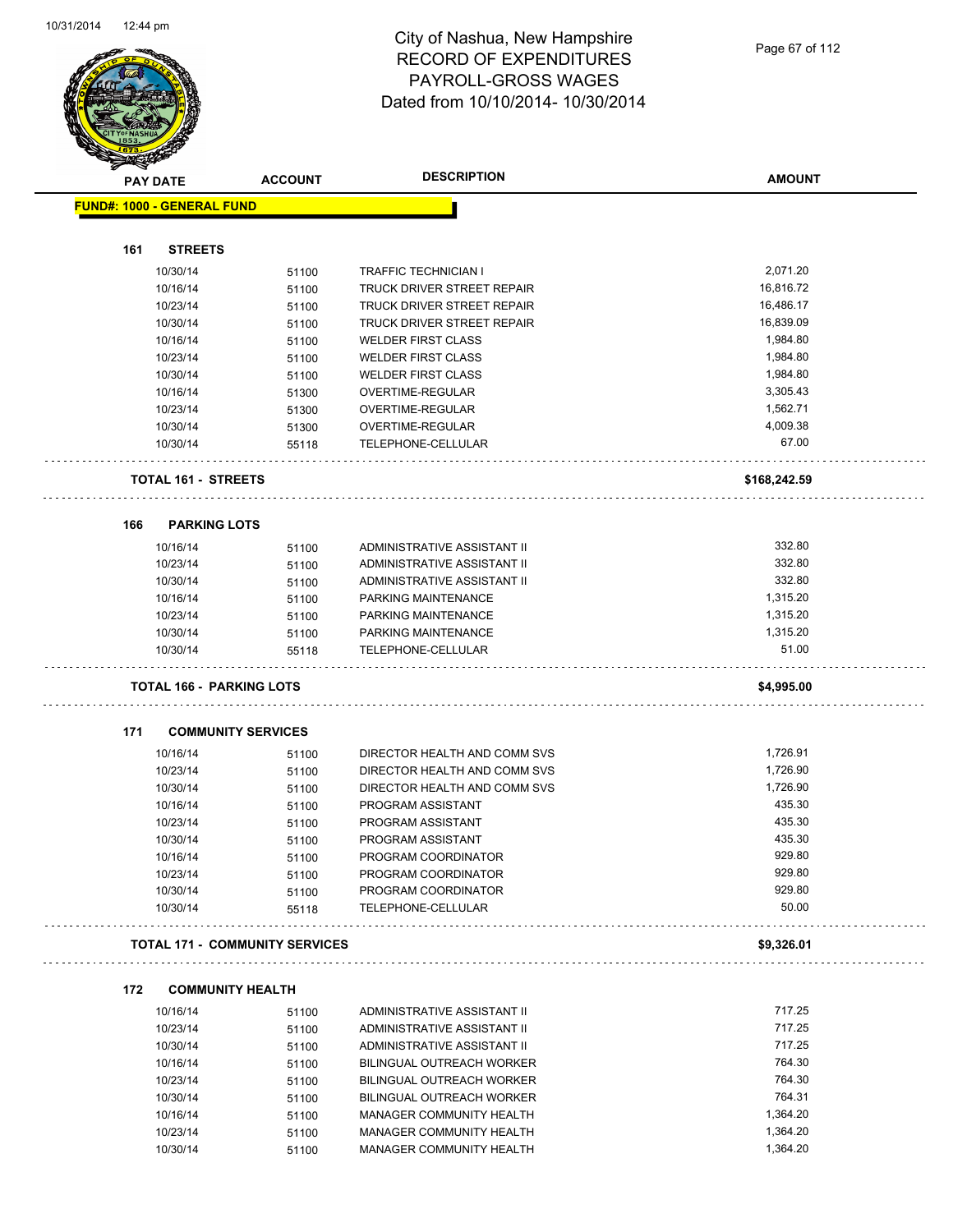| <b>PAY DATE</b>                   | <b>ACCOUNT</b>                            | <b>DESCRIPTION</b>                           | <b>AMOUNT</b>     |
|-----------------------------------|-------------------------------------------|----------------------------------------------|-------------------|
| <b>FUND#: 1000 - GENERAL FUND</b> |                                           |                                              |                   |
| 172                               | <b>COMMUNITY HEALTH</b>                   |                                              |                   |
| 10/16/14                          | 51100                                     | PUB HEALTH NURSE                             | 3,307.95          |
| 10/23/14                          | 51100                                     | PUB HEALTH NURSE                             | 3,307.95          |
| 10/30/14                          | 51100                                     | PUB HEALTH NURSE                             | 3,307.96          |
| 10/23/14                          | 51412                                     | WAGES PER DIEM                               | 212.10            |
| 10/30/14                          | 51412                                     | <b>WAGES PER DIEM</b>                        | 106.05            |
| 10/30/14                          | 55118                                     | TELEPHONE-CELLULAR                           | 50.00             |
|                                   | <b>TOTAL 172 - COMMUNITY HEALTH</b>       |                                              | \$18,829.27       |
|                                   | <b>ENVIRONMENTAL HEALTH</b>               |                                              |                   |
| 173<br>10/16/14                   | 51100                                     | <b>ENVIRONMENTAL HEALTH SPEC I</b>           | 858.45            |
| 10/23/14                          | 51100                                     | <b>ENVIRONMENTAL HEALTH SPEC I</b>           | 858.45            |
| 10/30/14                          | 51100                                     | <b>ENVIRONMENTAL HEALTH SPEC I</b>           | 858.45            |
| 10/16/14                          | 51100                                     | ENVIRONMENTAL TECH OFFICE MGR                | 992.85            |
| 10/23/14                          | 51100                                     | ENVIRONMENTAL TECH OFFICE MGR                | 992.85            |
| 10/30/14                          | 51100                                     | ENVIRONMENTAL TECH OFFICE MGR                | 992.86            |
| 10/16/14                          | 51100                                     | LABORATORY DIRECTOR                          | 988.20            |
| 10/23/14                          | 51100                                     | LABORATORY DIRECTOR                          | 988.20            |
| 10/30/14                          | 51100                                     | <b>LABORATORY DIRECTOR</b>                   | 988.20            |
| 10/16/14                          | 51100                                     | MANAGER ENVIRONMENTAL HEALTH                 | 1,446.40          |
| 10/23/14                          | 51100                                     | MANAGER ENVIRONMENTAL HEALTH                 | 1,446.40          |
| 10/30/14                          | 51100                                     | MANAGER ENVIRONMENTAL HEALTH                 | 1,446.40          |
| 10/16/14                          | 51300                                     | OVERTIME-REGULAR                             | 9.31              |
| 10/30/14                          | 55118                                     | TELEPHONE-CELLULAR                           | 67.00             |
|                                   | <b>TOTAL 173 - ENVIRONMENTAL HEALTH</b>   |                                              | \$12,934.02       |
| 174                               | <b>WELFARE ADMINISTRATION</b>             |                                              |                   |
| 10/16/14                          | 51100                                     | ADMINISTRATIVE ASSISTANT I                   | 829.30            |
| 10/23/14                          | 51100                                     | ADMINISTRATIVE ASSISTANT I                   | 829.30            |
| 10/30/14                          | 51100                                     | ADMINISTRATIVE ASSISTANT I                   | 829.30            |
| 10/16/14                          | 51100                                     | CASE TECHNICIAN WELFARE                      | 786.80            |
| 10/23/14                          | 51100                                     | CASE TECHNICIAN WELFARE                      | 1,269.27          |
| 10/30/14                          | 51100                                     | CASE TECHNICIAN WELFARE                      | 1,611.95          |
| 10/16/14                          | 51100                                     | INTAKE WORKER ACCOUNTANT                     | 936.70            |
| 10/23/14                          | 51100                                     | INTAKE WORKER ACCOUNTANT                     | 936.70            |
| 10/30/14                          | 51100                                     | INTAKE WORKER ACCOUNTANT                     | 936.70            |
| 10/16/14                          | 51100                                     | SENIOR CASE TECHNICIAN                       | 957.30            |
| 10/23/14                          | 51100                                     | SENIOR CASE TECHNICIAN                       | 957.30            |
| 10/30/14                          | 51100                                     | SENIOR CASE TECHNICIAN                       | 957.30            |
| 10/16/14                          | 51100                                     | <b>WELFARE OFFICER</b>                       | 1,450.00          |
| 10/23/14                          | 51100                                     | <b>WELFARE OFFICER</b>                       | 1,450.00          |
| 10/30/14<br>10/30/14              | 51100<br>55118                            | <b>WELFARE OFFICER</b><br>TELEPHONE-CELLULAR | 1,450.00<br>50.00 |
|                                   | <b>TOTAL 174 - WELFARE ADMINISTRATION</b> |                                              | \$16,237.92       |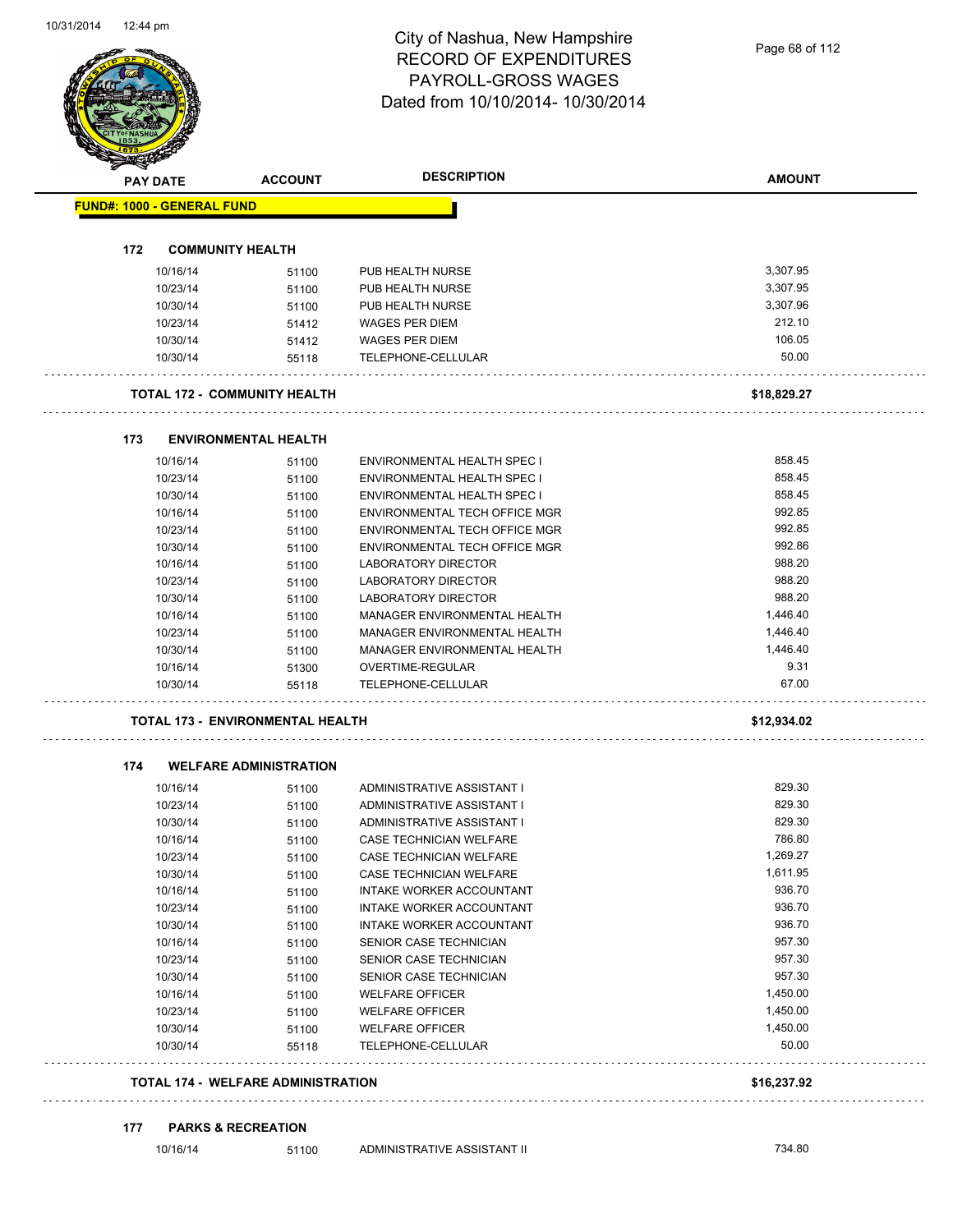

 $\ldots$ 

| <b>PAY DATE</b>                           | <b>ACCOUNT</b> | <b>DESCRIPTION</b>                          | <b>AMOUNT</b>  |
|-------------------------------------------|----------------|---------------------------------------------|----------------|
| <b>FUND#: 1000 - GENERAL FUND</b>         |                |                                             |                |
|                                           |                |                                             |                |
| 177<br><b>PARKS &amp; RECREATION</b>      |                |                                             |                |
| 10/23/14                                  | 51100          | ADMINISTRATIVE ASSISTANT II                 | 734.80         |
| 10/30/14                                  | 51100          | ADMINISTRATIVE ASSISTANT II                 | 734.81         |
| 10/16/14                                  | 51100          | EQUIPMENT OPERATOR, PARKS                   | 909.20         |
| 10/23/14                                  | 51100          | EQUIPMENT OPERATOR, PARKS                   | 909.20         |
| 10/30/14                                  | 51100          | EQUIPMENT OPERATOR, PARKS                   | 909.20         |
| 10/16/14                                  | 51100          | <b>FOREMAN LABOR PARK</b>                   | 3,289.95       |
| 10/23/14                                  | 51100          | <b>FOREMAN LABOR PARK</b>                   | 3,289.93       |
| 10/30/14                                  | 51100          | <b>FOREMAN LABOR PARK</b>                   | 3,289.94       |
| 10/16/14                                  | 51100          | <b>GROUNDS KEEPER PARK MAINT</b>            | 6,474.51       |
| 10/23/14                                  | 51100          | <b>GROUNDS KEEPER PARK MAINT</b>            | 6,634.21       |
| 10/30/14                                  | 51100          | <b>GROUNDS KEEPER PARK MAINT</b>            | 5,661.61       |
| 10/16/14                                  | 51100          | <b>GROUNDSMAN I PARKS</b>                   | 2,566.58       |
| 10/23/14                                  | 51100          | <b>GROUNDSMAN I PARKS</b>                   | 2,338.80       |
| 10/30/14                                  | 51100          | <b>GROUNDSMAN I PARKS</b>                   | 2,338.80       |
| 10/16/14                                  | 51100          | <b>GROUNDSMAN II PARKS</b>                  | 818.79         |
| 10/23/14                                  | 51100          | <b>GROUNDSMAN II PARKS</b>                  | 818.80         |
| 10/30/14                                  | 51100          | <b>GROUNDSMAN II PARKS</b>                  | 818.80         |
| 10/16/14                                  | 51100          | <b>LEAD GROUNDSMAN</b>                      | 2,758.80       |
| 10/23/14                                  | 51100          | <b>LEAD GROUNDSMAN</b>                      | 2,758.80       |
| 10/30/14                                  | 51100          | <b>LEAD GROUNDSMAN</b>                      | 2,792.61       |
| 10/16/14                                  | 51100          | NURSERY WORKER PARKS                        | 865.60         |
| 10/23/14                                  | 51100          | NURSERY WORKER PARKS                        | 865.60         |
| 10/30/14                                  | 51100          | NURSERY WORKER PARKS                        | 865.60         |
| 10/16/14                                  | 51100          | PROGRAM COORDINATOR                         | 347.84         |
| 10/23/14                                  | 51100          | PROGRAM COORDINATOR                         | 347.85         |
| 10/30/14                                  | 51100          | PROGRAM COORDINATOR                         | 347.85         |
| 10/16/14                                  | 51100          | RECREATION PROGRAM MANAGER                  | 1,098.20       |
| 10/23/14                                  | 51100          | RECREATION PROGRAM MANAGER                  | 1,098.20       |
| 10/30/14                                  | 51100          | RECREATION PROGRAM MANAGER                  | 1,098.20       |
| 10/16/14                                  | 51100          | STELLOS STADIUM ATTENDANT                   | 921.20         |
| 10/23/14                                  | 51100          | STELLOS STADIUM ATTENDANT                   | 921.20         |
| 10/30/14                                  | 51100          | STELLOS STADIUM ATTENDANT                   | 914.00         |
| 10/16/14                                  | 51100          | SUPERINTENDENT OF PARKS RECR                | 1,720.00       |
| 10/23/14                                  | 51100          | SUPERINTENDENT OF PARKS RECR                | 1,720.00       |
| 10/30/14                                  | 51100          | SUPERINTENDENT OF PARKS RECR                | 1,720.00       |
| 10/16/14                                  | 51100          | TRUCK DRIVER PARKS RECR                     | 848.00         |
| 10/23/14                                  | 51100          | TRUCK DRIVER PARKS RECR                     | 892.53         |
| 10/30/14                                  | 51100          | TRUCK DRIVER PARKS RECR                     | 845.60         |
| 10/16/14                                  | 51300          | OVERTIME-REGULAR                            | 2,289.69       |
| 10/23/14                                  | 51300          | OVERTIME-REGULAR                            | 4,232.76       |
| 10/30/14                                  | 51300          | OVERTIME-REGULAR                            | 4,102.93       |
| 10/16/14                                  | 51400          | WAGES TEMP-SEASONAL                         | 1,600.00       |
| 10/23/14                                  | 51400          | WAGES TEMP-SEASONAL                         | 1,642.50       |
| 10/30/14                                  | 51400          | WAGES TEMP-SEASONAL                         | 1,360.00       |
| 10/16/14                                  | 51600          | <b>LONGEVITY</b>                            | 2,000.00       |
| 10/30/14<br>10/30/14                      | 55118          | TELEPHONE-CELLULAR<br><b>GAME OFFICIALS</b> | 67.00<br>45.00 |
|                                           | 55642          |                                             |                |
| <b>TOTAL 177 - PARKS &amp; RECREATION</b> |                |                                             | \$86,360.29    |

## **179 LIBRARY**

 $\bar{z}$  .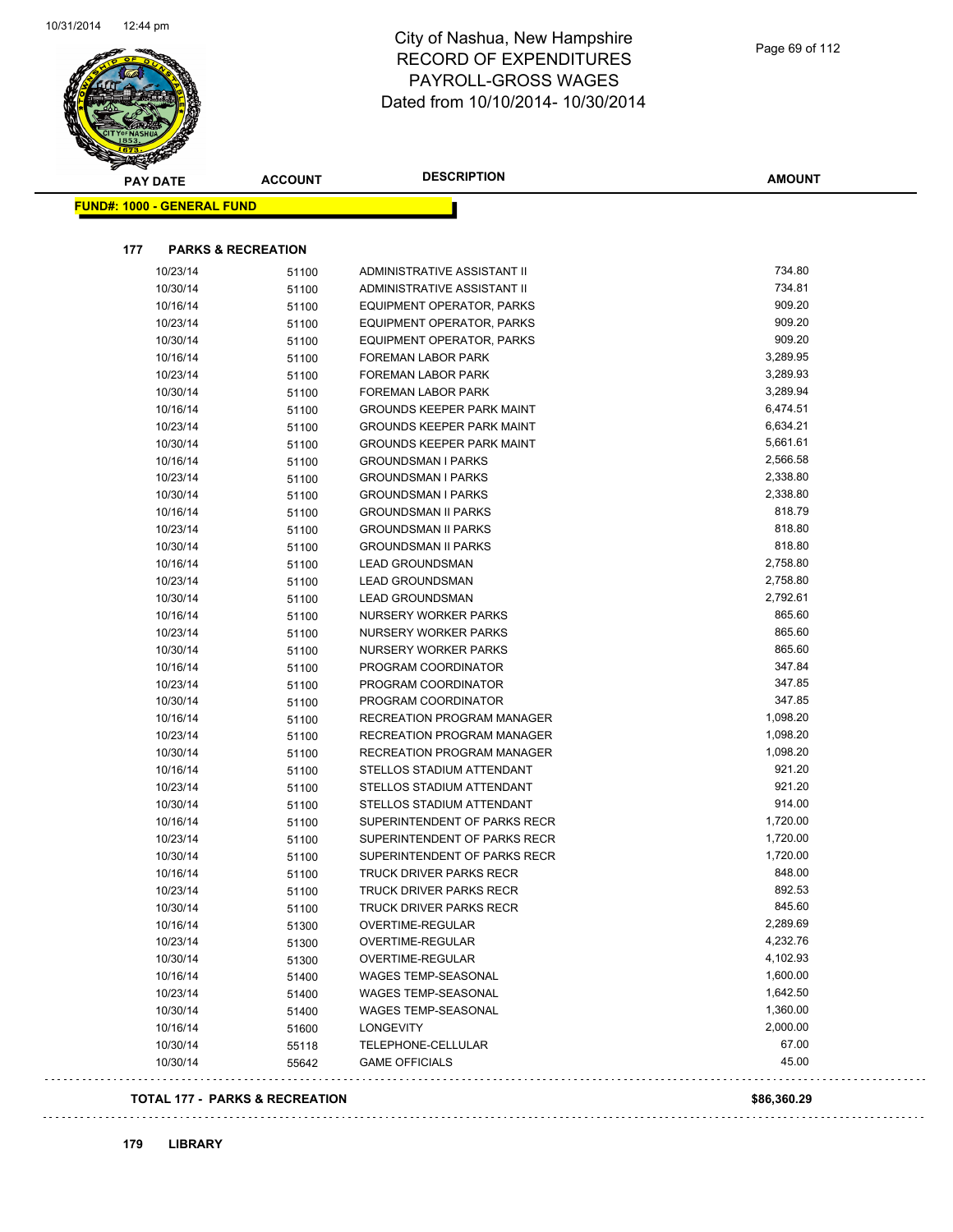

**AMOUNT**

| <u> FUND#: 1000 - GENERAL FUND</u> |                |                                                                  |                    |
|------------------------------------|----------------|------------------------------------------------------------------|--------------------|
|                                    |                |                                                                  |                    |
| 179<br><b>LIBRARY</b>              |                |                                                                  |                    |
| 10/16/14                           | 51100          | ADMIN ASST COST ACCOUNTANT                                       | 805.44             |
| 10/23/14                           | 51100          | ADMIN ASST COST ACCOUNTANT                                       | 805.44             |
| 10/30/14                           | 51100          | ADMIN ASST COST ACCOUNTANT                                       | 805.43             |
| 10/16/14                           | 51100          | ASSISTANT DIRECTOR LIBRARY                                       | 1,293.10           |
| 10/23/14                           | 51100          | ASSISTANT DIRECTOR LIBRARY                                       | 1,293.10           |
| 10/30/14                           | 51100          | ASSISTANT DIRECTOR LIBRARY                                       | 1,293.10           |
| 10/16/14                           | 51100          | ASSISTANT LIBRARIAN CIRCULATIO                                   | 973.40             |
| 10/23/14                           | 51100          | ASSISTANT LIBRARIAN CIRCULATIO                                   | 973.40             |
| 10/30/14                           | 51100          | ASSISTANT LIBRARIAN CIRCULATIO                                   | 973.40             |
| 10/16/14                           | 51100          | ASSISTANT LIBRARIAN YOUTH SERV                                   | 780.10             |
| 10/23/14                           | 51100          | ASSISTANT LIBRARIAN YOUTH SERV                                   | 780.10             |
| 10/30/14                           | 51100          | ASSISTANT LIBRARIAN YOUTH SERV                                   | 780.10             |
| 10/16/14                           | 51100          | <b>DIRECTOR LIBRARY</b>                                          | 1,885.70           |
| 10/23/14                           | 51100          | <b>DIRECTOR LIBRARY</b>                                          | 1,885.70           |
| 10/30/14                           | 51100          | <b>DIRECTOR LIBRARY</b>                                          | 1,885.70           |
| 10/16/14                           | 51100          | EXECUTIVE ASST OFFICE MANAGER                                    | 858.45             |
| 10/23/14                           | 51100          | EXECUTIVE ASST OFFICE MANAGER                                    | 858.45             |
| 10/30/14                           | 51100          | EXECUTIVE ASST OFFICE MANAGER                                    | 858.45             |
| 10/16/14                           | 51100          | <b>JANITOR</b>                                                   | 490.50             |
| 10/23/14                           | 51100          | <b>JANITOR</b>                                                   | 490.50             |
| 10/30/14                           | 51100          | <b>JANITOR</b>                                                   | 490.50             |
| 10/16/14                           | 51100          | LIBRARIAN ADULT SERVICES                                         | 962.60             |
| 10/23/14                           | 51100          | LIBRARIAN ADULT SERVICES                                         | 962.60             |
| 10/30/14                           | 51100          | <b>LIBRARIAN ADULT SERVICES</b>                                  | 962.62             |
| 10/16/14                           | 51100          | LIBRARIAN CIRCULATION                                            | 1,003.20           |
| 10/23/14                           | 51100          | LIBRARIAN CIRCULATION                                            | 1,003.20           |
| 10/30/14                           | 51100          | <b>LIBRARIAN CIRCULATION</b>                                     | 1,003.20           |
| 10/16/14                           | 51100          | LIBRARIAN OUTREACH SVS                                           | 999.19             |
| 10/23/14                           | 51100          | LIBRARIAN OUTREACH SVS                                           | 999.20             |
| 10/30/14                           | 51100          | LIBRARIAN OUTREACH SVS                                           | 999.19<br>1,050.11 |
| 10/16/14                           | 51100          | <b>LIBRARIAN TECH SERVICES</b>                                   | 1,037.15           |
| 10/23/14                           | 51100          | <b>LIBRARIAN TECH SERVICES</b><br><b>LIBRARIAN TECH SERVICES</b> | 1,037.15           |
| 10/30/14<br>10/16/14               | 51100          | LIBRARIAN YOUTH SERVICES                                         | 1,783.76           |
| 10/23/14                           | 51100<br>51100 | <b>LIBRARIAN YOUTH SERVICES</b>                                  | 1,783.76           |
| 10/30/14                           | 51100          | LIBRARIAN YOUTH SERVICES                                         | 1,783.76           |
| 10/16/14                           | 51100          | LIBRARY ASSISTANT ADULT SERVIC                                   | 664.80             |
| 10/23/14                           | 51100          | LIBRARY ASSISTANT ADULT SERVIC                                   | 664.80             |
| 10/30/14                           | 51100          | LIBRARY ASSISTANT ADULT SERVIC                                   | 664.80             |
| 10/16/14                           | 51100          | LIBRARY ASSISTANT CIRCULATION                                    | 3,352.80           |
| 10/23/14                           | 51100          | <b>LIBRARY ASSISTANT CIRCULATION</b>                             | 3,352.80           |
| 10/30/14                           | 51100          | LIBRARY ASSISTANT CIRCULATION                                    | 3,352.79           |
| 10/16/14                           | 51100          | LIBRARY ASSISTANT MEDIA SERVIC                                   | 2,045.83           |
| 10/23/14                           | 51100          | LIBRARY ASSISTANT MEDIA SERVIC                                   | 2,050.25           |
| 10/30/14                           | 51100          | LIBRARY ASSISTANT MEDIA SERVIC                                   | 2,050.25           |
| 10/16/14                           | 51100          | <b>LIBRARY ASSISTANT TECH SVS</b>                                | 706.90             |
| 10/23/14                           | 51100          | <b>LIBRARY ASSISTANT TECH SVS</b>                                | 706.90             |
| 10/30/14                           | 51100          | <b>LIBRARY ASSISTANT TECH SVS</b>                                | 706.90             |
| 10/16/14                           | 51100          | LIBRARY ASSISTANT YOUTH SERVIC                                   | 1,328.25           |
| 10/23/14                           | 51100          | LIBRARY ASSISTANT YOUTH SERVIC                                   | 1,328.25           |
| 10/30/14                           | 51100          | LIBRARY ASSISTANT YOUTH SERVIC                                   | 1,328.25           |
| 10/16/14                           | 51100          | <b>MAINTENANCE SUPV</b>                                          | 852.55             |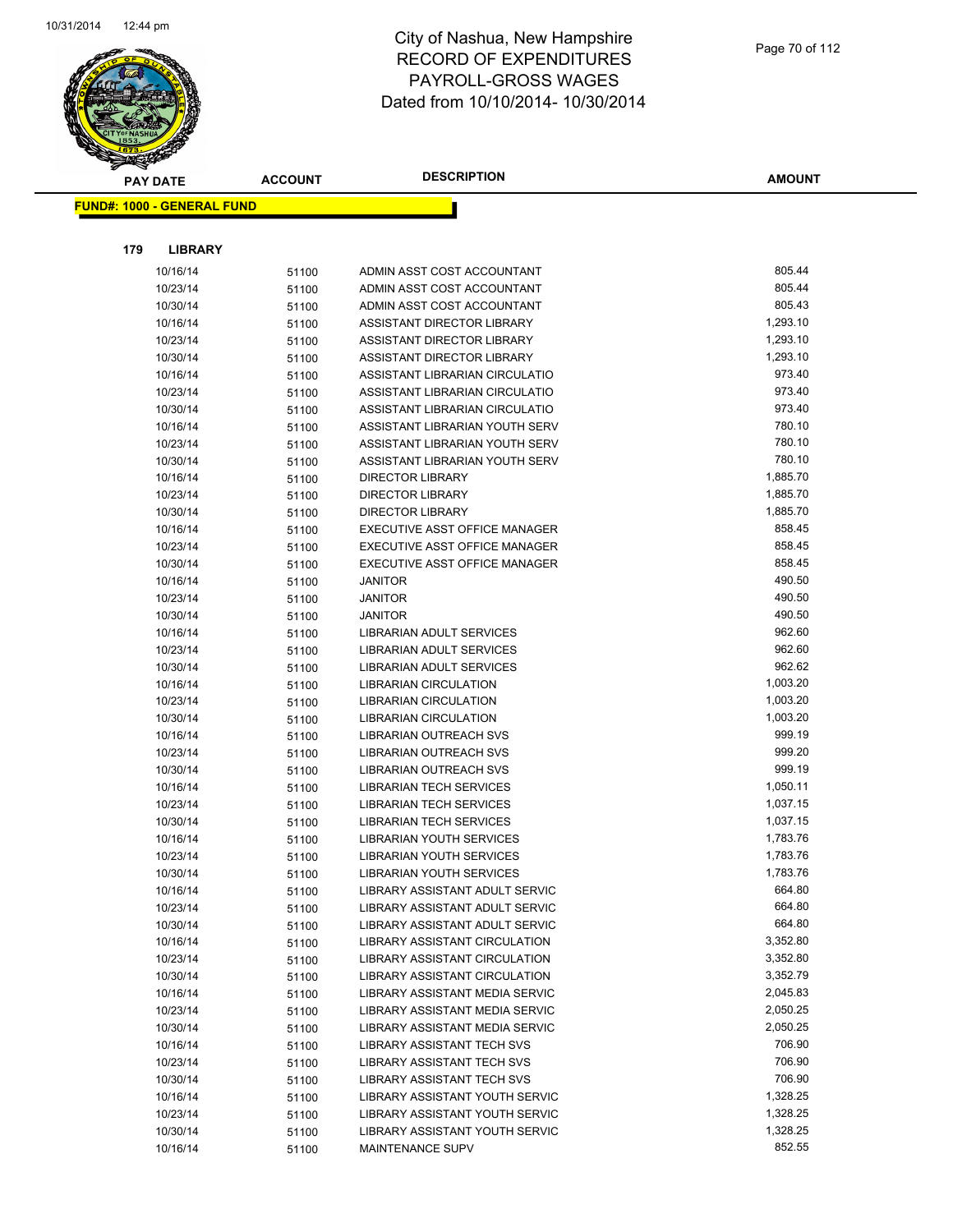

#### City of Nashua, New Hampshire RECORD OF EXPENDITURES PAYROLL-GROSS WAGES Dated from 10/10/2014- 10/30/2014

| <b>PARTHAL</b> |                                   |                |                                     |               |
|----------------|-----------------------------------|----------------|-------------------------------------|---------------|
|                | <b>PAY DATE</b>                   | <b>ACCOUNT</b> | <b>DESCRIPTION</b>                  | <b>AMOUNT</b> |
|                | <b>FUND#: 1000 - GENERAL FUND</b> |                |                                     |               |
|                |                                   |                |                                     |               |
| 179            | <b>LIBRARY</b>                    |                |                                     |               |
|                | 10/23/14                          | 51100          | MAINTENANCE SUPV                    | 852.55        |
|                | 10/30/14                          | 51100          | <b>MAINTENANCE SUPV</b>             | 852.55        |
|                | 10/16/14                          | 51100          | <b>MEDIA SERVICES COORDINATOR</b>   | 1,205.05      |
|                | 10/23/14                          | 51100          | <b>MEDIA SERVICES COORDINATOR</b>   | 1,205.05      |
|                | 10/30/14                          | 51100          | MEDIA SERVICES COORDINATOR          | 1,205.05      |
|                | 10/16/14                          | 51100          | PAGE & COLLECTION COORDINATOR       | 793.91        |
|                | 10/23/14                          | 51100          | PAGE & COLLECTION COORDINATOR       | 793.90        |
|                | 10/30/14                          | 51100          | PAGE & COLLECTION COORDINATOR       | 899.84        |
|                | 10/16/14                          | 51100          | REFERENCE LIBRARIAN ADULT SERV      | 3,057.26      |
|                | 10/23/14                          | 51100          | REFERENCE LIBRARIAN ADULT SERV      | 3,057.25      |
|                | 10/30/14                          | 51100          | REFERENCE LIBRARIAN ADULT SERV      | 3,057.26      |
|                | 10/16/14                          | 51100          | REFERENCE LIBRARIAN TECH SVS        | 756.45        |
|                | 10/23/14                          | 51100          | <b>REFERENCE LIBRARIAN TECH SVS</b> | 756.45        |
|                | 10/30/14                          | 51100          | REFERENCE LIBRARIAN TECH SVS        | 756.45        |
|                | 10/16/14                          | 51100          | <b>SECURITY LIBRARY</b>             | 614.04        |
|                | 10/23/14                          | 51100          | <b>SECURITY LIBRARY</b>             | 614.05        |
|                | 10/30/14                          | 51100          | <b>SECURITY LIBRARY</b>             | 614.04        |
|                | 10/16/14                          | 51200          | LIBRARY ASSISTANT TECH SVS          | 415.49        |
|                | 10/23/14                          | 51200          | LIBRARY ASSISTANT TECH SVS          | 415.50        |
|                | 10/30/14                          | 51200          | <b>LIBRARY ASSISTANT TECH SVS</b>   | 415.50        |
|                | 10/16/14                          | 51200          | LIBRARY PAGE YOUTH SERVICES         | 229.25        |
|                | 10/23/14                          | 51200          | LIBRARY PAGE YOUTH SERVICES         | 185.70        |
|                | 10/30/14                          | 51200          | LIBRARY PAGE YOUTH SERVICES         | 233.85        |
|                | 10/16/14                          | 51200          | LIBRARY PAGES CIRCULATION           | 842.83        |
|                | 10/23/14                          | 51200          | LIBRARY PAGES CIRCULATION           | 860.22        |
|                | 10/30/14                          | 51200          | LIBRARY PAGES CIRCULATION           | 942.48        |
|                | 10/16/14                          | 51200          | LIBRARY PAGES MEDIA SERVICES        | 431.66        |
|                | 10/23/14                          | 51200          | LIBRARY PAGES MEDIA SERVICES        | 382.71        |
|                | 10/30/14                          | 51200          | LIBRARY PAGES MEDIA SERVICES        | 449.46        |
|                | 10/16/14                          | 51200          | <b>SECURITY LIBRARY</b>             | 342.48        |
|                | 10/23/14                          | 51200          | <b>SECURITY LIBRARY</b>             | 346.08        |
|                | 10/30/14                          |                | <b>SECURITY LIBRARY</b>             | 346.08        |
|                | 10/16/14                          | 51200          | OVERTIME-REGULAR                    | 1,432.70      |
|                | 10/23/14                          | 51300          | OVERTIME-REGULAR                    | 1,605.83      |
|                | 10/30/14                          | 51300<br>51300 | OVERTIME-REGULAR                    | 1,381.15      |
|                |                                   |                |                                     |               |
|                | <b>TOTAL 179 - LIBRARY</b>        |                |                                     | \$96,137.99   |
|                |                                   |                |                                     |               |
| 181            | <b>COMMUNITY DEVELOPMENT</b>      |                |                                     |               |
|                | 10/16/14                          | 51100          | ADMINISTRATIVE ASSISTANT II         | 665.60        |
|                | 10/23/14                          | 51100          | ADMINISTRATIVE ASSISTANT II         | 665.60        |
|                | 10/30/14                          | 51100          | ADMINISTRATIVE ASSISTANT II         | 665.60        |
|                | 10/16/14                          | 51100          | DIRECTOR COMMUNITY DEVELOPMENT      | 1,715.70      |
|                | 10/23/14                          | 51100          | DIRECTOR COMMUNITY DEVELOPMENT      | 1,715.70      |
|                | 10/30/14                          | 51100          | DIRECTOR COMMUNITY DEVELOPMENT      | 1,715.70      |
|                | 10/16/14                          | 51200          | ADMINISTRATIVE ASSISTANT I          | 341.42        |
|                | 10/23/14                          | 51200          | ADMINISTRATIVE ASSISTANT I          | 337.00        |
|                | 10/30/14                          | 51200          | ADMINISTRATIVE ASSISTANT I          | 354.74        |
|                | 10/16/14                          | 51400          | WAGES TEMP-SEASONAL                 | 100.00        |

10/23/14 51400 WAGES TEMP-SEASONAL 660.00

10/30/14 51400 WAGES TEMP-SEASONAL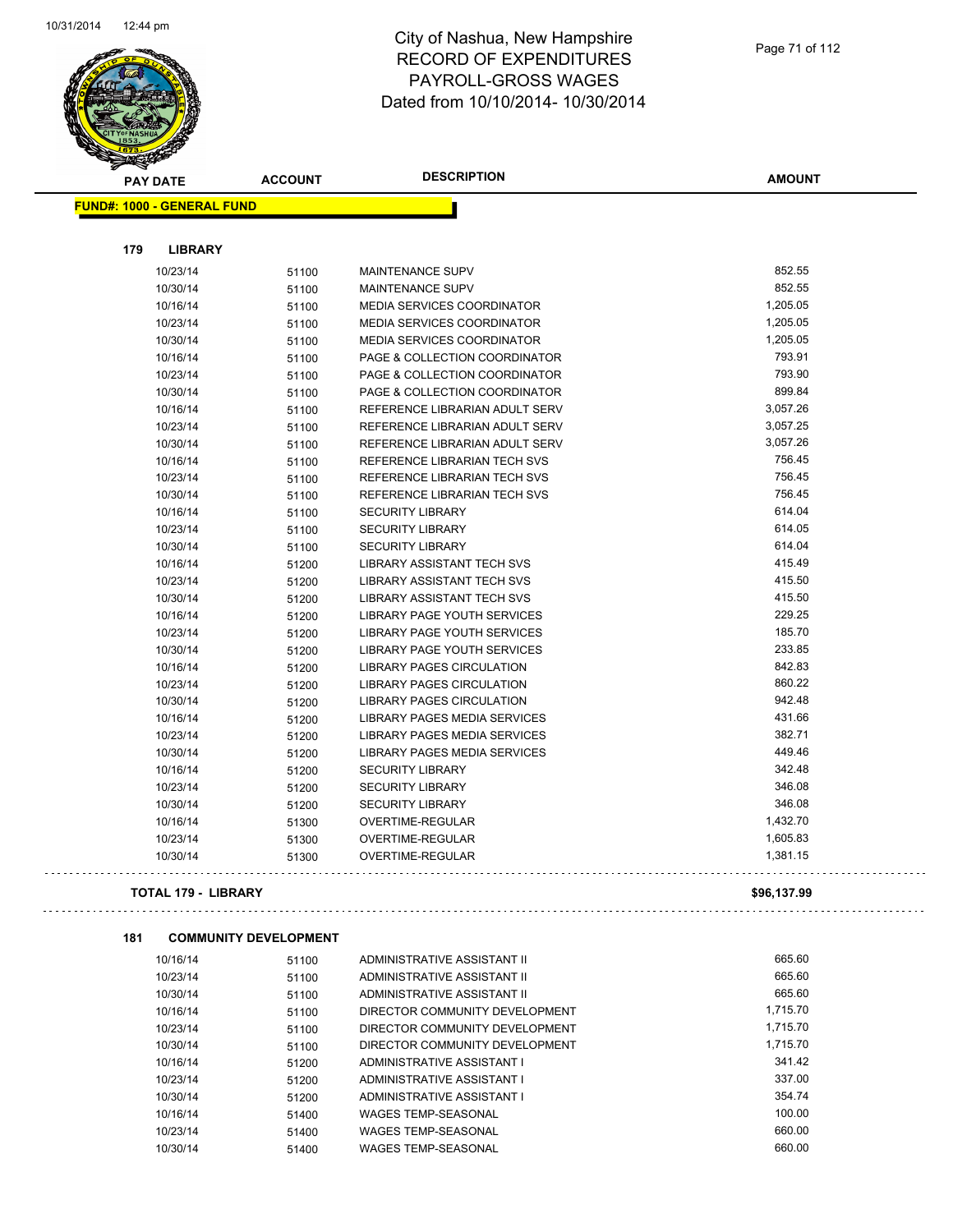| 10/31/2014 | 12:44 pm |                      |                                          | City of Nashua, New Hampshire<br><b>RECORD OF EXPENDITURES</b><br><b>PAYROLL-GROSS WAGES</b> | Page 72 of 112       |
|------------|----------|----------------------|------------------------------------------|----------------------------------------------------------------------------------------------|----------------------|
|            |          |                      |                                          | Dated from 10/10/2014- 10/30/2014                                                            |                      |
|            |          | <b>PAY DATE</b>      | <b>ACCOUNT</b>                           | <b>DESCRIPTION</b>                                                                           | <b>AMOUNT</b>        |
|            |          |                      | <b>FUND#: 1000 - GENERAL FUND</b>        |                                                                                              |                      |
|            |          |                      |                                          |                                                                                              |                      |
|            | 181      |                      | <b>COMMUNITY DEVELOPMENT</b>             |                                                                                              |                      |
|            |          | 10/30/14             | 55118                                    | TELEPHONE-CELLULAR                                                                           | 50.00                |
|            |          |                      | <b>TOTAL 181 - COMMUNITY DEVELOPMENT</b> |                                                                                              | \$9,647.06           |
|            | 182      |                      | <b>PLANNING &amp; ZONING</b>             |                                                                                              |                      |
|            |          | 10/16/14             | 51100                                    | DEPARTMENT COORDINATOR                                                                       | 913.60               |
|            |          | 10/23/14             | 51100                                    | DEPARTMENT COORDINATOR                                                                       | 913.60               |
|            |          | 10/30/14             | 51100                                    | DEPARTMENT COORDINATOR                                                                       | 913.60               |
|            |          | 10/16/14             | 51100                                    | DEPUTY PLANNING MANAGER                                                                      | 2,589.60             |
|            |          | 10/23/14             | 51100                                    | DEPUTY PLANNING MANAGER                                                                      | 2,589.60             |
|            |          | 10/30/14             | 51100                                    | DEPUTY PLANNING MANAGER                                                                      | 2,589.60             |
|            |          | 10/16/14             | 51100                                    | MANAGER PLANNING DEPT                                                                        | 1,905.00             |
|            |          | 10/23/14             | 51100                                    | MANAGER PLANNING DEPT                                                                        | 1,905.00             |
|            |          | 10/30/14             | 51100                                    | MANAGER PLANNING DEPT                                                                        | 1,905.00             |
|            |          | 10/16/14             | 51100                                    | PLANNER I                                                                                    | 1,675.35             |
|            |          | 10/23/14             | 51100                                    | PLANNER I                                                                                    | 1,675.35             |
|            |          | 10/30/14             | 51100                                    | PLANNER I                                                                                    | 1,675.35             |
|            |          | 10/16/14             | 51100                                    | <b>PLANNER II</b>                                                                            | 1,095.40             |
|            |          | 10/23/14             | 51100                                    | PLANNER II                                                                                   | 1,095.40             |
|            |          | 10/30/14             | 51100                                    | PLANNER II                                                                                   | 1,095.40             |
|            |          | 10/16/14             | 51100                                    | ZONING COORDINATOR                                                                           | 682.30               |
|            |          | 10/23/14             | 51100                                    | ZONING COORDINATOR                                                                           | 682.30               |
|            |          | 10/30/14             | 51100                                    | ZONING COORDINATOR                                                                           | 682.30               |
|            |          | 10/16/14             | 53428                                    | STENOGRAPHIC SERVICES                                                                        | 500.00               |
|            |          | 10/23/14             | 53428                                    | STENOGRAPHIC SERVICES                                                                        | 125.00               |
|            |          | 10/30/14             | 53428                                    | STENOGRAPHIC SERVICES                                                                        | 250.00               |
|            |          | 10/30/14             | 55118                                    | TELEPHONE-CELLULAR                                                                           | 17.00                |
|            |          |                      | <b>TOTAL 182 - PLANNING &amp; ZONING</b> |                                                                                              | \$27,475.75          |
|            | 183      |                      | <b>ECONOMIC DEVELOPMENT</b>              |                                                                                              |                      |
|            |          | 10/16/14             | 51100                                    | ECONOMIC DEV DIRECTOR                                                                        | 1,873.50             |
|            |          | 10/23/14             |                                          | <b>ECONOMIC DEV DIRECTOR</b>                                                                 | 1,873.50             |
|            |          | 10/30/14             | 51100<br>51100                           | ECONOMIC DEV DIRECTOR                                                                        | 1,873.50             |
|            |          | 10/30/14             | 55118                                    | TELEPHONE-CELLULAR                                                                           | 50.00                |
|            |          |                      | <b>TOTAL 183 - ECONOMIC DEVELOPMENT</b>  |                                                                                              | \$5,670.50           |
|            |          |                      |                                          |                                                                                              |                      |
|            | 191      | <b>SCHOOL</b>        |                                          |                                                                                              |                      |
|            |          | 10/23/14             | 51100                                    | ASSISTANT DIRECTOR BUSINESS                                                                  | 2,893.00             |
|            |          | 10/23/14             | 51100                                    | ASSISTANT PRINCIPAL AMH                                                                      | 1,406.10             |
|            |          | 10/23/14             | 51100                                    | ASSISTANT PRINCIPAL BIC                                                                      | 2,925.70             |
|            |          | 10/23/14             | 51100                                    | ASSISTANT PRINCIPAL BRO                                                                      | 1,403.80             |
|            |          | 10/23/14             | 51100                                    | ASSISTANT PRINCIPAL CHARL                                                                    | 1,483.70             |
|            |          | 10/23/14             | 51100                                    | ASSISTANT PRINCIPAL DR CRSP                                                                  | 5,615.40             |
|            |          | 10/23/14             | 51100                                    | ASSISTANT PRINCIPAL ELM                                                                      | 6,549.40             |
|            |          | 10/23/14             | 51100                                    | ASSISTANT PRINCIPAL FES                                                                      | 2,967.50<br>3,472.50 |
|            |          | 10/23/14<br>10/23/14 | 51100                                    | ASSISTANT PRINCIPAL FMS<br>ASSISTANT PRINCIPAL LEDGE                                         | 2,812.30             |
|            |          |                      | 51100                                    |                                                                                              |                      |

10/31/2014 12:44 pm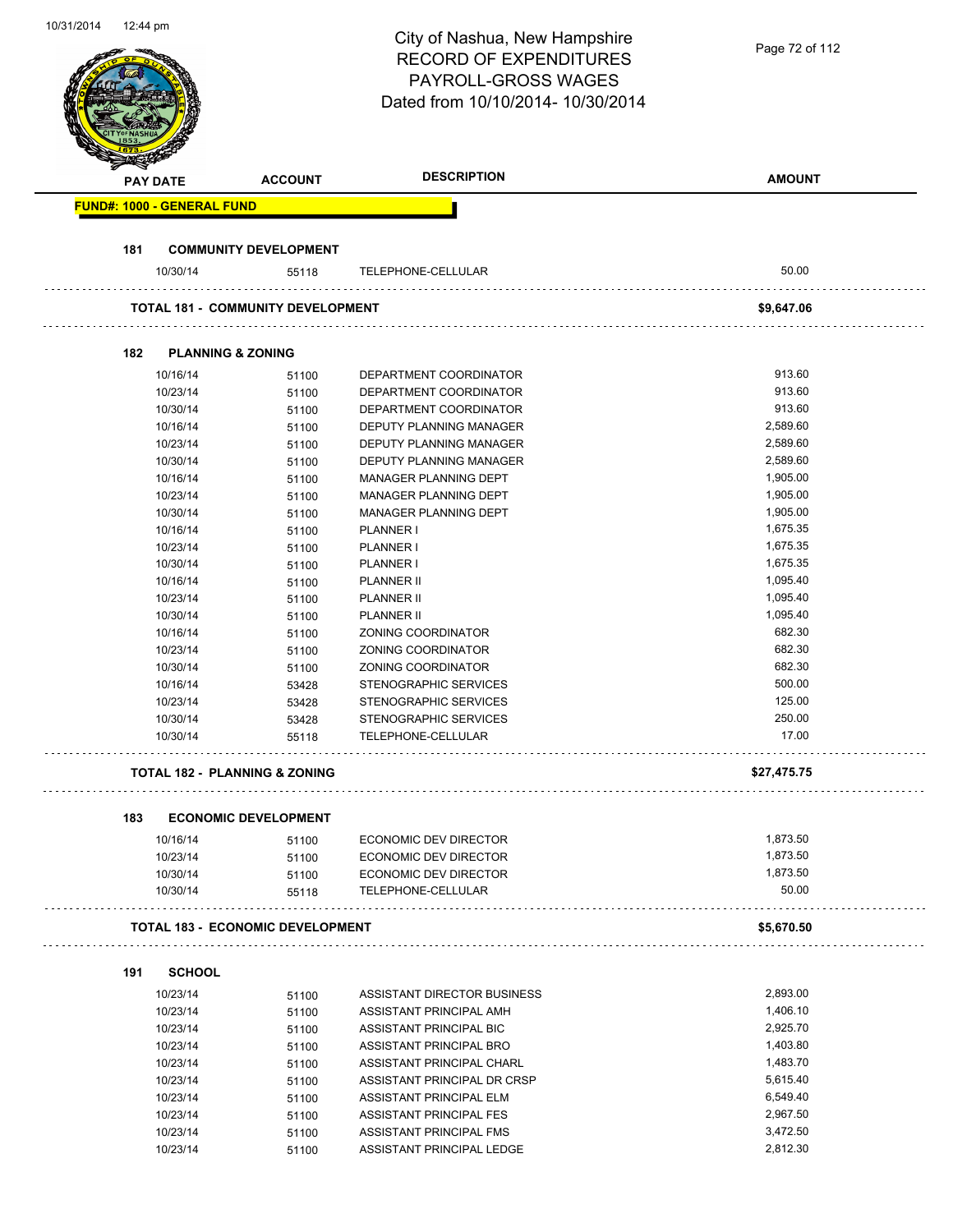

|     | <b>PAY DATE</b>                    | <b>ACCOUNT</b> | <b>DESCRIPTION</b>             | <b>AMOUNT</b> |
|-----|------------------------------------|----------------|--------------------------------|---------------|
|     | <u> FUND#: 1000 - GENERAL FUND</u> |                |                                |               |
|     |                                    |                |                                |               |
|     |                                    |                |                                |               |
| 191 | <b>SCHOOL</b>                      |                |                                |               |
|     | 10/23/14                           | 51100          | ASSISTANT PRINCIPAL MDE        | 1,406.10      |
|     | 10/23/14                           | 51100          | ASSISTANT PRINCIPAL MTP        | 2,024.75      |
|     | 10/23/14                           | 51100          | ASSISTANT PRINCIPAL NHN        | 12,595.80     |
|     | 10/23/14                           | 51100          | ASSISTANT PRINCIPAL NHS        | 12,890.20     |
|     | 10/23/14                           | 51100          | ASSISTANT PRINCIPAL PMS        | 3,272.60      |
|     | 10/23/14                           | 51100          | ASSISTANT PRINCIPAL SHE        | 1,403.80      |
|     | 10/23/14                           | 51100          | ASSISTANT SUPERINTENDENT       | 8,261.40      |
|     | 10/23/14                           | 51100          | ASST DIRECTOR PLANT OPS        | 4,353.40      |
|     | 10/23/14                           | 51100          | <b>ASST DIRECTOR SPED</b>      | 6,079.50      |
|     | 10/23/14                           | 51100          | ASST SYSTEMS ADMIN FULL YEAR   | 13,903.88     |
|     | 10/16/14                           | 51100          | ASST SYSTEMS ADMIN SCH YEAR    | 474.37        |
|     | 10/23/14                           | 51100          | ASST SYSTEMS ADMIN SCH YEAR    | 538.33        |
|     | 10/30/14                           | 51100          | ASST SYSTEMS ADMIN SCH YEAR    | 787.03        |
|     | 10/23/14                           | 51100          | <b>ATTENDANCE OFFICER</b>      | 2,270.20      |
|     | 10/23/14                           | 51100          | AYP FACILITATOR DRC            | (10, 160.87)  |
|     | 10/23/14                           | 51100          | AYP FACILITATOR FES            | 2,842.51      |
|     | 10/23/14                           | 51100          | CAREER CENTER COORD NHN        | 1,478.40      |
|     | 10/23/14                           | 51100          | CHIEF OPERATING OFFICER        | 3,937.70      |
|     | 10/16/14                           | 51100          | CLERICAL ACADEMY NHN           | 3,475.25      |
|     | 10/23/14                           | 51100          | CLERICAL ACADEMY NHN           | 3,475.24      |
|     | 10/30/14                           | 51100          | CLERICAL ACADEMY NHN           | 3,475.22      |
|     | 10/16/14                           | 51100          | CLERICAL ACADEMY NHS           | 2,798.70      |
|     | 10/23/14                           | 51100          | CLERICAL ACADEMY NHS           | 2,789.13      |
|     | 10/30/14                           | 51100          | <b>CLERICAL ACADEMY NHS</b>    | 2,789.67      |
|     | 10/16/14                           | 51100          | CLERICAL ADULT ED NHN          | 745.15        |
|     | 10/23/14                           | 51100          | CLERICAL ADULT ED NHN          | 751.15        |
|     | 10/30/14                           | 51100          | CLERICAL ADULT ED NHN          | 751.15        |
|     | 10/16/14                           | 51100          | <b>CLERICAL ASST SUPER SUP</b> | 2,017.55      |
|     | 10/23/14                           | 51100          | <b>CLERICAL ASST SUPER SUP</b> | 2,017.54      |
|     | 10/30/14                           | 51100          | <b>CLERICAL ASST SUPER SUP</b> | 2,071.94      |
|     | 10/16/14                           | 51100          | CLERICAL ATHLETIC NHN          | 721.15        |
|     | 10/23/14                           | 51100          | CLERICAL ATHLETIC NHN          | 721.15        |
|     | 10/30/14                           | 51100          | CLERICAL ATHLETIC NHN          | 721.15        |
|     | 10/16/14                           | 51100          | CLERICAL ATHLETIC NHS          | 745.15        |
|     | 10/23/14                           | 51100          | <b>CLERICAL ATHLETIC NHS</b>   | 745.15        |
|     | 10/30/14                           | 51100          | CLERICAL ATHLETIC NHS          | 745.15        |
|     | 10/16/14                           | 51100          | <b>CLERICAL BUSINESS</b>       | 3,718.20      |
|     | 10/23/14                           | 51100          | <b>CLERICAL BUSINESS</b>       | 3,718.20      |
|     | 10/30/14                           | 51100          | <b>CLERICAL BUSINESS</b>       | 3,718.20      |
|     | 10/16/14                           | 51100          | CLERICAL CHIEF OP OFFICER SUP  | 794.64        |
|     | 10/23/14                           | 51100          | CLERICAL CHIEF OP OFFICER SUP  | 794.64        |
|     | 10/30/14                           | 51100          | CLERICAL CHIEF OP OFFICER SUP  | 816.10        |
|     | 10/16/14                           | 51100          | <b>CLERICAL CTE NHS</b>        | 756.40        |
|     | 10/23/14                           | 51100          | <b>CLERICAL CTE NHS</b>        | 675.72        |
|     | 10/30/14                           | 51100          | <b>CLERICAL CTE NHS</b>        | 756.40        |
|     | 10/16/14                           | 51100          | <b>CLERICAL GUIDANCE ELM</b>   | 756.40        |
|     | 10/23/14                           | 51100          | CLERICAL GUIDANCE ELM          | 756.40        |
|     | 10/30/14                           | 51100          | CLERICAL GUIDANCE ELM          | 756.40        |
|     | 10/16/14                           | 51100          | CLERICAL GUIDANCE NHN          | 2,066.31      |
|     | 10/23/14                           | 51100          | CLERICAL GUIDANCE NHN          | 2,106.65      |
|     | 10/30/14                           | 51100          | CLERICAL GUIDANCE NHN          | 1,501.55      |
|     | 10/16/14                           | 51100          | <b>CLERICAL GUIDANCE NHS</b>   | 2,098.97      |
|     |                                    |                |                                |               |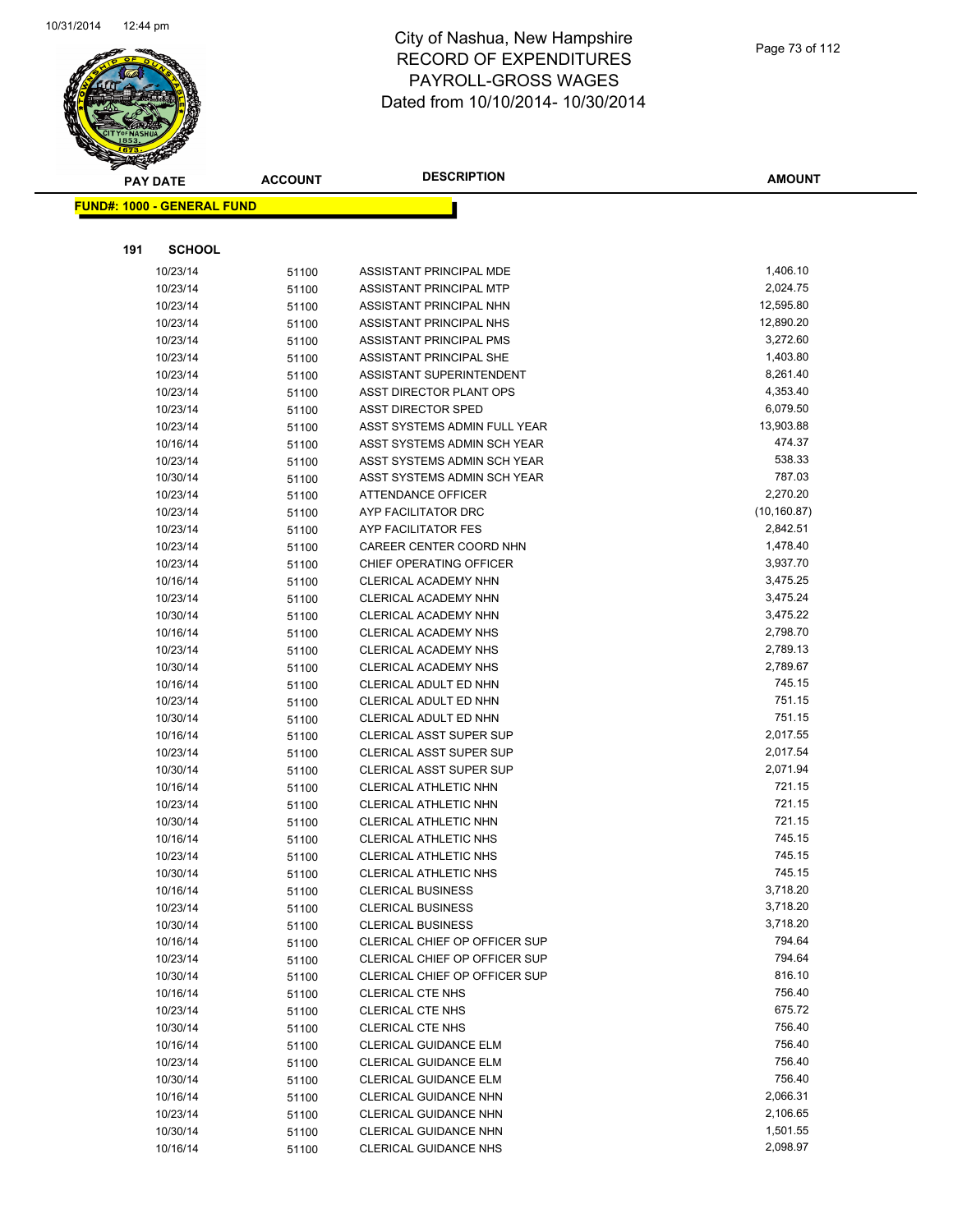

|     | <b>PAY DATE</b>                   | <b>ACCOUNT</b> | <b>DESCRIPTION</b>                                             | <b>AMOUNT</b>        |
|-----|-----------------------------------|----------------|----------------------------------------------------------------|----------------------|
|     | <b>FUND#: 1000 - GENERAL FUND</b> |                |                                                                |                      |
|     |                                   |                |                                                                |                      |
| 191 | <b>SCHOOL</b>                     |                |                                                                |                      |
|     | 10/23/14                          | 51100          | <b>CLERICAL GUIDANCE NHS</b>                                   | 2,103.85             |
|     | 10/30/14                          | 51100          | <b>CLERICAL GUIDANCE NHS</b>                                   | 2,118.84             |
|     | 10/16/14                          | 51100          | <b>CLERICAL HUMAN RESOURCES</b>                                | 2,134.47             |
|     | 10/23/14                          | 51100          | <b>CLERICAL HUMAN RESOURCES</b>                                | 2,152.39             |
|     | 10/30/14                          | 51100          | <b>CLERICAL HUMAN RESOURCES</b>                                | 2,143.05             |
|     | 10/16/14                          | 51100          | <b>CLERICAL PAYROLL SUP</b>                                    | 677.25               |
|     | 10/23/14                          | 51100          | <b>CLERICAL PAYROLL SUP</b>                                    | 677.25               |
|     | 10/30/14                          | 51100          | <b>CLERICAL PAYROLL SUP</b>                                    | 677.25               |
|     | 10/16/14                          | 51100          | <b>CLERICAL PLANT OPS</b>                                      | 756.40               |
|     | 10/23/14                          | 51100          | <b>CLERICAL PLANT OPS</b>                                      | 756.40               |
|     | 10/30/14                          | 51100          | <b>CLERICAL PLANT OPS</b>                                      | 756.40               |
|     | 10/16/14                          | 51100          | <b>CLERICAL PRINCIPAL AMH</b>                                  | 1,388.23             |
|     | 10/23/14                          | 51100          | <b>CLERICAL PRINCIPAL AMH</b>                                  | 1,303.54             |
|     | 10/30/14                          | 51100          | <b>CLERICAL PRINCIPAL AMH</b>                                  | 1,312.34             |
|     | 10/16/14                          | 51100          | <b>CLERICAL PRINCIPAL BIC</b>                                  | 1,347.87             |
|     | 10/23/14                          | 51100          | <b>CLERICAL PRINCIPAL BIC</b>                                  | 1,347.88             |
|     | 10/30/14                          | 51100          | <b>CLERICAL PRINCIPAL BIC</b>                                  | 1,365.05             |
|     | 10/16/14                          | 51100          | <b>CLERICAL PRINCIPAL BIR</b>                                  | 1,512.80             |
|     | 10/23/14                          | 51100          | CLERICAL PRINCIPAL BIR                                         | 1,512.80             |
|     | 10/30/14                          | 51100          | CLERICAL PRINCIPAL BIR                                         | 1,512.80             |
|     | 10/16/14                          | 51100          | <b>CLERICAL PRINCIPAL BRO</b>                                  | 1,512.79             |
|     | 10/23/14                          | 51100          | <b>CLERICAL PRINCIPAL BRO</b>                                  | 1,512.80             |
|     | 10/30/14                          | 51100          | <b>CLERICAL PRINCIPAL BRO</b>                                  | 1,512.80             |
|     | 10/16/14                          | 51100          | CLERICAL PRINCIPAL CHA                                         | 1,354.50             |
|     | 10/23/14                          | 51100          | CLERICAL PRINCIPAL CHA                                         | 1,354.50             |
|     | 10/30/14                          | 51100          | CLERICAL PRINCIPAL CHA                                         | 1,354.50             |
|     | 10/16/14                          | 51100          | <b>CLERICAL PRINCIPAL DRC</b>                                  | 1,387.15             |
|     | 10/23/14                          | 51100          | <b>CLERICAL PRINCIPAL DRC</b>                                  | 1,387.15             |
|     | 10/30/14                          | 51100          | <b>CLERICAL PRINCIPAL DRC</b>                                  | 1,387.15             |
|     | 10/16/14                          | 51100          | CLERICAL PRINCIPAL ELM                                         | 3,402.50             |
|     | 10/23/14                          | 51100          | CLERICAL PRINCIPAL ELM                                         | 3,402.50             |
|     | 10/30/14                          | 51100          | CLERICAL PRINCIPAL ELM                                         | 3,402.51             |
|     | 10/16/14                          | 51100          | <b>CLERICAL PRINCIPAL FES</b><br><b>CLERICAL PRINCIPAL FES</b> | 1,484.41<br>2,906.89 |
|     | 10/23/14                          | 51100          | <b>CLERICAL PRINCIPAL FES</b>                                  | 1,419.80             |
|     | 10/30/14<br>10/16/14              | 51100          | <b>CLERICAL PRINCIPAL FMS</b>                                  | 2,211.45             |
|     | 10/23/14                          | 51100          | <b>CLERICAL PRINCIPAL FMS</b>                                  | 2,211.44             |
|     | 10/30/14                          | 51100          | <b>CLERICAL PRINCIPAL FMS</b>                                  | 2,211.45             |
|     | 10/16/14                          | 51100<br>51100 | CLERICAL PRINCIPAL LDG                                         | 1,387.15             |
|     | 10/23/14                          | 51100          | <b>CLERICAL PRINCIPAL LDG</b>                                  | 1,387.15             |
|     | 10/30/14                          | 51100          | <b>CLERICAL PRINCIPAL LDG</b>                                  | 1,387.15             |
|     | 10/16/14                          | 51100          | CLERICAL PRINCIPAL MDE                                         | 1,501.55             |
|     | 10/23/14                          | 51100          | CLERICAL PRINCIPAL MDE                                         | 1,501.55             |
|     | 10/30/14                          | 51100          | CLERICAL PRINCIPAL MDE                                         | 1,501.55             |
|     | 10/16/14                          | 51100          | <b>CLERICAL PRINCIPAL MTP</b>                                  | 1,431.05             |
|     | 10/23/14                          | 51100          | <b>CLERICAL PRINCIPAL MTP</b>                                  | 1,431.05             |
|     | 10/30/14                          | 51100          | <b>CLERICAL PRINCIPAL MTP</b>                                  | 1,431.05             |
|     | 10/16/14                          | 51100          | CLERICAL PRINCIPAL NHN                                         | 1,387.16             |
|     | 10/23/14                          | 51100          | CLERICAL PRINCIPAL NHN                                         | 1,387.15             |
|     | 10/30/14                          | 51100          | CLERICAL PRINCIPAL NHN                                         | 1,387.15             |
|     | 10/16/14                          | 51100          | CLERICAL PRINCIPAL NHS                                         | 1,491.22             |
|     | 10/23/14                          | 51100          | <b>CLERICAL PRINCIPAL NHS</b>                                  | 1,484.46             |
|     |                                   |                |                                                                |                      |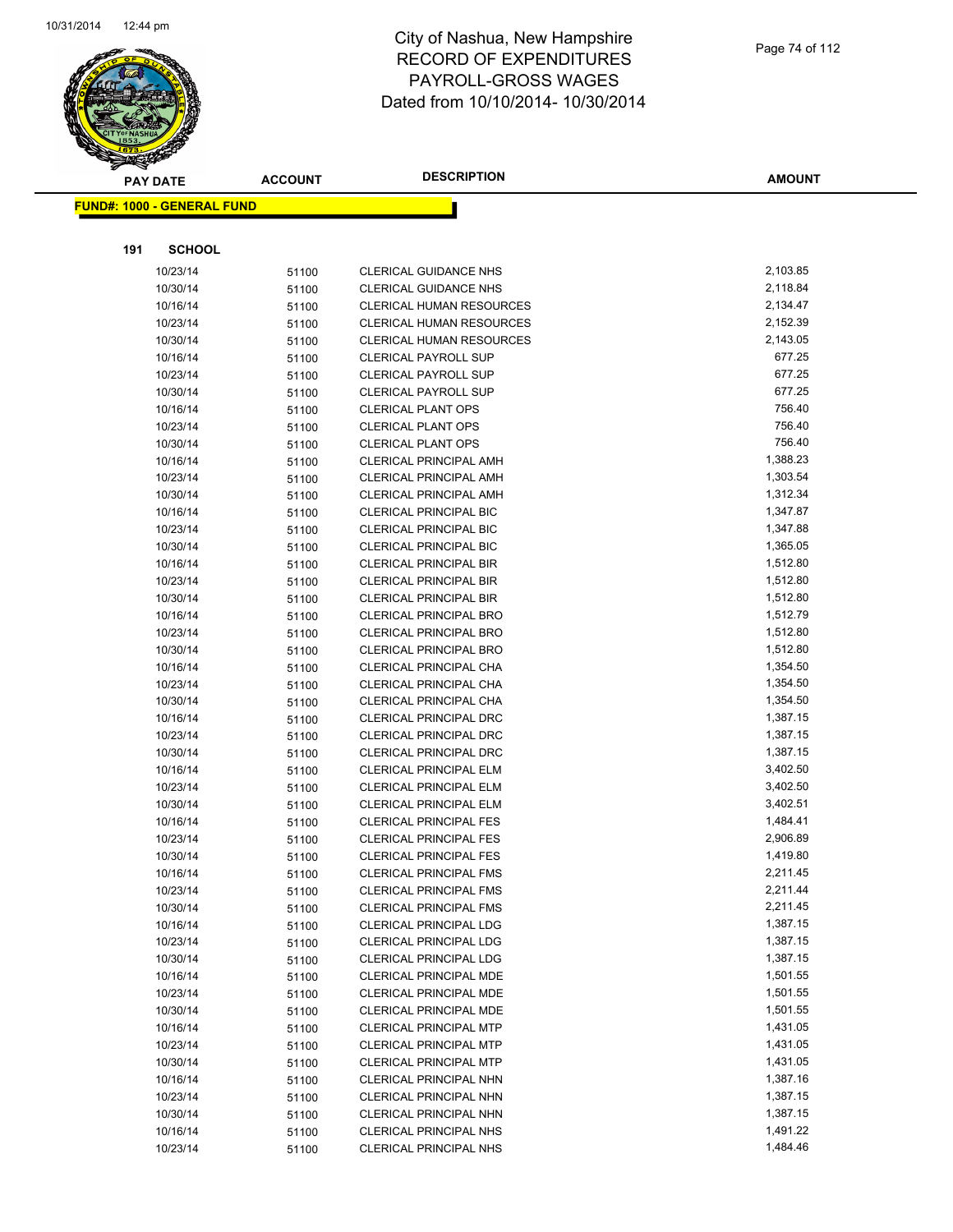

**AMOUNT**

|     | <b>FUND#: 1000 - GENERAL FUND</b> |                |                                                                  |                  |
|-----|-----------------------------------|----------------|------------------------------------------------------------------|------------------|
|     |                                   |                |                                                                  |                  |
| 191 | <b>SCHOOL</b>                     |                |                                                                  |                  |
|     | 10/30/14                          | 51100          | CLERICAL PRINCIPAL NHS                                           | 1,473.40         |
|     | 10/16/14                          | 51100          | <b>CLERICAL PRINCIPAL NSE</b>                                    | 1,486.64         |
|     | 10/23/14                          | 51100          | <b>CLERICAL PRINCIPAL NSE</b>                                    | 1,491.61         |
|     | 10/30/14                          | 51100          | <b>CLERICAL PRINCIPAL NSE</b>                                    | 1,501.55         |
|     | 10/16/14                          | 51100          | <b>CLERICAL PRINCIPAL PMS</b>                                    | 2,032.95         |
|     | 10/23/14                          | 51100          | <b>CLERICAL PRINCIPAL PMS</b>                                    | 2,015.78         |
|     | 10/30/14                          | 51100          | <b>CLERICAL PRINCIPAL PMS</b>                                    | 2,032.95         |
|     | 10/16/14                          | 51100          | <b>CLERICAL PRINCIPAL SHE</b>                                    | 1,512.80         |
|     | 10/23/14                          | 51100          | <b>CLERICAL PRINCIPAL SHE</b>                                    | 1,512.80         |
|     | 10/30/14                          | 51100          | <b>CLERICAL PRINCIPAL SHE</b>                                    | 1,512.80         |
|     | 10/16/14                          | 51100          | <b>CLERICAL RECEPTIONIST NHN</b>                                 | 756.40           |
|     | 10/23/14                          | 51100          | CLERICAL RECEPTIONIST NHN                                        | 756.40           |
|     | 10/30/14                          | 51100          | CLERICAL RECEPTIONIST NHN                                        | 756.40           |
|     | 10/16/14                          | 51100          | CLERICAL RECEPTIONIST NHS                                        | 709.90           |
|     | 10/23/14                          | 51100          | CLERICAL RECEPTIONIST NHS                                        | 709.90           |
|     | 10/30/14                          | 51100          | <b>CLERICAL RECEPTIONIST NHS</b>                                 | 709.90           |
|     | 10/16/14                          | 51100          | CLERICAL SPECIAL ED NHN                                          | 756.40           |
|     | 10/23/14                          | 51100          | CLERICAL SPECIAL ED NHN                                          | 756.40           |
|     | 10/30/14                          | 51100          | CLERICAL SPECIAL ED NHN                                          | 756.40           |
|     | 10/16/14                          | 51100          | CLERICAL SPECIAL ED NHS                                          | 639.60           |
|     | 10/23/14                          | 51100          | CLERICAL SPECIAL ED NHS                                          | 643.90           |
|     | 10/30/14                          | 51100          | CLERICAL SPECIAL ED NHS                                          | 643.90           |
|     | 10/16/14                          | 51100          | CLERICAL SPECIAL ED SUP                                          | 1,512.80         |
|     | 10/23/14                          | 51100          | CLERICAL SPECIAL ED SUP                                          | 1,512.80         |
|     | 10/30/14                          | 51100          | CLERICAL SPECIAL ED SUP                                          | 1,512.80         |
|     | 10/16/14                          | 51100          | <b>CLERICAL STUDENT SERV SUP</b>                                 | 784.15           |
|     | 10/23/14                          | 51100          | <b>CLERICAL STUDENT SERV SUP</b>                                 | 784.15           |
|     | 10/30/14                          | 51100          | <b>CLERICAL STUDENT SERV SUP</b>                                 | 805.30           |
|     | 10/16/14                          | 51100          | CLERICAL SUB SERVICE SUP                                         | 755.28           |
|     | 10/23/14                          | 51100          | <b>CLERICAL SUB SERVICE SUP</b>                                  | 683.73           |
|     | 10/30/14                          | 51100          | <b>CLERICAL SUB SERVICE SUP</b>                                  | 755.28           |
|     | 10/16/14                          | 51100          | CLERICAL SUPERINTENDANT SUP                                      | 925.89           |
|     | 10/23/14                          | 51100          | CLERICAL SUPERINTENDANT SUP                                      | 925.90           |
|     | 10/30/14                          | 51100          | CLERICAL SUPERINTENDANT SUP                                      | 950.85           |
|     | 10/16/14                          | 51100          | <b>CLERICAL TRANSPORTATION SUP</b>                               | 643.90           |
|     | 10/23/14                          | 51100          | <b>CLERICAL TRANSPORTATION SUP</b>                               | 643.90           |
|     | 10/30/14                          | 51100          | CLERICAL TRANSPORTATION SUP                                      | 643.90           |
|     | 10/23/14                          | 51100          | <b>CURRICULUM SUPERVISOR</b>                                     | 2,812.30         |
|     | 10/16/14                          | 51100          | <b>CUSTODIAN AMH</b>                                             | 1,941.60         |
|     | 10/23/14                          | 51100          | <b>CUSTODIAN AMH</b>                                             | 1,941.60         |
|     | 10/30/14                          | 51100          | <b>CUSTODIAN AMH</b>                                             | 2,031.20         |
|     | 10/16/14                          | 51100          | <b>CUSTODIAN ASST HEAD ELM</b>                                   | 736.80           |
|     | 10/23/14                          | 51100          | <b>CUSTODIAN ASST HEAD ELM</b>                                   | 736.80<br>736.80 |
|     | 10/30/14                          | 51100          | <b>CUSTODIAN ASST HEAD ELM</b>                                   | 299.35           |
|     | 10/16/14                          | 51100          | <b>CUSTODIAN ASST HEAD FMS</b><br><b>CUSTODIAN ASST HEAD FMS</b> | 386.84           |
|     | 10/23/14<br>10/30/14              | 51100          |                                                                  | 299.35           |
|     | 10/16/14                          | 51100          | <b>CUSTODIAN ASST HEAD FMS</b><br><b>CUSTODIAN ASST HEAD NHN</b> | 1,618.01         |
|     | 10/23/14                          | 51100          | <b>CUSTODIAN ASST HEAD NHN</b>                                   | 1,618.01         |
|     | 10/30/14                          | 51100<br>51100 | <b>CUSTODIAN ASST HEAD NHN</b>                                   | 1,618.03         |
|     | 10/16/14                          | 51100          | <b>CUSTODIAN ASST HEAD NHS</b>                                   | 1,618.03         |
|     | 10/23/14                          | 51100          | <b>CUSTODIAN ASST HEAD NHS</b>                                   | 1,618.02         |
|     |                                   |                |                                                                  |                  |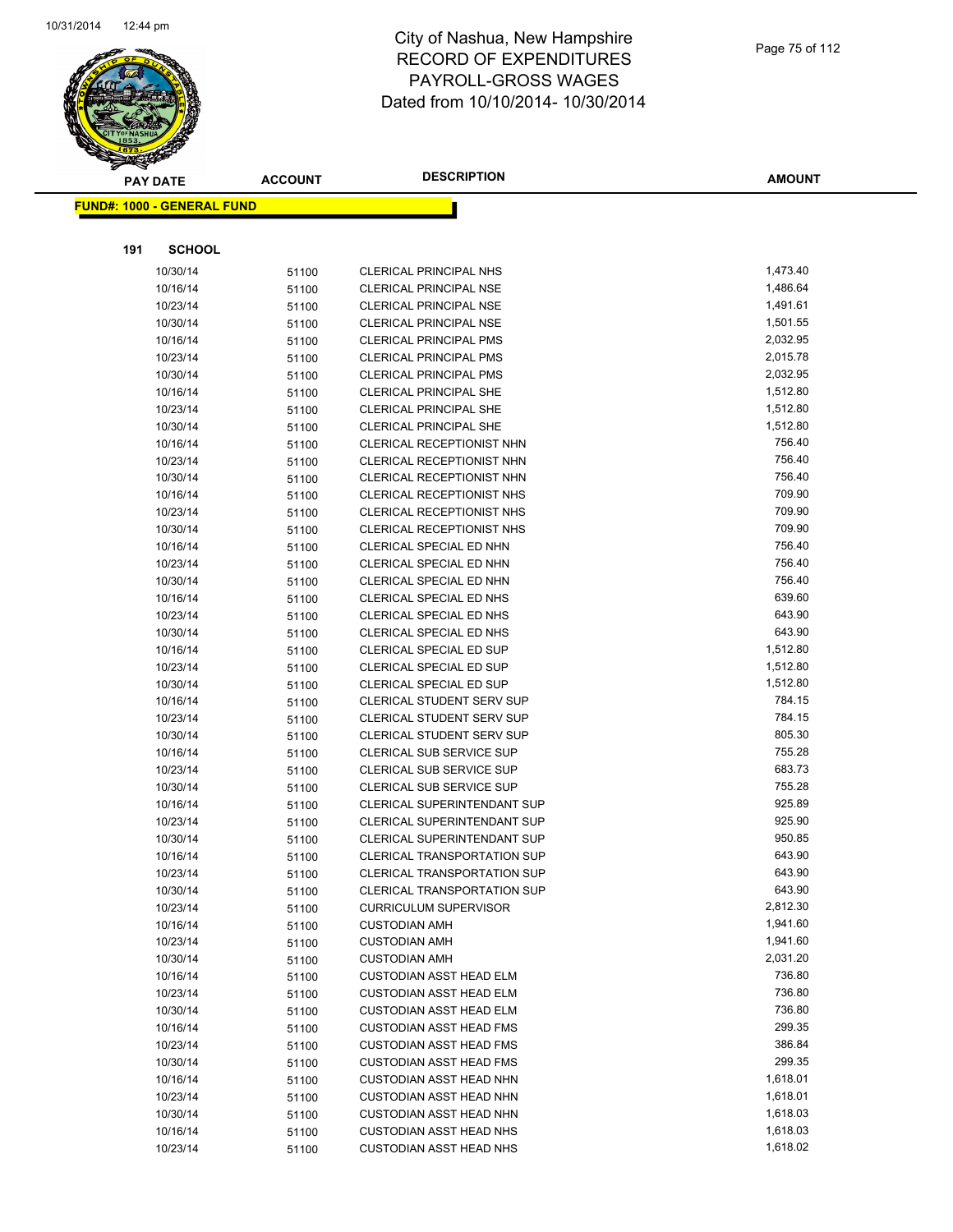

|     | <b>PAY DATE</b>                   | <b>ACCOUNT</b> | <b>DESCRIPTION</b>                                     | <b>AMOUNT</b>    |
|-----|-----------------------------------|----------------|--------------------------------------------------------|------------------|
|     | <b>FUND#: 1000 - GENERAL FUND</b> |                |                                                        |                  |
|     |                                   |                |                                                        |                  |
| 191 | <b>SCHOOL</b>                     |                |                                                        |                  |
|     | 10/30/14                          | 51100          | <b>CUSTODIAN ASST HEAD NHS</b>                         | 1,684.09         |
|     | 10/16/14                          | 51100          | <b>CUSTODIAN ASST HEAD PMS</b>                         | 736.80           |
|     | 10/23/14                          | 51100          | <b>CUSTODIAN ASST HEAD PMS</b>                         | 736.80           |
|     | 10/30/14                          | 51100          | <b>CUSTODIAN ASST HEAD PMS</b>                         | 736.80           |
|     | 10/16/14                          | 51100          | <b>CUSTODIAN BIC</b>                                   | 1,941.60         |
|     | 10/23/14                          | 51100          | <b>CUSTODIAN BIC</b>                                   | 1,941.60         |
|     | 10/30/14                          | 51100          | <b>CUSTODIAN BIC</b>                                   | 1,941.60         |
|     | 10/16/14                          | 51100          | <b>CUSTODIAN BIR</b>                                   | 1,941.60         |
|     | 10/23/14                          | 51100          | <b>CUSTODIAN BIR</b>                                   | 1,941.60         |
|     | 10/30/14                          | 51100          | <b>CUSTODIAN BIR</b>                                   | 1,941.60         |
|     | 10/16/14                          | 51100          | <b>CUSTODIAN BRO</b>                                   | 1,294.40         |
|     | 10/23/14                          | 51100          | <b>CUSTODIAN BRO</b>                                   | 1,384.00         |
|     | 10/30/14                          | 51100          | <b>CUSTODIAN BRO</b>                                   | 1,326.88         |
|     | 10/16/14                          | 51100          | <b>CUSTODIAN CHA</b>                                   | 1,294.40         |
|     | 10/23/14                          | 51100          | <b>CUSTODIAN CHA</b>                                   | 1,294.40         |
|     | 10/30/14                          | 51100          | <b>CUSTODIAN CHA</b>                                   | 1,294.40         |
|     | 10/16/14                          | 51100          | <b>CUSTODIAN DRC</b>                                   | 1,294.40         |
|     | 10/23/14                          | 51100          | <b>CUSTODIAN DRC</b>                                   | 1,294.40         |
|     | 10/30/14                          | 51100          | <b>CUSTODIAN DRC</b>                                   | 1,294.40         |
|     | 10/16/14                          | 51100          | <b>CUSTODIAN ELM</b>                                   | 4,621.70         |
|     | 10/23/14                          | 51100          | <b>CUSTODIAN ELM</b>                                   | 5,014.08         |
|     | 10/30/14                          | 51100          | <b>CUSTODIAN ELM</b>                                   | 4,726.87         |
|     | 10/16/14                          | 51100          | <b>CUSTODIAN FES</b>                                   | 1,294.40         |
|     | 10/23/14                          | 51100          | <b>CUSTODIAN FES</b>                                   | 1,294.40         |
|     | 10/30/14                          | 51100          | <b>CUSTODIAN FES</b>                                   | 1,294.40         |
|     | 10/16/14                          | 51100          | <b>CUSTODIAN FMS</b>                                   | 2,588.80         |
|     | 10/23/14                          | 51100          | <b>CUSTODIAN FMS</b>                                   | 2,588.80         |
|     | 10/30/14                          | 51100          | <b>CUSTODIAN FMS</b>                                   | 2,588.80         |
|     | 10/16/14                          | 51100          | <b>CUSTODIAN HEAD AMH</b>                              | 736.80           |
|     | 10/23/14                          | 51100          | <b>CUSTODIAN HEAD AMH</b>                              | 736.80           |
|     | 10/30/14                          | 51100          | <b>CUSTODIAN HEAD AMH</b>                              | 736.80           |
|     | 10/16/14                          | 51100          | <b>CUSTODIAN HEAD BIC</b>                              | 736.80           |
|     | 10/23/14                          | 51100          | <b>CUSTODIAN HEAD BIC</b>                              | 736.80           |
|     | 10/30/14                          | 51100          | <b>CUSTODIAN HEAD BIC</b><br><b>CUSTODIAN HEAD BIR</b> | 736.80<br>736.80 |
|     | 10/16/14<br>10/23/14              | 51100          | <b>CUSTODIAN HEAD BIR</b>                              | 736.80           |
|     | 10/30/14                          | 51100<br>51100 | <b>CUSTODIAN HEAD BIR</b>                              | 736.80           |
|     | 10/16/14                          | 51100          | <b>CUSTODIAN HEAD BRO</b>                              | 736.80           |
|     | 10/23/14                          | 51100          | <b>CUSTODIAN HEAD BRO</b>                              | 736.80           |
|     | 10/30/14                          | 51100          | <b>CUSTODIAN HEAD BRO</b>                              | 736.80           |
|     | 10/16/14                          | 51100          | <b>CUSTODIAN HEAD CHA</b>                              | 736.80           |
|     | 10/23/14                          | 51100          | <b>CUSTODIAN HEAD CHA</b>                              | 736.80           |
|     | 10/30/14                          | 51100          | <b>CUSTODIAN HEAD CHA</b>                              | 736.80           |
|     | 10/16/14                          | 51100          | <b>CUSTODIAN HEAD DRC</b>                              | 736.80           |
|     | 10/23/14                          | 51100          | <b>CUSTODIAN HEAD DRC</b>                              | 736.80           |
|     | 10/30/14                          | 51100          | <b>CUSTODIAN HEAD DRC</b>                              | 736.80           |
|     | 10/16/14                          | 51100          | <b>CUSTODIAN HEAD ELM</b>                              | 873.20           |
|     | 10/23/14                          | 51100          | <b>CUSTODIAN HEAD ELM</b>                              | 873.20           |
|     | 10/30/14                          | 51100          | <b>CUSTODIAN HEAD ELM</b>                              | 873.20           |
|     | 10/16/14                          | 51100          | <b>CUSTODIAN HEAD FES</b>                              | 736.80           |
|     | 10/23/14                          | 51100          | <b>CUSTODIAN HEAD FES</b>                              | 736.80           |
|     | 10/30/14                          | 51100          | <b>CUSTODIAN HEAD FES</b>                              | 736.80           |
|     |                                   |                |                                                        |                  |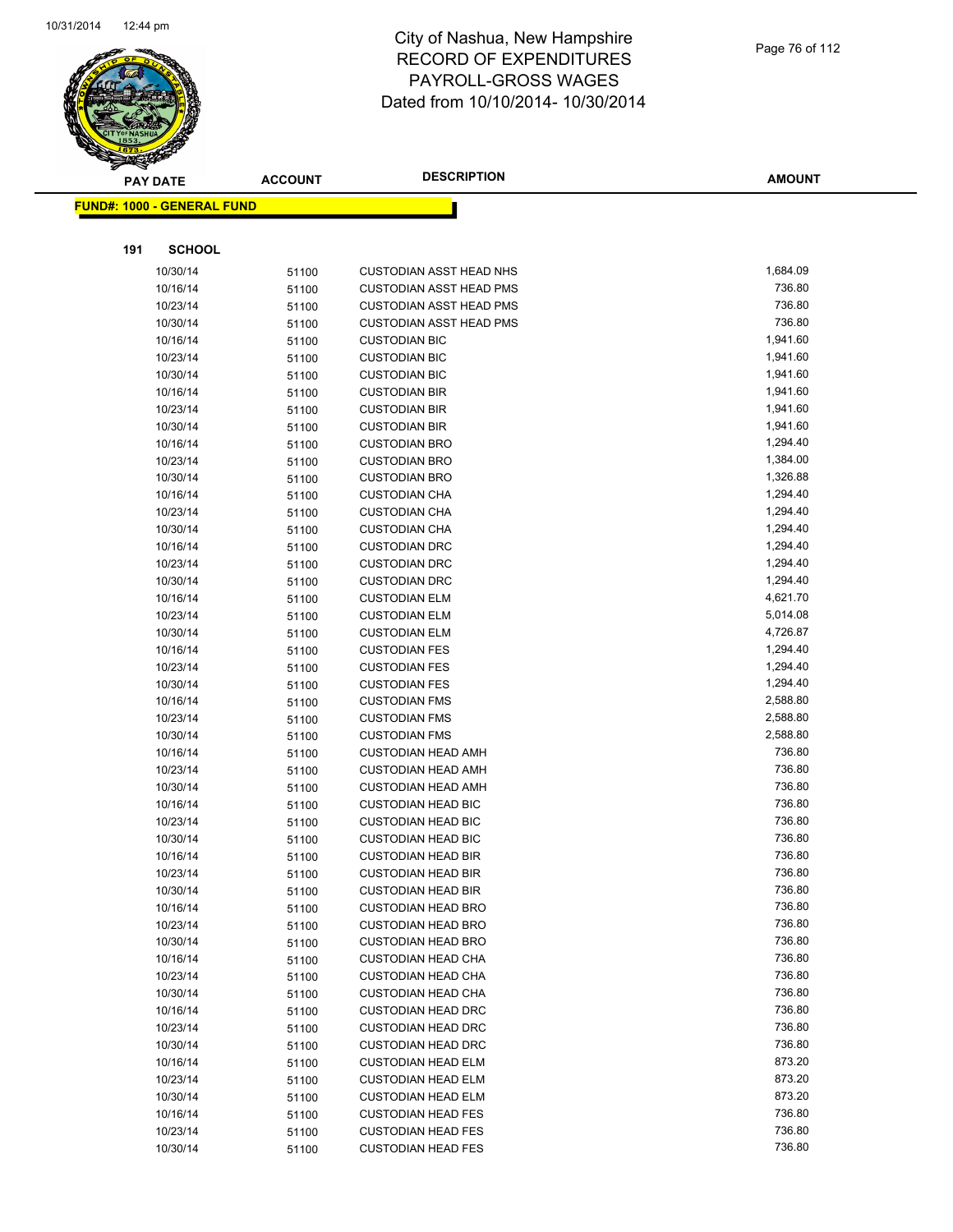

**AMOUNT**

| <b>FUND#: 1000 - GENERAL FUND</b> |                |                                                        |                      |
|-----------------------------------|----------------|--------------------------------------------------------|----------------------|
|                                   |                |                                                        |                      |
|                                   |                |                                                        |                      |
| 191<br><b>SCHOOL</b>              |                |                                                        |                      |
| 10/16/14                          | 51100          | <b>CUSTODIAN HEAD FMS</b>                              | 873.20               |
| 10/23/14                          | 51100          | <b>CUSTODIAN HEAD FMS</b>                              | 873.20               |
| 10/30/14                          | 51100          | <b>CUSTODIAN HEAD FMS</b>                              | 873.20               |
| 10/16/14                          | 51100          | <b>CUSTODIAN HEAD LDG</b>                              | 736.80               |
| 10/23/14                          | 51100          | <b>CUSTODIAN HEAD LDG</b>                              | 736.80               |
| 10/30/14                          | 51100          | <b>CUSTODIAN HEAD LDG</b>                              | 736.80               |
| 10/16/14                          | 51100          | <b>CUSTODIAN HEAD MDE</b>                              | 736.81               |
| 10/23/14                          | 51100          | <b>CUSTODIAN HEAD MDE</b>                              | 736.80               |
| 10/30/14                          | 51100          | <b>CUSTODIAN HEAD MDE</b>                              | 736.80               |
| 10/16/14                          | 51100          | <b>CUSTODIAN HEAD MTP</b>                              | 736.80               |
| 10/23/14                          | 51100          | <b>CUSTODIAN HEAD MTP</b>                              | 736.80               |
| 10/30/14                          | 51100          | <b>CUSTODIAN HEAD MTP</b>                              | 736.80               |
| 10/16/14                          | 51100          | <b>CUSTODIAN HEAD NHN</b>                              | 878.40               |
| 10/23/14                          | 51100          | <b>CUSTODIAN HEAD NHN</b>                              | 878.40               |
| 10/30/14                          | 51100          | <b>CUSTODIAN HEAD NHN</b>                              | 878.40               |
| 10/16/14                          | 51100          | <b>CUSTODIAN HEAD NHS</b>                              | 878.40               |
| 10/23/14                          | 51100          | <b>CUSTODIAN HEAD NHS</b>                              | 878.40<br>878.40     |
| 10/30/14                          | 51100          | <b>CUSTODIAN HEAD NHS</b>                              | 230.27               |
| 10/23/14                          | 51100          | <b>CUSTODIAN HEAD NSE</b>                              | 179.61               |
| 10/30/14<br>10/16/14              | 51100          | <b>CUSTODIAN HEAD NSE</b><br><b>CUSTODIAN HEAD PMS</b> | 873.20               |
| 10/23/14                          | 51100          | <b>CUSTODIAN HEAD PMS</b>                              | 873.20               |
| 10/30/14                          | 51100<br>51100 | <b>CUSTODIAN HEAD PMS</b>                              | 873.20               |
| 10/16/14                          | 51100          | <b>CUSTODIAN HEAD SHE</b>                              | 736.80               |
| 10/23/14                          | 51100          | <b>CUSTODIAN HEAD SHE</b>                              | 736.80               |
| 10/30/14                          | 51100          | <b>CUSTODIAN HEAD SHE</b>                              | 736.80               |
| 10/16/14                          | 51100          | <b>CUSTODIAN LDG</b>                                   | 1,941.60             |
| 10/23/14                          | 51100          | <b>CUSTODIAN LDG</b>                                   | 1,941.60             |
| 10/30/14                          | 51100          | <b>CUSTODIAN LDG</b>                                   | 1,941.61             |
| 10/16/14                          | 51100          | <b>CUSTODIAN MDE</b>                                   | 1,294.40             |
| 10/23/14                          | 51100          | <b>CUSTODIAN MDE</b>                                   | 1,294.40             |
| 10/30/14                          | 51100          | <b>CUSTODIAN MDE</b>                                   | 1,294.40             |
| 10/16/14                          | 51100          | <b>CUSTODIAN MTP</b>                                   | 1,294.40             |
| 10/23/14                          | 51100          | <b>CUSTODIAN MTP</b>                                   | 1,294.40             |
| 10/30/14                          | 51100          | <b>CUSTODIAN MTP</b>                                   | 1,294.40             |
| 10/16/14                          | 51100          | <b>CUSTODIAN NHN</b>                                   | 10,378.26            |
| 10/23/14                          | 51100          | <b>CUSTODIAN NHN</b>                                   | 10,394.63            |
| 10/30/14                          | 51100          | <b>CUSTODIAN NHN</b>                                   | 10,365.98            |
| 10/16/14                          | 51100          | <b>CUSTODIAN NHS</b>                                   | 10,366.33            |
| 10/23/14                          | 51100          | <b>CUSTODIAN NHS</b>                                   | 10,239.39            |
| 10/30/14                          | 51100          | <b>CUSTODIAN NHS</b>                                   | 10,435.05            |
| 10/16/14                          | 51100          | <b>CUSTODIAN NSE</b>                                   | 1,384.00             |
| 10/23/14                          | 51100          | <b>CUSTODIAN NSE</b>                                   | 1,384.00             |
| 10/30/14                          | 51100          | <b>CUSTODIAN NSE</b>                                   | 1,384.00             |
| 10/16/14                          | 51100          | <b>CUSTODIAN PMS</b>                                   | 2,249.53             |
| 10/23/14                          | 51100          | <b>CUSTODIAN PMS</b>                                   | 1,941.60             |
| 10/30/14                          | 51100          | <b>CUSTODIAN PMS</b>                                   | 2,167.60             |
| 10/16/14                          | 51100          | <b>CUSTODIAN SHE</b>                                   | 1,941.60             |
| 10/23/14                          | 51100          | <b>CUSTODIAN SHE</b>                                   | 1,941.60             |
| 10/30/14                          | 51100          | <b>CUSTODIAN SHE</b>                                   | 1,941.60<br>1,985.70 |
| 10/23/14                          | 51100          | CUSTODIAN SUPERVISOR WPO                               | 1,384.01             |
| 10/16/14                          | 51100          | <b>CUSTODIAN WID</b>                                   |                      |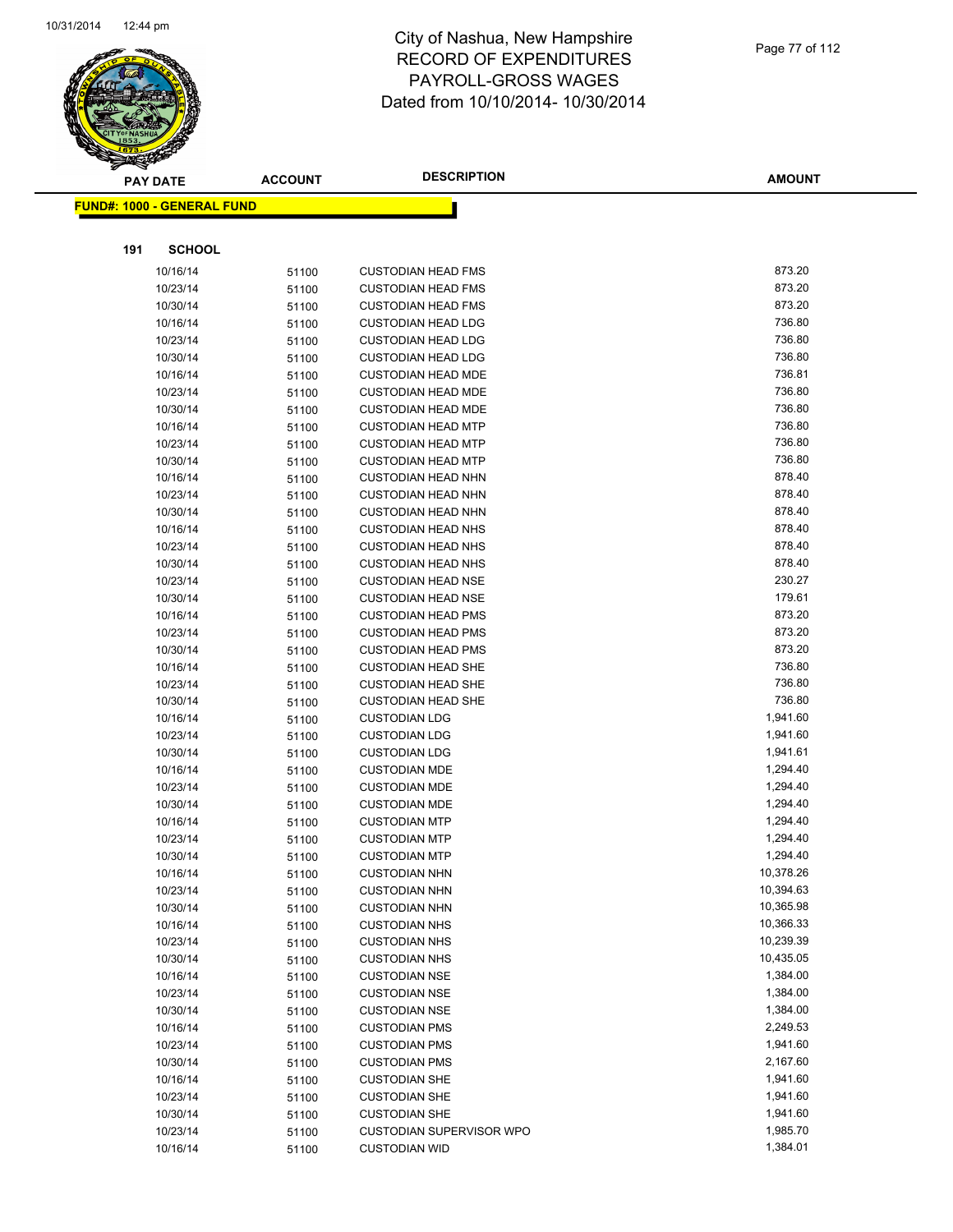

|     | <b>PAY DATE</b>                   | <b>ACCOUNT</b> | <b>DESCRIPTION</b>                               | <b>AMOUNT</b>        |
|-----|-----------------------------------|----------------|--------------------------------------------------|----------------------|
|     | <b>FUND#: 1000 - GENERAL FUND</b> |                |                                                  |                      |
|     |                                   |                |                                                  |                      |
| 191 | <b>SCHOOL</b>                     |                |                                                  |                      |
|     |                                   |                |                                                  |                      |
|     | 10/23/14                          | 51100          | <b>CUSTODIAN WID</b>                             | 1,164.96             |
|     | 10/30/14                          | 51100          | <b>CUSTODIAN WID</b>                             | 1,294.41<br>1,760.80 |
|     | 10/23/14                          | 51100          | DATA ANALYST                                     | 3,076.90             |
|     | 10/23/14                          | 51100          | DIRECTOR ADULT ED                                | 3,384.60             |
|     | 10/23/14<br>10/23/14              | 51100          | <b>DIRECTOR ATHLETICS</b><br>DIRECTOR COM GRANTS | 3,008.90             |
|     | 10/23/14                          | 51100<br>51100 | <b>DIRECTOR GUIDANCE</b>                         | 6,192.30             |
|     | 10/23/14                          | 51100          | DIRECTOR HUMAN RESOURCES                         | 3,117.00             |
|     | 10/23/14                          | 51100          | DIRECTOR PLANT OPS                               | 3,513.30             |
|     | 10/23/14                          | 51100          | DIRECTOR PRE SCHOOL                              | 2,593.50             |
|     | 10/23/14                          | 51100          | DIRECTOR SEC CURRICULUM & INST                   | 3,369.90             |
|     | 10/23/14                          | 51100          | DIRECTOR SPECIAL ED                              | 3,656.40             |
|     | 10/23/14                          | 51100          | DIRECTOR STUDENT SERVICES                        | 3,137.30             |
|     | 10/23/14                          | 51100          | DIRECTOR TECHNOLOGY                              | 3,951.60             |
|     | 10/23/14                          | 51100          | DIRECTOR TRANSPORTATION                          | 2,986.50             |
|     | 10/23/14                          | 51100          | DIRECTOR VOCATIONAL                              | 6,898.10             |
|     | 10/23/14                          | 51100          | DW TECHNOLOGY PEER COACH                         | 2,575.29             |
|     | 10/23/14                          | 51100          | ELL OUTREACH WORKER                              | 1,538.40             |
|     | 10/23/14                          | 51100          | GUIDANCE COUNSELOR AMH                           | 1,793.69             |
|     | 10/23/14                          | 51100          | <b>GUIDANCE COUNSELOR BIC</b>                    | 1,851.59             |
|     | 10/23/14                          | 51100          | <b>GUIDANCE COUNSELOR BIR</b>                    | 2,980.96             |
|     | 10/23/14                          | 51100          | <b>GUIDANCE COUNSELOR BRO</b>                    | 1,714.99             |
|     | 10/23/14                          | 51100          | GUIDANCE COUNSELOR CHA                           | 2,842.51             |
|     | 10/23/14                          | 51100          | GUIDANCE COUNSELOR DRC                           | 2,753.31             |
|     | 10/23/14                          | 51100          | <b>GUIDANCE COUNSELOR ELM</b>                    | 9,282.41             |
|     | 10/23/14                          | 51100          | GUIDANCE COUNSELOR FES                           | 2,753.32             |
|     | 10/23/14                          | 51100          | <b>GUIDANCE COUNSELOR FMS</b>                    | 5,562.75             |
|     | 10/23/14                          | 51100          | GUIDANCE COUNSELOR LDG                           | 2,702.50             |
|     | 10/23/14                          | 51100          | <b>GUIDANCE COUNSELOR MDE</b>                    | 2,243.86             |
|     | 10/23/14                          | 51100          | <b>GUIDANCE COUNSELOR MTP</b>                    | 2,753.32             |
|     | 10/23/14                          | 51100          | <b>GUIDANCE COUNSELOR NHN</b>                    | 19,675.08            |
|     | 10/23/14                          | 51100          | GUIDANCE COUNSELOR NHS                           | 18,335.33            |
|     | 10/23/14                          | 51100          | GUIDANCE COUNSELOR NSE                           | 2,753.31             |
|     | 10/23/14                          | 51100          | <b>GUIDANCE COUNSELOR PMS</b>                    | 9,647.89             |
|     | 10/23/14                          | 51100          | <b>GUIDANCE COUNSELOR SHE</b>                    | 2,617.25             |
|     | 10/23/14                          | 51100          | <b>INTRUCTIONAL LEADER FES</b>                   | (11,652.16)          |
|     | 10/23/14                          | 51100          | JOB DEVELOPER SPED NHN                           | 2,842.51             |
|     | 10/23/14                          | 51100          | LIBRARIAN AMH                                    | 2,617.25             |
|     | 10/23/14                          | 51100          | <b>LIBRARIAN BIC</b>                             | 755.48               |
|     | 10/23/14                          | 51100          | <b>LIBRARIAN BIR</b>                             | 1,913.96             |
|     | 10/23/14                          | 51100          | LIBRARIAN BRO                                    | 1,774.48             |
|     | 10/23/14                          | 51100          | LIBRARIAN CHA                                    | 2,842.50             |
|     | 10/23/14                          | 51100          | <b>LIBRARIAN DRC</b>                             | 1,867.20             |
|     | 10/23/14                          | 51100          | LIBRARIAN ELM                                    | 1,654.02             |
|     | 10/23/14                          | 51100          | <b>LIBRARIAN FES</b>                             | 2,301.83             |
|     | 10/23/14                          | 51100          | LIBRARIAN FMS                                    | 3,288.31             |
|     | 10/23/14                          | 51100          | <b>LIBRARIAN LDG</b>                             | 1,913.96             |
|     | 10/23/14                          | 51100          | LIBRARIAN MDE                                    | 2,243.86             |
|     | 10/23/14                          | 51100          | <b>LIBRARIAN MTP</b>                             | 2,447.02             |
|     | 10/23/14                          | 51100          | LIBRARIAN NHN                                    | 4,627.71             |
|     | 10/23/14                          | 51100          | <b>LIBRARIAN NHS</b>                             | 4,886.62             |
|     | 10/23/14                          | 51100          | <b>LIBRARIAN NSE</b>                             | 2,243.86             |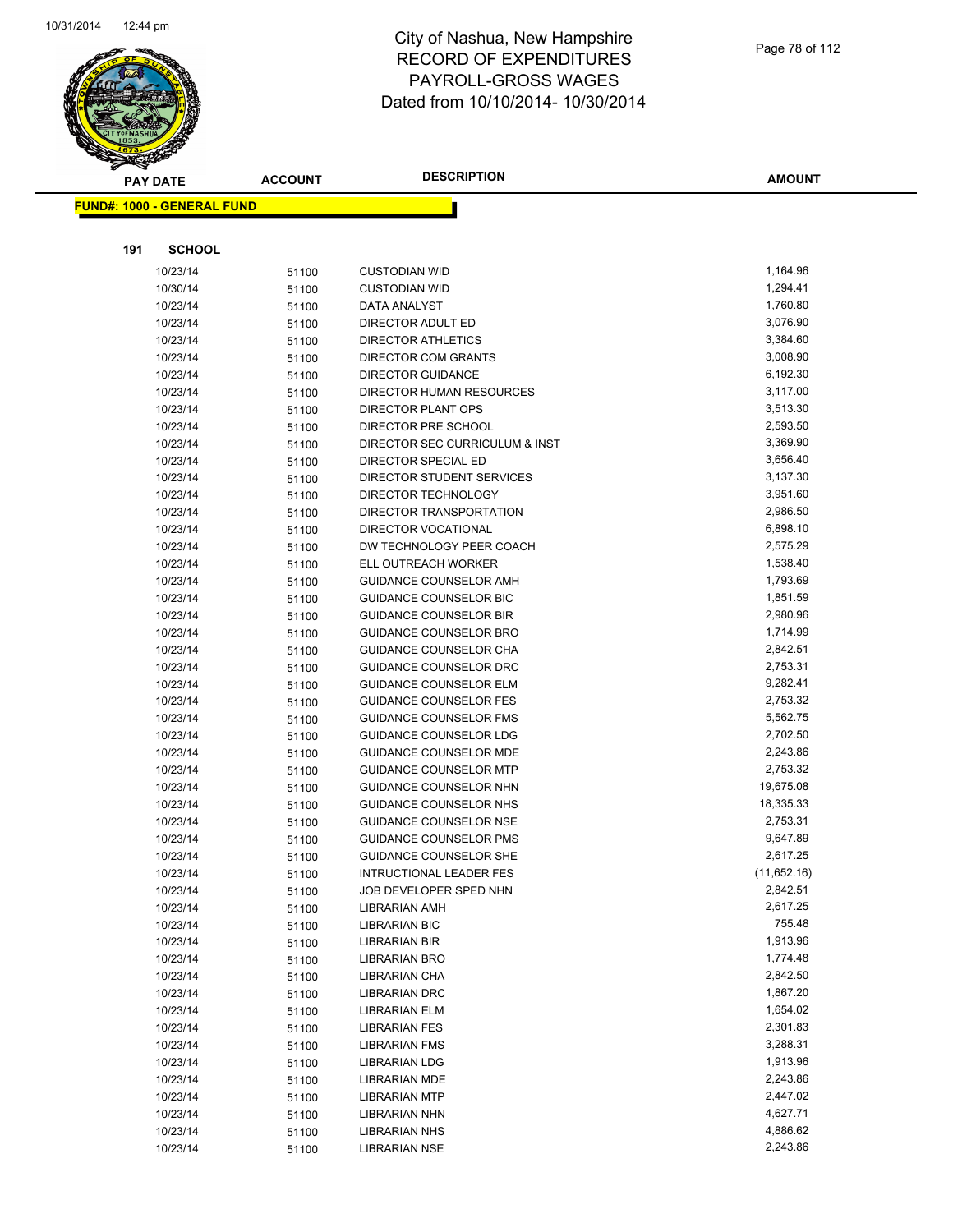

|     | <b>PAY DATE</b>                   | <b>ACCOUNT</b> | <b>DESCRIPTION</b>            | <b>AMOUNT</b>        |
|-----|-----------------------------------|----------------|-------------------------------|----------------------|
|     | <b>FUND#: 1000 - GENERAL FUND</b> |                |                               |                      |
|     |                                   |                |                               |                      |
| 191 | <b>SCHOOL</b>                     |                |                               |                      |
|     | 10/23/14                          | 51100          | <b>LIBRARIAN PMS</b>          | 1,793.69             |
|     | 10/23/14                          | 51100          | <b>LIBRARIAN SHE</b>          | 2,753.31             |
|     | 10/23/14                          | 51100          | LICENSED PRACTICAL NURSE AMH  | 1,126.31             |
|     | 10/23/14                          | 51100          | LICENSED PRACTICAL NURSE ELM  | 1,437.20             |
|     | 10/16/14                          | 51100          | MAINTENANCE ALARM WPO         | 930.40               |
|     | 10/23/14                          | 51100          | MAINTENANCE ALARM WPO         | 930.40               |
|     | 10/30/14                          | 51100          | MAINTENANCE ALARM WPO         | 1,046.70             |
|     | 10/16/14                          | 51100          | MAINTENANCE ASST GRDS WPO     | 897.48               |
|     | 10/23/14                          | 51100          | MAINTENANCE ASST GRDS WPO     | 886.40               |
|     | 10/30/14                          | 51100          | MAINTENANCE ASST GRDS WPO     | 886.40               |
|     | 10/16/14                          | 51100          | MAINTENANCE CARPENTER WPO     | 909.20               |
|     | 10/23/14                          | 51100          | MAINTENANCE CARPENTER WPO     | 909.20               |
|     | 10/30/14                          | 51100          | MAINTENANCE CARPENTER WPO     | 909.20               |
|     | 10/16/14                          | 51100          | MAINTENANCE ELECTRICIAN WPO   | 1,860.80             |
|     | 10/23/14                          | 51100          | MAINTENANCE ELECTRICIAN WPO   | 1,860.80             |
|     | 10/30/14                          | 51100          | MAINTENANCE ELECTRICIAN WPO   | 1,860.80             |
|     | 10/16/14                          | 51100          | MAINTENANCE GRDS FORMEN WPO   | 909.20               |
|     | 10/23/14                          | 51100          | MAINTENANCE GRDS FORMEN WPO   | 909.20               |
|     | 10/30/14                          | 51100          | MAINTENANCE GRDS FORMEN WPO   | 909.20               |
|     | 10/16/14                          | 51100          | MAINTENANCE GROUNDS WPO       | 3,120.80             |
|     | 10/23/14                          | 51100          | MAINTENANCE GROUNDS WPO       | 3,120.80             |
|     | 10/30/14                          | 51100          | MAINTENANCE GROUNDS WPO       | 3,120.80             |
|     | 10/16/14                          | 51100          | MAINTENANCE HVAC WPO          | 4,538.00             |
|     | 10/23/14                          | 51100          | MAINTENANCE HVAC WPO          | 3,492.42             |
|     | 10/30/14                          | 51100          | MAINTENANCE HVAC WPO          | 3,628.80             |
|     | 10/16/14                          | 51100          | MAINTENANCE MESSENGER WPO     | 873.20               |
|     | 10/23/14                          | 51100          | MAINTENANCE MESSENGER WPO     | 873.20               |
|     | 10/30/14                          | 51100          | MAINTENANCE MESSENGER WPO     | 873.20               |
|     | 10/16/14                          | 51100          | MAINTENANCE PLUMBER WPO       | 1,860.80             |
|     | 10/23/14                          | 51100          | MAINTENANCE PLUMBER WPO       | 1,860.80             |
|     | 10/30/14                          | 51100          | MAINTENANCE PLUMBER WPO       | 1,860.80             |
|     | 10/16/14                          | 51100          | MAINTENANCE TRADES WPO        | 2,711.60             |
|     | 10/23/14                          | 51100          | MAINTENANCE TRADES WPO        | 2,711.60             |
|     | 10/30/14                          | 51100          | MAINTENANCE TRADES WPO        | 2,711.60             |
|     | 10/23/14                          | 51100          | <b>MARKETING TEACHER NHS</b>  | 2,243.86             |
|     | 10/23/14                          | 51100          | <b>NURSE AMH</b>              | 2,446.52             |
|     | 10/23/14                          | 51100          | <b>NURSE BIC</b>              | 3,197.54             |
|     | 10/23/14                          | 51100          | <b>NURSE BIR</b>              | 1,986.35             |
|     | 10/23/14                          | 51100          | <b>NURSE BRO</b>              | 2,140.15             |
|     | 10/23/14                          | 51100          | <b>NURSE CHA</b>              | 2,446.52<br>2,446.52 |
|     | 10/23/14                          | 51100          | <b>NURSE DRC</b>              | 2,921.89             |
|     | 10/23/14<br>10/23/14              | 51100          | <b>NURSE ELM</b>              | 2,446.52             |
|     | 10/23/14                          | 51100          | <b>NURSE FMS</b><br>NURSE LDG | 1,986.35             |
|     |                                   | 51100          |                               | 2,446.52             |
|     | 10/23/14<br>10/23/14              | 51100<br>51100 | NURSE MDE<br><b>NURSE MTP</b> | 1,571.34             |
|     | 10/23/14                          |                | <b>NURSE NHN</b>              | 4,771.14             |
|     | 10/23/14                          | 51100          | <b>NURSE NHS</b>              | 4,893.04             |
|     | 10/23/14                          | 51100          | <b>NURSE NSE</b>              | 2,324.62             |
|     | 10/23/14                          | 51100<br>51100 | <b>NURSE PMS</b>              | 5,085.34             |
|     | 10/23/14                          | 51100          | <b>NURSE SHE</b>              | 2,921.89             |
|     | 10/23/14                          | 51100          | OFFICE MANAGER BUSINESS       | 2,389.10             |
|     |                                   |                |                               |                      |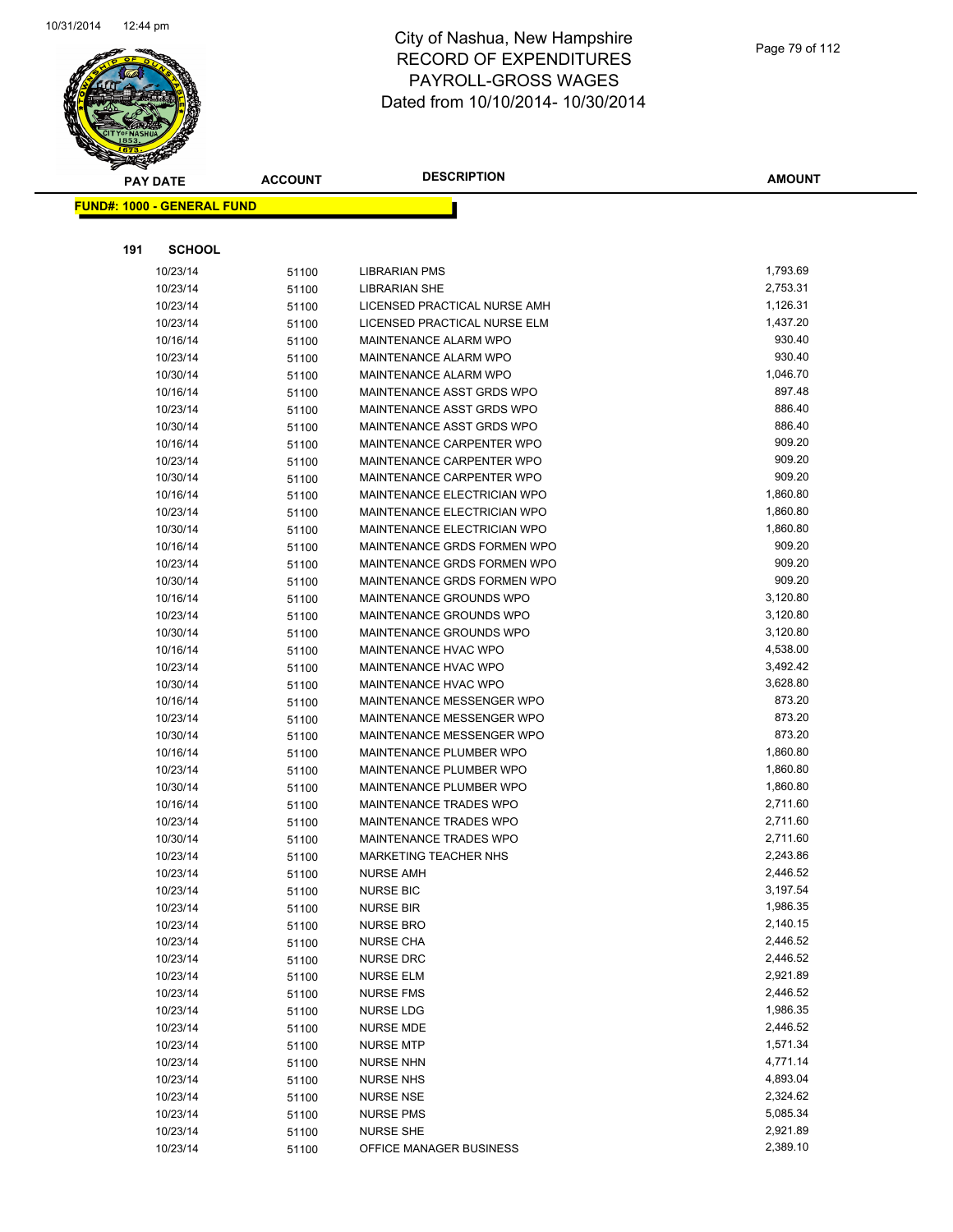

|     | <b>PAY DATE</b>                   | <b>ACCOUNT</b> | <b>DESCRIPTION</b>                         | <b>AMOUNT</b>      |
|-----|-----------------------------------|----------------|--------------------------------------------|--------------------|
|     | <b>FUND#: 1000 - GENERAL FUND</b> |                |                                            |                    |
|     |                                   |                |                                            |                    |
|     |                                   |                |                                            |                    |
| 191 | <b>SCHOOL</b>                     |                |                                            |                    |
|     | 10/23/14                          | 51100          | OFFICE MANAGER HUMAN RESOURCES             | 1,730.80           |
|     | 10/23/14                          | 51100          | OFFICE MANAGER PLANT OPS                   | 1,865.90           |
|     | 10/23/14                          | 51100          | OFFICE MANAGER SPED                        | 1,831.40           |
|     | 10/23/14                          | 51100          | OUT DISTRICT COORDINATOR                   | 2,977.70           |
|     | 10/16/14                          | 51100          | PARA ALT AMH                               | 586.85             |
|     | 10/23/14                          | 51100          | PARA ALT AMH                               | 447.13             |
|     | 10/30/14                          | 51100          | PARA ALT AMH                               | 582.19             |
|     | 10/16/14                          | 51100          | PARA ALT DRC                               | 446.72             |
|     | 10/23/14                          | 51100          | PARA ALT DRC                               | 342.02             |
|     | 10/30/14                          | 51100          | PARA ALT DRC                               | 432.76             |
|     | 10/16/14                          | 51100          | PARA ALT FMS                               | 600.83             |
|     | 10/23/14                          | 51100          | PARA ALT FMS                               | 489.05             |
|     | 10/30/14                          | 51100          | PARA ALT FMS                               | 610.15             |
|     | 10/16/14                          | 51100          | PARA ALT LDG                               | 554.24             |
|     | 10/23/14                          | 51100          | PARA ALT LDG                               | 447.12             |
|     | 10/30/14                          | 51100          | PARA ALT LDG                               | 563.56             |
|     | 10/16/14                          | 51100          | PARA ALT MTP                               | 418.80             |
|     | 10/23/14                          | 51100          | PARA ALT MTP                               | 335.04             |
|     | 10/30/14                          | 51100          | PARA ALT MTP                               | 422.29             |
|     | 10/16/14                          | 51100          | PARA ALT PMS                               | 492.14             |
|     | 10/23/14                          | 51100          | PARA ALT PMS                               | 395.26             |
|     | 10/30/14                          | 51100          | PARA ALT PMS                               | 492.14             |
|     | 10/16/14                          | 51100          | PARA DW SPEC ED AMH                        | 8,300.99           |
|     | 10/23/14                          | 51100          | PARA DW SPEC ED AMH                        | 8,311.40           |
|     | 10/30/14                          | 51100          | PARA DW SPEC ED AMH                        | 8,802.67           |
|     | 10/16/14                          | 51100          | PARA DW SPEC ED BIC                        | 437.07             |
|     | 10/23/14                          | 51100          | PARA DW SPEC ED BIC                        | 351.08             |
|     | 10/30/14                          | 51100          | PARA DW SPEC ED BIC                        | 444.23             |
|     | 10/16/14                          | 51100          | PARA DW SPEC ED BIR                        | 1,001.15<br>737.07 |
|     | 10/23/14                          | 51100          | PARA DW SPEC ED BIR                        | 993.17             |
|     | 10/30/14<br>10/16/14              | 51100          | PARA DW SPEC ED BIR<br>PARA DW SPEC ED BRO | 3,937.66           |
|     | 10/23/14                          | 51100          | PARA DW SPEC ED BRO                        | 3,152.17           |
|     | 10/30/14                          | 51100          | PARA DW SPEC ED BRO                        | 3,923.75           |
|     | 10/16/14                          | 51100          | PARA DW SPEC ED CHA                        | 6,277.16           |
|     | 10/23/14                          | 51100          | PARA DW SPEC ED CHA                        | 5,744.40           |
|     | 10/30/14                          | 51100<br>51100 | PARA DW SPEC ED CHA                        | 6,757.30           |
|     | 10/16/14                          | 51100          | PARA DW SPEC ED FMS                        | 1,216.65           |
|     | 10/23/14                          | 51100          | PARA DW SPEC ED FMS                        | 979.03             |
|     | 10/30/14                          | 51100          | PARA DW SPEC ED FMS                        | 1,211.89           |
|     | 10/16/14                          | 51100          | PARA DW SPEC ED MDE                        | 7,311.93           |
|     | 10/23/14                          | 51100          | PARA DW SPEC ED MDE                        | 7,123.79           |
|     | 10/30/14                          | 51100          | PARA DW SPEC ED MDE                        | 8,561.54           |
|     | 10/16/14                          | 51100          | PARA DW SPEC ED MTP                        | 880.80             |
|     | 10/23/14                          | 51100          | PARA DW SPEC ED MTP                        | 687.56             |
|     | 10/30/14                          | 51100          | PARA DW SPEC ED MTP                        | 1,337.89           |
|     | 10/16/14                          | 51100          | PARA DW SPEC ED NHN                        | 4,714.19           |
|     | 10/23/14                          | 51100          | PARA DW SPEC ED NHN                        | 3,770.33           |
|     | 10/30/14                          | 51100          | PARA DW SPEC ED NHN                        | 4,685.11           |
|     | 10/16/14                          | 51100          | PARA DW SPEC ED NHS                        | 7,824.53           |
|     | 10/23/14                          | 51100          | PARA DW SPEC ED NHS                        | 6,283.39           |
|     | 10/30/14                          | 51100          | PARA DW SPEC ED NHS                        | 7,744.82           |
|     |                                   |                |                                            |                    |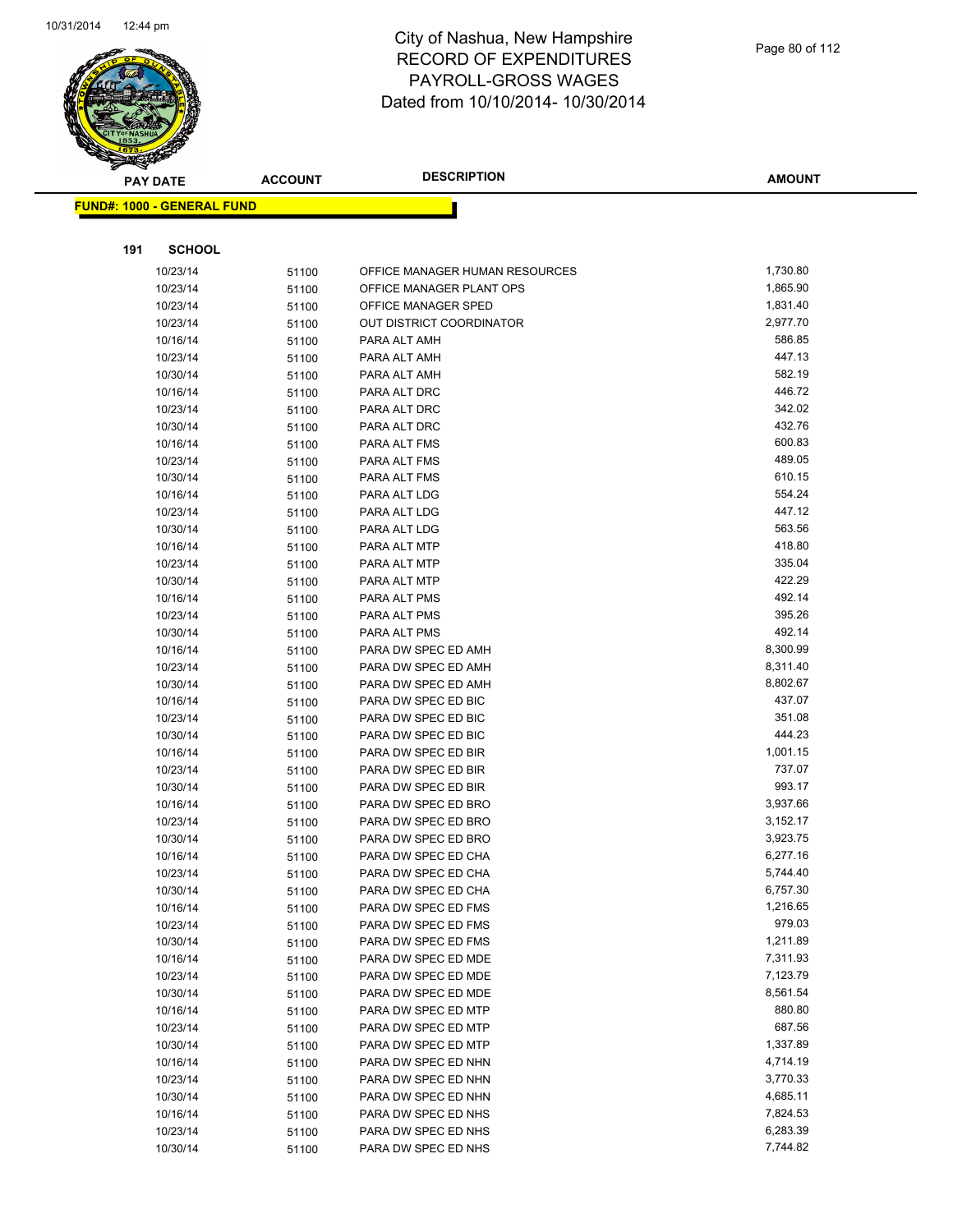

| <b>PAY DATE</b>                   | <b>ACCOUNT</b> | <b>DESCRIPTION</b>           | <b>AMOUNT</b>    |
|-----------------------------------|----------------|------------------------------|------------------|
| <b>FUND#: 1000 - GENERAL FUND</b> |                |                              |                  |
|                                   |                |                              |                  |
| 191<br><b>SCHOOL</b>              |                |                              |                  |
| 10/16/14                          | 51100          | PARA DW SPEC ED NSE          | 5,579.88         |
| 10/23/14                          | 51100          | PARA DW SPEC ED NSE          | 4,452.41         |
| 10/30/14                          | 51100          | PARA DW SPEC ED NSE          | 5,564.47         |
| 10/16/14                          | 51100          | PARA DW SPEC ED PMS          | 6,015.19         |
| 10/23/14                          | 51100          | PARA DW SPEC ED PMS          | 4,814.35         |
| 10/30/14                          | 51100          | PARA DW SPEC ED PMS          | 6,873.65         |
| 10/16/14                          | 51100          | PARA DW SPEC ED SHE          | 8,063.92         |
| 10/23/14                          | 51100          | PARA DW SPEC ED SHE          | 6,529.25         |
| 10/30/14                          | 51100          | PARA DW SPEC ED SHE          | 8,192.46         |
| 10/16/14                          | 51100          | PARA DW SPEC ED WID          | 2,596.84         |
| 10/23/14                          | 51100          | PARA DW SPEC ED WID          | 2,015.32         |
| 10/30/14                          | 51100          | PARA DW SPEC ED WID          | 2,594.14         |
| 10/16/14                          | 51100          | PARA DW SPEC ELM             | 4,556.11         |
| 10/23/14                          | 51100          | PARA DW SPEC ELM             | 3,629.38         |
| 10/30/14                          | 51100          | PARA DW SPEC ELM             | 4,564.92         |
| 10/16/14                          | 51100          | PARA ELL BIR                 | 529.80           |
| 10/23/14                          | 51100          | PARA ELL BIR                 | 397.35           |
| 10/30/14                          | 51100          | PARA ELL BIR                 | 529.80           |
| 10/16/14                          | 51100          | PARA ELL DRC                 | 529.80           |
| 10/23/14                          | 51100          | PARA ELL DRC                 | 423.84           |
| 10/30/14                          | 51100          | PARA ELL DRC                 | 529.81           |
| 10/16/14                          | 51100          | PARA ELL ELM                 | 414.06           |
| 10/23/14                          | 51100          | PARA ELL ELM                 | 321.69           |
| 10/30/14                          | 51100          | PARA ELL ELM                 | 407.70           |
| 10/16/14                          | 51100          | PARA ELL FES                 | 453.60           |
| 10/23/14                          | 51100          | PARA ELL FES                 | 370.44           |
| 10/30/14                          | 51100          | PARA ELL FES                 | 461.16           |
| 10/16/14                          | 51100          | PARA ELL FMS                 | 431.19           |
| 10/23/14                          | 51100          | PARA ELL FMS                 | 346.30           |
| 10/30/14                          | 51100          | PARA ELL FMS<br>PARA ELL LDG | 437.97<br>529.80 |
| 10/16/14                          | 51100          |                              | 423.84           |
| 10/23/14                          | 51100          | PARA ELL LDG                 | 529.80           |
| 10/30/14<br>10/16/14              | 51100          | PARA ELL LDG<br>PARA ELL MTP | 388.57           |
| 10/23/14                          | 51100<br>51100 | PARA ELL MTP                 | 312.14           |
| 10/30/14                          | 51100          | PARA ELL MTP                 | 391.77           |
| 10/16/14                          | 51100          | PARA ELL NHS                 | 565.13           |
| 10/23/14                          | 51100          | PARA ELL NHS                 | 450.34           |
| 10/30/14                          | 51100          | PARA ELL NHS                 | 565.13           |
| 10/16/14                          | 51100          | PARA ELL PMS                 | 404.51           |
| 10/23/14                          | 51100          | PARA ELL PMS                 | 308.96           |
| 10/30/14                          | 51100          | PARA ELL PMS                 | 404.51           |
| 10/16/14                          | 51100          | PARA ELL SHE                 | 534.22           |
| 10/23/14                          | 51100          | PARA ELL SHE                 | 423.84           |
| 10/30/14                          | 51100          | PARA ELL SHE                 | 538.64           |
| 10/16/14                          | 51100          | PARA INST AMH                | 2,403.79         |
| 10/23/14                          | 51100          | PARA INST AMH                | 1,943.61         |
| 10/30/14                          | 51100          | PARA INST AMH                | 2,411.79         |
| 10/16/14                          | 51100          | PARA INST BIC                | 6,176.11         |
| 10/23/14                          | 51100          | PARA INST BIC                | 4,992.21         |
| 10/30/14                          | 51100          | PARA INST BIC                | 6,190.78         |
| 10/16/14                          | 51100          | PARA INST BIR                | 4,123.60         |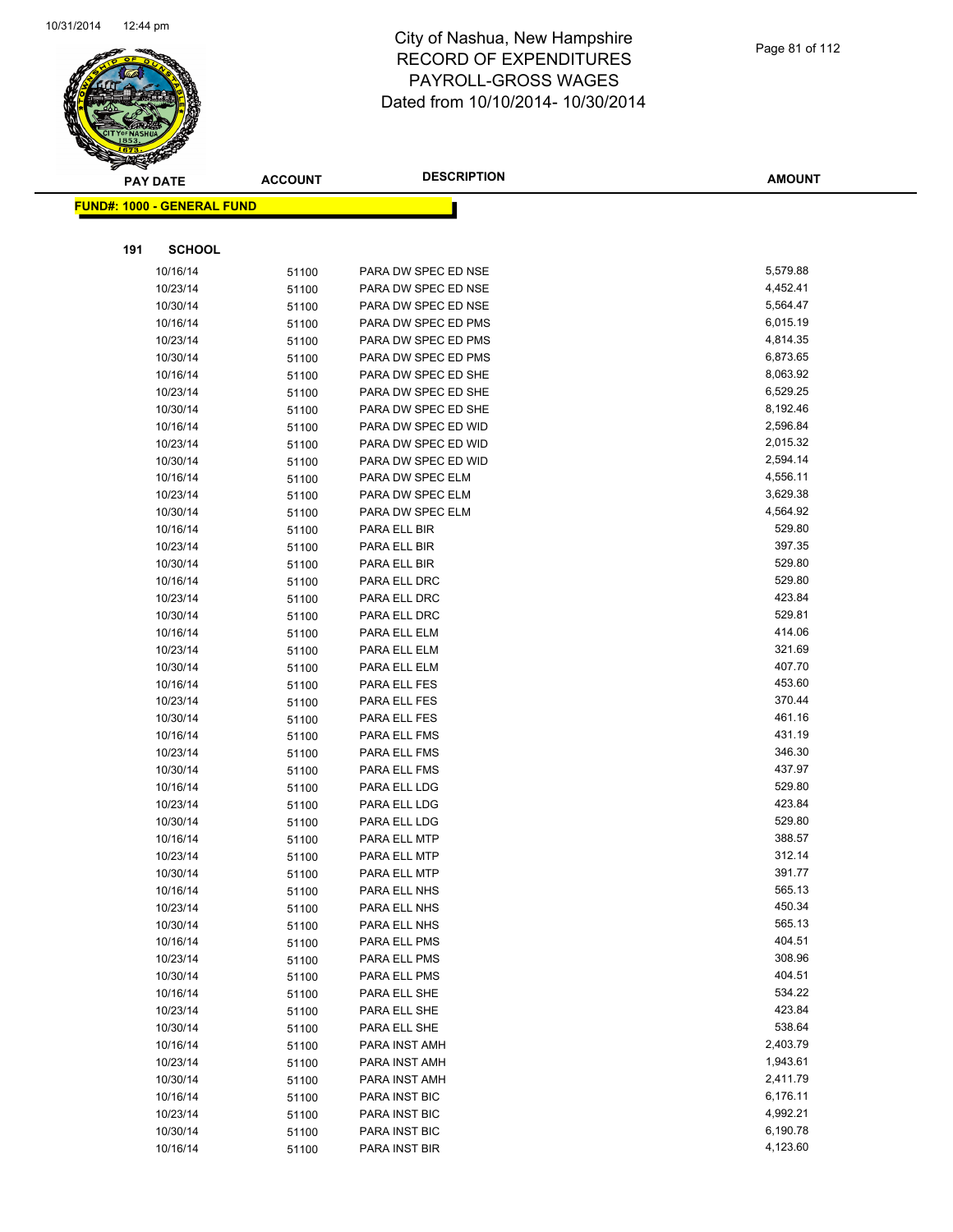

|     | <b>PAY DATE</b>                    | <b>ACCOUNT</b> | <b>DESCRIPTION</b> | <b>AMOUNT</b> |
|-----|------------------------------------|----------------|--------------------|---------------|
|     | <u> FUND#: 1000 - GENERAL FUND</u> |                |                    |               |
|     |                                    |                |                    |               |
| 191 | <b>SCHOOL</b>                      |                |                    |               |
|     | 10/23/14                           | 51100          | PARA INST BIR      | 3,293.08      |
|     | 10/30/14                           | 51100          | PARA INST BIR      | 4,129.38      |
|     | 10/16/14                           | 51100          | PARA INST BRO      | 2,740.78      |
|     | 10/23/14                           | 51100          | PARA INST BRO      | 2,200.58      |
|     | 10/30/14                           | 51100          | PARA INST BRO      | 2,736.22      |
|     | 10/16/14                           | 51100          | PARA INST CHA      | 5,518.84      |
|     | 10/23/14                           | 51100          | PARA INST CHA      | 4,446.31      |
|     | 10/30/14                           | 51100          | PARA INST CHA      | 5,532.84      |
|     | 10/16/14                           | 51100          | PARA INST DRC      | 4,469.59      |
|     | 10/23/14                           | 51100          | PARA INST DRC      | 3,434.39      |
|     | 10/30/14                           | 51100          | PARA INST DRC      | 4,451.12      |
|     | 10/16/14                           | 51100          | PARA INST ELM      | 5,463.17      |
|     | 10/23/14                           | 51100          | PARA INST ELM      | 4,130.95      |
|     | 10/30/14                           | 51100          | PARA INST ELM      | 5,803.24      |
|     | 10/16/14                           | 51100          | PARA INST FES      | 6,909.66      |
|     | 10/23/14                           | 51100          | PARA INST FES      | 5,520.22      |
|     | 10/30/14                           | 51100          | PARA INST FES      | 6,920.46      |
|     | 10/16/14                           | 51100          | PARA INST FMS      | 4,964.86      |
|     | 10/23/14                           | 51100          | PARA INST FMS      | 3,978.69      |
|     | 10/30/14                           | 51100          | PARA INST FMS      | 4,899.58      |
|     | 10/16/14                           | 51100          | PARA INST LDG      | 7,368.98      |
|     | 10/23/14                           | 51100          | PARA INST LDG      | 5,884.39      |
|     | 10/30/14                           | 51100          | PARA INST LDG      | 7,439.24      |
|     | 10/16/14                           | 51100          | PARA INST MDE      | 4,117.11      |
|     | 10/23/14                           | 51100          | PARA INST MDE      | 3,221.59      |
|     | 10/30/14                           | 51100          | PARA INST MDE      | 4,114.54      |
|     | 10/16/14                           | 51100          | PARA INST MTP      | 2,154.42      |
|     | 10/23/14                           | 51100          | PARA INST MTP      | 1,749.22      |
|     | 10/30/14                           | 51100          | PARA INST MTP      | 2,180.76      |
|     | 10/16/14                           | 51100          | PARA INST NHN      | 2,790.70      |
|     | 10/23/14                           | 51100          | PARA INST NHN      | 2,249.84      |
|     | 10/30/14                           | 51100          | PARA INST NHN      | 2,672.20      |
|     | 10/16/14                           | 51100          | PARA INST NHS      | 2,198.93      |
|     | 10/23/14                           | 51100          | PARA INST NHS      | 1,699.91      |
|     | 10/30/14                           | 51100          | PARA INST NHS      | 2,117.05      |
|     | 10/16/14                           | 51100          | PARA INST NSE      | 980.00        |
|     | 10/23/14                           | 51100          | PARA INST NSE      | 777.01        |
|     | 10/30/14                           | 51100          | PARA INST NSE      | 978.06        |
|     | 10/16/14                           | 51100          | PARA INST PMS      | 4,395.40      |
|     | 10/23/14                           | 51100          | PARA INST PMS      | 3,536.54      |
|     | 10/30/14                           | 51100          | PARA INST PMS      | 4,375.45      |
|     | 10/16/14                           | 51100          | PARA INST SHE      | 3,807.93      |
|     | 10/23/14                           | 51100          | PARA INST SHE      | 3,068.19      |
|     | 10/30/14                           | 51100          | PARA INST SHE      | 3,880.12      |
|     | 10/16/14                           | 51100          | PARA JOB COACH     | 492.15        |
|     | 10/23/14                           | 51100          | PARA JOB COACH     | 391.39        |
|     | 10/30/14                           | 51100          | PARA JOB COACH     | 492.15        |
|     | 10/16/14                           | 51100          | PARA KIND AMH      | 970.22        |
|     | 10/23/14                           | 51100          | PARA KIND AMH      | 763.44        |
|     | 10/30/14                           | 51100          | PARA KIND AMH      | 975.94        |
|     | 10/16/14                           | 51100          | PARA KIND BIC      | 560.57        |
|     | 10/23/14                           | 51100          | PARA KIND BIC      | 455.76        |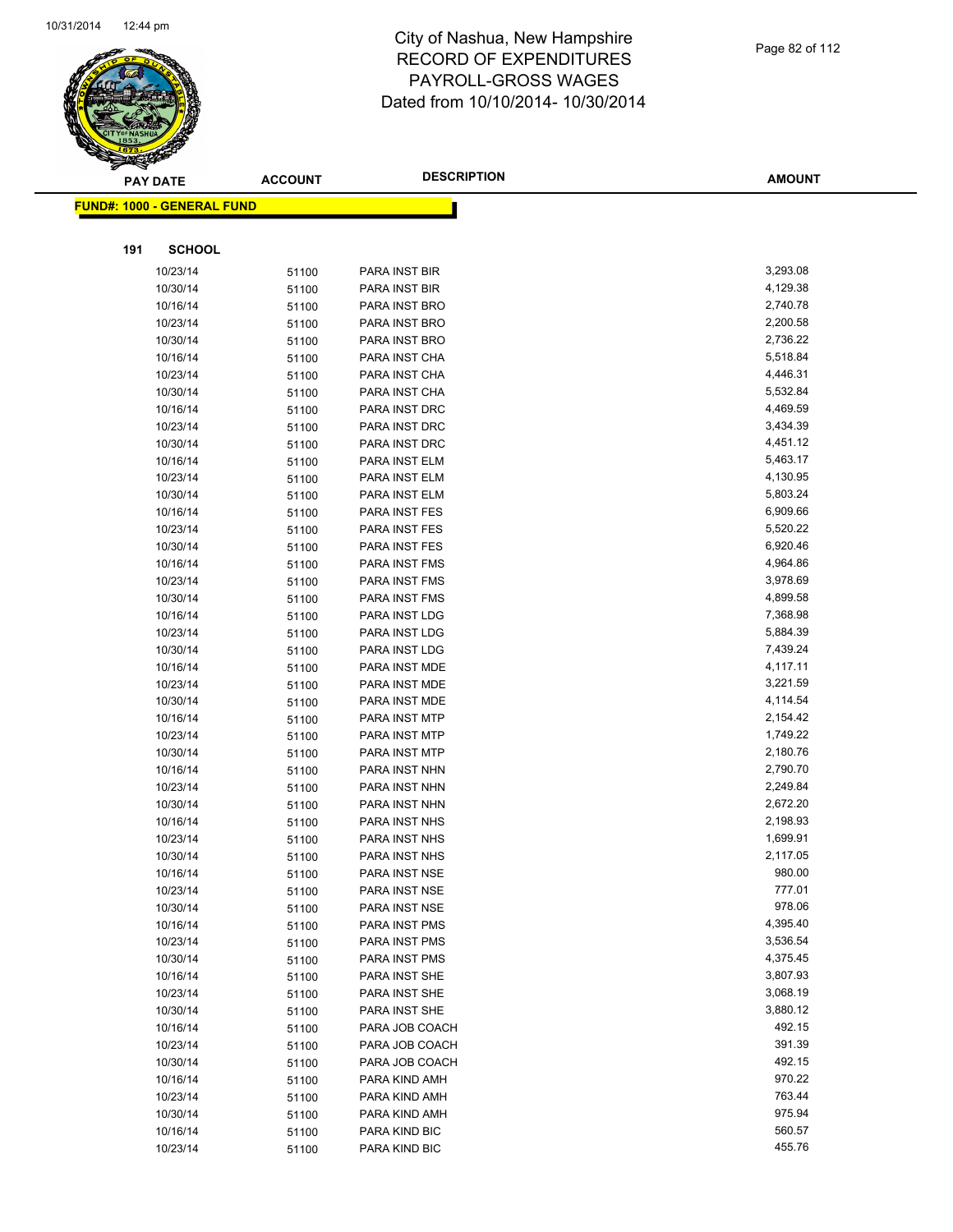

|     | <b>PAY DATE</b>                    | <b>ACCOUNT</b> | <b>DESCRIPTION</b> | <b>AMOUNT</b> |
|-----|------------------------------------|----------------|--------------------|---------------|
|     | <u> FUND#: 1000 - GENERAL FUND</u> |                |                    |               |
|     |                                    |                |                    |               |
|     | <b>SCHOOL</b>                      |                |                    |               |
| 191 |                                    |                |                    |               |
|     | 10/30/14                           | 51100          | PARA KIND BIC      | 556.02        |
|     | 10/16/14                           | 51100          | PARA KIND BIR      | 534.22        |
|     | 10/23/14                           | 51100          | PARA KIND BIR      | 423.84        |
|     | 10/30/14                           | 51100          | PARA KIND BIR      | 529.80        |
|     | 10/16/14                           | 51100          | PARA KIND BRO      | 556.02        |
|     | 10/23/14                           | 51100          | PARA KIND BRO      | 442.08        |
|     | 10/30/14                           | 51100          | PARA KIND BRO      | 556.02        |
|     | 10/16/14                           | 51100          | PARA KIND CHA      | 457.38        |
|     | 10/23/14                           | 51100          | PARA KIND CHA      | 366.66        |
|     | 10/30/14                           | 51100          | PARA KIND CHA      | 457.38        |
|     | 10/16/14                           | 51100          | PARA KIND DRC      | 529.80        |
|     | 10/23/14                           | 51100          | PARA KIND DRC      | 423.84        |
|     | 10/30/14                           | 51100          | PARA KIND DRC      | 529.80        |
|     | 10/16/14                           | 51100          | PARA KIND FES      | 831.78        |
|     | 10/23/14                           | 51100          | PARA KIND FES      | 675.61        |
|     | 10/30/14                           | 51100          | PARA KIND FES      | 841.98        |
|     | 10/16/14                           | 51100          | PARA KIND LDG      | 965.66        |
|     | 10/23/14                           | 51100          | PARA KIND LDG      | 763.44        |
|     | 10/30/14                           | 51100          | PARA KIND LDG      | 963.42        |
|     | 10/16/14                           | 51100          | PARA KIND MDE      | 546.90        |
|     | 10/23/14                           | 51100          | PARA KIND MDE      | 442.08        |
|     | 10/30/14                           | 51100          | PARA KIND MDE      | 546.90        |
|     | 10/16/14                           | 51100          | PARA KIND MTP      | 1,112.04      |
|     | 10/23/14                           | 51100          | PARA KIND MTP      | 888.72        |
|     | 10/30/14                           | 51100          | PARA KIND MTP      | 1,125.72      |
|     | 10/16/14                           | 51100          | PARA KIND NSE      | 556.02        |
|     | 10/23/14                           | 51100          | PARA KIND NSE      | 460.32        |
|     | 10/30/14                           | 51100          | PARA KIND NSE      | 569.70        |
|     | 10/16/14                           | 51100          | PARA KIND SHE      | 615.25        |
|     | 10/23/14                           | 51100          | PARA KIND SHE      | 487.65        |
|     | 10/30/14                           | 51100          | PARA KIND SHE      | 615.25        |
|     | 10/16/14                           | 51100          | PARA MEDIA NHN     | 638.07        |
|     | 10/23/14                           | 51100          | PARA MEDIA NHN     | 503.00        |
|     | 10/30/14                           | 51100          | PARA MEDIA NHN     | 638.07        |
|     | 10/16/14                           | 51100          | PARA MEDIA NHS     | 1,168.97      |
|     | 10/23/14                           | 51100          | PARA MEDIA NHS     | 938.59        |
|     | 10/30/14                           | 51100          | PARA MEDIA NHS     | 1,164.31      |
|     | 10/16/14                           | 51100          | PARA PRE SCH BIC   | 481.63        |
|     | 10/23/14                           | 51100          | PARA PRE SCH BIC   | 351.69        |
|     | 10/30/14                           | 51100          | PARA PRE SCH BIC   | 465.75        |
|     | 10/16/14                           | 51100          | PARA PRE SCH BRO   | 4,854.71      |
|     | 10/23/14                           | 51100          | PARA PRE SCH BRO   | 3,900.02      |
|     | 10/30/14                           | 51100          | PARA PRE SCH BRO   | 4,862.89      |
|     | 10/16/14                           | 51100          | PARA READ ELM      | 583.37        |
|     | 10/23/14                           | 51100          | PARA READ ELM      | 469.43        |
|     | 10/30/14                           | 51100          | PARA READ ELM      | 578.81        |
|     | 10/16/14                           | 51100          | PARA SCI NHN       | 465.76        |
|     | 10/23/14                           | 51100          | PARA SCI NHN       | 461.10        |
|     | 10/30/14                           | 51100          | PARA SCI NHN       | 582.20        |
|     | 10/16/14                           | 51100          | PARA SCI NHS       | 564.05        |
|     | 10/23/14                           | 51100          | PARA SCI NHS       | 424.17        |
|     | 10/30/14                           | 51100          | PARA SCI NHS       | 564.05        |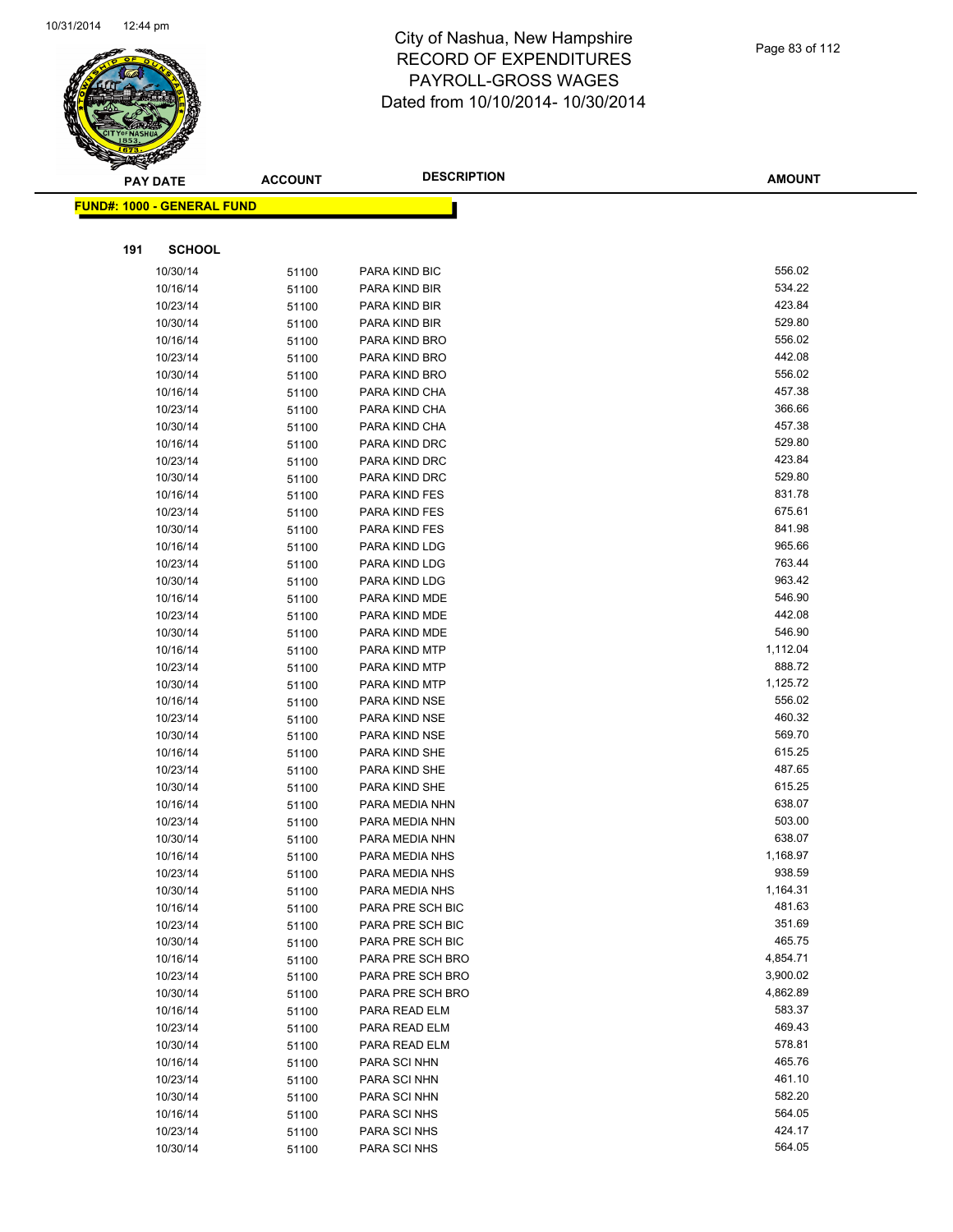

|     | <b>PAY DATE</b>                    | <b>ACCOUNT</b> | <b>DESCRIPTION</b>               | <b>AMOUNT</b> |  |
|-----|------------------------------------|----------------|----------------------------------|---------------|--|
|     | <u> FUND#: 1000 - GENERAL FUND</u> |                |                                  |               |  |
|     |                                    |                |                                  |               |  |
|     |                                    |                |                                  |               |  |
| 191 | <b>SCHOOL</b>                      |                |                                  |               |  |
|     | 10/23/14                           | 51100          | PARA TTI LDG                     | (313.10)      |  |
|     | 10/16/14                           | 51100          | PARA VOC NHS                     | 568.57        |  |
|     | 10/30/14                           | 51100          | PARA VOC NHS                     | 347.47        |  |
|     | 10/23/14                           | 51100          | PEER COACH SCIENCE               | 5,595.82      |  |
|     | 10/23/14                           | 51100          | PRINCIPAL AMH                    | 3,426.00      |  |
|     | 10/23/14                           | 51100          | PRINCIPAL BIC                    | 3,791.50      |  |
|     | 10/23/14                           | 51100          | PRINCIPAL BIR                    | 3,531.70      |  |
|     | 10/23/14                           | 51100          | PRINCIPAL BRO                    | 3,572.60      |  |
|     | 10/23/14                           | 51100          | PRINCIPAL CHA                    | 3,474.90      |  |
|     | 10/23/14                           | 51100          | PRINCIPAL DRC                    | 3,084.60      |  |
|     | 10/23/14                           | 51100          | PRINCIPAL ELM                    | 3,630.60      |  |
|     | 10/23/14                           | 51100          | PRINCIPAL FES                    | 3,426.00      |  |
|     | 10/23/14                           | 51100          | PRINCIPAL FMS                    | 3,980.20      |  |
|     | 10/23/14                           | 51100          | PRINCIPAL LDG                    | 3,795.10      |  |
|     | 10/23/14                           | 51100          | PRINCIPAL MDE                    | 3,474.90      |  |
|     | 10/23/14                           | 51100          | PRINCIPAL MTP                    | 3,572.60      |  |
|     | 10/23/14                           | 51100          | PRINCIPAL NHN                    | 3,901.55      |  |
|     | 10/23/14                           | 51100          | PRINCIPAL NHS                    | 4,032.80      |  |
|     | 10/23/14                           | 51100          | PRINCIPAL NSE                    | 3,531.70      |  |
|     | 10/23/14                           | 51100          | PRINCIPAL PMS                    | 3,680.50      |  |
|     | 10/23/14                           | 51100          | PRINCIPAL SHE                    | 3,841.80      |  |
|     | 10/23/14                           | 51100          | SCHOOL PSYCHOLOGIST WID          | 38,134.12     |  |
|     | 10/23/14                           | 51100          | SCHOOL PSYCHOLOGY INTERN         | 318.10        |  |
|     | 10/16/14                           | 51100          | SECURITY GUARD NHS               | 736.80        |  |
|     | 10/23/14                           | 51100          | <b>SECURITY GUARD NHS</b>        | 736.80        |  |
|     | 10/30/14                           | 51100          | <b>SECURITY GUARD NHS</b>        | 736.80        |  |
|     | 10/16/14                           | 51100          | SECURITY MONITOR NHN             | 1,941.60      |  |
|     | 10/23/14                           | 51100          | SECURITY MONITOR NHN             | 1,812.16      |  |
|     | 10/30/14                           | 51100          | SECURITY MONITOR NHN             | 1,941.61      |  |
|     | 10/16/14                           | 51100          | SECURITY MONITOR NHS             | 1,909.20      |  |
|     | 10/23/14                           | 51100          | SECURITY MONITOR NHS             | 1,909.20      |  |
|     | 10/30/14                           | 51100          | <b>SECURITY MONITOR NHS</b>      | 1,786.24      |  |
|     | 10/16/14                           | 51100          | <b>SIGN LANGUAGE INTERPRETER</b> | 1,974.35      |  |
|     | 10/23/14                           | 51100          | SIGN LANGUAGE INTERPRETER        | 1,677.86      |  |
|     | 10/30/14                           | 51100          | SIGN LANGUAGE INTERPRETER        | 2,101.90      |  |
|     | 10/23/14                           | 51100          | SOCIAL WORKER ELM                | 2,413.44      |  |
|     | 10/23/14                           | 51100          | SOCIAL WORKER FMS                | 2,702.50      |  |
|     | 10/23/14                           | 51100          | SPEECH LANG PATHOLOGIST WID      | 53,068.78     |  |
|     | 10/16/14                           | 51100          | SPEECH LANGUAGE ASST             | 662.24        |  |
|     | 10/23/14                           | 51100          | SPEECH LANGUAGE ASST             | 531.80        |  |
|     | 10/30/14                           | 51100          | SPEECH LANGUAGE ASST             | 680.15        |  |
|     | 10/23/14                           | 51100          | STUDENT ACTIVITY COORD NHN       | 1,045.49      |  |
|     | 10/23/14                           | 51100          | STUDENT ACTIVITY COORD NHS       | 1,095.89      |  |
|     | 10/23/14                           | 51100          | STUDENT INFO COORDINATOR         | 1,730.80      |  |
|     | 10/23/14                           | 51100          | <b>SUPERINTENDENT</b>            | 5,489.10      |  |
|     | 10/23/14                           | 51100          | SYSTEMS ADMIN FULL YEAR          | 13,150.50     |  |
|     | 10/23/14                           | 51100          | <b>TEACHER ART AMH</b>           | 2,575.29      |  |
|     | 10/23/14                           | 51100          | <b>TEACHER ART BIC</b>           | 1,913.96      |  |
|     | 10/23/14                           | 51100          | <b>TEACHER ART BIR</b>           | 2,575.29      |  |
|     | 10/23/14                           | 51100          | <b>TEACHER ART BRO</b>           | 3,070.36      |  |
|     | 10/23/14                           | 51100          | TEACHER ART CHA                  | 2,753.32      |  |
|     | 10/23/14                           | 51100          | TEACHER ART DRC                  | 1,329.10      |  |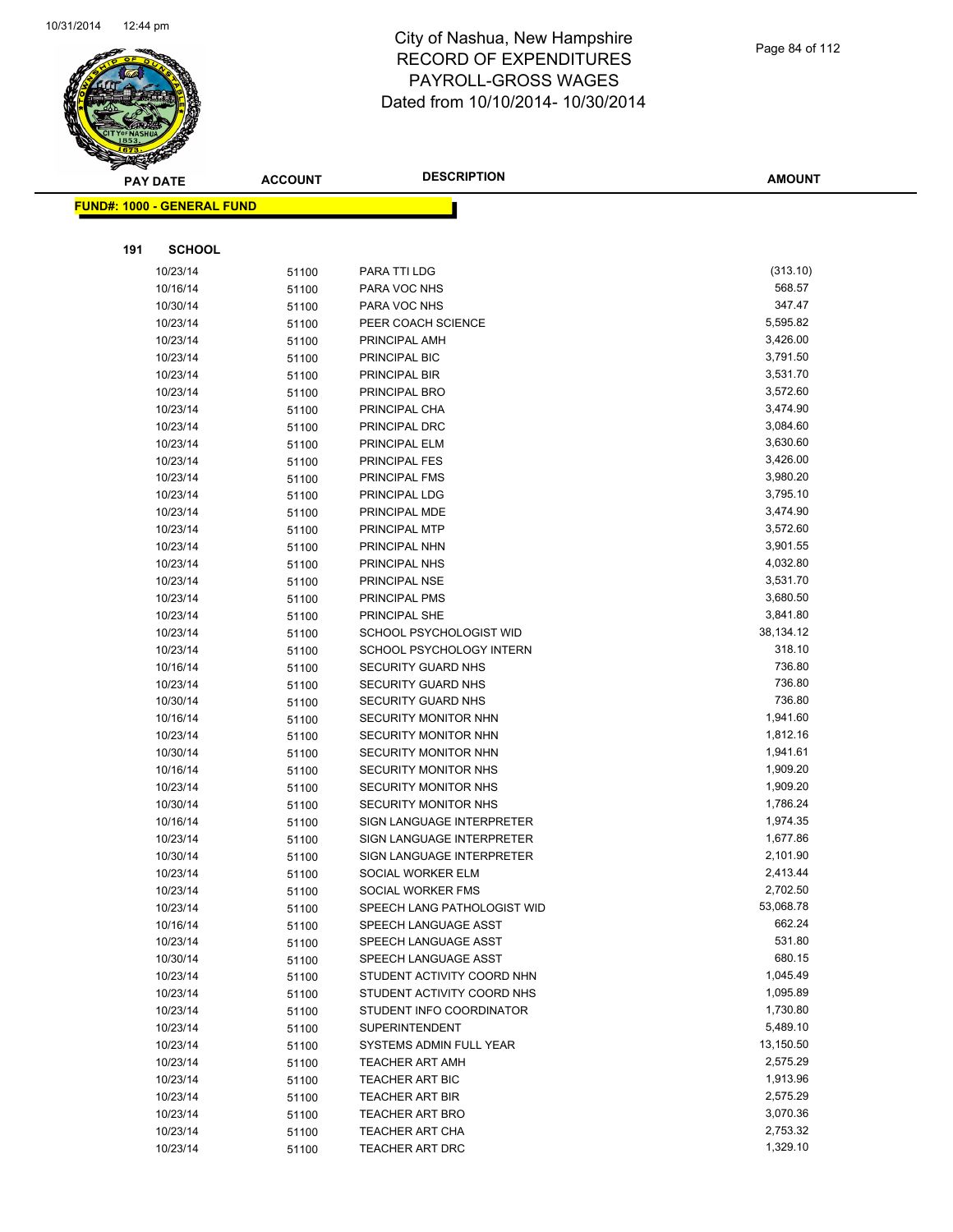

|     | <b>PAY DATE</b>                   | <b>ACCOUNT</b> | <b>DESCRIPTION</b>                                          | <b>AMOUNT</b>        |
|-----|-----------------------------------|----------------|-------------------------------------------------------------|----------------------|
|     | <b>FUND#: 1000 - GENERAL FUND</b> |                |                                                             |                      |
|     |                                   |                |                                                             |                      |
| 191 | <b>SCHOOL</b>                     |                |                                                             |                      |
|     |                                   |                |                                                             |                      |
|     | 10/23/14                          | 51100          | TEACHER ART ELM                                             | 4,547.00             |
|     | 10/23/14                          | 51100          | <b>TEACHER ART FES</b>                                      | 1,913.96             |
|     | 10/23/14                          | 51100          | <b>TEACHER ART FMS</b>                                      | 4,828.13             |
|     | 10/23/14                          | 51100          | <b>TEACHER ART LDG</b>                                      | 2,090.94             |
|     | 10/23/14                          | 51100          | <b>TEACHER ART MDE</b>                                      | 1,851.59             |
|     | 10/23/14                          | 51100          | <b>TEACHER ART NHN</b>                                      | 10,275.68            |
|     | 10/23/14                          | 51100          | <b>TEACHER ART NHS</b>                                      | 10,116.41            |
|     | 10/23/14                          | 51100          | <b>TEACHER ART NSE</b>                                      | 2,842.51             |
|     | 10/23/14                          | 51100          | <b>TEACHER ART PMS</b>                                      | 3,574.48<br>1,929.04 |
|     | 10/23/14                          | 51100          | <b>TEACHER ART SHE</b>                                      | 5,150.56             |
|     | 10/23/14                          | 51100          | <b>TEACHER AUTO NHN</b><br><b>TEACHER BEHAVIOR SPEC WID</b> | 5,506.62             |
|     | 10/23/14<br>10/23/14              | 51100          | TEACHER BIO TEC NHN                                         | 2,221.05             |
|     | 10/23/14                          | 51100          | TEACHER BUILD CONST NHS                                     | 2,575.29             |
|     | 10/23/14                          | 51100          | <b>TEACHER BUSINESS NHN</b>                                 | 10,990.41            |
|     | 10/23/14                          | 51100          | <b>TEACHER BUSINESS NHS</b>                                 | 5,255.95             |
|     | 10/23/14                          | 51100<br>51100 | TEACHER COMPUTER ELM                                        | 4,468.84             |
|     | 10/23/14                          | 51100          | <b>TEACHER COMPUTER FMS</b>                                 | 4,596.57             |
|     | 10/23/14                          | 51100          | TEACHER COMPUTER NHN                                        | 2,301.83             |
|     | 10/23/14                          | 51100          | <b>TEACHER COMPUTER NHS</b>                                 | 5,031.59             |
|     | 10/23/14                          | 51100          | <b>TEACHER COMPUTER PMS</b>                                 | 5,828.99             |
|     | 10/23/14                          | 51100          | <b>TEACHER COSMETOLOGY NHN</b>                              | 5,737.90             |
|     | 10/23/14                          | 51100          | <b>TEACHER CULINARY NHN</b>                                 | 5,150.58             |
|     | 10/23/14                          | 51100          | <b>TEACHER DEAF NSE</b>                                     | 4,738.05             |
|     | 10/23/14                          | 51100          | TEACHER DEAF WID                                            | 2,753.31             |
|     | 10/23/14                          | 51100          | <b>TEACHER DWSE AMH</b>                                     | 7,164.25             |
|     | 10/23/14                          | 51100          | <b>TEACHER DWSE BIR</b>                                     | 2,447.02             |
|     | 10/23/14                          | 51100          | <b>TEACHER DWSE BRO</b>                                     | 5,658.92             |
|     | 10/23/14                          | 51100          | <b>TEACHER DWSE CHA</b>                                     | 2,166.62             |
|     | 10/23/14                          | 51100          | <b>TEACHER DWSE ELM</b>                                     | 10,360.65            |
|     | 10/23/14                          | 51100          | <b>TEACHER DWSE MDE</b>                                     | 4,410.94             |
|     | 10/23/14                          | 51100          | <b>TEACHER DWSE NSE</b>                                     | 4,604.90             |
|     | 10/23/14                          | 51100          | <b>TEACHER DWSE PMS</b>                                     | 7,310.91             |
|     | 10/23/14                          | 51100          | <b>TEACHER DWSE SHE</b>                                     | 4,332.24             |
|     | 10/23/14                          | 51100          | <b>TEACHER ECE NHS</b>                                      | 5,506.62             |
|     | 10/23/14                          | 51100          | TEACHER ELECTRICAL NHS                                      | 2,575.29             |
|     | 10/23/14                          | 51100          | <b>TEACHER ELL AMH</b>                                      | 1,774.48             |
|     | 10/23/14                          | 51100          | <b>TEACHER ELL BIR</b>                                      | 2,753.31             |
|     | 10/23/14                          | 51100          | TEACHER ELL DRC                                             | 5,820.41             |
|     | 10/23/14                          | 51100          | <b>TEACHER ELL ELM</b>                                      | 4,465.34             |
|     | 10/23/14                          | 51100          | TEACHER ELL FES                                             | 8,123.87             |
|     | 10/23/14                          | 51100          | <b>TEACHER ELL FMS</b>                                      | 2,074.17             |
|     | 10/23/14                          | 51100          | TEACHER ELL LDG                                             | 5,528.92             |
|     | 10/23/14                          | 51100          | <b>TEACHER ELL MTP</b>                                      | 2,753.31             |
|     | 10/23/14                          | 51100          | <b>TEACHER ELL NHN</b>                                      | 4,234.76             |
|     | 10/23/14                          | 51100          | TEACHER ELL NHS                                             | 6,987.43             |
|     | 10/23/14                          | 51100          | <b>TEACHER ELL PMS</b>                                      | 1,913.96             |
|     | 10/23/14                          | 51100          | TEACHER ELL SHE                                             | 2,050.62             |
|     | 10/23/14                          | 51100          | <b>TEACHER ENGLISH ELM</b>                                  | 23,740.95            |
|     | 10/23/14                          | 51100          | TEACHER ENGLISH FMS                                         | 17,846.88            |
|     | 10/23/14                          | 51100          | <b>TEACHER ENGLISH NHN</b>                                  | 38,832.60            |
|     | 10/23/14                          | 51100          | <b>TEACHER ENGLISH NHS</b>                                  | 42,581.50            |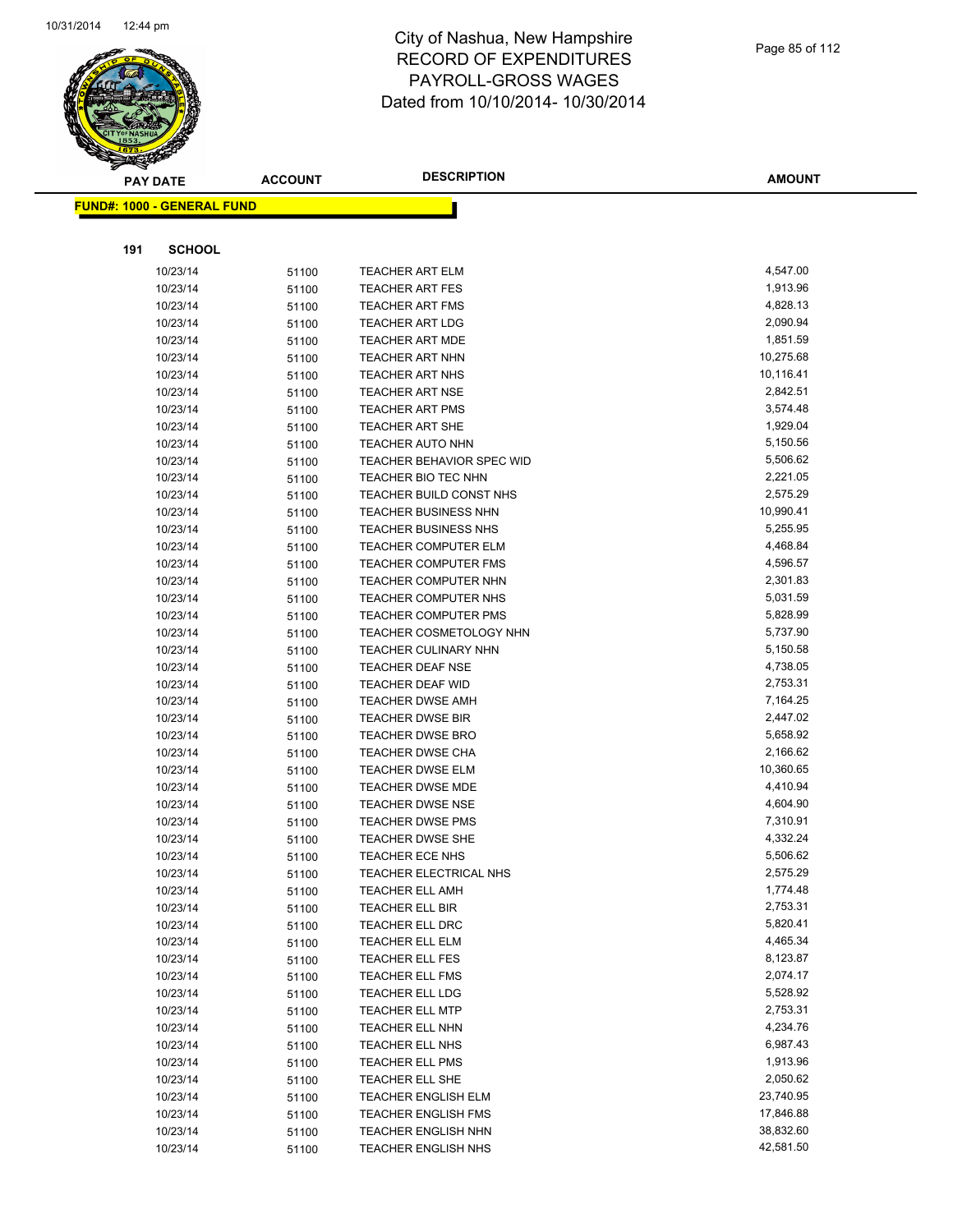

|     | <b>PAY DATE</b>                    | <b>ACCOUNT</b> | <b>DESCRIPTION</b>              | <b>AMOUNT</b> |
|-----|------------------------------------|----------------|---------------------------------|---------------|
|     | <u> FUND#: 1000 - GENERAL FUND</u> |                |                                 |               |
|     |                                    |                |                                 |               |
| 191 | <b>SCHOOL</b>                      |                |                                 |               |
|     | 10/23/14                           | 51100          | <b>TEACHER ENGLISH PMS</b>      | 16,113.94     |
|     | 10/23/14                           | 51100          | <b>TEACHER FACS ELM</b>         | 3,669.95      |
|     | 10/23/14                           | 51100          | <b>TEACHER FACS FMS</b>         | 4,738.61      |
|     | 10/16/14                           | 51100          | <b>TEACHER FACS NHN</b>         | 771.71        |
|     | 10/23/14                           | 51100          | <b>TEACHER FACS NHN</b>         | 1,782.27      |
|     | 10/23/14                           | 51100          | <b>TEACHER FACS NHS</b>         | 7,487.55      |
|     | 10/23/14                           | 51100          | <b>TEACHER FACS PMS</b>         | 5,328.60      |
|     | 10/23/14                           | 51100          | <b>TEACHER FOREIGN LANG ELM</b> | 5,595.82      |
|     | 10/23/14                           | 51100          | TEACHER FOREIGN LANG FMS        | 2,753.31      |
|     | 10/23/14                           | 51100          | <b>TEACHER FOREIGN LANG NHN</b> | 11,435.06     |
|     | 10/23/14                           | 51100          | TEACHER FOREIGN LANG NHS        | 22,749.30     |
|     | 10/23/14                           | 51100          | TEACHER FOREIGN LANG PMS        | 5,417.80      |
|     | 10/23/14                           | 51100          | <b>TEACHER GR1 AMH</b>          | 12,120.48     |
|     | 10/23/14                           | 51100          | <b>TEACHER GR1 BIC</b>          | 9,648.74      |
|     | 10/23/14                           | 51100          | <b>TEACHER GR1 BIR</b>          | 9,970.68      |
|     | 10/23/14                           | 51100          | <b>TEACHER GR1 BRO</b>          | 4,980.64      |
|     | 10/23/14                           | 51100          | <b>TEACHER GR1 CHA</b>          | 10,890.79     |
|     | 10/23/14                           | 51100          | <b>TEACHER GR1 DRC</b>          | 6,960.44      |
|     | 10/23/14                           | 51100          | <b>TEACHER GR1 FES</b>          | 10,503.24     |
|     | 10/23/14                           | 51100          | <b>TEACHER GR1 LDG</b>          | 11,489.82     |
|     | 10/23/14                           | 51100          | TEACHER GR1 MDE                 | 8,508.97      |
|     | 10/23/14                           | 51100          | <b>TEACHER GR1 MTP</b>          | 8,872.30      |
|     | 10/23/14                           | 51100          | <b>TEACHER GR1 NSE</b>          | 6,651.19      |
|     | 10/23/14                           | 51100          | <b>TEACHER GR1 SHE</b>          | 7,945.85      |
|     | 10/23/14                           | 51100          | <b>TEACHER GR2 AMH</b>          | 9,163.61      |
|     | 10/23/14                           | 51100          | <b>TEACHER GR2 BIC</b>          | 8,829.28      |
|     | 10/23/14                           | 51100          | <b>TEACHER GR2 BIR</b>          | 9,917.56      |
|     | 10/23/14                           | 51100          | <b>TEACHER GR2 BRO</b>          | 7,368.73      |
|     | 10/23/14                           | 51100          | <b>TEACHER GR2 CHA</b>          | 8,370.45      |
|     | 10/23/14                           | 51100          | <b>TEACHER GR2 DRC</b>          | 7,697.67      |
|     | 10/23/14                           | 51100          | <b>TEACHER GR2 FES</b>          | 9,830.83      |
|     | 10/23/14                           | 51100          | <b>TEACHER GR2 LDG</b>          | 9,917.58      |
|     | 10/23/14                           | 51100          | TEACHER GR2 MDE                 | 8,561.04      |
|     | 10/23/14                           | 51100          | <b>TEACHER GR2 MTP</b>          | 6,518.86      |
|     | 10/23/14                           | 51100          | <b>TEACHER GR2 NSE</b>          | 6,742.09      |
|     | 10/23/14                           | 51100          | TEACHER GR2 SHE                 | 3,574.47      |
|     | 10/23/14                           | 51100          | <b>TEACHER GR3 AMH</b>          | 4,636.20      |
|     | 10/23/14                           | 51100          | <b>TEACHER GR3 BIC</b>          | 10,866.88     |
|     | 10/23/14                           | 51100          | <b>TEACHER GR3 BIR</b>          | 8,818.27      |
|     | 10/23/14                           | 51100          | <b>TEACHER GR3 BRO</b>          | 5,328.60      |
|     | 10/23/14                           | 51100          | <b>TEACHER GR3 CHA</b>          | 8,015.84      |
|     | 10/23/14                           | 51100          | TEACHER GR3 DRC                 | 5,282.94      |
|     | 10/23/14                           | 51100          | <b>TEACHER GR3 FES</b>          | 7,691.73      |
|     | 10/23/14                           | 51100          | <b>TEACHER GR3 LDG</b>          | 7,122.29      |
|     | 10/23/14                           | 51100          | TEACHER GR3 MDE                 | 14,068.75     |
|     | 10/23/14                           | 51100          | <b>TEACHER GR3 MTP</b>          | 7,256.60      |
|     | 10/23/14                           | 51100          | <b>TEACHER GR3 NSE</b>          | 6,333.61      |
|     | 10/23/14                           | 51100          | <b>TEACHER GR3 SHE</b>          | 11,687.94     |
|     | 10/23/14                           | 51100          | <b>TEACHER GR4 AMH</b>          | 4,077.19      |
|     | 10/23/14                           | 51100          | <b>TEACHER GR4 BIC</b>          | 8,070.24      |
|     | 10/23/14                           | 51100          | <b>TEACHER GR4 BIR</b>          | 8,219.28      |
|     | 10/23/14                           | 51100          | TEACHER GR4 BRO                 | 7,180.22      |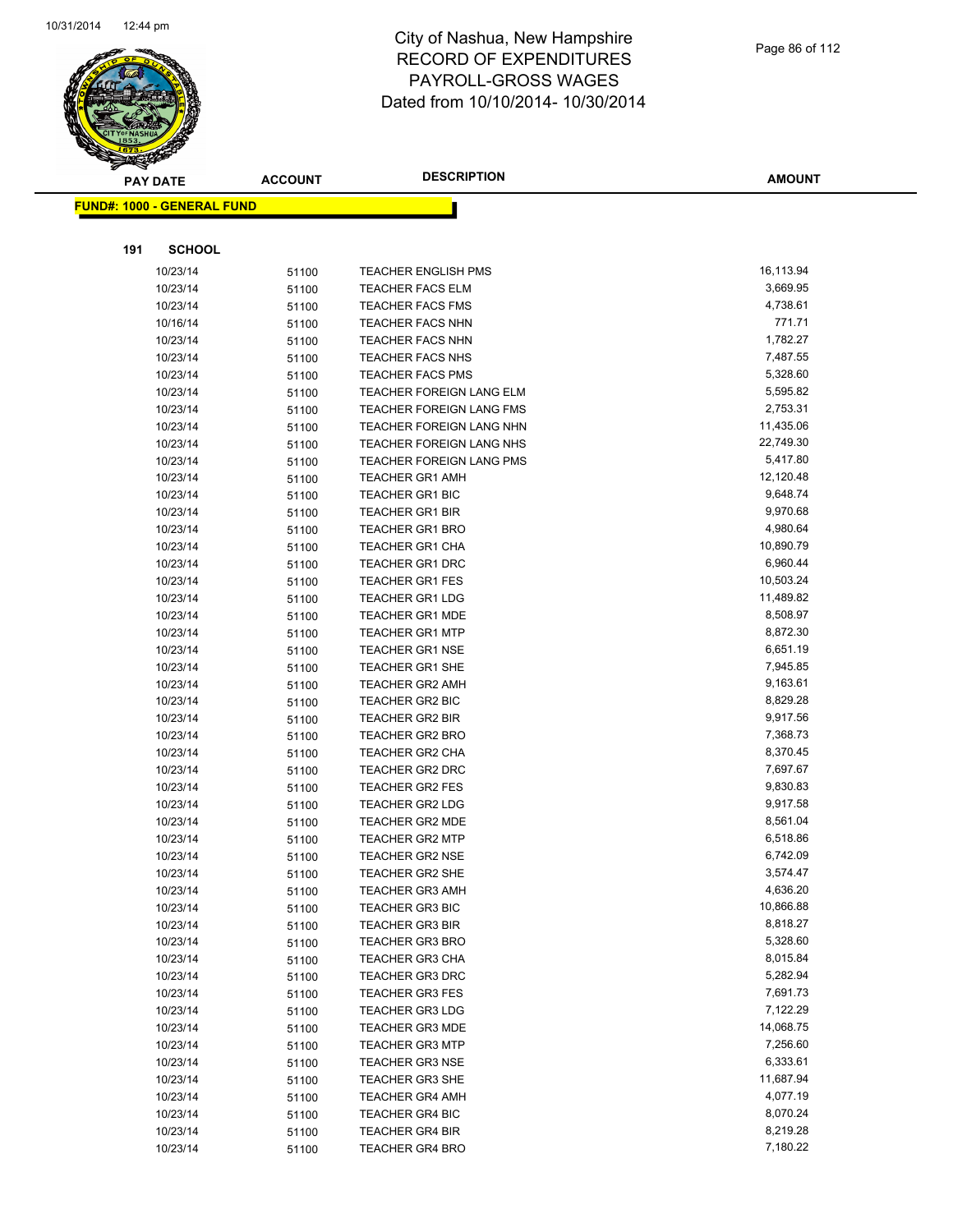

|     | <b>PAY DATE</b>                    | <b>ACCOUNT</b> | <b>DESCRIPTION</b>            | <b>AMOUNT</b> |
|-----|------------------------------------|----------------|-------------------------------|---------------|
|     | <u> FUND#: 1000 - GENERAL FUND</u> |                |                               |               |
|     |                                    |                |                               |               |
|     |                                    |                |                               |               |
| 191 | <b>SCHOOL</b>                      |                |                               |               |
|     | 10/23/14                           | 51100          | TEACHER GR4 CHA               | 8,260.12      |
|     | 10/23/14                           | 51100          | <b>TEACHER GR4 DRC</b>        | 5,149.81      |
|     | 10/23/14                           | 51100          | <b>TEACHER GR4 FES</b>        | 7,978.95      |
|     | 10/23/14                           | 51100          | <b>TEACHER GR4 LDG</b>        | 9,345.84      |
|     | 10/23/14                           | 51100          | <b>TEACHER GR4 MDE</b>        | 5,661.54      |
|     | 10/23/14                           | 51100          | <b>TEACHER GR4 MTP</b>        | 6,181.57      |
|     | 10/23/14                           | 51100          | <b>TEACHER GR4 NSE</b>        | 6,878.79      |
|     | 10/23/14                           | 51100          | <b>TEACHER GR4 SHE</b>        | 7,836.07      |
|     | 10/23/14                           | 51100          | <b>TEACHER GR5 AMH</b>        | 5,328.60      |
|     | 10/23/14                           | 51100          | <b>TEACHER GR5 BIC</b>        | 11,878.29     |
|     | 10/23/14                           | 51100          | <b>TEACHER GR5 BIR</b>        | 10,192.39     |
|     | 10/23/14                           | 51100          | <b>TEACHER GR5 BRO</b>        | 7,660.85      |
|     | 10/23/14                           | 51100          | <b>TEACHER GR5 CHA</b>        | 8,577.59      |
|     | 10/23/14                           | 51100          | <b>TEACHER GR5 DRC</b>        | 5,563.18      |
|     | 10/23/14                           | 51100          | <b>TEACHER GR5 FES</b>        | 8,716.91      |
|     | 10/23/14                           | 51100          | <b>TEACHER GR5 LDG</b>        | 10,198.04     |
|     | 10/23/14                           | 51100          | <b>TEACHER GR5 MDE</b>        | 12,450.18     |
|     | 10/23/14                           | 51100          | <b>TEACHER GR5 MTP</b>        | 7,211.49      |
|     | 10/23/14                           | 51100          | <b>TEACHER GR5 NSE</b>        | 8,034.86      |
|     | 10/23/14                           | 51100          | <b>TEACHER GR5 SHE</b>        | 7,572.45      |
|     | 10/23/14                           | 51100          | <b>TEACHER GR6 ELM</b>        | 34,312.56     |
|     | 10/23/14                           | 51100          | <b>TEACHER GR6 FMS</b>        | 24,876.35     |
|     | 10/23/14                           | 51100          | <b>TEACHER GR6 PMS</b>        | 23,638.52     |
|     | 10/23/14                           | 51100          | <b>TEACHER GRAPH NHS</b>      | 2,090.94      |
|     | 10/23/14                           | 51100          | <b>TEACHER GRAPHICS NHN</b>   | 2,575.29      |
|     | 10/23/14                           | 51100          | <b>TEACHER HEALTH ELM</b>     | 2,532.10      |
|     | 10/23/14                           | 51100          | <b>TEACHER HEALTH NHN</b>     | 3,264.95      |
|     | 10/23/14                           | 51100          | <b>TEACHER HEALTH NHS</b>     | 4,290.28      |
|     | 10/23/14                           | 51100          | <b>TEACHER HEALTHOC NHS</b>   | 5,328.60      |
|     | 10/23/14                           | 51100          | TEACHER HVAC NHS              | 1,654.02      |
|     | 10/23/14                           | 51100          | TEACHER IN SCH SUSPENSION ELM | 1,575.29      |
|     | 10/23/14                           | 51100          | TEACHER IN SCH SUSPENSION NHN | 2,617.25      |
|     | 10/23/14                           | 51100          | <b>TEACHER KIND AMH</b>       | 5,020.69      |
|     | 10/23/14                           | 51100          | <b>TEACHER KIND BIC</b>       | 2,753.31      |
|     | 10/23/14                           | 51100          | TEACHER KIND BIR              | 2,617.25      |
|     | 10/23/14                           | 51100          | TEACHER KIND BRO              | 2,575.29      |
|     | 10/23/14                           | 51100          | <b>TEACHER KIND CHA</b>       | 4,468.30      |
|     | 10/23/14                           | 51100          | <b>TEACHER KIND DRC</b>       | 8,175.95      |
|     | 10/23/14                           | 51100          | <b>TEACHER KIND FES</b>       | 9,294.00      |
|     | 10/23/14                           | 51100          | <b>TEACHER KIND LDG</b>       | 10,582.04     |
|     | 10/23/14                           | 51100          | <b>TEACHER KIND MDE</b>       | 4,737.96      |
|     | 10/23/14                           | 51100          | <b>TEACHER KIND MTP</b>       | 5,406.78      |
|     | 10/23/14                           | 51100          | <b>TEACHER KIND NSE</b>       | 1,979.90      |
|     | 10/23/14                           | 51100          | TEACHER KIND SHE              | 2,074.16      |
|     | 10/23/14                           | 51100          | <b>TEACHER MATH ELM</b>       | 20,549.51     |
|     | 10/23/14                           | 51100          | <b>TEACHER MATH FMS</b>       | 11,592.32     |
|     | 10/23/14                           | 51100          | <b>TEACHER MATH NHN</b>       | 38,352.35     |
|     | 10/23/14                           | 51100          | <b>TEACHER MATH NHS</b>       | 41,790.17     |
|     | 10/23/14                           | 51100          | <b>TEACHER MATH PMS</b>       | 9,256.39      |
|     | 10/23/14                           | 51100          | <b>TEACHER MUSIC AMH</b>      | 1,654.02      |
|     | 10/23/14                           | 51100          | <b>TEACHER MUSIC BIC</b>      | 2,575.29      |
|     | 10/23/14                           | 51100          | <b>TEACHER MUSIC BIR</b>      | 2,575.29      |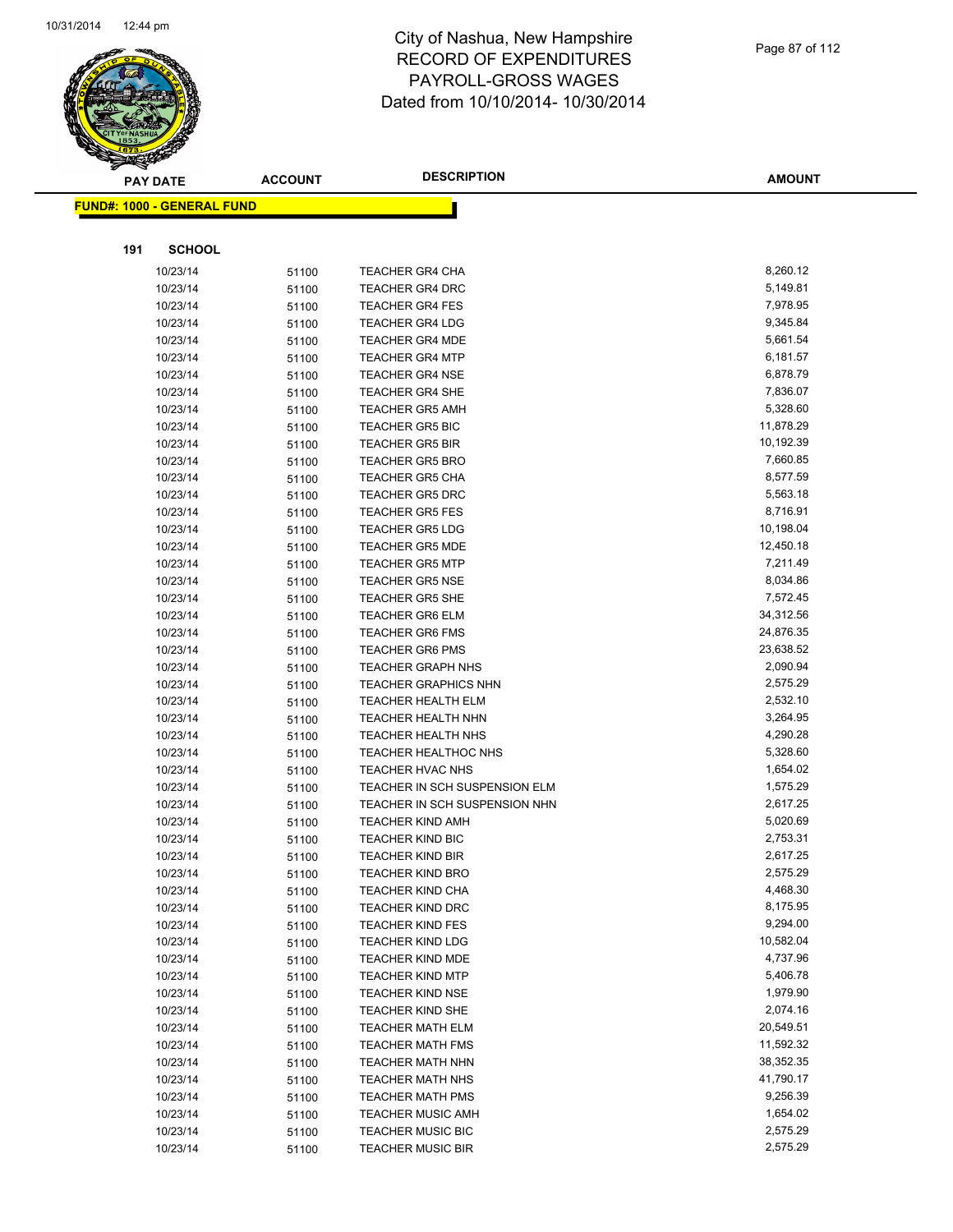

|     | <b>PAY DATE</b>                   | <b>ACCOUNT</b> | <b>DESCRIPTION</b>                                    | <b>AMOUNT</b>        |
|-----|-----------------------------------|----------------|-------------------------------------------------------|----------------------|
|     | <b>FUND#: 1000 - GENERAL FUND</b> |                |                                                       |                      |
|     |                                   |                |                                                       |                      |
| 191 | <b>SCHOOL</b>                     |                |                                                       |                      |
|     | 10/23/14                          | 51100          | <b>TEACHER MUSIC BRO</b>                              | 2,753.32             |
|     | 10/23/14                          | 51100          | <b>TEACHER MUSIC CHA</b>                              | 2,753.32             |
|     | 10/23/14                          | 51100          | <b>TEACHER MUSIC DRC</b>                              | 2,575.29             |
|     | 10/23/14                          | 51100          | <b>TEACHER MUSIC ELM</b>                              | 3,754.38             |
|     | 10/23/14                          | 51100          | <b>TEACHER MUSIC FES</b>                              | 2,575.29             |
|     | 10/23/14                          | 51100          | <b>TEACHER MUSIC FMS</b>                              | 5,169.15             |
|     | 10/23/14                          | 51100          | <b>TEACHER MUSIC LDG</b>                              | 2,702.50             |
|     | 10/23/14                          | 51100          | <b>TEACHER MUSIC MDE</b>                              | 1,913.95             |
|     | 10/23/14                          | 51100          | <b>TEACHER MUSIC NHN</b>                              | 5,506.62             |
|     | 10/23/14                          | 51100          | <b>TEACHER MUSIC NHS</b>                              | 5,022.31             |
|     | 10/23/14                          | 51100          | <b>TEACHER MUSIC NSE</b>                              | 2,000.69             |
|     | 10/23/14                          | 51100          | <b>TEACHER MUSIC PMS</b>                              | 4,298.18             |
|     | 10/23/14                          | 51100          | <b>TEACHER MUSIC SHE</b>                              | 2,447.02             |
|     | 10/23/14                          | 51100          | TEACHER PE BIC                                        | 1,979.89             |
|     | 10/23/14                          | 51100          | <b>TEACHER PE BIR</b>                                 | 2,702.50             |
|     | 10/23/14                          | 51100          | TEACHER PE BRO                                        | 2,664.30             |
|     | 10/23/14                          | 51100          | TEACHER PE CHA                                        | 2,575.29             |
|     | 10/23/14                          | 51100          | TEACHER PE DRC                                        | 2,753.31             |
|     | 10/23/14                          | 51100          | TEACHER PE ELM                                        | 7,066.58             |
|     | 10/23/14                          | 51100          | TEACHER PE FES                                        | 1,510.90             |
|     | 10/23/14                          | 51100          | <b>TEACHER PE FMS</b>                                 | 5,150.57             |
|     | 10/23/14                          | 51100          | <b>TEACHER PE LDG</b>                                 | 1,774.48             |
|     | 10/23/14                          | 51100          | <b>TEACHER PE MDE</b>                                 | 2,617.25             |
|     | 10/23/14                          | 51100          | <b>TEACHER PE MTP</b>                                 | 2,074.16             |
|     | 10/23/14                          | 51100          | TEACHER PE NHN                                        | 10,681.21            |
|     | 10/23/14                          | 51100          | TEACHER PE NHS                                        | 7,281.10             |
|     | 10/23/14                          | 51100          | <b>TEACHER PE NSE</b>                                 | 2,505.76             |
|     | 10/23/14                          | 51100          | TEACHER PE PMS                                        | 4,646.50             |
|     | 10/23/14                          | 51100          | TEACHER PE SHE                                        | 2,617.25             |
|     | 10/23/14                          | 51100          | <b>TEACHER PRESCHOOL BIC</b>                          | 8,184.22             |
|     | 10/23/14                          | 51100          | <b>TEACHER PRESCHOOL BRO</b>                          | 7,511.29             |
|     | 10/23/14<br>10/23/14              | 51100          | <b>TEACHER PRESCHOOL DRC</b>                          | 4,349.77<br>2,753.31 |
|     | 10/23/14                          | 51100          | <b>TEACHER PRESCHOOL MTP</b><br>TEACHER PRESCHOOL NHS | 1,137.02             |
|     | 10/23/14                          | 51100<br>51100 | <b>TEACHER PRESCHOOL NSE</b>                          | 5,718.19             |
|     | 10/23/14                          | 51100          | <b>TEACHER READ AMH</b>                               | 2,842.51             |
|     | 10/23/14                          | 51100          | TEACHER READ BIC                                      | 5,255.95             |
|     | 10/23/14                          | 51100          | TEACHER READ BIR                                      | 2,753.32             |
|     | 10/23/14                          | 51100          | <b>TEACHER READ BRO</b>                               | 1,453.05             |
|     | 10/23/14                          | 51100          | TEACHER READ DRC                                      | 2,842.51             |
|     | 10/23/14                          | 51100          | <b>TEACHER READ ELM</b>                               | 6,130.82             |
|     | 10/23/14                          | 51100          | <b>TEACHER READ FES</b>                               | 2,753.31             |
|     | 10/23/14                          | 51100          | <b>TEACHER READ FMS</b>                               | 5,370.56             |
|     | 10/23/14                          | 51100          | <b>TEACHER READ LDG</b>                               | 2,413.44             |
|     | 10/23/14                          | 51100          | <b>TEACHER READ MDE</b>                               | 2,753.32             |
|     | 10/23/14                          | 51100          | <b>TEACHER READ MTP</b>                               | 1,984.74             |
|     | 10/23/14                          | 51100          | <b>TEACHER READ NHN</b>                               | 1,722.89             |
|     | 10/23/14                          | 51100          | TEACHER READ NHS                                      | 3,288.31             |
|     | 10/23/14                          | 51100          | <b>TEACHER READ NSE</b>                               | 2,753.31             |
|     | 10/23/14                          | 51100          | <b>TEACHER READ PMS</b>                               | 4,468.85             |
|     | 10/23/14                          | 51100          | TEACHER READ SHE                                      | 2,617.25             |
|     | 10/23/14                          | 51100          | TEACHER SCIENCE ELM                                   | 20,145.83            |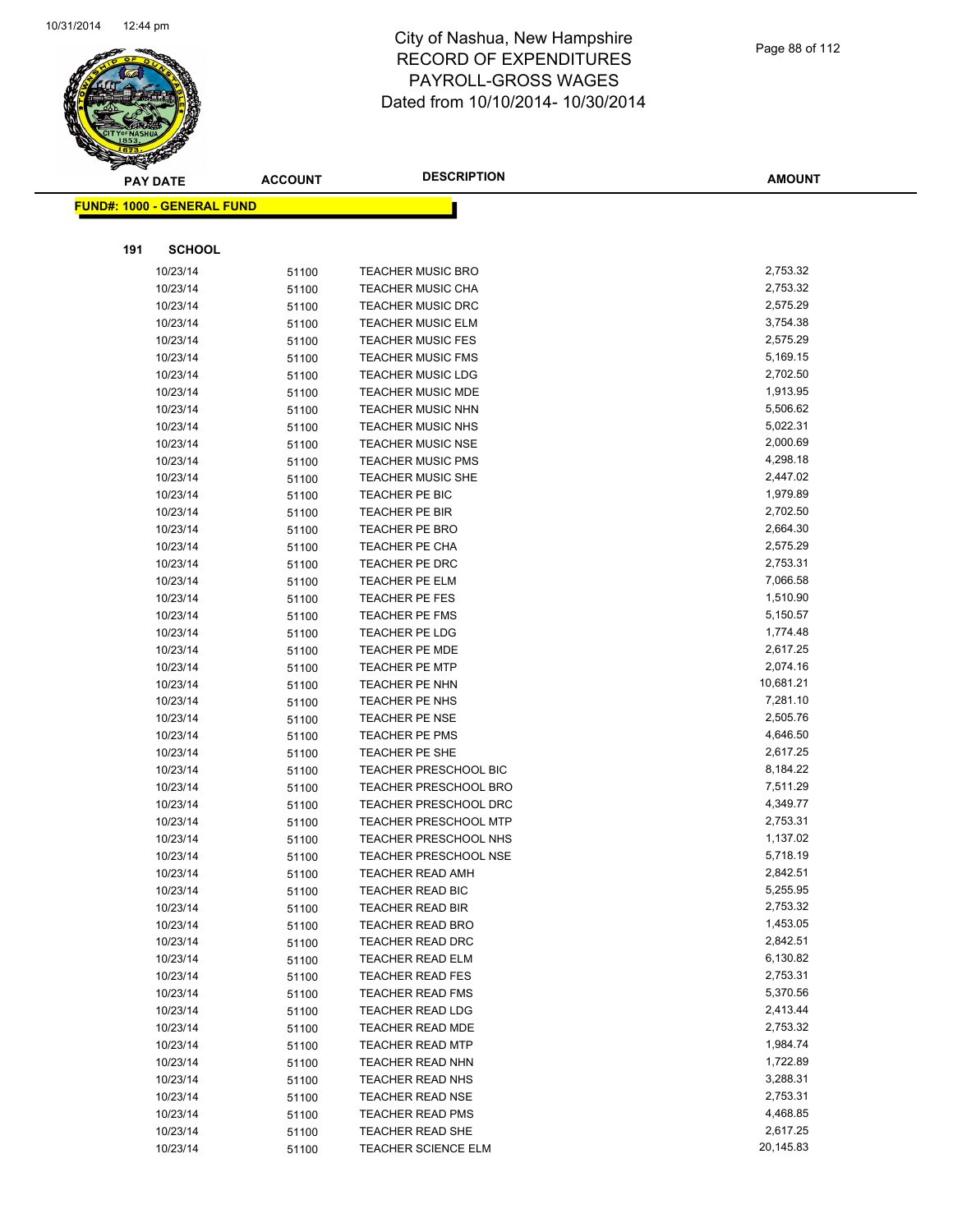

| <b>PAY DATE</b> |                                   | <b>ACCOUNT</b> | <b>DESCRIPTION</b>                                      | <b>AMOUNT</b>      |
|-----------------|-----------------------------------|----------------|---------------------------------------------------------|--------------------|
|                 | <b>FUND#: 1000 - GENERAL FUND</b> |                |                                                         |                    |
|                 |                                   |                |                                                         |                    |
| 191             | <b>SCHOOL</b>                     |                |                                                         |                    |
|                 | 10/23/14                          | 51100          | <b>TEACHER SCIENCE FMS</b>                              | 10,965.50          |
|                 | 10/23/14                          | 51100          | <b>TEACHER SCIENCE NHN</b>                              | 35,517.11          |
|                 | 10/23/14                          | 51100          | <b>TEACHER SCIENCE NHS</b>                              | 40,915.27          |
|                 | 10/23/14                          | 51100          | <b>TEACHER SCIENCE PMS</b>                              | 10,265.49          |
|                 | 10/23/14                          | 51100          | TEACHER SOCIAL STUDIES ELM                              | 15,521.32          |
|                 | 10/23/14                          | 51100          | TEACHER SOCIAL STUDIES FMS                              | 13,926.61          |
|                 | 10/23/14                          | 51100          | <b>TEACHER SOCIAL STUDIES NHN</b>                       | 34,095.19          |
|                 | 10/23/14                          | 51100          | TEACHER SOCIAL STUDIES NHS                              | 37,865.16          |
|                 | 10/23/14                          | 51100          | TEACHER SOCIAL STUDIES PMS                              | 11,255.20          |
|                 | 10/23/14                          | 51100          | <b>TEACHER SPED AMH</b>                                 | 2,413.44           |
|                 | 10/23/14                          | 51100          | TEACHER SPED BIC                                        | 6,188.60           |
|                 | 10/23/14                          | 51100          | <b>TEACHER SPED BIR</b>                                 | 5,200.33           |
|                 | 10/23/14                          | 51100          | <b>TEACHER SPED BRO</b>                                 | 5,595.83           |
|                 | 10/23/14                          | 51100          | <b>TEACHER SPED CHA</b>                                 | 10,374.35          |
|                 | 10/23/14                          | 51100          | <b>TEACHER SPED DRC</b>                                 | 2,617.25           |
|                 | 10/23/14                          | 51100          | <b>TEACHER SPED ELM</b>                                 | 20,552.11          |
|                 | 10/23/14                          | 51100          | <b>TEACHER SPED FES</b>                                 | 5,406.77           |
|                 | 10/23/14                          | 51100          | <b>TEACHER SPED FMS</b>                                 | 6,673.89           |
|                 | 10/23/14                          | 51100          | <b>TEACHER SPED LDG</b>                                 | 2,243.86           |
|                 | 10/23/14                          | 51100          | TEACHER SPED MDE                                        | 6,366.42           |
|                 | 10/23/14                          | 51100          | <b>TEACHER SPED MTP</b>                                 | 5,328.60           |
|                 | 10/23/14                          | 51100          | <b>TEACHER SPED NHN</b>                                 | 19,990.39          |
|                 | 10/23/14                          | 51100          | <b>TEACHER SPED NHS</b>                                 | 32,064.74          |
|                 | 10/23/14                          | 51100          | <b>TEACHER SPED NSE</b>                                 | 2,000.69           |
|                 | 10/23/14                          | 51100          | <b>TEACHER SPED PMS</b>                                 | 12,151.71          |
|                 | 10/23/14                          | 51100          | <b>TEACHER SPED SHE</b>                                 | 5,328.59           |
|                 | 10/23/14                          | 51100          | <b>TEACHER TECHED ELM</b>                               | 8,490.13           |
|                 | 10/23/14                          | 51100          | <b>TEACHER TECHED FMS</b>                               | 5,459.76           |
|                 | 10/23/14                          | 51100          | TEACHER TECHED NHN                                      | 8,415.77           |
|                 | 10/23/14                          | 51100          | <b>TEACHER TECHED NHS</b>                               | 11,085.84          |
|                 | 10/23/14                          | 51100          | <b>TEACHER TECHED PMS</b>                               | 5,506.62           |
|                 | 10/23/14                          | 51100          | TEACHER TV PROD NHS                                     | 2,617.25           |
|                 | 10/23/14                          | 51100          | <b>TEACHER VISION WID</b><br>TECH INTERGRATION ASST AMH | 5,259.26<br>567.88 |
|                 | 10/16/14<br>10/23/14              | 51100          | TECH INTERGRATION ASST AMH                              | 457.19             |
|                 | 10/30/14                          | 51100          | TECH INTERGRATION ASST AMH                              | 577.50             |
|                 | 10/16/14                          | 51100<br>51100 | TECH INTERGRATION ASST BIC                              | 607.72             |
|                 | 10/23/14                          | 51100          | TECH INTERGRATION ASST BIC                              | 489.14             |
|                 | 10/30/14                          | 51100          | TECH INTERGRATION ASST BIC                              | 619.04             |
|                 | 10/16/14                          | 51100          | TECH INTERGRATION ASST CHA                              | 543.24             |
|                 | 10/23/14                          | 51100          | TECH INTERGRATION ASST CHA                              | 429.12             |
|                 | 10/30/14                          | 51100          | TECH INTERGRATION ASST CHA                              | 547.80             |
|                 | 10/16/14                          | 51100          | <b>TECH INTERGRATION ASST FES</b>                       | 624.91             |
|                 | 10/23/14                          | 51100          | <b>TECH INTERGRATION ASST FES</b>                       | 493.88             |
|                 | 10/30/14                          | 51100          | TECH INTERGRATION ASST FES                              | 621.05             |
|                 | 10/16/14                          | 51100          | TECH INTERGRATION ASST LDG                              | 547.80             |
|                 | 10/23/14                          | 51100          | TECH INTERGRATION ASST LDG                              | 438.24             |
|                 | 10/30/14                          | 51100          | TECH INTERGRATION ASST LDG                              | 562.60             |
|                 | 10/16/14                          | 51100          | TECH INTERGRATION ASST MDE                              | 604.75             |
|                 | 10/23/14                          | 51100          | TECH INTERGRATION ASST MDE                              | 483.80             |
|                 | 10/30/14                          | 51100          | TECH INTERGRATION ASST MDE                              | 621.05             |
|                 | 10/16/14                          | 51100          | TECH INTERGRATION ASST NSE                              | 579.71             |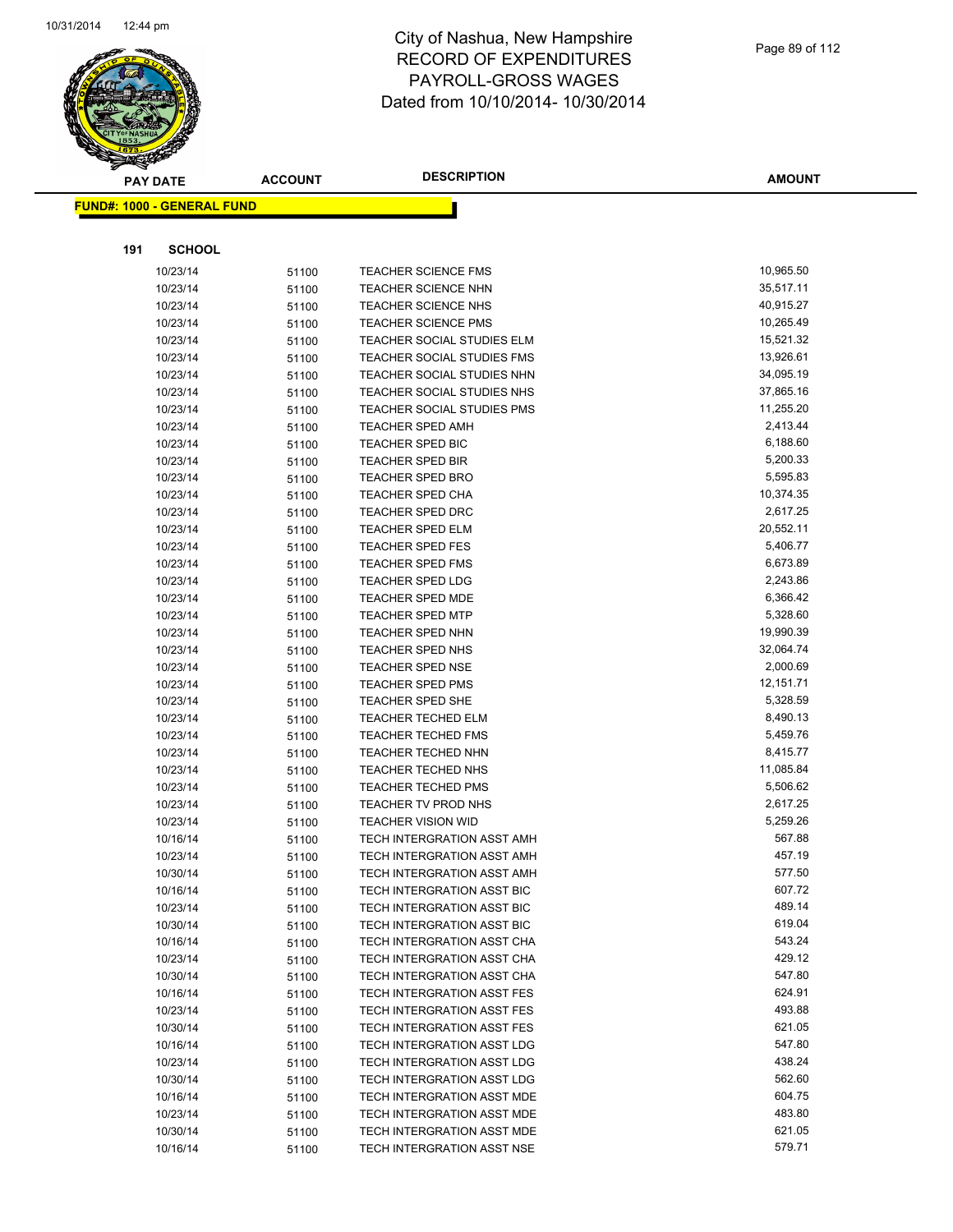

|     | <b>PAY DATE</b>                   | <b>ACCOUNT</b> | <b>DESCRIPTION</b>                                          | <b>AMOUNT</b>  |
|-----|-----------------------------------|----------------|-------------------------------------------------------------|----------------|
|     | <b>FUND#: 1000 - GENERAL FUND</b> |                |                                                             |                |
|     |                                   |                |                                                             |                |
| 191 | <b>SCHOOL</b>                     |                |                                                             |                |
|     | 10/23/14                          | 51100          | TECH INTERGRATION ASST NSE                                  | 456.16         |
|     | 10/30/14                          | 51100          | TECH INTERGRATION ASST NSE                                  | 595.36         |
|     | 10/16/14                          | 51100          | TECH INTERGRATION ASST SHE                                  | 552.37         |
|     | 10/23/14                          | 51100          | TECH INTERGRATION ASST SHE                                  | 456.52         |
|     | 10/30/14                          | 51100          | TECH INTERGRATION ASST SHE                                  | 561.51         |
|     | 10/16/14                          | 51200          | ATHLETIC EQUIPMENT MANAGER NHN                              | 60.00          |
|     | 10/23/14                          | 51200          | ATHLETIC EQUIPMENT MANAGER NHN                              | 20.00          |
|     | 10/30/14                          | 51200          | ATHLETIC EQUIPMENT MANAGER NHN                              | 200.00         |
|     | 10/16/14                          | 51200          | ATHLETIC EQUIPMENT MANAGER NHS                              | 45.00          |
|     | 10/23/14                          | 51200          | ATHLETIC EQUIPMENT MANAGER NHS                              | 40.00          |
|     | 10/30/14                          | 51200          | ATHLETIC EQUIPMENT MANAGER NHS                              | 130.00         |
|     | 10/16/14                          | 51200          | CLERICAL BOARD OF ED SUP                                    | 563.60         |
|     | 10/23/14                          | 51200          | CLERICAL BOARD OF ED SUP                                    | 615.25         |
|     | 10/30/14                          | 51200          | CLERICAL BOARD OF ED SUP                                    | 536.08         |
|     | 10/30/14                          | 51200          | <b>CLERICAL PRINCIPAL NHN</b>                               | 463.59         |
|     | 10/16/14                          | 51200          | <b>CLERICAL VOLUNTEER SUP</b>                               | 369.15         |
|     | 10/23/14                          | 51200          | CLERICAL VOLUNTEER SUP                                      | 369.15         |
|     | 10/16/14                          | 51200          | <b>CROSSING GUARD WPO</b>                                   | 2,124.00       |
|     | 10/23/14                          | 51200          | <b>CROSSING GUARD WPO</b>                                   | 1,682.70       |
|     | 10/30/14                          | 51200          | <b>CROSSING GUARD WPO</b>                                   | 2,063.76       |
|     | 10/16/14                          | 51200          | <b>CUSTODIAN CHA</b>                                        | 338.60         |
|     | 10/23/14                          | 51200          | <b>CUSTODIAN CHA</b>                                        | 258.88         |
|     | 10/30/14                          | 51200          | <b>CUSTODIAN CHA</b>                                        | 129.44         |
|     | 10/16/14                          | 51200          | <b>CUSTODIAN HEAD MTP</b>                                   | 45.00          |
|     | 10/23/14                          | 51200          | <b>CUSTODIAN HEAD MTP</b>                                   | 30.00          |
|     | 10/16/14                          | 51200          | <b>CUSTODIAN MTP</b>                                        | 60.00          |
|     | 10/23/14                          | 51200          | <b>CUSTODIAN MTP</b>                                        | 45.00          |
|     | 10/30/14                          | 51200          | <b>CUSTODIAN MTP</b>                                        | 77.00          |
|     | 10/16/14                          | 51200          | <b>CUSTODIAN NHN</b>                                        | 323.60         |
|     | 10/23/14                          | 51200          | <b>CUSTODIAN NHN</b>                                        | 258.88         |
|     | 10/30/14                          | 51200          | <b>CUSTODIAN NHN</b>                                        | 323.60         |
|     | 10/2/14                           | 51200          | FOOD SERVICE ASST PT AMH                                    | 124.04         |
|     | 10/16/14                          | 51200          | FOOD SERVICE ASST PT AMH                                    | 44.30          |
|     | 10/23/14                          | 51200          | FOOD SERVICE ASST PT AMH                                    | 35.44<br>45.50 |
|     | 10/30/14                          | 51200          | FOOD SERVICE ASST PT AMH                                    | 150.62         |
|     | 10/2/14                           | 51200          | FOOD SERVICE ASST PT CHA                                    | 44.30          |
|     | 10/16/14                          | 51200          | FOOD SERVICE ASST PT CHA                                    | 35.44          |
|     | 10/23/14                          | 51200          | FOOD SERVICE ASST PT CHA<br><b>FOOD SERVICE ASST PT CHA</b> | 45.50          |
|     | 10/30/14<br>10/2/14               | 51200          | FOOD SERVICE ASST PT ELM                                    | 15.51          |
|     | 10/2/14                           | 51200<br>51200 | FOOD SERVICE ASST PT MTP                                    | 17.72          |
|     | 10/2/14                           | 51200          | FOOD SERVICE ASST PT NSE                                    | 75.31          |
|     | 10/16/14                          | 51200          | FOOD SERVICE ASST PT NSE                                    | 22.15          |
|     | 10/23/14                          | 51200          | FOOD SERVICE ASST PT NSE                                    | 4.43           |
|     | 10/30/14                          | 51200          | FOOD SERVICE ASST PT NSE                                    | 9.10           |
|     | 10/16/14                          | 51200          | FOOD SERVICE COOK LDG                                       | 50.25          |
|     | 10/23/14                          | 51200          | FOOD SERVICE COOK LDG                                       | 40.20          |
|     | 10/30/14                          | 51200          | FOOD SERVICE COOK LDG                                       | 51.60          |
|     | 10/23/14                          | 51200          | <b>GUIDANCE COUNSELOR ELM</b>                               | 31.25          |
|     | 10/23/14                          | 51200          | GUIDANCE COUNSELOR NHS                                      | 802.92         |
|     | 10/16/14                          | 51200          | HOME SCHOOL CORD TTI                                        | 236.25         |
|     | 10/23/14                          | 51200          | HOME SCHOOL CORD TTI                                        | (1,316.29)     |
|     |                                   |                |                                                             |                |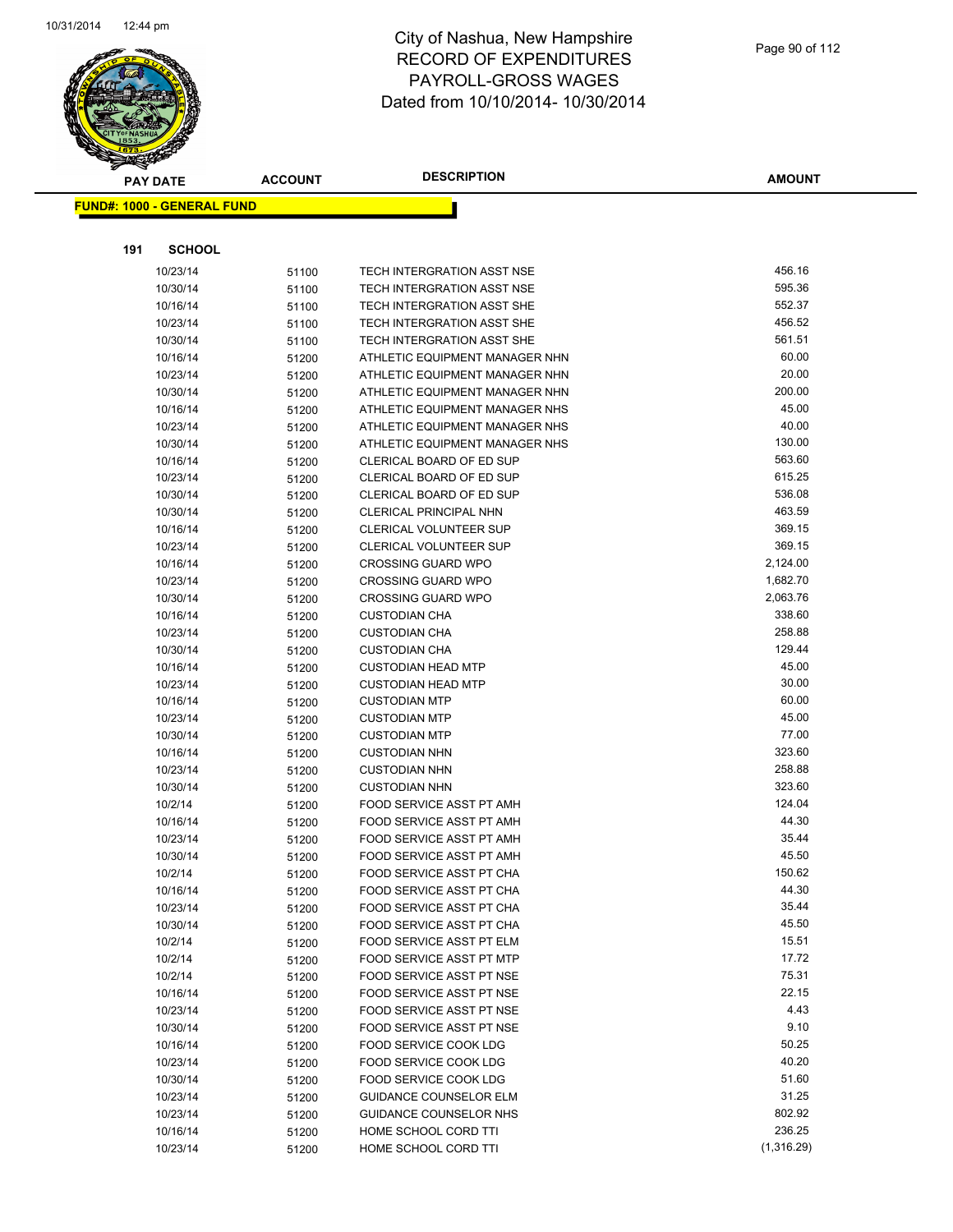

| <b>PAY DATE</b>                   | <b>ACCOUNT</b> | <b>DESCRIPTION</b>                     | <b>AMOUNT</b>    |
|-----------------------------------|----------------|----------------------------------------|------------------|
| <b>FUND#: 1000 - GENERAL FUND</b> |                |                                        |                  |
|                                   |                |                                        |                  |
|                                   |                |                                        |                  |
| 191<br><b>SCHOOL</b>              |                |                                        |                  |
| 10/30/14                          | 51200          | HOME SCHOOL CORD TTI                   | 225.01           |
| 10/16/14                          | 51200          | <b>INSTRUMENTAL MUSIC</b>              | 1,475.00         |
| 10/23/14                          | 51200          | <b>INSTRUMENTAL MUSIC</b>              | 1,287.50         |
| 10/30/14                          | 51200          | <b>INSTRUMENTAL MUSIC</b>              | 1,662.50         |
| 10/23/14                          | 51200          | <b>LIBRARIAN BIC</b>                   | 926.00           |
| 10/16/14                          | 51200          | LUNCH MONITOR AMH                      | 523.82           |
| 10/23/14                          | 51200          | LUNCH MONITOR AMH                      | 423.06           |
| 10/30/14                          | 51200          | LUNCH MONITOR AMH                      | 538.07           |
| 10/16/14                          | 51200          | LUNCH MONITOR BIC                      | 690.25           |
| 10/23/14                          | 51200          | LUNCH MONITOR BIC                      | 574.75           |
| 10/30/14                          | 51200          | LUNCH MONITOR BIC                      | 774.17           |
| 10/16/14                          | 51200          | LUNCH MONITOR BIR                      | 832.45           |
| 10/23/14                          | 51200          | <b>LUNCH MONITOR BIR</b>               | 622.52           |
| 10/30/14                          | 51200          | LUNCH MONITOR BIR                      | 858.48           |
| 10/16/14                          | 51200          | LUNCH MONITOR BRO                      | 418.00           |
| 10/23/14                          | 51200          | <b>LUNCH MONITOR BRO</b>               | 308.00           |
| 10/30/14                          | 51200          | LUNCH MONITOR BRO                      | 452.00           |
| 10/16/14                          | 51200          | LUNCH MONITOR CHA                      | 665.50           |
| 10/23/14                          | 51200          | LUNCH MONITOR CHA                      | 486.75           |
| 10/30/14                          | 51200          | LUNCH MONITOR CHA                      | 706.25           |
| 10/16/14                          | 51200          | LUNCH MONITOR DRC                      | 676.80           |
| 10/23/14                          | 51200          | LUNCH MONITOR DRC                      | 515.04<br>689.50 |
| 10/30/14                          | 51200          | LUNCH MONITOR DRC                      | 151.25           |
| 10/16/14                          | 51200          | LUNCH MONITOR ELM                      | 110.00           |
| 10/23/14<br>10/30/14              | 51200          | LUNCH MONITOR ELM<br>LUNCH MONITOR ELM | 124.32           |
| 10/16/14                          | 51200          | LUNCH MONITOR FES                      | 966.25           |
| 10/23/14                          | 51200<br>51200 | LUNCH MONITOR FES                      | 696.75           |
| 10/30/14                          | 51200          | <b>LUNCH MONITOR FES</b>               | 930.35           |
| 10/16/14                          | 51200          | LUNCH MONITOR FMS                      | 266.20           |
| 10/23/14                          | 51200          | LUNCH MONITOR FMS                      | 95.59            |
| 10/30/14                          | 51200          | LUNCH MONITOR FMS                      | 215.97           |
| 10/2/14                           | 51200          | LUNCH MONITOR LDG                      | 146.21           |
| 10/16/14                          | 51200          | LUNCH MONITOR LDG                      | 866.71           |
| 10/23/14                          | 51200          | LUNCH MONITOR LDG                      | 492.25           |
| 10/30/14                          | 51200          | <b>LUNCH MONITOR LDG</b>               | 577.72           |
| 10/16/14                          | 51200          | LUNCH MONITOR MDE                      | 736.12           |
| 10/23/14                          | 51200          | LUNCH MONITOR MDE                      | 540.10           |
| 10/30/14                          | 51200          | <b>LUNCH MONITOR MDE</b>               | 664.80           |
| 10/16/14                          | 51200          | <b>LUNCH MONITOR MTP</b>               | 622.50           |
| 10/23/14                          | 51200          | <b>LUNCH MONITOR MTP</b>               | 515.05           |
| 10/30/14                          | 51200          | LUNCH MONITOR MTP                      | 563.74           |
| 10/16/14                          | 51200          | LUNCH MONITOR NHN                      | 330.00           |
| 10/23/14                          | 51200          | LUNCH MONITOR NHN                      | 220.00           |
| 10/30/14                          | 51200          | LUNCH MONITOR NHN                      | 420.93           |
| 10/16/14                          | 51200          | LUNCH MONITOR NHS                      | 272.25           |
| 10/23/14                          | 51200          | LUNCH MONITOR NHS                      | 137.50           |
| 10/30/14                          | 51200          | LUNCH MONITOR NHS                      | 285.34           |
| 10/16/14                          | 51200          | LUNCH MONITOR NSE                      | 286.00           |
| 10/23/14                          | 51200          | LUNCH MONITOR NSE                      | 264.00           |
| 10/30/14                          | 51200          | LUNCH MONITOR NSE                      | 339.00           |
| 10/16/14                          | 51200          | LUNCH MONITOR PMS                      | 275.00           |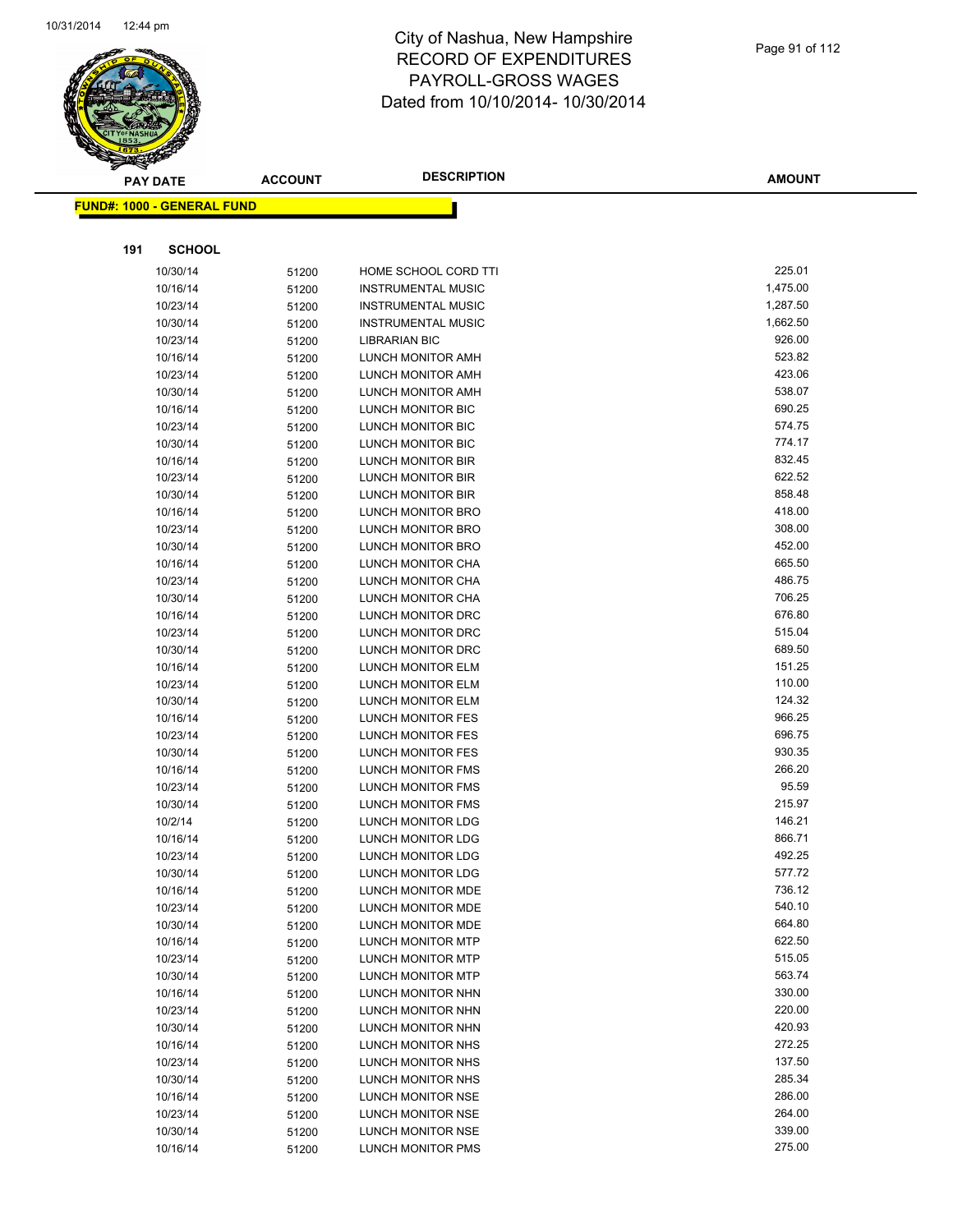

| <b>PAY DATE</b> |                                   | <b>ACCOUNT</b> | <b>DESCRIPTION</b>                    | <b>AMOUNT</b>    |
|-----------------|-----------------------------------|----------------|---------------------------------------|------------------|
|                 | <b>FUND#: 1000 - GENERAL FUND</b> |                |                                       |                  |
|                 |                                   |                |                                       |                  |
|                 |                                   |                |                                       |                  |
| 191             | <b>SCHOOL</b>                     |                |                                       |                  |
|                 | 10/23/14                          | 51200          | <b>LUNCH MONITOR PMS</b>              | 220.00           |
|                 | 10/30/14                          | 51200          | LUNCH MONITOR PMS                     | 226.00           |
|                 | 10/16/14                          | 51200          | LUNCH MONITOR SHE                     | 585.07           |
|                 | 10/23/14                          | 51200          | LUNCH MONITOR SHE                     | 422.10<br>576.28 |
|                 | 10/30/14<br>10/23/14              | 51200          | LUNCH MONITOR SHE<br><b>NURSE FES</b> | 785.74           |
|                 | 10/16/14                          | 51200          | PARA ALT PMS                          | 80.85            |
|                 | 10/23/14                          | 51200<br>51200 | PARA ALT PMS                          | 48.51            |
|                 | 10/30/14                          | 51200          | PARA ALT PMS                          | 80.85            |
|                 | 10/16/14                          | 51200          | PARA DW SPEC ED BIR                   | 421.25           |
|                 | 10/23/14                          | 51200          | PARA DW SPEC ED BIR                   | 320.15           |
|                 | 10/30/14                          | 51200          | PARA DW SPEC ED BIR                   | 424.62           |
|                 | 10/2/14                           | 51200          | PARA DW SPEC ED BRO                   | 70.88            |
|                 | 10/16/14                          | 51200          | PARA DW SPEC ED BRO                   | 8.86             |
|                 | 10/23/14                          | 51200          | PARA DW SPEC ED BRO                   | 17.72            |
|                 | 10/30/14                          | 51200          | PARA DW SPEC ED BRO                   | 18.20            |
|                 | 10/23/14                          | 51200          | PARA DW SPEC ED NHN                   | 75.00            |
|                 | 10/30/14                          | 51200          | PARA DW SPEC ED NHN                   | 25.00            |
|                 | 10/2/14                           | 51200          | PARA ELL FES                          | 150.62           |
|                 | 10/16/14                          | 51200          | PARA ELL FES                          | 33.23            |
|                 | 10/23/14                          | 51200          | PARA ELL FES                          | 19.94            |
|                 | 10/30/14                          | 51200          | PARA ELL FES                          | 34.13            |
|                 | 10/2/14                           | 51200          | PARA ELL LDG                          | 274.88           |
|                 | 10/2/14                           | 51200          | PARA INST AMH                         | 159.49           |
|                 | 10/16/14                          | 51200          | PARA INST AMH                         | 451.25           |
|                 | 10/23/14                          | 51200          | PARA INST AMH                         | 245.85           |
|                 | 10/30/14                          | 51200          | PARA INST AMH                         | 423.78           |
|                 | 10/2/14                           | 51200          | PARA INST BIC                         | 150.62           |
|                 | 10/16/14                          | 51200          | PARA INST BIC                         | 664.12           |
|                 | 10/23/14                          | 51200          | PARA INST BIC                         | 484.07<br>660.91 |
|                 | 10/30/14                          | 51200          | PARA INST BIC                         | 150.62           |
|                 | 10/2/14                           | 51200          | PARA INST BIR<br>PARA INST BIR        | 44.30            |
|                 | 10/16/14<br>10/23/14              | 51200<br>51200 | PARA INST BIR                         | 35.44            |
|                 | 10/30/14                          | 51200          | PARA INST BIR                         | 45.50            |
|                 | 10/2/14                           | 51200          | PARA INST DRC                         | 210.88           |
|                 | 10/16/14                          | 51200          | PARA INST DRC                         | 62.02            |
|                 | 10/23/14                          | 51200          | PARA INST DRC                         | 24.81            |
|                 | 10/30/14                          | 51200          | PARA INST DRC                         | 50.96            |
|                 | 10/2/14                           | 51200          | PARA INST FES                         | 146.19           |
|                 | 10/16/14                          | 51200          | PARA INST FES                         | 33.23            |
|                 | 10/23/14                          | 51200          | PARA INST FES                         | 26.58            |
|                 | 10/30/14                          | 51200          | PARA INST FES                         | 34.13            |
|                 | 10/2/14                           | 51200          | PARA INST FMS                         | 75.31            |
|                 | 10/16/14                          | 51200          | PARA INST FMS                         | 13.29            |
|                 | 10/23/14                          | 51200          | PARA INST FMS                         | 17.72            |
|                 | 10/30/14                          | 51200          | PARA INST FMS                         | 22.75            |
|                 | 10/2/14                           | 51200          | PARA INST LDG                         | 112.98           |
|                 | 10/23/14                          | 51200          | PARA INST LDG                         | 26.58            |
|                 | 10/30/14                          | 51200          | PARA INST LDG                         | 34.13            |
|                 | 10/16/14                          | 51200          | PARA INST MTP                         | 331.41           |
|                 | 10/23/14                          | 51200          | PARA INST MTP                         | 263.05           |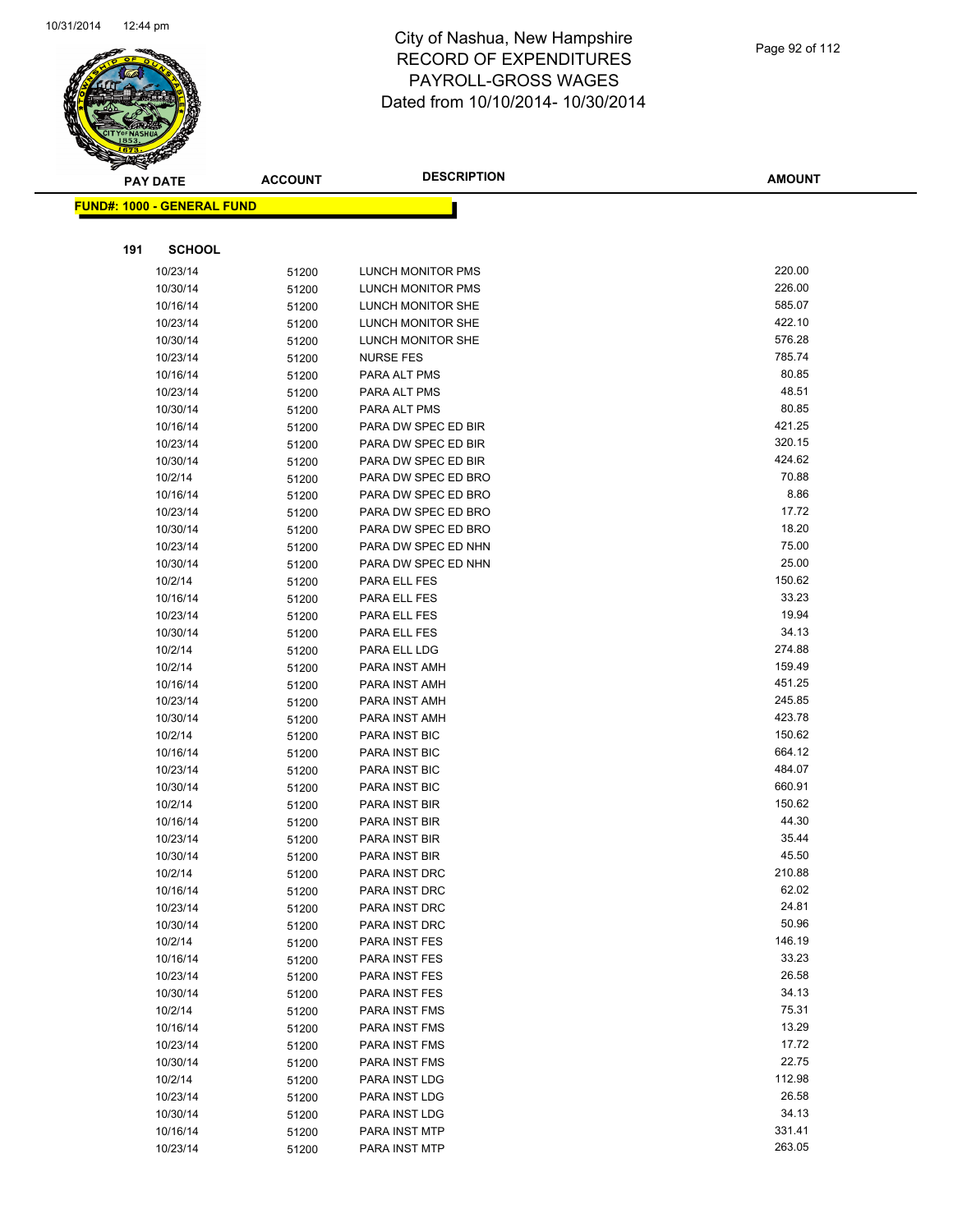

|     | <b>PAY DATE</b>                         | <b>ACCOUNT</b> | <b>DESCRIPTION</b>          | <b>AMOUNT</b>     |
|-----|-----------------------------------------|----------------|-----------------------------|-------------------|
|     | <mark>FUND#: 1000 - GENERAL FUND</mark> |                |                             |                   |
|     |                                         |                |                             |                   |
| 191 | <b>SCHOOL</b>                           |                |                             |                   |
|     | 10/30/14                                | 51200          | PARA INST MTP               | 334.50            |
|     | 10/16/14                                | 51200          | PARA INST NHN               | 291.39            |
|     | 10/23/14                                | 51200          | PARA INST NHN               | 295.81            |
|     | 10/30/14                                | 51200          | PARA INST NHN               | 304.64            |
|     | 10/2/14                                 | 51200          | PARA INST PMS               | 150.62            |
|     | 10/16/14                                | 51200          | PARA INST PMS               | 22.15             |
|     | 10/16/14                                | 51200          | PARA INST SHE               | 189.00            |
|     | 10/23/14                                | 51200          | PARA INST SHE               | 279.72            |
|     | 10/30/14                                | 51200          | PARA INST SHE               | 275.94            |
|     | 10/16/14                                | 51200          | PARA LIB NHN                | 278.01            |
|     | 10/23/14                                | 51200          | PARA LIB NHN                | 273.45            |
|     | 10/30/14                                | 51200          | PARA LIB NHN                | 273.45            |
|     | 10/16/14                                | 51200          | PARA LIB PMS                | 210.49            |
|     | 10/23/14                                | 51200          | PARA LIB PMS                | 207.11            |
|     | 10/30/14                                | 51200          | PARA LIB PMS                | 176.55            |
|     | 10/16/14                                | 51200          | PARA MEDIA NHS              | 196.66            |
|     | 10/23/14                                | 51200          | PARA MEDIA NHS              | 196.66            |
|     | 10/30/14                                | 51200          | PARA MEDIA NHS              | 196.66            |
|     | 10/16/14                                | 51200          | <b>PARA MUSIC FMS</b>       | 200.67            |
|     | 10/23/14                                | 51200          | <b>PARA MUSIC FMS</b>       | 146.52            |
|     | 10/30/14                                | 51200          | PARA MUSIC FMS              | 194.29            |
|     | 10/16/14                                | 51200          | PARA PRE SCH BIC            | 2,370.13          |
|     | 10/23/14                                | 51200          | PARA PRE SCH BIC            | 2,054.20          |
|     | 10/30/14                                | 51200          | PARA PRE SCH BIC            | 2,381.62          |
|     | 10/16/14                                | 51200          | PARA PRE SCH BRO            | 1,559.52          |
|     | 10/23/14                                | 51200          | PARA PRE SCH BRO            | 1,169.64          |
|     | 10/30/14                                | 51200          | PARA PRE SCH BRO            | 1,937.52          |
|     | 10/16/14                                | 51200          | PARA PRE SCH DRC            | 1,922.53          |
|     | 10/23/14                                | 51200          | PARA PRE SCH DRC            | 1,394.48          |
|     | 10/30/14                                | 51200          | PARA PRE SCH DRC            | 1,961.94          |
|     | 10/16/14                                | 51200          | PARA PRE SCH MTP            | 741.58            |
|     | 10/23/14                                | 51200          | PARA PRE SCH MTP            | 773.82            |
|     | 10/30/14                                | 51200          | PARA PRE SCH MTP            | 1,028.18          |
|     | 10/16/14                                | 51200          | PARA PRE SCH NSE            | 4,102.96          |
|     | 10/23/14                                | 51200          | PARA PRE SCH NSE            | 3,035.67          |
|     | 10/30/14                                | 51200          | PARA PRE SCH NSE            | 4,018.28          |
|     | 10/23/14                                | 51200          | PARA SCI NHS                | 105.00            |
|     | 10/30/14                                | 51200          | PARA SCI NHS                | 25.00             |
|     | 10/16/14                                | 51200          | PARA TTI DRC                | 285.19            |
|     | 10/23/14                                | 51200          | PARA TTI DRC                | 210.50            |
|     | 10/30/14                                | 51200          | PARA TTI DRC                | 247.84            |
|     | 10/16/14                                | 51200          | PARA TTI LDG                | 75.00             |
|     | 10/23/14                                | 51200          | PARA TTI LDG                | 15.00             |
|     | 10/30/14                                | 51200          | PARA TTI LDG                | 77.00             |
|     | 10/30/14                                | 51200          | PARA TTI NURSERY            | 423.84            |
|     | 10/23/14                                | 51200          | SCHOOL PSYCHOLOGIST WID     | 4,117.65<br>90.00 |
|     | 10/30/14                                | 51200          | SOFTBALL VARSITY NHS        | 87.50             |
|     | 10/23/14                                | 51200          | SPECIAL EDUCATION TUTOR     | 12,556.79         |
|     | 10/23/14                                | 51200          | SPEECH LANG PATHOLOGIST WID | 353.41            |
|     | 10/16/14                                | 51200          | SUB CLERICAL                | 443.27            |
|     | 10/23/14                                | 51200          | SUB CLERICAL                | 389.35            |
|     | 10/30/14                                | 51200          | SUB CLERICAL                |                   |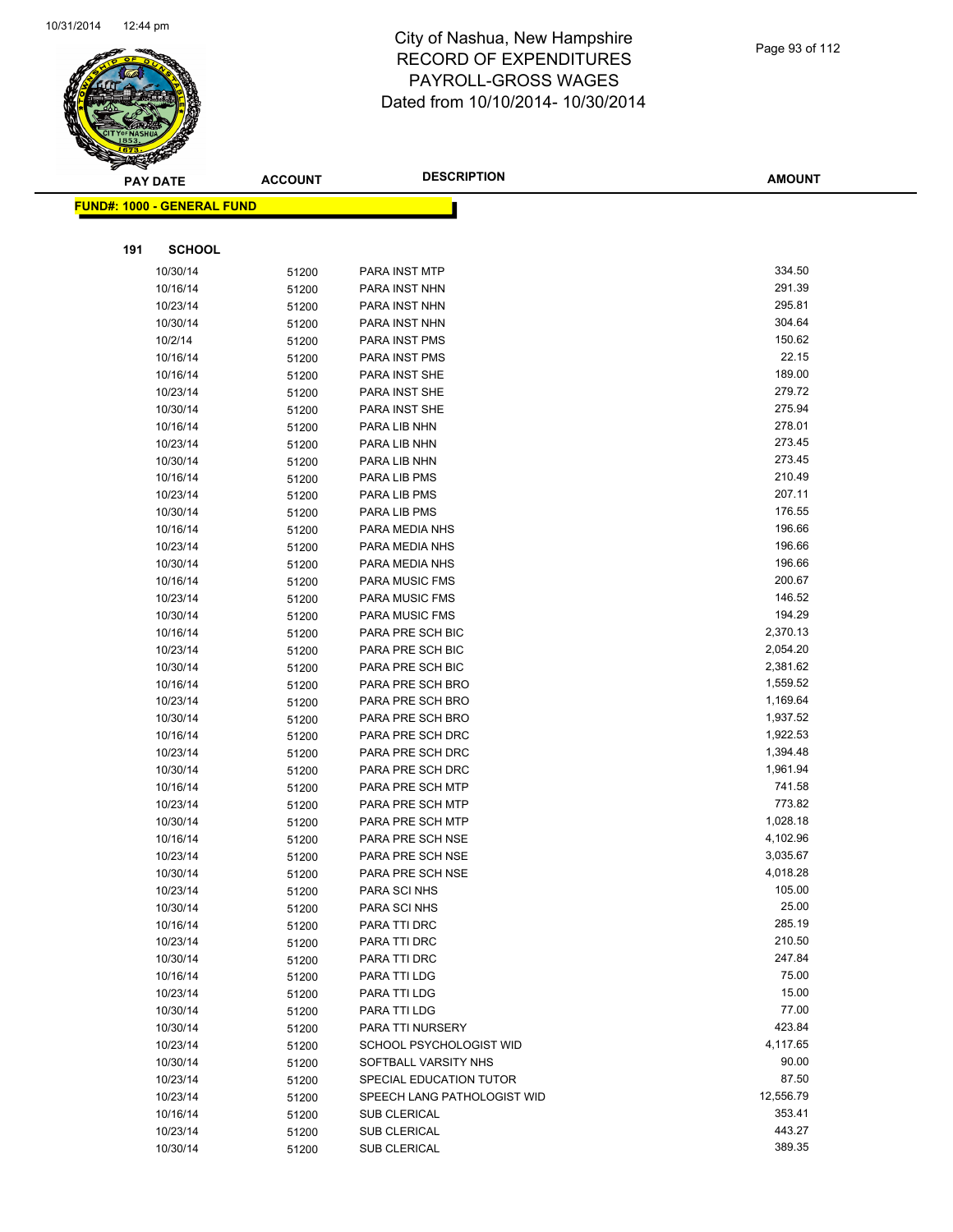

|     | <b>PAY DATE</b>                    | <b>ACCOUNT</b> | <b>DESCRIPTION</b>                                      | <b>AMOUNT</b>      |
|-----|------------------------------------|----------------|---------------------------------------------------------|--------------------|
|     | <u> FUND#: 1000 - GENERAL FUND</u> |                |                                                         |                    |
|     |                                    |                |                                                         |                    |
|     |                                    |                |                                                         |                    |
| 191 | <b>SCHOOL</b>                      |                |                                                         |                    |
|     | 10/23/14                           | 51200          | SUB FOOD SERVICE                                        | 13.29              |
|     | 10/30/14                           | 51200          | SUB FOOD SERVICE                                        | 13.65              |
|     | 10/2/14                            | 51200          | <b>SUB LUNCH MONITOR</b>                                | 112.98             |
|     | 10/16/14                           | 51200          | <b>SUB LUNCH MONITOR</b>                                | 33.23              |
|     | 10/23/14                           | 51200          | <b>SUB LUNCH MONITOR</b>                                | 26.58              |
|     | 10/30/14                           | 51200          | <b>SUB LUNCH MONITOR</b>                                | 34.13              |
|     | 10/2/14                            | 51200          | SUB PARA PROFESSIONAL                                   | 22.16              |
|     | 10/16/14                           | 51200          | SUB PARA PROFESSIONAL                                   | 11.08              |
|     | 10/23/14                           | 51200          | SUB PARA PROFESSIONAL                                   | 8.86               |
|     | 10/30/14                           | 51200          | SUB PARA PROFESSIONAL                                   | 11.38              |
|     | 10/16/14                           | 51200          | <b>SUB TEACHER</b>                                      | 150.00             |
|     | 10/23/14                           | 51200          | <b>SUB TEACHER</b>                                      | 200.00             |
|     | 10/30/14                           | 51200          | <b>SUB TEACHER</b>                                      | 250.00             |
|     | 10/23/14                           | 51200          | <b>TEACHER ART NHN</b>                                  | 448.13             |
|     | 10/23/14                           | 51200          | TEACHER BEHAVIOR SPEC WID<br><b>TEACHER BIO TEC NHN</b> | 1,046.94<br>540.79 |
|     | 10/23/14                           | 51200          | <b>TEACHER COMPUTER NHN</b>                             | 413.51             |
|     | 10/23/14                           | 51200          |                                                         | 250.00             |
|     | 10/23/14<br>10/23/14               | 51200          | TEACHER ELL LDG<br><b>TEACHER ENGLISH NHN</b>           | 1,308.68           |
|     |                                    | 51200          | <b>TEACHER FOREIGN LANG FMS</b>                         | 978.85             |
|     | 10/23/14<br>10/23/14               | 51200          | <b>TEACHER GR3 CHA</b>                                  | 200.00             |
|     | 10/23/14                           | 51200          | <b>TEACHER GR6 PMS</b>                                  | 93.75              |
|     | 10/23/14                           | 51200<br>51200 | <b>TEACHER INST SPED WID</b>                            | 1,930.78           |
|     | 10/23/14                           | 51200          | <b>TEACHER KIND BIC</b>                                 | 2,323.60           |
|     | 10/23/14                           |                | <b>TEACHER KIND BIR</b>                                 | 896.89             |
|     | 10/23/14                           | 51200<br>51200 | <b>TEACHER MATH FMS</b>                                 | 460.37             |
|     | 10/23/14                           | 51200          | <b>TEACHER MATH NHN</b>                                 | 1,218.20           |
|     | 10/23/14                           | 51200          | <b>TEACHER MUSIC AMH</b>                                | 225.00             |
|     | 10/23/14                           | 51200          | <b>TEACHER MUSIC DRC</b>                                | 250.00             |
|     | 10/23/14                           | 51200          | <b>TEACHER MUSIC ELM</b>                                | 825.30             |
|     | 10/23/14                           | 51200          | <b>TEACHER MUSIC MTP</b>                                | 1,223.48           |
|     | 10/16/14                           | 51200          | TEACHER PE NHS                                          | 236.54             |
|     | 10/23/14                           | 51200          | <b>TEACHER PE NHS</b>                                   | 374.54             |
|     | 10/23/14                           | 51200          | <b>TEACHER READ ELM</b>                                 | 1,644.16           |
|     | 10/23/14                           | 51200          | TEACHER SOCIAL STUDIES NHN                              | 562.50             |
|     | 10/10/14                           | 51200          | TEACHER SPED NHN                                        | (1,337.40)         |
|     | 10/16/14                           | 51200          | <b>TEACHER SPED NHN</b>                                 | 1,637.42           |
|     | 10/23/14                           | 51200          | <b>TEACHER SPED NHN</b>                                 | 5,507.35           |
|     | 10/23/14                           | 51200          | TEACHER SPED NHS                                        | 896.89             |
|     | 10/23/14                           | 51200          | <b>TEACHER TECHED NHS</b>                               | 90.00              |
|     | 10/23/14                           | 51200          | <b>TEACHER TTI MTP</b>                                  | (4,522.89)         |
|     | 10/23/14                           | 51200          | <b>TEACHER VISION WIDE</b>                              | 1,101.33           |
|     | 10/23/14                           | 51200          | <b>TICKETSELLER</b>                                     | 25.00              |
|     | 10/30/14                           | 51200          | <b>TICKETSELLER</b>                                     | 130.00             |
|     | 10/16/14                           | 51300          | OVERTIME-REGULAR                                        | 7,565.64           |
|     | 10/23/14                           | 51300          | OVERTIME-REGULAR                                        | 7,446.75           |
|     | 10/30/14                           | 51300          | OVERTIME-REGULAR                                        | 10,251.49          |
|     | 10/16/14                           | 51400          | WAGES TEMP-SEASONAL                                     | 1,229.60           |
|     | 10/23/14                           | 51400          | WAGES TEMP-SEASONAL                                     | 1,165.48           |
|     | 10/30/14                           | 51400          | WAGES TEMP-SEASONAL                                     | 1,229.60           |
|     | 10/16/14                           | 51412          | WAGES PER DIEM                                          | 29,698.63          |
|     | 10/23/14                           | 51412          | <b>WAGES PER DIEM</b>                                   | 23,732.49          |
|     |                                    |                |                                                         |                    |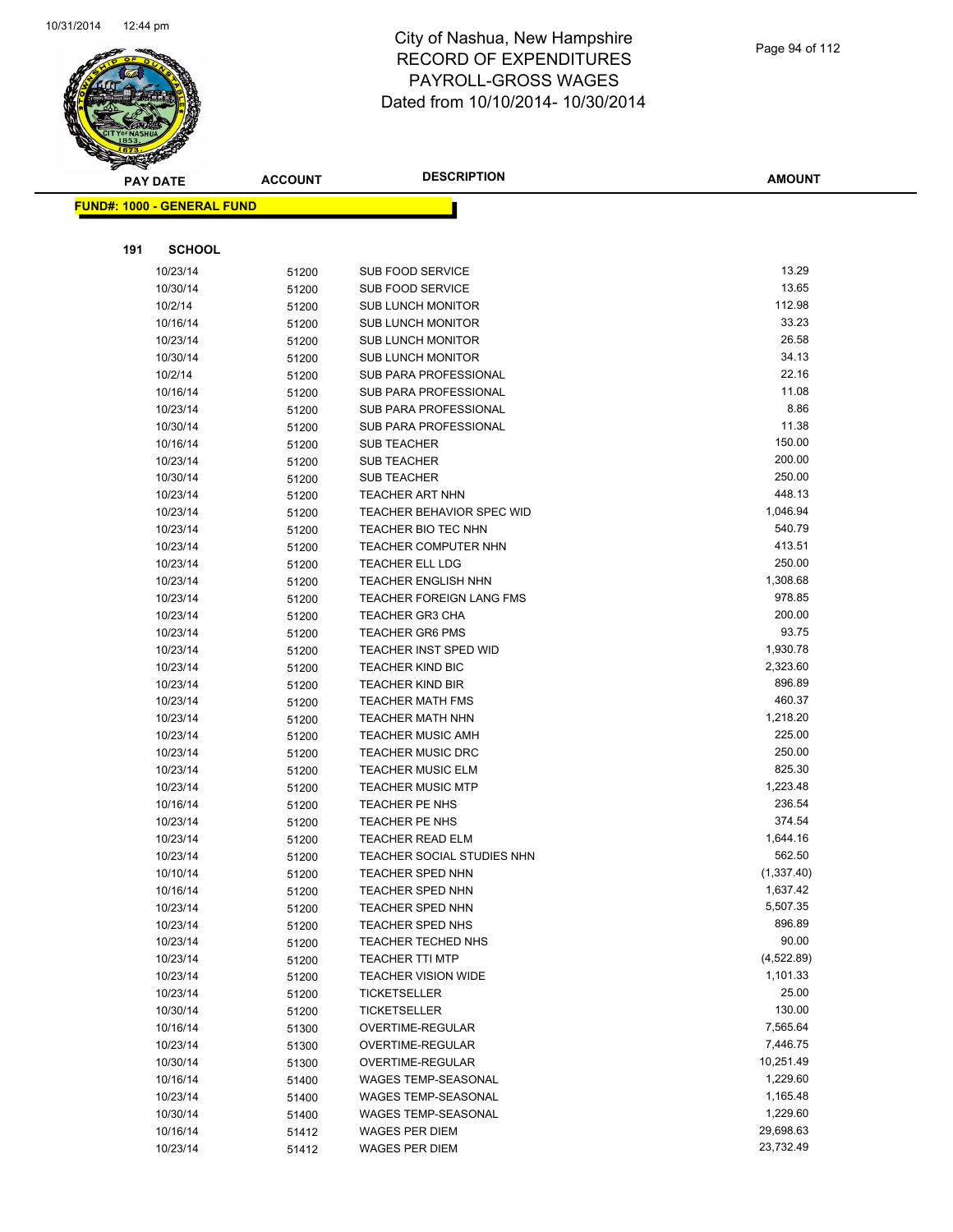

Page 95 of 112

|                                                                     | <b>ACCOUNT</b>                              | <b>DESCRIPTION</b>                                  | <b>AMOUNT</b>        |
|---------------------------------------------------------------------|---------------------------------------------|-----------------------------------------------------|----------------------|
| <b>FUND#: 1000 - GENERAL FUND</b>                                   |                                             |                                                     |                      |
|                                                                     |                                             |                                                     |                      |
| 191<br><b>SCHOOL</b>                                                |                                             |                                                     |                      |
| 10/30/14                                                            | 51412                                       | <b>WAGES PER DIEM</b>                               | 31,840.39            |
| 10/16/14                                                            | 51600                                       | <b>LONGEVITY</b>                                    | 2,756.52             |
| 10/23/14                                                            | 51600                                       | <b>LONGEVITY</b>                                    | 2,776.78             |
| 10/16/14                                                            | 51650                                       | <b>ADDITIONAL HOURS</b>                             | 679.64               |
| 10/23/14                                                            | 51650                                       | <b>ADDITIONAL HOURS</b>                             | 619.44               |
| 10/30/14                                                            | 51650                                       | ADDITIONAL HOURS                                    | 216.64               |
| 10/23/14                                                            | 51700                                       | <b>STIPENDS</b>                                     | 306.86               |
| 10/16/14                                                            | 51750                                       | <b>RETIREMENT &amp; SEPARATION PAY</b>              | 2,250.00             |
| 10/23/14                                                            | 51750                                       | <b>RETIREMENT &amp; SEPARATION PAY</b>              | 1,401.72             |
| 10/30/14                                                            | 51750                                       | <b>RETIREMENT &amp; SEPARATION PAY</b>              | 453.20               |
| 10/23/14                                                            | 52800                                       | EDUCATIONAL ASSISTANCE                              | 5,910.00             |
| 10/23/14                                                            | 55118                                       | TELEPHONE-CELLULAR                                  | 2,640.00             |
| <b>TOTAL 191 - SCHOOL</b>                                           |                                             |                                                     | \$3,580,946.52       |
| <b>TOTAL FUND 1000 - GENERAL FUND</b>                               |                                             |                                                     | \$7,097,132.18       |
| 161<br><b>STREETS-CAP IMP</b>                                       |                                             |                                                     |                      |
| <b>FUND#: 1001 - GF-CAPITAL IMPROVEMENTS</b><br>10/9/14<br>10/30/14 | 51300<br>51300                              | OVERTIME-REGULAR<br>OVERTIME-REGULAR                | (2,964.78)<br>44.05  |
| 10/9/14                                                             | 81100                                       | CAPITAL IMPROVEMENTS                                | 2,964.78<br>3,994.32 |
| 10/16/14<br>10/23/14                                                | 81100<br>81100                              | <b>CAPITAL IMPROVEMENTS</b><br>CAPITAL IMPROVEMENTS | 201.64               |
| <b>TOTAL 161 - STREETS-CAP IMP</b>                                  |                                             |                                                     | \$4,240.01           |
|                                                                     |                                             |                                                     |                      |
| TOTAL FUND 1001 - GF-CAPITAL IMPROVEMENTS                           |                                             |                                                     | \$4,240.01           |
| <b>FUND#: 1010 - GF-PRIOR YEAR ESCROWS/EXPENSES</b>                 |                                             |                                                     |                      |
| 181                                                                 | <b>COMMUNITY DEV-PRIOR YEAR</b>             |                                                     |                      |
| 10/16/14                                                            | 51400                                       | <b>WAGES TEMP-SEASONAL</b>                          | 560.00               |
|                                                                     | <b>TOTAL 181 - COMMUNITY DEV-PRIOR YEAR</b> |                                                     | \$560.00             |

**FUND#: 2100 - FOOD SERVICES FUND**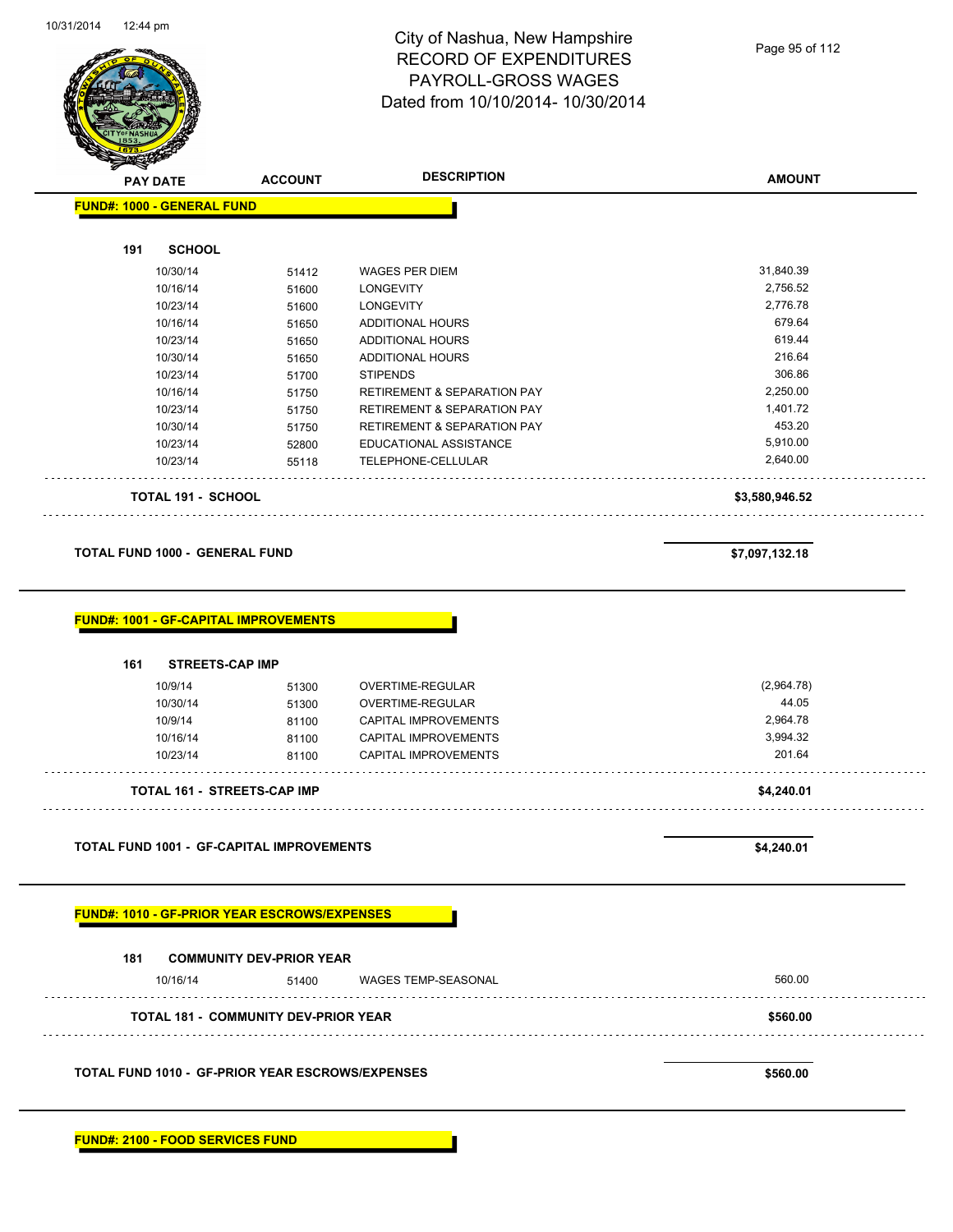

| <b>PAY DATE</b>                          | <b>ACCOUNT</b> | <b>DESCRIPTION</b>                                           | <b>AMOUNT</b>    |
|------------------------------------------|----------------|--------------------------------------------------------------|------------------|
| <u> FUND#: 2100 - FOOD SERVICES FUND</u> |                |                                                              |                  |
|                                          |                |                                                              |                  |
| 10/16/14                                 | 51100          | CLERICAL FOOD SERVICE NHS                                    | 709.90           |
| 10/23/14                                 | 51100          | CLERICAL FOOD SERVICE NHS                                    | (3,446.00)       |
| 10/30/14                                 | 51100          | <b>CLERICAL FOOD SERVICE NHS</b>                             | 709.90           |
| 10/16/14                                 | 51100          | DELIVERY DRIVER FOOD SERVICE                                 | 746.85           |
| 10/23/14                                 | 51100          | DELIVERY DRIVER FOOD SERVICE                                 | 612.80           |
| 10/30/14                                 | 51100          | DELIVERY DRIVER FOOD SERVICE                                 | 786.65           |
| 10/23/14                                 | 51100          | DIRECTOR FOOD SERVICE                                        | (5,707.60)       |
| 10/23/14                                 | 51100          | FOOD SERVICE BUSINESS MANAGER                                | 2,030.50         |
| 10/16/14                                 | 51100          | <b>FOOD SERVICE COOK AMH</b>                                 | 491.40           |
| 10/23/14                                 | 51100          | <b>FOOD SERVICE COOK AMH</b>                                 | 393.12           |
| 10/30/14                                 | 51100          | <b>FOOD SERVICE COOK AMH</b>                                 | 491.40           |
| 10/16/14                                 | 51100          | FOOD SERVICE COOK BIC                                        | 491.40           |
| 10/23/14                                 | 51100          | FOOD SERVICE COOK BIC                                        | 393.12           |
| 10/30/14                                 | 51100          | FOOD SERVICE COOK BIC                                        | 491.40           |
| 10/16/14                                 | 51100          | <b>FOOD SERVICE COOK BIR</b>                                 | 491.40           |
| 10/23/14                                 | 51100          | <b>FOOD SERVICE COOK BIR</b>                                 | 393.12           |
| 10/30/14                                 | 51100          | <b>FOOD SERVICE COOK BIR</b>                                 | 491.40           |
| 10/16/14                                 | 51100          | FOOD SERVICE COOK BRO                                        | 491.40           |
| 10/23/14                                 | 51100          | FOOD SERVICE COOK BRO                                        | 393.12           |
| 10/30/14                                 | 51100          | <b>FOOD SERVICE COOK BRO</b>                                 | 491.40           |
| 10/16/14                                 | 51100          | FOOD SERVICE COOK CHA                                        | 491.40           |
| 10/23/14                                 | 51100          | FOOD SERVICE COOK CHA                                        | 386.10           |
| 10/30/14                                 | 51100          | FOOD SERVICE COOK CHA                                        | 491.40           |
| 10/16/14                                 | 51100          | FOOD SERVICE COOK DRC                                        | 491.40           |
| 10/23/14                                 | 51100          | FOOD SERVICE COOK DRC                                        | 393.12           |
| 10/30/14                                 | 51100          | FOOD SERVICE COOK DRC                                        | 491.40           |
| 10/16/14                                 | 51100          | FOOD SERVICE COOK ELM                                        | 1,003.80         |
| 10/23/14                                 | 51100          | FOOD SERVICE COOK ELM                                        | 788.70           |
| 10/30/14                                 | 51100          | FOOD SERVICE COOK ELM                                        | 1,003.81         |
| 10/16/14                                 | 51100          | <b>FOOD SERVICE COOK FES</b>                                 | 432.25           |
| 10/23/14                                 | 51100          | <b>FOOD SERVICE COOK FES</b>                                 | 327.28<br>432.25 |
| 10/30/14                                 | 51100          | <b>FOOD SERVICE COOK FES</b>                                 | 501.90           |
| 10/16/14                                 | 51100          | FOOD SERVICE COOK FMS                                        | 387.18           |
| 10/23/14                                 | 51100          | <b>FOOD SERVICE COOK FMS</b><br><b>FOOD SERVICE COOK FMS</b> | 501.90           |
| 10/30/14                                 | 51100          | FOOD SERVICE COOK LDG                                        | 473.90           |
| 10/16/14<br>10/23/14                     | 51100          | <b>FOOD SERVICE COOK LDG</b>                                 | 379.12           |
| 10/30/14                                 | 51100<br>51100 | FOOD SERVICE COOK LDG                                        | 473.90           |
| 10/16/14                                 |                | FOOD SERVICE COOK MDE                                        | 473.90           |
| 10/23/14                                 | 51100<br>51100 | FOOD SERVICE COOK MDE                                        | 379.12           |
| 10/30/14                                 | 51100          | FOOD SERVICE COOK MDE                                        | 473.90           |
| 10/16/14                                 | 51100          | FOOD SERVICE COOK NHN                                        | 1,035.65         |
| 10/23/14                                 | 51100          | FOOD SERVICE COOK NHN                                        | 828.52           |
| 10/30/14                                 | 51100          | FOOD SERVICE COOK NHN                                        | 1,035.65         |
| 10/16/14                                 | 51100          | FOOD SERVICE COOK NHS                                        | 973.35           |
| 10/23/14                                 | 51100          | FOOD SERVICE COOK NHS                                        | 778.68           |
| 10/30/14                                 | 51100          | FOOD SERVICE COOK NHS                                        | 973.35           |
| 10/16/14                                 | 51100          | FOOD SERVICE COOK NSE                                        | 470.40           |
| 10/23/14                                 | 51100          | FOOD SERVICE COOK NSE                                        | 376.32           |
| 10/30/14                                 | 51100          | FOOD SERVICE COOK NSE                                        | 470.40           |
| 10/16/14                                 | 51100          | <b>FOOD SERVICE COOK PMS</b>                                 | 501.90           |
| 10/23/14                                 | 51100          | <b>FOOD SERVICE COOK PMS</b>                                 | 401.52           |
| 10/30/14                                 | 51100          | <b>FOOD SERVICE COOK PMS</b>                                 | 501.90           |
| 10/16/14                                 | 51100          | FOOD SERVICE COOK SHE                                        | 473.91           |
|                                          |                |                                                              |                  |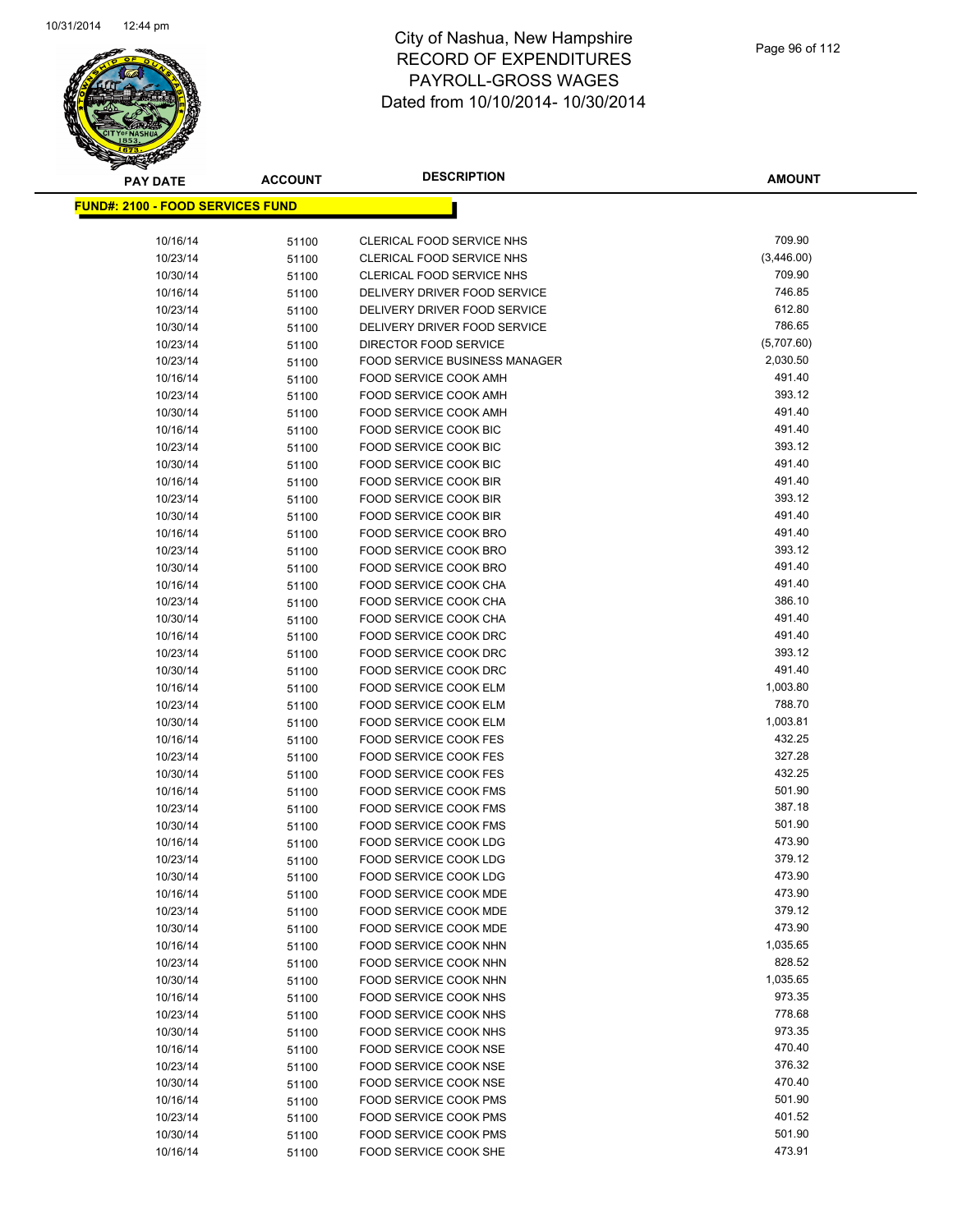

| <b>PAY DATE</b>                          | <b>ACCOUNT</b> | <b>DESCRIPTION</b>                                   | <b>AMOUNT</b>    |
|------------------------------------------|----------------|------------------------------------------------------|------------------|
| <u> FUND#: 2100 - FOOD SERVICES FUND</u> |                |                                                      |                  |
|                                          |                |                                                      |                  |
| 10/23/14                                 | 51100          | FOOD SERVICE COOK SHE                                | 379.12           |
| 10/30/14                                 | 51100          | <b>FOOD SERVICE COOK SHE</b>                         | 473.90           |
| 10/23/14                                 | 51100          | <b>FOOD SERVICE SITE CORD</b>                        | 11,184.09        |
| 10/16/14                                 | 51100          | <b>FOOD SERVICECOOK MTP</b>                          | 449.67           |
| 10/23/14                                 | 51100          | <b>FOOD SERVICECOOK MTP</b>                          | 352.63           |
| 10/30/14                                 | 51100          | <b>FOOD SERVICECOOK MTP</b>                          | 452.90           |
| 10/16/14                                 | 51200          | FOOD SERVICE ASST PT AMH                             | 523.25           |
| 10/23/14                                 | 51200          | FOOD SERVICE ASST PT AMH                             | 418.60           |
| 10/30/14                                 | 51200          | FOOD SERVICE ASST PT AMH                             | 523.25           |
| 10/16/14                                 | 51200          | FOOD SERVICE ASST PT BIC                             | 541.60           |
| 10/23/14                                 | 51200          | FOOD SERVICE ASST PT BIC                             | 433.28           |
| 10/30/14                                 | 51200          | FOOD SERVICE ASST PT BIC                             | 541.59           |
| 10/16/14                                 | 51200          | FOOD SERVICE ASST PT BIR                             | 397.26           |
| 10/23/14                                 | 51200          | FOOD SERVICE ASST PT BIR                             | 340.52           |
| 10/30/14                                 | 51200          | FOOD SERVICE ASST PT BIR                             | 425.65           |
| 10/16/14                                 | 51200          | FOOD SERVICE ASST PT BRO                             | 354.90           |
| 10/23/14                                 | 51200          | FOOD SERVICE ASST PT BRO                             | 283.92           |
| 10/30/14                                 | 51200          | FOOD SERVICE ASST PT BRO                             | 354.90           |
| 10/16/14                                 | 51200          | FOOD SERVICE ASST PT CHA                             | 643.55           |
| 10/23/14                                 | 51200          | FOOD SERVICE ASST PT CHA                             | 502.88           |
| 10/30/14                                 | 51200          | FOOD SERVICE ASST PT CHA                             | 643.55           |
| 10/16/14                                 | 51200          | <b>FOOD SERVICE ASST PT DRC</b>                      | 681.85           |
| 10/23/14                                 | 51200          | <b>FOOD SERVICE ASST PT DRC</b>                      | 542.52           |
| 10/30/14                                 | 51200          | FOOD SERVICE ASST PT DRC                             | 687.76           |
| 10/16/14                                 | 51200          | FOOD SERVICE ASST PT ELM                             | 1,824.50         |
| 10/23/14                                 | 51200          | FOOD SERVICE ASST PT ELM                             | 1,433.84         |
| 10/30/14                                 | 51200          | FOOD SERVICE ASST PT ELM                             | 1,824.50         |
| 10/16/14                                 | 51200          | FOOD SERVICE ASST PT FES                             | 725.55           |
| 10/23/14                                 | 51200          | FOOD SERVICE ASST PT FES                             | 557.03<br>725.55 |
| 10/30/14<br>10/16/14                     | 51200          | FOOD SERVICE ASST PT FES<br>FOOD SERVICE ASST PT FMS | 1,789.74         |
| 10/23/14                                 | 51200<br>51200 | FOOD SERVICE ASST PT FMS                             | 1,407.81         |
| 10/30/14                                 | 51200          | FOOD SERVICE ASST PT FMS                             | 1,809.99         |
| 10/16/14                                 | 51200          | FOOD SERVICE ASST PT LDG                             | 941.40           |
| 10/23/14                                 | 51200          | <b>FOOD SERVICE ASST PT LDG</b>                      | 753.12           |
| 10/30/14                                 | 51200          | FOOD SERVICE ASST PT LDG                             | 941.40           |
| 10/16/14                                 | 51200          | FOOD SERVICE ASST PT MDE                             | 260.35           |
| 10/23/14                                 | 51200          | FOOD SERVICE ASST PT MDE                             | 202.49           |
| 10/30/14                                 | 51200          | FOOD SERVICE ASST PT MDE                             | 254.56           |
| 10/16/14                                 | 51200          | FOOD SERVICE ASST PT MTP                             | 477.25           |
| 10/23/14                                 | 51200          | FOOD SERVICE ASST PT MTP                             | 384.70           |
| 10/30/14                                 | 51200          | FOOD SERVICE ASST PT MTP                             | 477.25           |
| 10/16/14                                 | 51200          | FOOD SERVICE ASST PT NHN                             | 4,966.69         |
| 10/23/14                                 | 51200          | FOOD SERVICE ASST PT NHN                             | 3,534.40         |
| 10/30/14                                 | 51200          | FOOD SERVICE ASST PT NHN                             | 4,660.36         |
| 10/16/14                                 | 51200          | FOOD SERVICE ASST PT NHS                             | 4,174.18         |
| 10/23/14                                 | 51200          | FOOD SERVICE ASST PT NHS                             | 3,075.17         |
| 10/30/14                                 | 51200          | FOOD SERVICE ASST PT NHS                             | 4,063.26         |
| 10/16/14                                 | 51200          | FOOD SERVICE ASST PT NSE                             | 283.47           |
| 10/23/14                                 | 51200          | FOOD SERVICE ASST PT NSE                             | 292.15           |
| 10/30/14                                 | 51200          | FOOD SERVICE ASST PT NSE                             | 442.69           |
| 10/16/14                                 | 51200          | FOOD SERVICE ASST PT PMS                             | 2,102.52         |
| 10/23/14                                 | 51200          | FOOD SERVICE ASST PT PMS                             | 1,699.04         |
| 10/30/14                                 | 51200          | FOOD SERVICE ASST PT PMS                             | 2,177.21         |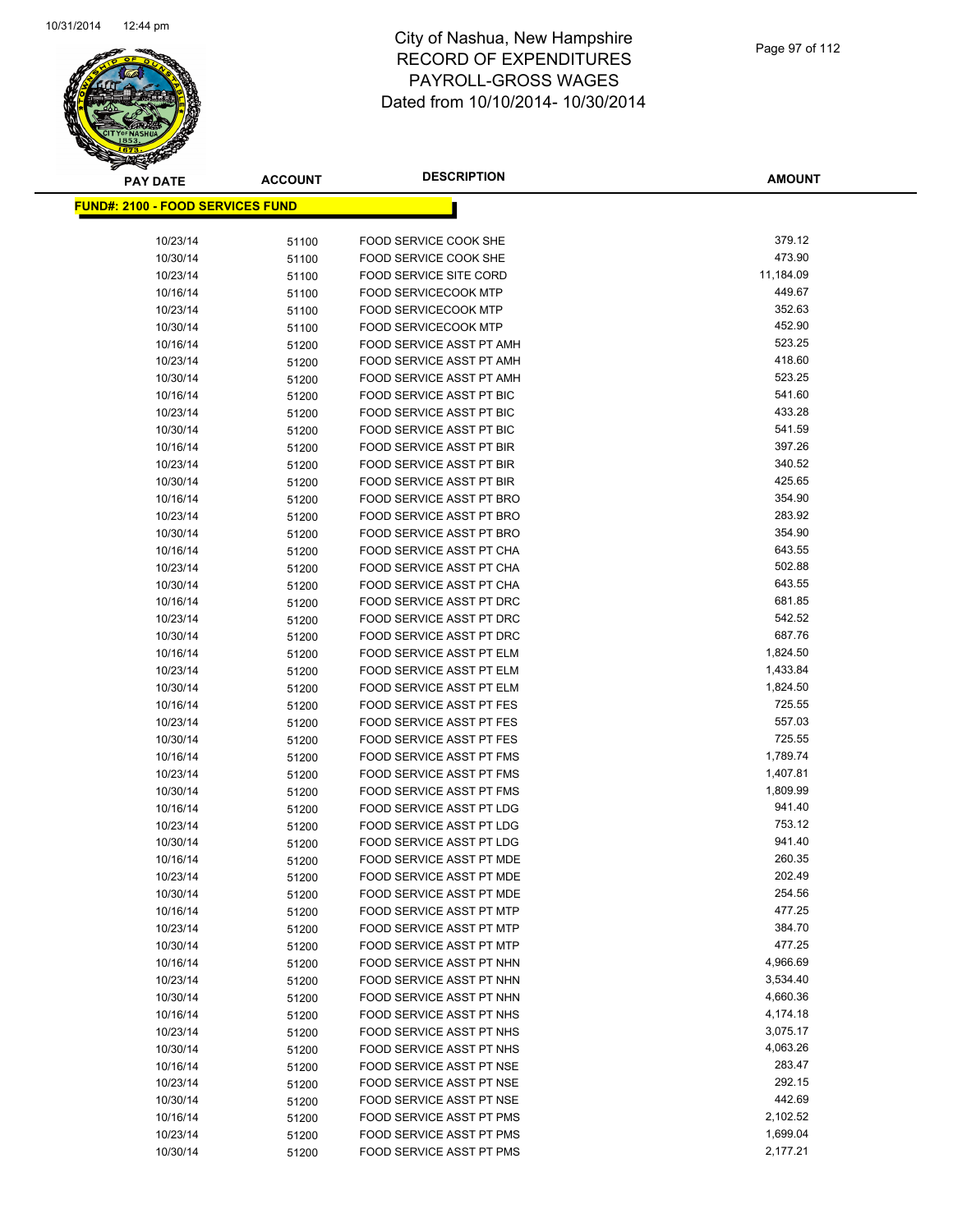

| <b>PAY DATE</b>                                                                                                                     | <b>ACCOUNT</b>                                              | <b>DESCRIPTION</b>                                                                                                                                                     | <b>AMOUNT</b>                                                                   |
|-------------------------------------------------------------------------------------------------------------------------------------|-------------------------------------------------------------|------------------------------------------------------------------------------------------------------------------------------------------------------------------------|---------------------------------------------------------------------------------|
| <b>FUND#: 2100 - FOOD SERVICES FUND</b>                                                                                             |                                                             |                                                                                                                                                                        |                                                                                 |
| 10/16/14                                                                                                                            | 51200                                                       | FOOD SERVICE ASST PT SHE                                                                                                                                               | 573.70                                                                          |
| 10/23/14                                                                                                                            | 51200                                                       | FOOD SERVICE ASST PT SHE                                                                                                                                               | 421.72                                                                          |
| 10/30/14                                                                                                                            | 51200                                                       | FOOD SERVICE ASST PT SHE                                                                                                                                               | 527.15                                                                          |
| 10/16/14                                                                                                                            | 51300                                                       | OVERTIME-REGULAR                                                                                                                                                       | 141.52                                                                          |
| 10/23/14                                                                                                                            | 51300                                                       | OVERTIME-REGULAR                                                                                                                                                       | 166.44                                                                          |
| 10/30/14                                                                                                                            | 51300                                                       | <b>OVERTIME-REGULAR</b>                                                                                                                                                | 232.69                                                                          |
| 10/16/14                                                                                                                            | 51412                                                       | <b>WAGES PER DIEM</b>                                                                                                                                                  | 3,135.46                                                                        |
| 10/23/14                                                                                                                            | 51412                                                       | <b>WAGES PER DIEM</b>                                                                                                                                                  | 3,058.85                                                                        |
| 10/30/14                                                                                                                            | 51412                                                       | <b>WAGES PER DIEM</b>                                                                                                                                                  | 3,717.16                                                                        |
| 10/23/14                                                                                                                            | 55118                                                       | TELEPHONE-CELLULAR                                                                                                                                                     | 80.00                                                                           |
| <b>TOTAL FUND 2100 - FOOD SERVICES FUND</b>                                                                                         |                                                             |                                                                                                                                                                        | \$103,995.96                                                                    |
| <b>FUND#: 2120 - SUMMER FEEDING PROGRAM FUND</b><br>10/23/14<br>10/23/14                                                            | 51100                                                       | CLERICAL FOOD SERVICE NHS<br>DIRECTOR FOOD SERVICE                                                                                                                     | 4,155.90<br>8,561.40                                                            |
|                                                                                                                                     | 51100                                                       |                                                                                                                                                                        |                                                                                 |
| <b>TOTAL FUND 2120 - SUMMER FEEDING PROGRAM FUND</b>                                                                                |                                                             |                                                                                                                                                                        | \$12,717.30                                                                     |
| 10/16/14<br>10/23/14<br>10/30/14<br>10/23/14<br>10/23/14<br>10/23/14<br>10/23/14<br><b>TOTAL FUND 2201 - DRIVERS EDUCATION FUND</b> | 51200<br>51200<br>51200<br>51200<br>51200<br>51200<br>51300 | DRIVER INSTRUCTOR<br>DRIVER INSTRUCTOR<br>DRIVER INSTRUCTOR<br><b>TEACHER TECHED ELM</b><br><b>TEACHER TECHED FMS</b><br><b>TEACHER TECHED PMS</b><br>OVERTIME-REGULAR | 600.00<br>450.00<br>375.00<br>350.00<br>575.00<br>175.00<br>59.62<br>\$2,584.62 |
|                                                                                                                                     |                                                             |                                                                                                                                                                        |                                                                                 |
| <b>FUND#: 2207 - ADULT ED/CONTINUING ED</b>                                                                                         |                                                             |                                                                                                                                                                        |                                                                                 |
| 10/16/14                                                                                                                            | 51200                                                       | ADULT ED DIPOLMA INST                                                                                                                                                  | 75.00                                                                           |
| 10/23/14                                                                                                                            | 51200                                                       | ADULT ED DIPOLMA INST                                                                                                                                                  | 75.00                                                                           |
| 10/30/14                                                                                                                            | 51200                                                       | ADULT ED DIPOLMA INST                                                                                                                                                  | 75.00                                                                           |
| 10/16/14                                                                                                                            | 51200                                                       | ADULT ED ENRICHMENT INST                                                                                                                                               | 150.00                                                                          |
| 10/23/14                                                                                                                            | 51200                                                       | ADULT ED ENRICHMENT INST                                                                                                                                               | 150.00                                                                          |
| 10/30/14                                                                                                                            | 51200                                                       | ADULT ED ENRICHMENT INST                                                                                                                                               | 150.00                                                                          |
| 10/16/14                                                                                                                            | 51200                                                       | ADULT ED ENRICHMENT TEACHER                                                                                                                                            | 62.50                                                                           |
| 10/23/14                                                                                                                            | 51200                                                       | ADULT ED ENRICHMENT TEACHER                                                                                                                                            | 50.00                                                                           |
| 10/30/14                                                                                                                            | 51200                                                       | ADULT ED ENRICHMENT TEACHER                                                                                                                                            | 50.00                                                                           |

10/23/14 51200 ASST SYSTEMS ADMIN FULL YEAR 50.00 10/16/14 51200 CLERICAL SPECIAL ED NHN 37.50 10/23/14 51200 CLERICAL SPECIAL ED NHN<br>10/30/14 51200 CLERICAL SPECIAL ED NHN 37.50 37.50 10/30/14 51200 CLERICAL SPECIAL ED NHN 57.50<br>10/23/14 51200 ELL OUTREACH WORKER 100.00 100.00

10/23/14 51200 ELL OUTREACH WORKER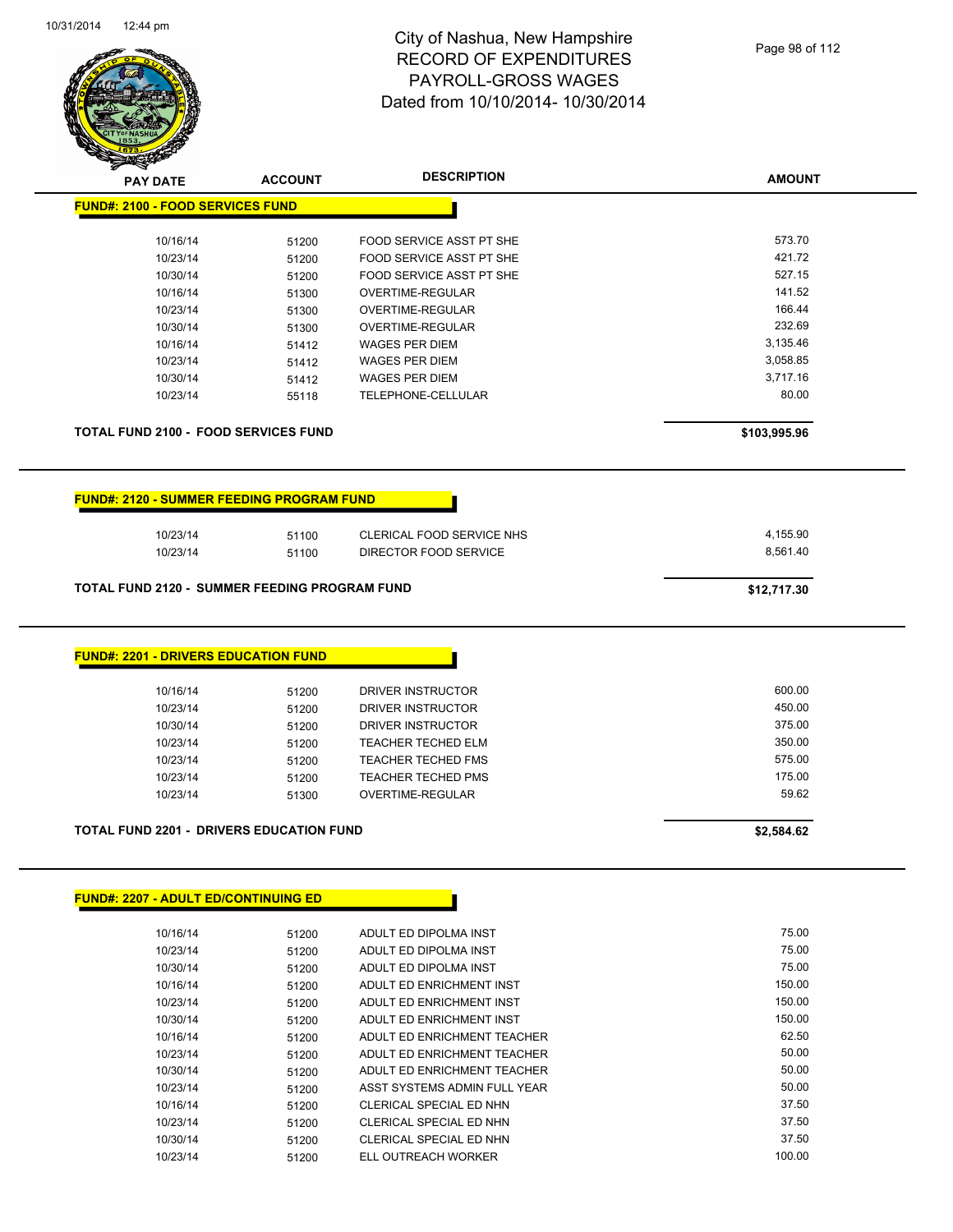

| <b>PAY DATE</b>                                 | <b>ACCOUNT</b> | <b>DESCRIPTION</b>         | <b>AMOUNT</b> |
|-------------------------------------------------|----------------|----------------------------|---------------|
| <b>FUND#: 2207 - ADULT ED/CONTINUING ED</b>     |                |                            |               |
| 10/23/14                                        |                | PARA INST BRO              | 100.00        |
| 10/30/14                                        | 51200<br>51200 | PARA INST BRO              | 50.00         |
| 10/16/14                                        |                | <b>SUB TEACHER</b>         | 150.00        |
| 10/23/14                                        | 51200          | <b>SUB TEACHER</b>         | 75.00         |
| 10/30/14                                        | 51200          | <b>SUB TEACHER</b>         | 75.00         |
| 10/23/14                                        | 51200<br>51200 | <b>TEACHER ART PMS</b>     | 100.00        |
|                                                 |                |                            |               |
| <b>TOTAL FUND 2207 - ADULT ED/CONTINUING ED</b> |                |                            | \$1,650.00    |
| <b>FUND#: 2222 - AFTER SCHOOL PROGRAM</b>       |                |                            |               |
|                                                 |                |                            |               |
| 10/9/14                                         | 51100          | DIRECTOR 21 CENTURY        | (2, 196.70)   |
| 10/16/14                                        | 51100          | DIRECTOR 21 CENTURY        | 866.58        |
| <b>TOTAL FUND 2222 - AFTER SCHOOL PROGRAM</b>   |                |                            | (\$1,330.12)  |
|                                                 |                |                            |               |
| <b>FUND#: 2252 - DAY CARE</b>                   |                |                            |               |
| 10/23/14                                        | 51100          | PANTHER PRESCHOOL DIRECTOR | 846.20        |
| <b>TOTAL FUND 2252 - DAY CARE</b>               |                |                            | \$846.20      |
| <b>FUND#: 2257 - SPECIAL ED LOCAL</b>           |                |                            |               |
|                                                 |                |                            |               |
| 10/16/14                                        | 51100          | PARA DW SPEC ED CHA        | 1,093.09      |
| 10/23/14                                        | 51100          | PARA DW SPEC ED CHA        | 878.77        |
| 10/30/14                                        | 51100          | PARA DW SPEC ED CHA        | 1,083.58      |
| 10/16/14                                        | 51100          | PARA DW SPEC ED FMS        | 504.19        |
| 10/23/14                                        | 51100          | PARA DW SPEC ED FMS        | 404.94        |
| 10/30/14                                        | 51100          | PARA DW SPEC ED FMS        | 504.19        |
| 10/16/14                                        | 51100          | PARA DW SPEC ED MDE        | 404.40        |
| 10/23/14                                        | 51100          | PARA DW SPEC ED MDE        | 316.78        |
| 10/30/14                                        | 51100          | PARA DW SPEC ED MDE        | 404.40        |
| 10/16/14                                        | 51100          | PARA DW SPEC ED SHE        | 1,035.82      |
| 10/23/14                                        | 51100          | PARA DW SPEC ED SHE        | 842.95        |
| 10/30/14                                        | 51100          | PARA DW SPEC ED SHE        | 1,050.16      |
| 10/16/14                                        | 51100          | PARA DW SPEC ELM           | 454.98        |
| 10/23/14                                        | 51100          | PARA DW SPEC ELM           | 358.25        |
| 10/30/14                                        | 51100          | PARA DW SPEC ELM           | 447.80        |
| 10/16/14                                        | 51100          | SIGN LANGUAGE INTERPRETER  | 1,082.45      |
| 10/23/14                                        | 51100          | SIGN LANGUAGE INTERPRETER  | 817.19        |
| 10/30/14                                        | 51100          | SIGN LANGUAGE INTERPRETER  | 1,039.79      |

10/16/14 51412 WAGES PER DIEM<br>10/23/14 51412 WAGES PER DIEM 10/23/14 237.20

10/30/14 51412 WAGES PER DIEM 271.44

10/23/14 51412 WAGES PER DIEM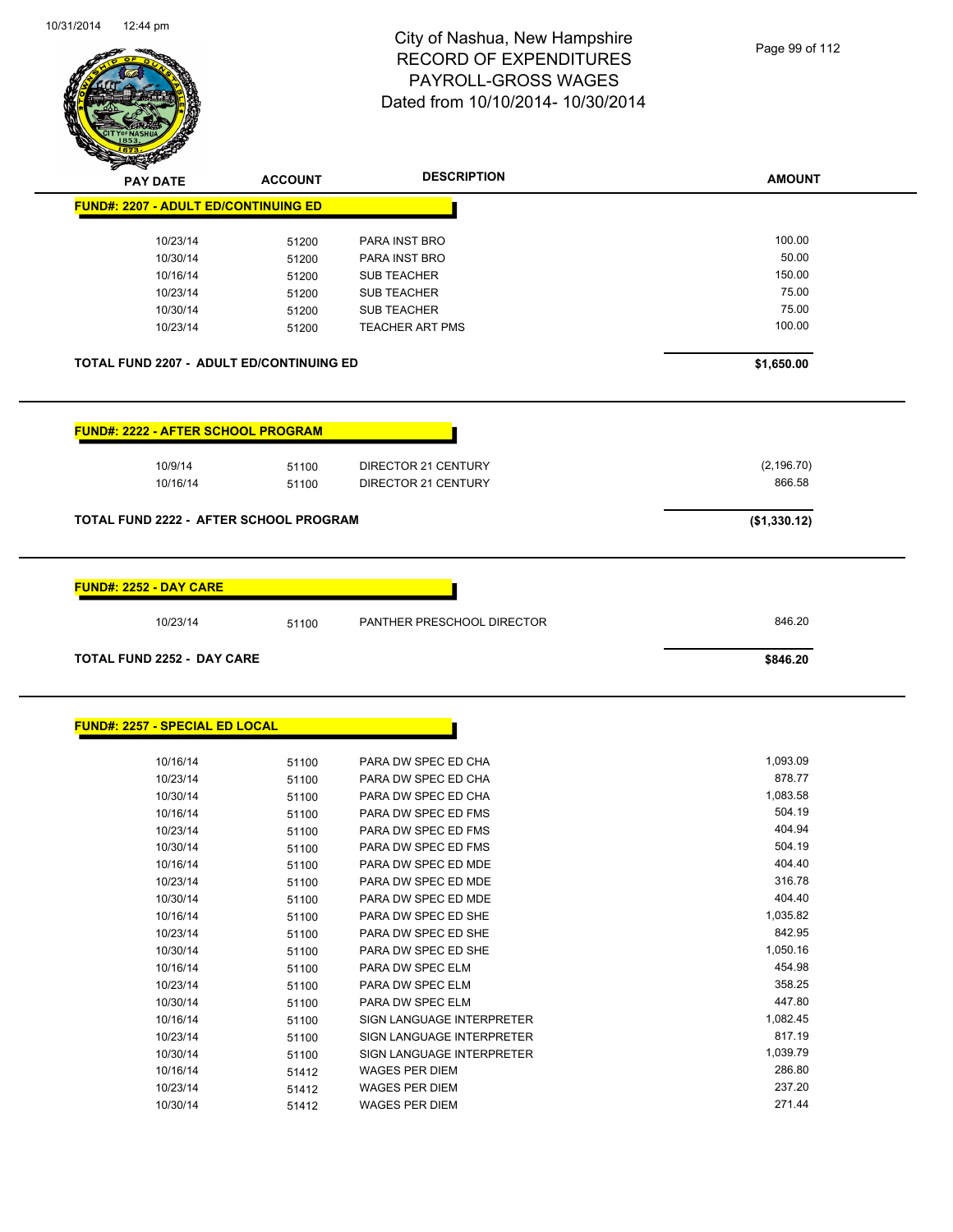| 10/31/201 <del>4</del><br>12. <del>44</del> pni |                                                             | City of Nashua, New Hampshire<br><b>RECORD OF EXPENDITURES</b> | Page 100 of 112 |
|-------------------------------------------------|-------------------------------------------------------------|----------------------------------------------------------------|-----------------|
|                                                 |                                                             |                                                                |                 |
|                                                 |                                                             | PAYROLL-GROSS WAGES                                            |                 |
|                                                 |                                                             | Dated from 10/10/2014- 10/30/2014                              |                 |
|                                                 |                                                             |                                                                |                 |
|                                                 |                                                             |                                                                |                 |
| <b>PAY DATE</b>                                 | <b>ACCOUNT</b>                                              | <b>DESCRIPTION</b>                                             | <b>AMOUNT</b>   |
| TOTAL FUND 2257 - SPECIAL ED LOCAL              |                                                             |                                                                | \$13,519.17     |
|                                                 | <b>FUND#: 2503 - PARKS &amp; REC PROGRAMS FUND</b>          |                                                                |                 |
| 10/16/14                                        | 51100                                                       | PROGRAM COORDINATOR                                            | 347.90          |
| 10/23/14                                        | 51100                                                       | PROGRAM COORDINATOR                                            | 347.90          |
| 10/30/14                                        | 51100                                                       | PROGRAM COORDINATOR                                            | 347.90          |
|                                                 | <b>TOTAL FUND 2503 - PARKS &amp; REC PROGRAMS FUND</b>      |                                                                | \$1,043.70      |
|                                                 | <b>FUND#: 2505 - GOVT &amp; EDUCATION CHANNELS FUND</b>     |                                                                |                 |
| 10/16/14                                        | 51100                                                       | ECHANNEL ACCESS ADMINISTRATOR                                  | 1,044.70        |
| 10/23/14                                        | 51100                                                       | ECHANNEL ACCESS ADMINISTRATOR                                  | 1,044.70        |
| 10/30/14                                        | 51100                                                       | ECHANNEL ACCESS ADMINISTRATOR                                  | 1,044.70        |
| 10/16/14                                        | 51100                                                       | PEG PROGRAM MANAGER                                            | 1,173.50        |
| 10/23/14                                        | 51100                                                       | PEG PROGRAM MANAGER                                            | 1,173.50        |
| 10/30/14                                        | 51100                                                       | PEG PROGRAM MANAGER                                            | 1,173.51        |
| 10/30/14                                        | 55118                                                       | TELEPHONE-CELLULAR                                             | 100.00          |
|                                                 | <b>TOTAL FUND 2505 - GOVT &amp; EDUCATION CHANNELS FUND</b> |                                                                | \$6,754.61      |
|                                                 |                                                             |                                                                |                 |
| <b>FUND#: 3050 - POLICE GRANTS FUND</b>         |                                                             |                                                                |                 |
| 10/16/14                                        | 51100                                                       | DOMESTIC VIOLENCE ADVOCATE                                     | 807.60          |
| 10/23/14                                        | 51100                                                       | DOMESTIC VIOLENCE ADVOCATE                                     | 807.60          |
| 10/30/14                                        | 51100                                                       | DOMESTIC VIOLENCE ADVOCATE                                     | 807.60          |
| 10/16/14                                        | 51100                                                       | PATROLMAN ALL RANKS                                            | 1,254.45        |
| 10/23/14                                        | 51100                                                       | PATROLMAN ALL RANKS                                            | 1,254.45        |
| 10/30/14                                        | 51100                                                       | PATROLMAN ALL RANKS                                            | 1,254.45        |
| 10/16/14                                        | 51300                                                       | OVERTIME-REGULAR                                               | 474.05          |
| 10/23/14                                        | 51300                                                       | OVERTIME-REGULAR                                               | 1,032.63        |
| 10/30/14                                        | 51300                                                       | OVERTIME-REGULAR                                               | 1,048.36        |
| 10/23/14                                        | 51628                                                       | <b>EXTRA HOLIDAY</b>                                           | 250.89          |
|                                                 | <b>TOTAL FUND 3050 - POLICE GRANTS FUND</b>                 |                                                                | \$8,992.08      |
|                                                 | <b>FUND#: 3068 - COMMUNITY SERVICES GRANTS FUND</b>         |                                                                |                 |
|                                                 |                                                             |                                                                |                 |
| 10/16/14                                        | 51100                                                       | <b>EPIDEMIOLOGIST</b>                                          | 1,351.05        |
| 10/23/14                                        | 51100                                                       | <b>EPIDEMIOLOGIST</b>                                          | 1,351.05        |
| 10/30/14                                        | 51100                                                       | EPIDEMIOLOGIST                                                 | 1,351.05        |

10/16/14 51100 INTAKE SPECIALIST PROGRAM ASST 366.50 10/23/14 51100 INTAKE SPECIALIST PROGRAM ASST<br>10/30/14 51100 INTAKE SPECIALIST PROGRAM ASST 357.33 10/30/14 51100 INTAKE SPECIALIST PROGRAM ASST 357.33<br>10/16/14 51100 PROGRAM ASSISTANT 10/16/14 51100 PROGRAM ASSISTANT 435.30

10/23/14 51100 PROGRAM ASSISTANT

10/31/2014 12:44 pm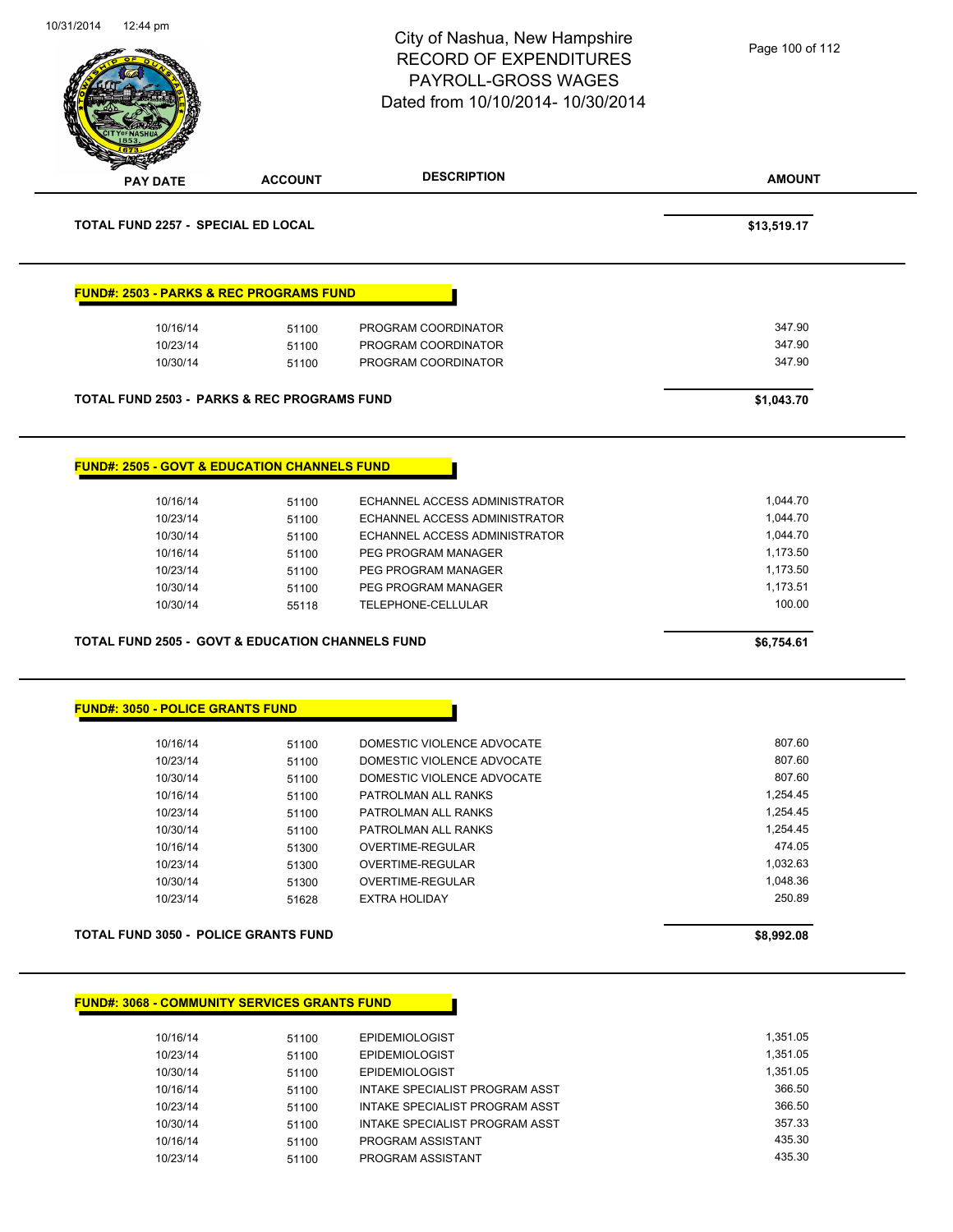

| <b>PAY DATE</b>                                         | <b>ACCOUNT</b> | <b>DESCRIPTION</b>             | <b>AMOUNT</b> |
|---------------------------------------------------------|----------------|--------------------------------|---------------|
| <b>FUND#: 3068 - COMMUNITY SERVICES GRANTS FUND</b>     |                |                                |               |
| 10/30/14                                                | 51100          | PROGRAM ASSISTANT              | 435.30        |
| 10/16/14                                                | 51100          | PUB HEALTH PREPAREDNESS COORD  | 1,150.50      |
| 10/23/14                                                | 51100          | PUB HEALTH PREPAREDNESS COORD  | 1,150.50      |
| 10/30/14                                                | 51100          | PUB HEALTH PREPAREDNESS COORD  | 1,150.50      |
| 10/16/14                                                | 51100          | SMP PROGRAM COORDINATOR        | 852.15        |
| 10/23/14                                                | 51100          | <b>SMP PROGRAM COORDINATOR</b> | 852.15        |
| 10/30/14                                                | 51100          | SMP PROGRAM COORDINATOR        | 852.15        |
| 10/30/14                                                | 55118          | <b>TELEPHONE-CELLULAR</b>      | 100.00        |
| <b>TOTAL FUND 3068 - COMMUNITY SERVICES GRANTS FUND</b> |                |                                | \$12,557.33   |
| <b>FUND#: 3070 - COMMUNITY HEALTH GRANTS FUND</b>       |                |                                |               |
| 10/16/14                                                | 51100          | NURSE PRACTITIONER PT          | 123.50        |
| 10/23/14                                                | 51100          | <b>NURSE PRACTITIONER PT</b>   | 114.00        |
| 10/30/14                                                | 51100          | <b>NURSE PRACTITIONER PT</b>   | 114.00        |

#### **TOTAL FUND 3070 - COMMUNITY HEALTH GRANTS FUND \$351.50**

#### **FUND#: 3090 - URBAN PROGRAM GRANTS FUND**

| 10/16/14 | 51100 | <b>GRANT MGMT SPECIALIST</b>       | 961.60   |
|----------|-------|------------------------------------|----------|
| 10/23/14 | 51100 | <b>GRANT MGMT SPECIALIST</b>       | 961.60   |
| 10/30/14 | 51100 | <b>GRANT MGMT SPECIALIST</b>       | 961.60   |
| 10/16/14 | 51100 | INTAKE SPECIALIST PROGRAM ASST     | 549.70   |
| 10/23/14 | 51100 | INTAKE SPECIALIST PROGRAM ASST     | 549.71   |
| 10/30/14 | 51100 | INTAKE SPECIALIST PROGRAM ASST     | 535.98   |
| 10/16/14 | 51100 | <b>MANAGER URBAN PROGRAMS</b>      | 1,450.00 |
| 10/23/14 | 51100 | <b>MANAGER URBAN PROGRAMS</b>      | 725.00   |
| 10/30/14 | 51100 | <b>MANAGER URBAN PROGRAMS</b>      | 181.25   |
| 10/16/14 | 51100 | PROGRAM COORDINATOR LP&HH          | 1,073.90 |
| 10/23/14 | 51100 | PROGRAM COORDINATOR LP&HH          | 1,073.90 |
| 10/30/14 | 51100 | PROGRAM COORDINATOR LP&HH          | 1,073.90 |
| 10/16/14 | 51100 | PROJECT ADMINISTRATOR              | 1,162.45 |
| 10/23/14 | 51100 | PROJECT ADMINISTRATOR              | 1,162.45 |
| 10/30/14 | 51100 | PROJECT ADMINISTRATOR              | 1,162.45 |
| 10/16/14 | 51100 | PROJECT ADMINISTRATOR LP&HH        | 1,000.40 |
| 10/23/14 | 51100 | PROJECT ADMINISTRATOR LP&HH        | 1,000.40 |
| 10/30/14 | 51100 | PROJECT ADMINISTRATOR LP&HH        | 1,000.40 |
| 10/16/14 | 51200 | CODE ENFORCEMENT OFFICER II        | 559.68   |
| 10/23/14 | 51200 | CODE ENFORCEMENT OFFICER II        | 559.68   |
| 10/30/14 | 51200 | <b>CODE ENFORCEMENT OFFICER II</b> | 559.68   |
| 10/16/14 | 51300 | <b>OVERTIME-REGULAR</b>            | 8.59     |
| 10/30/14 | 55118 | TELEPHONE-CELLULAR                 | 34.00    |
|          |       |                                    |          |

**TOTAL FUND 3090 - URBAN PROGRAM GRANTS FUND \$18,308.32**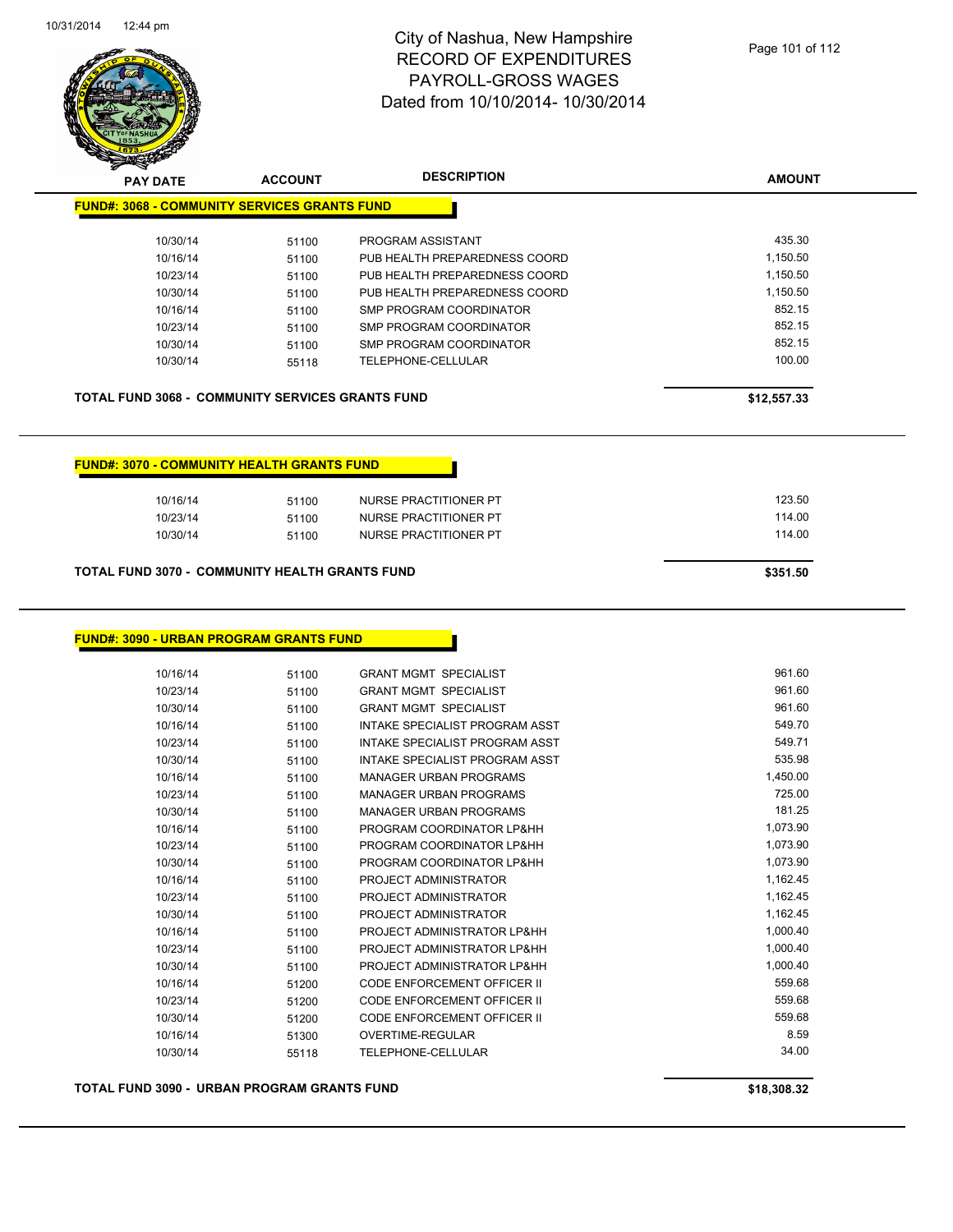

| <b>PAY DATE</b>                           | <b>ACCOUNT</b> | <b>DESCRIPTION</b>                    | <b>AMOUNT</b> |
|-------------------------------------------|----------------|---------------------------------------|---------------|
| <u> FUND#: 3120 - TRANSIT GRANTS FUND</u> |                |                                       |               |
| 10/16/14                                  | 51100          | <b>TRANSIT FINANCE COORDINATOR</b>    | 1,139.65      |
| 10/23/14                                  | 51100          | <b>TRANSIT FINANCE COORDINATOR</b>    | 1,139.65      |
| 10/30/14                                  | 51100          | <b>TRANSIT FINANCE COORDINATOR</b>    | 1,139.65      |
| 10/16/14                                  | 51100          | <b>TRANSIT FLEET FACILITIES SUPV</b>  | 961.60        |
| 10/23/14                                  | 51100          | <b>TRANSIT FLEET FACILITIES SUPV</b>  | 961.60        |
| 10/30/14                                  | 51100          | <b>TRANSIT FLEET FACILITIES SUPV</b>  | 961.60        |
| 10/16/14                                  | 51100          | <b>TRANSIT MECHANICS</b>              | 1,744.00      |
| 10/23/14                                  | 51100          | <b>TRANSIT MECHANICS</b>              | 1,744.00      |
| 10/30/14                                  | 51100          | <b>TRANSIT MECHANICS</b>              | 1,744.00      |
| 10/16/14                                  | 51100          | <b>TRANSIT OPER MKTG SUPV</b>         | 1,014.25      |
| 10/23/14                                  | 51100          | <b>TRANSIT OPER MKTG SUPV</b>         | 1,014.25      |
| 10/30/14                                  | 51100          | <b>TRANSIT OPER MKTG SUPV</b>         | 1,014.25      |
| 10/16/14                                  | 51100          | <b>TRANSIT OPERATIONS COORDINATOR</b> | 863.35        |
| 10/23/14                                  | 51100          | <b>TRANSIT OPERATIONS COORDINATOR</b> | 863.35        |
| 10/30/14                                  | 51100          | <b>TRANSIT OPERATIONS COORDINATOR</b> | 863.35        |
| 10/16/14                                  | 51100          | <b>TRANSIT UTILITY SERVICE WORKER</b> | 643.65        |
| 10/23/14                                  | 51100          | <b>TRANSIT UTILITY SERVICE WORKER</b> | 643.65        |
| 10/30/14                                  | 51100          | <b>TRANSIT UTILITY SERVICE WORKER</b> | 643.65        |
| 10/16/14                                  | 51300          | <b>OVERTIME-REGULAR</b>               | 259.47        |
| 10/23/14                                  | 51300          | <b>OVERTIME-REGULAR</b>               | 267.10        |
| 10/30/14                                  | 51300          | <b>OVERTIME-REGULAR</b>               | 364.22        |
|                                           |                |                                       |               |

**TOTAL FUND 3120 - TRANSIT GRANTS FUND \$19,990.29** 

#### **FUND#: 3800 - SCHOOL GRANTS FUND**

| 10/23/14 | 51100 | 21 CENTURY ELEM MFAM RES COORD | 6,640.90   |
|----------|-------|--------------------------------|------------|
| 10/23/14 | 51100 | ASSISTANT PRINCIPAL AMH        | 1,406.20   |
| 10/23/14 | 51100 | ASSISTANT PRINCIPAL BRO        | 1,403.90   |
| 10/23/14 | 51100 | ASSISTANT PRINCIPAL CHARL      | 1,483.80   |
| 10/23/14 | 51100 | ASSISTANT PRINCIPAL DR CRSP    | (2,807.70) |
| 10/23/14 | 51100 | ASSISTANT PRINCIPAL MDE        | 1,406.20   |
| 10/23/14 | 51100 | ASSISTANT PRINCIPAL SHE        | 1,403.90   |
| 10/23/14 | 51100 | AYP FACILITATOR DRC            | 12,863.37  |
| 10/23/14 | 51100 | AYP FACILITATOR LDG            | 3,501.15   |
| 10/16/14 | 51100 | <b>CLERICAL 21 CENTURY</b>     | 740.17     |
| 10/23/14 | 51100 | <b>CLERICAL 21 CENTURY</b>     | 730.24     |
| 10/30/14 | 51100 | <b>CLERICAL 21 CENTURY</b>     | 720.31     |
| 10/23/14 | 51100 | <b>DIRECTOR TITLE 1</b>        | 3,153.80   |
| 10/23/14 | 51100 | DW TECHNOLOGY PEER COACH       | 5,804.59   |
| 10/16/14 | 51100 | ELL OUTREACH WORKER HOURLY     | 600.00     |
| 10/23/14 | 51100 | ELL OUTREACH WORKER HOURLY     | 600.00     |
| 10/30/14 | 51100 | ELL OUTREACH WORKER HOURLY     | 600.00     |
| 10/16/14 | 51100 | <b>FAMILY LIAISON</b>          | 250.00     |
| 10/23/14 | 51100 | <b>FAMILY LIAISON</b>          | 250.00     |
| 10/30/14 | 51100 | <b>FAMILY LIAISON</b>          | 162.50     |
| 10/16/14 | 51100 | <b>INTERPRETER</b>             | 337.50     |
| 10/23/14 | 51100 | <b>INTERPRETER</b>             | 318.75     |
| 10/30/14 | 51100 | <b>INTERPRETER</b>             | 300.00     |
| 10/23/14 | 51100 | <b>INTRUCTIONAL LEADER FES</b> | 17,478.16  |
| 10/23/14 | 51100 | JOB DEVELOPER SPED NHS         | 2,050.62   |
| 10/23/14 | 51100 | <b>OFFICE MANAGER TITLE 1</b>  | 1,442.40   |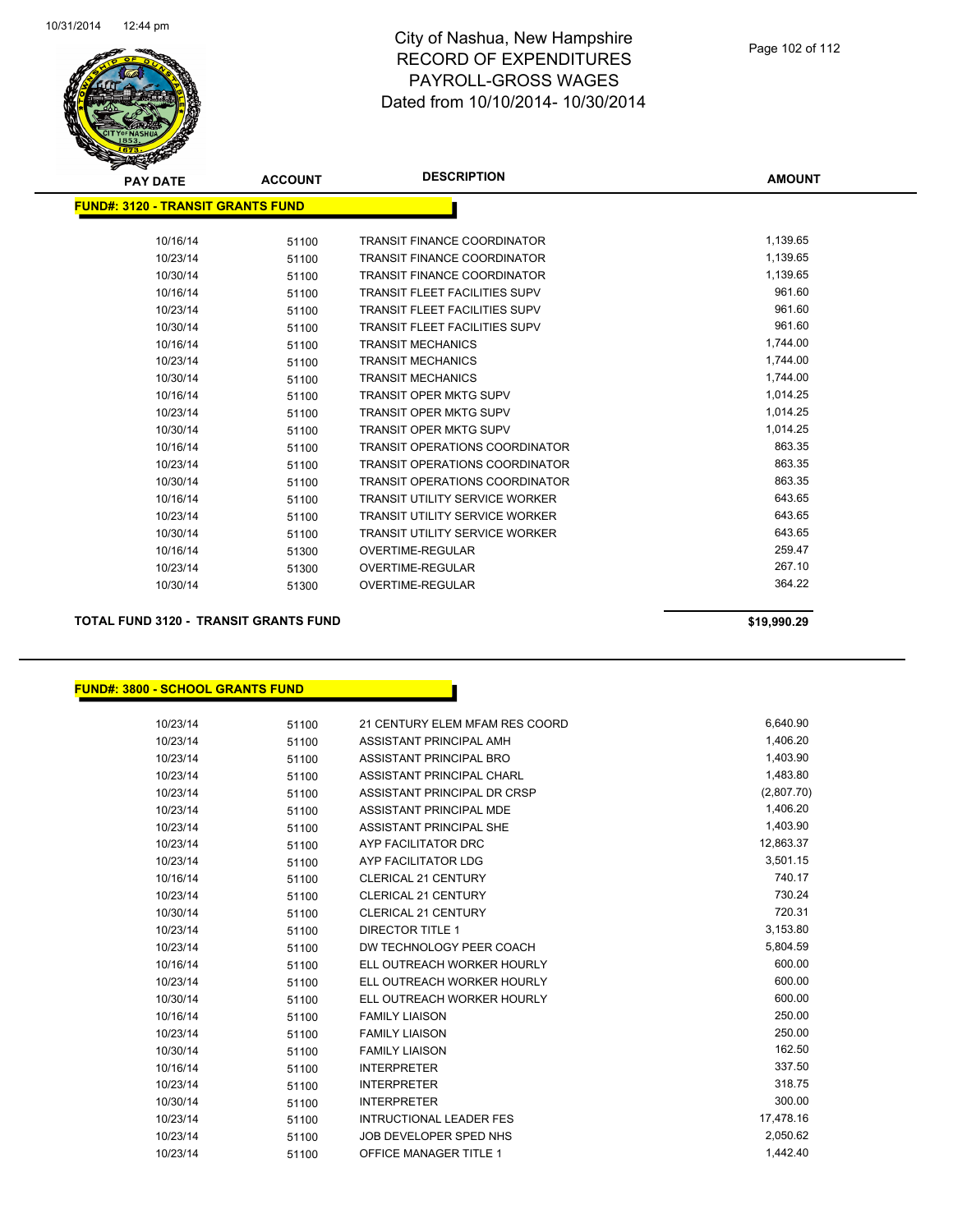

**AMOUNT**

| <u> FUND#: 3800 - SCHOOL GRANTS FUND</u> |       |                                                                  |                        |
|------------------------------------------|-------|------------------------------------------------------------------|------------------------|
| 10/23/14                                 | 51100 | PARA INST DRC                                                    | (297.60)               |
| 10/16/14                                 | 51100 | PARA KIND FES                                                    | 414.19                 |
| 10/23/14                                 | 51100 | PARA KIND FES                                                    | 332.71                 |
| 10/30/14                                 | 51100 | PARA KIND FES                                                    | 414.19                 |
| 10/16/14                                 | 51100 | PARA TTI AMH                                                     | 556.02                 |
| 10/23/14                                 | 51100 | PARA TTI AMH                                                     | 455.75                 |
| 10/30/14                                 | 51100 | PARA TTI AMH                                                     | 569.69                 |
| 10/16/14                                 | 51100 | PARA TTI DRC                                                     | 891.14                 |
| 10/23/14                                 | 51100 | PARA TTI DRC                                                     | 600.32                 |
| 10/30/14                                 | 51100 | PARA TTI DRC                                                     | 863.80                 |
| 10/16/14                                 | 51100 | PARA TTI LDG                                                     | 2,024.93               |
| 10/23/14                                 | 51100 | PARA TTI LDG                                                     | 1,938.94               |
| 10/30/14                                 | 51100 | PARA TTI LDG                                                     | 2,013.55               |
| 10/16/14                                 | 51100 | PARA TTI NURSERY                                                 | 753.94                 |
| 10/23/14                                 | 51100 | PARA TTI NURSERY                                                 | 1,596.92               |
| 10/30/14                                 | 51100 | PARA TTI NURSERY                                                 | 794.92                 |
| 10/16/14                                 | 51100 | PARA VOC NHS                                                     | 411.67                 |
| 10/23/14                                 |       | PARA VOC NHS                                                     | 337.46                 |
| 10/30/14                                 | 51100 | PARA VOC NHS                                                     | 420.45                 |
| 10/23/14                                 | 51100 | <b>TEACHER DWSE BIR</b>                                          | 1,793.69               |
|                                          | 51100 | <b>TEACHER DWSE BRO</b>                                          | 1,922.29               |
| 10/23/14                                 | 51100 |                                                                  | 1,913.96               |
| 10/23/14                                 | 51100 | <b>TEACHER DWSE CHA</b><br><b>TEACHER DWSE ELM</b>               | 1,654.02               |
| 10/23/14                                 | 51100 | <b>TEACHER DWSE SHE</b>                                          | 1,654.02               |
| 10/23/14                                 | 51100 |                                                                  |                        |
| 10/23/14                                 | 51100 | <b>TEACHER GR2 AMH</b>                                           | (1,579.92)<br>1,705.49 |
| 10/23/14                                 | 51100 | <b>TEACHER PRESCHOOL NHS</b>                                     | 1,913.96               |
| 10/23/14                                 | 51100 | <b>TEACHER SPED AMH</b>                                          | 3,568.17               |
| 10/23/14                                 | 51100 | TEACHER SPED DRC                                                 | 3,567.98               |
| 10/23/14                                 | 51100 | <b>TEACHER SPED ELM</b>                                          | 2,447.01               |
| 10/23/14                                 | 51100 | <b>TEACHER SPED FES</b>                                          |                        |
| 10/23/14                                 | 51100 | <b>TEACHER SPED FMS</b>                                          | 3,757.22<br>5,263.72   |
| 10/23/14                                 | 51100 | <b>TEACHER SPED LDG</b>                                          |                        |
| 10/23/14                                 | 51100 | <b>TEACHER SPED MDE</b>                                          | 1,654.02<br>7,073.78   |
| 10/23/14<br>10/23/14                     | 51100 | <b>TEACHER SPED NHN</b><br><b>TEACHER SPED NHS</b>               |                        |
|                                          | 51100 |                                                                  | 6,410.57               |
| 10/23/14                                 | 51100 | <b>TEACHER SPED NSE</b>                                          | 3,362.47               |
| 10/23/14                                 | 51100 | <b>TEACHER SPED PMS</b>                                          | 1,654.02<br>2,575.29   |
| 10/23/14                                 | 51100 | <b>TEACHER TEAM FACILITATOR AMH</b>                              | 1,979.90               |
| 10/23/14                                 | 51100 | TEACHER TEAM FACILITATOR MTP                                     | 36.26                  |
| 10/23/14                                 | 51200 | 21 CENTURY ELEM MFAM RES COORD<br><b>21ST CENTURY INSTRUCTOR</b> | 1,295.16               |
| 10/16/14                                 | 51200 |                                                                  | 965.15                 |
| 10/23/14                                 | 51200 | 21ST CENTURY INSTRUCTOR                                          |                        |
| 10/30/14                                 | 51200 | <b>21ST CENTURY INSTRUCTOR</b>                                   | 1,461.04               |
| 10/16/14                                 | 51200 | ADULT ED DIPOLMA TEACHER                                         | 75.00                  |
| 10/23/14                                 | 51200 | ADULT ED DIPOLMA TEACHER                                         | 75.00                  |
| 10/30/14                                 | 51200 | ADULT ED DIPOLMA TEACHER                                         | 75.00<br>112.50        |
| 10/16/14                                 | 51200 | ADULT ED ENRICHMENT INST                                         |                        |
| 10/23/14                                 | 51200 | ADULT ED ENRICHMENT INST                                         | 75.00                  |
| 10/30/14                                 | 51200 | ADULT ED ENRICHMENT INST                                         | 187.50                 |
| 10/16/14                                 | 51200 | ADULT ED INSTRUCTOR                                              | 75.00                  |
| 10/23/14                                 | 51200 | ADULT ED INSTRUCTOR                                              | 75.00                  |
| 10/30/14                                 | 51200 | ADULT ED INSTRUCTOR                                              | 75.00                  |
| 10/30/14                                 | 51200 | CLERICAL ACADEMY NHN                                             | 51.51                  |
| 10/23/14                                 | 51200 | DW TECHNOLOGY PEER COACH                                         | (2,845.06)             |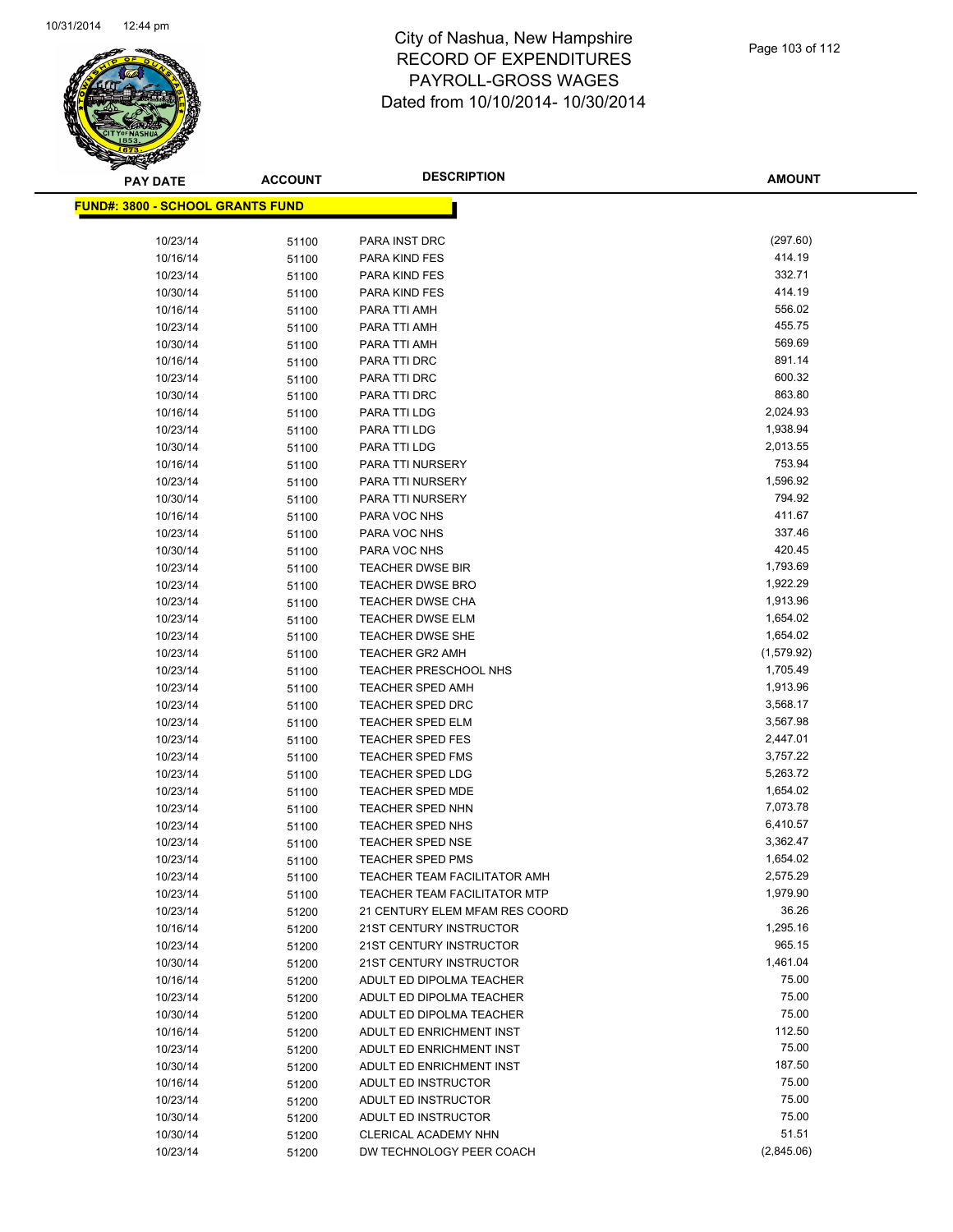

| <b>PAY DATE</b>                          | <b>ACCOUNT</b> | <b>DESCRIPTION</b>                         | <b>AMOUNT</b>  |
|------------------------------------------|----------------|--------------------------------------------|----------------|
| <u> FUND#: 3800 - SCHOOL GRANTS FUND</u> |                |                                            |                |
|                                          |                |                                            |                |
| 10/16/14                                 | 51200          | ELL TUTOR                                  | 250.00         |
| 10/23/14                                 | 51200          | ELL TUTOR                                  | 187.50         |
| 10/30/14                                 | 51200          | ELL TUTOR                                  | 250.00         |
| 10/16/14                                 | 51200          | <b>FAMILY LIAISON</b>                      | 375.00         |
| 10/23/14                                 | 51200          | <b>FAMILY LIAISON</b>                      | 375.00         |
| 10/30/14                                 | 51200          | <b>FAMILY LIAISON</b>                      | 400.00         |
| 10/23/14                                 | 51200          | FOCUS MONITORING DATA ANALYST              | 1,721.30       |
| 10/16/14                                 | 51200          | FOOD SERVICE COOK LDG                      | 35.00          |
| 10/23/14                                 | 51200          | FOOD SERVICE COOK LDG                      | 26.70          |
| 10/30/14                                 | 51200          | FOOD SERVICE COOK LDG                      | 35.00          |
| 10/23/14                                 | 51200          | <b>GUIDANCE COUNSELOR FES</b>              | 78.61          |
| 10/23/14                                 | 51200          | GUIDANCE COUNSELOR NHN                     | 300.00         |
| 10/16/14                                 | 51200          | HOME SCHOOL CORD TTI                       | 3,137.37       |
| 10/23/14                                 | 51200          | HOME SCHOOL CORD TTI                       | 4,115.60       |
| 10/30/14                                 | 51200          | HOME SCHOOL CORD TTI                       | 3,263.43       |
| 10/23/14                                 | 51200          | <b>INTERPRETER</b>                         | 206.25         |
| 10/30/14                                 | 51200          | <b>INTERPRETER</b>                         | 50.00          |
| 10/23/14                                 | 51200          | LIBRARIAN NHN                              | 75.00          |
| 10/23/14                                 | 51200          | <b>LIBRARIAN NHS</b>                       | 75.00          |
| 10/16/14                                 | 51200          | LUNCH MONITOR DRC                          | 223.44         |
| 10/23/14                                 | 51200          | LUNCH MONITOR DRC                          | 140.09         |
| 10/30/14                                 | 51200          | LUNCH MONITOR DRC                          | 226.78         |
| 10/16/14                                 | 51200          | LUNCH MONITOR SHE                          | 104.28         |
| 10/23/14                                 | 51200          | LUNCH MONITOR SHE                          | 111.76         |
| 10/30/14                                 | 51200          | LUNCH MONITOR SHE                          | 220.10         |
| 10/30/14                                 | 51200          | PARA ALT LDG                               | 35.00          |
| 10/16/14                                 | 51200          | PARA ALT MTP                               | 73.43          |
| 10/23/14                                 | 51200          | PARA ALT MTP                               | 53.40          |
| 10/30/14                                 | 51200          | PARA ALT MTP                               | 80.10<br>33.38 |
| 10/16/14                                 | 51200          | PARA DW SPEC ED AMH                        | 20.03          |
| 10/23/14                                 | 51200          | PARA DW SPEC ED AMH                        | 33.38          |
| 10/30/14                                 | 51200          | PARA DW SPEC ED AMH                        | 75.00          |
| 10/16/14                                 | 51200          | PARA DW SPEC ED NHN                        | 75.00          |
| 10/23/14<br>10/30/14                     | 51200          | PARA DW SPEC ED NHN<br>PARA DW SPEC ED NHN | 75.00          |
| 10/16/14                                 | 51200          | PARA DW SPEC ED WID                        | 59.41          |
| 10/23/14                                 | 51200<br>51200 | PARA DW SPEC ED WID                        | 32.93          |
| 10/30/14                                 |                | PARA DW SPEC ED WID                        | 85.66          |
| 10/30/14                                 | 51200<br>51200 | PARA ELL DRC                               | 12.50          |
| 10/16/14                                 | 51200          | PARA ELL MTP                               | 221.00         |
| 10/23/14                                 | 51200          | PARA ELL MTP                               | 159.30         |
| 10/30/14                                 | 51200          | PARA ELL MTP                               | 216.85         |
| 10/16/14                                 | 51200          | PARA ELL PMS                               | 49.60          |
| 10/23/14                                 | 51200          | PARA ELL PMS                               | 12.74          |
| 10/30/14                                 | 51200          | PARA ELL PMS                               | 12.74          |
| 10/16/14                                 | 51200          | PARA INST AMH                              | 41.68          |
| 10/23/14                                 | 51200          | PARA INST AMH                              | 41.68          |
| 10/30/14                                 | 51200          | PARA INST AMH                              | 41.68          |
| 10/30/14                                 | 51200          | PARA INST BIR                              | 70.00          |
| 10/16/14                                 | 51200          | PARA INST DRC                              | 156.78         |
| 10/23/14                                 | 51200          | PARA INST DRC                              | 128.45         |
| 10/30/14                                 | 51200          | PARA INST DRC                              | 190.15         |
| 10/16/14                                 | 51200          | PARA INST FES                              | 283.43         |
| 10/23/14                                 | 51200          | PARA INST FES                              | 75.87          |
|                                          |                |                                            |                |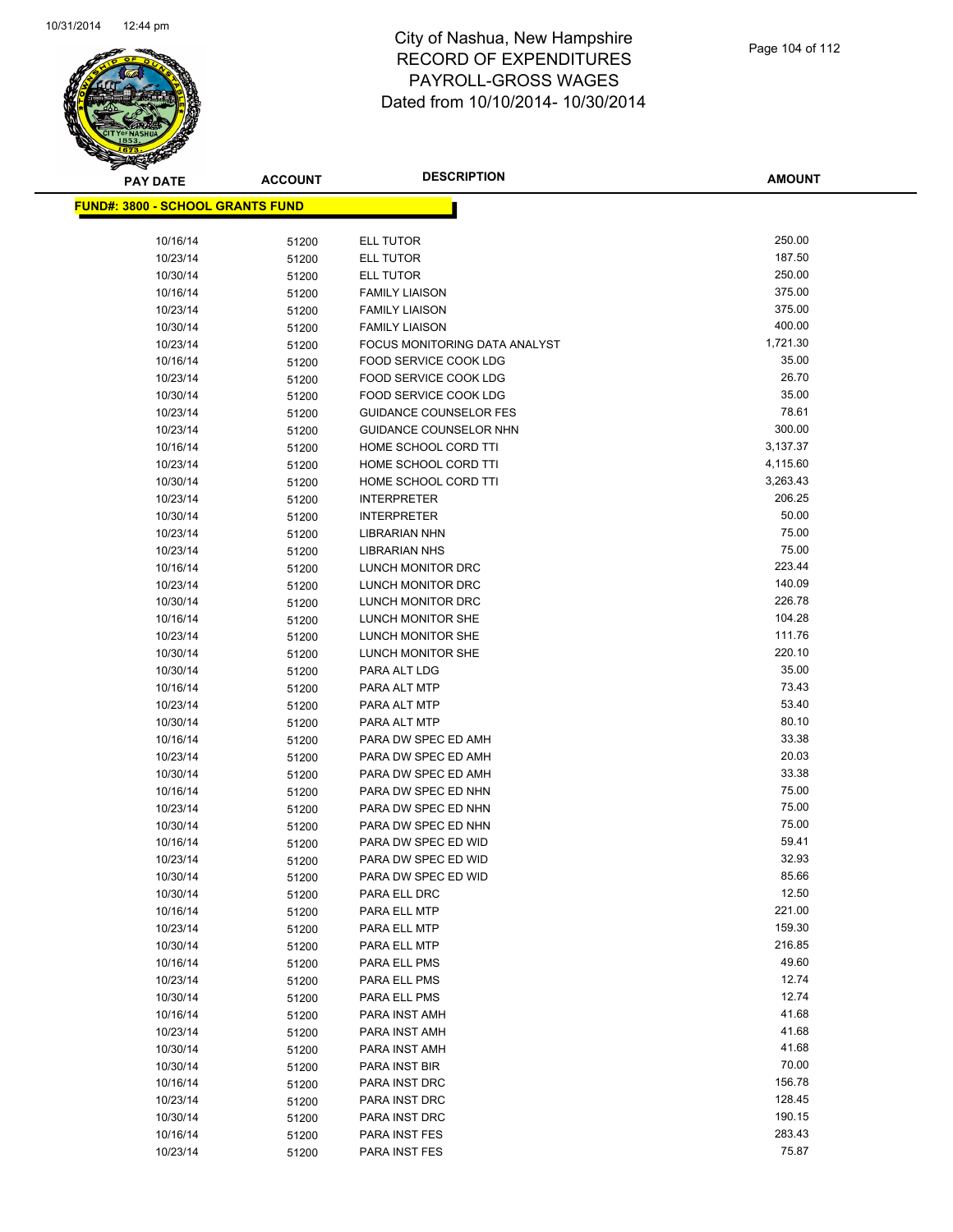

**AMOUNT**

| <u> FUND#: 3800 - SCHOOL GRANTS FUND</u> |       |                            |             |
|------------------------------------------|-------|----------------------------|-------------|
|                                          |       |                            |             |
| 10/30/14                                 | 51200 | PARA INST FES              | 303.45      |
| 10/16/14                                 | 51200 | PARA INST LDG              | 268.46      |
| 10/23/14                                 | 51200 | PARA INST LDG              | 311.84      |
| 10/30/14                                 | 51200 | PARA INST LDG              | 400.93      |
| 10/16/14                                 | 51200 | PARA INST NHN              | 90.03       |
| 10/23/14                                 | 51200 | PARA INST NHN              | 90.03       |
| 10/30/14                                 | 51200 | PARA INST NHN              | 90.03       |
| 10/16/14                                 | 51200 | PARA INST PMS              | 121.69      |
| 10/23/14                                 | 51200 | PARA INST PMS              | 106.71      |
| 10/30/14                                 | 51200 | PARA INST PMS              | 80.01       |
| 10/23/14                                 | 51200 | PARA INST SHE              | 131.25      |
| 10/30/14                                 | 51200 | PARA INST SHE              | 78.75       |
| 10/16/14                                 | 51200 | PARA KIND AMH              | 105.00      |
| 10/23/14                                 | 51200 | PARA KIND AMH              | 61.70       |
| 10/30/14                                 | 51200 | PARA KIND AMH              | 105.00      |
| 10/16/14                                 | 51200 | PARA KIND LDG              | 41.68       |
| 10/23/14                                 | 51200 | PARA KIND LDG              | 26.70       |
| 10/30/14                                 | 51200 | PARA KIND LDG              | 41.68       |
| 10/16/14                                 | 51200 | PARA MEDIA NHN             | 39.60       |
| 10/23/14                                 | 51200 | PARA MEDIA NHN             | 46.51       |
| 10/30/14                                 | 51200 | PARA MEDIA NHN             | 92.33       |
| 10/16/14                                 | 51200 | PARA PRE SCH MTP           | 140.00      |
| 10/23/14                                 | 51200 | PARA PRE SCH MTP           | 96.70       |
| 10/30/14                                 | 51200 | PARA PRE SCH MTP           | 140.00      |
| 10/16/14                                 | 51200 | PARA TTI DRC               | 112.36      |
| 10/23/14                                 | 51200 | PARA TTI DRC               | 106.13      |
| 10/30/14                                 | 51200 | PARA TTI DRC               | 46.51       |
| 10/16/14                                 | 51200 | <b>SUB TEACHER</b>         | 75.00       |
| 10/23/14                                 | 51200 | <b>SUB TEACHER</b>         | 125.00      |
| 10/30/14                                 | 51200 | <b>SUB TEACHER</b>         | 125.00      |
| 10/23/14                                 | 51200 | TEACHER BUSINESS NHN       | 225.00      |
| 10/23/14                                 | 51200 | <b>TEACHER ELL ELM</b>     | 125.00      |
| 10/23/14                                 | 51200 | <b>TEACHER ELL FES</b>     | 50.00       |
| 10/23/14                                 | 51200 | <b>TEACHER ELL FMS</b>     | 50.00       |
| 10/23/14                                 | 51200 | <b>TEACHER ELL PMS</b>     | 150.00      |
| 10/23/14                                 | 51200 | <b>TEACHER ENGLISH FMS</b> | 75.00       |
| 10/23/14                                 | 51200 | <b>TEACHER ENGLISH NHN</b> | 225.00      |
| 10/23/14                                 | 51200 | <b>TEACHER ENGLISH NHS</b> | 150.00      |
| 10/23/14                                 | 51200 | <b>TEACHER GR1 AMH</b>     | (2, 109.00) |
| 10/23/14                                 | 51200 | <b>TEACHER GR1 FES</b>     | 125.00      |
| 10/23/14                                 | 51200 | <b>TEACHER GR1 MTP</b>     | (1,650.69)  |
| 10/23/14                                 | 51200 | <b>TEACHER GR2 FES</b>     | 50.00       |
| 10/23/14                                 | 51200 | <b>TEACHER GR2 SHE</b>     | 37.50       |
| 10/23/14                                 | 51200 | <b>TEACHER GR3 DRC</b>     | 173.40      |
| 10/23/14                                 | 51200 | <b>TEACHER GR3 FES</b>     | 25.00       |
| 10/23/14                                 | 51200 | <b>TEACHER GR3 SHE</b>     | 92.50       |
| 10/23/14                                 | 51200 | <b>TEACHER GR4 FES</b>     | 138.36      |
| 10/23/14                                 | 51200 | <b>TEACHER GR4 LDG</b>     | 85.00       |
| 10/23/14                                 | 51200 | <b>TEACHER GR5 DRC</b>     | 25.00       |
| 10/23/14                                 | 51200 | <b>TEACHER GR6 ELM</b>     | 100.00      |
| 10/23/14                                 | 51200 | <b>TEACHER GR6 FMS</b>     | 75.00       |
| 10/23/14                                 | 51200 | <b>TEACHER HEALTH NHN</b>  | 100.00      |
| 10/23/14                                 | 51200 | <b>TEACHER KIND DRC</b>    | 126.70      |
| 10/23/14                                 | 51200 | <b>TEACHER KIND LDG</b>    | 105.03      |
|                                          |       |                            |             |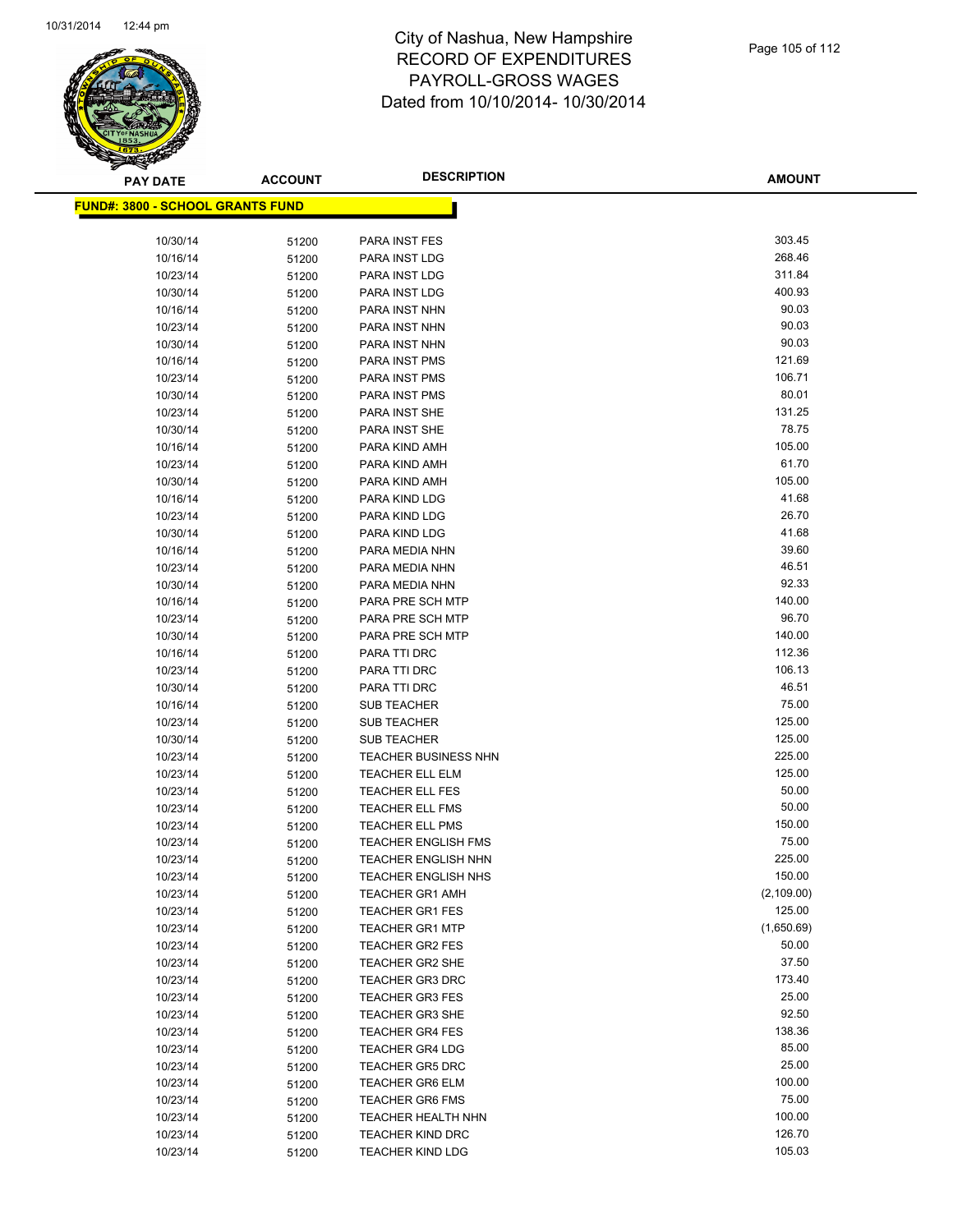

| <b>PAY DATE</b>                          | <b>ACCOUNT</b> | <b>DESCRIPTION</b>                | <b>AMOUNT</b> |
|------------------------------------------|----------------|-----------------------------------|---------------|
| <u> FUND#: 3800 - SCHOOL GRANTS FUND</u> |                |                                   |               |
|                                          |                |                                   |               |
| 10/23/14                                 | 51200          | <b>TEACHER MATH ELM</b>           | 25.00         |
| 10/23/14                                 | 51200          | <b>TEACHER MATH NHS</b>           | 250.00        |
| 10/23/14                                 | 51200          | <b>TEACHER SCIENCE ELM</b>        | 100.00        |
| 10/23/14                                 | 51200          | <b>TEACHER SCIENCE NHN</b>        | 225.00        |
| 10/23/14                                 | 51200          | <b>TEACHER SOCIAL STUDIES NHN</b> | 525.00        |
| 10/23/14                                 | 51200          | <b>TEACHER SOCIAL STUDIES NHS</b> | 175.00        |
| 10/23/14                                 | 51200          | <b>TEACHER SOCIAL STUDIES PMS</b> | 150.00        |
| 10/23/14                                 | 51200          | <b>TEACHER SPED FES</b>           | 110.93        |
| 10/23/14                                 | 51200          | <b>TEACHER SPED FMS</b>           | 50.00         |
| 10/23/14                                 | 51200          | <b>TEACHER SPED LDG</b>           | 216.73        |
| 10/10/14                                 | 51200          | <b>TEACHER SPED NHN</b>           | (300.00)      |
| 10/23/14                                 | 51200          | <b>TEACHER SPED NHN</b>           | 225.00        |
| 10/23/14                                 | 51200          | <b>TEACHER SPED PMS</b>           | 300.00        |
| 10/23/14                                 | 51200          | <b>TEACHER TTI AMH</b>            | 8,055.99      |
| 10/23/14                                 | 51200          | <b>TEACHER TTI FES</b>            | 6,493.65      |
| 10/23/14                                 | 51200          | <b>TEACHER TTI LDG</b>            | 11,077.60     |
| 10/23/14                                 | 51200          | <b>TEACHER TTI MTP</b>            | 10,916.75     |
| 10/23/14                                 | 51200          | <b>TEACHER TTI NURSERY</b>        | 4,699.73      |
| 10/23/14                                 | 51200          | <b>TEACHER TTIDRC</b>             | 8,268.95      |
| 10/16/14                                 | 51412          | <b>WAGES PER DIEM</b>             | 213.44        |
| 10/23/14                                 | 51412          | <b>WAGES PER DIEM</b>             | (839.84)      |
| 10/23/14                                 | 51650          | <b>ADDITIONAL HOURS</b>           | 525.00        |
|                                          |                |                                   |               |

**TOTAL FUND 3800 - SCHOOL GRANTS FUND \$206,056.66** 

| <b>FUND#: 3810 - FOOD SERVICE GRANTS FUND</b> |       |                  |          |
|-----------------------------------------------|-------|------------------|----------|
| 10/16/14                                      | 51300 | OVERTIME-REGULAR |          |
| 10/23/14                                      | 51300 | OVERTIME-REGULAR | 1.021.24 |
| 10/30/14                                      | 51300 | OVERTIME-REGULAR | 756.48   |

#### **TOTAL FUND 3810 - FOOD SERVICE GRANTS FUND \$2,542.11**

#### **FUND#: 4005 - TRAFFIC VIOLATIONS FUND**

| 10/16/14 | 51100 | <b>CLERK VITAL RECORDS II</b>     | 120.30   |
|----------|-------|-----------------------------------|----------|
| 10/23/14 | 51100 | <b>CLERK VITAL RECORDS II</b>     | 120.30   |
| 10/30/14 | 51100 | <b>CLERK VITAL RECORDS II</b>     | 120.30   |
| 10/16/14 | 51100 | PARKING ENFORCEMENT SPEC          | 2.349.00 |
| 10/23/14 | 51100 | PARKING ENFORCEMENT SPEC          | 2,349.00 |
| 10/30/14 | 51100 | PARKING ENFORCEMENT SPEC          | 2.349.00 |
| 10/16/14 | 51100 | PV/MV COORDINATOR                 | 791.45   |
| 10/23/14 | 51100 | PV/MV COORDINATOR                 | 791.45   |
| 10/30/14 | 51100 | PV/MV COORDINATOR                 | 791.45   |
| 10/16/14 | 51100 | <b>VEHICLE REGISTRATION CLERK</b> | 787.40   |
| 10/23/14 | 51100 | <b>VEHICLE REGISTRATION CLERK</b> | 787.40   |
| 10/30/14 | 51100 | <b>VEHICLE REGISTRATION CLERK</b> | 787.39   |
| 10/16/14 | 51300 | OVERTIME-REGULAR                  | 32.18    |
| 10/30/14 | 51300 | OVERTIME-REGULAR                  | 39.57    |
| 10/30/14 | 51330 | OVERTIME-COVERAGE                 | 236.05   |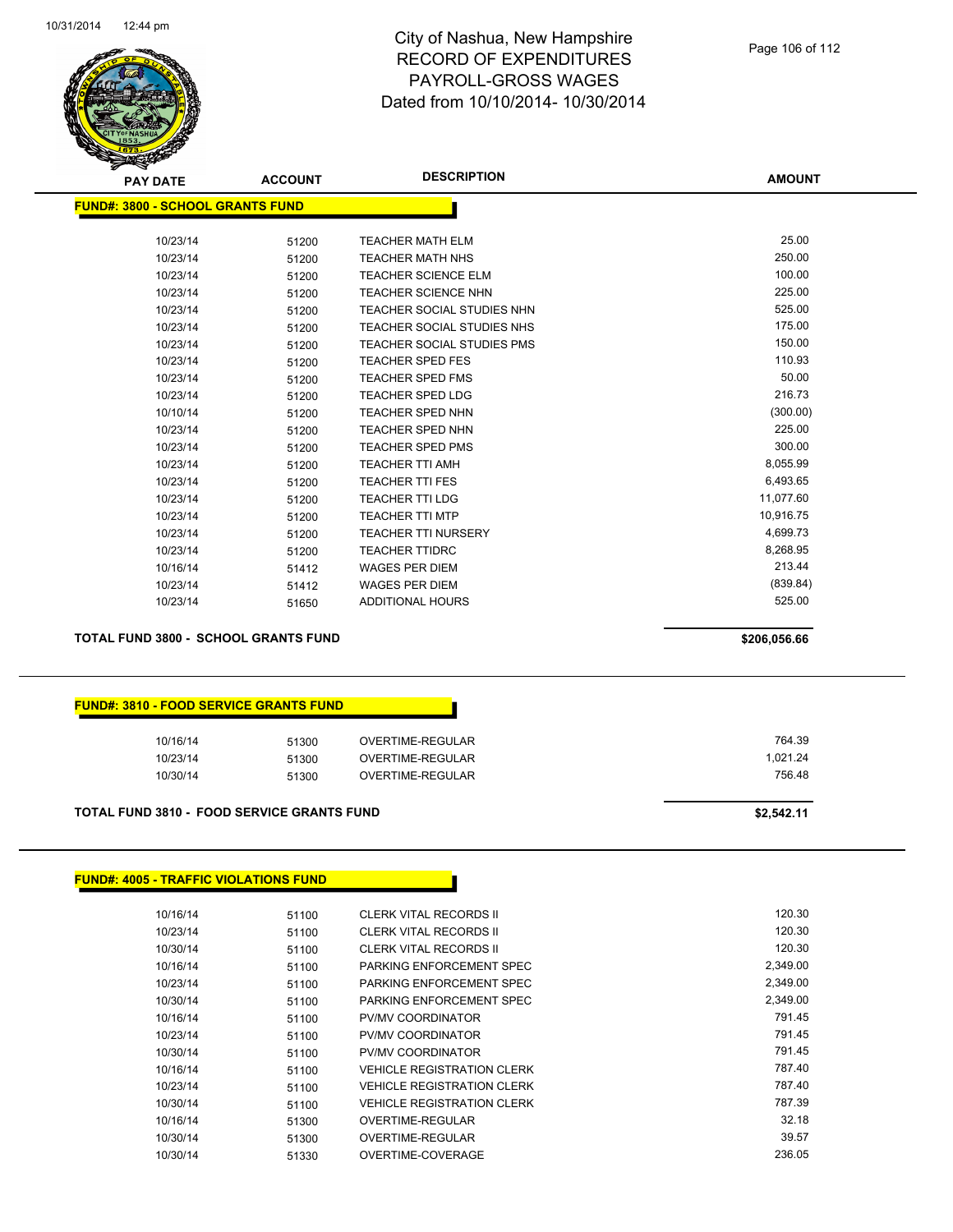

| <b>PAY DATE</b>                                                                                                       | <b>ACCOUNT</b>                                     | <b>DESCRIPTION</b>                                                                                                                                                         | <b>AMOUNT</b>                                                                    |
|-----------------------------------------------------------------------------------------------------------------------|----------------------------------------------------|----------------------------------------------------------------------------------------------------------------------------------------------------------------------------|----------------------------------------------------------------------------------|
| <b>FUND#: 4005 - TRAFFIC VIOLATIONS FUND</b>                                                                          |                                                    |                                                                                                                                                                            |                                                                                  |
| 10/16/14                                                                                                              | 51390                                              | <b>OVERTIME-OTHER</b>                                                                                                                                                      | 393.60                                                                           |
| 10/23/14                                                                                                              | 51390                                              | <b>OVERTIME-OTHER</b>                                                                                                                                                      | 448.20                                                                           |
| 10/30/14                                                                                                              | 51390                                              | <b>OVERTIME-OTHER</b>                                                                                                                                                      | 552.24                                                                           |
| 10/23/14                                                                                                              | 51600                                              | <b>LONGEVITY</b>                                                                                                                                                           | 200.00                                                                           |
| <b>TOTAL FUND 4005 - TRAFFIC VIOLATIONS FUND</b>                                                                      |                                                    |                                                                                                                                                                            | \$14,046.28                                                                      |
| <b>FUND#: 4010 - MOTOR VEHICLE ADMIN FUND</b>                                                                         |                                                    |                                                                                                                                                                            |                                                                                  |
| 10/16/14                                                                                                              | 51100                                              | <b>VEHICLE REGISTRATION CLERK</b>                                                                                                                                          | 730.05                                                                           |
| 10/23/14                                                                                                              | 51100                                              | <b>VEHICLE REGISTRATION CLERK</b>                                                                                                                                          | 787.40                                                                           |
| 10/30/14                                                                                                              | 51100                                              | <b>VEHICLE REGISTRATION CLERK</b>                                                                                                                                          | 787.40                                                                           |
| 10/16/14                                                                                                              | 51300                                              | OVERTIME-REGULAR                                                                                                                                                           | 9.01                                                                             |
| 10/30/14                                                                                                              | 51300                                              | OVERTIME-REGULAR                                                                                                                                                           | 9.87                                                                             |
| TOTAL FUND 4010 - MOTOR VEHICLE ADMIN FUND                                                                            |                                                    |                                                                                                                                                                            | \$2,323.73                                                                       |
| 10/16/14<br>10/23/14<br>10/30/14<br>10/16/14<br>10/23/14<br>10/30/14<br>TOTAL FUND 4030 - POLICE SPECIAL DETAILS FUND | 51200<br>51200<br>51200<br>51712<br>51712<br>51712 | <b>OUTSIDE DETAIL SPEC PT</b><br><b>OUTSIDE DETAIL SPEC PT</b><br><b>OUTSIDE DETAIL SPEC PT</b><br><b>SPECIAL DETAIL</b><br><b>SPECIAL DETAIL</b><br><b>SPECIAL DETAIL</b> | 588.28<br>588.28<br>588.28<br>16,079.62<br>10,125.78<br>18,086.67<br>\$46,056.91 |
| <b>FUND#: 4035 - POLICE OVERTIME BILLING FUND</b>                                                                     |                                                    |                                                                                                                                                                            |                                                                                  |
| 10/16/14                                                                                                              | 51300                                              | OVERTIME-REGULAR                                                                                                                                                           | 534.45                                                                           |
| 10/23/14                                                                                                              | 51300                                              | <b>OVERTIME-REGULAR</b>                                                                                                                                                    | 3,600.09                                                                         |
| 10/30/14                                                                                                              | 51300                                              | OVERTIME-REGULAR                                                                                                                                                           | 1,317.50                                                                         |
|                                                                                                                       |                                                    |                                                                                                                                                                            | \$5,452.04                                                                       |
|                                                                                                                       |                                                    |                                                                                                                                                                            |                                                                                  |
| <b>TOTAL FUND 4035 - POLICE OVERTIME BILLING FUND</b><br><b>FUND#: 4068 - ENGINEERING SERVICES FUND</b>               |                                                    |                                                                                                                                                                            |                                                                                  |
| 10/16/14                                                                                                              | 51300                                              | OVERTIME-REGULAR                                                                                                                                                           | 68.52                                                                            |

Т

**FUND#: 5010 - CAP PROJECTS-INFO TECHNOLOGY**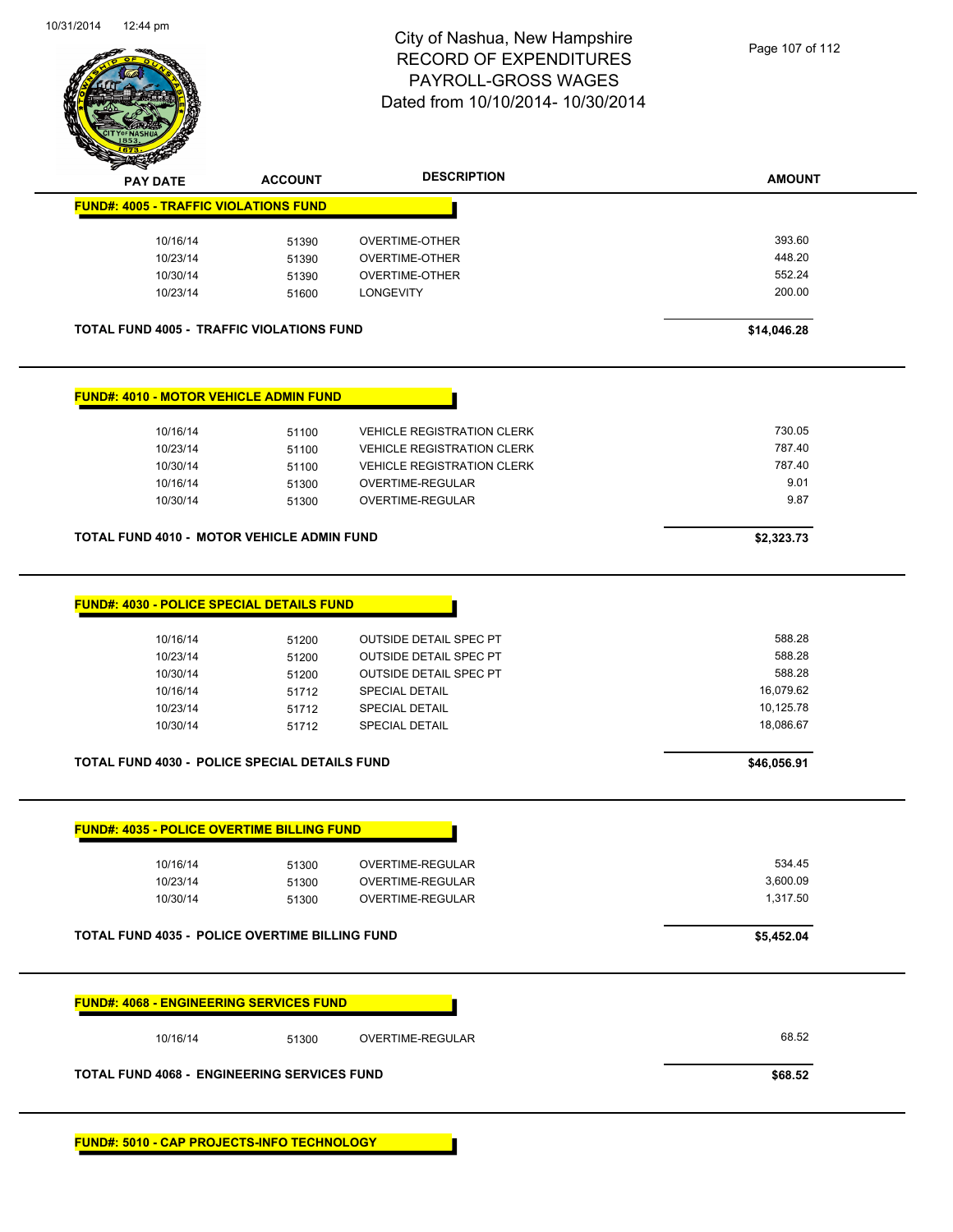

| z<br>--<br><b>PAY DATE</b>                            | <b>ACCOUNT</b> | <b>DESCRIPTION</b> | <b>AMOUNT</b> |
|-------------------------------------------------------|----------------|--------------------|---------------|
| <b>FUND#: 5010 - CAP PROJECTS-INFO TECHNOLOGY</b>     |                |                    |               |
| 10/16/14                                              | 51300          | OVERTIME-REGULAR   | 127.27        |
| 10/23/14                                              | 51300          | OVERTIME-REGULAR   | 146.85        |
| 10/30/14                                              | 51300          | OVERTIME-REGULAR   | 176.22        |
| <b>TOTAL FUND 5010 - CAP PROJECTS-INFO TECHNOLOGY</b> |                |                    | \$450.34      |

#### **FUND#: 6000 - SOLID WASTE FUND**

Г

| 10/16/14 | 51100 | ACCOUNTING COMPLIANCE MGR            | 157.95   |
|----------|-------|--------------------------------------|----------|
| 10/23/14 | 51100 | ACCOUNTING COMPLIANCE MGR            | 157.95   |
| 10/30/14 | 51100 | ACCOUNTING COMPLIANCE MGR            | 157.95   |
| 10/16/14 | 51100 | ADMINISTRATIVE ASSISTANT I           | 632.00   |
| 10/23/14 | 51100 | ADMINISTRATIVE ASSISTANT I           | 632.00   |
| 10/30/14 | 51100 | ADMINISTRATIVE ASSISTANT I           | 632.00   |
| 10/16/14 | 51100 | ADMINISTRATIVE ASSISTANT II          | 665.60   |
| 10/23/14 | 51100 | ADMINISTRATIVE ASSISTANT II          | 665.60   |
| 10/30/14 | 51100 | ADMINISTRATIVE ASSISTANT II          | 665.60   |
| 10/16/14 | 51100 | AUTOMATIC COLLECTION EQUIP OPR       | 3,636.80 |
| 10/23/14 | 51100 | AUTOMATIC COLLECTION EQUIP OPR       | 3,636.83 |
| 10/30/14 | 51100 | AUTOMATIC COLLECTION EQUIP OPR       | 3,636.50 |
| 10/16/14 | 51100 | <b>CITY ENGINEER</b>                 | 304.25   |
| 10/23/14 | 51100 | <b>CITY ENGINEER</b>                 | 304.25   |
| 10/30/14 | 51100 | <b>CITY ENGINEER</b>                 | 304.25   |
| 10/16/14 | 51100 | <b>COLLECTION EQUIP OPR</b>          | 8,649.20 |
| 10/23/14 | 51100 | <b>COLLECTION EQUIP OPR</b>          | 8,609.88 |
| 10/30/14 | 51100 | <b>COLLECTION EQUIP OPR</b>          | 8,639.36 |
| 10/16/14 | 51100 | <b>COLLECTION EQUIP OPR LANDFILL</b> | 900.80   |
| 10/23/14 | 51100 | <b>COLLECTION EQUIP OPR LANDFILL</b> | 900.80   |
| 10/30/14 | 51100 | <b>COLLECTION EQUIP OPR LANDFILL</b> | 900.80   |
| 10/16/14 | 51100 | DEP TREASURER TAX COLLECTOR          | 235.45   |
| 10/23/14 | 51100 | DEP TREASURER TAX COLLECTOR          | 235.45   |
| 10/30/14 | 51100 | DEP TREASURER TAX COLLECTOR          | 235.45   |
| 10/16/14 | 51100 | DEPUTY MANAGER OF ENGINEERING        | 76.70    |
| 10/23/14 | 51100 | DEPUTY MANAGER OF ENGINEERING        | 76.70    |
| 10/30/14 | 51100 | DEPUTY MANAGER OF ENGINEERING        | 76.70    |
| 10/16/14 | 51100 | DIRECTOR PUBLIC WORKS                | 212.10   |
| 10/23/14 | 51100 | <b>DIRECTOR PUBLIC WORKS</b>         | 212.10   |
| 10/30/14 | 51100 | <b>DIRECTOR PUBLIC WORKS</b>         | 212.10   |
| 10/16/14 | 51100 | DIVISION OPERATIONS MANAGER          | 176.70   |
| 10/23/14 | 51100 | DIVISION OPERATIONS MANAGER          | 176.70   |
| 10/30/14 | 51100 | DIVISION OPERATIONS MANAGER          | 176.70   |
| 10/16/14 | 51100 | DPW BILLING ACCOUNTANT               | 438.30   |
| 10/23/14 | 51100 | DPW BILLING ACCOUNTANT               | 438.30   |
| 10/30/14 | 51100 | DPW BILLING ACCOUNTANT               | 438.30   |
| 10/16/14 | 51100 | DPW COLLECTIONS SPEC III             | 364.60   |
| 10/23/14 | 51100 | DPW COLLECTIONS SPEC III             | 364.60   |
| 10/30/14 | 51100 | DPW COLLECTIONS SPEC III             | 364.60   |
| 10/16/14 | 51100 | DPW CONTRACT ADMINISTRATOR           | 108.35   |
| 10/23/14 | 51100 | DPW CONTRACT ADMINISTRATOR           | 108.35   |
| 10/30/14 | 51100 | DPW CONTRACT ADMINISTRATOR           | 108.35   |
| 10/16/14 | 51100 | <b>ENVIRONMENTAL ENGINEER</b>        | 1,293.10 |
| 10/23/14 | 51100 | <b>ENVIRONMENTAL ENGINEER</b>        | 1,293.10 |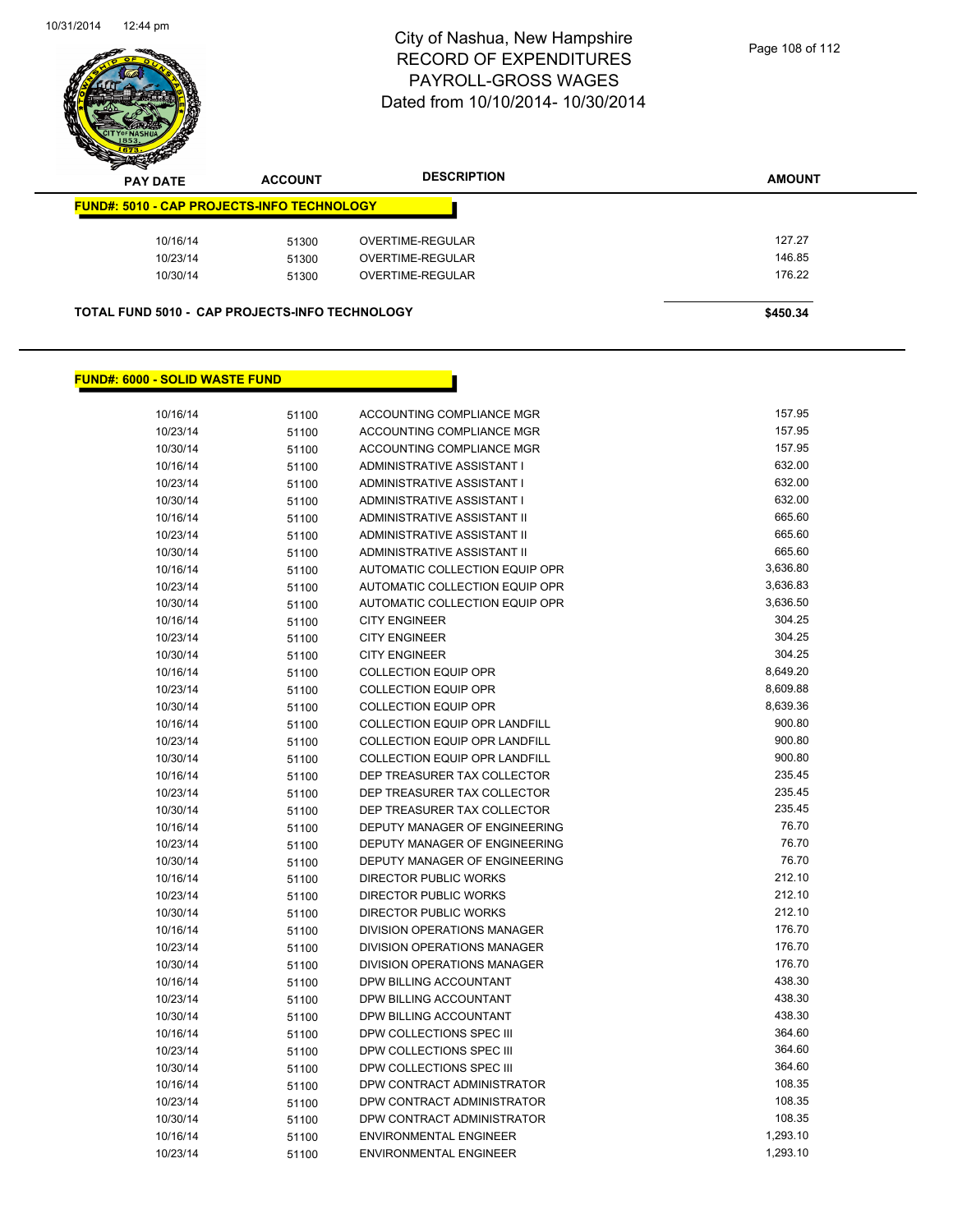

| <b>PAY DATE</b>                        | <b>ACCOUNT</b> | <b>DESCRIPTION</b>               | <b>AMOUNT</b> |
|----------------------------------------|----------------|----------------------------------|---------------|
| <u> FUND#: 6000 - SOLID WASTE FUND</u> |                |                                  |               |
| 10/30/14                               | 51100          | <b>ENVIRONMENTAL ENGINEER</b>    | 1,293.10      |
| 10/16/14                               | 51100          | <b>EQUIPMENT OPR LANDFILL</b>    | 6,392.40      |
| 10/23/14                               | 51100          | <b>EQUIPMENT OPR LANDFILL</b>    | 6,460.89      |
| 10/30/14                               | 51100          | <b>EQUIPMENT OPR LANDFILL</b>    | 5,661.85      |
| 10/16/14                               | 51100          | FINANCE AND ADMIN MANAGER        | 383.40        |
| 10/23/14                               | 51100          | <b>FINANCE AND ADMIN MANAGER</b> | 383.40        |
| 10/30/14                               | 51100          | FINANCE AND ADMIN MANAGER        | 383.40        |
| 10/16/14                               | 51100          | LICENSED SCALE OPERATOR          | 680.12        |
| 10/23/14                               | 51100          | LICENSED SCALE OPERATOR          | 680.10        |
| 10/30/14                               | 51100          | LICENSED SCALE OPERATOR          | 680.10        |
| 10/16/14                               | 51100          | OPERATIONS COORDINATOR           | 4.93          |
| 10/16/14                               | 51100          | RECYCLING COORDINATOR            | 1,061.70      |
| 10/23/14                               | 51100          | <b>RECYCLING COORDINATOR</b>     | 1,061.70      |
| 10/30/14                               | 51100          | <b>RECYCLING COORDINATOR</b>     | 1,061.70      |
| 10/16/14                               | 51100          | SOLID WASTE FOREMAN              | 2,301.08      |
| 10/23/14                               | 51100          | SOLID WASTE FOREMAN              | 2,308.30      |
| 10/30/14                               | 51100          | SOLID WASTE FOREMAN              | 2,308.30      |
| 10/16/14                               | 51100          | SOLID WASTE TECHNICIAN           | 985.55        |
| 10/23/14                               | 51100          | SOLID WASTE TECHNICIAN           | 985.55        |
| 10/30/14                               | 51100          | SOLID WASTE TECHNICIAN           | 985.55        |
| 10/16/14                               | 51100          | SUPERINTENDENT OF SOLID WASTE    | 1,575.30      |
| 10/23/14                               | 51100          | SUPERINTENDENT OF SOLID WASTE    | 1,575.30      |
| 10/30/14                               | 51100          | SUPERINTENDENT OF SOLID WASTE    | 1,575.30      |
| 10/23/14                               | 51100          | TRUCK DRIVER STREET REPAIR       | 352.16        |
| 10/16/14                               | 51300          | OVERTIME-REGULAR                 | 2,398.31      |
| 10/23/14                               | 51300          | <b>OVERTIME-REGULAR</b>          | 8,686.11      |
| 10/30/14                               | 51300          | OVERTIME-REGULAR                 | 3,469.85      |
| 10/16/14                               | 51400          | <b>WAGES TEMP-SEASONAL</b>       | 3,516.50      |
| 10/23/14                               | 51400          | <b>WAGES TEMP-SEASONAL</b>       | 2,879.50      |
| 10/30/14                               | 51400          | WAGES TEMP-SEASONAL              | 3,285.75      |
| 10/23/14                               | 51600          | <b>LONGEVITY</b>                 | 1,600.00      |
| 10/30/14                               | 51600          | <b>LONGEVITY</b>                 | 1,400.00      |
| 10/30/14                               | 55118          | TELEPHONE-CELLULAR               | 125.63        |
|                                        |                |                                  |               |

## **TOTAL FUND 6000 - SOLID WASTE FUND \$120,716.00**

#### **FUND#: 6200 - WASTEWATER FUND**

| 10/16/14 | 51100 | ACCOUNTING COMPLIANCE MGR        | 315.80   |
|----------|-------|----------------------------------|----------|
| 10/23/14 | 51100 | ACCOUNTING COMPLIANCE MGR        | 315.80   |
| 10/30/14 | 51100 | ACCOUNTING COMPLIANCE MGR        | 315.80   |
| 10/16/14 | 51100 | ADMINISTRATIVE ASSISTANT II      | 811.25   |
| 10/23/14 | 51100 | ADMINISTRATIVE ASSISTANT II      | 811.25   |
| 10/30/14 | 51100 | ADMINISTRATIVE ASSISTANT II      | 811.25   |
| 10/16/14 | 51100 | ANALYTICAL CHEMIST               | 853.70   |
| 10/23/14 | 51100 | ANALYTICAL CHEMIST               | 853.70   |
| 10/30/14 | 51100 | <b>ANALYTICAL CHEMIST</b>        | 853.70   |
| 10/16/14 | 51100 | <b>CITY ENGINEER</b>             | 709.95   |
| 10/23/14 | 51100 | <b>CITY ENGINEER</b>             | 709.95   |
| 10/30/14 | 51100 | <b>CITY ENGINEER</b>             | 709.95   |
| 10/16/14 | 51100 | <b>COLLECTION SYSTEM FOREMAN</b> | 1.087.55 |
| 10/23/14 | 51100 | <b>COLLECTION SYSTEM FOREMAN</b> | 1.087.55 |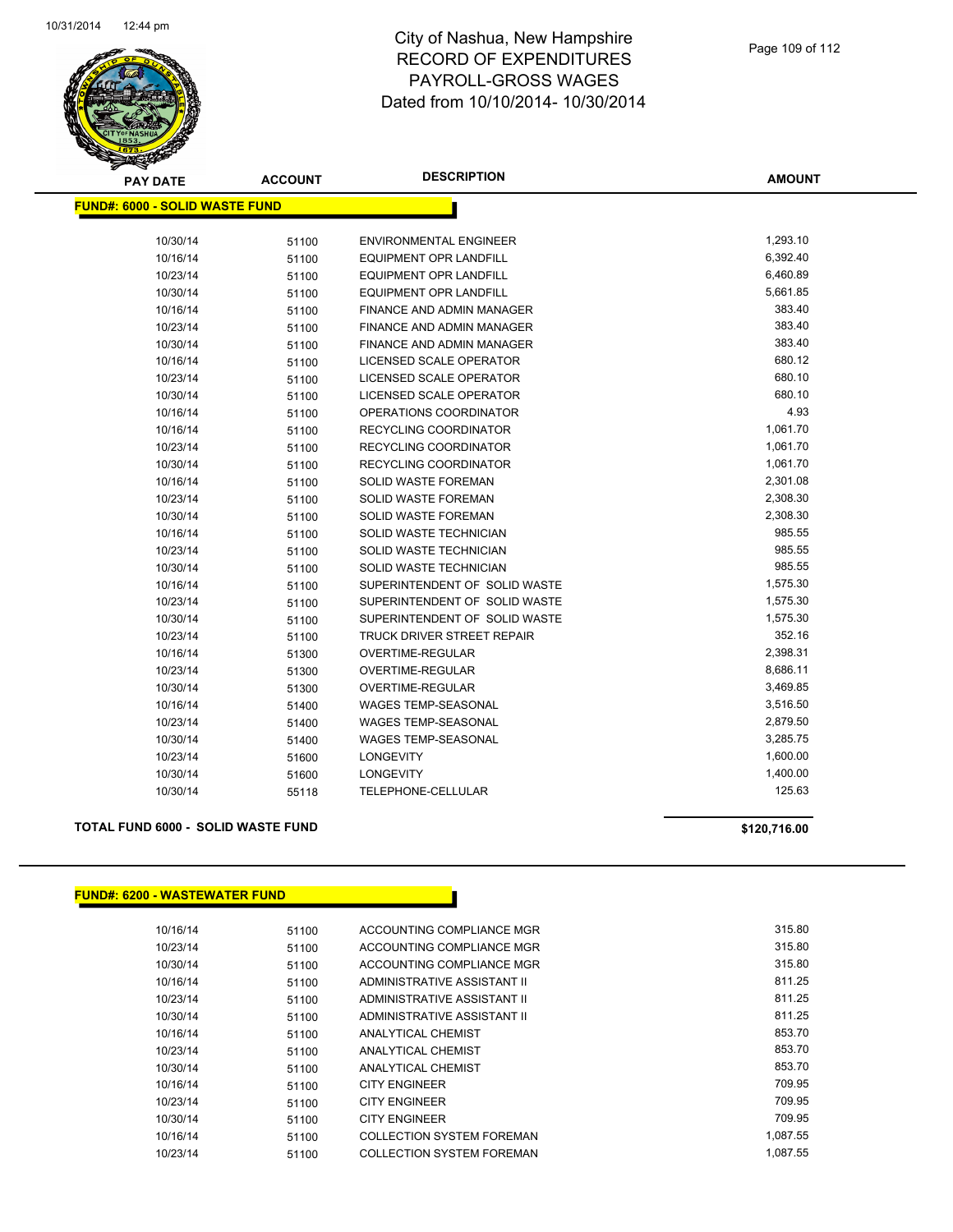

**AMOUNT**

| <u> FUND#: 6200 - WASTEWATER FUND</u> |                |                                                                |                      |
|---------------------------------------|----------------|----------------------------------------------------------------|----------------------|
| 10/30/14                              | 51100          | <b>COLLECTION SYSTEM FOREMAN</b>                               | 1,087.56             |
| 10/16/14                              | 51100          | <b>COLLECTION SYSTEMS OPERATOR</b>                             | 2,727.60             |
| 10/23/14                              | 51100          | <b>COLLECTION SYSTEMS OPERATOR</b>                             | 2,727.60             |
| 10/30/14                              | 51100          | <b>COLLECTION SYSTEMS OPERATOR</b>                             | 2,794.40             |
| 10/16/14                              | 51100          | <b>COLLECTION SYSTEMS TECHNICIAN</b>                           | 1,952.00             |
| 10/23/14                              | 51100          | COLLECTION SYSTEMS TECHNICIAN                                  | 1,952.00             |
| 10/30/14                              | 51100          | <b>COLLECTION SYSTEMS TECHNICIAN</b>                           | 1,952.00             |
| 10/16/14                              | 51100          | <b>COLLECTIONS SPEC II</b>                                     | 791.45               |
| 10/23/14                              | 51100          | <b>COLLECTIONS SPEC II</b>                                     | 791.45               |
| 10/30/14                              | 51100          | <b>COLLECTIONS SPEC II</b>                                     | 791.45               |
| 10/16/14                              | 51100          | CSO STORM WATER ENGINEER                                       | 1,225.70             |
| 10/23/14                              | 51100          | CSO STORM WATER ENGINEER                                       | 1,225.70             |
| 10/30/14                              | 51100          | CSO STORM WATER ENGINEER                                       | 1,225.70             |
| 10/16/14                              | 51100          | <b>CSO TECHNICIAN INSPECTOR</b>                                | 993.75               |
| 10/23/14                              | 51100          | <b>CSO TECHNICIAN INSPECTOR</b>                                | 993.75               |
| 10/30/14                              | 51100          | <b>CSO TECHNICIAN INSPECTOR</b>                                | 993.75               |
| 10/16/14                              | 51100          | DEP TREASURER TAX COLLECTOR                                    | 235.45               |
| 10/23/14                              | 51100          | DEP TREASURER TAX COLLECTOR                                    | 235.45               |
| 10/30/14                              | 51100          | DEP TREASURER TAX COLLECTOR                                    | 235.45               |
| 10/16/14                              | 51100          | DEPUTY MANAGER OF ENGINEERING                                  | 766.80               |
| 10/23/14                              | 51100          | DEPUTY MANAGER OF ENGINEERING                                  | 766.80               |
| 10/30/14                              | 51100          | DEPUTY MANAGER OF ENGINEERING                                  | 766.80               |
| 10/16/14                              | 51100          | DIRECTOR PUBLIC WORKS                                          | 424.10               |
| 10/23/14                              | 51100          | DIRECTOR PUBLIC WORKS                                          | 424.10               |
| 10/30/14                              | 51100          | DIRECTOR PUBLIC WORKS                                          | 424.10               |
| 10/16/14                              | 51100          | DIVISION OPERATIONS MANAGER                                    | 176.65               |
| 10/23/14                              | 51100          | DIVISION OPERATIONS MANAGER                                    | 176.65               |
| 10/30/14                              | 51100          | DIVISION OPERATIONS MANAGER                                    | 176.65               |
| 10/16/14                              | 51100          | DPW BILLING ACCOUNTANT                                         | 438.25               |
| 10/23/14                              | 51100          | DPW BILLING ACCOUNTANT                                         | 438.25               |
| 10/30/14                              | 51100          | DPW BILLING ACCOUNTANT                                         | 438.25               |
| 10/16/14                              | 51100          | DPW COLLECTIONS SPEC III                                       | 364.60               |
| 10/23/14                              | 51100          | DPW COLLECTIONS SPEC III                                       | 364.60               |
| 10/30/14                              | 51100          | DPW COLLECTIONS SPEC III                                       | 364.60               |
| 10/16/14                              | 51100          | DPW CONTRACT ADMINISTRATOR                                     | 649.70               |
| 10/23/14                              | 51100          | DPW CONTRACT ADMINISTRATOR                                     | 649.70               |
| 10/30/14                              | 51100          | DPW CONTRACT ADMINISTRATOR                                     | 649.70               |
| 10/16/14                              | 51100          | ELECTRICAL DIAGNOSTIC TECH I                                   | 1,158.72             |
| 10/23/14                              | 51100          | ELECTRICAL DIAGNOSTIC TECH I                                   | 1,039.60             |
| 10/30/14                              | 51100          | ELECTRICAL DIAGNOSTIC TECH I                                   | 2,079.20             |
| 10/16/14                              | 51100          | <b>FINANCE AND ADMIN MANAGER</b>                               | 383.40               |
| 10/23/14                              | 51100          | FINANCE AND ADMIN MANAGER                                      | 383.40               |
| 10/30/14                              | 51100          | FINANCE AND ADMIN MANAGER                                      | 383.40               |
| 10/16/14                              | 51100          | FLEET MANAGER STREET DEPT                                      | 362.50               |
| 10/23/14                              | 51100          | FLEET MANAGER STREET DEPT                                      | 362.50               |
| 10/30/14                              | 51100          | FLEET MANAGER STREET DEPT                                      | 362.50               |
| 10/16/14                              | 51100          | FOREMAN MAINTENANCE                                            | 1,154.15             |
| 10/23/14                              | 51100          | FOREMAN MAINTENANCE                                            | 1,154.15             |
| 10/30/14                              | 51100          | <b>FOREMAN MAINTENANCE</b>                                     | 1,154.14             |
| 10/16/14                              | 51100          | INDUSTRIAL PRETREATMENT COORD                                  | 1,154.10<br>1,154.10 |
| 10/23/14<br>10/30/14                  | 51100          | INDUSTRIAL PRETREATMENT COORD<br>INDUSTRIAL PRETREATMENT COORD | 1,154.10             |
| 10/16/14                              | 51100          | MECHANIC WWTP 1ST CLASS                                        | 3,003.60             |
| 10/23/14                              | 51100<br>51100 | MECHANIC WWTP 1ST CLASS                                        | 3,003.60             |
|                                       |                |                                                                |                      |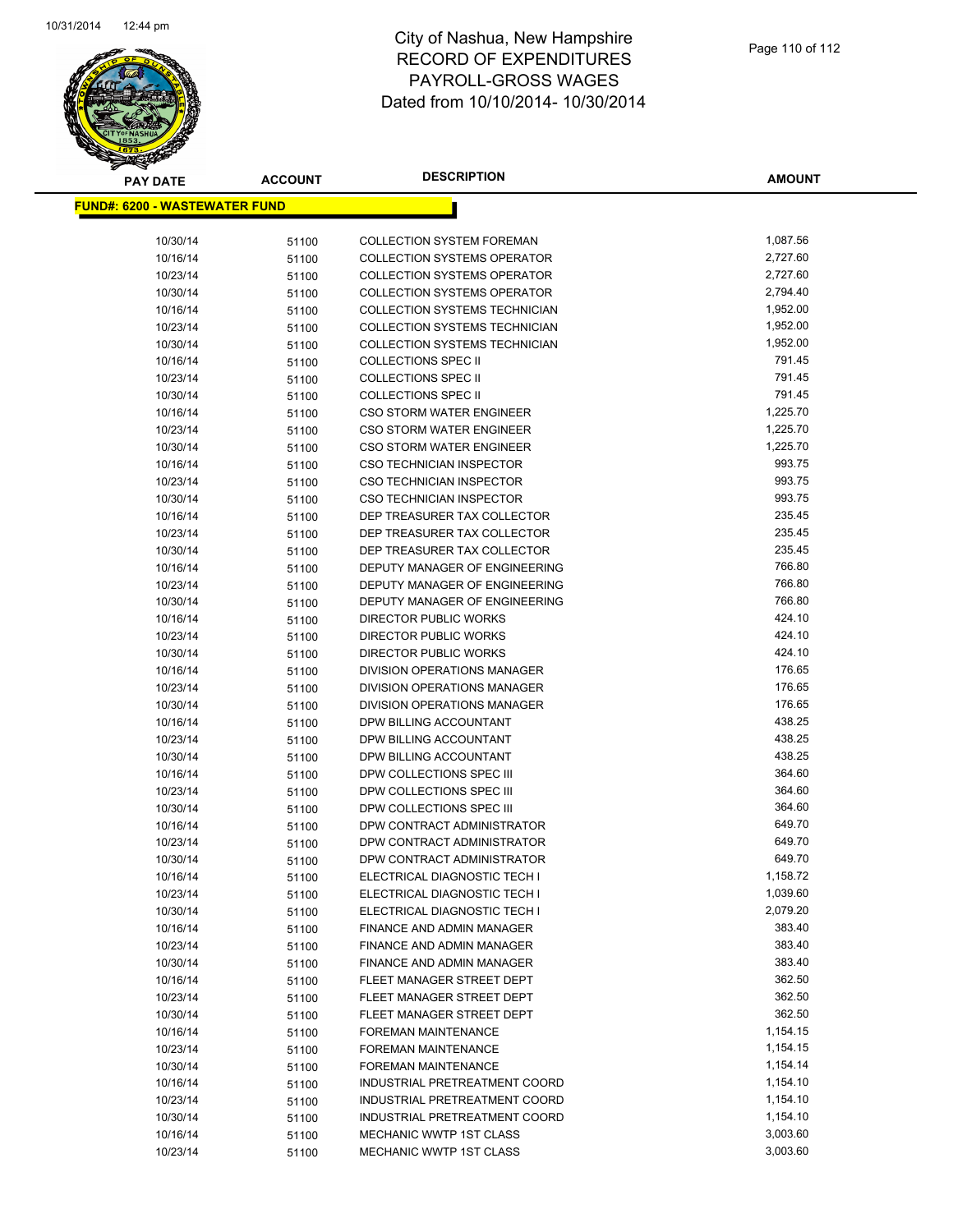

| <b>PAY DATE</b>                       | <b>ACCOUNT</b> | <b>DESCRIPTION</b>                 | <b>AMOUNT</b> |
|---------------------------------------|----------------|------------------------------------|---------------|
| <u> FUND#: 6200 - WASTEWATER FUND</u> |                |                                    |               |
|                                       |                |                                    |               |
| 10/30/14                              | 51100          | MECHANIC WWTP 1ST CLASS            | 3,003.60      |
| 10/16/14                              | 51100          | OPERATOR II WWTP                   | 3,976.80      |
| 10/23/14                              | 51100          | OPERATOR II WWTP                   | 3,976.80      |
| 10/30/14                              | 51100          | OPERATOR II WWTP                   | 3,976.80      |
| 10/16/14                              | 51100          | OPERATOR II WWTP 2nd               | 1,009.20      |
| 10/23/14                              | 51100          | OPERATOR II WWTP 2nd               | 1,009.20      |
| 10/30/14                              | 51100          | OPERATOR II WWTP 2nd               | 1,009.20      |
| 10/16/14                              | 51100          | OPERATOR II WWTP 3rd               | 2,026.40      |
| 10/23/14                              | 51100          | OPERATOR II WWTP 3rd               | 2,026.40      |
| 10/30/14                              | 51100          | OPERATOR II WWTP 3rd               | 2,026.40      |
| 10/16/14                              | 51100          | OPERATOR III WWTP                  | 3,147.31      |
| 10/23/14                              | 51100          | <b>OPERATOR III WWTP</b>           | 3,460.42      |
| 10/30/14                              | 51100          | <b>OPERATOR III WWTP</b>           | 3,467.33      |
| 10/16/14                              | 51100          | PLANT OPERATIONS SUPERVISOR        | 1,405.05      |
| 10/23/14                              | 51100          | PLANT OPERATIONS SUPERVISOR        | 1,405.05      |
| 10/30/14                              | 51100          | PLANT OPERATIONS SUPERVISOR        | 1,405.05      |
| 10/16/14                              | 51100          | PROCESS CHEMIST                    | 1,073.90      |
| 10/23/14                              | 51100          | PROCESS CHEMIST                    | 1,073.90      |
| 10/30/14                              | 51100          | PROCESS CHEMIST                    | 1,073.90      |
| 10/16/14                              | 51100          | <b>SUPV LABORATORY</b>             | 1,154.10      |
| 10/23/14                              | 51100          | <b>SUPV LABORATORY</b>             | 1,154.10      |
| 10/30/14                              | 51100          | SUPV LABORATORY                    | 1,154.10      |
| 10/16/14                              | 51100          | TRUCK DRIVER STREET REPAIR         | 854.00        |
| 10/23/14                              | 51100          | <b>TRUCK DRIVER STREET REPAIR</b>  | 852.80        |
| 10/30/14                              | 51100          | <b>TRUCK DRIVER STREET REPAIR</b>  | 848.00        |
| 10/16/14                              | 51100          | <b>WASTEWATER PROJECT ENGINEER</b> | 1,331.45      |
| 10/23/14                              | 51100          | <b>WASTEWATER PROJECT ENGINEER</b> | 1,331.45      |
| 10/30/14                              | 51100          | <b>WASTEWATER PROJECT ENGINEER</b> | 1,331.45      |
| 10/16/14                              | 51300          | <b>OVERTIME-REGULAR</b>            | 5,889.17      |
| 10/23/14                              | 51300          | OVERTIME-REGULAR                   | 7,533.51      |
| 10/30/14                              | 51300          | OVERTIME-REGULAR                   | 8,251.91      |
| 10/16/14                              | 51400          | <b>WAGES TEMP-SEASONAL</b>         | 339.00        |
| 10/23/14                              | 51400          | <b>WAGES TEMP-SEASONAL</b>         | 192.00        |
| 10/30/14                              | 51400          | <b>WAGES TEMP-SEASONAL</b>         | 381.00        |
| 10/30/14                              | 55118          | TELEPHONE-CELLULAR                 | 51.00         |

#### **TOTAL FUND 6200 - WASTEWATER FUND \$137,288.62**

| <u> FUND#: 6500 - PROPERTY &amp; CASUALTY FUND</u> |       |                                |
|----------------------------------------------------|-------|--------------------------------|
|                                                    |       |                                |
| 10/16/14                                           | 51100 | <b>PROGRAM SUPV</b>            |
| 10/23/14                                           | 51100 | <b>PROGRAM SUPV</b>            |
| 10/30/14                                           | 51100 | <b>PROGRAM SUPV</b>            |
| 10/16/14                                           | 51100 | PROPERTY AND CASUALTY ADJUSTER |
| 10/23/14                                           | 51100 | PROPERTY AND CASUALTY ADJUSTER |
| 10/30/14                                           | 51100 | PROPERTY AND CASUALTY ADJUSTER |
| 10/16/14                                           | 51100 | <b>RISK MANAGER</b>            |
| 10/23/14                                           | 51100 | <b>RISK MANAGER</b>            |
| 10/30/14                                           | 51100 | <b>RISK MANAGER</b>            |
| 10/16/14                                           | 51100 | SAFETY LOSS PREVENTION SPEC    |
| 10/23/14                                           | 51100 | SAFETY LOSS PREVENTION SPEC    |
| 10/30/14                                           | 51100 | SAFETY LOSS PREVENTION SPEC    |